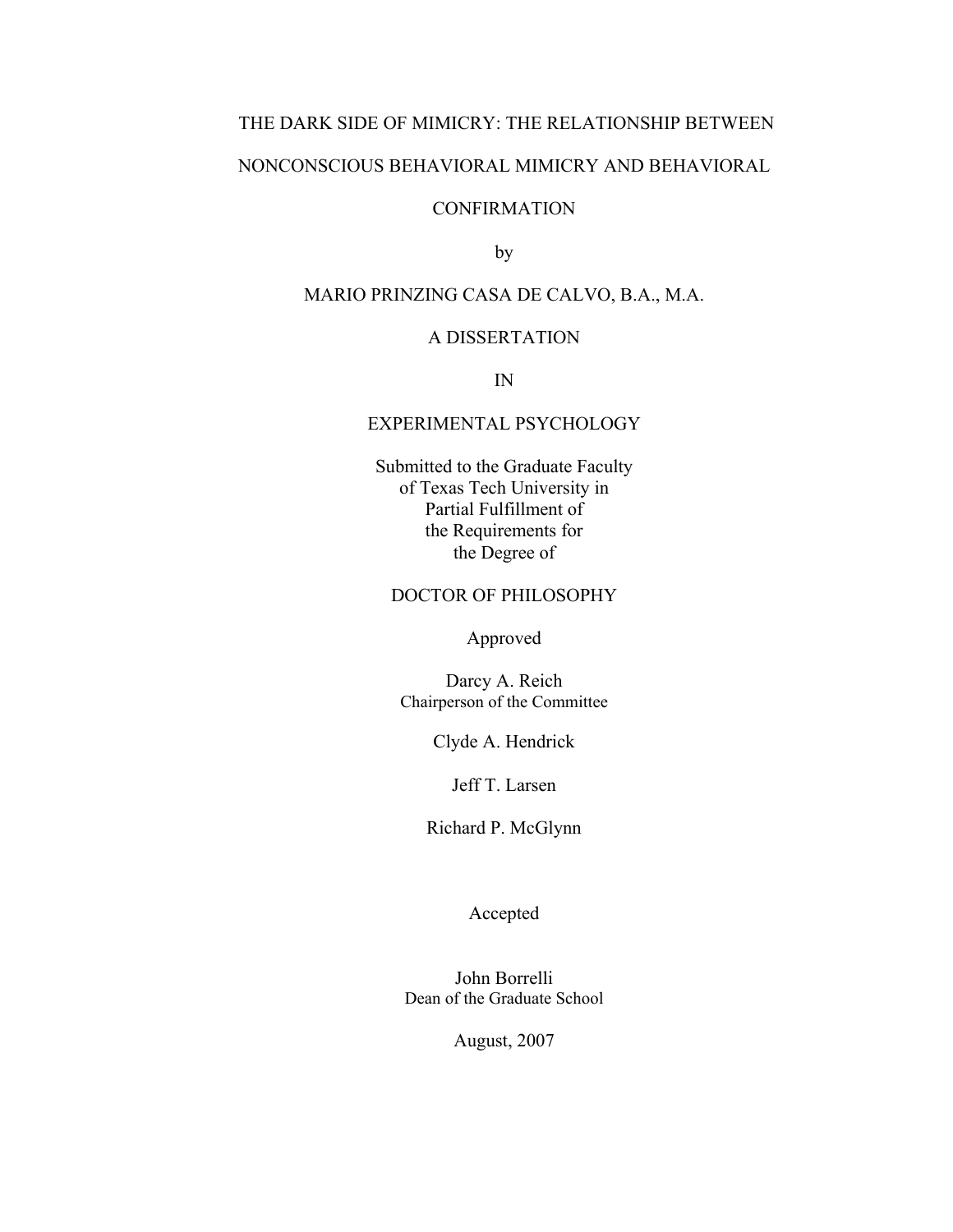Copyright 2007, Mario Prinzing Casa de Calvo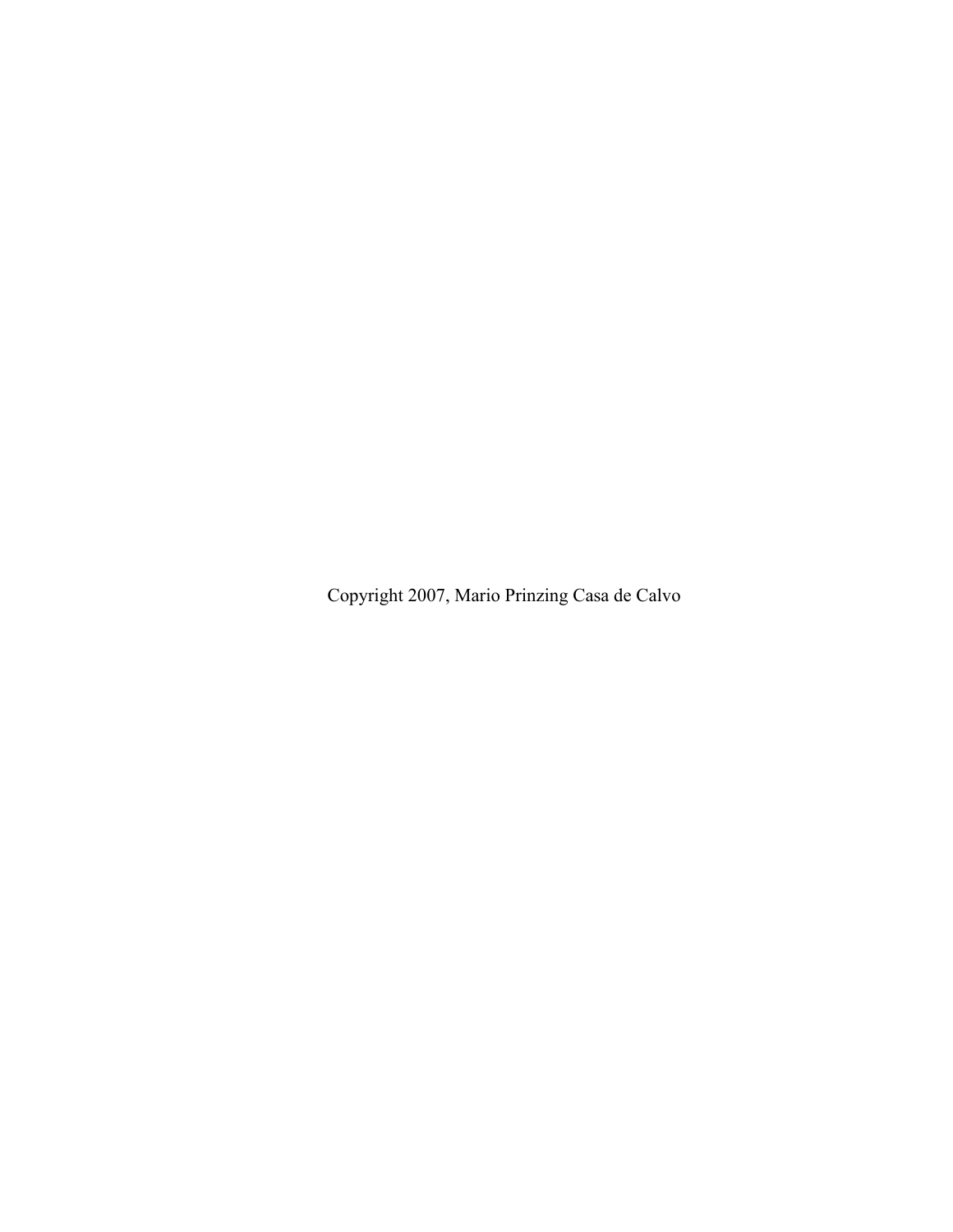# ACKNOWLEDGEMENTS

First and foremost, I would like to thank my committee: Darcy Reich (Chairperson), Clyde Hendrick, Jeff Larsen, and Richard McGlynn. I also thank all of those who assisted in the collection and coding of data: Raequael Anderson, Kelli Brown, Ashley Castle, Shayna Crisp, Abby Jones, Amy Marino, Lindsey McEachern, Nicole Neuner, and Chris Wanner. Additional thanks to Elizabeth Casa de Calvo, without whom the completion of this project would not have been possible. Portions of this project were presented at the 2007 annual meeting of the Society for Personality and Social Psychology in Memphis, TN.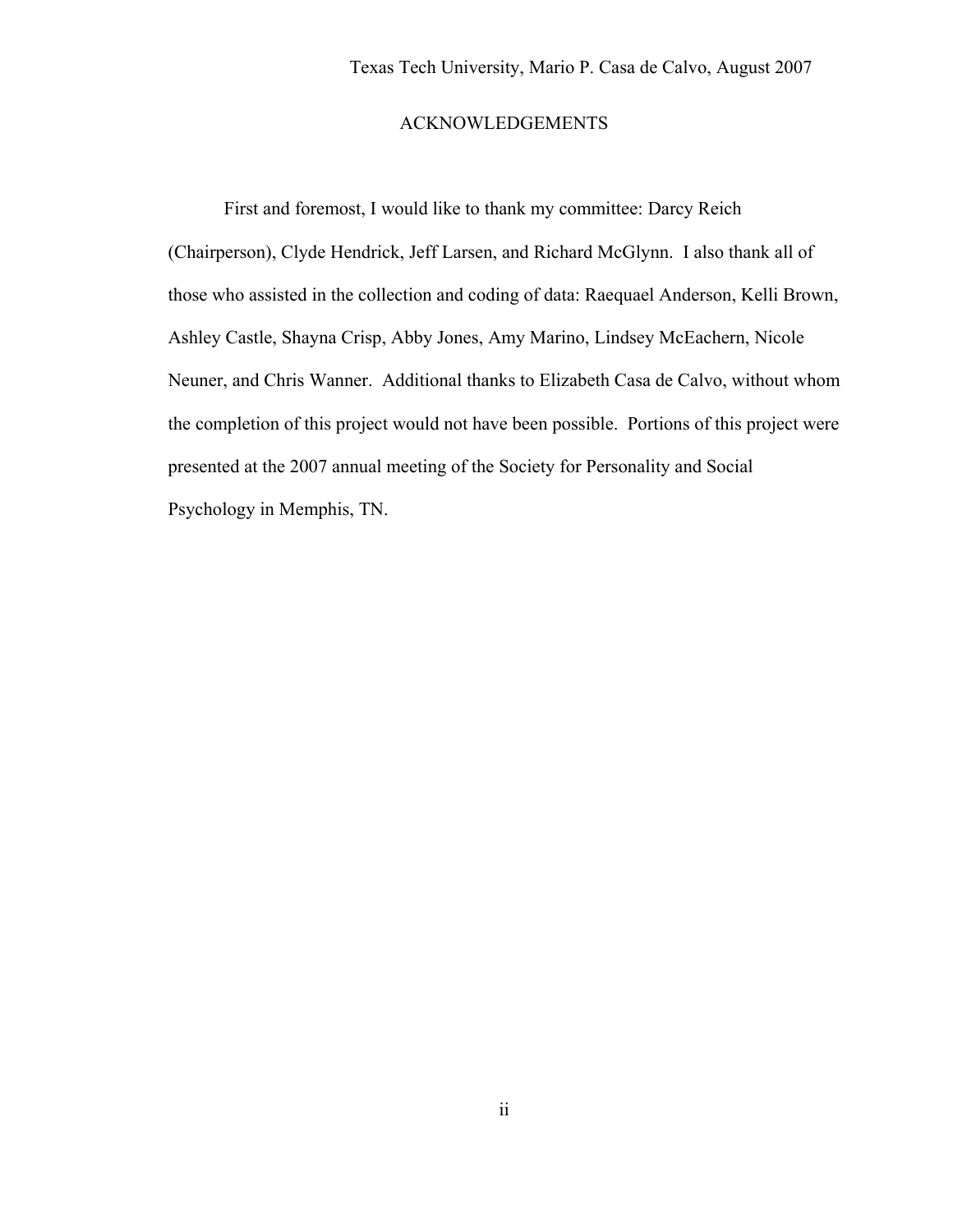# TABLE OF CONTENTS

| <b>ACKNOWLEDGEMENTS</b> |                                                                 |              |
|-------------------------|-----------------------------------------------------------------|--------------|
| <b>ABSTRACT</b>         |                                                                 |              |
| <b>LIST OF FIGURES</b>  |                                                                 |              |
| <b>CHAPTER</b>          |                                                                 |              |
| I.                      | <b>INTRODUCTION</b>                                             | $\mathbf{1}$ |
| II.                     | <b>STUDY 1</b>                                                  | 18           |
|                         | Method                                                          | 19           |
|                         | Results                                                         | 26           |
|                         | Discussion                                                      | 31           |
| III.                    | <b>STUDY 2</b>                                                  | 34           |
|                         | Method                                                          | 35           |
|                         | Results                                                         | 39           |
|                         | Discussion                                                      | 44           |
| IV.                     | <b>CONCLUSIONS</b>                                              | 51           |
| <b>REFERENCES</b>       |                                                                 | 64           |
| <b>APPENDICES</b>       |                                                                 |              |
| A.                      | EXPANDED LITERATURE REVIEW AND HISTORICAL<br><b>FOUNDATIONS</b> | 72           |
| <b>B.</b>               | <b>EXPERIMENTER SCRIPT FOR STUDY 1</b>                          | 107          |
| $\mathcal{C}$ .         | <b>CONSENT FORM FOR STUDY 1</b>                                 | 113          |
| D.                      | PRE-INTERVIEW QUESTIONNAIRE FOR STUDY 1                         | 116          |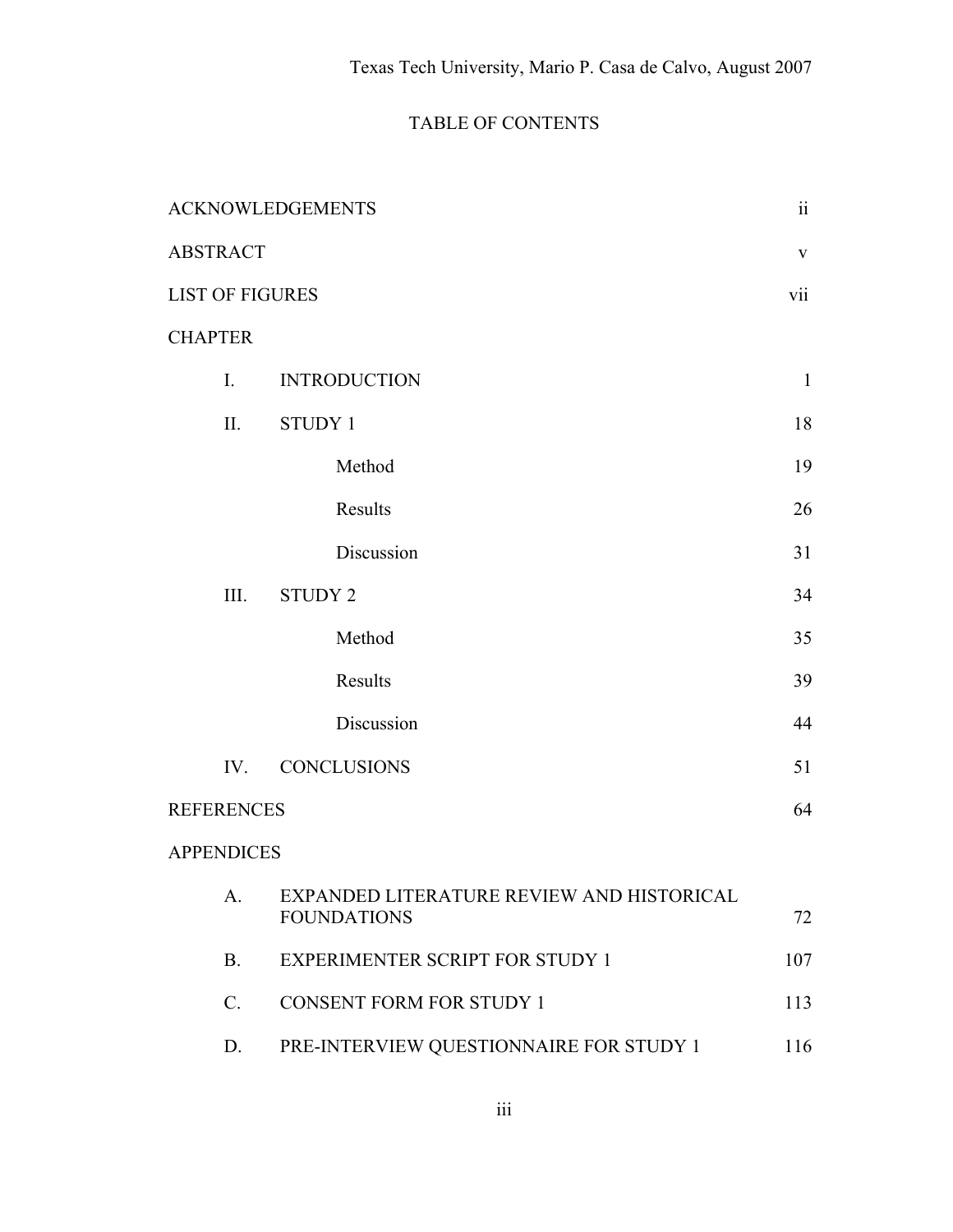| E                | DESCRIPTION OF HYPOTHETICAL JOB FOR STUDY 1              | 122 |
|------------------|----------------------------------------------------------|-----|
| F.               | SUPPLEMENTAL INTERVIEW DESCRIPTION<br><b>FOR STUDY 1</b> | 125 |
| G.               | <b>INTERVIEWER MATERIALS FOR STUDY 1</b>                 | 127 |
| H <sub>1</sub>   | APPLICANT QUESTIONNAIRES FOR STUDY 1                     | 134 |
| $\overline{I}$ . | DEBRIEFING MATERIALS FOR STUDY 1                         | 139 |
| J.               | VIDEOTAPE CONSENT FORM FOR STUDY 1                       | 146 |
| $K_{\cdot}$      | APPLICANT EVALUATION FORM FOR STUDY 1                    | 148 |
| L.               | <b>EXPERIMENTER SCRIPT FOR STUDY 2</b>                   | 151 |
| $M_{\cdot}$      | <b>CONSENT FORM FOR STUDY 2</b>                          | 157 |
| N.               | PRE-INTERVIEW QUESTIONNAIRE FOR STUDY 2                  | 160 |
| O.               | DESCRIPTION OF HYPOTHETICAL JOB FOR STUDY 2              | 166 |
| $P_{\cdot}$      | <b>INTERVIEWER MATERIALS FOR STUDY 2</b>                 | 169 |
| Q.               | APPLICANT QUESTIONNAIRES FOR STUDY 2                     | 176 |
| R.               | DEBRIEFING MATERIALS FOR STUDY 2                         | 183 |
| S.               | VIDEOTAPE CONSENT FORM FOR STUDY 2                       | 190 |
| T.               | APPLICANT EVALUATION FORM FOR STUDY 2                    | 192 |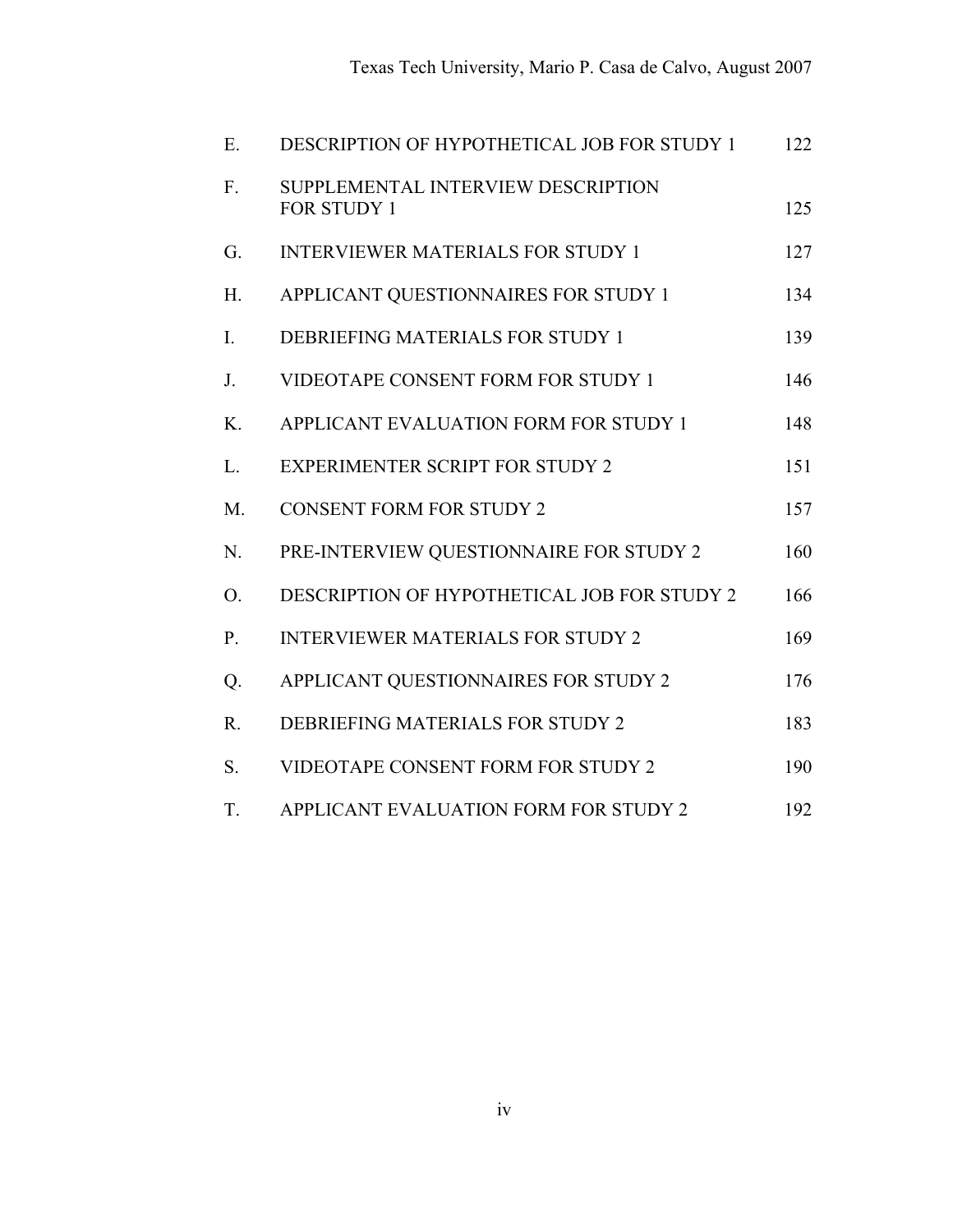# ABSTRACT

The current research was designed to examine the relationship between behavioral confirmation and nonconscious behavioral mimicry within social interactions. Behavioral confirmation occurs when perceivers treat target individuals in accord with their expectations, thus eliciting target behavior that is consistent with those expectations. Nonconscious behavioral mimicry refers to the unintentional imitation of the mannerisms of an interaction partner, and occurs due to the perception-behavior link, as well as for the purpose of building interpersonal rapport.

Mimicry and expectancy effects were expected to co-occur within social interactions. Across two studies, the current research employed a simulated interview paradigm in which participant-applicants interviewed for a hypothetical job. In Study 1, perceiver expectancy valence was manipulated, as confederate-interviewers asked participant-applicants either positively- or negatively-focused questions while engaging in a neutral physical mannerism (foot shaking). As predicted, mimicry and expectancy effects did co-occur under certain conditions. Greater applicant mimicry of interviewer foot shaking was associated with stronger interview performance when the interviewer asked positively-focused questions, yet was associated with weaker interview performance when the interviewer asked negatively-focused questions.

It was also anticipated that target mimicry of an inherently negative perceiver behavior would be possible, and would adversely affect target performance. In Study 2, confederate-interviewers asked negatively-focused questions in all interview sessions and

v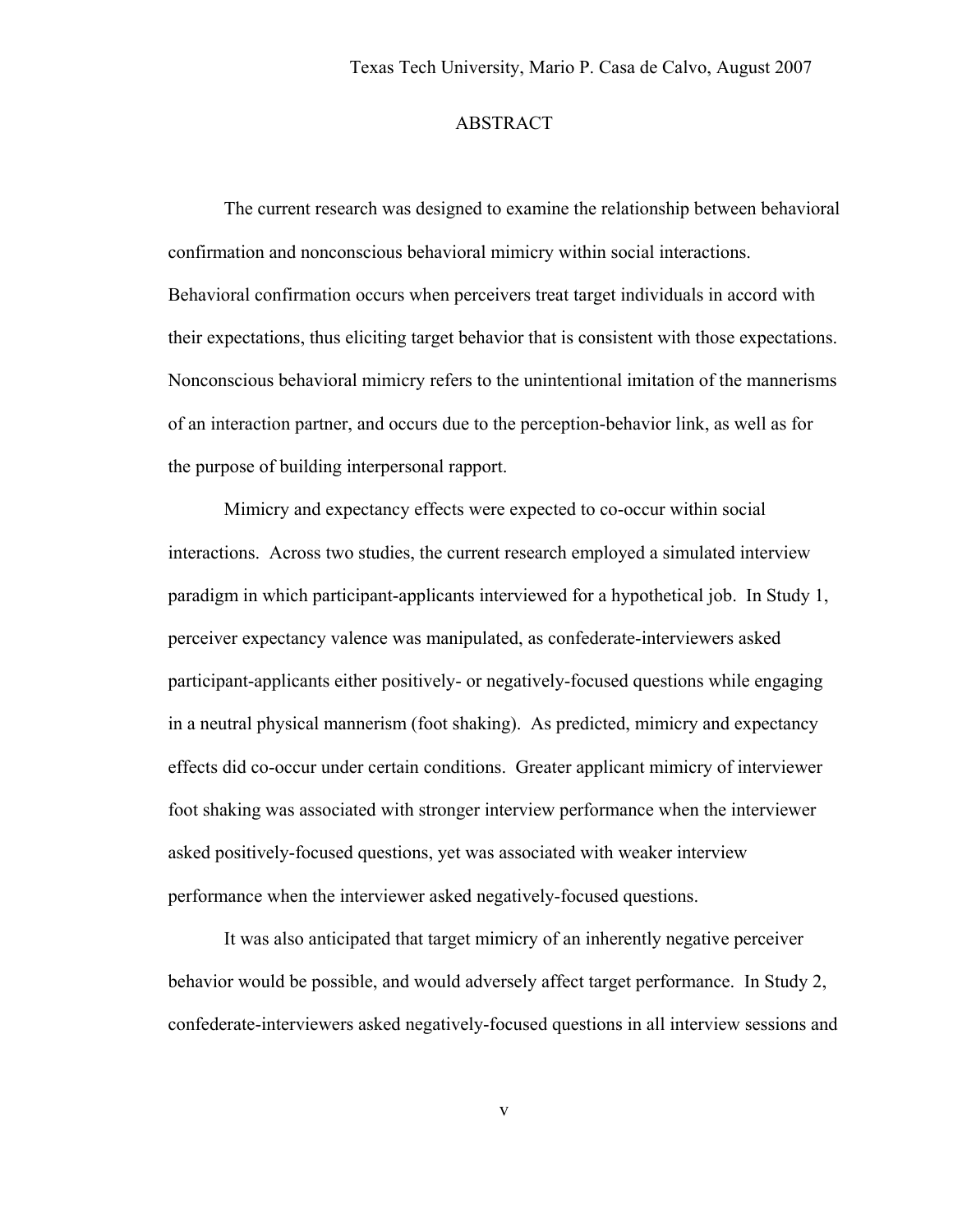interviewer speech fluency was manipulated (stammering vs. non-stammering), such that interviewers either stammered (inherently negative behavior) or spoke clearly during their interview with applicants. Results did not support the hypotheses; applicants did not commit more speech errors or perform worse in the interviewer stammering condition than in the non-stammering condition.

The findings of Study 1 established a relationship between expectancy effects and nonconscious behavioral mimicry, and suggest that the imitation of an inherently neutral mannerism (e.g., foot shaking) can have positive or negative outcomes for the mimicker, depending upon the expectancy context established by the perceiver. Consequently, this is the first research to illustrate that nonconscious mimicry can have negative consequences for those who engage in imitation. Applied implications are discussed. The null findings of Study 2 are discussed with respect to experimental control, target awareness of perceiver behavior, and perceiver attractiveness.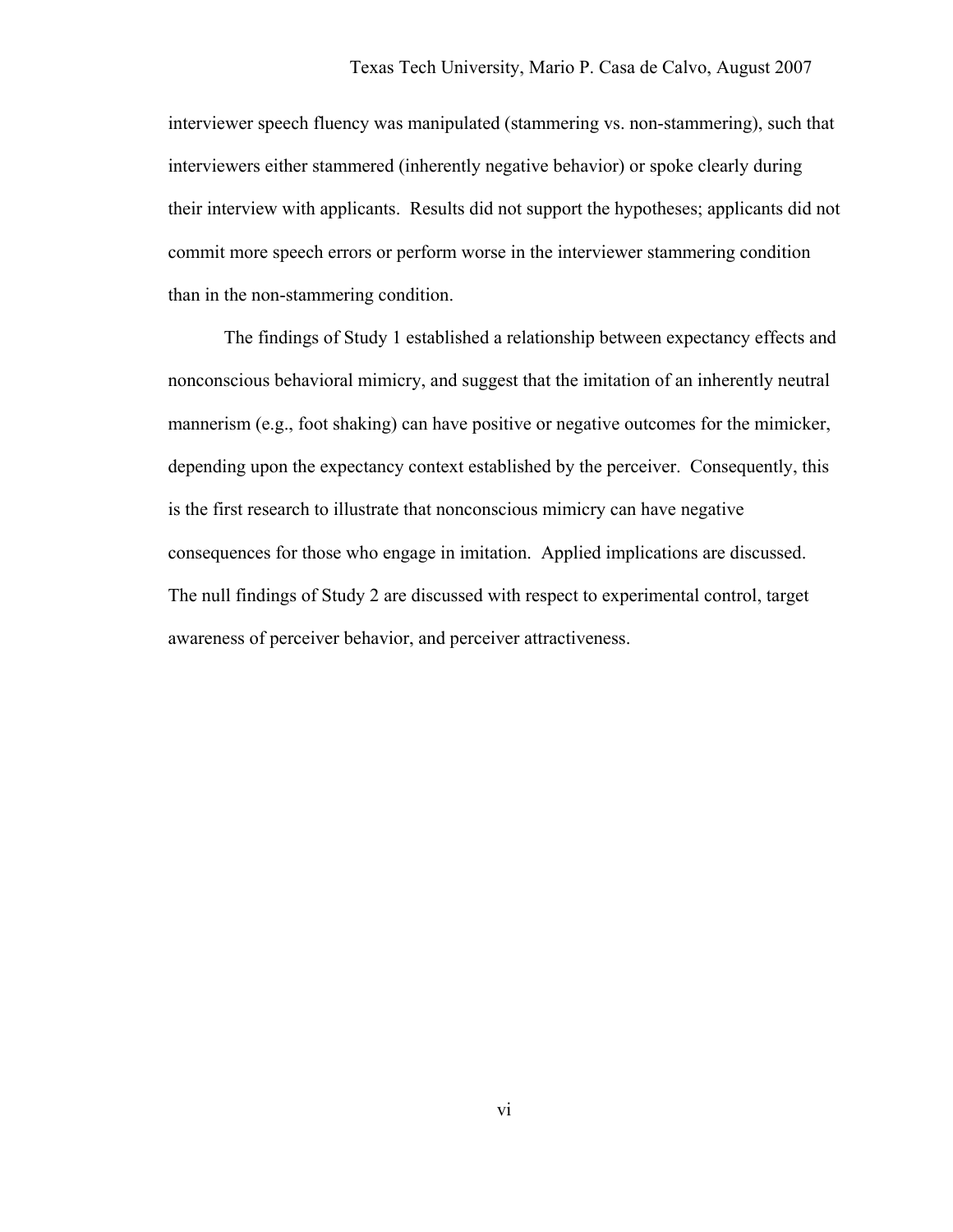# LIST OF FIGURES

1 Applicant Performance as a Function of Expectancy Script and Applicant Mimicry 30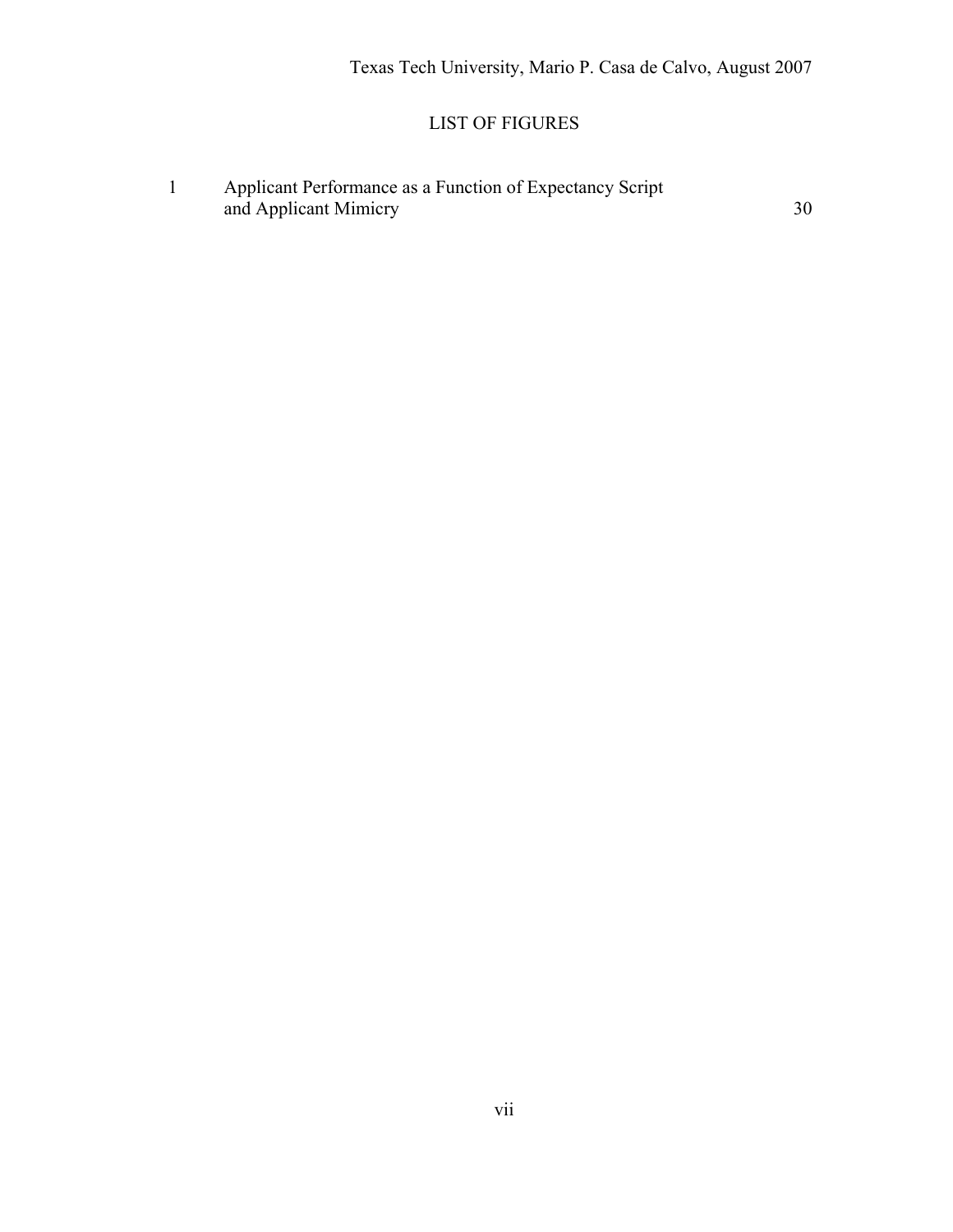# CHAPTER I

# **INTRODUCTION**

Imagine the following hypothetical scenario, in which a young professional, Jason, engages in a personal interaction with his supervisor George. Suppose that George has developed moderately negative expectations of Jason across a variety of domains. It is quite possible that George may relay his negative expectancies to Jason in both obvious and subtle ways. For example, George may explicitly convey his negative expectancies to Jason by focusing on conversation topics relating to Jason's past struggles, or by offering him little time to verbally display his competence. Additionally, George may subtly relay his negative expectancies to Jason by engaging in a variety of verbal (e.g., stammering, stuttering) or non-verbal (e.g., standing far away from Jason) behaviors that are indicative of interpersonal discomfort (Word, Zanna, & Cooper, 1974).

 Given George's obvious (i.e., question quality or tone) and subtle (i.e., stuttering) manifestations of negative bias, how might Jason respond? The answer to this question might depend upon Jason's desire to get along with George. Given that George is Jason's supervisor, Jason may be especially motivated to get George to like him. Consequently, in his affiliation attempts, Jason may nonconsciously imitate George's mannerisms (i.e., stuttering, fidgeting). If so, his resulting negative mannerisms and uncomfortable behavior might only solidify George's negative opinion of Jason. More specifically, the *more* Jason nonconsciously imitates George's stuttering, the *worse* he may objectively perform during the interaction.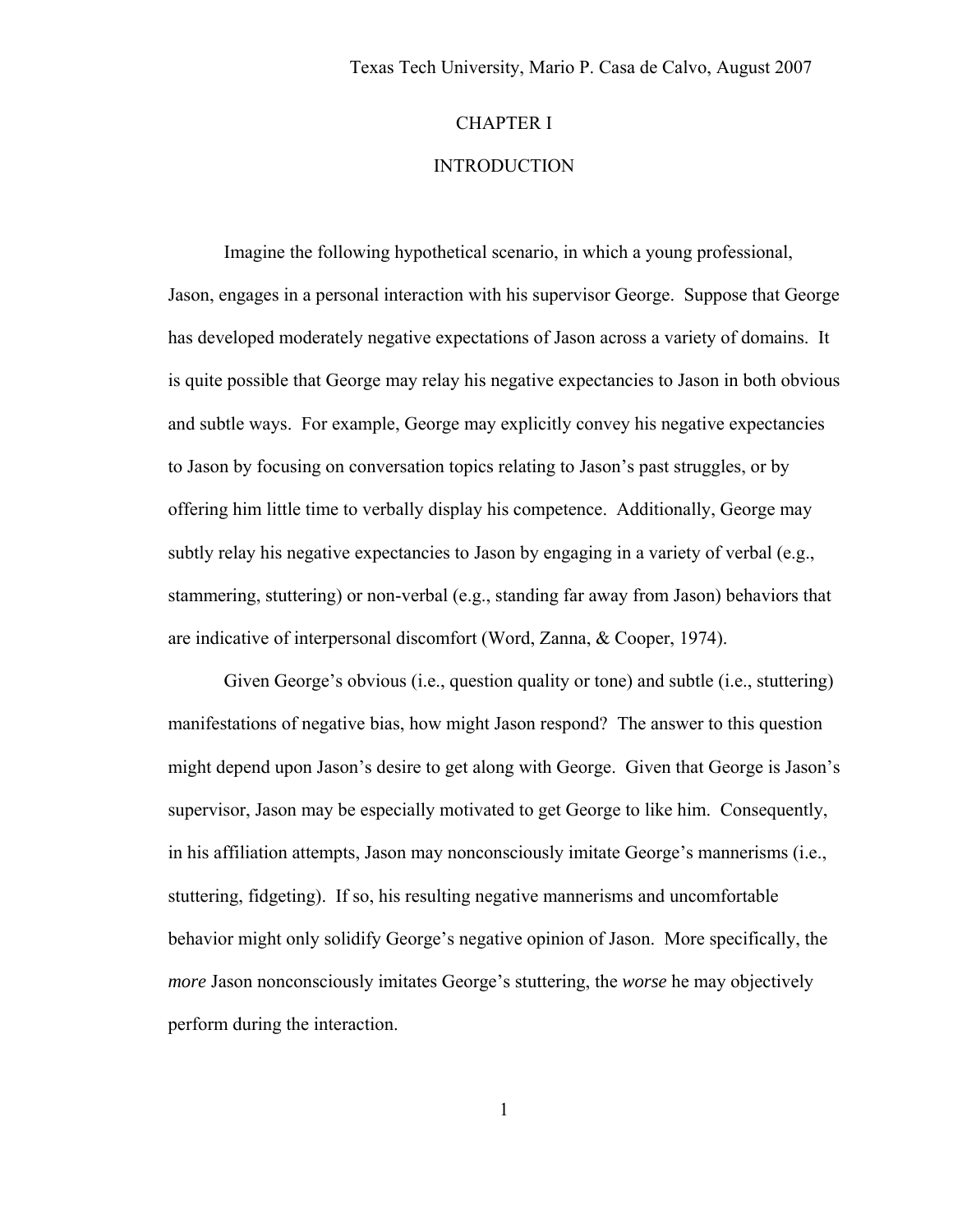This example highlights a potential relationship between two theoretical constructs of consequence in social psychology, namely nonconscious behavioral mimicry (i.e., imitation) and behavioral confirmation. Without awareness or intention, people may sometimes imitate the behaviors of their interaction partners. Research on nonconscious behavioral mimicry has focused on its positive consequences for strengthening affiliative bonds between interaction partners. However, as illustrated in the previous example, people often experience negative behaviors from others (e.g., stammering, fidgeting), especially when those others hold negative expectations about them. While nonconscious mimicry of such behaviors would not seem to be particularly beneficial, myriad independent research findings are consistent with the notion that mimicry of negative behaviors could occur.

If mimicry of negative interpersonal behaviors is possible, then mimicry may play a key role not only in positive social interactions, but in negative interactions as well. Of particular theoretical significance is the notion that the process of mimicry may provide insight into how behavioral confirmation (i.e., the self-fulfilling prophecy) occurs. In particular, mimicry could serve as a mechanism through which one person's expectancybiased behavior leads another person to behave in a way that confirms the expectancy.

 These issues are at the heart of the current research. The current research reflects an attempt to examine the relationship between nonconscious behavioral mimicry and behavioral confirmation. Because this relationship is likely to be complex, each theoretical construct of interest first will be examined individually.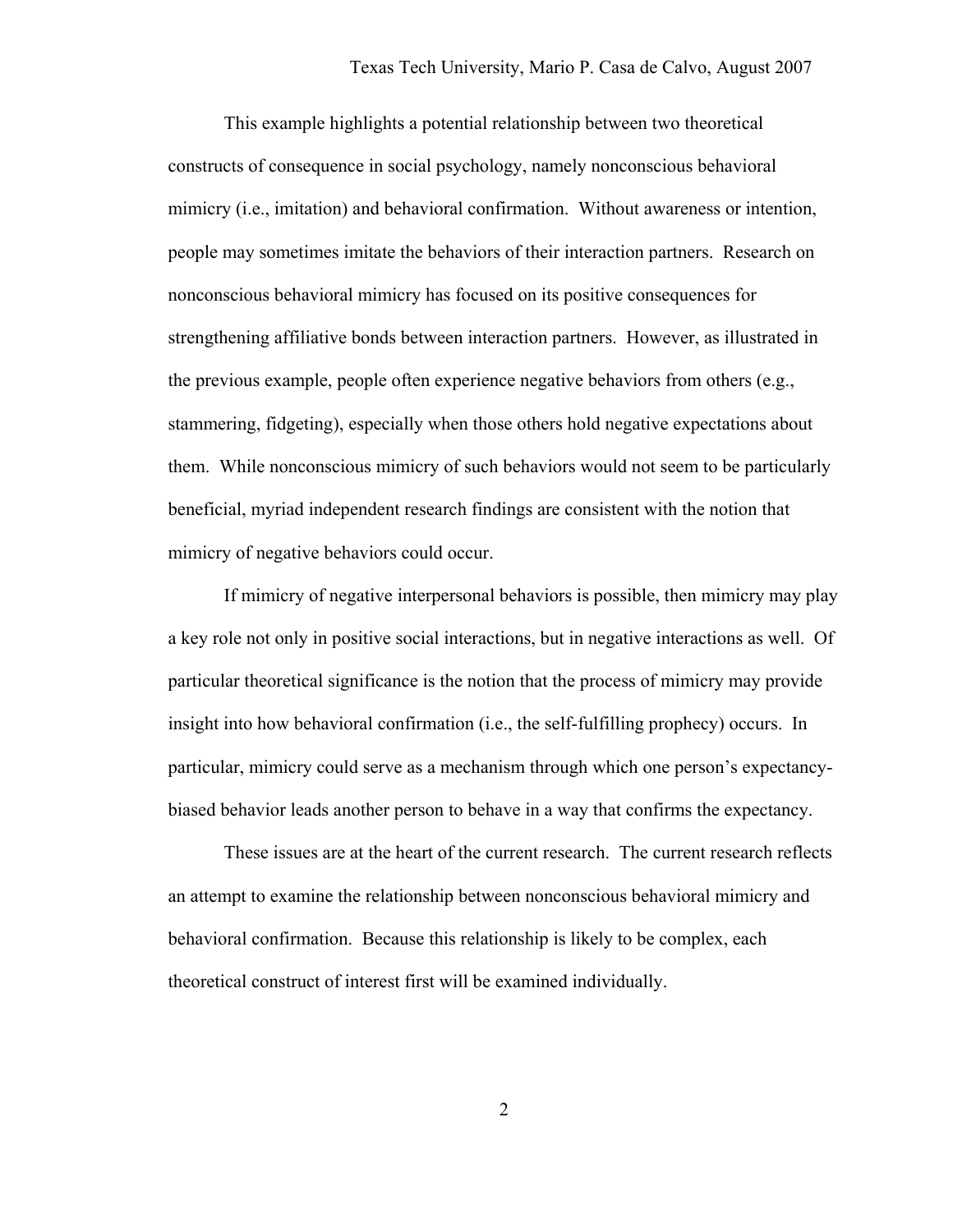#### Behavioral Confirmation

 As perceivers in a social world, we often treat people in accord with our expectations, and thus elicit behavior from them that confirms those expectations (Neuberg, 1996). This outcome is known as the self-fulfilling prophecy (Merton, 1948) or as behavioral confirmation (e.g., Snyder, 1992). Behavioral confirmation first became of interest to experimental psychologists when Rosenthal and Jacobson (1968) offered evidence that teachers' expectations about their students could facilitate expectancyconsistent student performance. Since then, it has been shown to occur in many contexts, including teachers' expectations about their students (Jussim & Eccles, 1992), counselors' expectations of their clients (Copeland & Snyder, 1995), and interviewers' expectations about their applicants (Neuberg, 1989; Reich, 2004; Casa de Calvo & Reich, 2007).

Previous theorizing (e.g., Darley & Fazio, 1980; Miller & Turnbull, 1986; Snyder, 1992) suggests four steps through which the self-fulfilling prophecy occurs. First, a perceiver develops expectations about a target person. Second, the perceiver treats the target in a manner that is consistent with those expectations. For instance, perceivers with negative expectancies have been shown to gather information in a biased way by explicitly asking their targets negatively-toned and closed-ended questions (Neuberg, 1989; Reich, 2004). Additionally, perceivers behaviorally express their negative expectancies in more subtle ways (Jones, 1977), as negative expectancies are associated with reduced interpersonal warmth and sociability (Snyder, Tanke, & Berscheid, 1977), enhanced interpersonal distance (Word, Zanna, & Cooper, 1974), fewer expressions of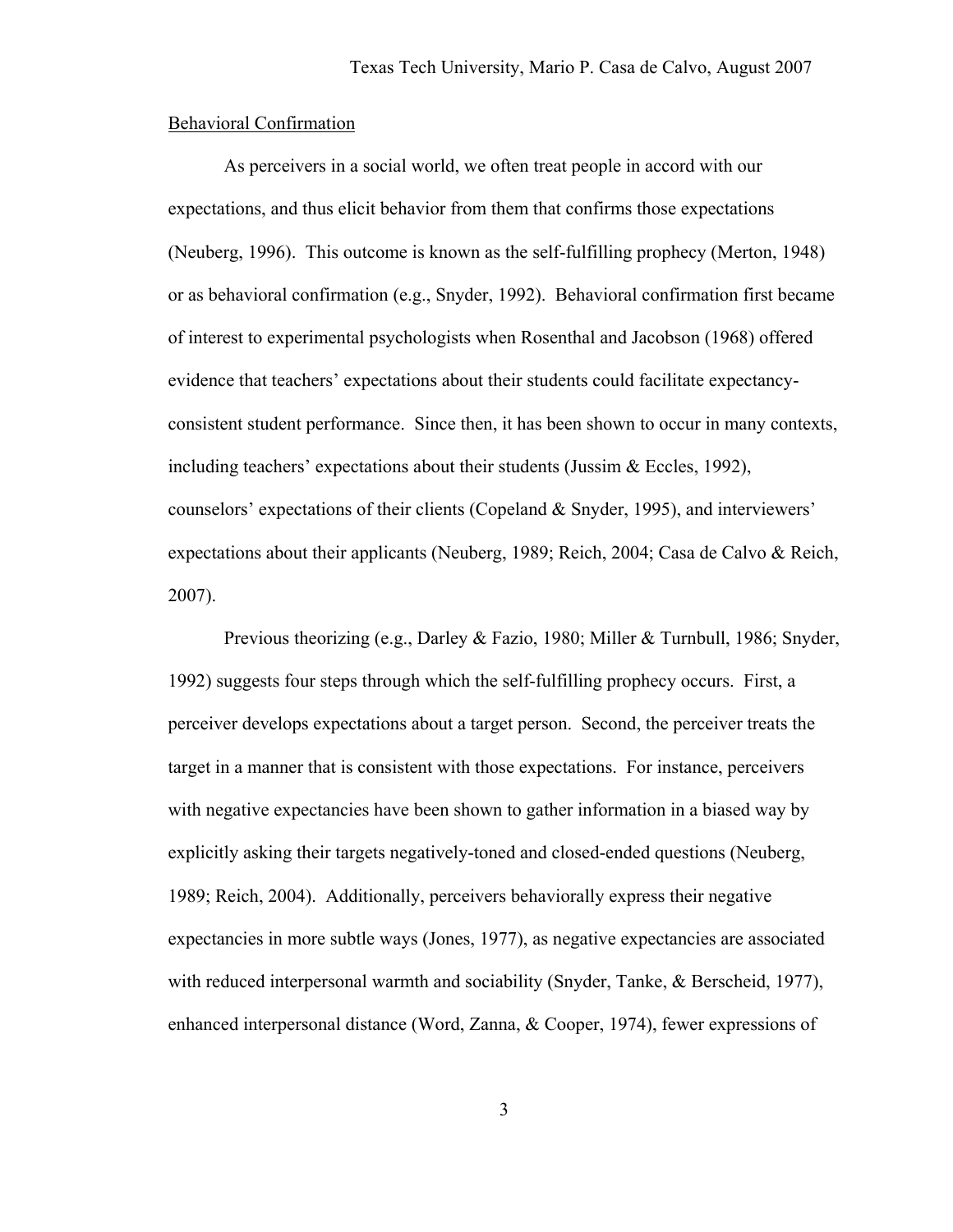positive regard (Ickes, Patterson, Rajecki, & Tanford, 1982), and more speech errors (Word et al., 1974) by perceivers. Third, the target inadvertently behaves in a way that ultimately confirms the perceiver's expectations (behavioral confirmation). Finally, the perceiver may interpret the target's behavior as being consistent with his or her expectancies, above and beyond the evidence provided by the target's actual behavior (perceptual confirmation).

#### Moderators of the Behavioral Confirmation Process

 Perceiver goals. Of course, behavioral confirmation is not an inevitable consequence when perceivers hold expectations about others. Previous research has shown that motivational variables, such as perceiver goals, can moderate behavioral confirmation effects (for reviews, see Neuberg, 1996; Snyder, 1992). More specifically, goals that reduce perceivers' tendencies to behave in a biased way toward targets may attenuate behavioral confirmation or lead to behavioral disconfirmation, while goals that enhance such tendencies enhance behavioral confirmation (Snyder, 1992). For instance, using a simulated interview paradigm, Neuberg (1989) found that interviewers induced with the motivation to form accurate impressions of their applicants were able to overcome their induced negative expectancies, and treated their applicants in a fair and evenhanded manner. Using a similar paradigm, Reich (2004) found that as interviewers' expectancies became more extreme, they became more aware of the potential biasing influence of their chronic expectations (and presumably more motivated to avoid bias) and deliberately engaged in effortful correction processes during their interactions with applicants. Similarly, Casa de Calvo and Reich (2006) found that interviewers with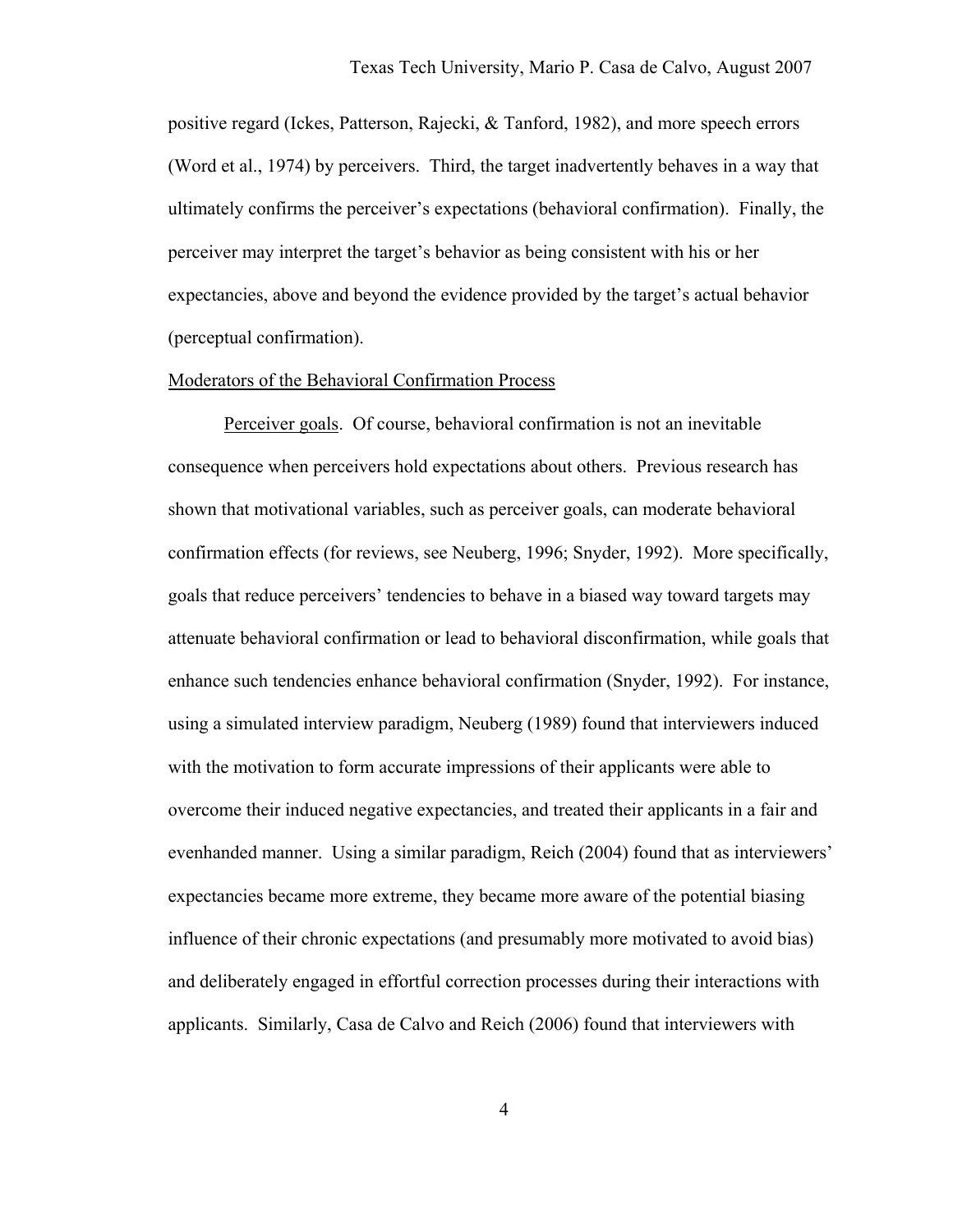sufficient cognitive resources and extreme expectancies exhibited both perceptual and behavioral correction, and did not elicit expectancy-consistent applicant behavior. Behavioral confirmation is also less likely to occur if a perceiver with negative expectancies regarding a target desires to be liked or admired by that target (Neuberg, 1996; Neuberg, Judice, Virdin, & Carrillo, 1993).

Behavioral confirmation is more likely to occur if perceivers possess knowledge goals (Snyder, 1992). For instance, if perceivers attempt to collect information from targets for the purpose of forming an impression, behavioral confirmation is likely to be enhanced (Copeland & Snyder, 1995; Snyder & Haugen, 1994). This is particularly likely if perceivers are unconcerned with forming an accurate impression of targets.

Target goals*.* In addition to perceiver goals, target goals have been shown to moderate the behavioral confirmation process (Neuberg 1996). Any target goal that facilitates concession to perceivers' expectancy scripts should enhance behavioral confirmation, while any goal that facilitates resistance to perceivers' expectancies should attenuate behavioral confirmation (Snyder, 1992).

For instance, research has shown that behavioral confirmation effects are less likely to occur when targets are aware of perceivers' erroneous expectancies, because targets resist going along with the expectancies (Hilton & Darley, 1985; Stukas & Snyder, 2002). Additionally, behavioral confirmation is less likely when targets try to get to know perceivers better (Snyder, 1992; Snyder & Haugen, 1995). Finally, the process of expectancy confirmation also is less likely when perceivers' expectancies contradict a crucial aspect of targets' self-concepts. According to identity negotiation theory (Swann,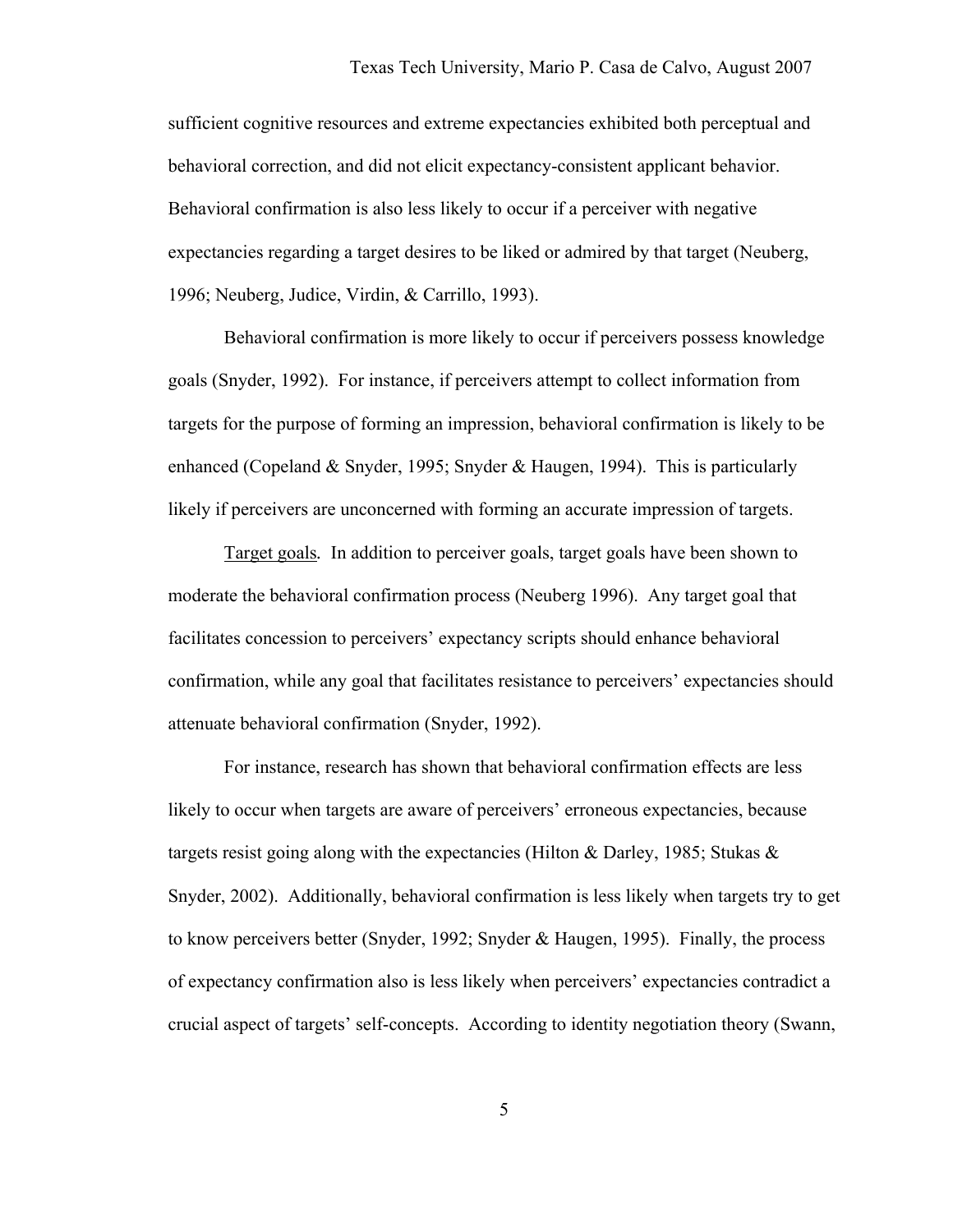1987; Swann & Ely, 1984), in such a circumstance, targets will work to establish perceiver impressions that are more consistent with the manner in which they perceive themselves.

On the other hand, behavioral confirmation is more likely to occur when targets are of lower status or have less power in comparison to the perceiver (Copeland, 1994). In such circumstances, targets may feel obliged to act in a manner consistent with perceiver expectancies, in order to remain in good favor with the high-power perceivers. Additionally, behavioral confirmation is more likely to occur when targets attempt to get perceivers to like them, or when targets are motivated to have smooth interactions with perceivers (Neuberg, 1996). For instance, Snyder and Haugen (1995) enlisted male perceivers in a "getting acquainted" telephone conversation with female targets believed to be either obese or of normal weight. Targets were instructed to pursue either knowledge, affiliation, or no goals during their interactions with the perceivers. Results showed that when targets tried to get along well with their perceivers and to have smooth interactions, behavioral confirmation was more likely to occur. More specifically, targets thought to be obese behaved in a relatively unresponsive and cold manner during their interactions, whereas targets thought to be of normal weight behaved in a more responsive and enthusiastic manner. These results imply that targets with affiliation goals concede to the interaction scripts of perceivers for the purpose of being liked or "getting along". In such circumstances, behavioral confirmation may be particularly likely, regardless of whether perceivers' expectancies are positive or negative.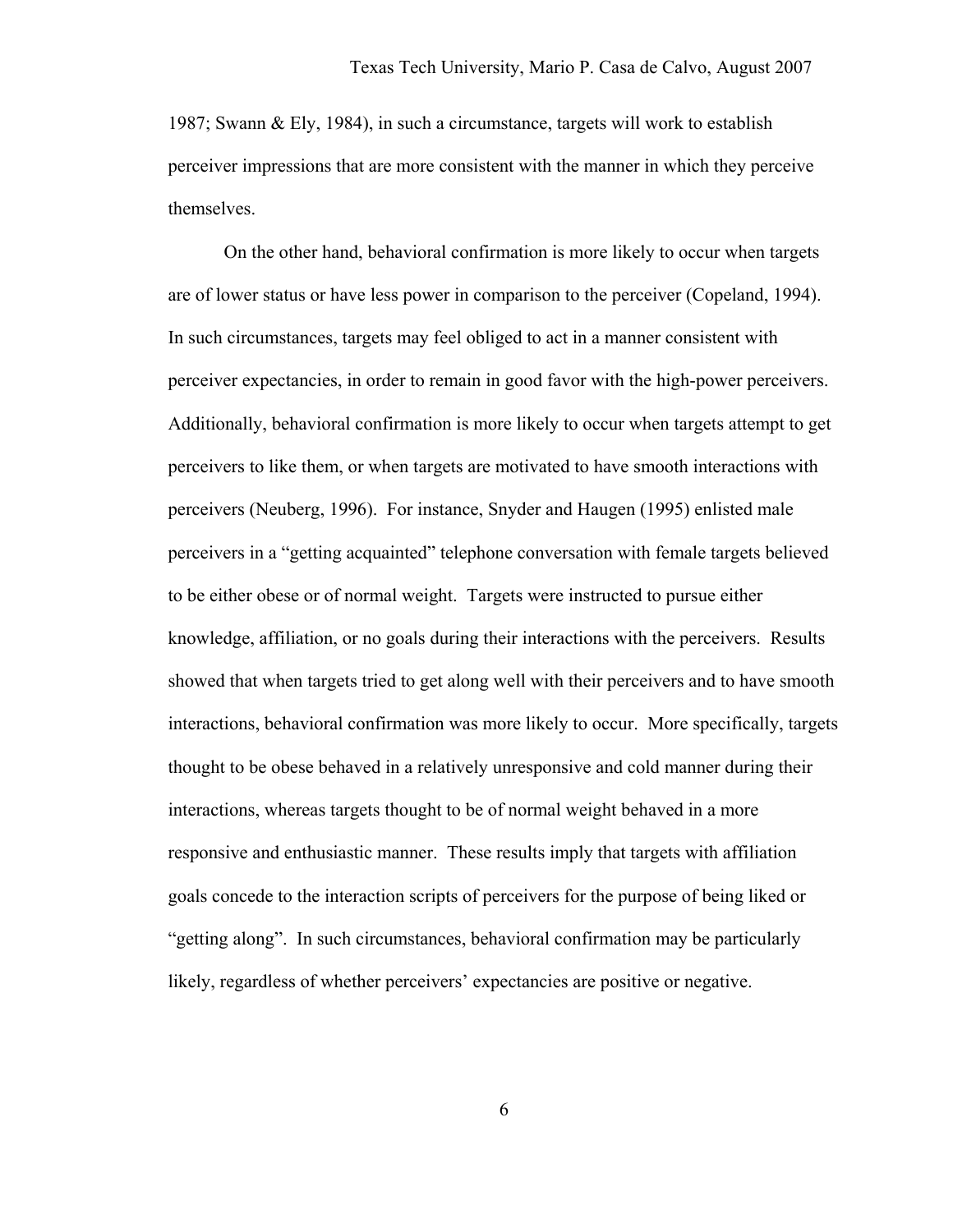#### The "Chameleon Effect": Nonconscious Behavioral Mimicry

 The "chameleon effect" can be defined as nonconscious, unintentional mimicry of the mannerisms of an interaction partner (i.e., nonconscious behavioral mimicry; Chartrand & Bargh, 1999). Such mimicry occurs for a variety of behaviors, including gestures, postures, idiosyncratic movements, facial expressions, and speech-related variables, such as accents and tone of voice (for reviews, see Chartrand & Bargh, 1999; Chartrand, Maddux, & Lakin, 2005; Lakin, Jefferis, Cheng, & Chartrand, 2003). Before further discussing the circumstances in which the "chameleon effect" occurs, however, it is important to discuss *why* it occurs.

#### Why Does the "Chameleon Effect" Occur?

 One of the primary explanations for the occurrence of the "chameleon effect" is the perception-behavior link. The perception-behavior link can be thought of as the human tendency to act in the same way as we see others act (Dijksterhuis & Bargh, 2001). More specifically, the mere perception of a target's behavior, traits, or relevant characteristics activates corresponding mental representations of those constructs within a perceiver, causing the perceiver to engage in behaviors associated with those constructs. For instance, Bargh, Chen, and Burrows (1996) found that the mere perception of word primes (e.g., polite, bingo) can activate behavioral predispositions and/or stereotypes of the groups with which those words are associated, and can lead perceivers to engage in behaviors associated with those cognitively accessible constructs.

One domain in which the perception-behavior link is relevant to the "chameleon effect" is in the mimicry of facial expressions. For example, Zajonc, Pietromonaco, and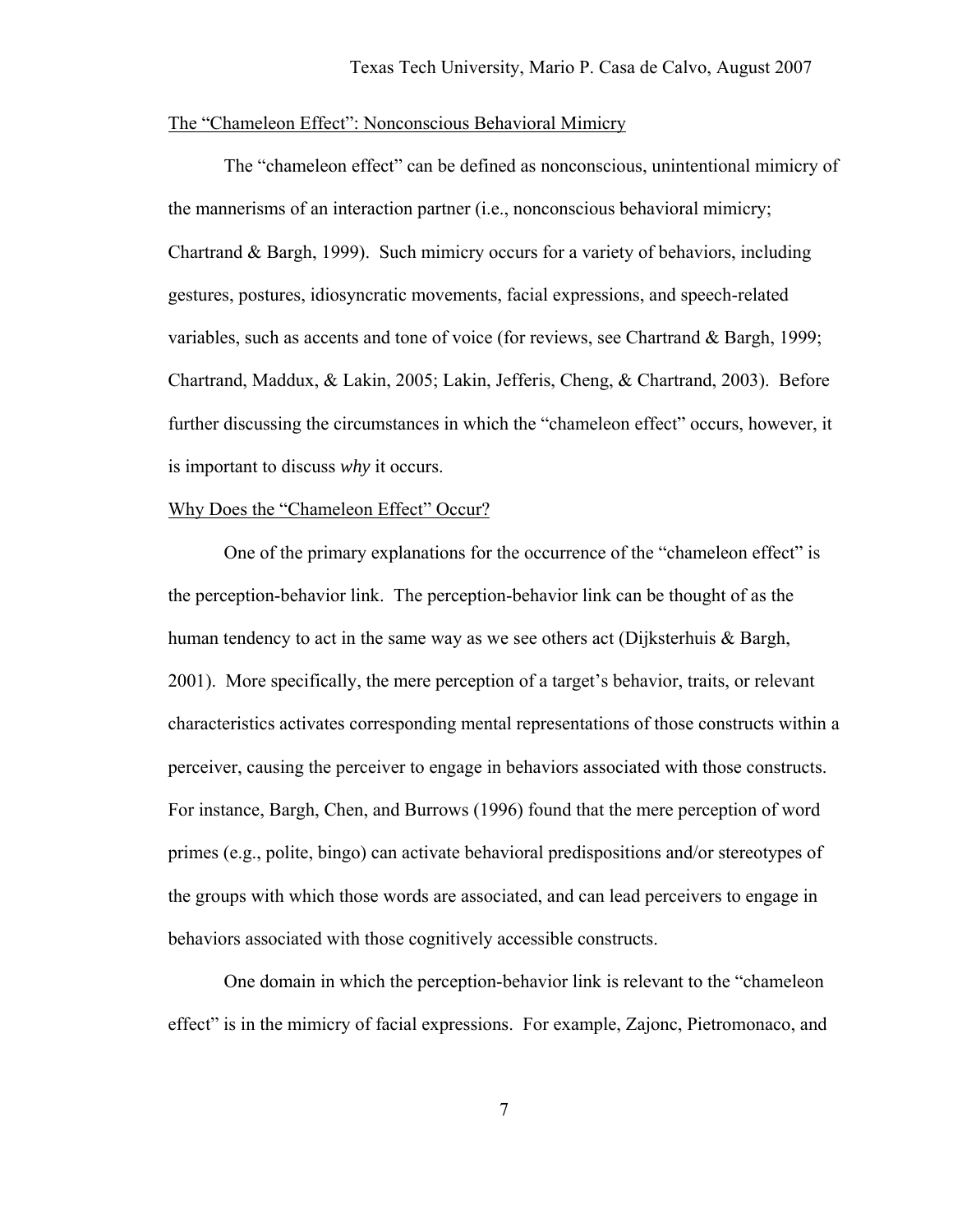Bargh (1982) found that participants who tried to remember photographs that they were shown from a college yearbook spontaneously mimicked the facial expressions they viewed in each photograph. Similarly, Provine (1986) asked one group of participants to watch a five minute videotape of people yawning, and asked another group of participants to watch a five minute videotape of people smiling. Results showed that participants in the yawn video condition yawned significantly more than did the participants in the smiling condition. Finally, Zajonc, Adelmann, Murphy, and Niedenthal (1987) found that relationship partners tended to look more like each other the longer they were in the relationship. The results of this study imply that the frequent perception of one partner's facial expressions causes the other partner to exhibit those facial expressions as well, thereby facilitating enhanced facial similarity.

 The perception-behavior link has also been established in a series of studies that show evidence for behavior matching. In a hallmark study conducted by Chartrand and Bargh (1999; Experiment 1), participants interacted with a confederate during a picture description task. Results showed that participants were significantly more likely to engage in foot shaking or face touching behaviors when their interaction partner (i.e., the confederate) initiated those particular behaviors. Furthermore, a funneled debriefing suggested that participants were not aware that they were engaging in behavioral mimicry. In sum, this study suggests that the perception-behavior link can cause people to engage in subtle behavioral mimicry, and that this effect can occur outside of perceiver awareness.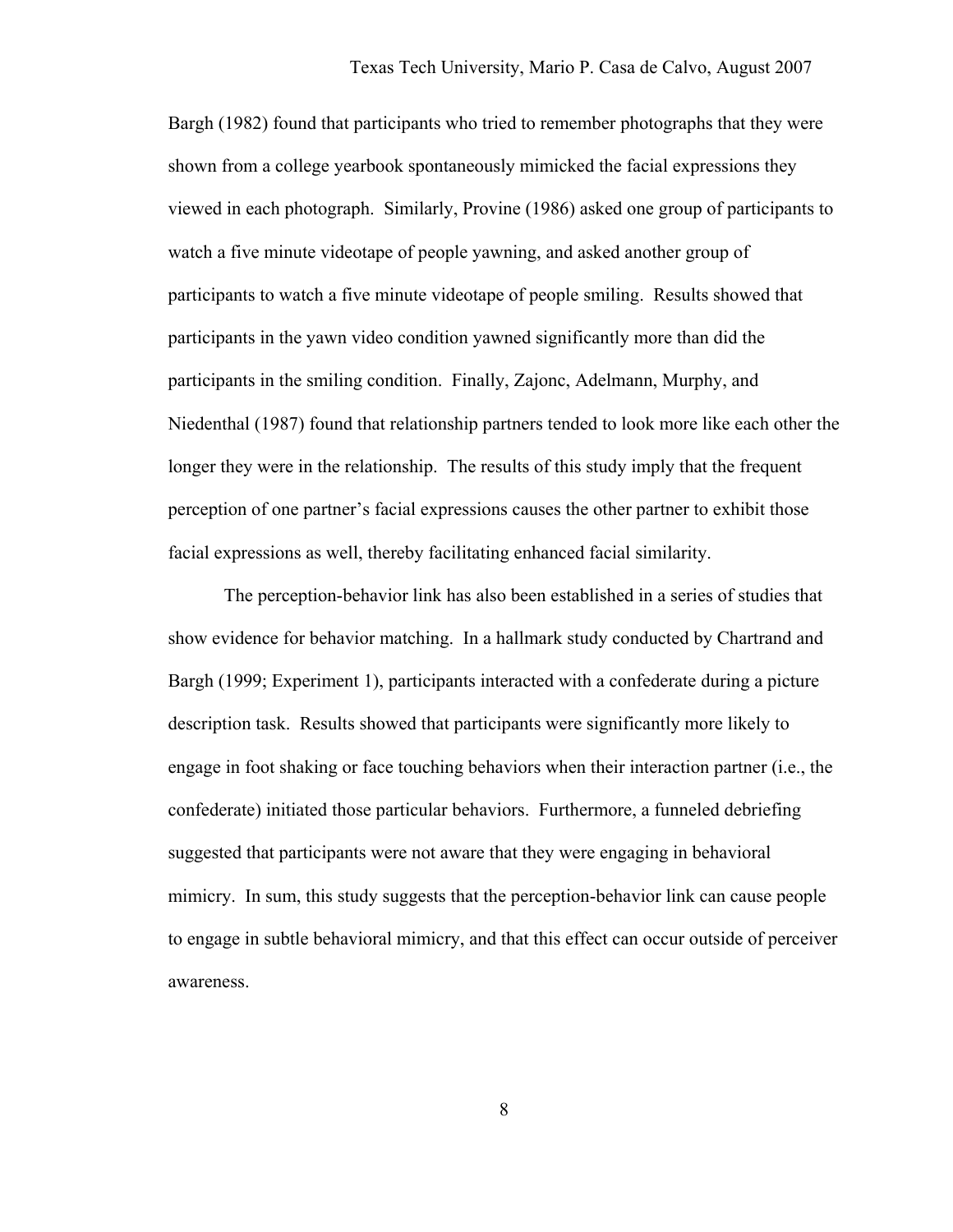Another domain of research has shown that people are just as capable of mimicking speech-related behavior as they are of mimicking more subtle physical behavior. For example, Levelt and Kelter (1982) have found that perceivers automatically engage in speech imitation of interaction partners for single words, phrases, and entire sentence formats. Additionally, Neumann and Strack (2000) have found that perceivers are capable of nonconsciously imitating the tone of voice of their interaction partners.

Of course, the "chameleon effect" may not occur due to the perception-behavior link alone. A second explanation for why we engage in nonconscious behavioral mimicry is that we are often interested in building affiliation or increasing rapport with our interaction partners. Recent reviews of the mimicry literature have concluded that nonconscious mimicry is an adaptive tendency that is associated with positive interpersonal outcomes (Chartrand, Cheng, & Jefferis, 2002; Lakin et al., 2003). It is thought to serve affiliative goals (Lakin  $\&$  Chartrand, 2003) and to increase bonding between people. For instance, Lakin and Chartrand (2003) provided evidence that having an affiliation goal increases one's tendency to engage in nonconscious mimicry, and that people are more likely to engage in nonconscious mimicry after failing to attain previous affiliation goals. Thus, mimicry may occur as a result of affiliation motives that arise from our need to belong (Baumeister  $&$  Leary, 1995), our desire for positive interpersonal outcomes (Cheng & Chartrand, 2003), or our survival needs (Lakin, et al., 2003).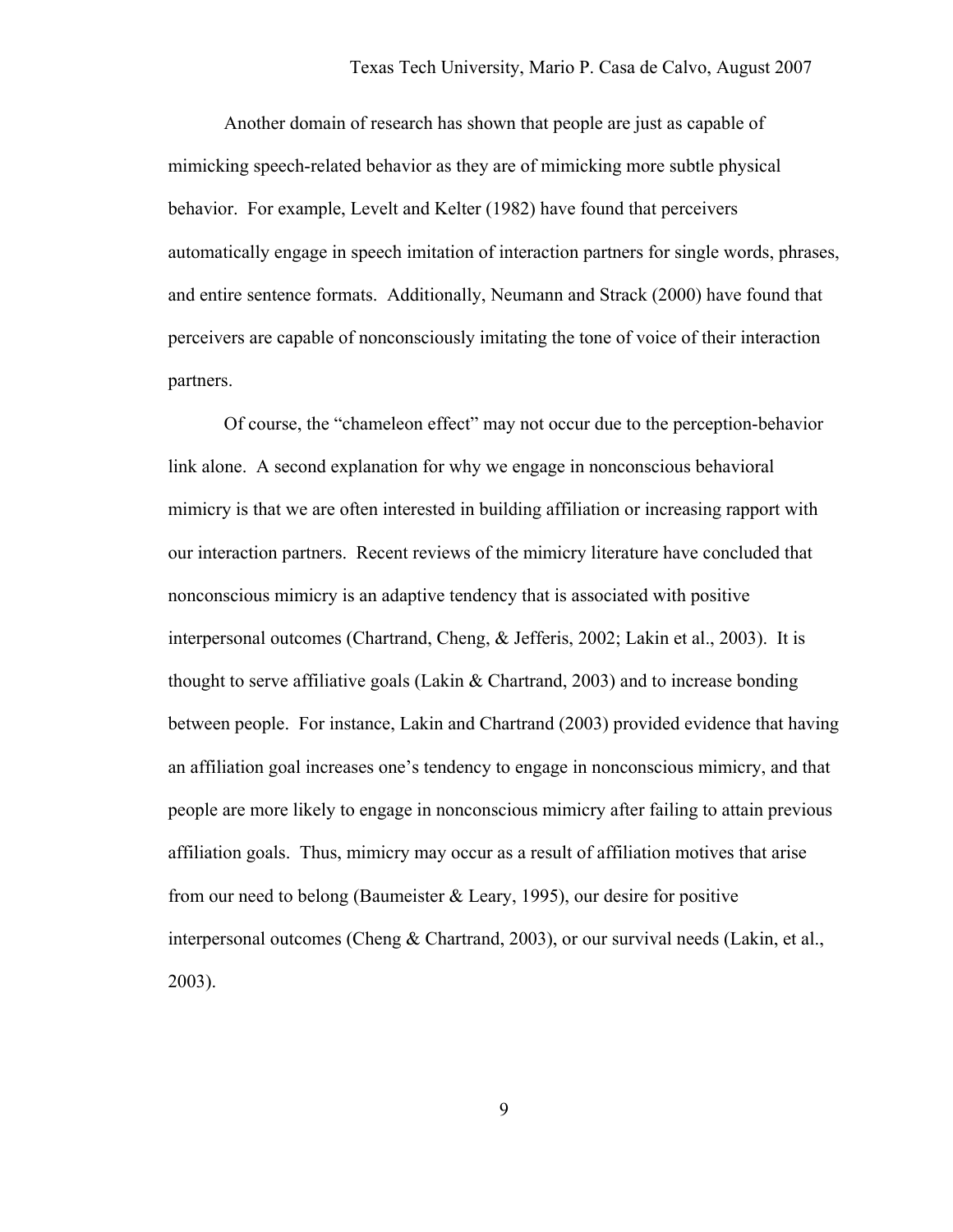#### The "Dark Side" of Mimicry

Given that mimicry is thought to be an adaptive process, is it possible that nonconscious mimicry could lead to negative outcomes for those who mimic? Most recent studies have examined the nonconscious mimicry of neutral behaviors (e.g., foot shaking) and have done so within neutral contexts, such as situations in which interaction partners describe pictures to one another (e.g., Chartrand & Bargh 1999). However, we do not only experience positive or neutral interpersonal behaviors from others; we may experience negative behaviors during social interactions as well, such as frowning facial expressions and unfriendly tones of voice. Furthermore, these negative behaviors may be exhibited by interaction partners with whom it is important to get along (e.g., supervisors), and may be encountered in consequential interactions (e.g., job interviews). Given the automatic, affiliative nature of behavioral mimicry, imitation might be particularly likely to occur whenever we are trying to create or maintain strong social ties – even when the behaviors in question are inherently negative in connotation. Unlike the imitation of neutral and positive behaviors, the mimicry of the negative behaviors of an interaction partner may have negative consequences.

Recent reviews imply that nonconscious mimicry would not occur under circumstances in which it would not be beneficial or adaptive for the mimicker (Chartrand et al., 2005; Lakin et al., 2003). Specifically, Dijksterhuis and Bargh (2001) have proposed and reviewed evidence for several theoretical conditions that make mimicry more likely to occur. Specifically, people should be less likely to mimic another person if they are self-focused, if they dislike their interaction partner, or if mimicry is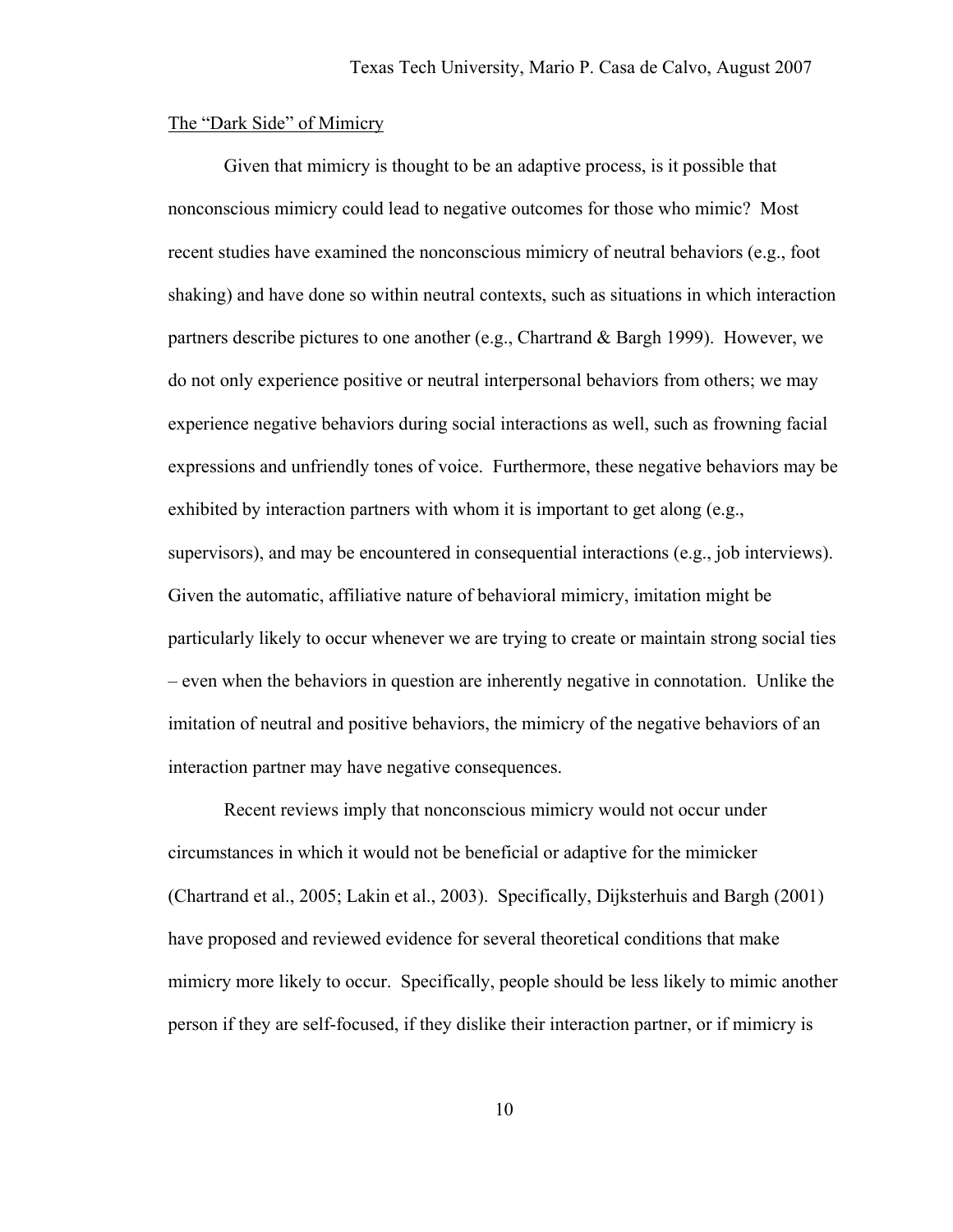costly in some tangible way. These conditions would seem to guard against the mimicry of obviously negative behaviors, which would be likely to engender dislike or to be linked with high costs.

However, other empirical evidence suggests that the nonconscious process of mimicry *could* occur in the context of more negatively-toned interactions or behaviors. First of all, automatic processes in general may be applied to circumstances in which they are not entirely adaptive or beneficial (e.g., stereotype activation and use; for a review, see Bargh, 1999). Furthermore, the perception-behavior link, which is thought to be the basis for nonconscious behavioral mimicry, has been shown to lead to negative behaviors. For example, individuals have been shown to engage in more hostile behavior when primed with hostility (e.g., Bargh et al., 1996; Cheng & Bargh, 1997), to behave more rudely when primed with rudeness (Bargh et al., 1996), to perform more poorly on memory tasks when primed with negative terms related to the elderly (e.g., "senile"; Levy, 1996), and to engage in less intelligent behavior when primed with soccer hooligans or supermodels (Dijksterhuis & van Knippenberg, 1998; Dijksterhuis et al., 1998). The implication of these studies is that once negative constructs are activated, whether through priming or through the perception of a behavior, those activated constructs can lead to correspondingly negative behavior.

In addition, research within the mimicry literature itself is consistent with the notion that mimicry could occur in the context of negatively-toned interactions or behaviors. Mimicry can occur under artificial or contrived conditions where no interpersonal liking, rapport, or affiliation exists (for a review, see Chartrand et al., 2005).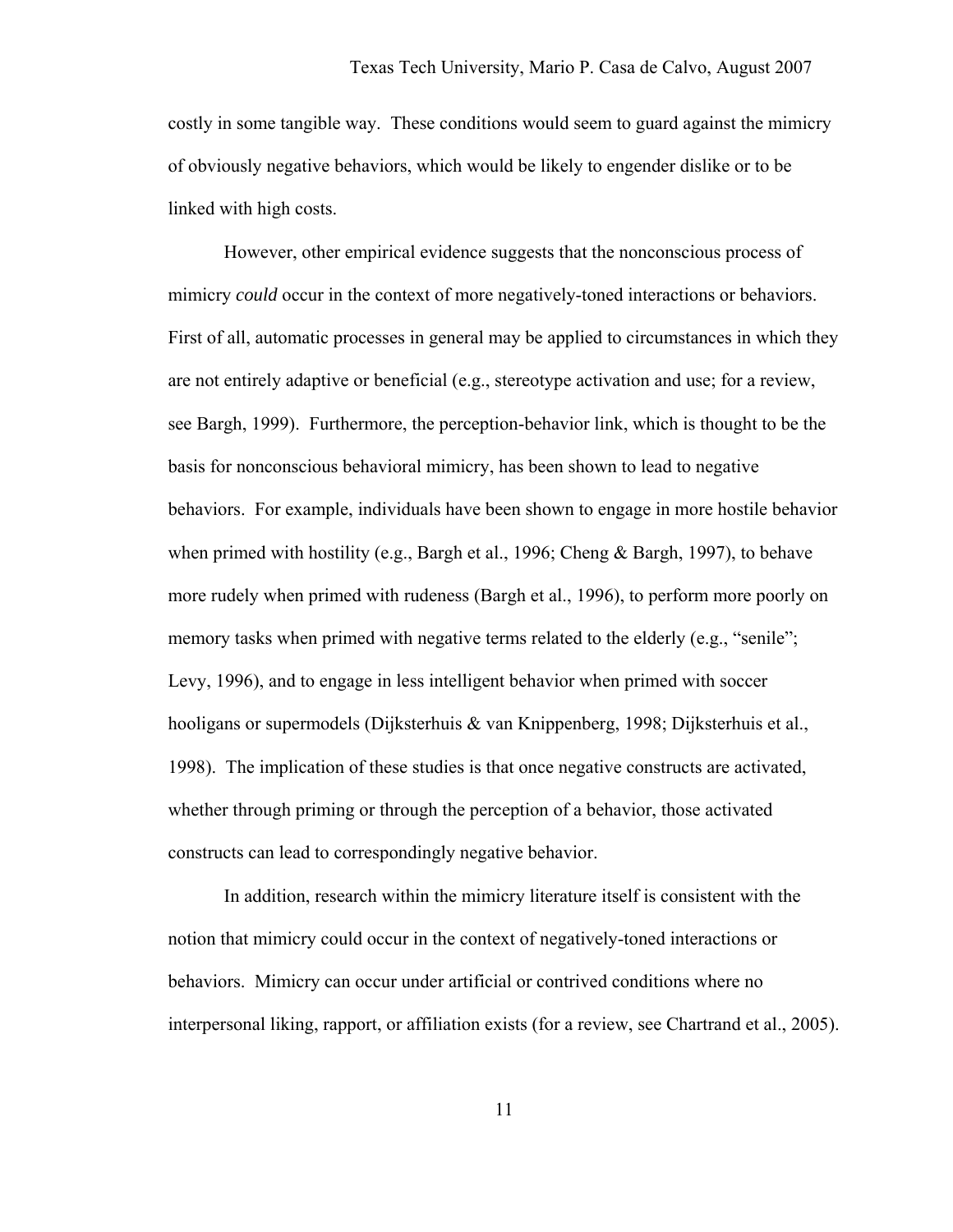Chartrand and Bargh (1999) found that participants engaged in mimicry of neutral behaviors when confronted with an unfriendly, unsmiling interaction partner, just as they did with a friendly, smiling interaction partner. There also is a limited amount of direct evidence that mimicry occurs for subtle negative behaviors. Specifically, individuals have been shown to mimic the sad tone of voice of another person (Neumann & Strack, 2000), to smile less with unsmiling interaction partners than with smiling interaction partners (Chartrand & Bargh, 1999), and to mimic yawning (Provine, 1986), which may communicate boredom or disinterest.

#### Overview of Research

Previous research has not explicitly examined the relationship between nonconscious behavioral mimicry and behavioral confirmation. However, these research areas share commonalities. First, the research methodology in both areas involves dyadic interactions in controlled settings to examine how the behavior of one person affects the behavior of an interaction partner. Additionally, both literatures have examined the influence of targets' affiliation goals, which have been shown to enhance both behavioral confirmation (for a review, see Neuberg, 1996) and nonconscious behavioral mimicry (Lakin & Chartrand, 2003). Ultimately, affiliation goals may enhance targets' general tendency to "go along with" both perceivers' specific behaviors and their broader interaction scripts. Furthermore, when examined closely, several studies appear to suggest that target mimicry can lead to behavioral confirmation (e.g., Snyder, Tanke,  $\&$ Berscheid, 1977; Chen & Bargh, 1997; Word, Zanna, & Cooper, 1974).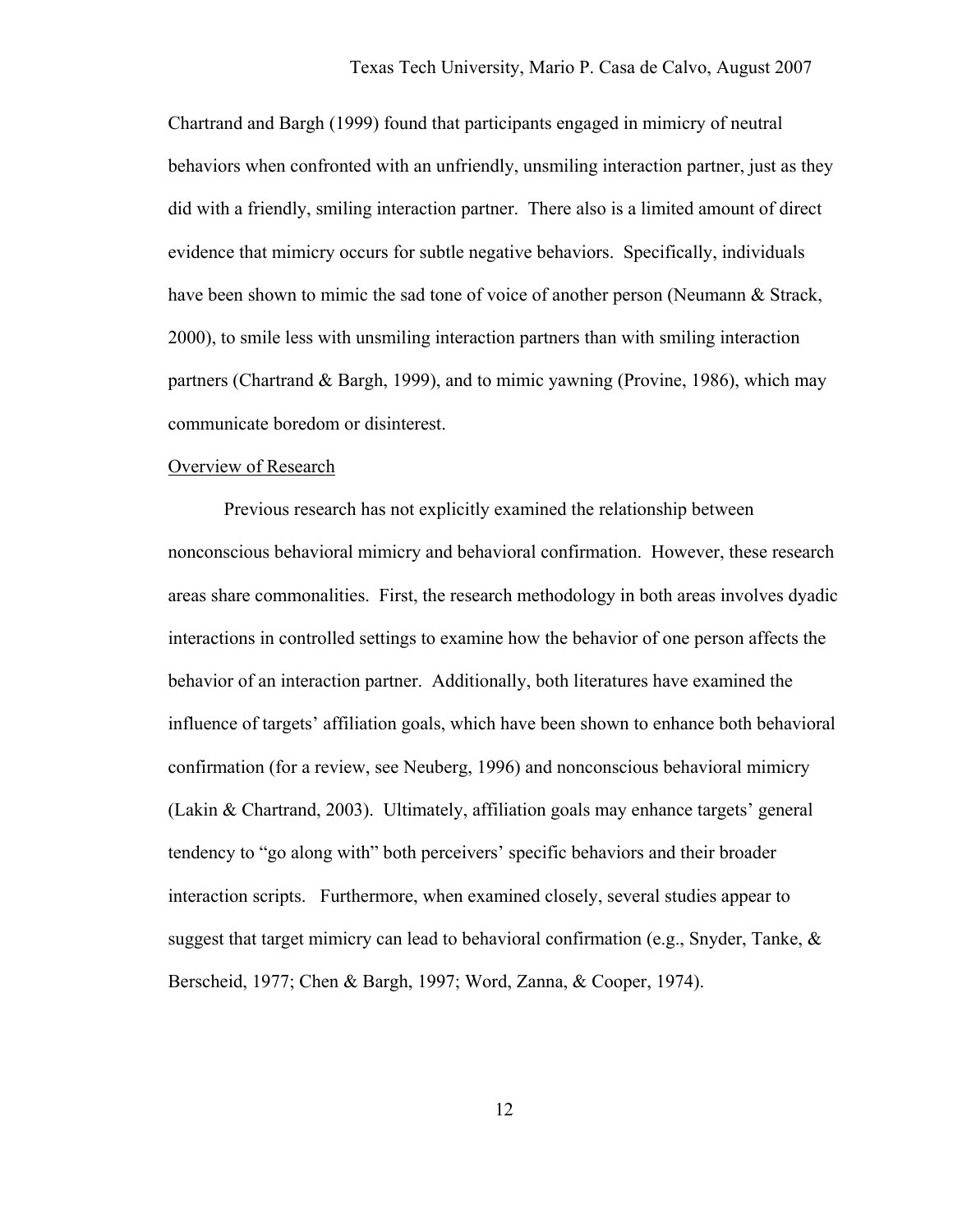Word, Zanna, and Cooper's (1974) hallmark study of the self-confirming nature of racial stereotypes is one such example. These researchers utilized a simulated interview paradigm. In Experiment 1, White interviewers interacted with both White and Black applicants. When interviewing Black applicants, the White interviewers sat further away from them, ended the interviewers sooner, and committed significantly more speech errors than they did when talking to the White applicants. In other words, the White interviewers engaged in significantly more negative manifestations of bias when talking with the Black applicants than with the White applicants. Not surprisingly, the Black applicants were rated as performing worse during the interview than the White applicants.

 In Experiment 2, White interviewers were trained to treat White applicants as if they were either White or Black. In the "treat-as-White" condition, interviewers were trained to treat the White applicants by sitting fairly close to them, speaking clearly, and extending the interview. However, in the "treat-as-Black" condition, interviewers were trained to sit farther away from the White applicants, to stammer and stutter frequently, and to cut the interview short. Results showed that the White applicants who were treated as the Black applicants were in Experiment 1 performed significantly worse in their interviews than the White applicants who were treated as the White applicants were in Experiment 1.

 These studies (particularly Experiment 1) imply that when perceivers have negative expectations, they may transmit those expectations to targets via behavioral mannerisms (e.g., stammering, increasing physical distance). Furthermore, these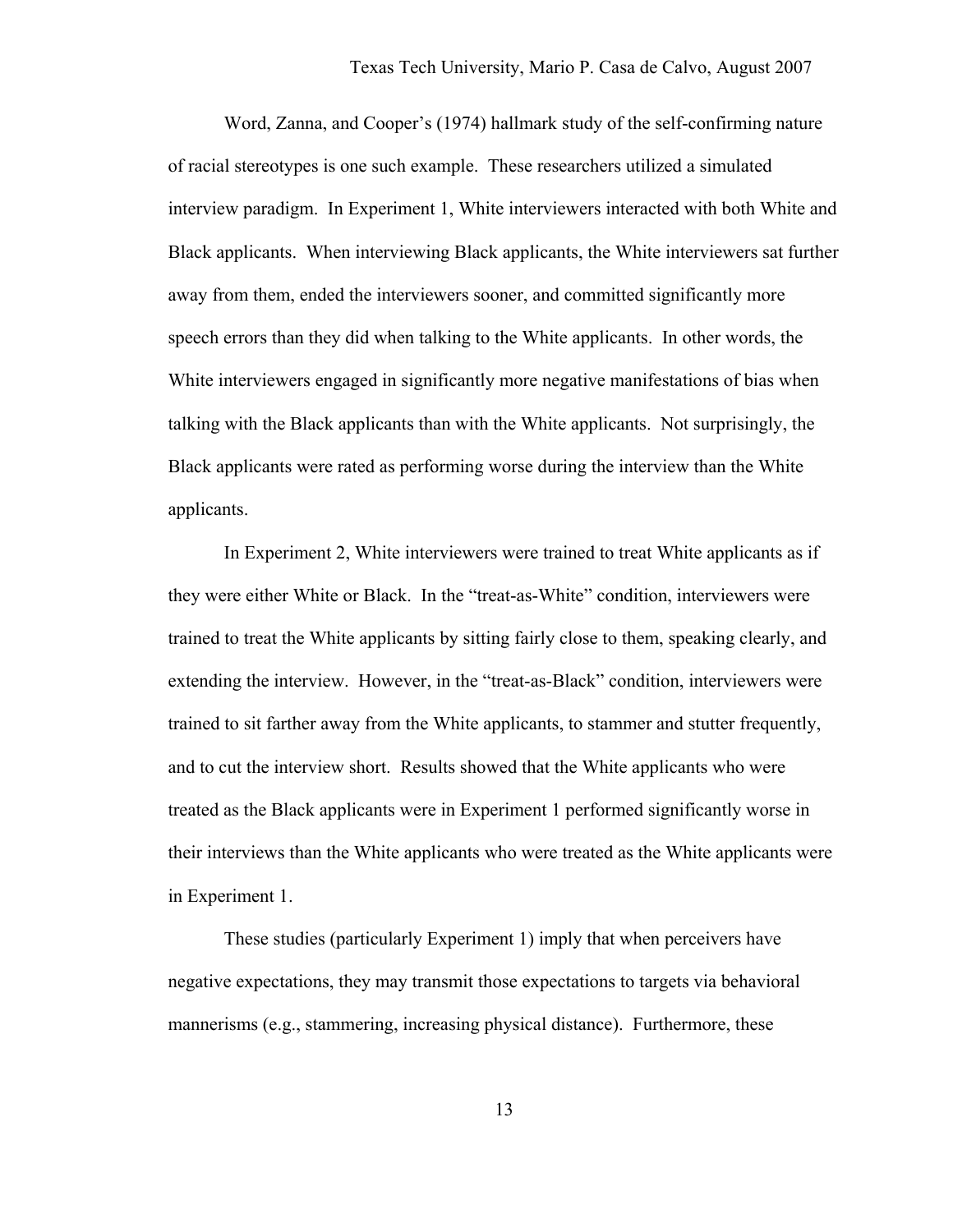expressions of negative bias may somehow constrain targets to perform poorly. It is possible that applicants in the "treat-as-Black" condition (Experiment 2) performed poorly during the interviews because they engaged in behavioral mimicry of their interviewers, thereby stammering more than did the applicants in the "treat-as-White" condition. This is an intriguing possibility, given that applicants in the "treat-as-Black" condition should have been motivated to make a positive impression and to get the interviewer to like them, and may have engaged in nonconscious mimicry for the implicit purpose of building rapport. However, it is important to point out that Word et al. (1974) did not measure applicant mimicry of speech errors. So, there is no way to know from their study whether applicants' poor performances in the "Black" and "treat-as-Black" conditions were partially accounted for by direct behavioral mimicry of the interviewers' speech errors, or were solely accounted for by their actual failure to demonstrate qualifications for the job.

#### Research Questions

The primary aim of the current research was to examine the relationship between nonconscious mimicry and behavioral confirmation. Mimicry and expectancy effects were expected to co-occur within social interactions, particularly in contexts where a target affiliation motive is likely to be strong, thus supporting the notion that both processes reflect a general target concession to perceivers' interaction scripts. The extent to which expectancy-targets mimic neutral behaviors was expected to moderate the effects of manifestations of perceivers' expectations (e.g., positive or negative questions) on targets' performance, with greater target mimicry being associated with greater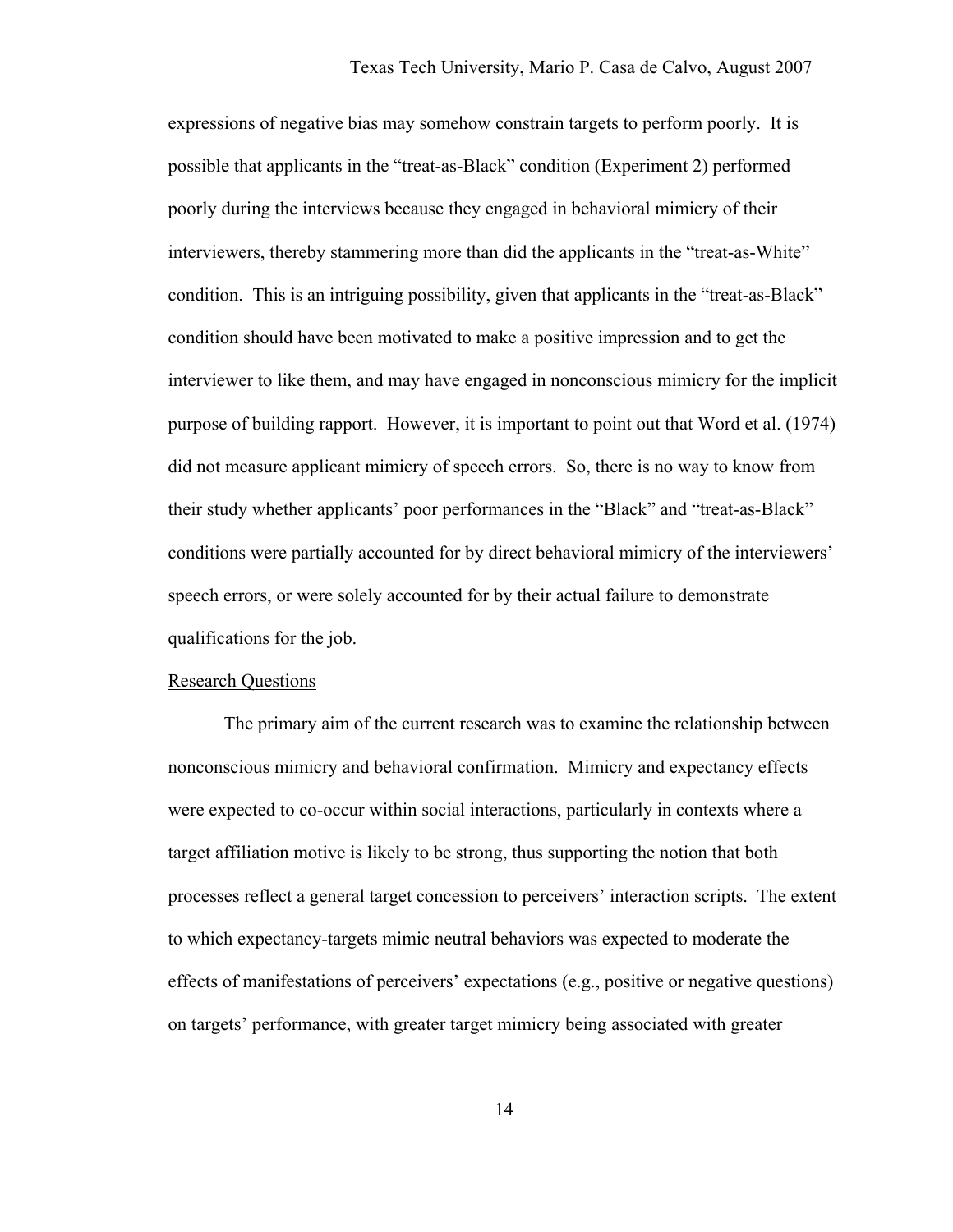expectancy-consistent effects on performance. It is imperative to point out that mimicked behavior need not directly affect interpersonal outcomes in order for nonconscious behavioral mimicry and expectancy effects to be associated. For example, target imitation of perceiver foot shaking during an interaction may not directly impact the quality or content of the interaction at all. Yet, target mimicry of foot shaking may serve as a "bellwether" behavior by epitomizing the general process of a target going along with a perceiver's general interaction script, even though the foot shaking behavior should not directly impact the content of the interaction *per se*.

Furthermore, mimicry should directly affect performance when the behavior being mimicked is inherently positive or negative. For example, a perceiver with positive expectancies may use a warm tone of voice, smile, or speak fluently (indicative of comfort), while a perceiver with negative expectancies may use a cold tone of voice, frown, or exhibit speech errors (indicative of discomfort). In their attempt to affiliate with perceivers, targets may nonconsciously mimic these subtle behaviors. If so, the mimicked behaviors may affect targets' overall performance, and facilitate the confirmation of perceiver's expectancies. Thus, nonconscious behavioral mimicry is expected to mediate the relationship between perceivers' expectancy-colored behaviors and targets' expectancy-consistent performance.

Thus, another aim of the current research was to determine whether inherently negative interpersonal behaviors (e.g., stammering) can be mimicked, and if so, whether the process of nonconscious behavioral mimicry of negative behaviors is associated with negative interpersonal outcomes. Most research within the mimicry literature has shown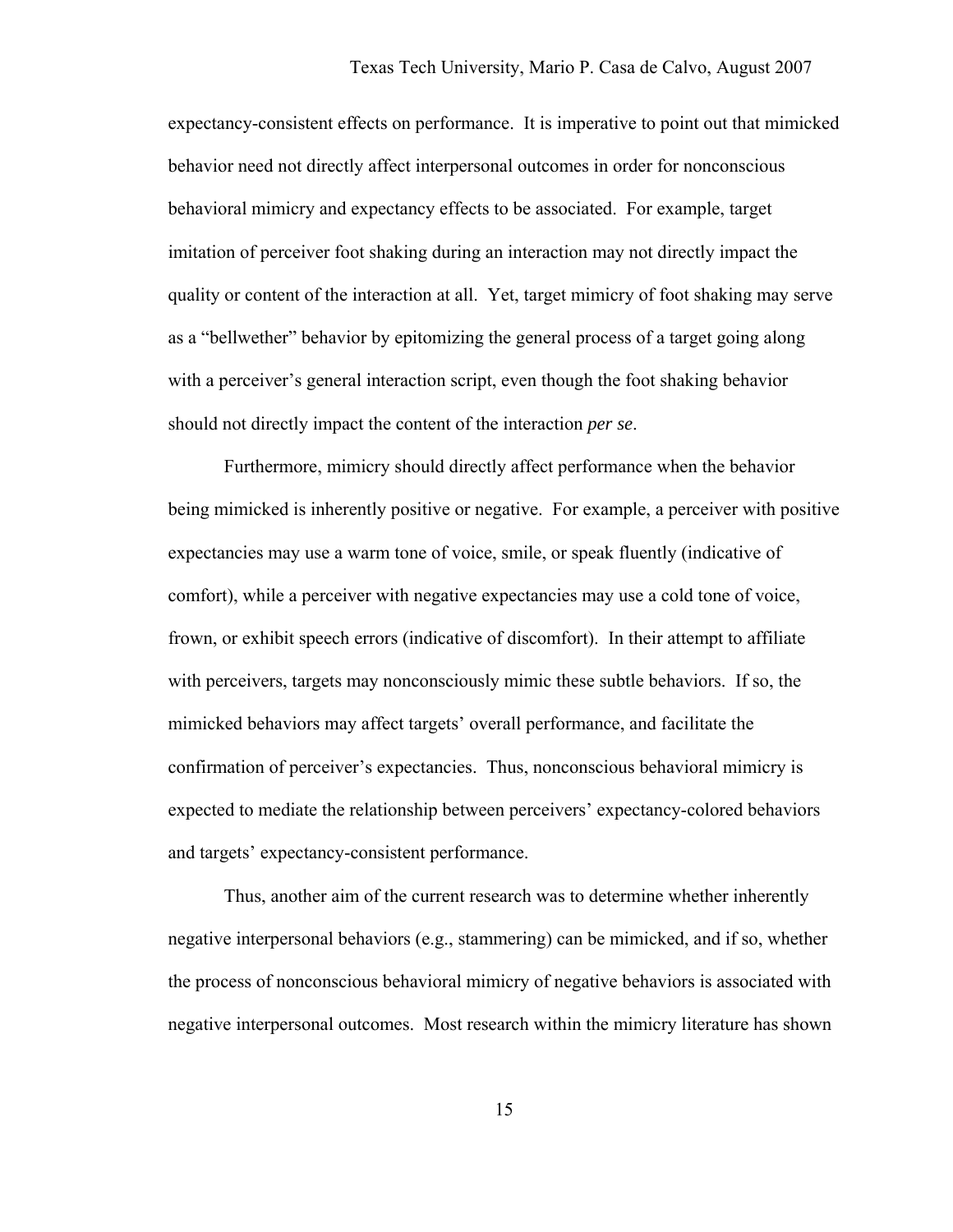that mimicry is associated with positive outcomes for interaction partners, including enhanced affiliation and liking (e.g., Chartrand & Bargh, 1999). However, research on behavioral confirmation has shown that perceivers with negative expectancies about their targets may exhibit subtle negative behaviors during their interactions (e.g., Word, Zanna, & Cooper, 1974). There is no evidence that mimicry is limited to the imitation of positive social behaviors. Hypothetically, if targets want to get along with perceivers, their increased tendency to engage in mimicry of the perceivers' behavior could potentially have deleterious consequences if the perceivers' behavior reflects manifestations of negative bias.

It is important to note that the aims of the current research focused on potential processes that may occur between steps two and three of the behavioral confirmation process. More specifically, the focus was on the manner in which the perceiver's expectancy-congruent behaviors actually translate into an expectancy-confirming overall outcome by the target. In the current research, confederate perceivers were trained to act as if they had negative or positive expectancies. So, step two, in which the perceiver treats the target in a manner that is consistent with the perceiver's expectations, was a given. The specific conceptual questions involved the process through which targets come to assimilate their behaviors to perceivers' expectancy cues (i.e., step three of behavioral confirmation process), the conditions under which this occurs, and whether mimicry is an important part of this process.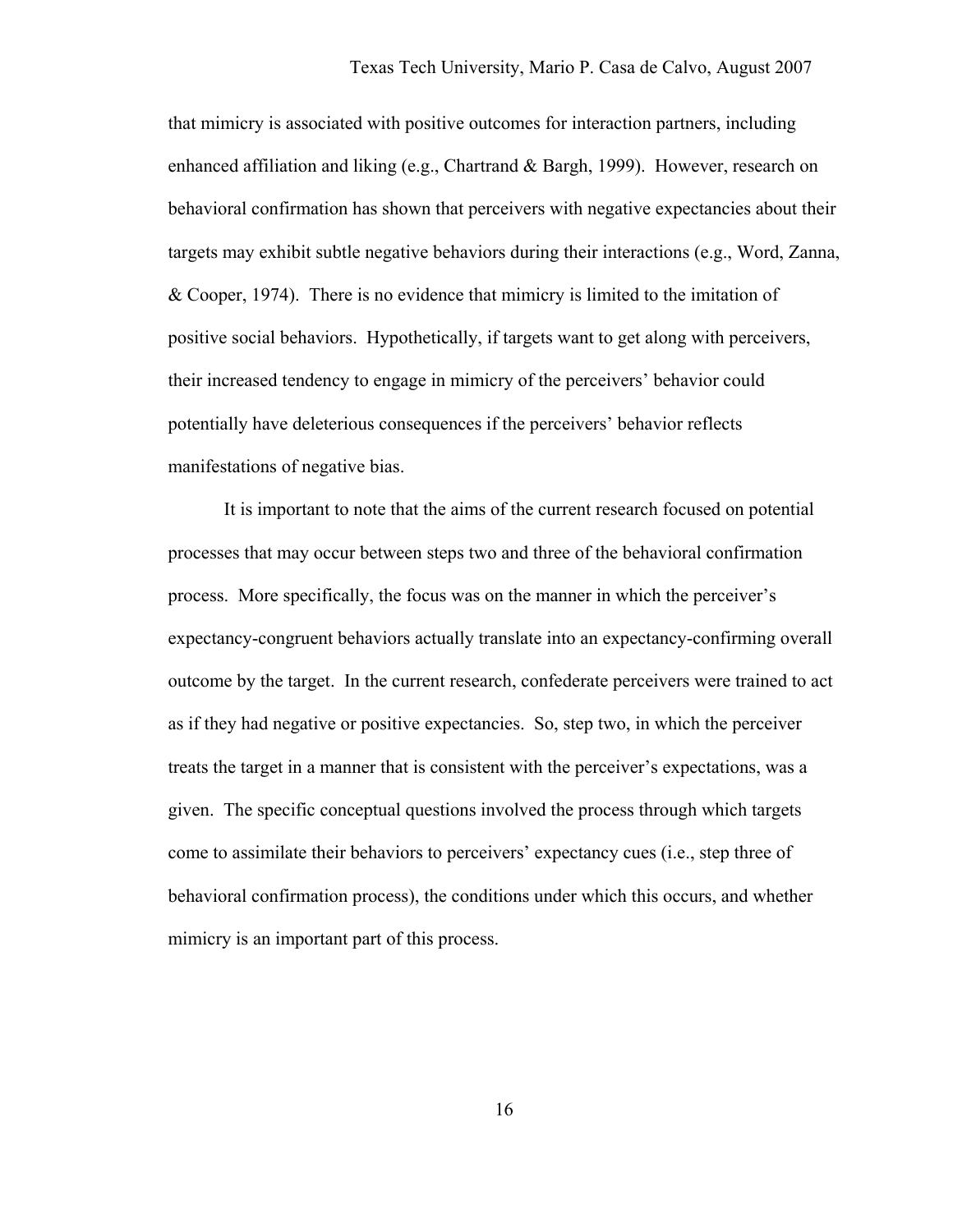# Brief Overview of Current Studies

Two studies were conducted to address the aforementioned theoretical questions. Both studies used a simulated interview paradigm similar to that employed in previous research (e.g., Neuberg, 1989; Reich, 2004). In each study, participants served as applicants interviewing for a hypothetical job. In Study 1, expectancy valence was manipulated, as confederate-interviewers asked participant-applicants either positivelyor negatively-focused questions. In Study 2, interviewers asked negatively-focused questions in all interview sessions and interviewer speech fluency was manipulated (stammering vs. non-stammering), such that interviewers either stammered (inherently negative behavior) or spoke clearly during their interview with applicants. In both Studies 1 and 2, the interviewers also engaged in the neutral physical behavior of foot shaking throughout their interview sessions. Because applicants engaged in the interview with the incentive of a possible monetary reward, it is assumed that all applicants were motivated to get along well with their interviewers and make a positive impression (i.e., strong affiliation context). In both studies, applicants were videotaped during the interview, and their levels of mimicry and the quality of their performance subsequently were objectively coded.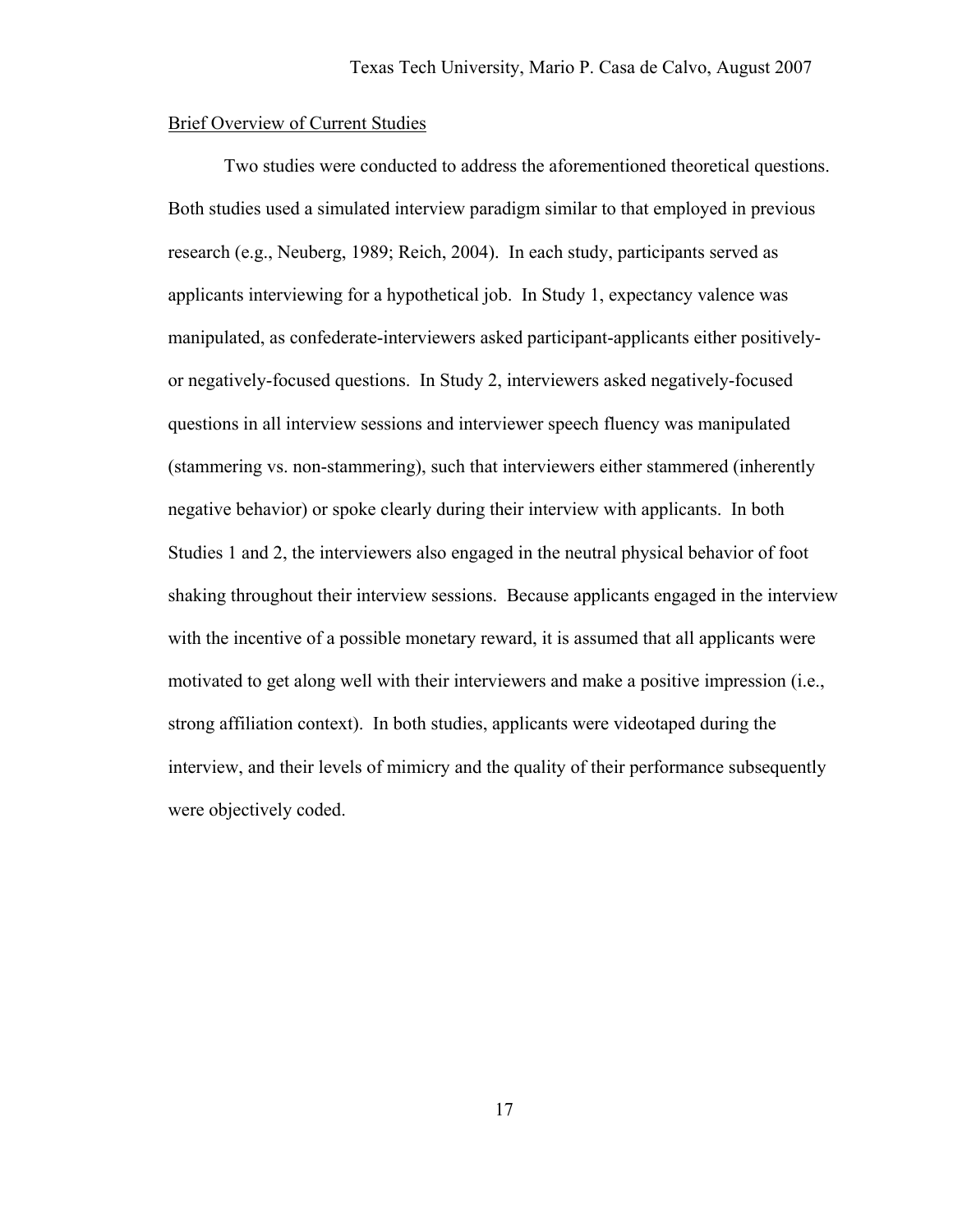# CHAPTER II

# STUDY 1

Study 1 utilized a modified version of the simulated interview design employed in previous research (e.g., Neuberg, 1989; Reich, 2004); participants served as job applicants and confederates served as interviewers. Interviewers exhibited obvious signs of bias by asking either negatively- or positively-focused questions. Additionally, interviewers engaged in a neutral physical mannerism throughout the interview that could be mimicked by the applicant (i.e., foot shaking). Foot shaking is an activity that has been utilized in previous nonconscious behavioral mimicry research (e.g., Chartrand & Bargh, 1999).

The purpose of Study 1 was to examine the relationship between expectancy effects and nonconscious behavioral mimicry. A first step in examining the relationship between these constructs was to examine whether both tend to co-occur in interactions in which targets should desire to affiliate or get along with perceivers. It was hypothesized that the mimicry of neutral behaviors (e.g., foot shaking) could have either positive or negative consequences for the mimicker, depending on whether perceivers constrain an interaction in a positive or negative way (e.g., by asking biased questions). More specifically, within a negatively-constrained interaction, greater mimicry should be associated with worse performance. However, in a positively-constrained interaction, mimicry should be associated with better performance. In this context, targets' mimicry of neutral behavior should serve as a "bellwether" by symbolizing targets' generalized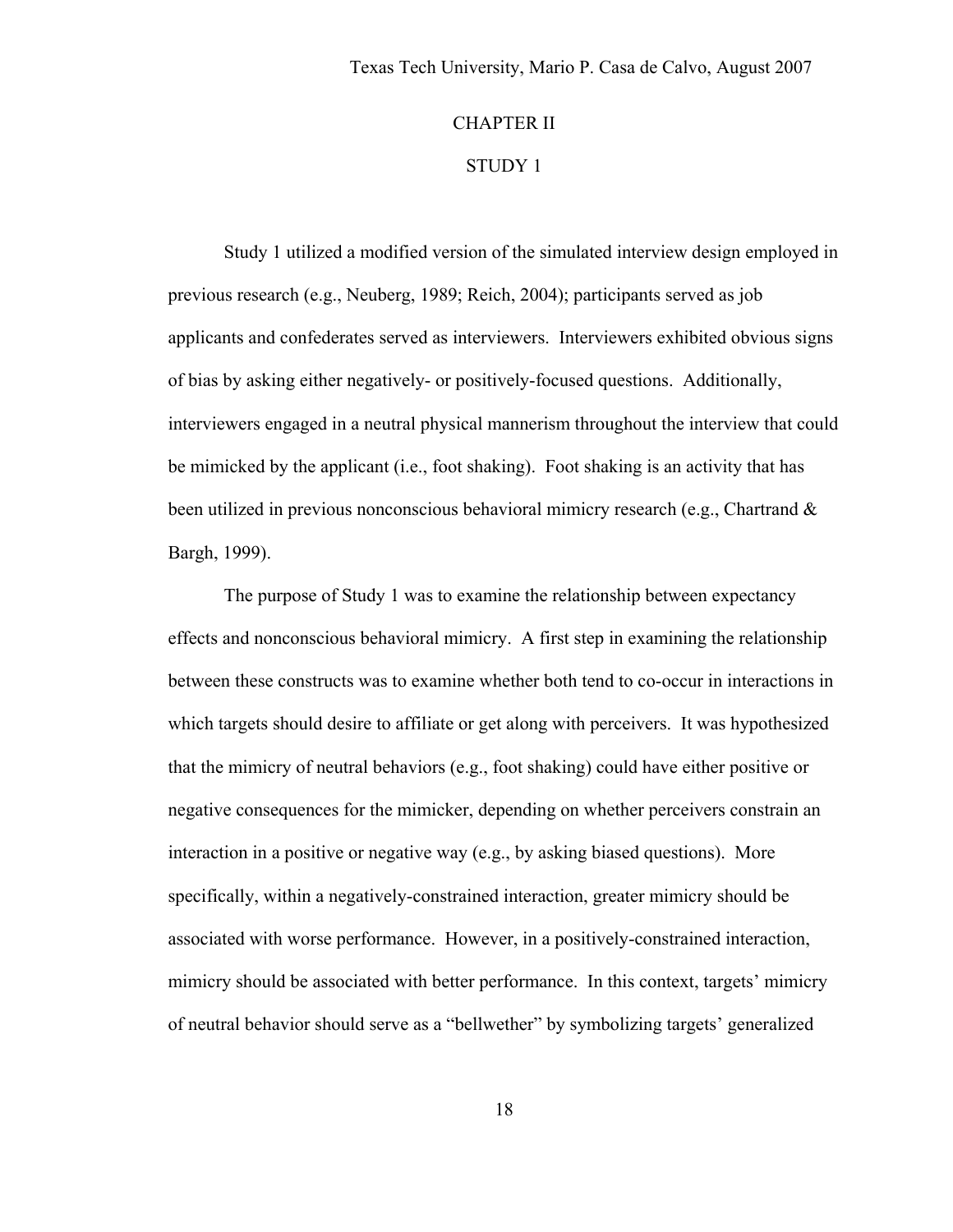concession to perceivers' interaction scripts, even though foot shaking behavior should not *directly* impact the content of the interpersonal interaction.

# Method

#### **Participants**

 Participants were obtained from Texas Tech University's Introductory Psychology participant pool using a standard and approved protocol. In total, 50 female participants served as applicants across 50 interview sessions, with 25 in each condition (across two different interviewers). Participants were limited to females to eliminate the possibility that target gender could affect the interaction styles of confederate interviewers and targets' responsiveness to the interviewers.

#### Design

 The goal of the current study was to examine whether mimicry enhances expectancy effects, regardless of the perceiver's expectancy valence. To that end, the current study manipulated interviewers' (i.e., perceivers') exhibited expectations about applicants (targets) via two separate interview question scripts (positively-focused vs. negatively-focused). Participants were randomly assigned to receive either the positive or negative question script from the interviewer. Additionally, interviewers engaged in foot shaking throughout the interview, regardless of expectancy valence.

In a modified interview paradigm (Neuberg, 1989; Reich, 2004), interviewers (i.e., confederates) interviewed applicants (i.e., participants) individually for a hypothetical student-job on campus. All interview sessions were face-to-face interactions, and applicant behavior was recorded on videotape. Two female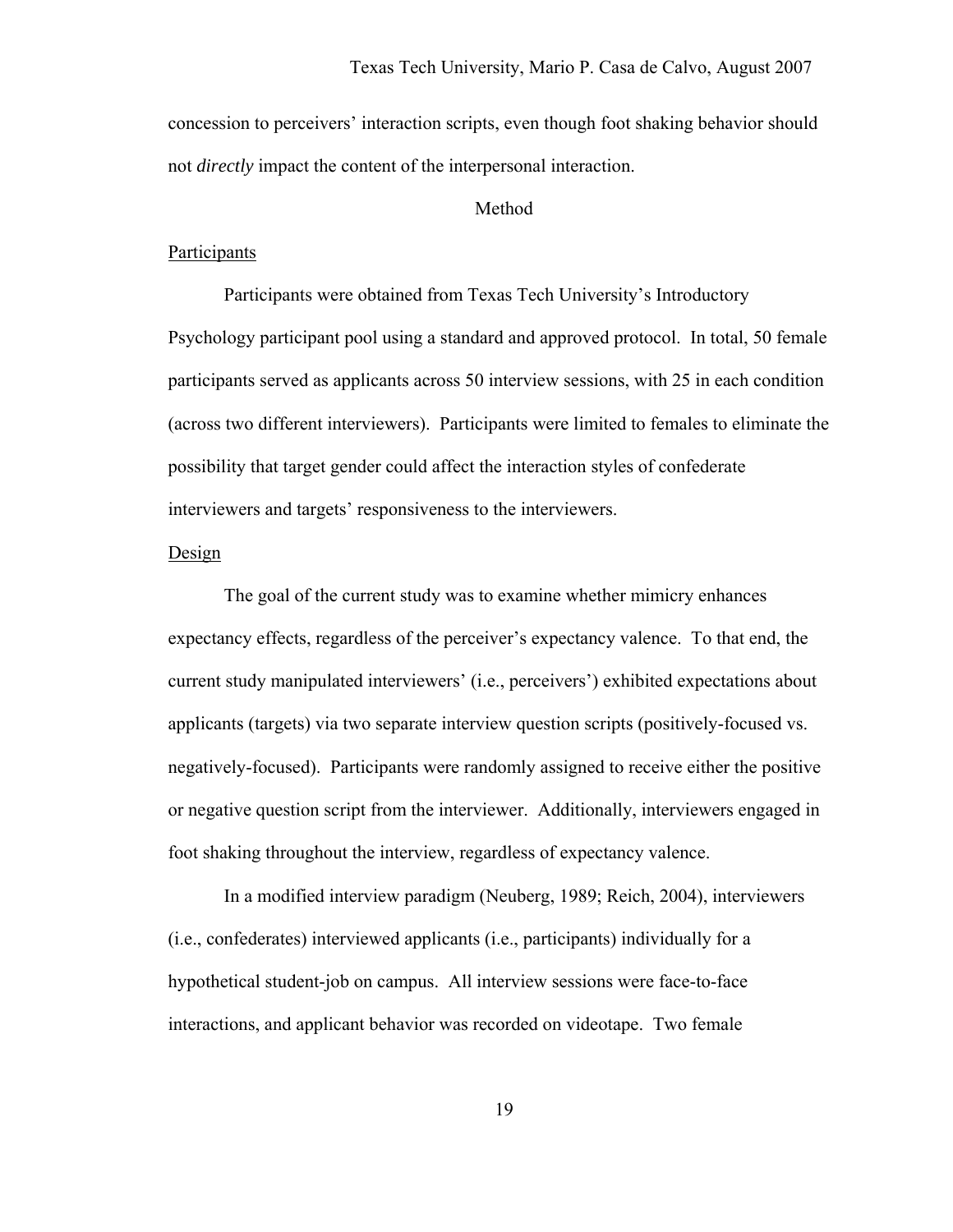undergraduate research assistants were trained to conduct the interview sessions, and dressed in professional attire when conducting the interviews. Interviewers exhibited explicit manifestations of negative or positive bias by asking negatively- or positivelyfocused interview questions. Specifically, their question scripts included either several negatively-toned or positively-toned questions designed to indicate that they had negative or positive expectations about the applicant. The primary dependent variables included a) the percentage of overall interview time during which the applicants mimicked the interviewer's foot shaking behavior, and b) the quality of applicants' overall performances in the interviews, as rated by objective observers.

#### Procedure

 Initially, an experimenter met with each participant, before the interview, to introduce the participant to the study (see Appendix B for the experimenter script used in Study 1). The experimenter explained the consent form and answered any questions (see Appendix C for the consent form used in Study 1).

Pre-Interview Questionnaire. After participants signed the consent form, the experimenter asked them to complete a brief questionnaire (see Appendix D for the preinterview questionnaire used in Study 1). The questionnaire contained 13 items designed to give the appearance of a personality test (with items measuring participants' personality characteristics, favorite/least favorite courses, etc.). In reality, none of the measures on the pre-interview questionnaire were utilized in subsequent analyses. Rather, the purpose of the pre-interview questionnaire was to give participants the impression that the interviewer would see their responses, and base the interview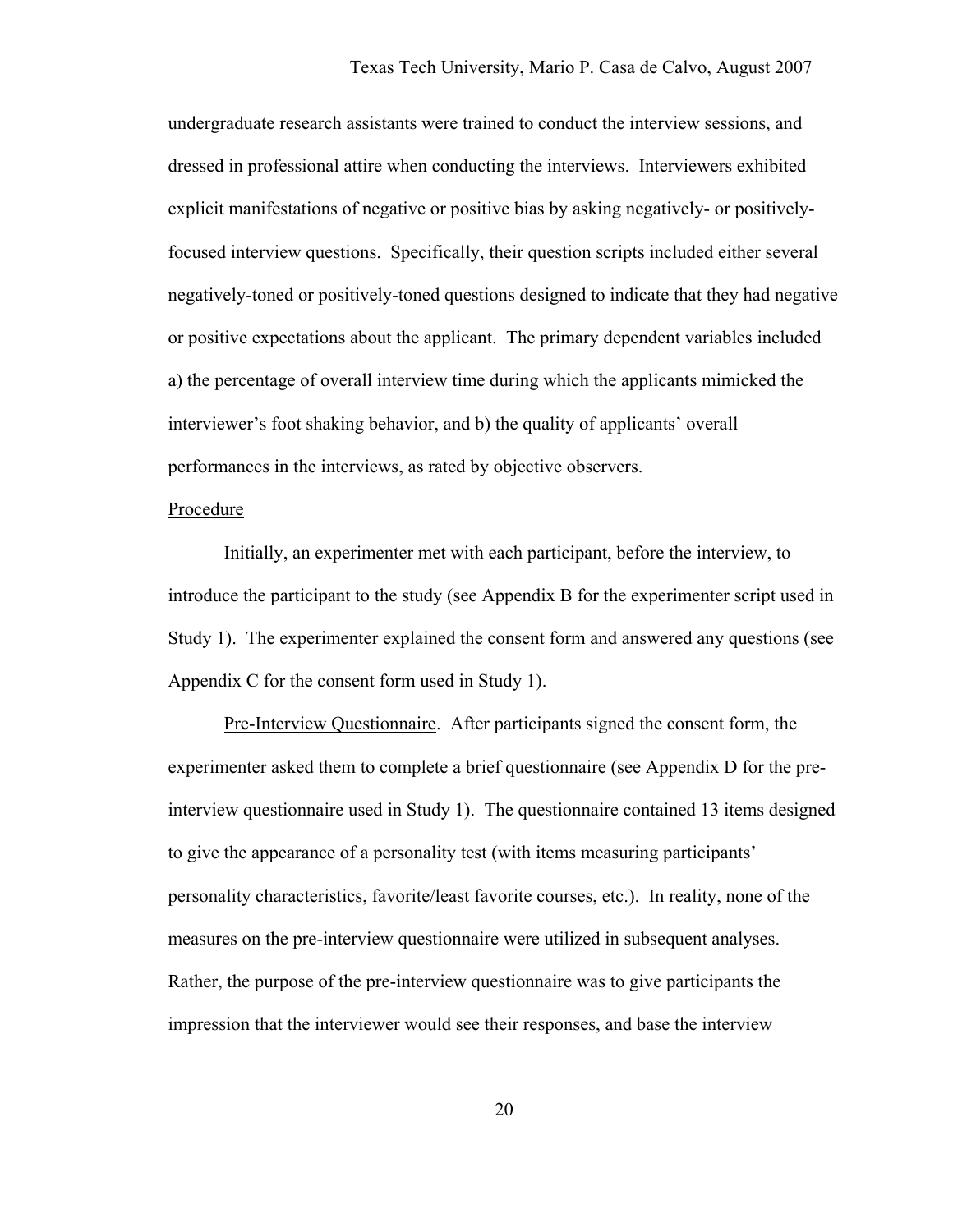questions on those responses. In other words, the aim of the pre-interview questionnaire was to personalize the interview experience from the perspective of the applicant. When participants completed the questionnaire, the experimenter explained that he was going to give the questionnaire to the interviewer, and would return to the interview room shortly.

Pre-Interview. Upon returning to the interview room, the experimenter further explained the study. Participants received a description of a hypothetical job (see Appendix E for the hypothetical job description used in Study 1). This summary described Student Travel, Inc., as a company that provides inexpensive travel packages to students and that would be opening a local branch on campus for which they need to hire a student manager. As in Reich's (2004) procedures, participants were also informed that the applicant who performed the best in the interviews would receive \$50 as a substitute for getting the job. This was done to motivate applicants to do their best, as in a real job interview. Finally, participants were given 10 minutes to prepare for the interview.

 After preparing, participants were given a sheet containing a description of the interview procedure (see Appendix F for the supplemental interview description form used in Study 1). They were told that their interviewer possessed the sole power to decide which applicant performed the best (and hence, which applicant won the \$50 prize). This was done to ensure that all participants were motivated to impress the interviewer. Finally, participants were told that a video camera would be used to record their interview, in order to provide more data for the "hiring" decision. The interview room contained an unhidden video camera, which was used to record participants' levels of behavioral mimicry (i.e., foot shaking) and performance during the interview. Before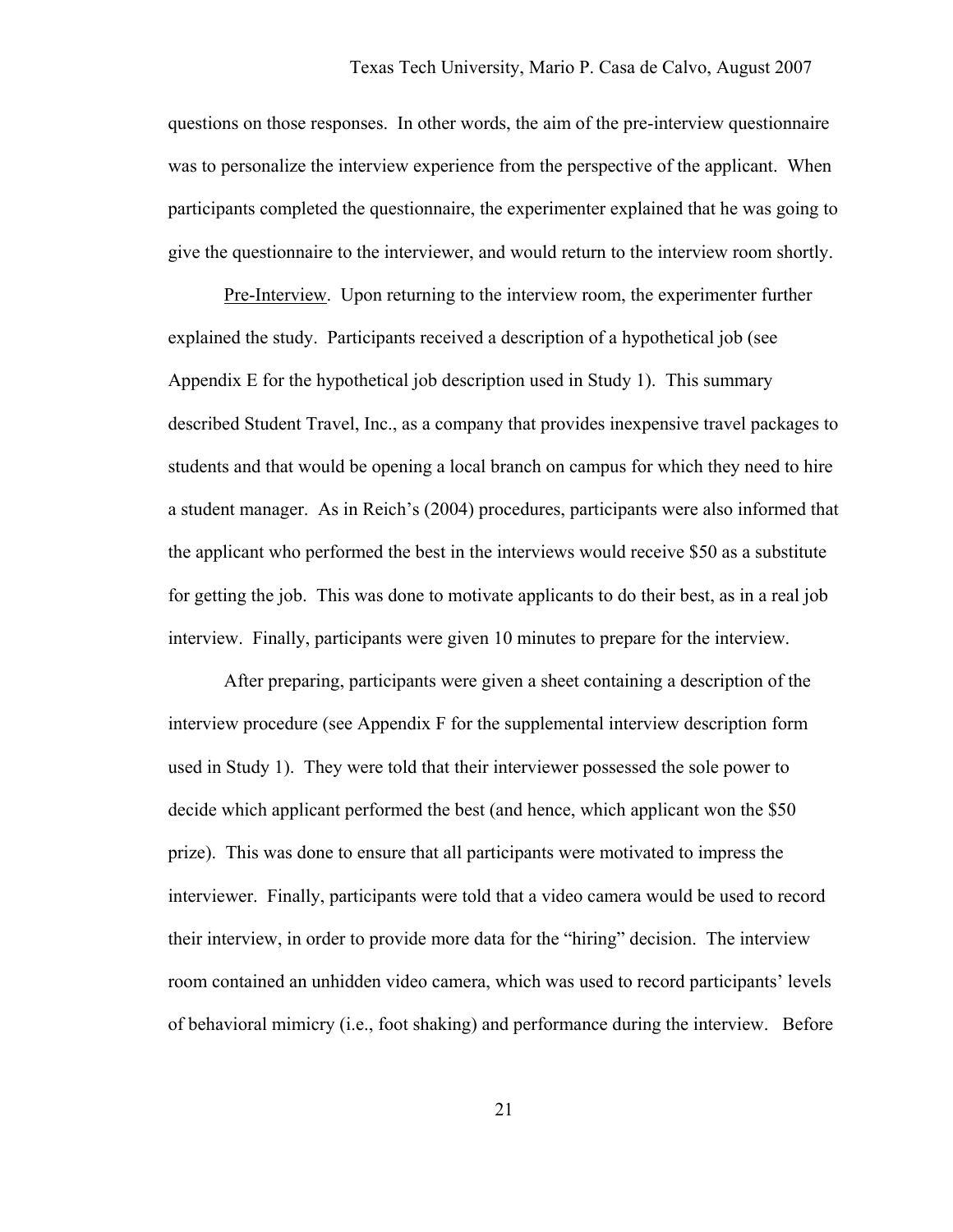the interview, participants were asked to give their verbal consent for the video camera to be used. If they declined, they were given credit for time served, thanked, and dismissed. If they accepted, they were reminded that they did not have to answer any questions they felt uncomfortable answering, and that they would be asked to complete a brief questionnaire packet following the completion of the interview. Participants also were told that the interviewer was basing the interview questions on the survey that the participants had completed at the beginning of the experiment. This was done to make the interview appear customized to the applicant.

Interview. Subsequently, the experimenter excused himself, and retrieved the interviewer to begin the interview session. When the participants were ready to begin, the interviewer asked them a series of 11 scripted questions that were either negativelyor positively-focused (see Appendix G for the interviewer materials used in Study 1). The negative-expectancy question script contained 6 negatively-toned questions, 3 neutral questions, and 2 positive questions. The positive-expectancy question script contained 6 positively-toned questions, 3 neutral questions, and 2 negative questions. The questions in each script were remarkably similar, varying only in accord with the emphasis of the expectancy valence.

Throughout all interview sessions, interviewers were trained to shake their feet at a relaxed, inconspicuous rate. They were also trained to behave in a relatively neutral manner; they only made eye contact with the applicants when asking them the scripted questions, but not when the applicants responded to the questions. While the applicants responded, interviewers pretended to be taking notes. Additionally, the interviewers did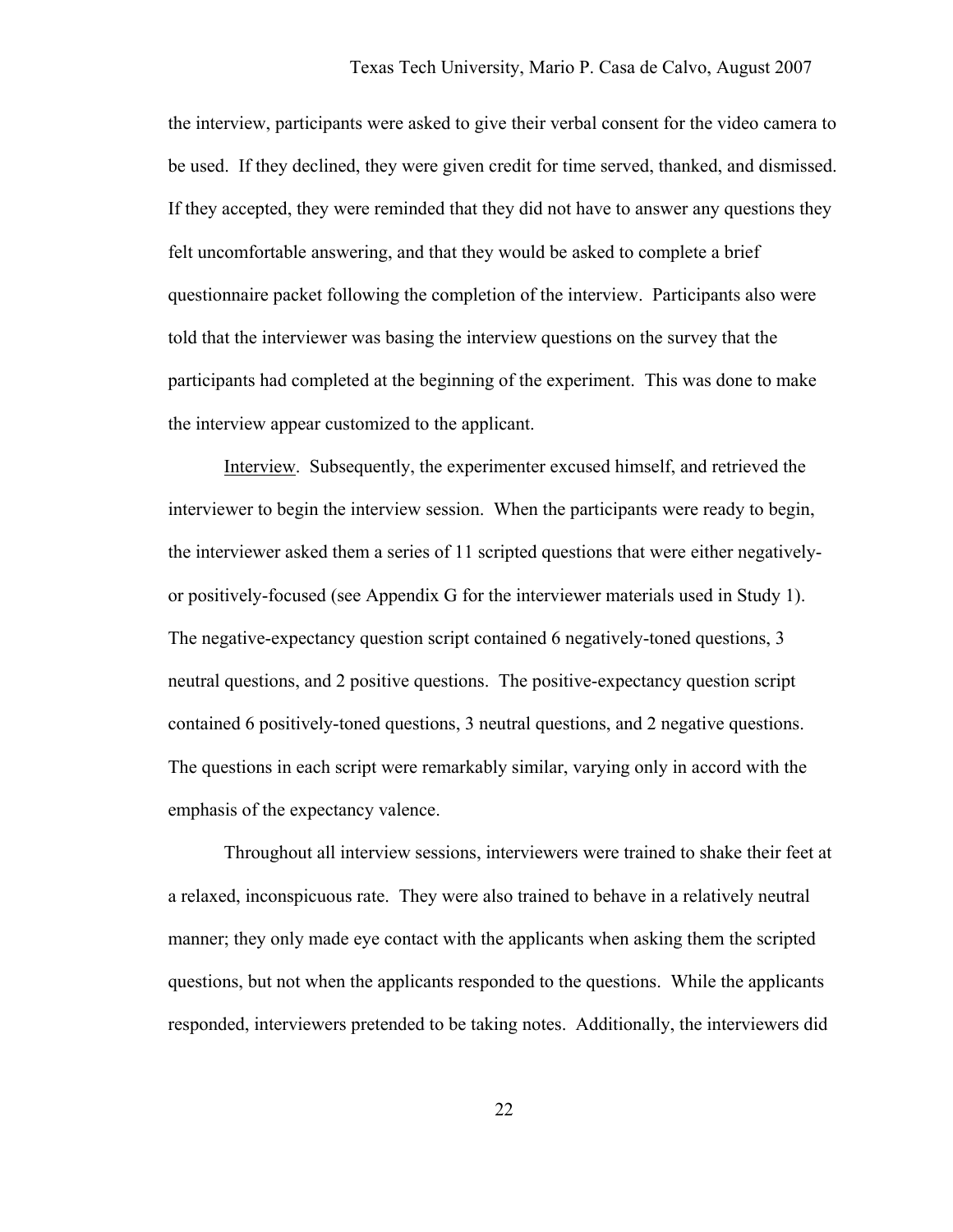not interject during the participants' (i.e., applicants') responses. When the participants asked a question or asked for clarification, interviewers were trained to respond as succinctly as possible, typically responding with one-word answers (e.g., "yes"; "no").

Post-Interview. After the interview, participants completed a packet including items covering demographics, a scale assessing participants' affiliation motives during the interview, and a measure assessing participants' perceptions of interviewer expectations (see Appendix H for the applicant questionnaires used in Study 1).

 Each experiment session lasted approximately 45 minutes. Students received ½ hour credit for each 30 minutes of participation (or part thereof, in compliance with approved procedures). After finishing with the interview and the questionnaire packet, participants were funnel debriefed (e.g., Cheng & Chartrand, 2003) by the experimenter in order to assess awareness of the hypotheses and of the foot shaking behavior of the confederate (see Appendix I for the debriefing materials used in Study 1). Then, participants were fully debriefed. Lastly, participants were requested to sign a consent form allowing the researchers to keep and utilize their videotaped interviews for research purposes (see Appendix J for the videotape consent form used in Study 1). If a participant declined to sign the consent form, the experimenter erased the applicant's session in his or her presence; no participants actually declined. Subsequently, participants were thanked and dismissed.

# Applicant Measures

Motivation During the Interview. In order to assess the degree to which participants were motivated to affiliate during their interviews, a retrospective measure of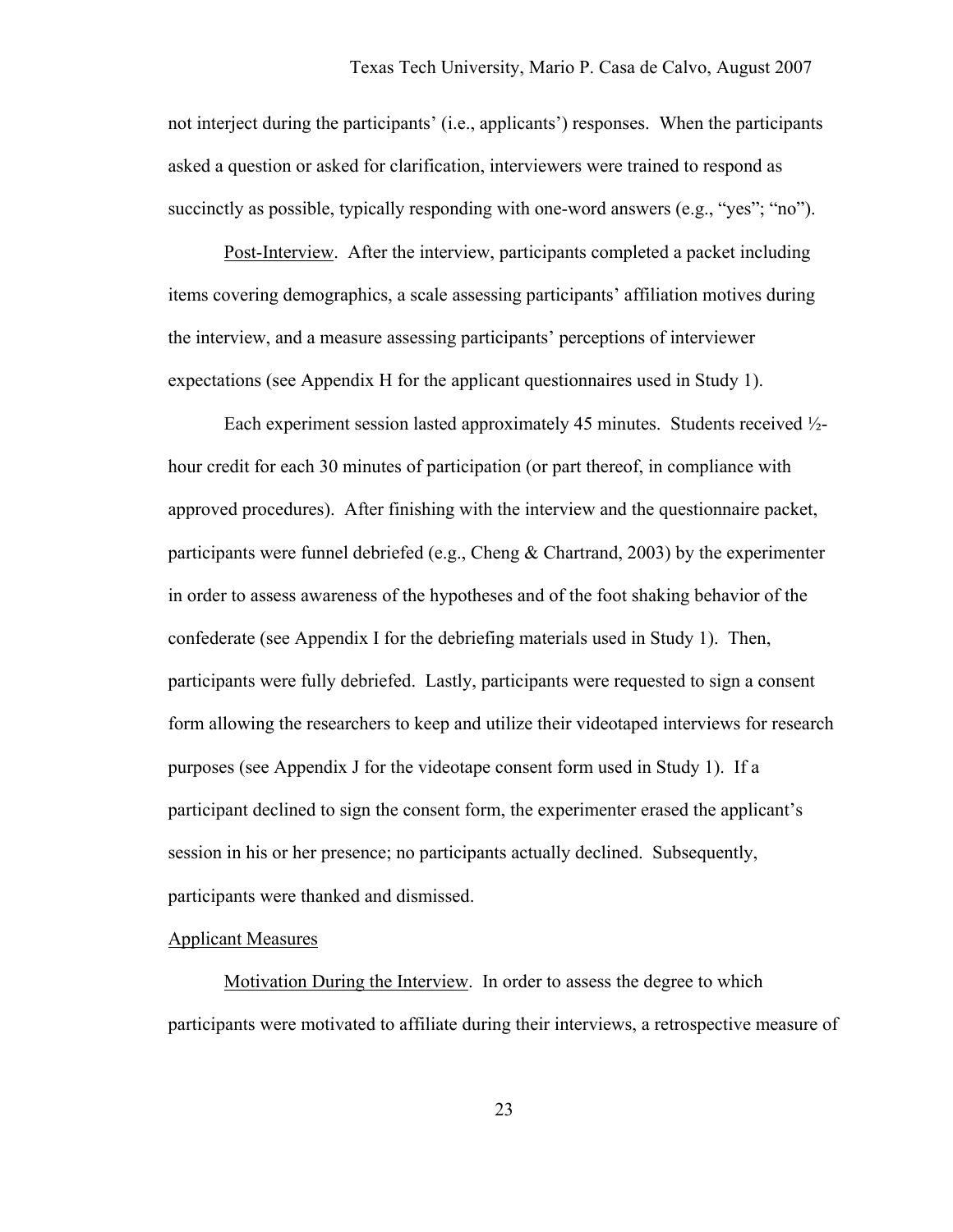their affiliation motivation during the interview was included in the questionnaire packet. Applicants' motivation was gauged on 5-point scales ranging from 1 (not at all) to 5 (very much) on items assessing affiliation (e.g., "To what extent were you trying to get the interviewer to like you?") motives. Applicants' responses on the three affiliation items were summed and averaged (Cronbach's  $\alpha$  = .87) to create an index of Affiliation, with higher scores indicating higher levels of motivation for affiliation.

Applicants' Perceptions of Interviewer Expectancies*.* In order to assess applicants' awareness of the interviewer's expectations of them during the interview, a retrospective measure of their perceptions of interviewer expectancies was included in the questionnaire packet. Applicants' perceptions were gauged on 7-point scales on two items assessing applicant awareness of interviewer expectancies (i.e., "How well do you think the interviewer expected you to do in the interview?",  $1 = \text{very poorly}, 7 = \text{very}$ well; "What was the tone of most of the questions that you were being asked by the interviewer?",  $1 =$  extremely negative,  $7 =$  extremely positive). Applicants' responses on these two items were summed and averaged  $(r = .71)$  to create an Interviewer Expectancy index, with higher scores indicating more positive interviewer expectancies (from the perspective of the applicant).

Mimicry (Foot Shaking). Two undergraduate research assistants, unaware of the hypotheses and of each applicant's expectancy script condition, independently watched (but did not listen to) the interview sessions. They only watched the sessions so that they remained undistracted and unbiased by applicants' verbal responses to the interviewer's questions. The judges recorded the time each applicant spent moving her feet in a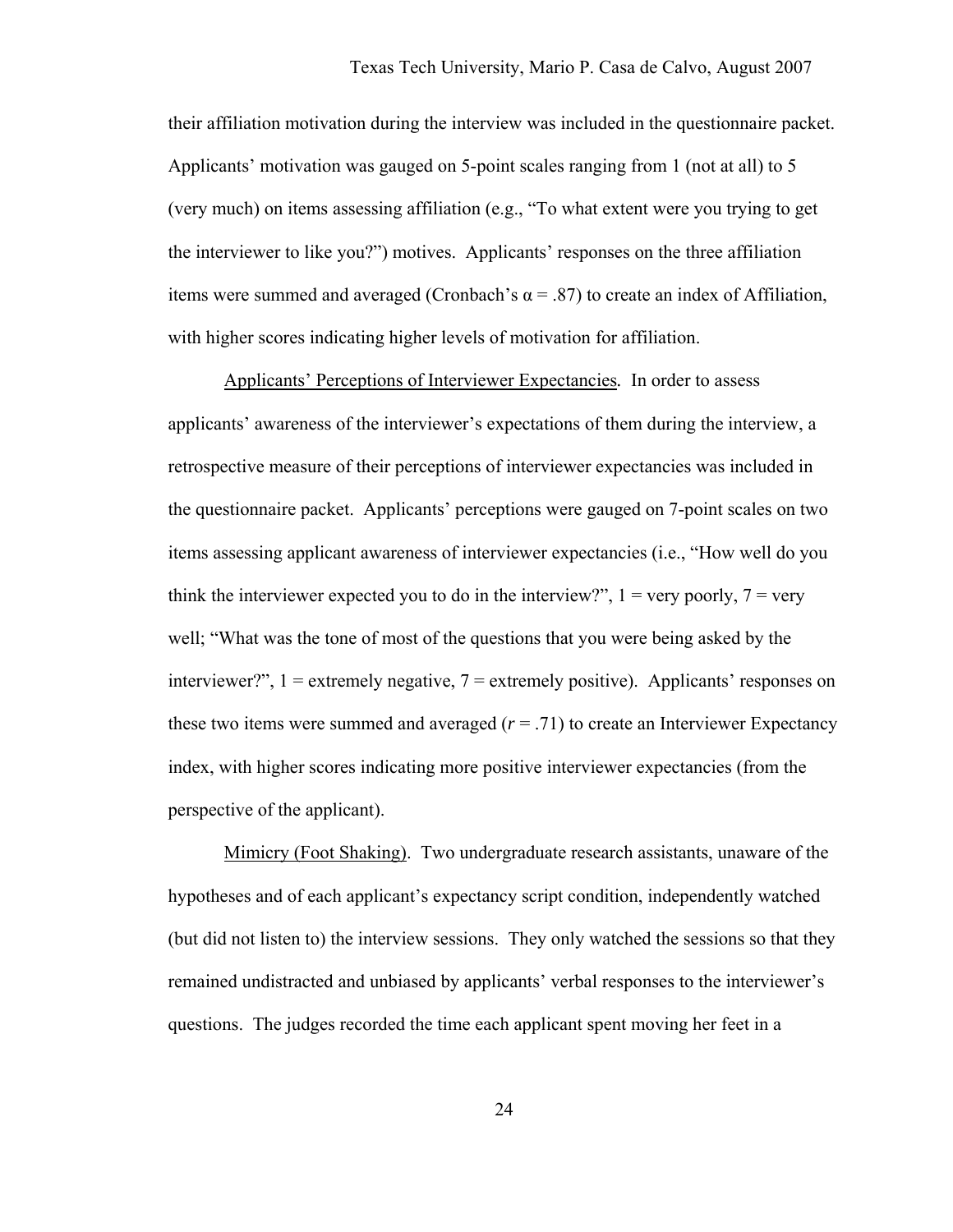repetitive motion both before (baseline measure) and during the interview, as done in previous research (Lakin & Chartrand, 2003). These measures were averaged across both judges (*r*s = .85 and .92), thereby creating both baseline and interview measures of the percentage of time for which applicants engaged in foot shaking.

Interview Performance. It should be noted that since the performance and mimicry measures are conceptually distinct, they were coded separately. Indeed, two different undergraduate observers listened to the applicants' responses to the scripted questions, and completed evaluations of applicants' specific traits and overall performance. The coders only listened to the applicants; they did not see them. This was done in order to avoid the possibility that biases related to attractiveness and stereotypes would affect the judgments of the coders. Additionally, the coders only listened to the applicants' responses, not the interviewer's questions, to avoid being biased in their evaluations of the applicants' responses due to the valence of the interviewer's questions.

The coders evaluated the applicants based on 9-point Likert scales (see Appendix K for the applicant evaluation form used in Study 1). Applicants were rated on the same 4 general measures used by Neuberg (1989) and Reich (2004), including items assessing the applicant's performance in the interview  $(1 = \text{Very Poorly}, 9 = \text{Very Well})$ , the applicant's qualifications ( $1 = Not$  at all Qualified,  $9 = Very$  Qualified), the likelihood that the undergraduate coder would hire the applicant  $(1 = Not at all Likely, 9 = Very)$ Likely), and an overall evaluation of the applicant as a job candidate  $(1 = V$ ery Weak Candidate,  $9 = \text{Very Strong Candidate}$ . Responses on these 4 measures were averaged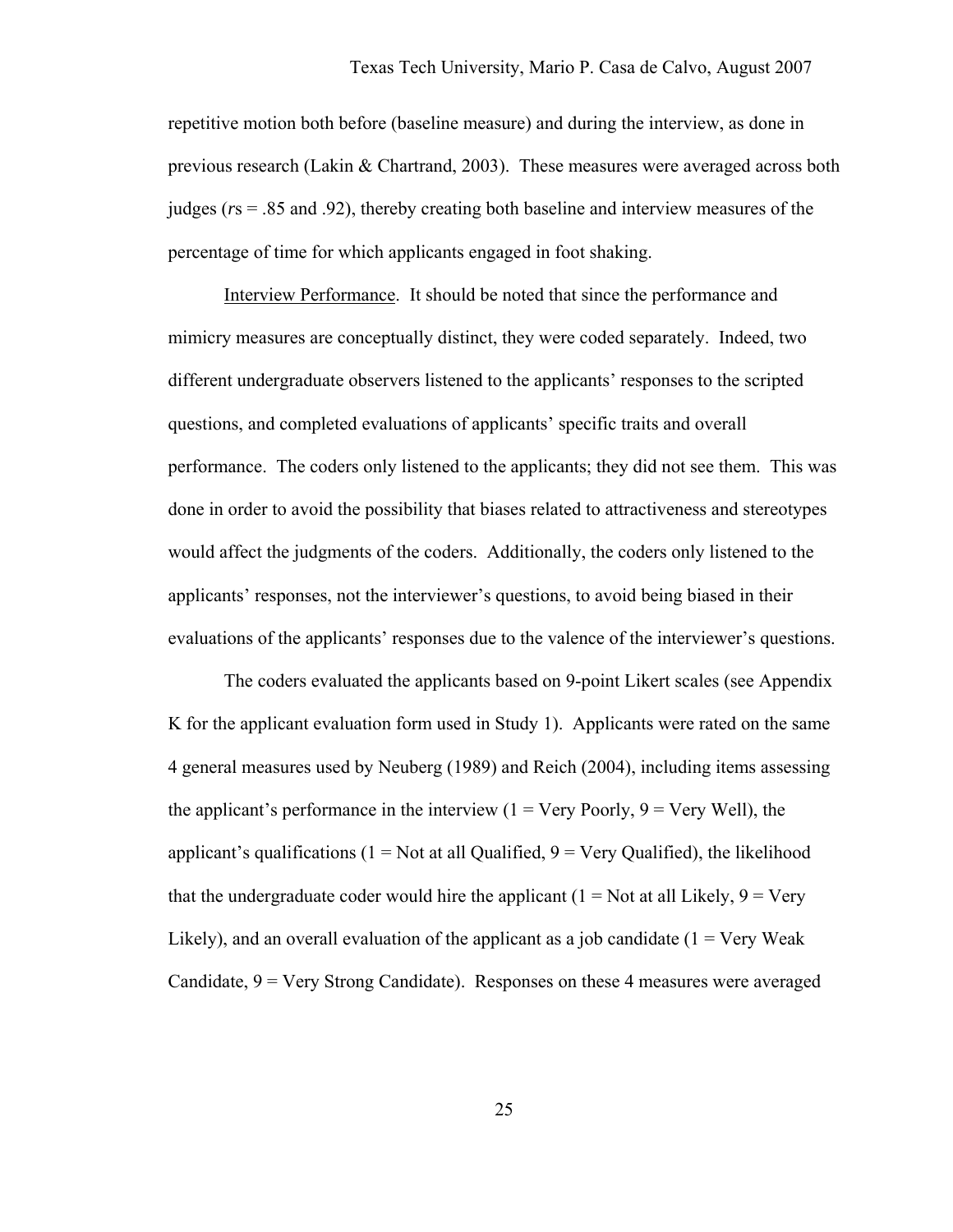for each coder (Cronbach's  $\alpha s = .95$  and .99). These two indexes ( $r = .72$ ) were averaged to form an index of Applicant Interview Performance.

#### Results

#### Effects of Interviewer and Interviewer Expectancies on Applicant Performance

One participant reported awareness of the hypotheses of the study, and was excluded from all subsequent analyses. Subsequently, to determine the effects of both the interviewers and their expectancies (positive vs. negative) on objective observers' ratings of applicant performance, a 2 (Expectancy Script: Positive vs. Negative) X 2 (Interviewer: Interviewer A vs. Interviewer B) ANOVA was conducted on the index of Applicant Performance. This analysis revealed only a main effect of expectancy script,  $F(1, 45) = 3.98$ ,  $p = .052$  (remaining  $p s > .25$ ). Applicants performed significantly better in the interview when their interviewers asked them positively-focused questions  $(M =$ 5.66, *SD* = 1.92) than when the interviewers asked them negatively-focused questions (*M*  $= 4.61$ , *SD* = 1.78). This finding is consistent with typical behavioral confirmation effects, as applicants performed demonstrably better in the interviews when they were asked positively-focused questions.

#### Effects of Interviewer and Interviewer Expectancies on Applicant Mimicry

Next, a 2 (Expectancy Script) X 2 (Interviewer) ANCOVA was conducted on the measure of applicant mimicry (i.e., foot shaking;  $M = 0.22$ ,  $SD = 0.23$ , Skewness = 1.49, Kurtosis  $= 1.74$ ; variable not transformed because the distribution of errors was normal in current analyses, after controlling for baseline foot-shaking), holding applicants' baseline levels of foot shaking constant. This analysis revealed no significant main effect of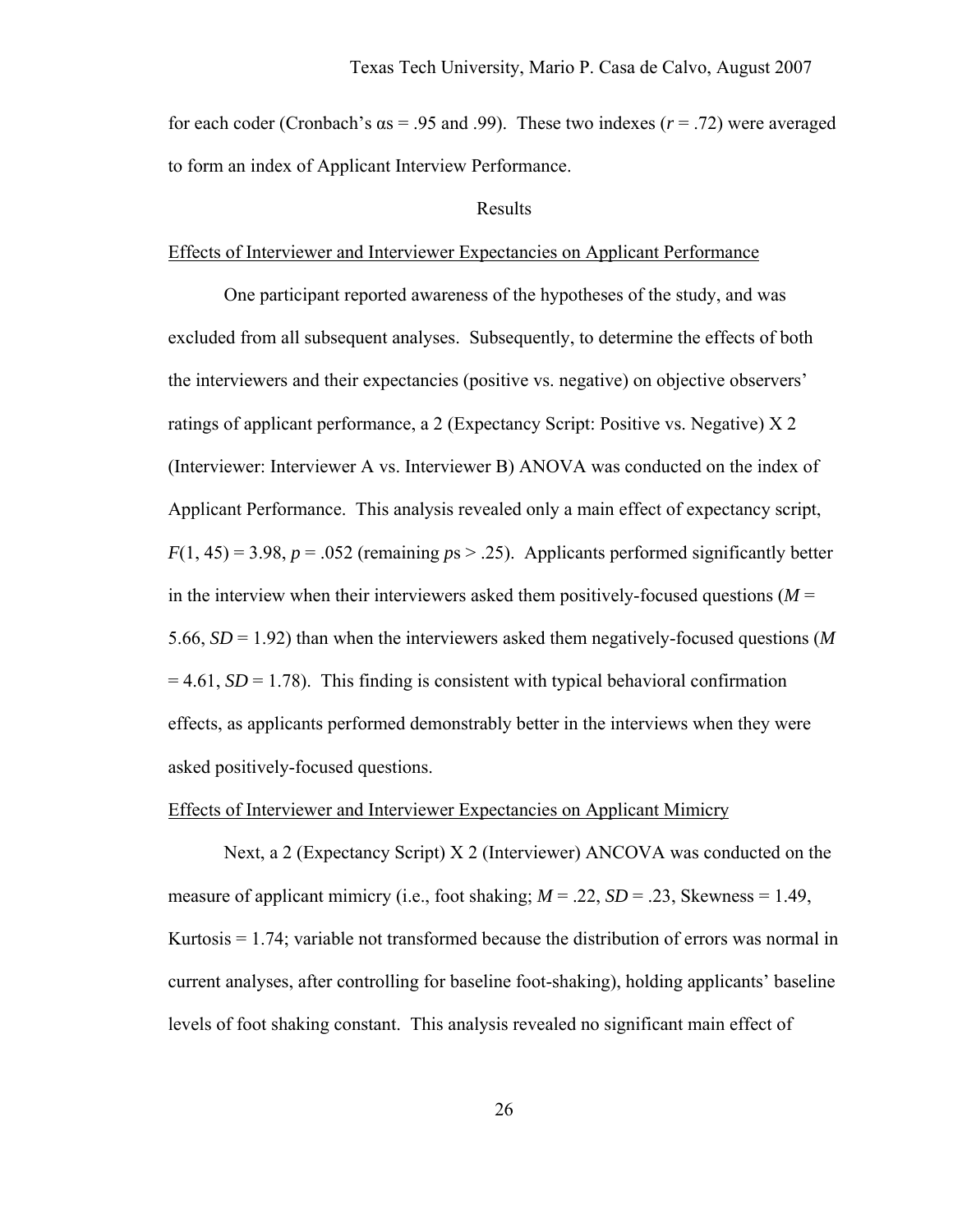expectancy script, interviewer, or their interaction (all *p*s < .24). So, levels of applicant mimicry of the interviewers' foot shaking behavior did not differ significantly as a function of who interviewed them, or the type of questions they were asked. Effects of Interviewer and Interviewer Expectancies on Applicants' Impressions and Goals

A 2 (Expectancy Script) X 2 (Interviewer) ANOVA was conducted on the Interviewer Expectancy index; higher scores on this index indicated that applicants perceived their interviewers to have more positive expectancies. Analyses revealed a main effect of interviewer,  $F(1, 45) = 8.80$ ,  $p = .005$ . Applicants interviewed by Interviewer A believed that the interviewer had significantly higher expectations regarding their performance ( $M = 5.50$ ,  $SD = .81$ ) in comparison to those interviewed by Interviewer B ( $M = 4.64$ ,  $SD = 1.16$ ), regardless of the actual valence of the questions asked by each interviewer.

Additionally, A 2 (Expectancy Script) X 2 (Interviewer) ANOVA was conducted on the Applicant Affiliation index; higher scores on this index indicated that applicants tried harder to get along with the interviewer during the interview. Analyses revealed a main effect of interviewer,  $F(1, 45) = 6.81$ ,  $p = .012$ . Applicants interviewed by Interviewer A were significantly more diligent in their attempts to get along with her during the interview  $(M = 4.44, SD = .57)$ , in comparison to those applicants interviewed by Interviewer B ( $M = 3.87$ ,  $SD = .91$ ).

Overall, then, compared to those interviewed by Interviewer A, applicants believed that Interviewer B had a relatively low opinion of them and applicants tried less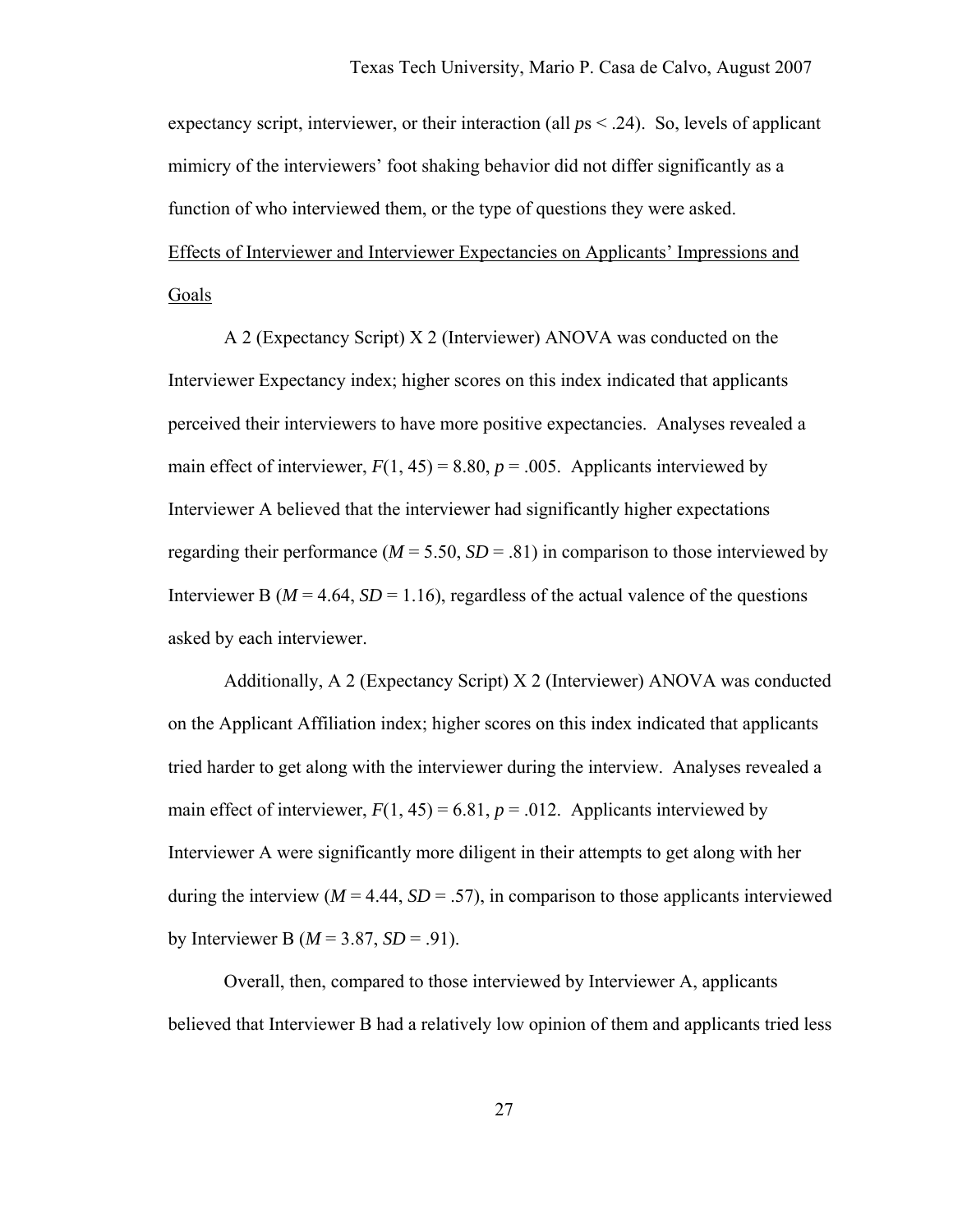diligently to get along with Interviewer B, regardless of expectancy condition. Given that affiliation motivation and liking of the interaction partner may be necessary for mimicry to occur, these systematic differences in applicants' perceptions and goals regarding the two interviewers seemed potentially problematic. Due to a concern that mimicry would be attenuated amongst Interviewer B's applicants due to their lower affiliation motivation, each interviewer's data was analyzed separately. Consequently, for subsequent internal analyses examining the relationship between participants' tendencies to mimic and to perform in expectancy-consistent ways, each interviewer's data was analyzed and will be presented individually.

#### Mimicry and Applicant Performance

To further examine the relationship between mimicry and expectancy effects, a hierarchical regression analysis was conducted on the Applicant Performance index for Interviewer A. Because affiliation goals may enhance behavioral confirmation for reasons other than mimicry (e.g., Snyder  $\&$  Haugen, 1995), goals were held constant in this analysis. Applicants' self-reported affiliation goals and baseline foot shaking percentages were entered as covariates at step one, and neither significantly predicted performance. In the second step, dummy-coded expectancy condition and centered mimicry percentage were included as predictors. In the third step, the interaction between these two variables was added. At the second step, this analysis yielded a significant main effect of expectancy script condition,  $\beta = .44$ ,  $t(19) = 2.20$ ,  $p = .041$ . However, this main effect was qualified by a marginally significant interaction between expectancy script condition and applicant mimicry at step three,  $\beta$  = .70,  $t(18)$  = 2.04,  $p$  =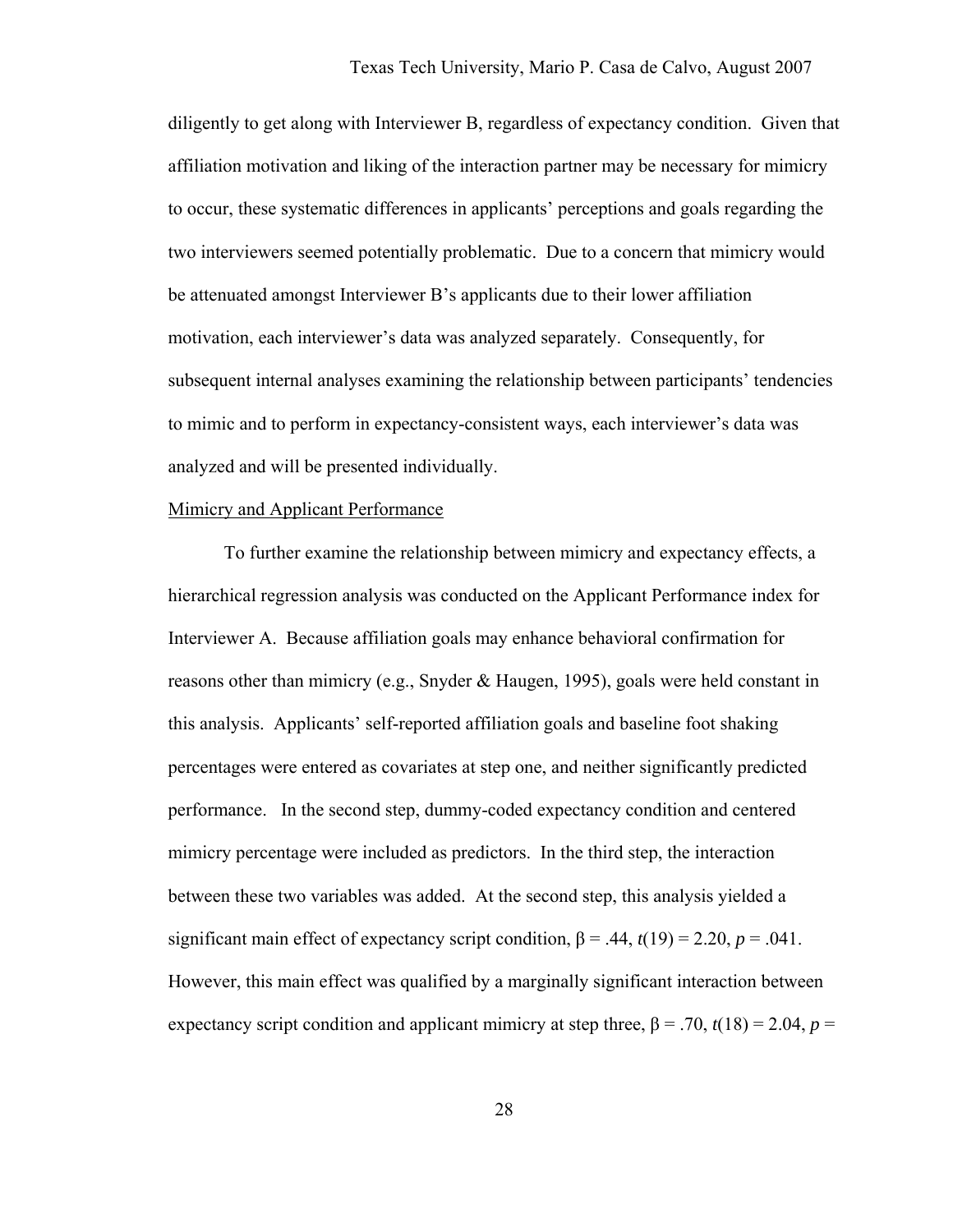.056, indicating that mimicry moderated the effect of interviewer script on applicant performance.

Simple slopes analyses revealed that the effect of interviewer script on applicant performance was significant for applicants who exhibited average,  $β = .46$ ,  $p < .03$  and high (+1 *SD*) levels of mimicry,  $\beta$  = .91,  $p < .01$ , but not for applicants who displayed low (-1 *SD*) levels of mimicry,  $β = .01$ ,  $p = .99$ . Thus, for Interviewer A, expectancy effects occurred, and the more applicants engaged in mimicry of interviewers' foot shaking behavior, the more their overall interview performance was consistent with the valence of the interviewer's questions. The association between mimicry and performance was negative,  $\beta = -.48$ ,  $t(18) = -1.04$ ,  $p = .31$ , in the negative expectancy condition, and was positive in the positive expectancy condition,  $\beta = .41$ ,  $t(18) = 1.17$ , *p* = .26. Although these slopes were not statistically significant, the interaction indicates that they are significantly different from each other. Refer to Figure 1.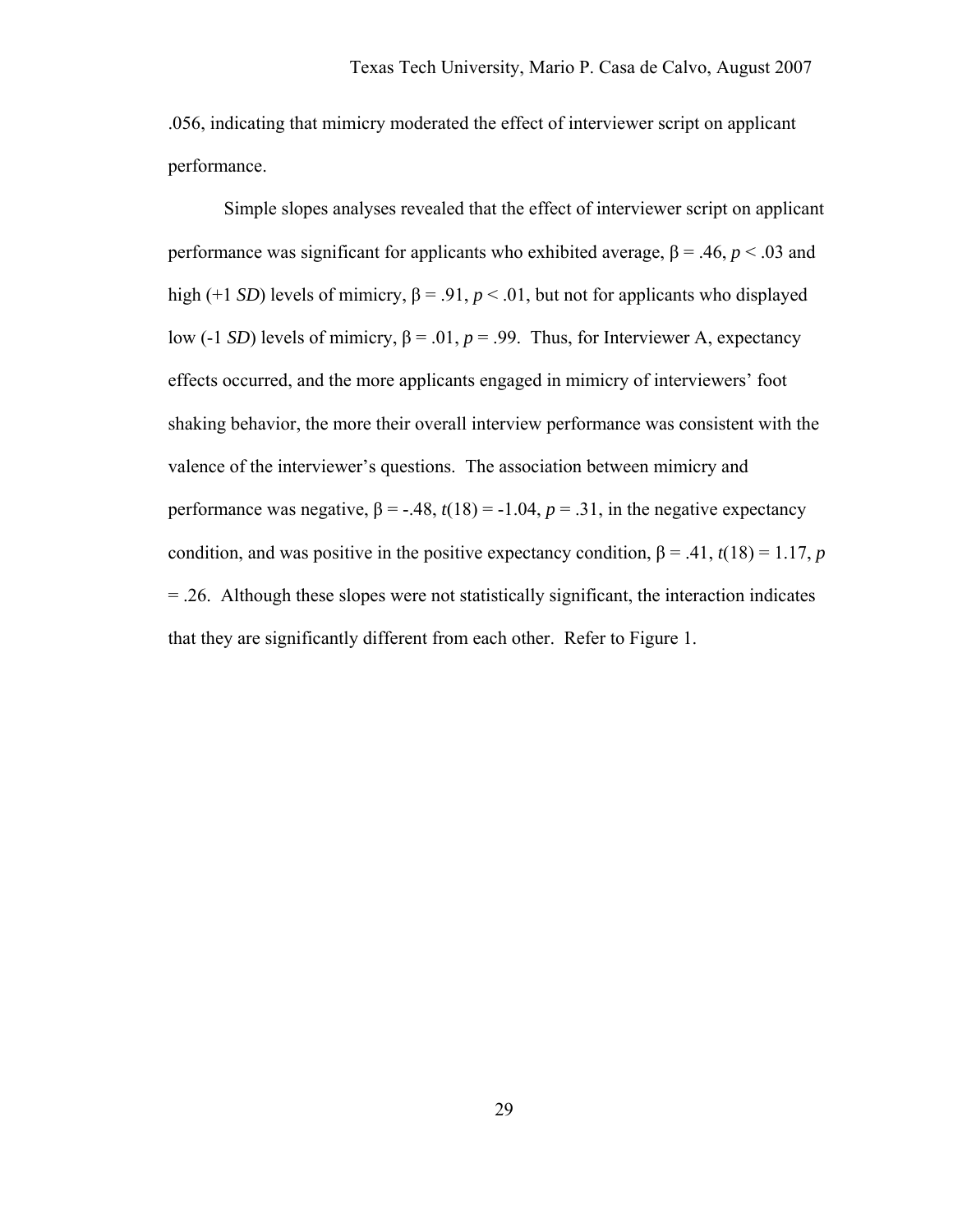

**Applicant Performance**

Figure 1. Applicant Performance as a Function of Expectancy Script

and Applicant Mimicry.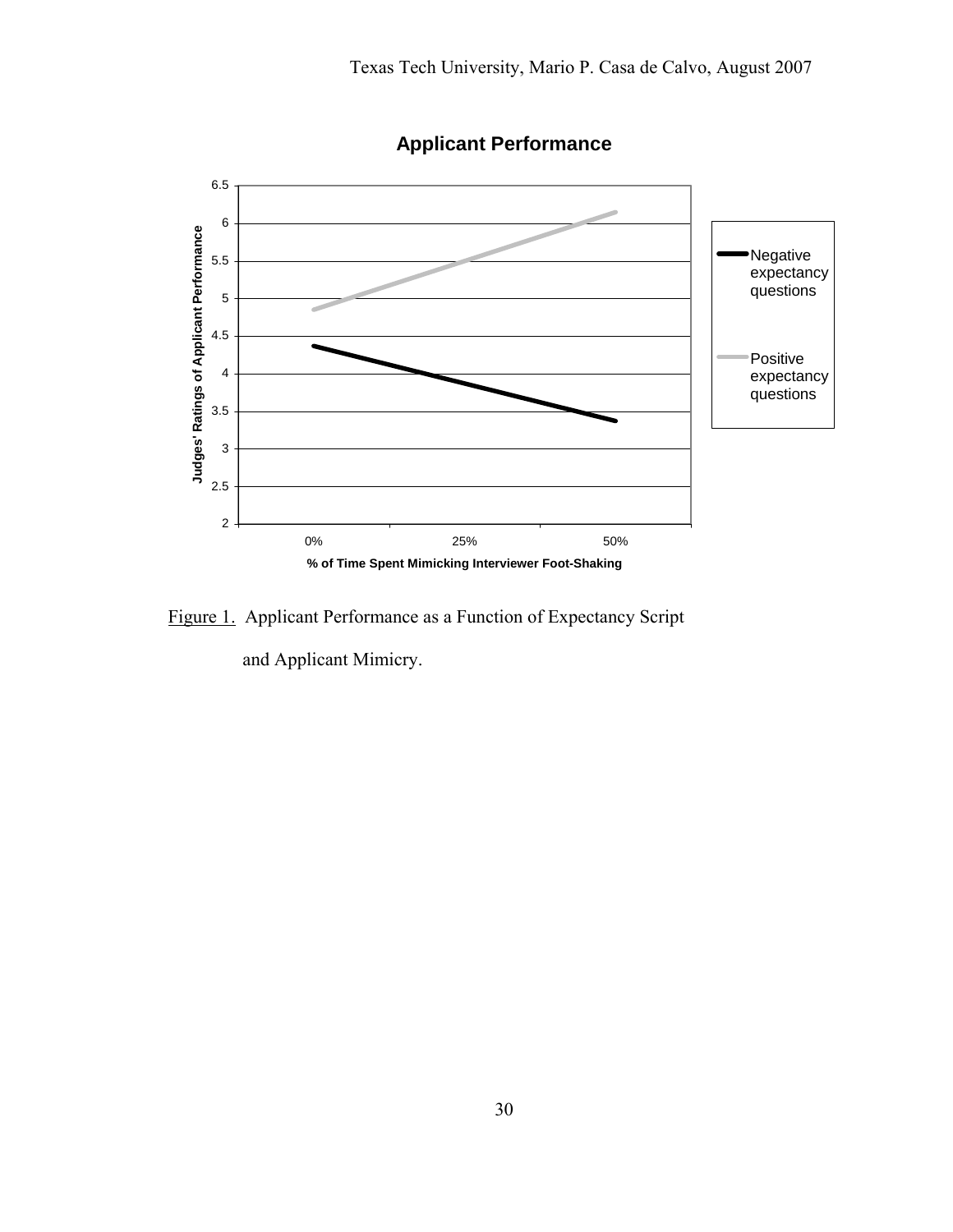Using the same steps used for Interviewer A, a hierarchical regression analysis was conducted on the Applicant Performance index for Interviewer B. None of the predictors attained significance at any steps of the analysis ( $p_s > .11$ ). Thus, for Interviewer B alone, the effect of expectancy script condition on performance (i.e., the expectancy effect) was not significant  $(\beta = .12, p = .62)$ , and applicant mimicry was not significantly related to performance.

### Discussion

 As anticipated, the current study showed that, overall, applicants performed significantly better in their interviews when asked positively-focused questions than when asked negatively-focused questions. This finding is consistent with previous research on behavioral confirmation (e.g., Neuberg, 1989). Additionally, it is not surprising that applicants did not differ in their levels of mimicry (i.e., foot shaking) across interviewer and expectancy conditions, as such variables should be unlikely to influence the degree to which nonconscious mimicry occurs.

 Perhaps most importantly, the current study found that applicants' mimicry of interviewer's behavior significantly predicted the applicants' level of performance (for Interviewer A). Greater applicant mimicry of foot shaking was associated with strong interview performance when the interviewer asked positively-focused questions, yet was associated with poor interview performance when the interviewer asked negativelyfocused questions.

 The results indicate that nonconscious behavioral mimicry and expectancy effects are indeed related and may co-occur. This supports the notion that both processes may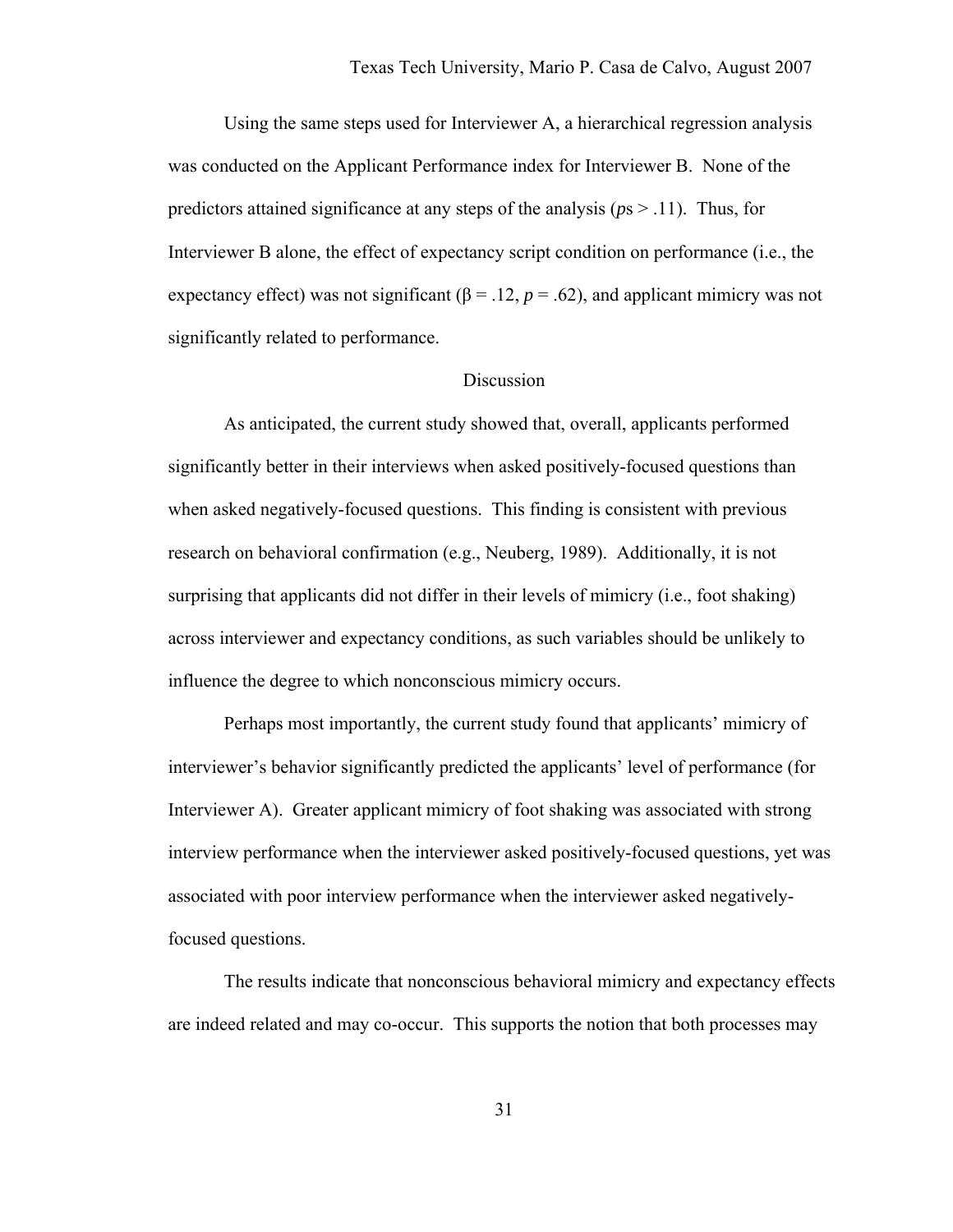reflect the target's concession to the perceiver's interaction script. The current research also shows that nonconscious behavioral mimicry is not always associated with positive outcomes for the mimicker, if in fact the mimicry of a neutral mannerism occurs within a negatively-toned context. In this case, applicant mimicry of a neutral behavior (i.e., foot shaking) was associated with poor interview performance when the interviewer followed a negative-expectancy interaction script (via negatively-focused questions). Thus, as predicted, these results suggest that mimicry is positively related to expectancy effects, and that mimicry is not always associated with positive outcomes.

 A concern worth addressing in Study 1 is the fact that the aforementioned effects only occurred for one interviewer – namely Interviewer A. Why were these effects nonsignificant for Interviewer B, and why did these interviewer differences exist? It is important to note that applicants perceived Interviewer A as having more positive expectations about their performance than Interviewer B, regardless of the valence of the question script the interviewer followed. Additionally, applicants expressed less motivation to get along with Interviewer B than with Interviewer A. According to previous theorizing, nonconscious mimicry should be less likely when a mimicry target dislikes an interaction partner (Dijksterhuis & Bargh, 2001). It is possible that in Study 1, applicants perceived Interviewer B's apparently negative expectations as personal slights, and developed some degree of dislike for Interviewer B, as indicated by their relative indifference toward affiliating with Interviewer B in an affiliation-appropriate context. It is also possible that, given Interviewer B's apparently negative interpersonal expectancies, applicants were less concerned with affiliation because they did not believe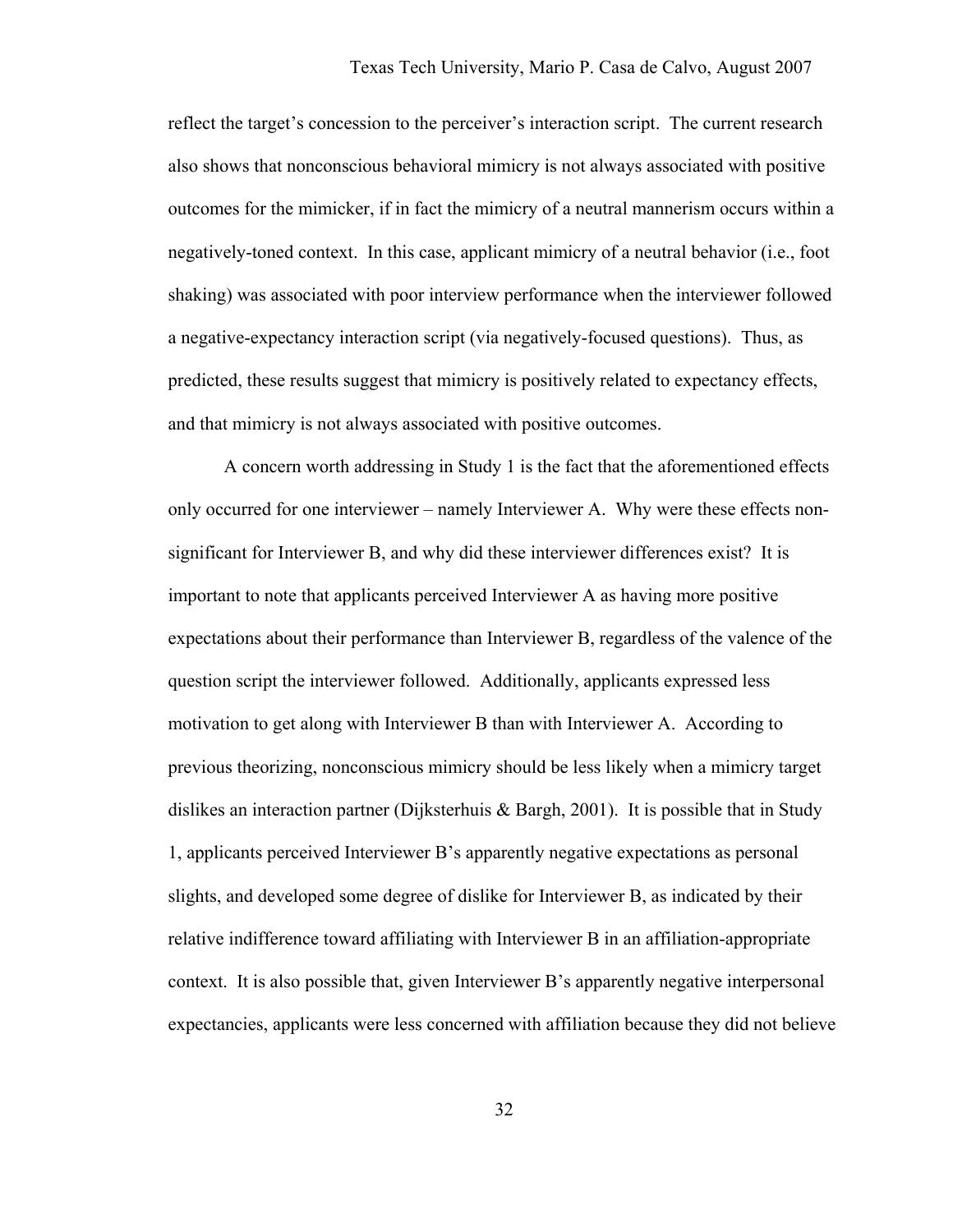that their affiliation attempts would be rewarded. Consequently, they may have been less prone to mimic Interviewer B overall. Although the difference between the overall mimicry levels of Interviewer A's and Interviewer B's applicants was not significant ( $p =$ .31), it is interesting to note that Interviewer B's applicants did mimic foot shaking less frequently  $(M = .18)$  than did Interviewer A's applicants  $(M = .26)$ .

 Also, consistent with the idea that applicants may have been less motivated to affiliate with Interviewer B is the finding that applicants were less likely to behave in expectancy consistent ways when interviewed by Interviewer B. In Interviewer A's interview sessions, expectancy condition significantly predicted applicant performance. This was not the case for Interviewer B's sessions, indicating that the applicants were less likely to go along with Interviewer B's expectancy script, but rather may have preferred to pursue their own agendas.

Despite the interesting and novel findings in Study 1, it did not address whether inherently negative interpersonal behaviors (e.g., stammering) can be mimicked, and whether the process of nonconscious behavioral mimicry of negative behaviors is associated with negative interpersonal outcomes. Study 2 was designed to address such issues.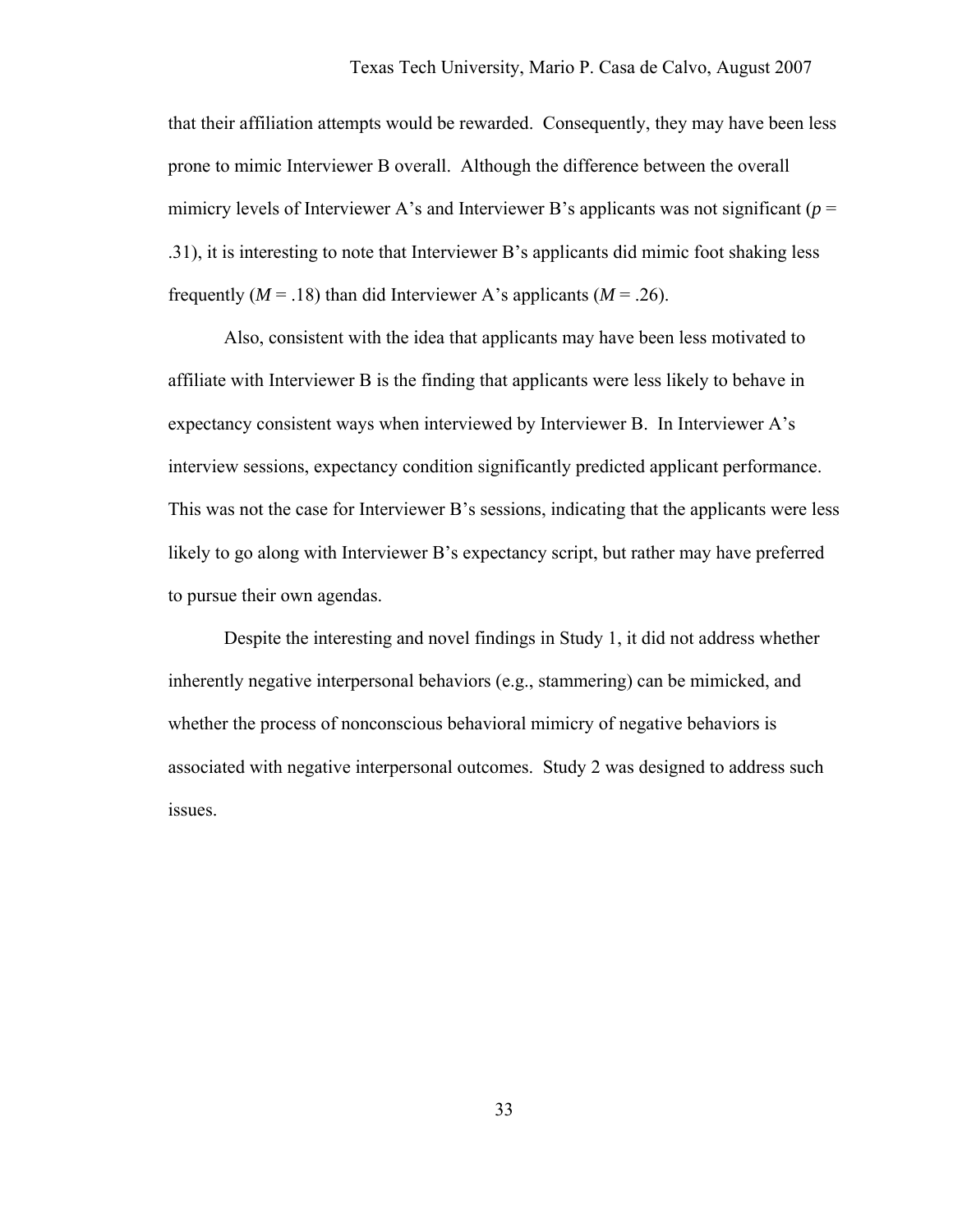## CHAPTER III

## STUDY 2

 Study 1 illustrated that nonconscious behavioral mimicry and behavioral confirmation could co-occur in interpersonal interactions. Additionally, Study 1 showed that mimicry does not always have beneficial consequences for the mimicker, and that the direction of association between mimicry and interpersonal outcomes may depend in part on the context of the interaction.

The goal of Study 2 was to replicate and extend the findings of Study 1 for the negative expectancy script condition. More specifically, Study 2 was designed to show that the imitation of inherently negative behaviors (e.g., stammering) is possible and is associated with more negative interpersonal outcomes for mimickers in comparison to the imitation of neutral behaviors (i.e., foot shaking). When the interaction is negativelyconstrained (e.g., via negative questions), it was predicted that greater mimicry of neutral behaviors would be associated with negative outcomes, replicating Study 1, but that greater mimicry of an inherently negative behavior would be associated with significantly more negative outcomes than mimicry of a neutral behavior. Finally, it was anticipated that mimicry of an inherently negative behavior would mediate the relationship between subtle manifestations of negative perceiver bias and poor target outcomes.

As in Study 1, a simulated interview paradigm (Neuberg, 1989; Reich, 2004) was used in Study 2. Confederate interviewers asked participant applicants negativelyfocused questions while engaging in foot shaking. Interviewers' subtle manifestations of bias were manipulated by training interviewers to deliver the question script with or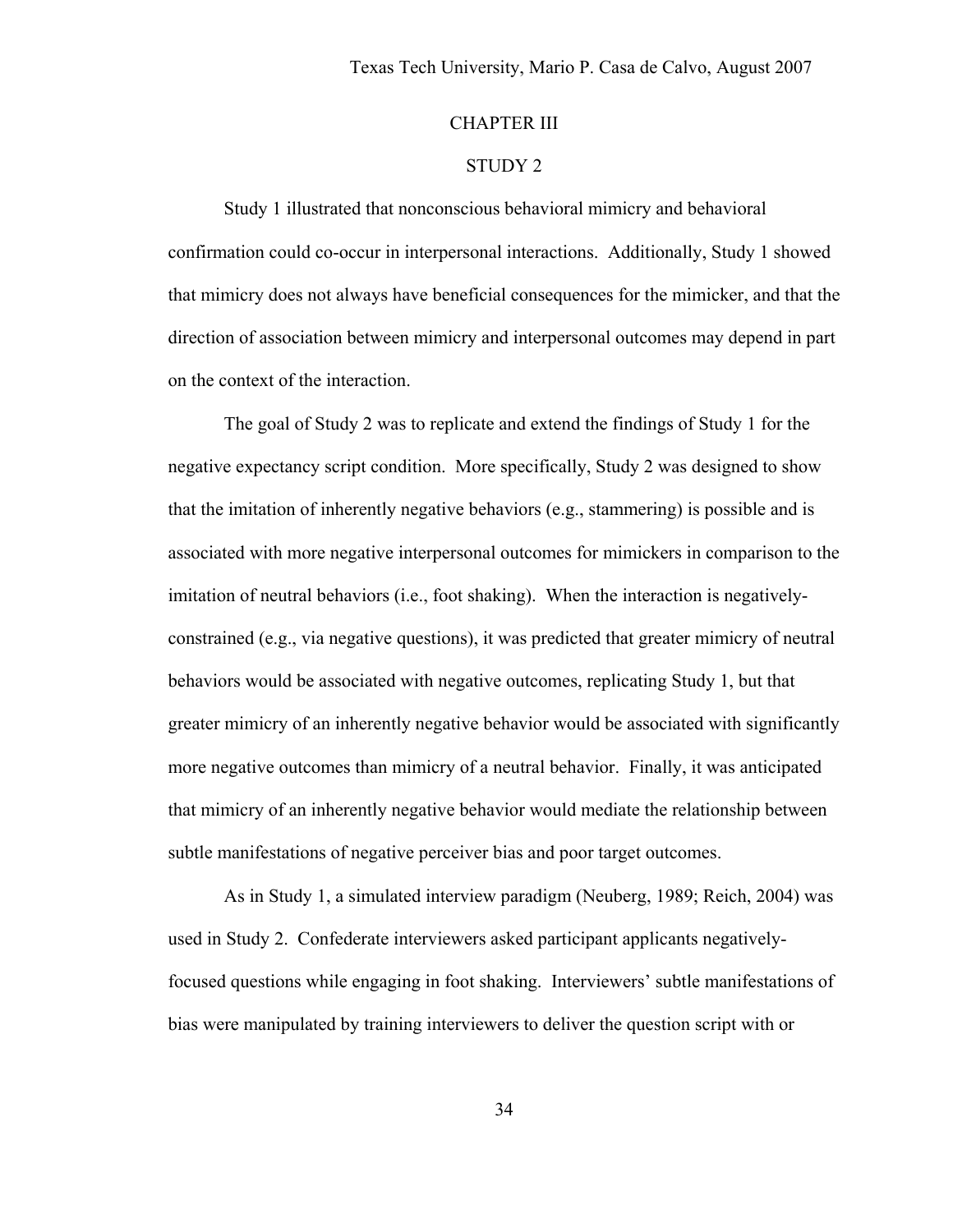without stammering. First of all, a main effect of interviewer stammering on applicants' own speech fluency was expected, such that applicants in the stammering condition would commit more speech errors than those in the non-stammering condition. Consequently, it was anticipated that applicants in the stammering condition would perform worse overall in their interviews than those in the non-stammering condition.

Additional predictions for Study 2 were consistent with those for Study 1. Greater levels of applicant foot shaking were expected to be associated with diminished interview performance regardless of interviewer speech condition, thereby directly replicating the results of Study 1 for the negative expectancy condition. Applicants who shook their feet more were expected to stammer more in the stammering condition and to speak more fluently in the non-stammering condition – thereby engaging in more mimicry in general, and conceding to interviewers' interaction scripts. Consequently, those applicants who stammer most in the stammering condition should perform the worst in the interview. Finally, applicant mimicry of foot shaking should not mediate the effect of interviewer speech fluency (stammering vs. no stammering) on interview performance, but applicant speech fluency should mediate this effect.

#### Method

#### Participants

 Participants were obtained from Texas Tech University's Introductory Psychology participant pool using a standard and approved protocol. In total, 80 female participants served as applicants across 80 interview sessions, with 40 females in each condition (across two different interviewers; different interviewers than used in Study 1).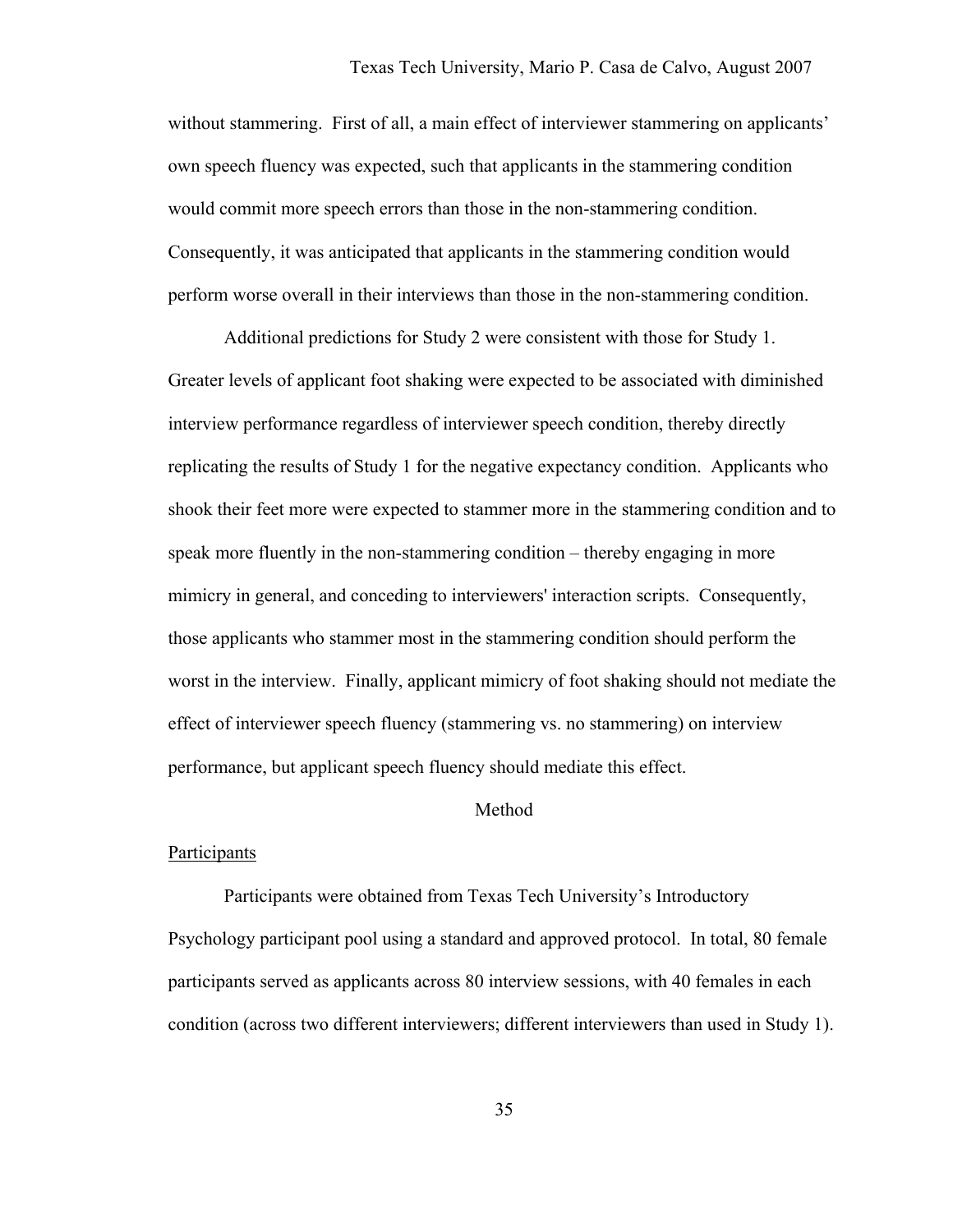### Design and Procedure

The design for Study 2 used interviewer "stammering" versus "no stammering" conditions, with interviewers engaging in foot shaking across all conditions. Participants were randomly assigned to either the stammering or non-stammering conditions (40 per condition across two interviewers). The interviewers' question script was negativelyvalenced in all conditions (see Appendix P for the interviewer materials used in Study 2); to manipulate perceiver stammering during the interview, interviewers either stammered at specific points in the question script (stammering condition), or did not stammer (nonstammering condition). The dependent variables included a) the percentage of overall interview time during which applicants mimicked the interviewer's foot shaking behavior, b) the quality of applicants' overall performances in the interviews, as rated by objective observers, and c) the ratio of applicant speech errors per interview minute, which served as an indicator of the frequency with which the applicants mimicked the interviewer's stammering or fluent speech behavior.

The procedure and materials for Study 2 were nearly identical to those employed in Study 1. However, a few differences should be noted. First, the experimenter no longer emphasized to the applicants that the interviewer had the sole power to determine who did the best in the interviews (see Appendix L for the experimenter script used in Study 2). This change was made in order to de-emphasize status differences, since such differences may attenuate target mimicry (Tiedens & Fragale, 2003). Second, for this same reason, interviewers also were no longer required to wear professional attire. Third, participants rated the interviewer with regard to overall interview competence, and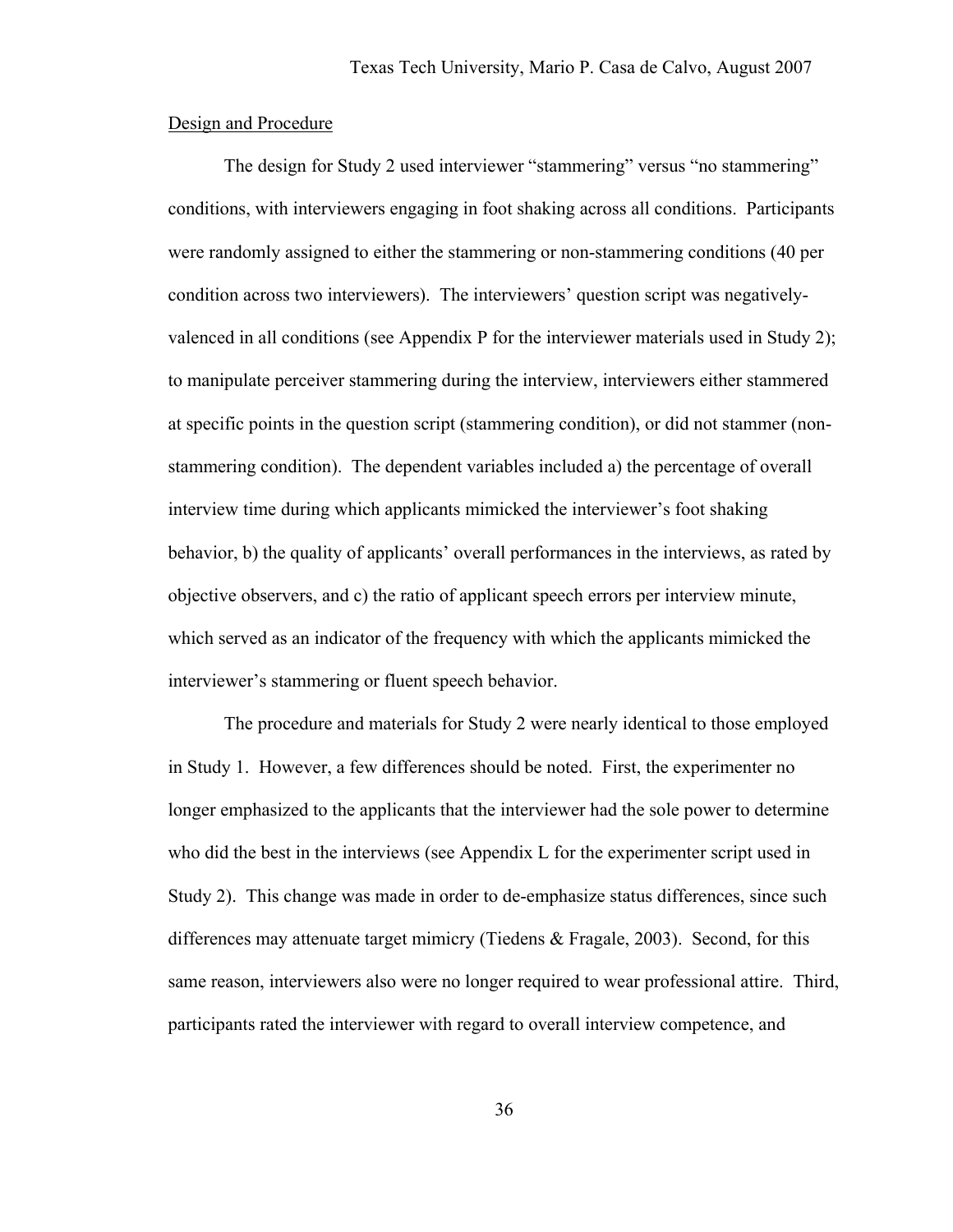indicated their impressions of the interviewer's treatment of them (see Appendix Q for the applicant questionnaires used in Study 2). These measures were added to ensure that applicants did not report feeling greater dismay when interviewed by a stammering interviewer than by a non-stammering interviewer. If significant speech condition differences were found, these measures could be accounted for in subsequent analyses. Applicant Measures

As in Study 1, participants completed the affiliation index (Cronbach's  $\alpha = .76$ ).

Applicants' Perceptions of Interviewer's Expectations. Applicants completed the same two measures used in Study 1 to assess their perceptions of the interviewer's expectations. In addition, a third item was added (i.e., "What type of expectations do you think the interviewer had about your skills or qualifications?",  $1 = \text{very negative}, 7 = \text{very}$ positive;). Applicants' responses on all three items were summed and averaged (Cronbach's  $\alpha$  = .68) to create an Interviewer Expectancy index, with higher scores indicating more positive interviewer expectancies (from the perspective of the applicant).

Applicants' Perceptions of Interviewer's Competence. Applicants also completed retrospective measures of their perceptions of the interviewer's competencies, to make certain that applicants' perceptions of the interviewer were not adversely affected by interviewer stammering. Applicants' perceptions were gauged on 7-point scales ranging from 1 (Poor) to 7 (Excellent) on six items assessing applicants' perceptions of a variety of interviewer traits (i.e., intelligence, confidence). Applicants' responses on these six items were summed and averaged (Cronbach's  $\alpha$  = .73) to create an Interviewer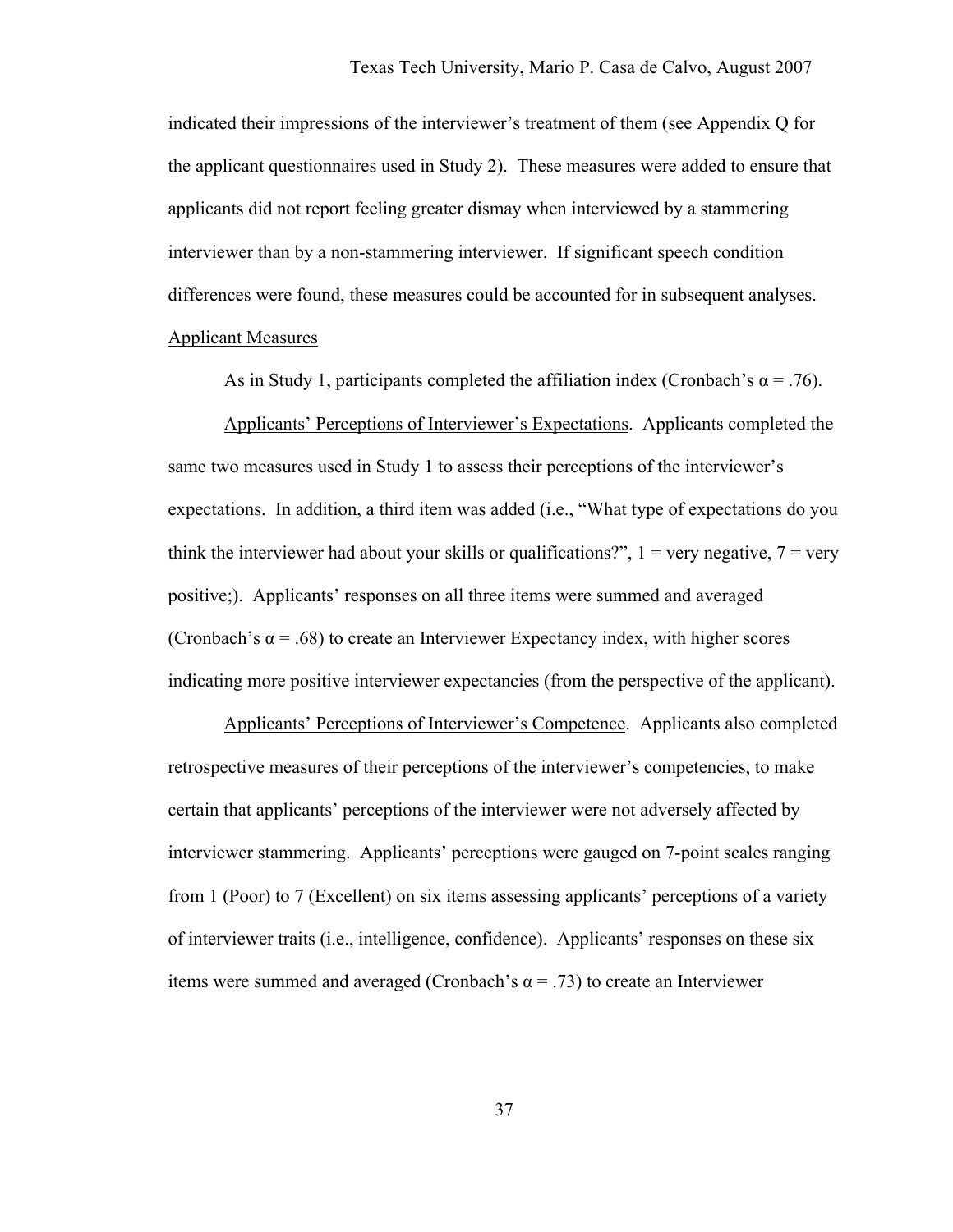Competency index, with higher scores indicating applicant perceptions of greater interviewer competence.

Applicants' Expressions of Discomfort with the Interviewer. Applicants completed a single-item measure assessing the extent to which they were uncomfortable with the way the interviewer treated them. Applicants' perceptions were gauged on a 7point scale (i.e., "Were you uncomfortable or upset about the way the interviewer treated you?";  $1 = Not At All$ ,  $7 = Very Much So$ , with higher scores indicating greater applicant discomfort with the interviewer.

Mimicry (Foot Shaking). Using the same procedures described in Study 1, two undergraduate research assistants recorded the time each applicant spent moving her feet in a repetitive motion both before (baseline measure) and during the interview. These measures were averaged across both judges (*r*s = .76 and .94), thereby creating both baseline and interview measures of the percentage of time for which applicants engaged in foot shaking.

Mimicry (Speech Errors)*.* Two different undergraduate research assistants, unaware of the hypotheses of the proposed research and of each applicant's stammering condition, independently listened to (but did not watch) the interview sessions. They only listened to the tapes so that they remained unbiased by applicants' appearance in their subsequent ratings of applicant performance. Also, the coders did not listen to the interviewer (they turned down the volume when the interviewer started speaking), so that they would not be biased by the interviewer's speech (stammering vs. non-stammering) condition. The coders noted each speech error made by each applicant, and the total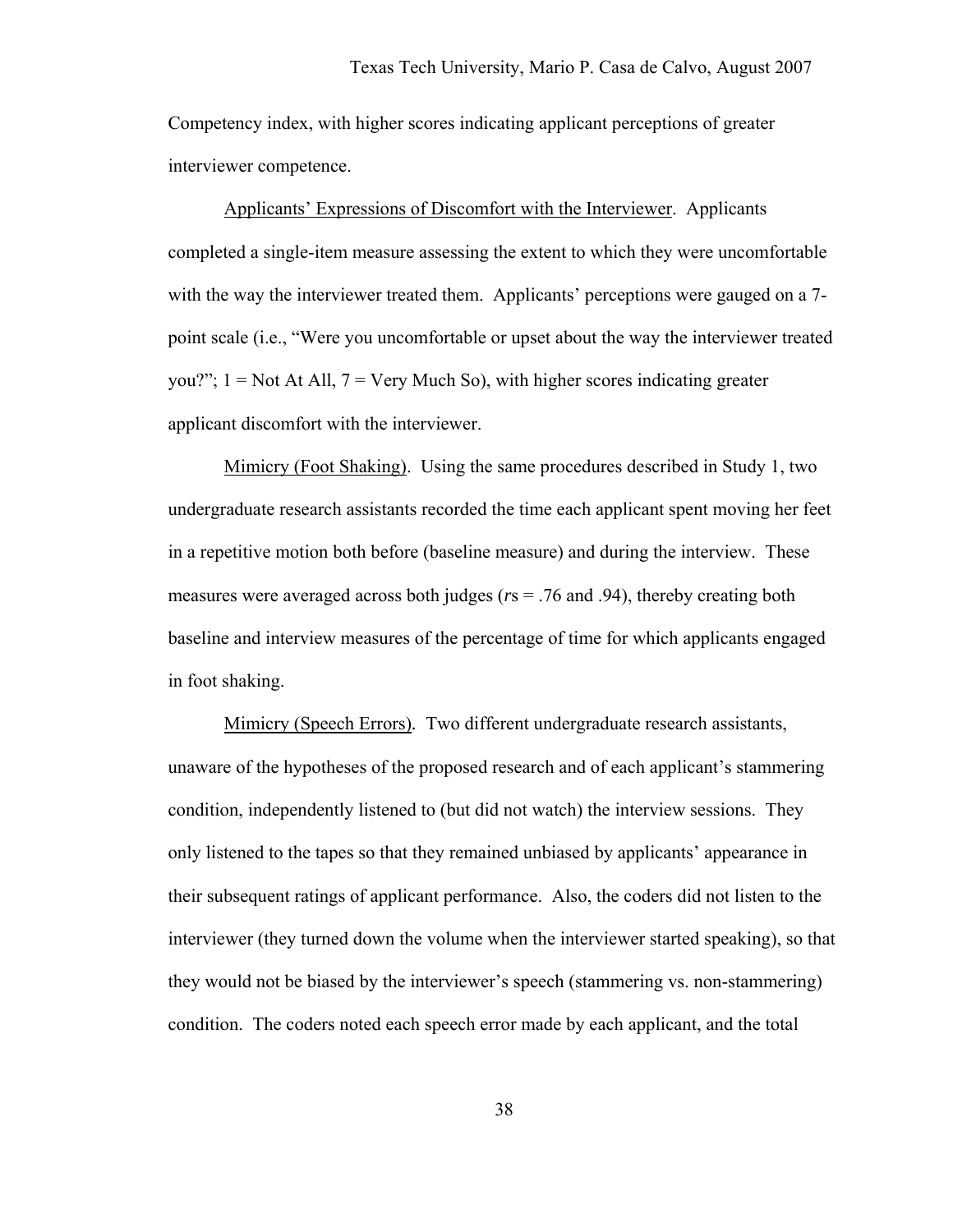number of speech errors (e.g., stammering/stuttering, repetitions, hesitations, incoherent noises, and "filler" sounds) for each coder was summed. The summed scores for each coder were then averaged  $(r = .69)$  into a single Speech Error index. The Speech Error index was divided by the averaged total interview time  $(r = .91)$  of each interview session to equalize interviews of varying length. In sum, the Speech Error measure consists of the average number of applicant speech errors per interview minute, with larger numbers representing more frequent applicant speech errors*.*

Interview Performance. As in Study 1, all mimicry and performance measures were coded separately. Two undergraduate observers listened to the applicants' responses to the interviewer's scripted questions, and completed evaluations of applicants' overall performance (see Appendix T for the applicant evaluation form used in Study 2). Responses on the 4 general performance measures were averaged for each coder (Cronbach's  $\alpha s = .94$  and .97). These two indexes ( $r = .63$ ) were averaged to form an index of Applicant Interview Performance.

#### Results

### Preliminary Analyses: Applicant Awareness of Speech Condition and Hypotheses

Initial analyses were conducted to examine participants' awareness of the hypotheses and of the interviewers' speech condition. For Interviewer D, only 2 of 40 participants indicated awareness of the study's hypotheses, and no participants in the stammering condition indicated awareness of her stammering behavior. For Interviewer C, however, 7 of 40 participants indicated awareness of the study's hypotheses, and 12 of 20 participants in the stammering condition indicated awareness of her stammering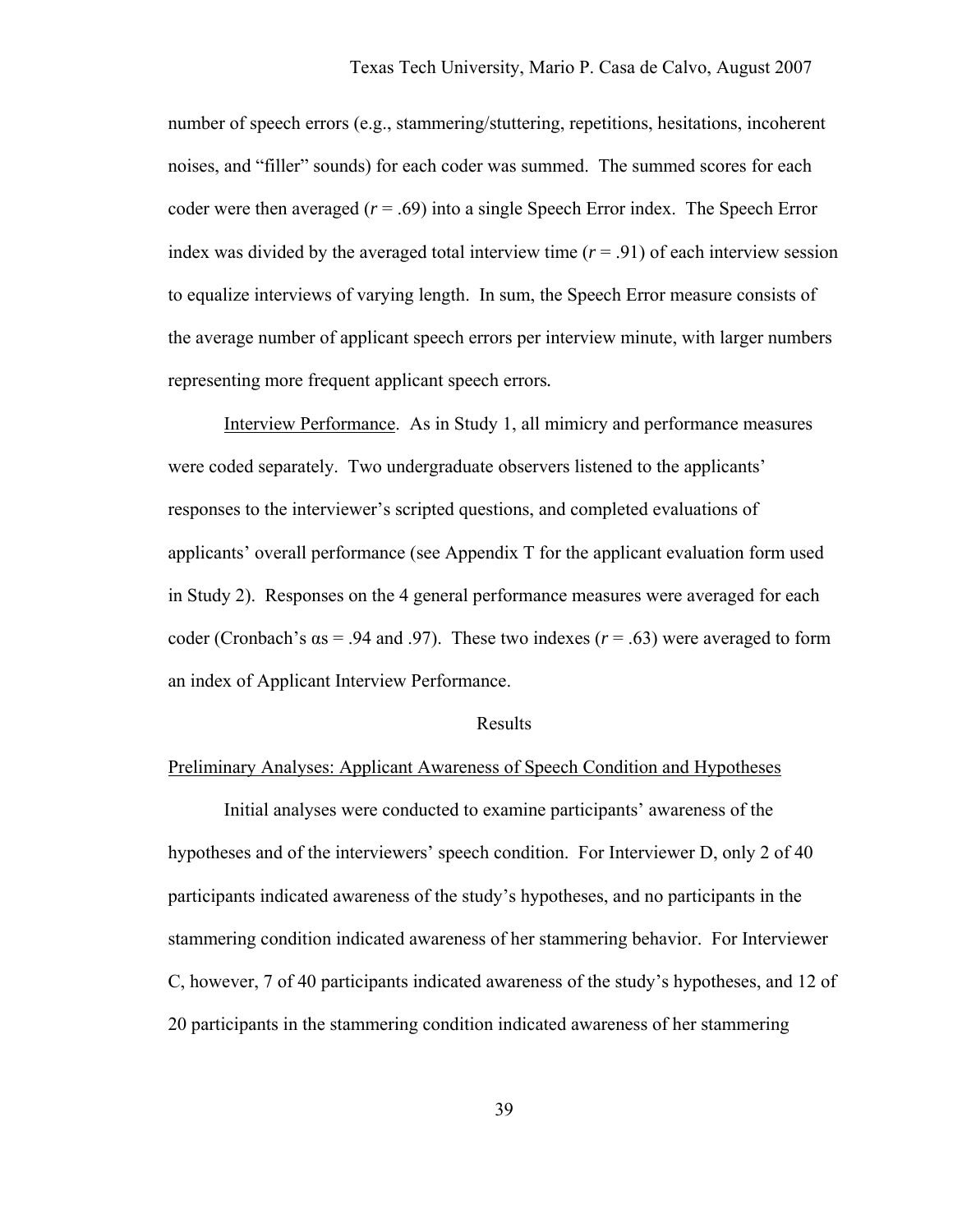behavior. These latter results suggest that the quality of Interviewer C's data may have been compromised. Therefore, several analyses were conducted for each interviewer individually, following the primary analyses for the full data set.

Effects of Interviewer and Speech Condition on Applicant Performance

 A 2 (Speech Condition: Stammering vs. Non-Stammering) X 2 (Interviewer: Interviewer C vs. Interviewer D) ANOVA on the Applicant Performance index revealed no significant main effects or interaction (all *p*s > .15). So, contrary to hypotheses, interviewer speech did not adversely affect applicant performance in the interview. Effects of Interviewer and Speech Condition on Applicants' Foot Shaking and Speech Errors

 A 2 (Speech Condition) X 2 (Interviewer) ANCOVA on the applicant foot shaking ( $M = 0.23$ ,  $SD = 0.20$ , Skewness = 1.31, Kurtosis = 1.56; again, variable not transformed because the distribution of errors was normal in current analyses, after controlling for baseline foot-shaking) index (holding baseline foot shaking constant) revealed no significant main effects or interactions (all *p*s > .085). However, a marginal main effect of condition was detected; applicants exhibited a non-significant tendency to shake their feet more in the stammering condition  $(M = .26, SD = .22)$  than in the nonstammering condition ( $M = .20$ ,  $SD = .18$ ),  $F(1, 75) = 3.04$ ,  $p = .085$ .

Did targets imitate the inherently negative behavior of stammering? A 2 (Speech Condition) X 2 (Interviewer) ANOVA on the Speech Error index revealed no significant main effects or interaction (all  $p_s > .06$ ). So, contrary to hypotheses, interviewer stammering did not increase the preponderance of applicant speech errors. In fact,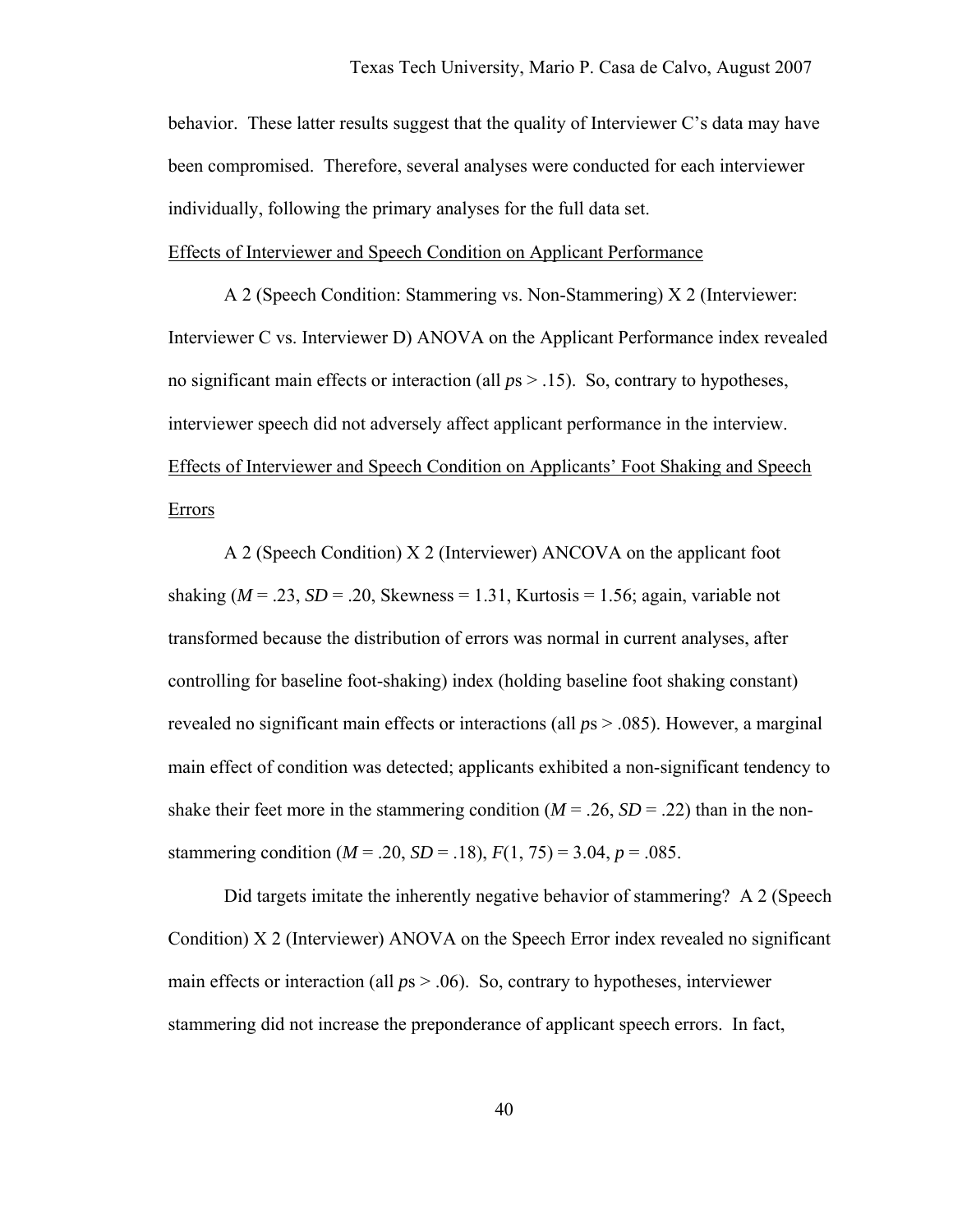applicants showed a tendency to make more speech errors in the non-stammering condition ( $M = 5.36$ ,  $SD = 1.78$ ) than in the stammering condition ( $M = 4.64$ ,  $SD = 1.59$ ), although this difference was of marginal significance,  $F(1, 76) = 3.57$ ,  $p = .06$ . Neither an effect of interviewer nor an interviewer by condition interaction existed (*p*s > .54).

It was anticipated that applicants who shook their feet more would stammer more in the stammering condition and speak more fluently in the non-stammering condition, thereby engaging in more mimicry in general. More specifically, applicant foot shaking was expected to positively predict applicant speech errors in the interviewer stammering condition, yet negatively predict applicant speech errors in the non-stammering condition. Contrary to hypotheses, applicant speech fluency was not related to applicant imitation of foot shaking in either the non-stammering,  $r(40) = .19$ ,  $p = .25$ , or the stammering,  $r(40) = .06$ ,  $p = .73$ , condition.

### Effects of Interviewer and Speech Condition on Applicants' Impressions

To determine the effects of both interviewer and speech condition (stammering vs. non-stammering) on applicants' impressions of their interviewers, three ANOVAs were conducted. First, a 2 (Speech Condition) X 2 (Interviewer) ANOVA on the index of Interviewer Competency revealed a main effect of speech condition, *F*(1, 76) = 7.92, *p*  $=$  .006, qualified by a significant interviewer by speech condition interaction,  $F(1, 76) =$ 21.15, *p* < .001. The effect of interviewer speech condition on applicants' perceptions of interviewer competency depended upon the interviewer. Planned comparisons revealed that Interviewer C was perceived as significantly more competent when she asked questions in the non-stammering condition ( $M = 5.67$ ,  $SD = .64$ ) than when she asked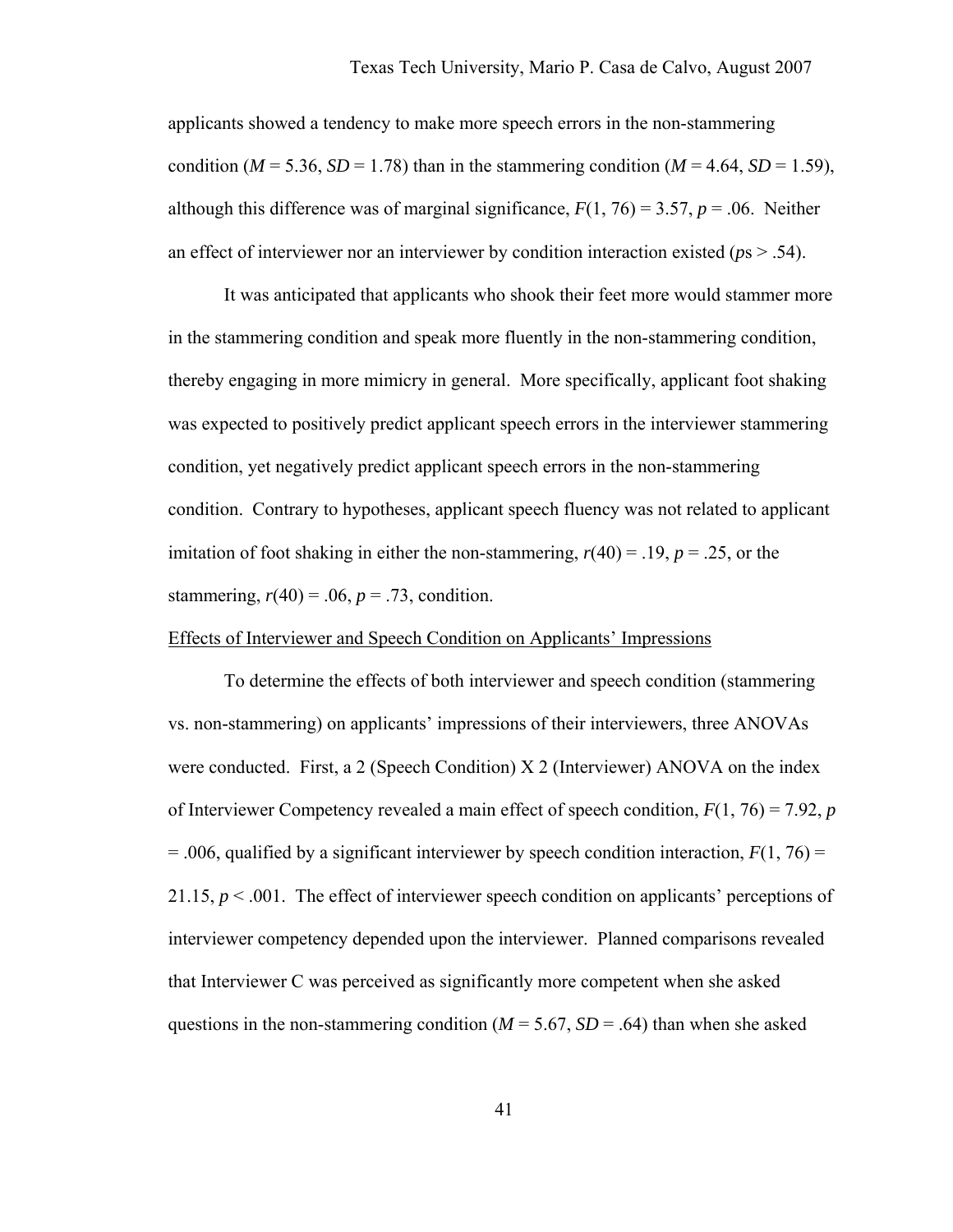questions in the stammering condition ( $M = 4.10$ ,  $SD = 1.03$ ),  $t(76) = 5.97$ ,  $p < .05$ . However, no such difference existed for Interviewer D when she asked questions in the non-stammering ( $M = 4.60$ ,  $SD = 1.16$ ) or stammering condition ( $M = 4.98$ ,  $SD = .93$ ),  $t(76) = 1.14, p = .26.$ 

Next, a 2 (Speech Condition) X 2 (Interviewer) ANOVA was conducted on the Interviewer Expectancy index. This analysis revealed a significant main effect of interviewer,  $F(1, 76) = 4.65$ ,  $p = .034$ . Interviewer C was perceived by applicants to possess significantly higher expectations for their interview performance ( $M = 4.61$ ,  $SD =$ .69) than Interviewer D (*M* = 4.20, *SD* = .97).

Finally, a 2 (Speech Condition) X 2 (Interviewer) ANOVA was conducted on the measure of applicant discomfort with the interviewer. This analysis revealed a significant speech by condition interaction,  $F(1, 76) = 9.28$ ,  $p = .003$ . The effect of interviewer speech condition on applicants' expressions of discomfort with their interviewer depended upon the interviewer herself. Planned comparisons revealed that the applicants in Interviewer C's stammering condition indicated significantly more discomfort with her  $(M = 2.00, SD = 1.30)$  than did her applicants in the non-stammering condition ( $M = 1.25$ ,  $SD = .44$ ),  $t(76) = 2.44$ ,  $p < .05$ . For Interviewer D, on the other hand, applicants in her non-stammering condition tended to express more discomfort with her ( $M = 2.10$ ,  $SD = 1.55$ ) than applicants in the stammering condition ( $M = 1.35$ ,  $SD =$ .75), although this difference was not statistically significant,  $t(76) = 1.95$ ,  $p = .12$ .

 In sum, Interviewer C was perceived by applicants as being significantly less competent in the stammering condition than in the non-stammering condition, and as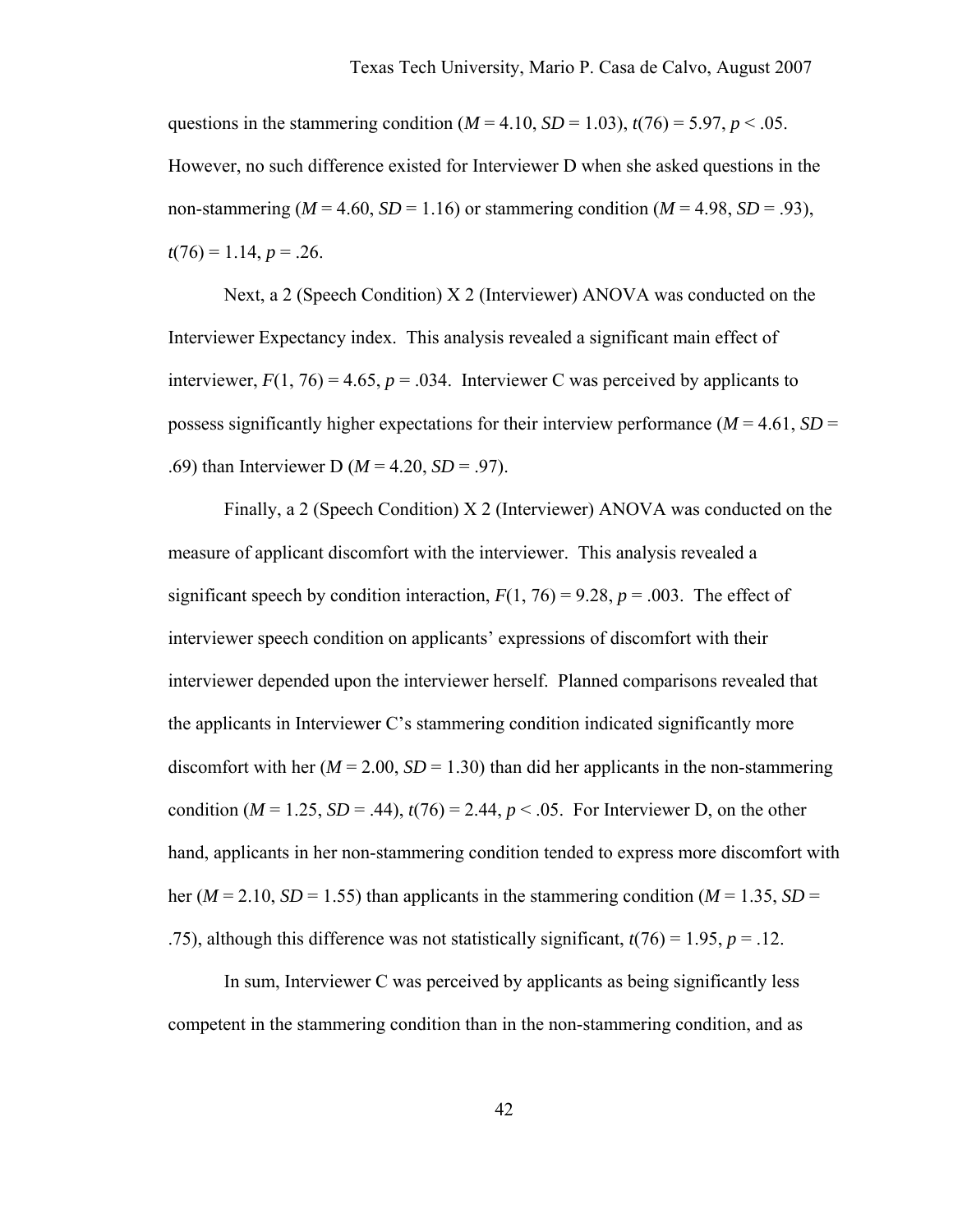having more positive expectancies than Interviewer D. Additionally, applicants expressed significantly more discomfort with the way they were treated by Interviewer C in the stammering condition than in the non-stammering condition. Finally, as noted earlier, most of Interviewer C's applicants (12 of 20) reported that they were aware that she committed speech errors in the stammering condition (hence, the occurrence of *nonconscious* mimicry was not possible for these participants). In sum, these results suggest that the manipulation of stammering was confounded for Interviewer C, as it varied systematically with applicants' perceptions of the interviewer's competence and with applicant's feelings of discomfort. Therefore, subsequent internal analyses examining the relationship between participants' tendencies to mimic and to perform in expectancy-consistent ways were conducted individually for each interviewer.

#### Applicant Mimicry and Performance

Applicants who stammered most in the stammering condition were expected to perform the worst in the interviews. To test this prediction, two hierarchical regression analyses were conducted on the Applicant Performance index in the stammering condition – one for each interviewer. Applicants' affiliation goal index was entered as a covariate at step one (non-significant for both analyses) and Applicant Speech Errors were entered as a predictor at step two. Contrary to hypotheses, applicant speech errors did not predict performance in the stammering condition for Interviewer D or for Interviewer C ( $ps > .26$ ).

It was hypothesized that greater levels of applicant foot shaking would predict diminished interview performance regardless of interviewer speech condition, thereby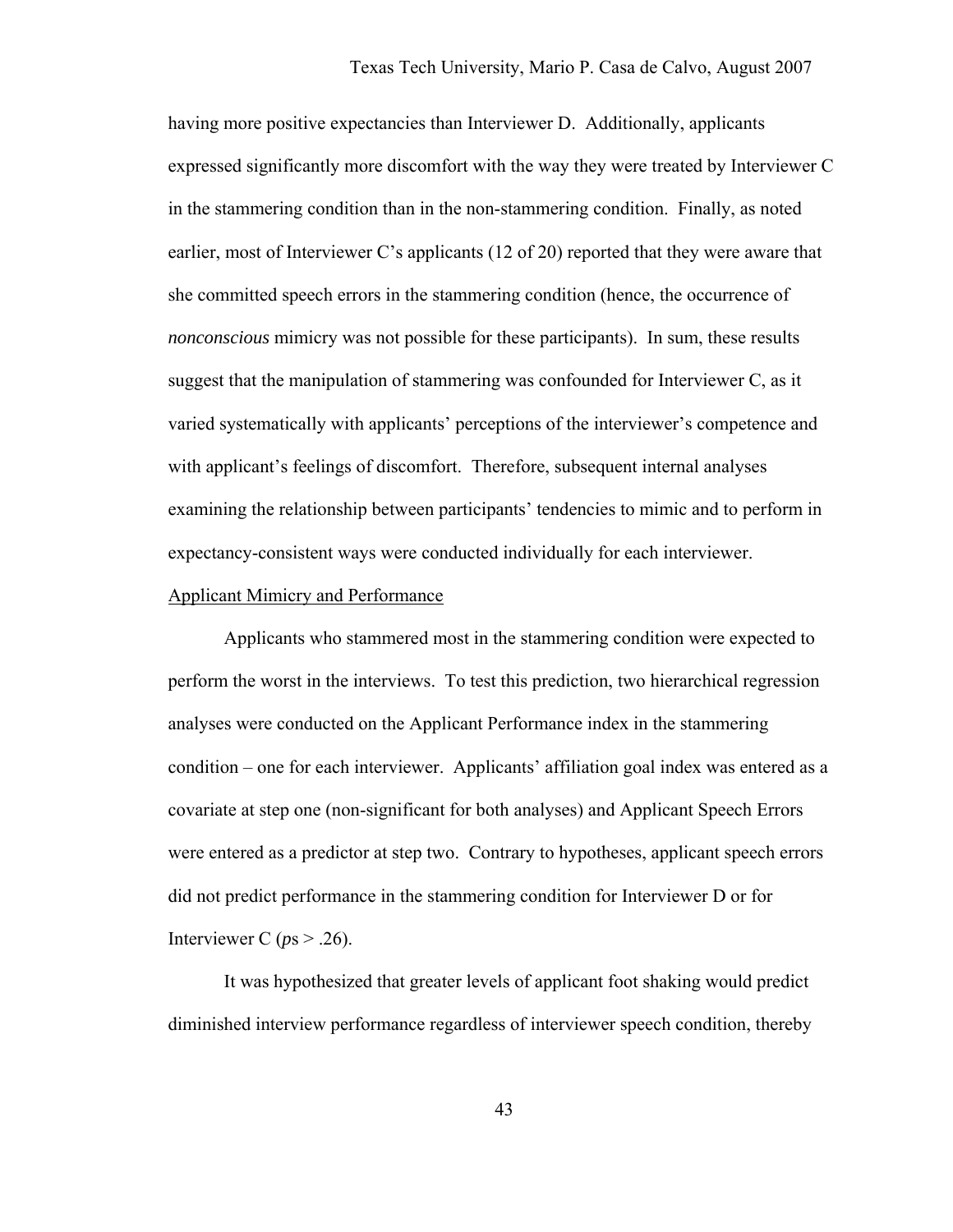directly replicating the results of Study 1 for the negative expectancy condition. To test this hypothesis, a hierarchical regression analysis was conducted on the Applicant Performance index for Interviewer D. In the first step, applicants' baseline foot shaking and affiliation goals were entered as covariates (as in Study 1), and neither covariate predicted performance. In the second step, applicants' foot shaking percentages were entered, and did not significantly predict performance  $(p = .98)$ . The same hierarchical regression analysis was conducted for Interviewer C, and none of the variables achieved significance ( $ps > .11$ ). So, contrary to hypotheses (and the results of Study 1), foot shaking was not associated with performance in either interviewer sample.

 Finally, it was predicted that the mimicry of speech fluency would mediate the effect of interviewer speech condition on applicant performance, but that the mimicry of foot shaking would not. Because interviewer speech condition did not significantly predict applicant performance for either interviewer, controlling for affiliation goals, it was not possible to conduct the proposed test of mediation to examine whether applicant speech fluency or foot shaking mediated that relationship. However, it is interesting to note that, for Interviewer D, there was a marginal effect of speech condition on applicant performance, with those in stammering condition  $(M = 5.79)$  performing marginally better than those in non-stammering condition  $(M = 4.98)$ ,  $F(1, 38) = 2.47$ , *p*  $= .125.$ 

### Discussion

 Many of the hypothesized effects for Study 2 were non-significant; contrary to hypotheses, applicants did not perform worse when they were in the stammering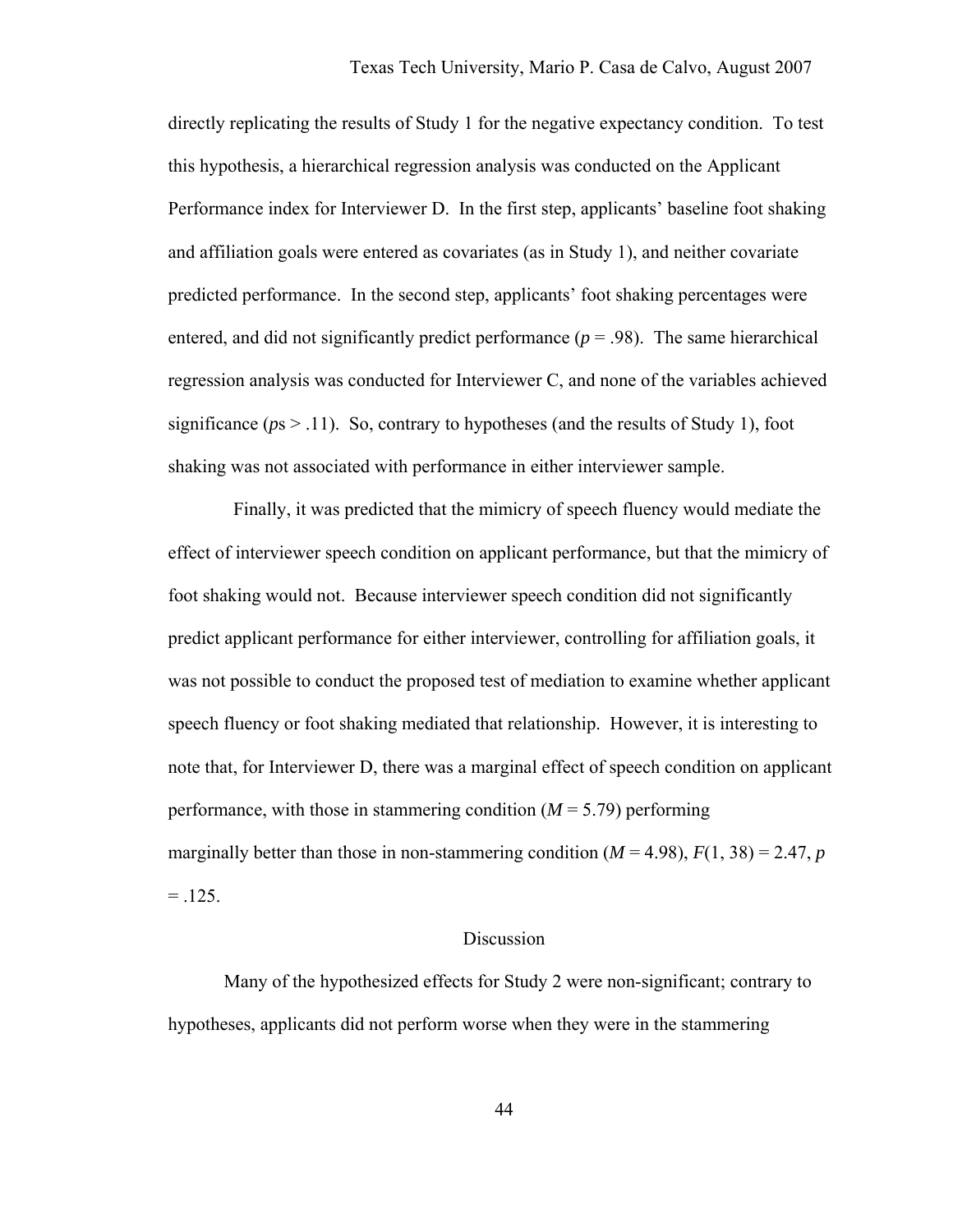condition in comparison to the non-stammering condition. It was hypothesized that applicants would stammer more in the interviewer stammering condition than in the nonstammering condition. This hypothesized association was non-significant; in fact, participants showed a non-significant trend toward making more speech errors in the *nonstammering* condition.

 It was thought that the imitation of foot shaking would be significantly and negatively associated with performance, regardless of speech condition. If mimicry of the neutral behavior of foot shaking represents a general concession to the interaction script of a perceiver, then enhanced foot shaking should be associated with poor performance in a negatively-constrained context (as found in Study 1). However, the Study 1 results were not replicated here, as the relationship between foot shaking mimicry and performance was non-significant in either of the two samples (i.e., Interviewer D, Interviewer C). Applicant foot shaking was also expected to positively predict applicant speech errors in the interviewer stammering condition, yet negatively predict applicant speech errors in the non-stammering condition. Also contrary to hypotheses, correlations revealed that applicant foot shaking and applicant speech fluency were not significantly related, and that applicant speech errors did not significantly predict applicant performance in the stammering condition. And finally, neither foot shaking mimicry nor applicant speech fluency played a mediating role in this study because the relationship between interviewer speech condition and applicant performance was not significant in either interviewer's data set.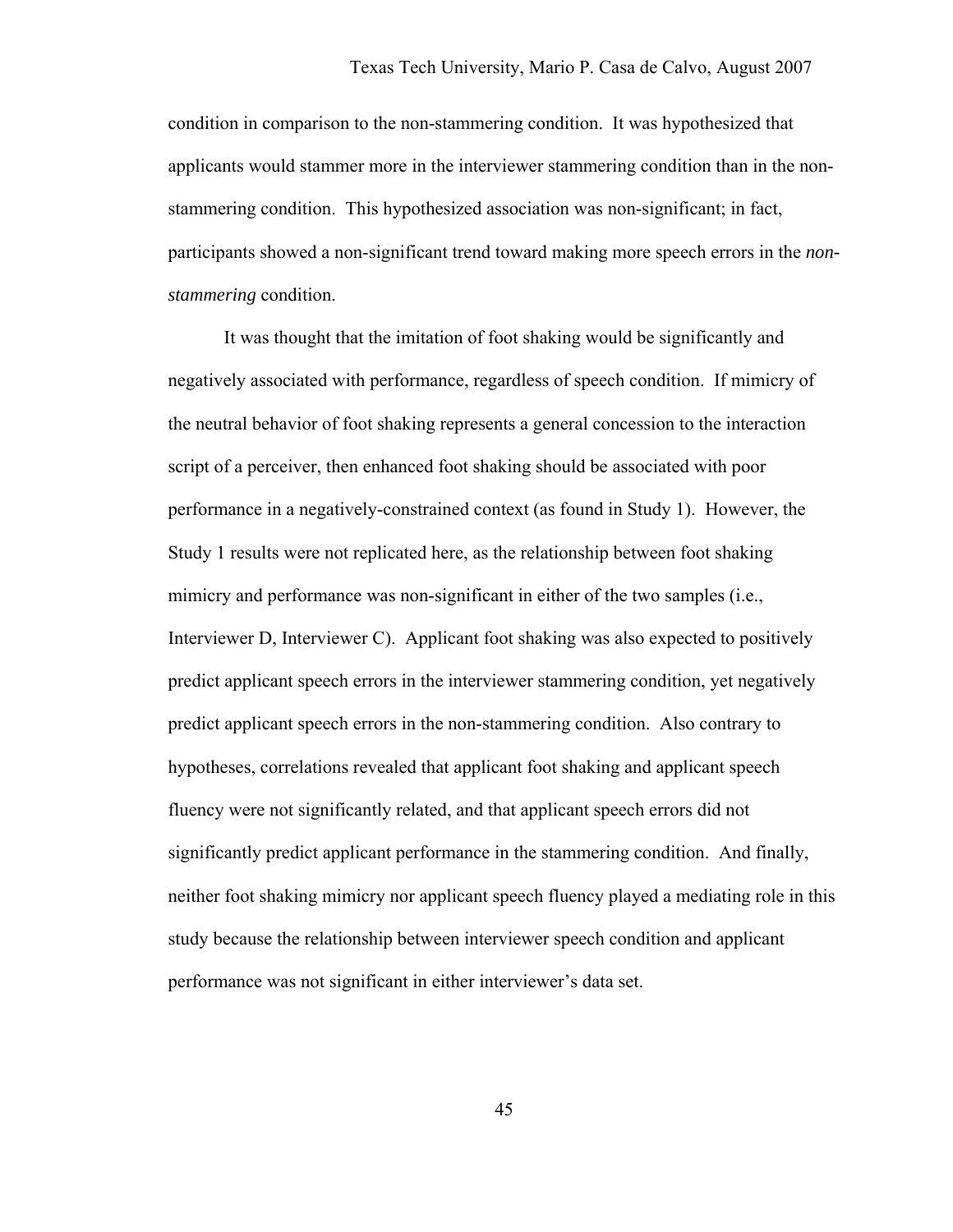Why were the hypothesized effects of Study 2 non-significant? More specifically, why were the findings of Study 1, in which foot shaking imitation was associated with performance, not replicated in Study 2? This may have been a product of one of the key procedural differences between Studies 1 and 2. In Study 1, applicants were told that the interviewer had the *sole authority* to determine who would "get the job" in the hypothetical interview, which was not the case in Study 2. Furthermore, in Study 1, the interviewers dressed in business attire to emphasize the power differential, but in Study 2, they dressed in everyday clothing. Previous research has found that behavioral confirmation is more likely to occur when targets are of lower status or have less power in comparison to the perceiver (Copeland, 1994). It might be possible that this attenuation of perceiver (i.e., interviewer) power in Study 2 reduced targets' tendency to engage in expectancy-consistent behavior, which may have left no expectancy effects that could be associated with enhanced mimicry. This possible interpretation is difficult to clarify with certainty in the absence of a positive expectancy comparison condition, but it remains a real possibility nonetheless.

Why did the interviewer stammering condition neither positively predict applicant speech errors nor negatively predict applicant performance? In short, several methodological issues may have contributed to these null results. Generally speaking, Study 2 suffered from low experimental control, as exemplified by the case of Interviewer C. Despite extensive training with the script, 60% (12 of 20) of Interviewer C's applicants in the stammering condition indicated awareness of her speech errors. Once another's behaviors or mannerisms are brought into the awareness of an interaction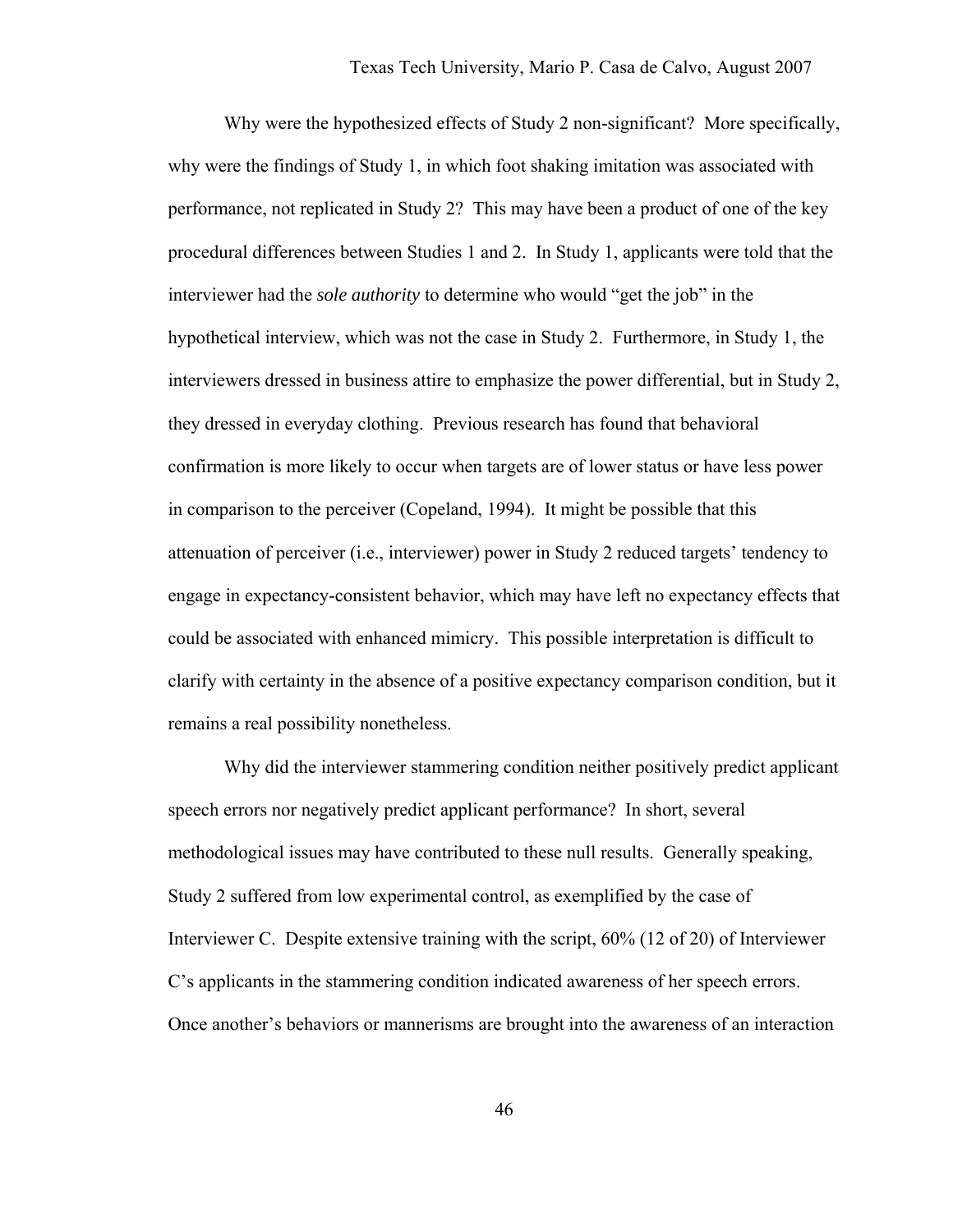partner, these behaviors can no longer be nonconsciously mimicked by said interaction partner; rather, these ostensibly contrived behaviors may be perceived by the interaction partner as direct or intentional attempts to influence, which may consequently attenuate the likelihood of interpersonal imitation (Polansky, Lippitt, & Redl, 1950). The data in fact support this possibility, as Interviewer C's applicants made significantly fewer speech errors in her stammering condition than in her non-stammering condition.

Additionally, applicants thought that Interviewer C was significantly less competent in the stammering condition than in the non-stammering condition, supporting the other data indicating that the applicants were aware of her stammering behavior. Applicants' awareness of Interviewer C's contrived attempts to influence them via stammering may have affected applicants' tendencies to imitate her foot shaking behavior as well. As a result, Interviewer C's data, and the overall sample of which her data are a significant part, must be regarded as highly suspect. This possibility is supported by the finding that applicants expressed significantly more discomfort with the manner in which they were treated by Interviewer C in the stammering condition than in the nonstammering condition. Consequently, the data from Interviewer C's sessions are nearly impossible to interpret.

 Interviewer D's data are equally perplexing, and yet more complex. Why was foot shaking imitation not significantly associated with performance for Interviewer D's applicants? Why did the interviewer stammering condition neither positively predict applicant speech errors nor negatively predict applicant performance for Interviewer D? For Interviewer D, the possibility exists that these null results were due to a kind of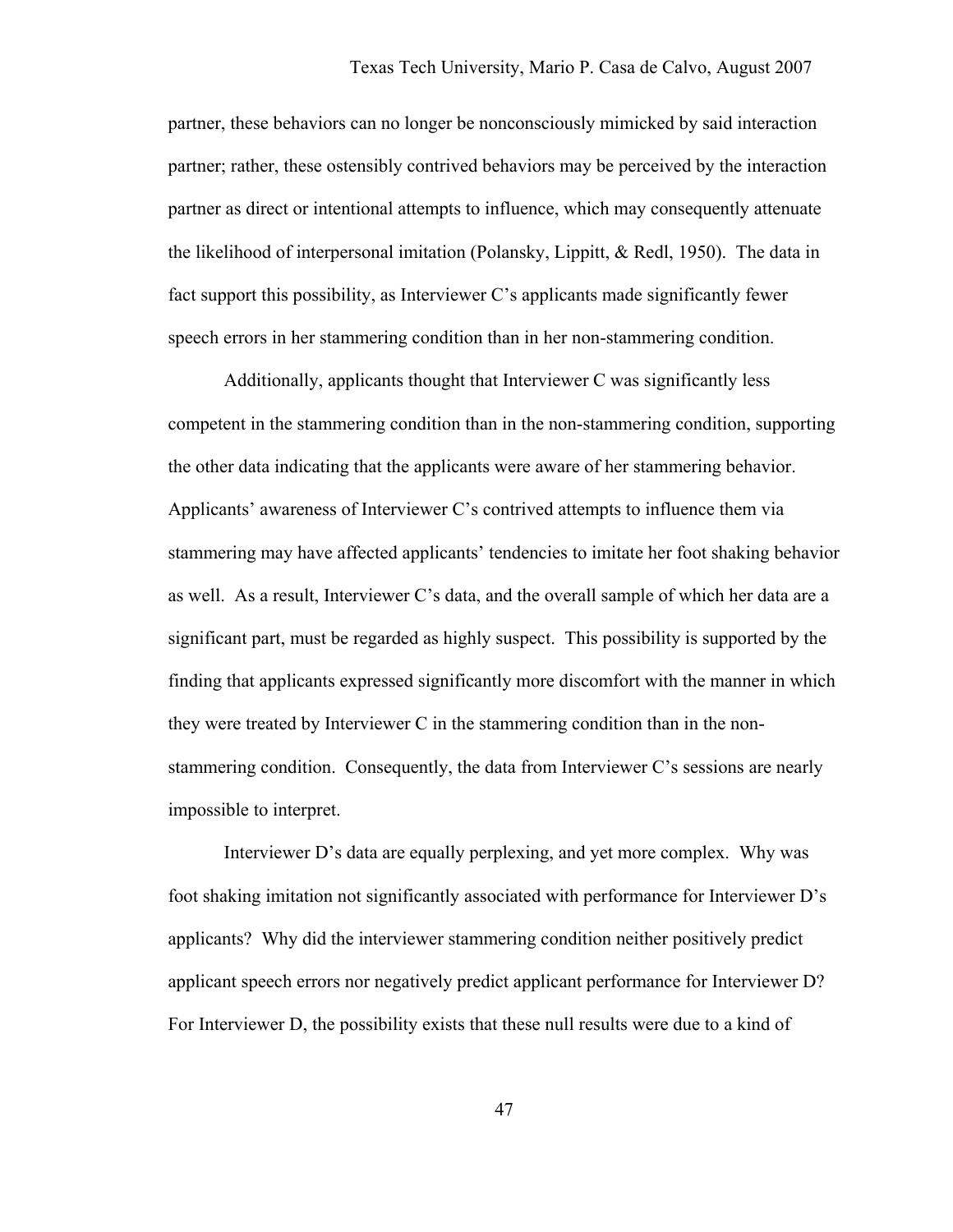pratfall effect (Helmreich, Aronson, & LeFan, 1970; Aronson, Willerman, & Floyd, 1966), and that the attractiveness of the interviewer may have influenced the results to some extent. It is interesting to note that 3 *female* applicants spontaneously commented favorably on the attractiveness of the interviewer. In the opinion of this researcher, this is an unusually high number. No applicants commented on the appearance of Interviewer C and no applicant has commented on the appearance of any interviewer across several previous studies using this research paradigm (Casa de Calvo & Reich, 2005; Casa de Calvo & Reich, 2007; Study 1). Additionally, 35% (14 of 40) of Interviewer D's applicants commented that she was aloof during the interview, as compared to 7.5% (3 of 40) for Interviewer C. It seems entirely possible that Interviewer D's attractiveness, coupled with her seemingly aloof presentation, engendered a feeling of distance between herself and her applicants. The fact that applicants believed that Interviewer D had significantly lower expectations regarding their performances than Interviewer C, regardless of speech condition, supports this possibility.

However, applicants may have felt particularly alienated from Interviewer D in the *non-stammering* condition, where the attractive and aloof Interviewer D was possibly perceived as "perfect" by her applicants. Conversely, in the stammering condition, Interviewer D *made mistakes*; and these mistakes were not obvious to participants, and therefore were unlikely to be perceived as intentional. Remember, none of Interviewer D's applicants in the stammering condition were aware that she was stammering. Rather, Interviewer D's stammering may have made her seem more human and more likeable from the perspectives of the applicants. Consequently, applicants may have been more at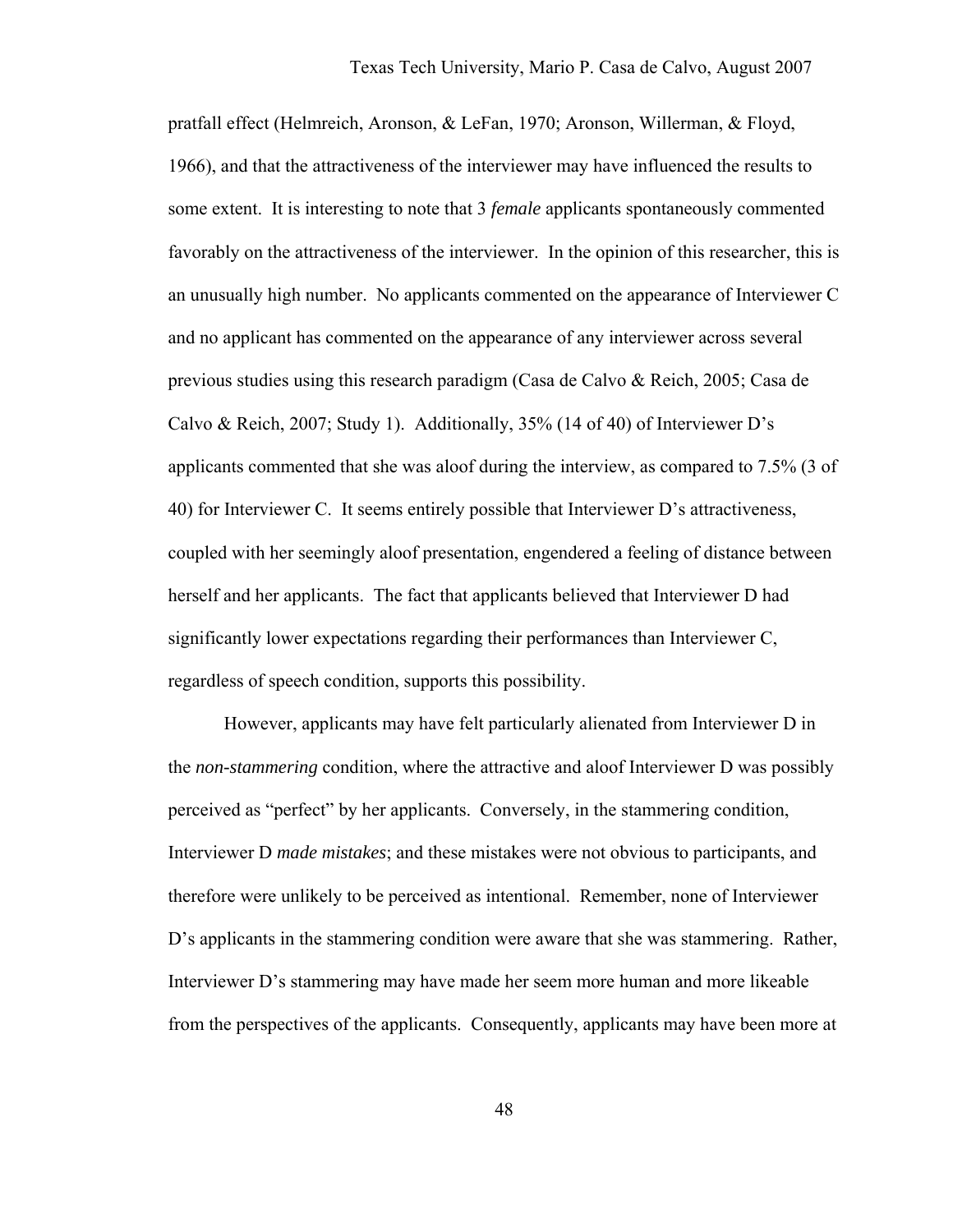ease with her in the stammering condition, possibly engendering more positive performance.

Consistent with this speculation is the interesting finding that Interviewer D's applicants indicated less discomfort with the manner in which she treated them in the stammering condition than in the non-stammering condition, although this difference was non-significant. Additionally, although the difference between the levels of performance of Interviewer D's applicants was not significant across interviewer speech conditions, it is interesting to note that Interviewer D's applicants did perform marginally better in the stammering condition than in the non-stammering condition. Finally, consistent with the notion that Interviewer D was more "likeable" in the stammering condition and with the idea that disliking an interaction partner may attenuate mimicry, is the marginally significant ( $p = .065$ ) finding that Interviewer D's applicants were more likely to mimic her foot shaking in the stammering condition  $(M = .30)$  than in the non-stammering condition  $(M = .18)$ .

Another potential problem that may have existed in Study 2 was that the differences between experimental conditions may have been too subtle. In Study 1, the positive and negative expectancy script conditions were quite discrepant from each other and expectancy valence had a significant effect on applicant performance. In Study 2, however, only negative expectancy script conditions existed, with the stammering condition being only "more negative" than the non-stammering condition. So, essentially, the potential size of the difference in applicant performance scores between experimental conditions (i.e., effect size) was not as great in Study 2 as in Study 1. Study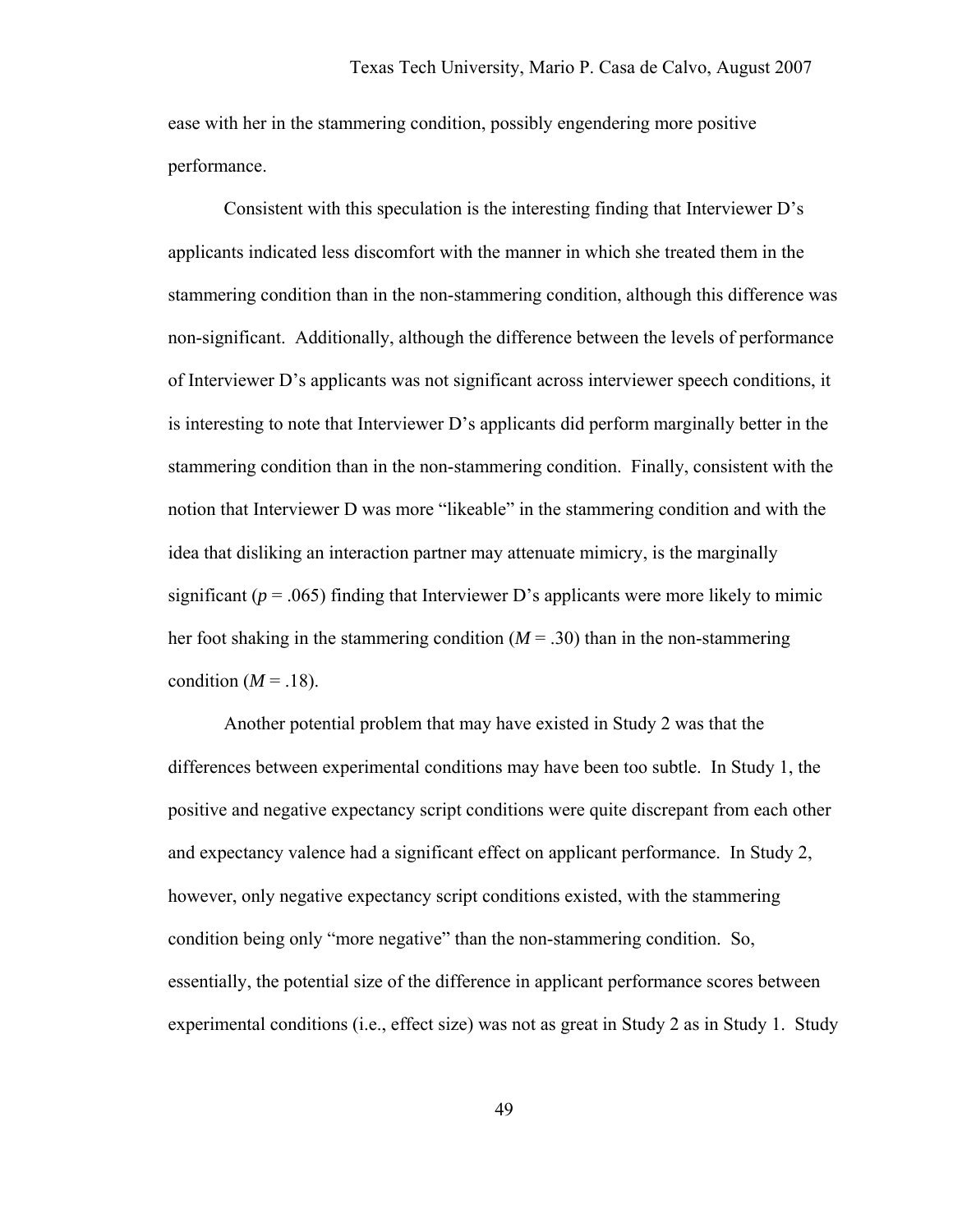2 may simply not have possessed enough power to accomplish its goals – due to a combination of a small sample size and small effect size.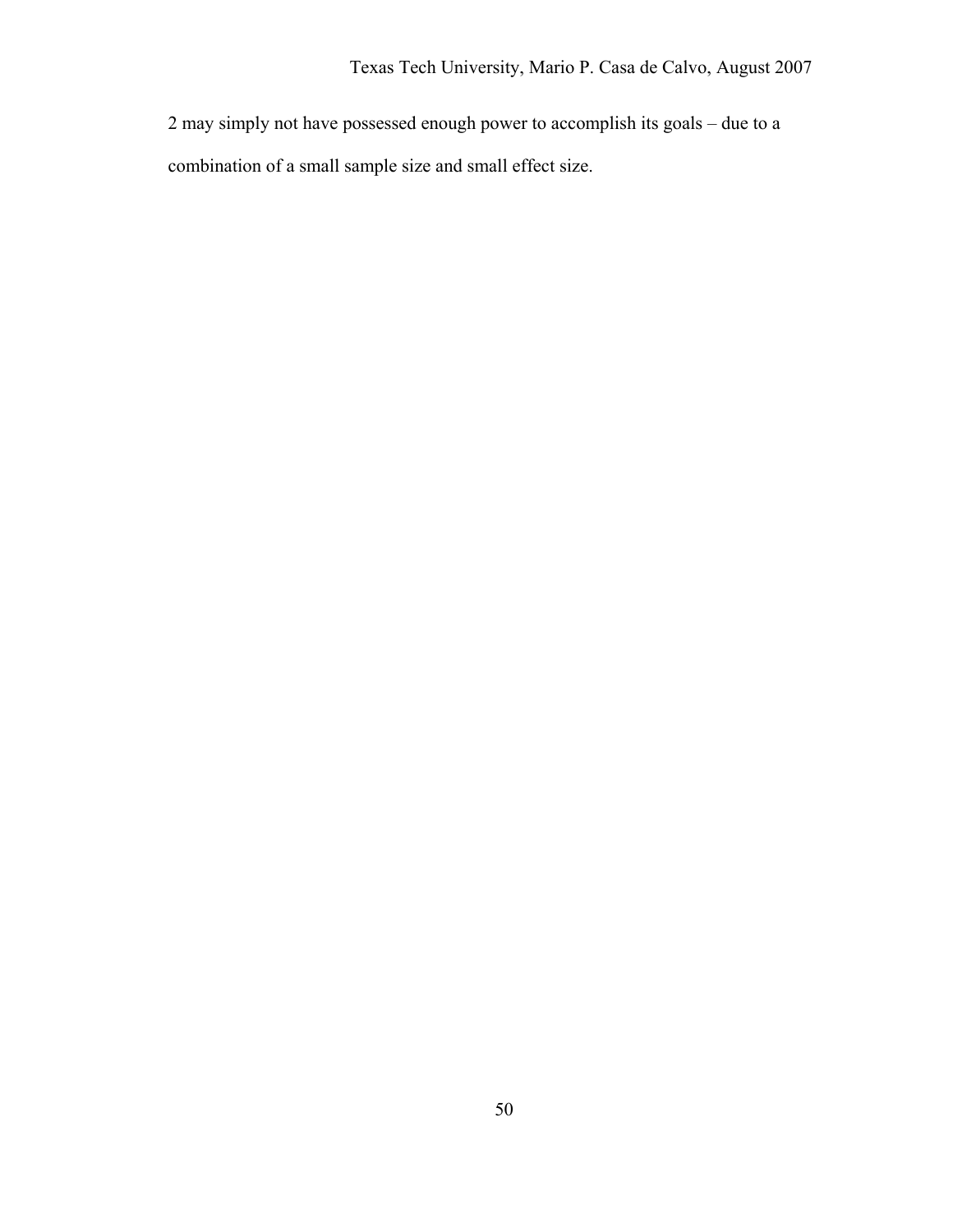## CHAPTER IV

# **CONCLUSIONS**

The primary aim of the current research was to examine the relationship between nonconscious mimicry and behavioral confirmation. Mimicry and expectancy effects were expected to co-occur within social interactions, thus supporting the notion that both processes reflect a general target concession to perceivers' interaction scripts. To this end, the current research used a simulated interview paradigm in which confederateinterviewers with valenced expectancy scripts (Study 1) or with a negative script and different speech proficiency patterns (Study 2) interviewed participant-applicants for a hypothetical job.

As anticipated, Study 1 showed typical "expectancy effects" in that applicants performed significantly better in their interviews when asked positively-focused questions than when asked negatively-focused questions. Most importantly, and consistent with hypotheses, Study 1 demonstrated that applicants' mimicry of an interviewer's neutral behavior significantly predicted the applicants' level of performance. Specifically, for Interviewer A, greater applicant mimicry of foot shaking was associated with strong interview performance when the interviewer asked positivelyfocused questions, yet was associated with poor interview performance when the interviewer asked negatively-focused questions. These results indicate that nonconscious behavioral mimicry and expectancy effects are indeed related.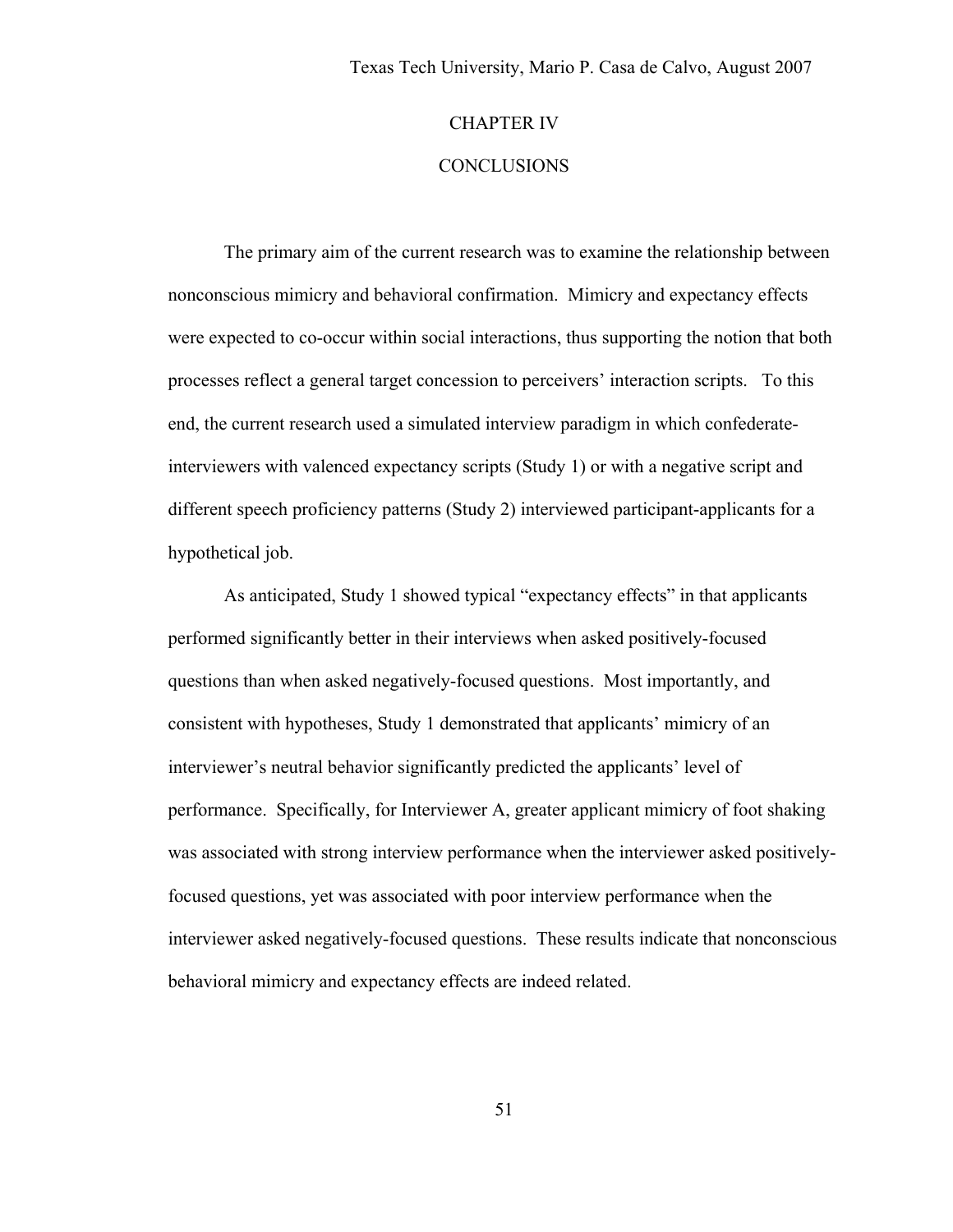Another aim of the current research was to determine whether inherently negative interpersonal behaviors (e.g., stammering) can be mimicked. To that end, Study 2's hypotheses were not empirically supported. Applicants did not commit significantly more speech errors in the interviewer stammering condition than in the non-stammering condition, nor did applicants perform significantly worse when they were in the stammering condition. Additionally, the Study 1 results were not replicated in Study 2, as foot shaking mimicry was not significantly associated with performance. Also contrary to hypotheses, applicant foot shaking and speech fluency were not significantly related, and applicant speech fluency did not significantly predict applicant performance. Theoretical and Applied Implications

 Importantly, the finding that applicants performed better in the positive expectancy condition in comparison to the negative expectancy condition in Study 1 is consistent with past behavioral confirmation research (e.g., Neuberg 1989; Reich, 2004). Additionally, the fact that differences in participant-applicants' behavior emerged as a product of interviewer expectancy script verifies, along with previous research (Casa de Calvo & Reich, 2005; Casa de Calvo & Reich, 2007), the success of the interviewer scripts in facilitating valence-consistent behavior from applicants, despite the fact that the applicants could not successfully infer the interviewers' expectancies themselves.

In Study 1, nonconscious behavioral mimicry was shown to co-occur with expectancy-related effects on performance (for Interviewer A's applicants). The association between mimicry and expectancy effects may in fact be a monumental finding in social psychology. To the author's knowledge, this is the first research to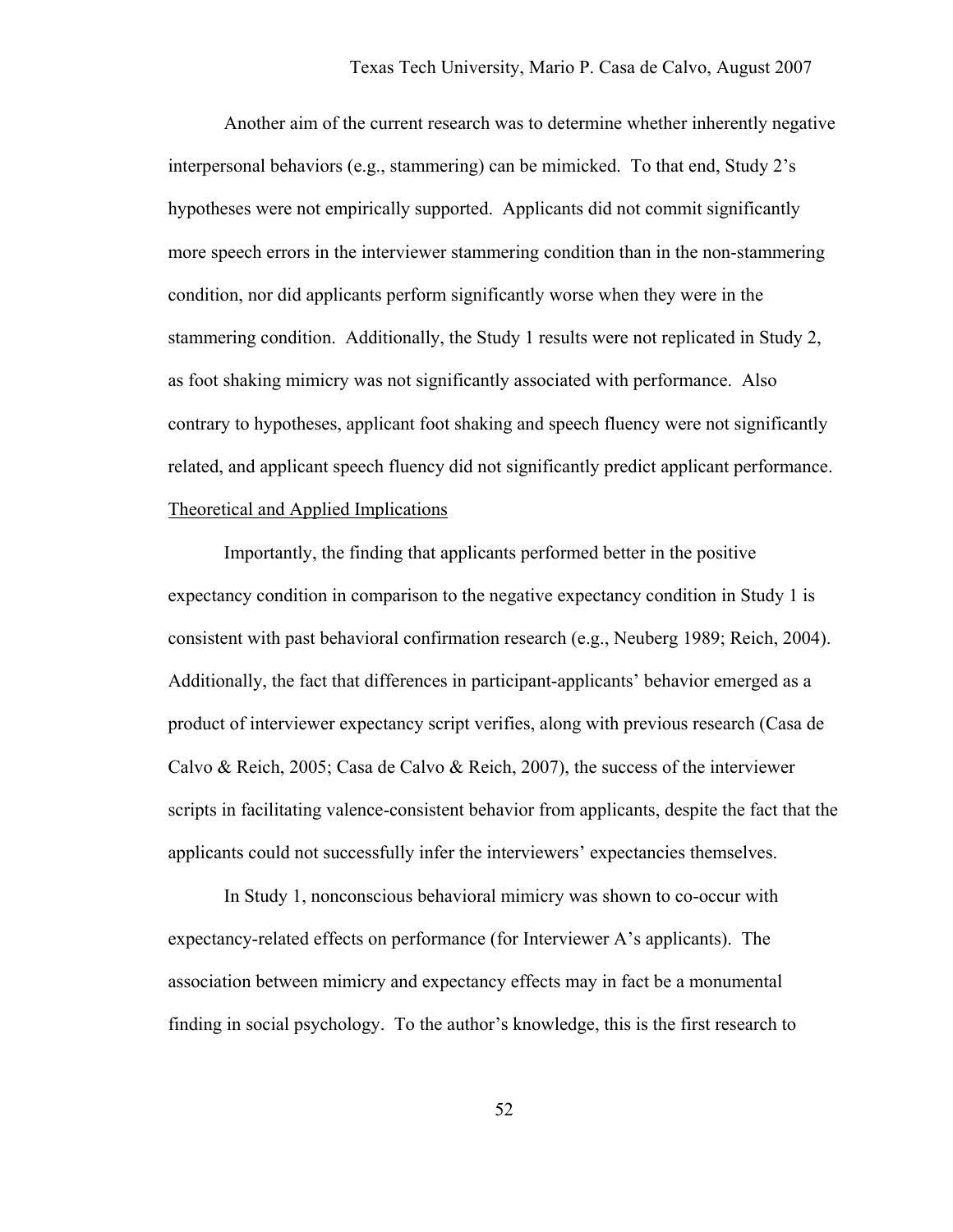explicitly test for a relationship between expectancy effects and nonconscious mimicry, and to find evidence that they may co-occur.

The finding that expectancy effects and nonconscious behavioral mimicry may co-occur contributes to our understanding of the process of behavioral confirmation. Firstly, mimicry may represent a process by which perceiver expectancies facilitate expectancy-consistent target behavior. Previous research has identified other processes, such as perceiver behaviors that limit or constrain the target's responses in an interaction (e.g., via question quality; Neuberg, 1989), or perceiver behaviors that are interpreted and responded to in kind by the target (e.g., Darley & Fazio, 1980). Mimicry may represent a more automatic, nonconscious process by which behavioral confirmation occurs. As such, it may be more difficult to control or prevent than other processes through which behavioral confirmation occurs. The idea that the process of nonconscious behavioral mimicry may account for the way in which expectancy-related perceiver behaviors actually affect target behaviors is also novel, in that previous research has typically focused on single perceiver behaviors or single target responses as mediators of behavioral confirmation.

Of course, statements about mediation await further research, since they cannot be made with certainty from the obtained associations in the current research. A mediational role for mimicry was not found in Study 2, and the correlational results of Study 1 do not warrant mediational conclusions. Additionally, Study 2 did not replicate Study 1's findings, in that applicant foot shaking was not negatively associated with performance. Finally, the association between performance and mimicry was non-significant for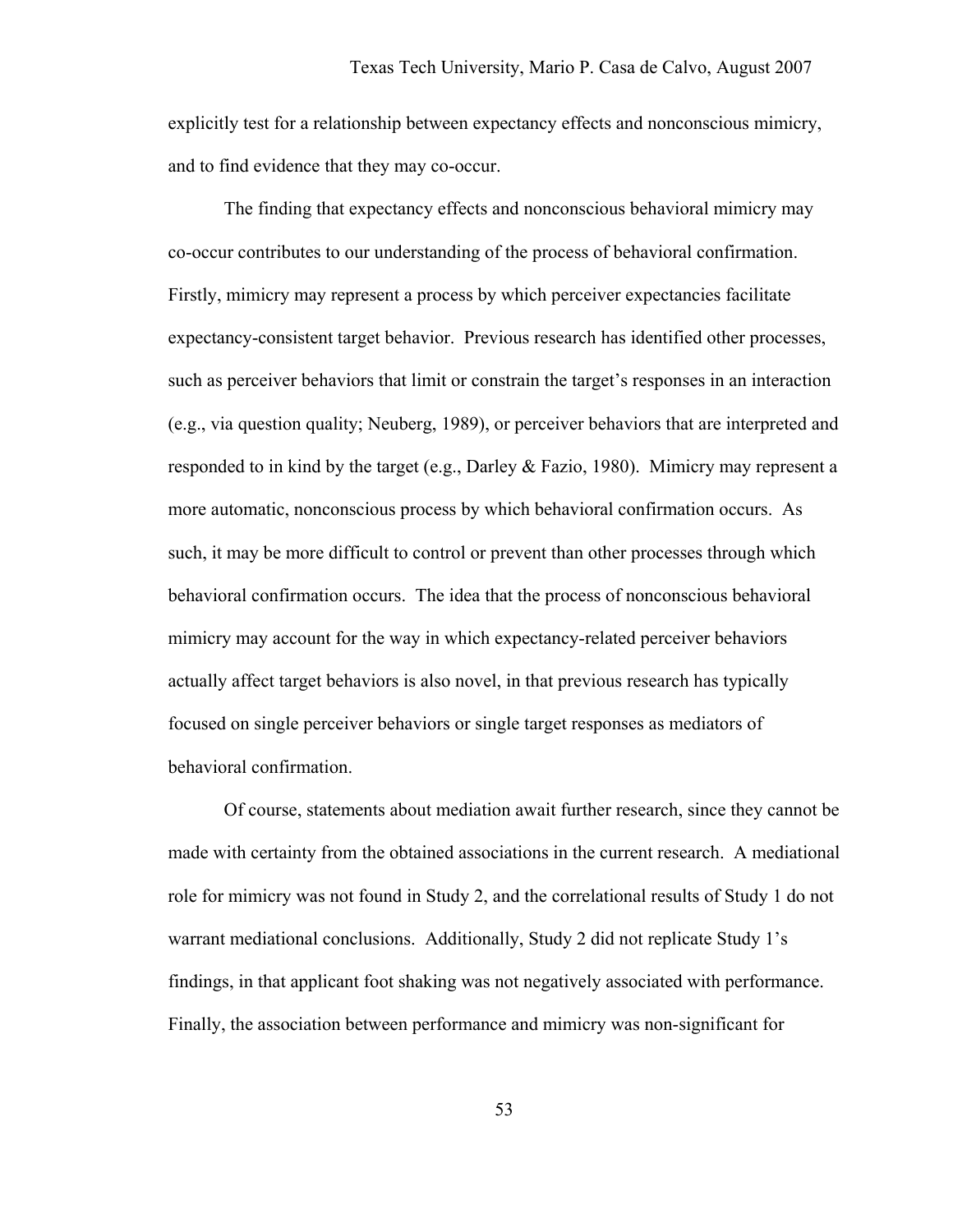Interviewer B's applicants in Study 1. However, the current research sets the stage for future experimental research that might continue to test mimicry as a potential mediator between perceiver expectancies and target behavior.

 Secondly, a potential relationship between behavior confirmation and nonconscious behavioral mimicry may demand a reinterpretation of the process underlying behavioral confirmation effects in previous studies. For example, several classic studies (e.g., Snyder, Tanke, & Berscheid, 1977; Word, Zanna, & Cooper, 1974; Chen & Bargh, 1997) showing behavioral confirmation effects may need to be revisited and reinterpreted in light of this relationship. Perhaps target confirmation of perceiver expectations in these studies was partially a product of target imitation of perceiver behavior.

For example, nonconscious mimicry may have played a part in the behavioral confirmation finding of the classic Snyder, Tanke, and Berscheid (1977) research. These researchers examined whether the stereotypes male perceivers have about attractiveness would lead them to elicit stereotype-consistent behavior from female targets during a phone conversation. The alleged attractiveness level of the female targets was manipulated by leading the male perceivers to believe (via contrived photographs) that they were interacting with either a physically attractive or physically unattractive female. Results indicated that females who were perceived by the males as "physically unattractive" behaved in a significantly less friendly, sociable, and likeable manner than females perceived to be "physically attractive." However, ratings by objective observers indicated that when the males believed their female interaction partners to be "physically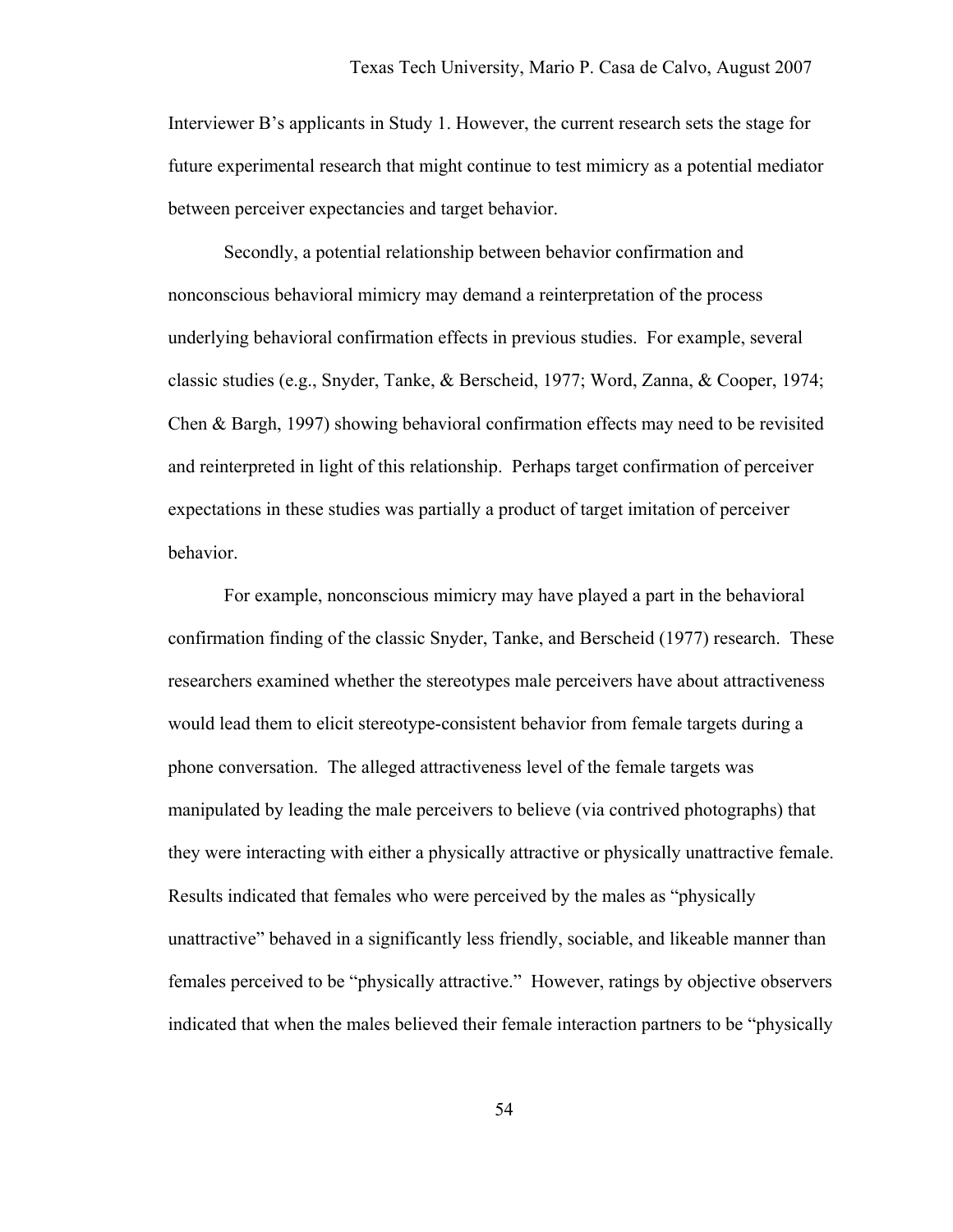unattractive", they exhibited manifestations of that bias through a relatively unenthusiastic, unresponsive, and detached interaction style. As a consequence, the "unattractive" females may have detected those manifestations of bias, and may have mimicked that behavior by engaging in a similarly "unfriendly" interaction style. In other words, mimicry may have been responsible for the negative behaviors engaged in by the females in the "physically unattractive" condition. Likewise, mimicry of the male's warm, responsive, and friendly interaction style may have been responsible for the positive behaviors engaged in by females in the "physically attractive" condition.

 Thirdly, the current research is significant in that is the first research to explicitly show that nonconscious mimicry may have negative consequences for the mimicker in certain contexts. In this case, the findings of Study 1 suggest that even the imitation of an inherently neutral mannerism (i.e., foot shaking) may be associated with negative outcomes for imitators if it occurs within a negative-expectancy context. So, nonconscious mimicry need not involve inherently negative behaviors (e.g., stammering) in order for it to be associated with less positive or less adaptive outcomes. Other researchers (e.g., Chartrand et al., 2005; Lakin et al., 2003) have asserted that mimicry is inherently adaptive. However, the findings of Study 1 call into question the pervasiveness of that assertion. Consequently, the findings of Study 1, if replicated in future research, might warrant a revision of existing theory regarding the adaptive nature of nonconscious mimicry.

Finally, the current research has applied implications as well. It is important to note that students, job applicants, clients, or anyone engaging in consequential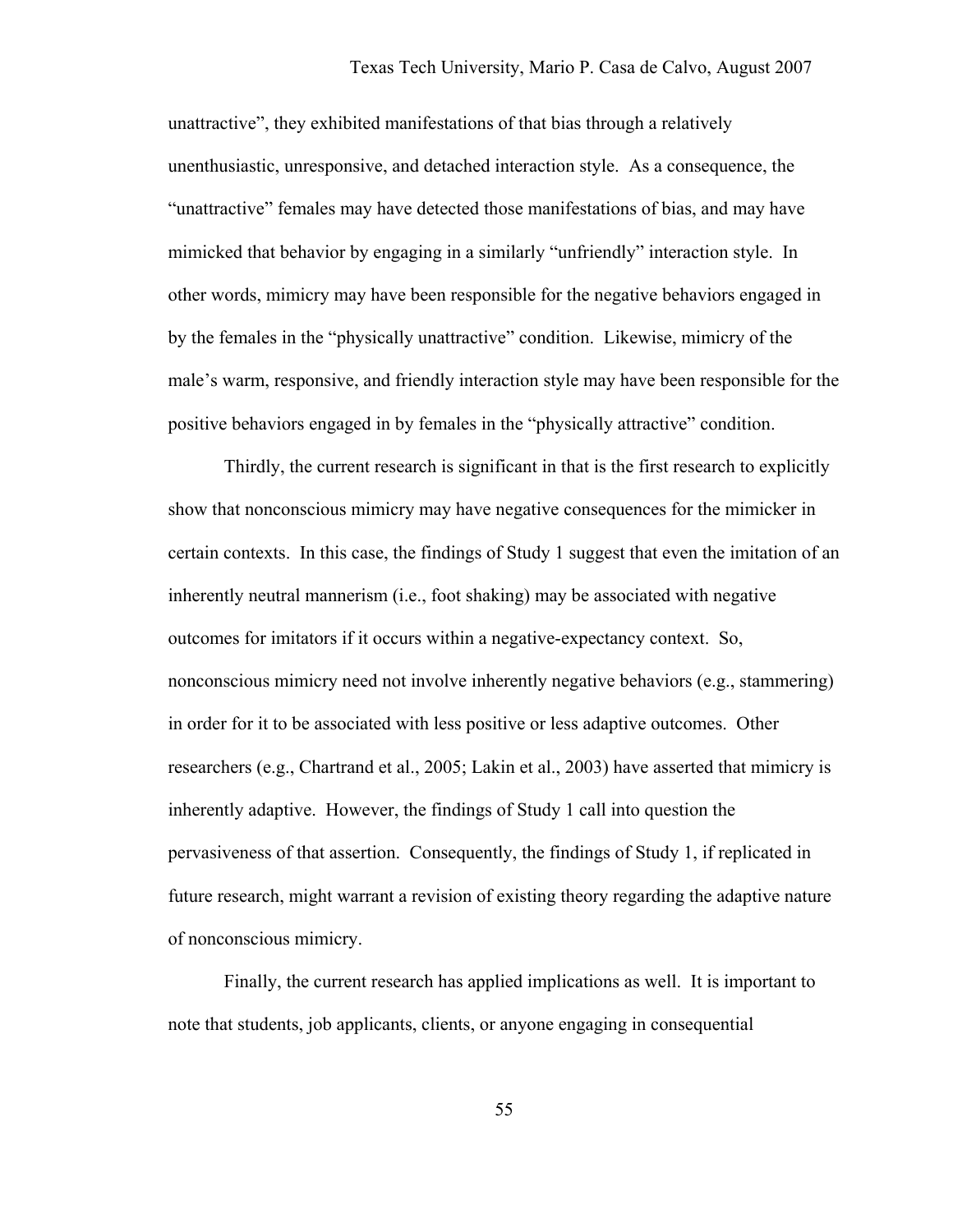interpersonal interactions may be particularly susceptible to the interaction scripts of their teachers, interviewers, counselors, or significant others if they inadvertently engage in the imitation of even the most benign of behaviors. When such expectations are negative, the social cost may be substantial (e.g., diminished course grade, poor interview performance, strained relationships).

Ultimately, the results of the current research may serve as a reminder for potential expectancy targets to actively avoid the behavioral confirmation of erroneous negative expectations in important social interactions. For example, job applicants should avoid inadvertently mimicking even the neutral behaviors of their interviewers when those interviewers appear to harbor negative expectancies, for this imitation may also suggest that the applicant is conceding to the negative interaction script established by the interviewer. In such a circumstance, applicants should consciously attempt to present themselves in a manner that is more consistent with their own more positive selfviews during their interviews (Swann, 1987). Furthermore, romantic couples in the midst of conflict may be well advised to avoid mimicking their partner's mannerisms, so that this conflict may not escalate. For instance, if a romantic partner raises his or her voice during an argument, the other partner should avoid doing the same, and should avoid conceding to an argumentative interaction script.

#### Interviewer Effects as Possible Alternative Explanation

 Some may regard the findings of Study 1 not as a demonstration of a potential association between expectancy effects and nonconscious mimicry at all, but rather simply as a demonstration of interviewer effects. After all, the aforementioned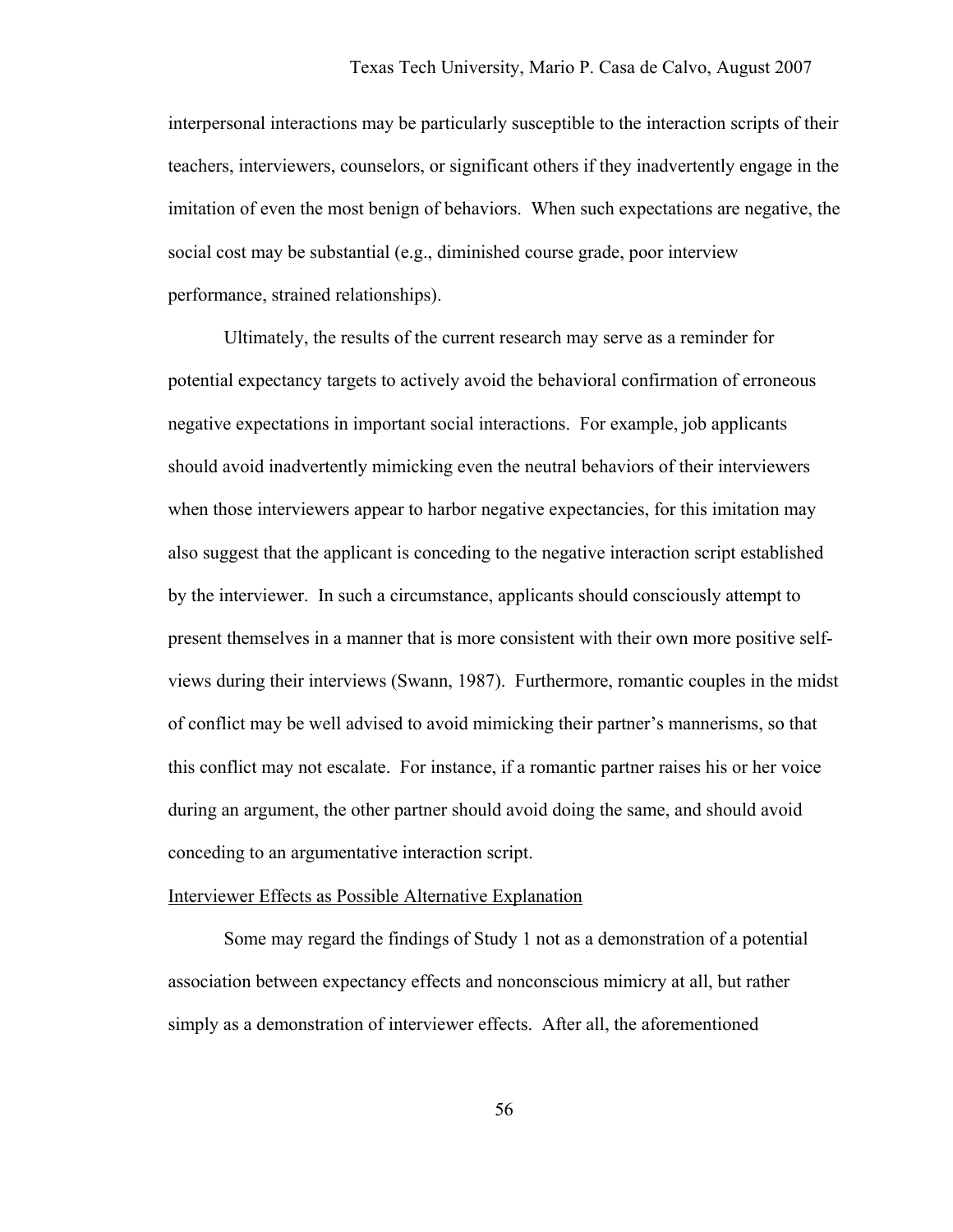association was only significant for Interviewer A, and non-significant for Interviewer B. Of course, the current findings of an association between expectancy effects and nonconscious mimicry for Interviewer A's applicants must be replicated with other interviewers and other neutral behaviors (e.g., face touching) in order to be held with confidence. However, multiple factors enhance the trustworthiness of these findings.

 One of the boundary conditions necessary for the occurrence of mimicry is interpersonal liking; specifically, nonconscious mimicry should be less likely when a mimicry target dislikes an interaction partner (Dijksterhuis & Bargh, 2001). A reasonable possibility exists that Interviewer B's applicants simply did not care for her much, and this attenuated or affected their overall level of mimicry. Consequently, Interviewer B's null results may reflect what typically occurs when mimicry targets are indifferent toward or dislike their interaction partners. In Study 2, the null results for both interviewers in terms of expectancy effects, as well as the foot shaking and performance relationship, may have been a product of diminished perceiver power; applicants were no longer led to believe that the interviewer had the sole authority to determine who would "get the job" in the hypothetical interview (as was the case in Study 1). In terms of conducting future research, then, it is crucial to note that it may be important to pilot test how "likeable" a potential interaction partner is before actually conducting research, as well as to establish the interaction partner as a source of power or authority within the interaction context.

Another factor that may add credibility to the findings of Study 1 for Interviewer A's applicants is the fact that the video camera taping the interview sessions was quite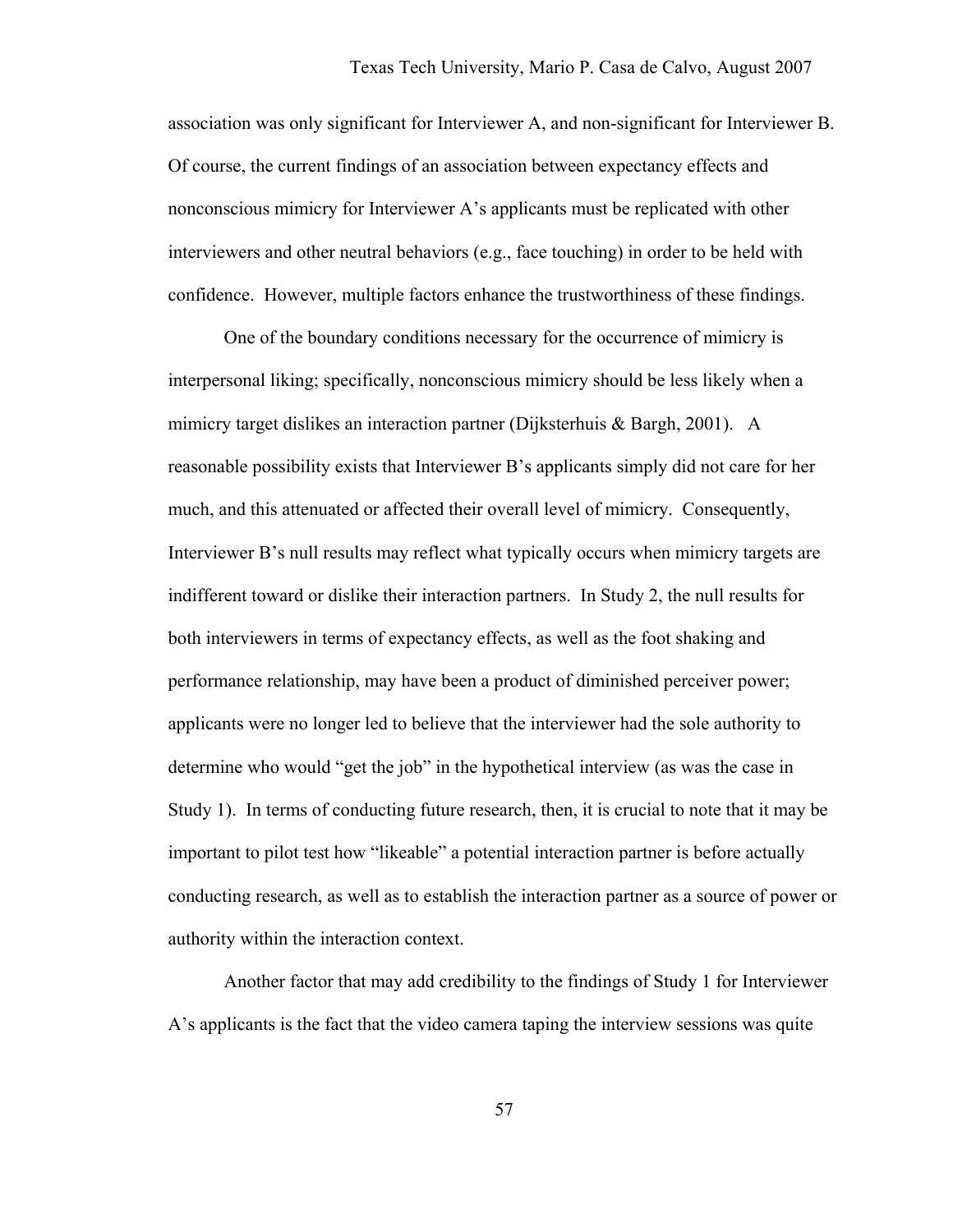obtrusive (due to issues of limited finances and research space), and noticeable to the applicants. In other words, the applicants were *very* aware that their interview session was being videotaped. Another of the boundary conditions necessary for the occurrence of mimicry is lack of self-focus; specifically, people should be less likely to mimic another person if they are self-focused (Dijksterhuis & Bargh, 2001). The presence of an obtrusive video camera is certainly something that could enhance one's selfconsciousness, and possibly attenuate the level of mimicry. In fact, several mimicry studies (e.g., Chartrand & Bargh, 1999; Lakin & Chartrand, 2003) have used hidden or unobtrusive cameras to record mimicked behavior, under the assumption that the obvious presence of a camera would diminish levels of target mimicry. Consequently, the level of mimicry that might occur in interpersonal interactions is most likely underestimated in the current research, rendering the mimicry-performance findings for Interviewer A's participants unlikely to be a product of chance. That being said, it would certainly be recommended that future research in this area employ the use of hidden or unobtrusive video cameras.

#### Methodological Contributions

Although the predictions of Study 2 were not supported by the data, the research questions that motivated the study were important and novel. The methodological problems that were encountered when conducting this study will undoubtedly contribute to this line of research by facilitating a more informed approach to these research questions in future studies.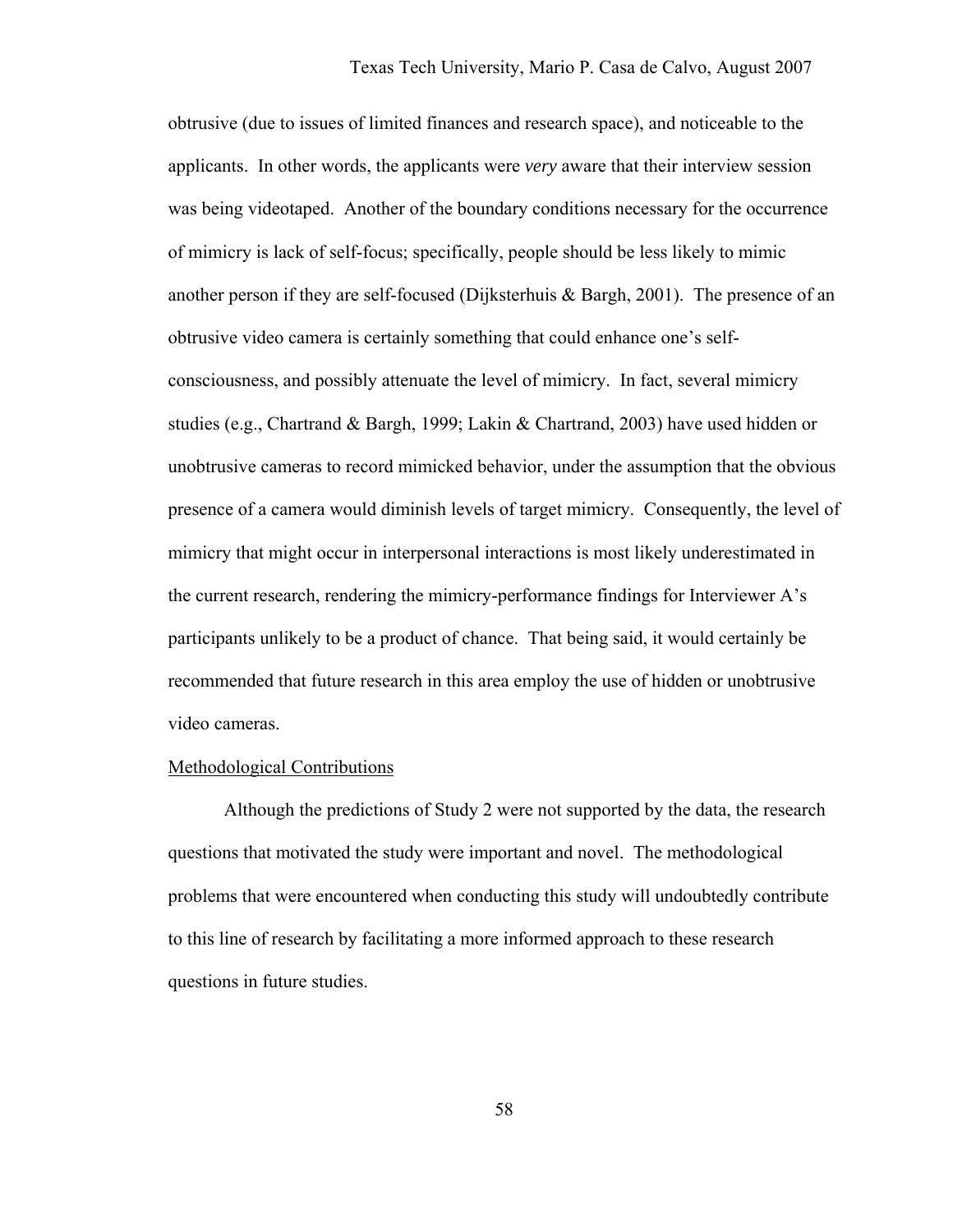One of the main problems of Study 2 was that the applicants were generally aware of Interviewer C's stammering behavior, possibly attenuating their imitation of her speech errors. In Study 2, it was anticipated that the interviewers would be able to unobtrusively and unnoticeably commit speech errors (as designated in the script) after extensive training and practice. This was the case with Interviewer D; in fact, it is reassuring to note that not one of Interviewer D's applicants was able to detect her stammering in the stammering condition, thus verifying that the stammering script itself was not "heavy-handed" or unreasonably error-prone. However, even after extensive training and practice, Interviewer C was simply not able to execute the stammering script without the speech errors becoming obtrusive.

In Study 2, interviewers were selected based their desire to perform the role, not necessarily on their ability to perform the role successfully. In the future, it is imperative that interviewers be subjected to an audition, and that interviewers be selected based on merit rather than desire. The interviewer role in the stammering condition is one that requires the precision and subtlety of a film actor, and it is crucial to select the proper individual for the role.

Another problem in the implementation of Study 2 may have involved the attractiveness of Interviewer D. In the current research, only female applicants and female interviewers took part, in order to avoid any influence that attractiveness could have on a mixed-gender interview session. However, it is clear, given the results of Study 2, that this measure was not enough. In future research, potential interviewers must be carefully pre-screened (via pilot testing) to ensure that they are of average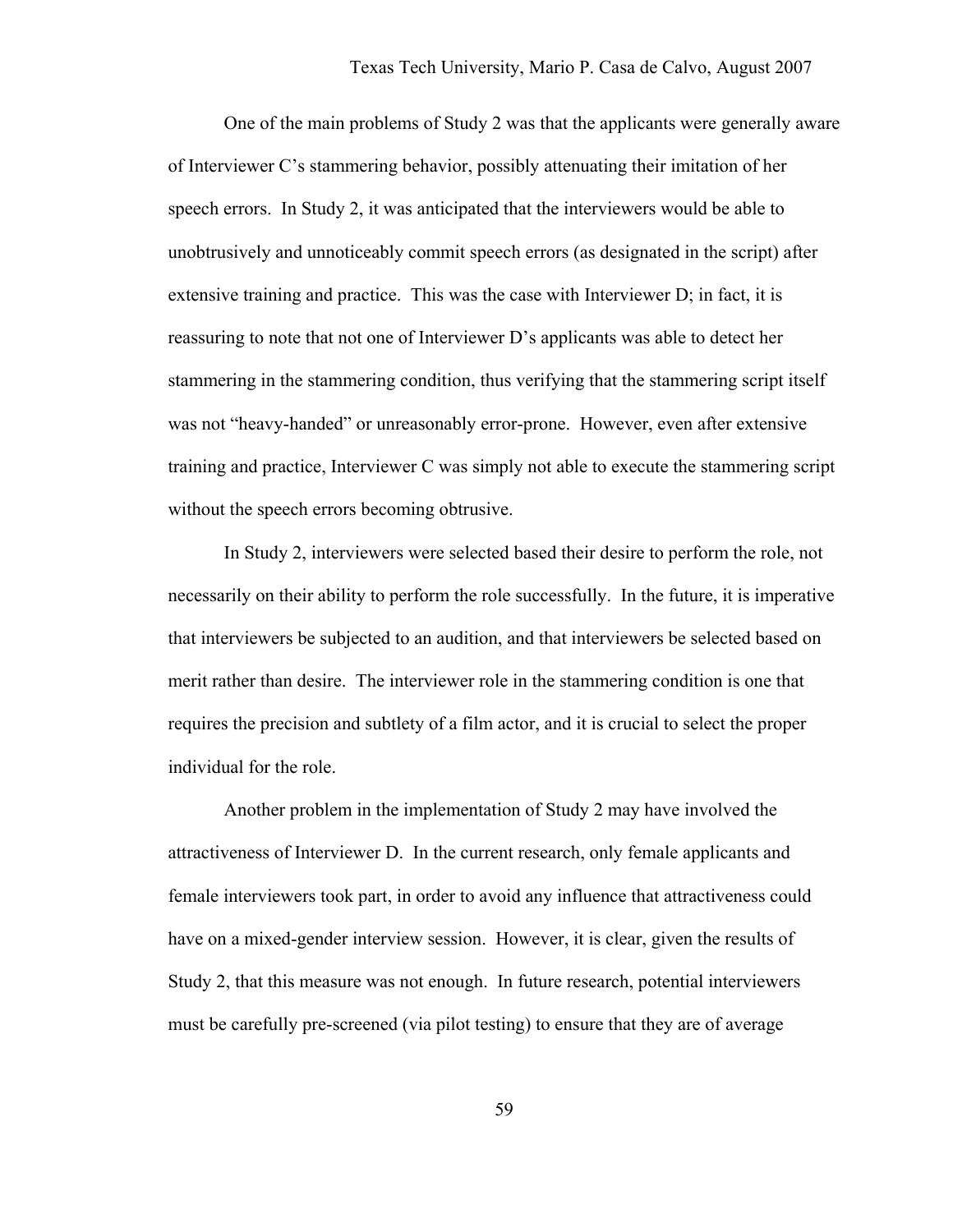appearance in order to minimize the potentially complicated influence of attractiveness on mimicry.

Another potential problem that may have existed in Study 2 was that the differences between experimental conditions may have been too subtle, with the stammering condition being only "more negative" than the non-stammering condition. So, the potential size of the difference in applicant performance scores between experimental conditions (i.e., effect size) was not as great in Study 2 as in Study 1. Study 2 may simply not have possessed enough power to accomplish its goals – due to a combination of a small sample size and small effect size. In future research, it may be advisable to include a neutral expectancy script in order to facilitate differences between experimental conditions and increase power (e.g., neutral vs. negative question script). Future Research

 Although the results of Study 2 did not provide support for the notion that mimicry of negative behaviors could occur, these non-significant results should not dissuade further attempts to identify "negative mimicry". It still seems theoretically possible for individuals to mimic inherently negative behavior (i.e., stammering). However, in order for the issue to be addressed, it must be tested properly.

 In the future, the author would like to use a research paradigm similar to that used in Study 2 (i.e., simulated interview), but with enhanced experimental control and power. To that end, an additional expectancy script (i.e., neutral) would be added to the design to create more variance in applicants performance scores. Also, the proposed modification of Study 2 would involve carefully choosing interviewers based on auditions, and doing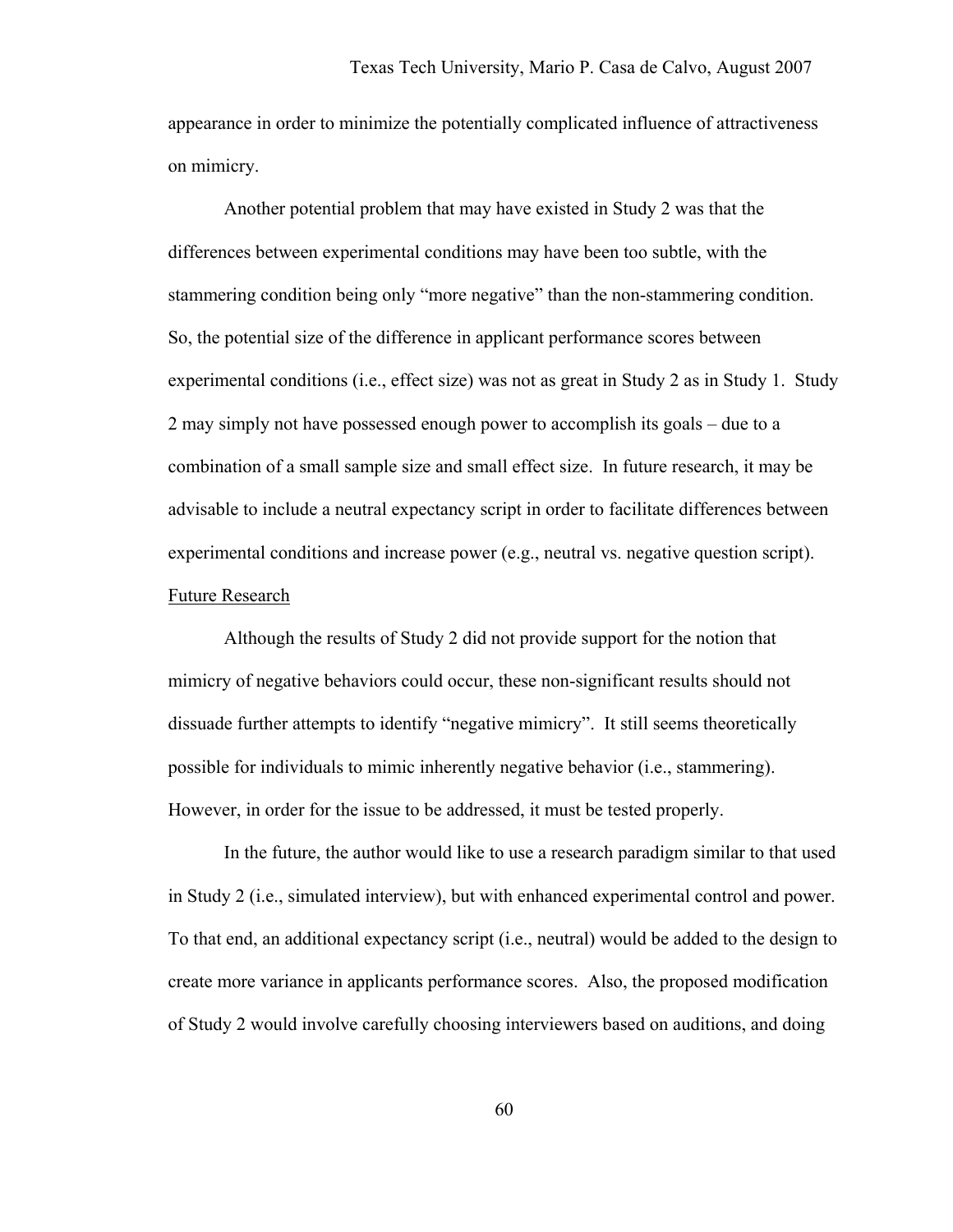pilot testing on attractiveness and speech error obtrusiveness to ensure that neither factor would systematically affect applicant mimicry or performance results. Additionally, the interviewers' rendering of the various question scripts would be pre-recorded; applicantparticipants would watch the interviewer on a computer monitor or television screen, and answer into a microphone connected to a computer recording system. They would also be video-recorded surreptitiously. Previous research has shown that people are capable of imitating the mannerisms of artificially generated life forms (Bailenson & Yee, 2005), so it would seem likely that people would imitate a pre-recorded interaction partner. Such a design might minimize the experimental noise that existed in Study 2.

One of the difficulties in testing to determine whether negative behaviors can be mimicked, and in testing whether "negative mimicry" can mediate the relationship between perceiver expectancies and target outcome, lies in the operationalization of a negative behavior that is easily repeatable for confederate perceivers. Even for the best confederate "actors", it is an extraordinary challenge to repeat the stammering script consistently over time in exactly the same manner, particularly in the context of a "live" or "real time" interpersonal interaction. For this reason, if stammering is the negative behavior of choice in future research, it is suggested that perceiver confederates be prerecorded, and that these recordings be thoroughly pilot tested (as described above).

However, it seems that it would be possible to keep the same basic design and procedure of Study 2 (or something similar if a neutral expectancy script was added), including the "live" interaction aspect of the paradigm, if a negative behavior was chosen that was easier for confederate perceivers to repeat and/or control. For instance, tone of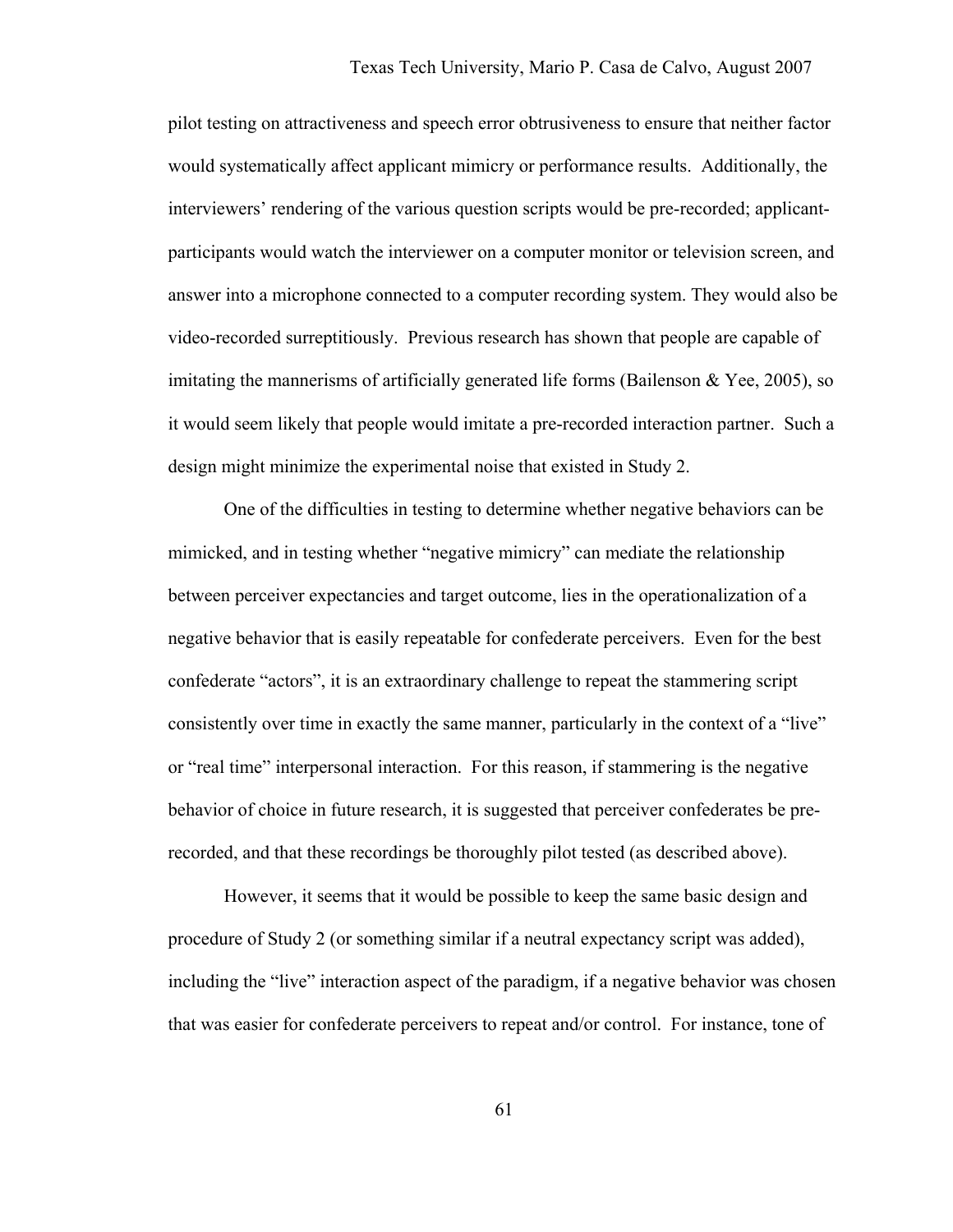voice (i.e., depressed voice; Neumann & Strack, 2000) and backward lean (i.e., interviewer leans away from applicant; Word et al., 1974) are two examples of inherently negative behaviors used in mimicry and behavioral confirmation research that may be much more easily repeatable than stammering for confederate perceivers. Additionally, frowning is an inherently negative behavior that would seem to be more easily controlled than stammering. Although the use of frowning as a manipulated negative behavior has not been explicitly attempted in mimicry or behavioral confirmation research, people have been shown to smile less with non-smiling interaction partners than with smiling ones (Chartrand & Bargh, 1999), suggesting that the imitation of frowning may be possible in a "live" interaction. These behaviors, like stammering, could also be prerecorded and pilot tested for maximum control.

However, it should be noted that the manipulation of almost *any* negative perceiver behavior is difficult, even if the behavior should seem more easily controlled than stammering. For example, the negative behavior of perceiver head shaking (i.e., moving one's head from left-to-right in a repetitive motion) might instill dislike in an expectancy target, thus attenuating target mimicry. Additionally, if perceiver frowning were to be used, one would need to be very precise in differentiating between "frowning" behavior and "non-smiling" behavior in terms of the operationalization of those confederate behaviors. The key for any manipulation of negative perceiver behavior is that the behavior be subtle and easily repeatable; to that end, backward lean and tone of voice seem particularly promising.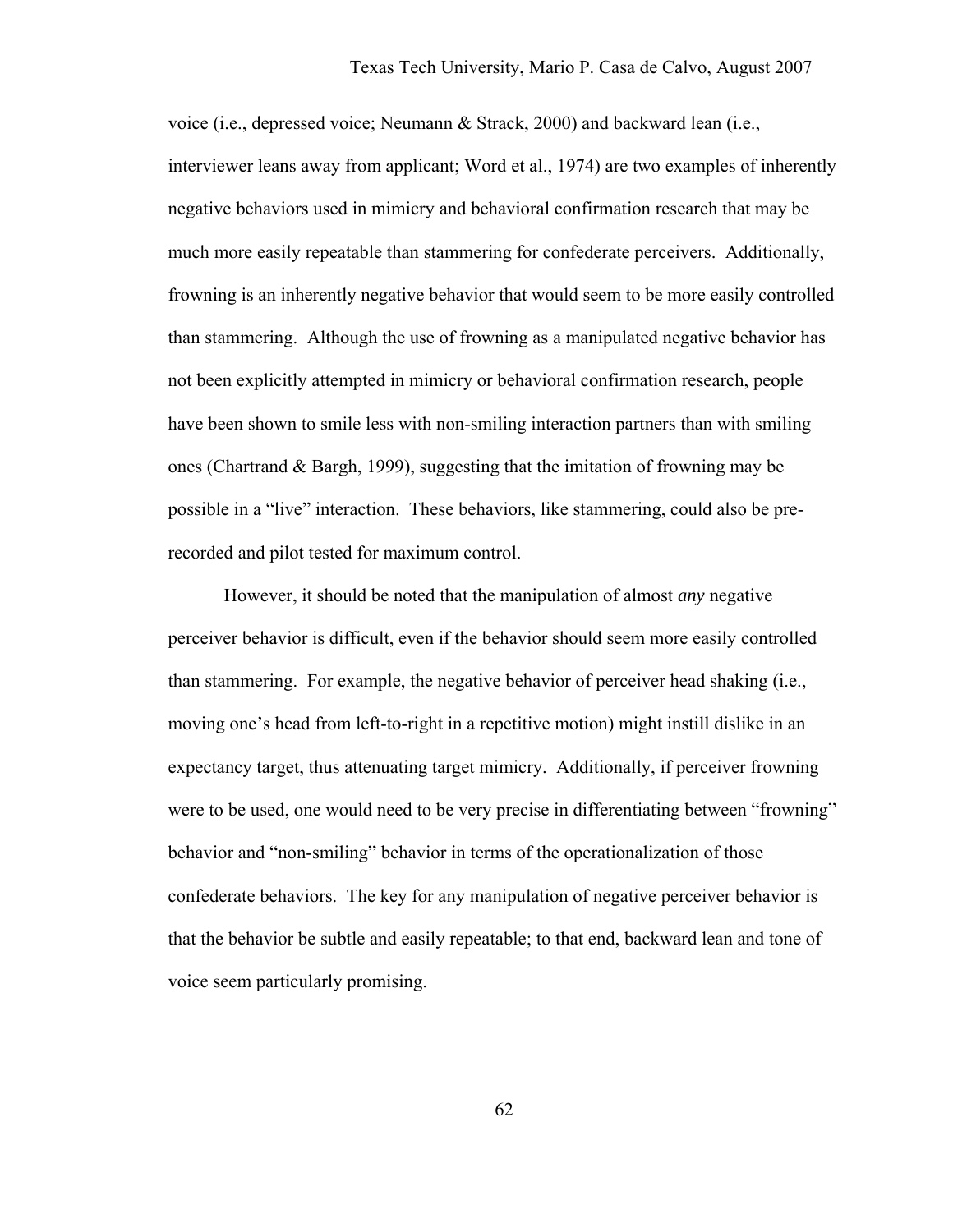## **Summary**

 Overall, the results of the current research are promising, as preliminary findings in Study 1 indicate the possibility of a relationship between nonconscious behavioral mimicry and behavioral confirmation. Such a relationship, if it in fact exists, would warrant a revision of theory in the research domains of both constructs. Although the findings of Study 2 were disappointing, the possibility of "negative mimicry" remains an open empirical question, due to the methodological and procedural difficulties encountered in Study 2. Improvements and modifications to the research design and procedures in future research could further illuminate the relationship between two of social psychology's hallmark theoretical constructs.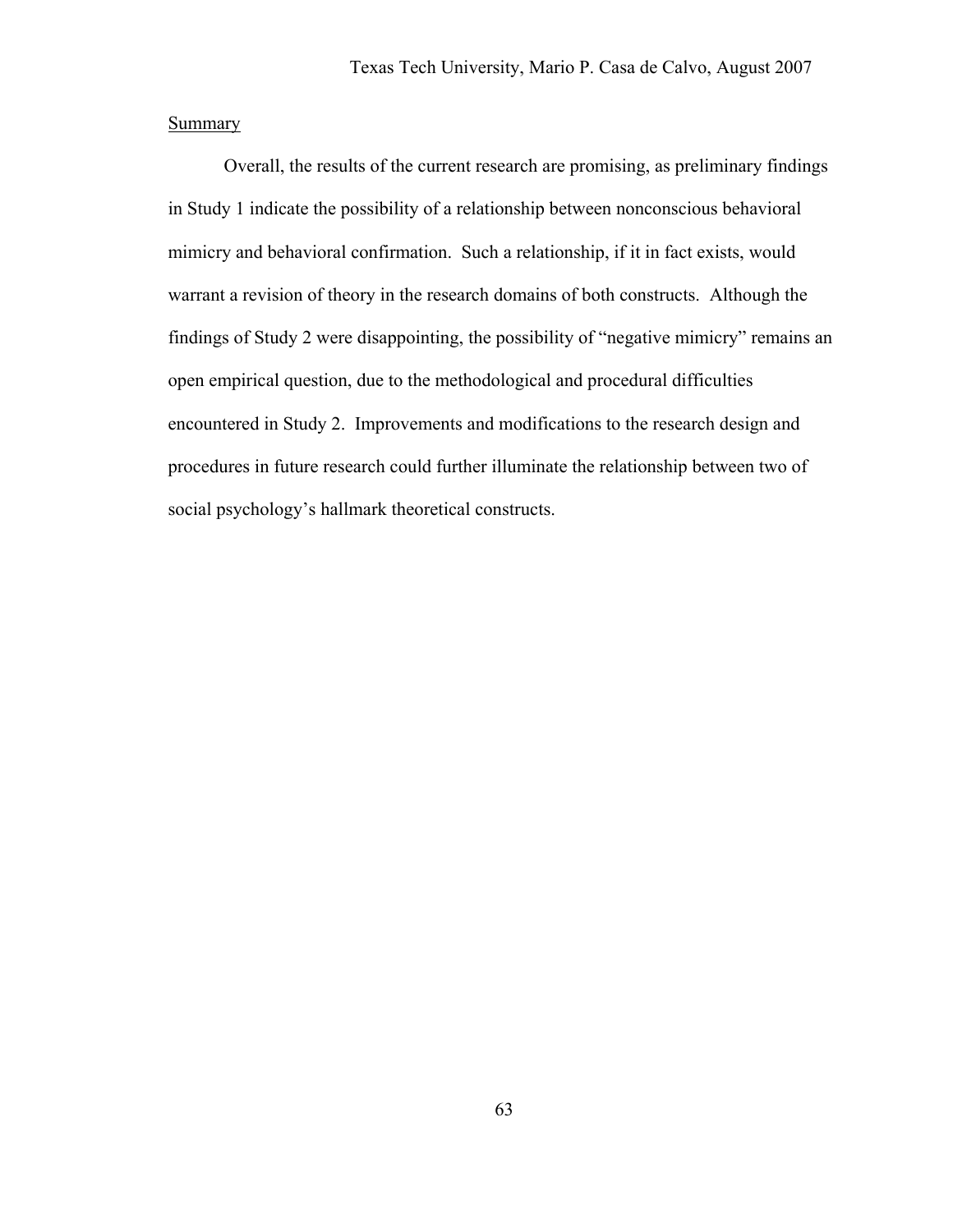#### REFERENCES

- Aronson, E., Willerman, B., & Floyd, J. (1966). The effect of a pratfall on increasing interpersonal attractiveness. Psychonomic Science, 4, 227-228.
- Bailenson, J. N., & Yee, N. (2005). Digital chameleons: Automatic assimilation of nonverbal gestures in immersive virtual environments. Psychological Science, 16, 814-819.
- Bandura, A. (1978). Social learning theory of aggression. Journal of Communication, 28, 12-29.
- Bargh, J. A. (1992). Does subliminality matter to social psychology? Awareness of the stimulus versus awareness of its influence. In R. F. Bornstein & T. S. Pittman (Eds.), Perception without awareness: Cognitive, clinical, and social perspectives (pp. 236-255). New York: Guilford.
- Bargh, J. A. (1999). The cognitive monster: The case against the controllability of automatic stereotype effects. In S. Chaiken & Y. Trope (Eds.), Dual-process theories in social psychology (pp. 361-382). New York: Guilford.
- Bargh, J. A., Chen, M., & Burrows, L. (1996). Automaticity of social behavior: Direct effects of trait construct in stereotype activation on action. Journal of Personality and Social Psychology, 71, 230-244.
- Baumeister, R. F., & Leary, M. R. (1995). The need to belong: Desire for interpersonal attachments as a fundamental human motivation. Psychological Bulletin, 117, 497-529.
- Brewer, M. B. (1991). The social self: On being the same and different at the same time. Personality and Social Psychology Bulletin, 17, 475-482.
- Casa de Calvo, M. P., & Reich, D. A. (2005). Detecting perceiver expectancies: The role of perceiver distraction in triggering identity negotiation. Manuscript under revision.
- Casa de Calvo, M. P., & Reich, D. A. (2007). Spontaneous correction in the behavioral confirmation process: The role of naturally-occurring variations in self regulatory resources. Manuscript under review.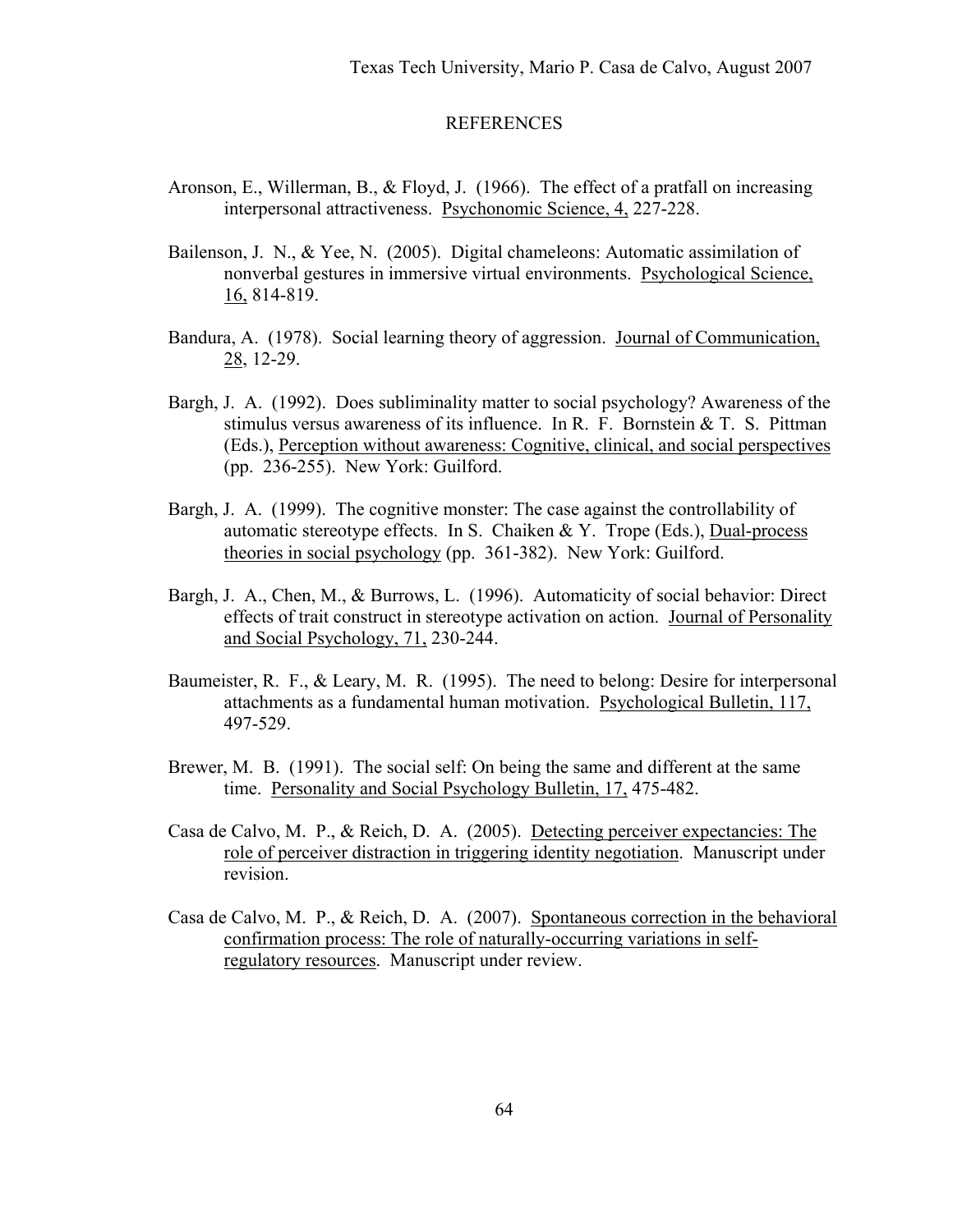- Chartrand, T. L., & Bargh, J. A. (1999). The chameleon effect: The perceptionbehavior link and social interaction. Journal of Personality and Social Psychology, 76, 893-910.
- Chartrand, T. L., Maddux, W. M., & Lakin, J. L. (2005). Beyond the perceptionbehavior link: The ubiquitous utility and motivational moderators of nonconscious mimicry. In R. R. Hassin, J. S. Uleman, & J. A. Bargh (Eds.), The new unconscious (pp. 334-361). New York: Oxford University Press.
- Chen, M., & Bargh, J. A. (1997). Nonconscious behavioral confirmation processes: The self-fulfilling consequences of automatic stereotype activation. Journal of Experimental Social Psychology, 33, 541-560.
- Cheng, C. M., & Chartrand, T. L. (2003). Self-monitoring without awareness: Using mimicry as a nonconscious affiliation strategy. Journal of Personality and Social Psychology, 85*,* 1170-1179.
- Copeland, J. T. (1994). Prophecies of power: Motivational implications of social power for behavioral confirmation. Journal of Personality and Social Psychology, 67, 264-277.
- Copeland, J. T, & Snyder, M. (1995). When counselors confirm: A functional analysis. Personality and Social Psychology Bulletin, 21, 1210-1220.
- Crandall, C. S. (1988). Social contagion of binge eating. Journal of Personality and Social Psychology, 55, 588-598.
- Darley, J. M., & Fazio, R. H. (1980). Expectancy confirmation processes arising in the social interaction sequence. American Psychologist, 35, 867-881.
- deCharms, R., & Wilkins, E. J. (1963). Some effects of verbal expression of hostility. Journal of Abnormal and Social Psychology, 66, 462-470.
- Dijksterhuis, A., & Bargh, J. A. (2001). The perception-behavior expressway: Automatic effects of social perception on social behavior. In M. P. Zanna (Ed.), Advances in experimental social psychology (Vol. 33, pp. 1-40). San Diego, CA: Academic Press.
- Dijksterhuis, A., Spears, R., Postmes, T., Stapel, D., Koomen, W., van Knippenberg, A., & Scheepers, D. (1998). Seeing one thing and doing another: Contrast effects in automatic behavior. Journal of Personality and Social Psychology, 75, 862-871.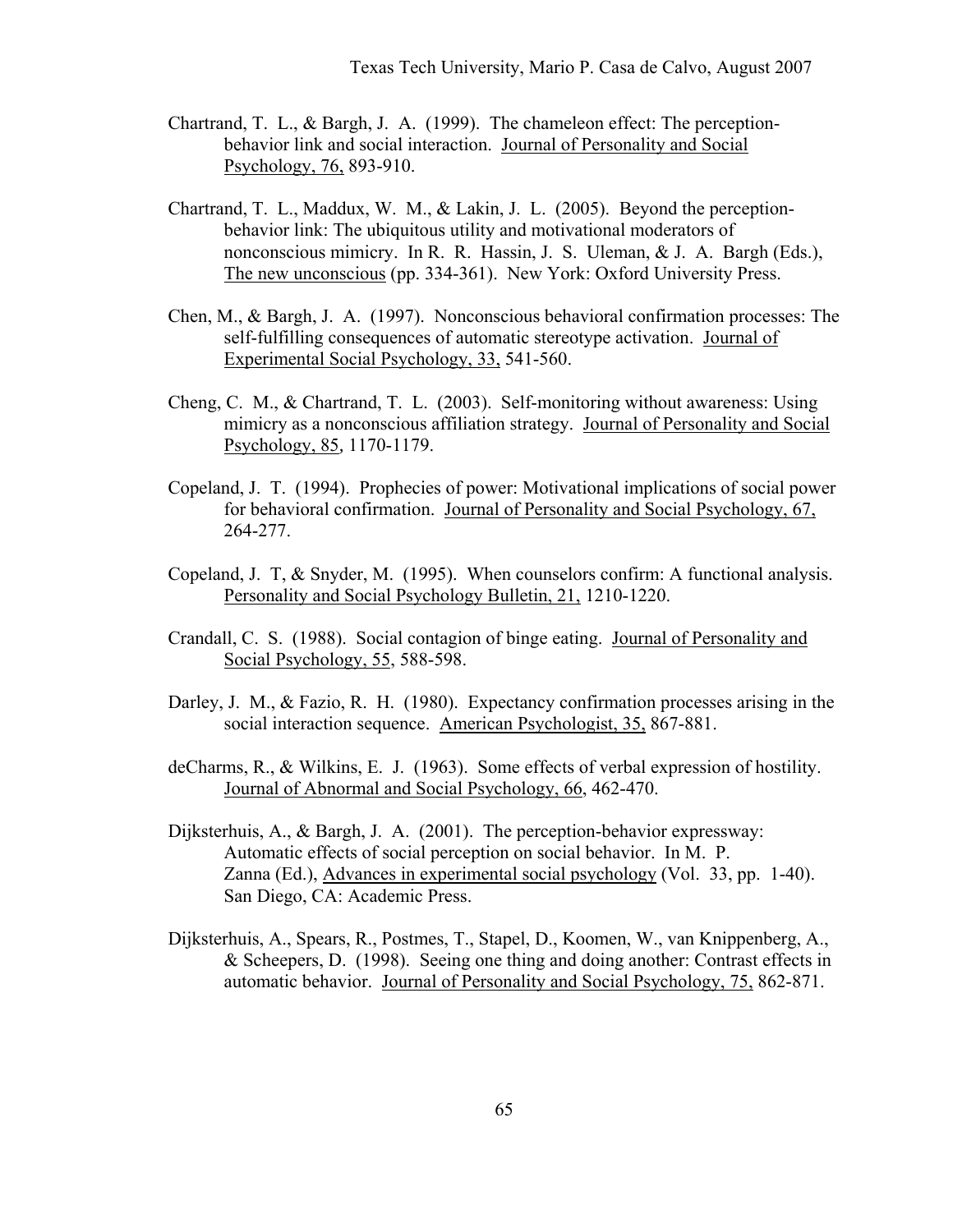- Dijksterhuis, A., & van Knippenberg, A. (1998). The relation between perception and behavior, or how to win a game of Trivial Pursuit. Journal of Personality and Social Psychology, 74, 865-877.
- Freedman, J. L., Birsky, J., & Cavoukian, A. (1980). Environmental determinants of behavioral contagion: Density and number. Basic and Applied Social Psychology, 1, 155-161.
- Freedman, J. L., & Perlick, D. (1979). Crowding, contagion, and laughter. Journal of Experimental Social Psychology, 15, 295-303.
- Grice, H. P. (1975). Logic in conversation. In P. Cole & J. L. Morgan (Eds.), Syntax and semantics (Vol. 3, pp. 41-58). New York: Academic Press.
- Hatfield, E., Cacioppo, J. T., & Rapson, R. L. (1992). Primitive emotional contagion. In M. S. Clark (Ed.), Review of personality and social psychology: Vol. 14. Emotions and social behavior (pp. 151-177). Newbury Park, CA: Sage.
- Helmreich, R., Aronson, E., & LeFan, J. (1970). To err is humanizing sometimes: Effects of self-esteem, competence, and a pratfall on interpersonal attraction. Journal of Personality and Social Psychology, 16, 259-264.
- Herr, P. M., Sherman, S. J., & Fazio, R. H. (1983). On the consequences of priming: Assimilation and contrast effects. Journal of Experimental Social Psychology, 19, 323-340.
- Hilton, J. L., & Darley, J. M. (1985). Constructing other persons: A limit on the effect. Journal of Experimental Social Psychology, 21, 1-18.
- Ickes, W., Patterson, M. L., Rajecki, D. W., & Tanford, S. (1982). Behavioral and cognitive consequences of reciprocal versus compensatory responses to preinteraction expectancies. Social Cognition, 1, 160-190.
- Jones, E. E. (1986). Interpreting interpersonal behavior: The effects of expectancies. Science, 234, 41-46.
- Jones, R. A. (1977). Self-fulfilling prophecies: Social, psychological, and physiological effects of expectancies. Oxford, England: Lawrence Erlbaum Associates.
- Jussim, L., & Eccles, J. S. (1992). Teacher expectations II: Construction and reflection of student achievement. Journal of Personality and Social Psychology, 63, 947- 961.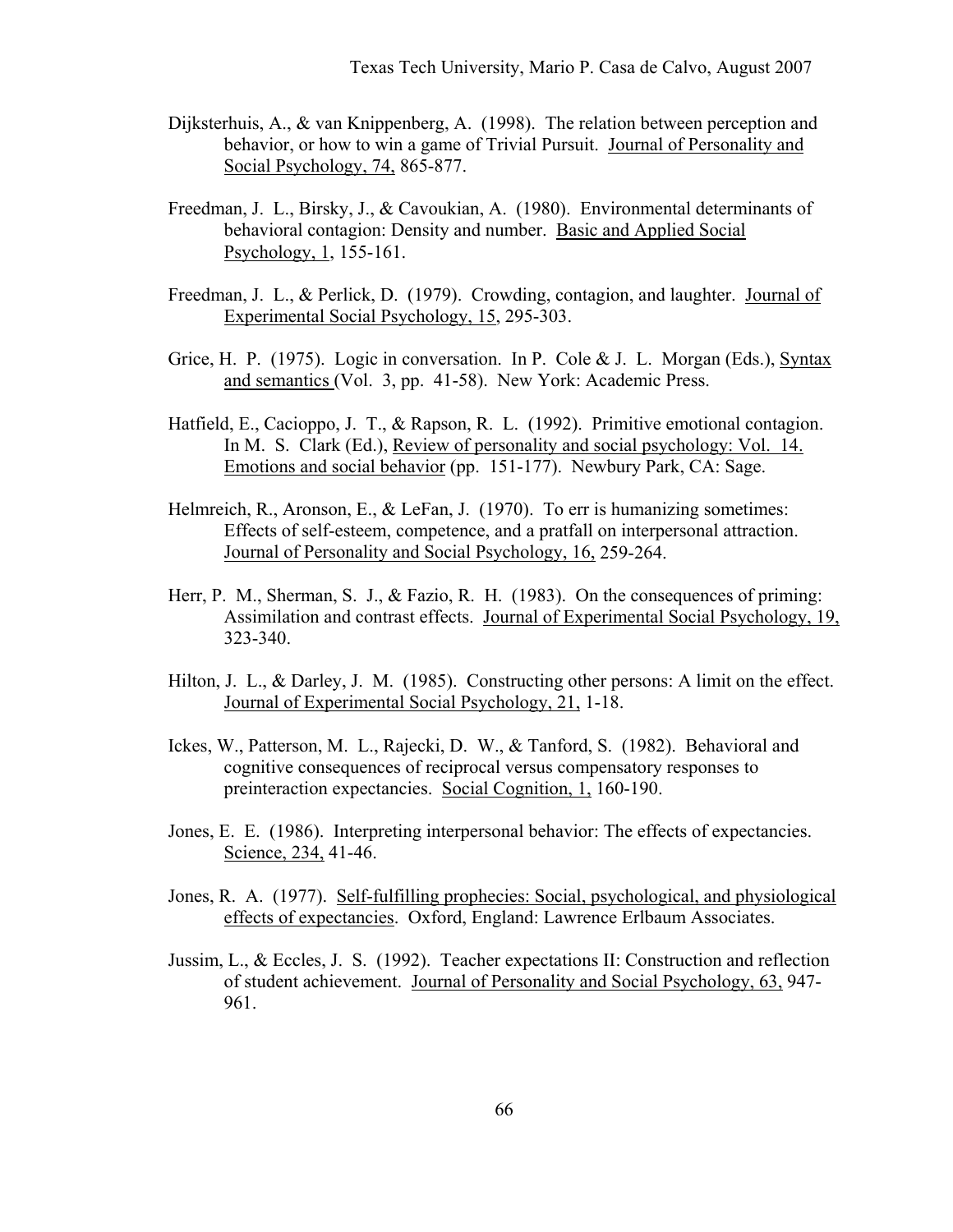- Klein, S. B., Loftus, J., & Burton, H. A. (1989). Two self-reference effects: The importance of distinguishing between self-descriptiveness judgments and autobiographical retrieval in self-referent encoding. Journal of Personality and Social Psychology, 56, 853-865.
- Lakin, J. L., & Chartrand, T. L. (2003). Using nonconscious behavioral mimicry to create affiliation and rapport. Psychological Science, 14, 334-339.
- Lakin, J. L., Jefferis, V. E., Cheng, C. M., & Chartrand, T. L. (2003). The chameleon effect as social glue: Evidence for the evolutionary significance of nonconscious mimicry. Journal of Nonverbal Behavior, 27, 145-162.
- Lecky, P. (1945). Self-consistency: A Theory of Personality. Washington, DC: Island Press.
- Levelt, W. J., & Kelter, S. (1982). Surface form and memory in question answering. Cognitive Psychology, 14, 78-106.
- Levy B. (1996). Improving memory in old age through implicit self-stereotyping. Journal of Personality and Social Psychology, 71, 1092-1107.
- Levy, D. A., & Nail, P. R. (1993). Contagion: A theoretical and empirical review and reconceptualization. Genetic, Social, and General Psychology Monographs, 119, 233-284.
- Lombardi, W. J., Higgins, E. T., & Bargh, J. A. (1987). The role of consciousness in priming effects on categorization: Assimilation versus contrast as a function of awareness of the priming task. Personality and Social Psychology Bulletin, 13, 411-429.
- Martin, L. L., Seta, J. J., & Crelia, R. A. (1990). Assimilation and contrast as a function of people's willingness and ability to expend effort in forming an impression. Journal of Personality and Social Psychology, 59, 27-37.
- Merton, R. K. (1948). The self-fulfilling prophecy. Antioch Review, 8, 193-210.
- Miller, D. T., & Turnbull, W. (1986). Expectancies and interpersonal processes. Annual Review of Psychology, 37, 233-256.
- Moskowitz, G. B., & Skurnik, I. W. (1999). Contrast effects as determined by the type of prime: Trait versus exemplar primes initiate processing strategies that differ in how accessible constructs are used. Journal of Personality and Social Psychology, 76, 911-927.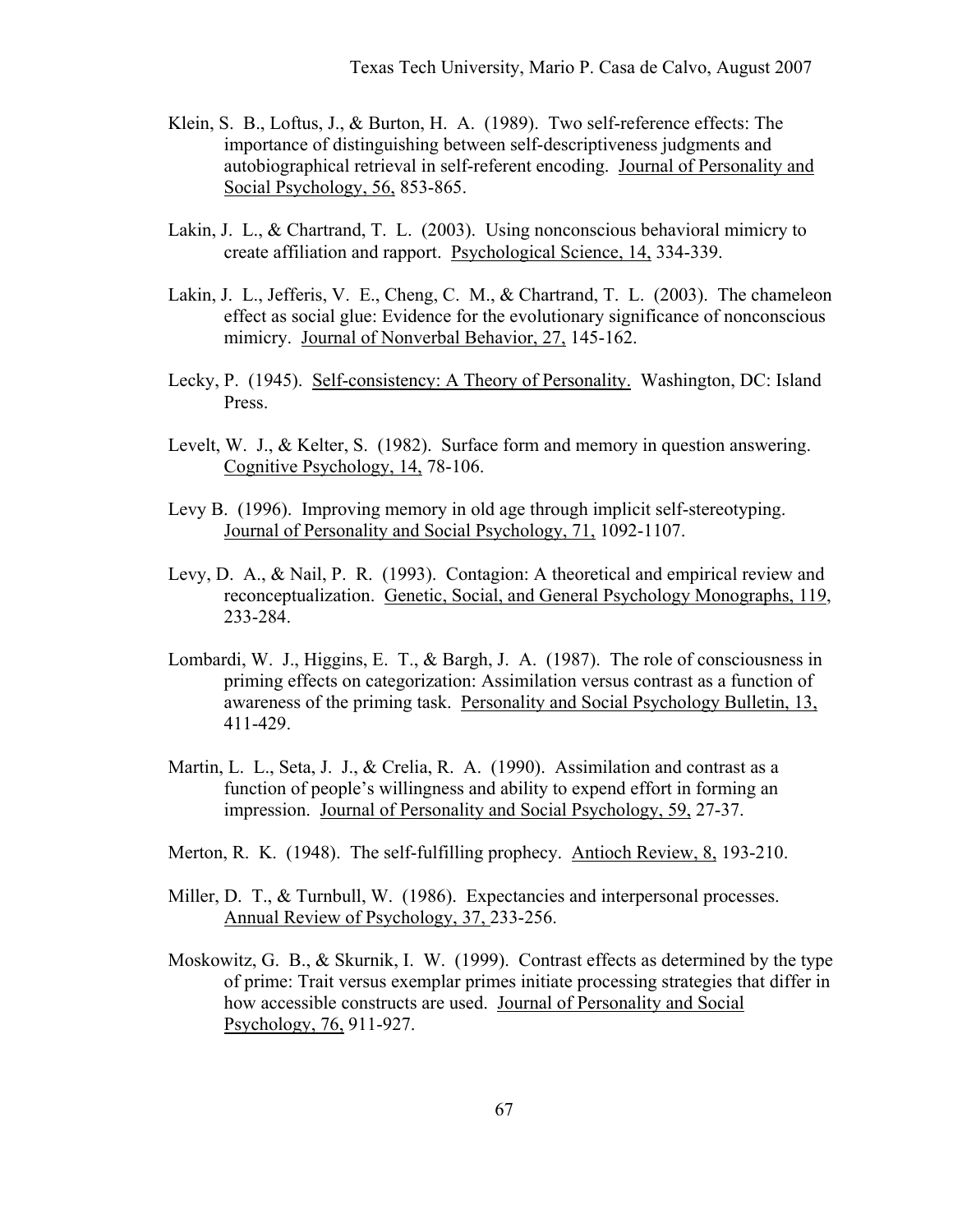- Nelson, D. A., & Marler, P. (2005). Do bird nestmates learn the same songs? Animal Behaviour, 69, 1007-1010.
- Neuberg, S. L. (1989). The goal of forming accurate impressions during social interactions: Attenuating the impact of negative expectancies. Journal of Personality and Social Psychology, 56, 374-386.
- Neuberg, S. L. (1996). Expectancy influences in social interaction: The moderating role of social goals. In P. M. Gollwitzer  $& J. A.$  Bargh (Eds.), The psychology of action: Linking cognition and motivation to behavior (pp. 529-552). New York: Guilford.
- Neuberg, S. L., Judice, T. N., Virdin, L. M., & Carrillo, M. A. (1993). Perceiver selfpresentational goals as moderators of expectancy influences: Ingratiation and the disconfirmation of negative expectancies. Journal of Personality and Social Psychology, 64, 409-420.
- Neumann, R., & Strack, F. (2000). "Mood contagion": The automatic transfer of mood between persons. Journal of Personality and Social Psychology, 79, 211-223.
- Payne, K. (2000). The progressively changing songs of humpback whales: A window on the creative process in a wild animal. In N. L. Wallin, B. Merker,  $& S$ . Brown (Eds.), The origins of music (pp. 135-150). Cambridge, MA: The MIT Press.
- Pennebaker, J. W. (1980). Perceptual and environmental determinants of coughing. Basic and Applied Social Psychology, 1, 83-91.
- Pitcher, T. (1979). Sensory information and the organization of behaviour in a shoaling cyprinid fish. Animal Behaviour, 27, 126-149.
- Polansky, N., Lippitt, R., & Redl, E. (1950). An investigation of behavioral contagion in groups. Human Relations, 3, 319-348.
- Poole, J. H., Tyack, P. L., Stoeger-Horwath, A. S., & Watwood, S. (2005). Elephants are capable of vocal learning. Nature, 34, 455-456.
- Provine, R. R. (1986). Yawning as a stereotyped action pattern and releasing stimulus. Ethology, 72, 109-122.
- Redl, E. (1949). The phenomenon of contagion and "shock effect" in group therapy. In K. R. Eissler (Ed.), Searchlights on delinquency (pp.315-328). New York: International Universities Press.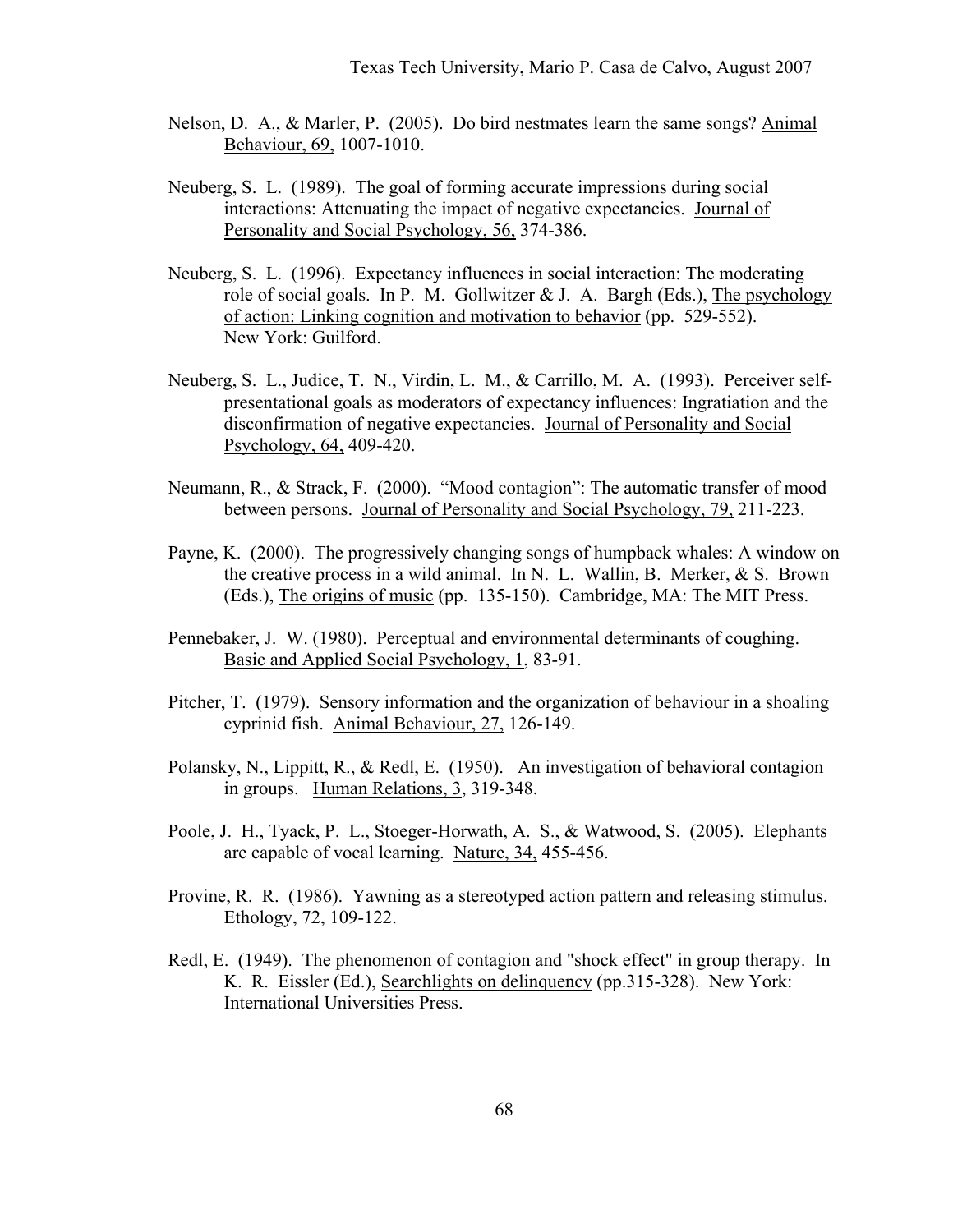- Reich, D. A. (2004). What you expect is not always what you get: The roles of extremity, optimism, and pessimism in the behavioral confirmation process. Journal of Experimental Social Psychology, 40, 199-215.
- Rendell, L., & Whitehead, H. (2001). Culture in whales and dolphins. Behavioral and Brain Sciences, 24, 309-382.
- Rosenthal, R., & Jacobson, L. (1968). Pygmalion in the classroom. New York: Holt, Rinehart, & Winston.
- Secord, P. F., & Backman, C. W. (1961). Personality theory and the problem of stability change in individual behavior: An interpersonal approach. Psychological Review, 68, 21-32.
- Sedikides, C., & Green, J. D. (2000). On the self-protective nature of inconsistencynegativity management: Using the person memory paradigm to examine selfreferent memory. Journal of Personality and Social Psychology, 79, 906-922.
- Snyder, M. (1992). Motivational foundations of behavioral confirmation. In M. P. Zanna (Ed.), Advances in experimental social psychology (Vol. 25, pp. 67-114). San Diego, CA: Academic Press.
- Snyder, M., & Haugen, J. A. (1994). Why does behavioral confirmation occur? A functional perspective on the role of the perceiver. Journal of Experimental Social Psychology, 30, 218-246.
- Snyder, M., & Haugen, J. A. (1995). Why does behavioral confirmation occur? A functional perspective on the role of the target. Personality and Social Psychology Bulletin, 21, 963-974
- Snyder, M., Tanke, E. D., & Berscheid, E. (1977). Social perception and interpersonal behavior: On the self-fulfilling nature of social stereotypes. Journal of Personality and Social Psychology, 35, 656-666.
- Stapel, D. A., Martin, L. L., & Schwarz, N. (1998). The smell of bias: What instigates correction processes in social judgments? Personality and Social Psychology Bulletin, 24, 797-806.
- Strack, F., & Hannover, B. (1996). Awareness of influence as a precondition for implementing correctional goals. In P. M. Gollwitzer  $& J. A.$  Bargh (Eds.), The psychology of action: Linking cognition and motivation to behavior (pp. 579-598). New York: Guilford.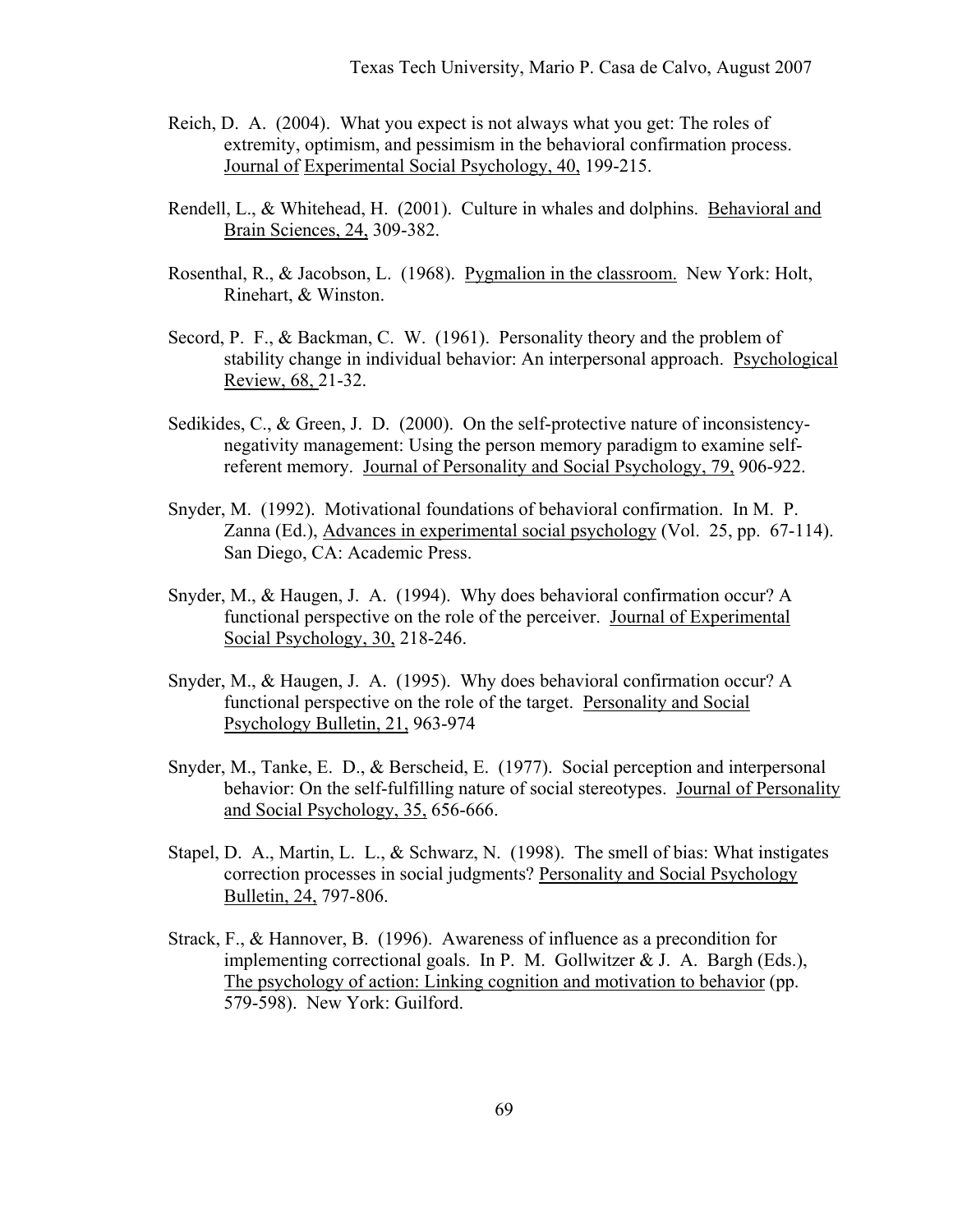- Stukas, A. A., & Snyder, M. (2002). Targets' awareness of expectations and behavioral confirmation in ongoing interactions. Journal of Experimental Social Psychology, 38, 31-40.
- Swann, W. B. (1987). Identity negotiation: Where two roads meet. Journal of Personality and Social Psychology, 53, 1038-1051.
- Swann, W. B., & Ely, R. J. (1984). A battle of wills: Self-verification versus behavioral confirmation. Journal of Personality and Social Psychology, 46, 1287- 1302.
- Swann, W. B., & Hill, C. A. (1982). When our identities are mistaken: Reaffirming self-conceptions through social interaction. Journal of Personality and Social Psychology, 43, 59-66.
- Swann, W. B., & Read, S. J. (1981a). Acquiring self-knowledge: The search for feedback that fits. Journal of Personality and Social Psychology, 41, 1119-1128.
- Swann, W. B., & Read, S. J. (1981b). Self-verification processes: How we sustain our self-conceptions. Journal of Experimental Social Psychology, 17, 351-372.
- Thompson, E. P., Roman, R. J., Moskowitz, G. B., Chaiken, S., & Bargh, J. A. (1994). Accuracy motivation attenuates covert priming: The systematic reprocessing of social information. Journal of Personality and Social Psychology, 66, 474-489.
- Tiedens, L. Z., & Fragale, A. R. (2003). Power moves: Complementarity in dominant and submissive nonverbal behavior. Journal of Personality and Social Psychology, 84, 558-568.
- Tschanz, B. T., & Rhodewalt, F. (2001). Autobiography, reputation, and the self: On the role of evaluative valence and self-consistency of the self-relevant information. Journal of Experimental Social Psychology, 37, 32-48.
- Van Hook, E., & Higgins, T. E. (1988). Self-related problems beyond the self-concept: Motivational consequences of discrepant self-guides. Journal of Personality and Social Psychology, 55, 625-633.
- Weary, G., Tobin, S. J., & Reich, D. A. (2001). Chronic and temporary distinctive expectancies as comparison standards: Automatic contrast in dispositional judgments. Journal of Personality and Social Psychology, 80, 365-380.
- Wegener, D. T., & Petty, R. E. (1995). Flexible correction processes in social judgment: The role of naïve theories in corrections for perceived bias. Journal of Personality and Social Psychology, 68, 36-51.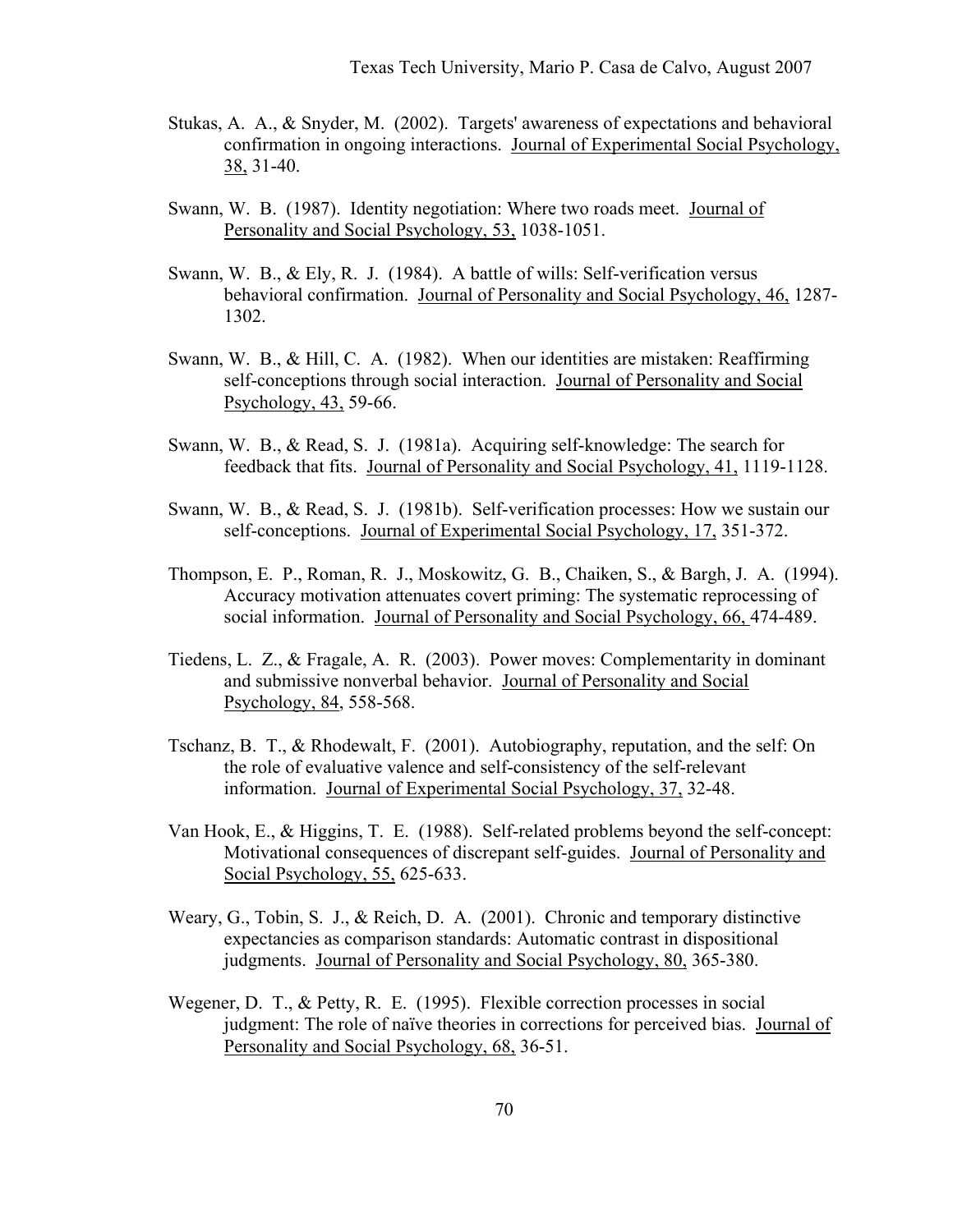- Wheeler, L. (1966). Toward a theory of behavioral contagion. Psychological Review, 73, 179-192.
- Wheeler, L., & Caggiula, A. R. (1966). The contagion of aggression. Journal of Experimental Social Psychology, 2, 1-10.
- Word, C. O., Zanna, M. P., & Cooper, J. (1974). The nonverbal mediation of selffulfilling prophecies in interracial interaction. Journal of Experimental Social Psychology, 10, 109-120.
- Zajonc, R. B., Adelmann, P. K., Murphy, S. T., & Niedenthal, P. M. (1987). Convergence in the physical appearance of spouses. Motivation  $&$  Emotion, 11, 335-346.
- Zajonc, R.B., Pietromonaco, P., & Bargh, J. (1982). Independence and interaction of affect and cognition. In M. S. Clark & S. T. Fiske (Eds.), Affect and cognition: The 17th Annual Carnegie Symposium on Cognition (pp. 211-228). Hillsdale, NJ: Erlbaum.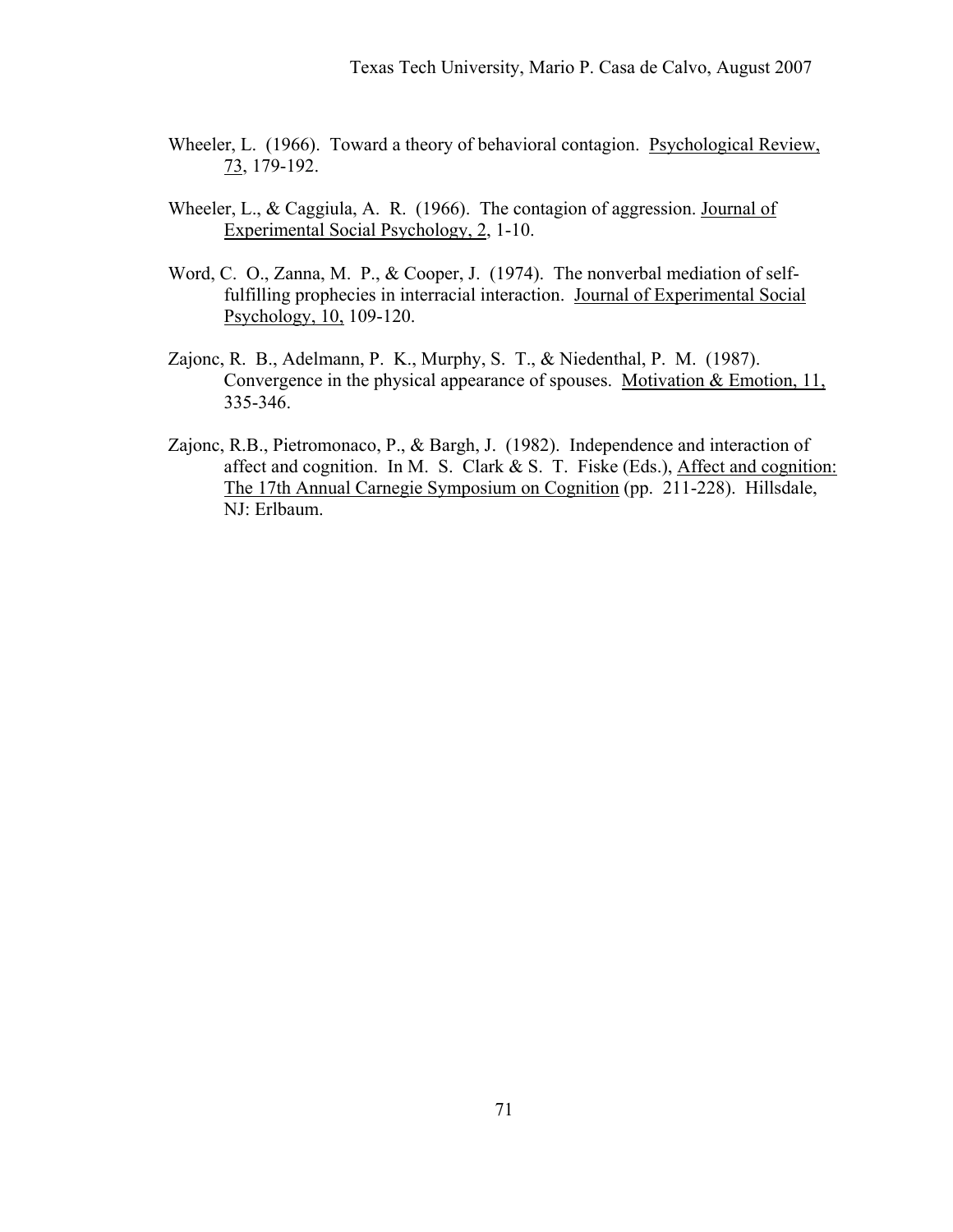Texas Tech University, Mario P. Casa de Calvo, August 2007

# APPENDIX A

Expanded Literature Review and Historical Foundations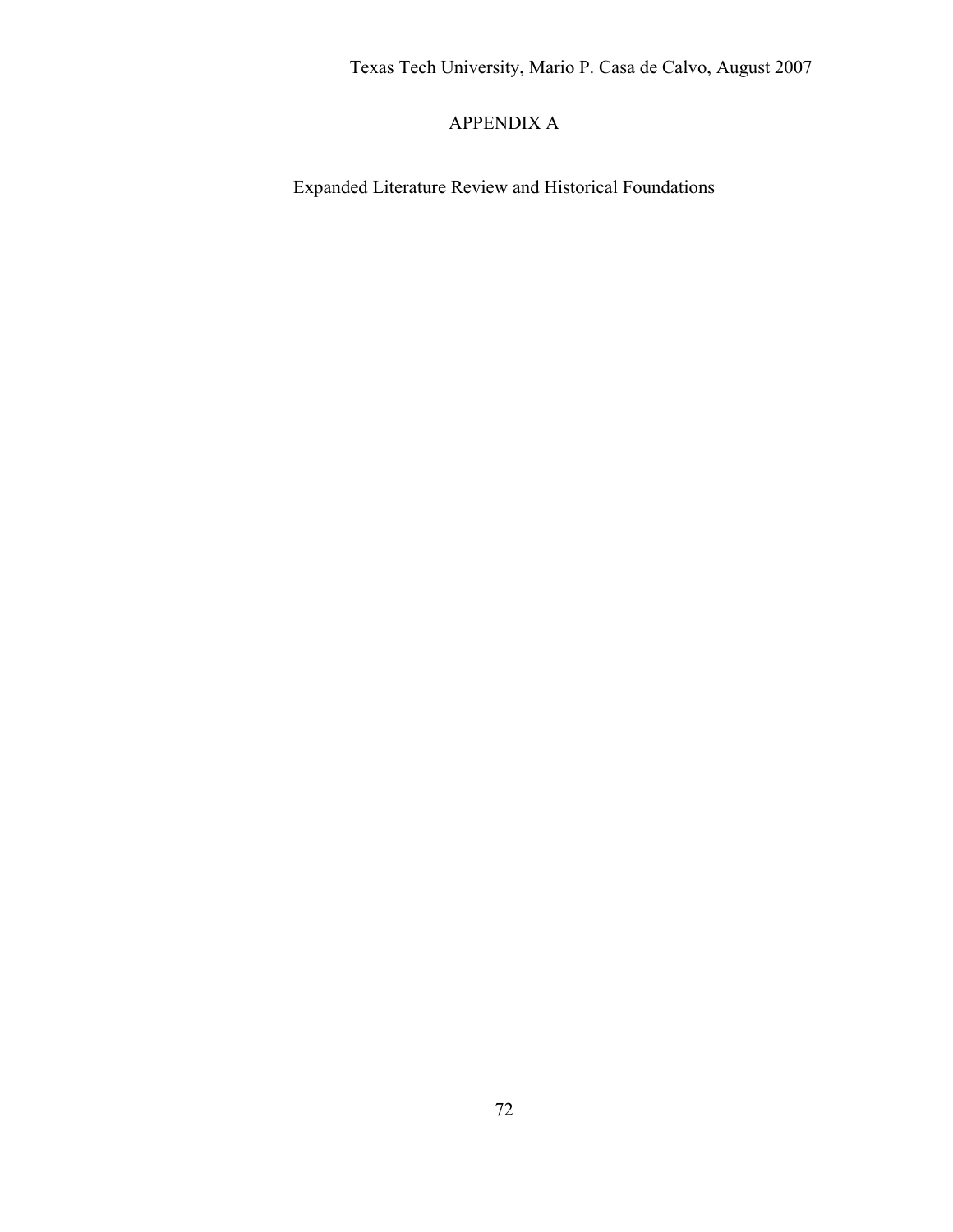Imagine the following hypothetical scenario, in which a young professional, Jason, engages in a personal interaction with his supervisor George. Suppose that George has developed moderately negative expectations of Jason across a variety of domains. It is quite possible that George may relay his negative expectancies to Jason in both obvious and subtle ways. For example, George may explicitly convey his negative expectancies to Jason by focusing on conversation topics relating to Jason's past struggles, or by offering him little time to verbally display his competence. Additionally, George may subtly relay his negative expectancies to Jason by engaging in a variety of verbal (e.g., stammering, stuttering) or non-verbal (e.g., standing far away from Jason) behaviors that are indicative of interpersonal discomfort (Word, Zanna, & Cooper, 1974).

 Given George's obvious (i.e., question quality or tone) and subtle (i.e., stuttering) manifestations of negative bias, how might Jason respond? The answer to this question might depend upon Jason's desire to get along with George. Given that George is Jason's supervisor, Jason may be especially motivated to get George to like him. Consequently, in his affiliation attempts, Jason may nonconsciously imitate George's mannerisms (i.e., stuttering, fidgeting). If so, his resulting negative mannerisms and uncomfortable behavior might only solidify George's negative opinion of Jason. More specifically, the *more* Jason nonconsciously imitates George's stuttering, the *worse* he may objectively perform during the interaction.

 This example highlights a potential relationship between two theoretical constructs of consequence in social psychology, namely nonconscious behavioral mimicry (i.e., imitation) and behavioral confirmation. Without awareness or intention,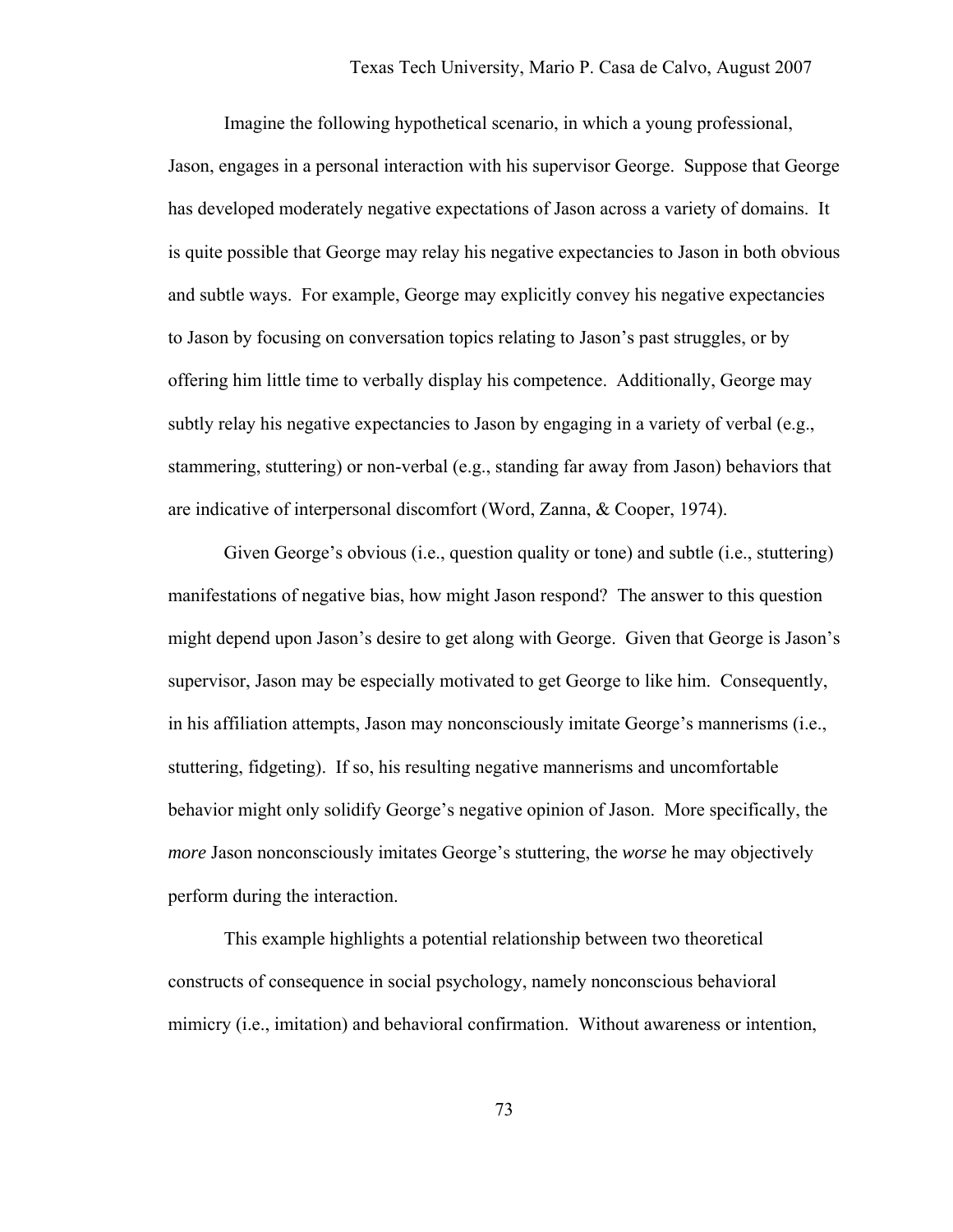people may sometimes imitate the behaviors of their interaction partners. Research on nonconscious behavioral mimicry has focused on its positive consequences for strengthening affiliative bonds between interaction partners. However, as illustrated in the previous example, people often experience negative behaviors from others (e.g., stammering, fidgeting), especially when those others hold negative expectations about them. While nonconscious mimicry of such behaviors would not seem to be particularly beneficial, myriad independent research findings are consistent with the notion that mimicry of negative behaviors could occur.

If mimicry of negative interpersonal behaviors is possible, then mimicry may play a key role not only in positive social interactions, but in negative interactions as well. Of particular theoretical significance is the notion that the process of mimicry may provide insight into how behavioral confirmation (i.e., the self-fulfilling prophecy) occurs. In particular, mimicry could serve as a mechanism through which one person's expectancybiased behavior leads another person to behave in a way that confirms the expectancy.

 These issues are at the heart of the current research. The current research reflects an attempt to examine the relationship between nonconscious behavioral mimicry and expectancy effects. In doing so, it is anticipated that this research will show that mimicry and behavioral confirmation are related, such that they may co-occur in social interactions under certain conditions. Additionally, this research will attempt to show that the manner in which the mimicry of neutral behaviors (e.g., foot shaking) affects interpersonal outcomes may depend upon the positivity or negativity of the context in which the imitation occurs. Finally, it is anticipated that nonconscious behavioral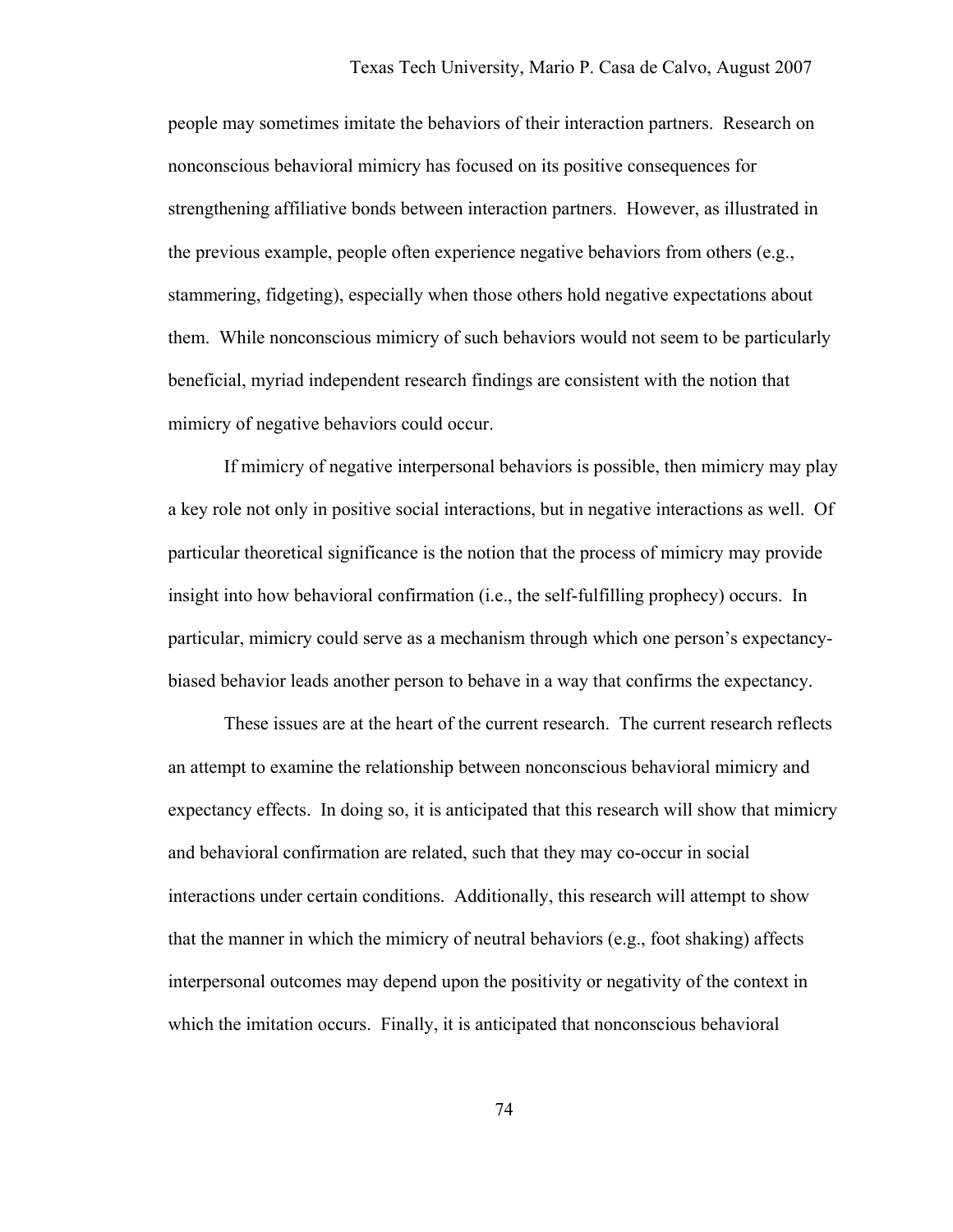mimicry, which has typically been thought to enhance social interactions, may actually facilitate *substandard* performance by targets when the behavior being imitated is inherently negative (e.g., stammering). Because this relationship is likely to be complex, each theoretical construct of interest will first be individually examined.

## Behavioral Confirmation and Identity Negotiation

 As perceivers in a social world, we often treat people in accord with our expectations, and thus elicit behavior from them that confirms those expectations (Neuberg, 1996). This outcome is known as the self-fulfilling prophecy (Merton, 1948) or as behavioral confirmation (Snyder, 1992). The self-fulfilling prophecy may in fact be a product of either *interpersonal* (i.e., between-individual) or *intrapersonal* (i.e., withinindividual) expectations that make particular behaviors, and corresponding outcomes, more likely to occur (Jones, 1977).

Behavioral confirmation first became of interest to experimental psychologists when Rosenthal and Jacobson (1968) offered evidence suggesting that teachers' expectations about their students could actually facilitate expectancy-consistent student performance. Most experimental research conducted on behavioral confirmation has focused on the relationship between interpersonal expectations and target outcome, and has shown behavioral confirmation to occur in many contexts, including teachers' expectations about their students (Jussim & Eccles, 1992; Rosenthal & Jacobson, 1968), counselors' expectations of their clients (Copeland & Snyder, 1995), and interviewers' expectations about their applicants (Neuberg, 1989; Reich, 2004; Casa de Calvo & Reich, 2007).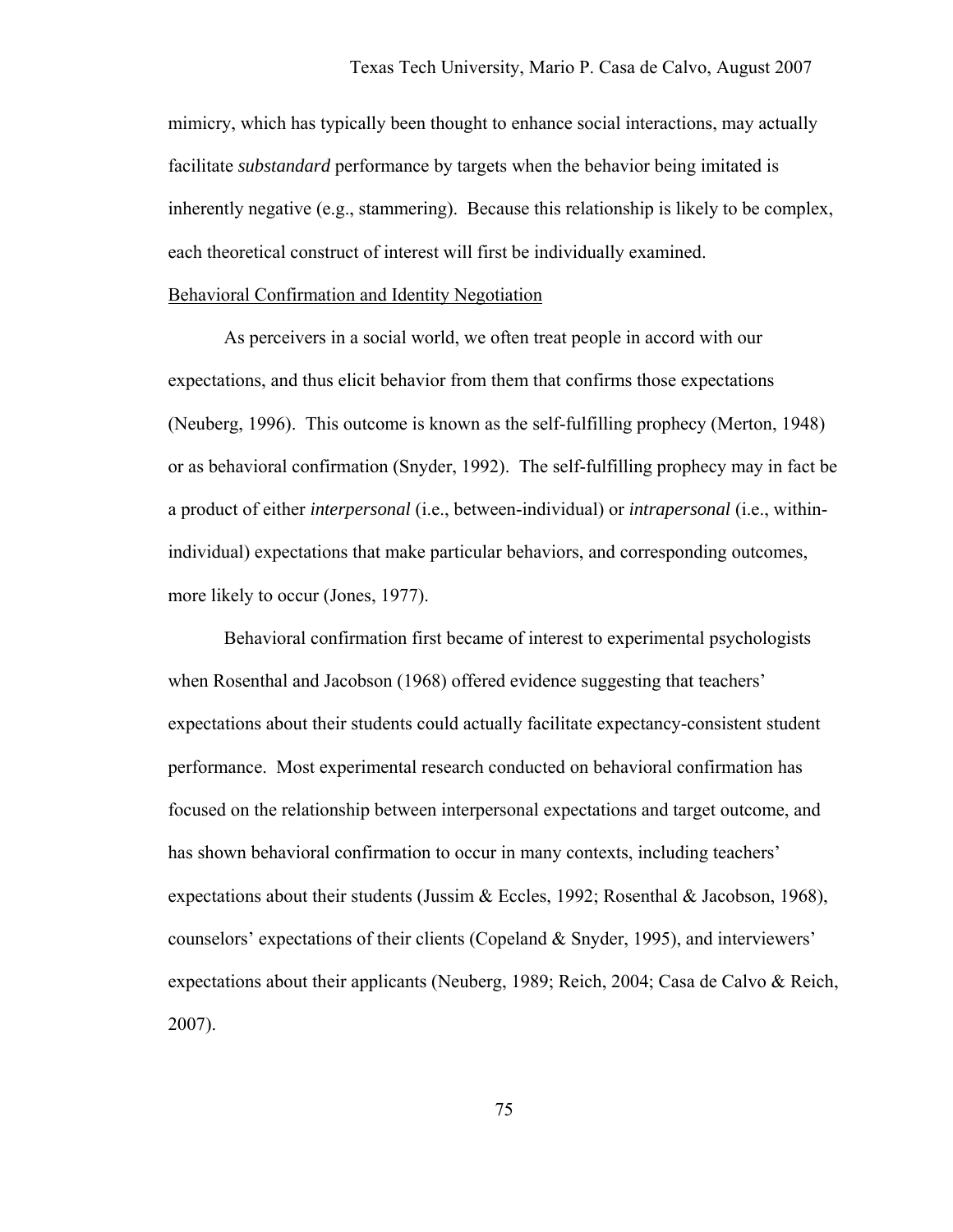Previous theorizing (e.g., Darley & Fazio, 1980; Miller & Turnbull, 1986; Snyder, 1992) suggests four steps through which the self-fulfilling prophecy occurs. First, a perceiver develops expectations about a target person. Second, the perceiver treats the target in a manner that is consistent with those expectations. For instance, perceivers with negative expectancies have been shown to gather information in a biased way by explicitly asking their targets negatively-toned and closed-ended questions (Neuberg, 1989; Reich, 2004). Additionally, perceivers behaviorally express their negative expectancies in more subtle ways (Jones, 1977), as negative expectancies are associated with reduced interpersonal warmth and sociability (Snyder, Tanke, & Berscheid, 1977), enhanced interpersonal distance (Word, Zanna, & Cooper, 1974), fewer expressions of positive regard (Ickes, Patterson, Rajecki, & Tanford, 1982), and more speech errors (Word et al., 1974) by perceivers. Third, the target inadvertently behaves in a way that ultimately confirms the perceiver's expectations (behavioral confirmation). Finally, the perceiver may interpret the target's behavior as being consistent with his or her expectancies, above and beyond the evidence provided by the target's actual behavior (perceptual confirmation).

### Perceiver Goals as Moderators of the Behavioral Confirmation Process

 Of course, behavioral confirmation is not an inevitable consequence when perceivers hold expectations about others. Previous research has shown that motivational variables, such as perceiver goals, can moderate behavioral confirmation effects (for reviews, see Neuberg, 1996; Snyder, 1992). More specifically, goals that reduce perceivers' tendencies to behave in a biased way toward targets may attenuate behavioral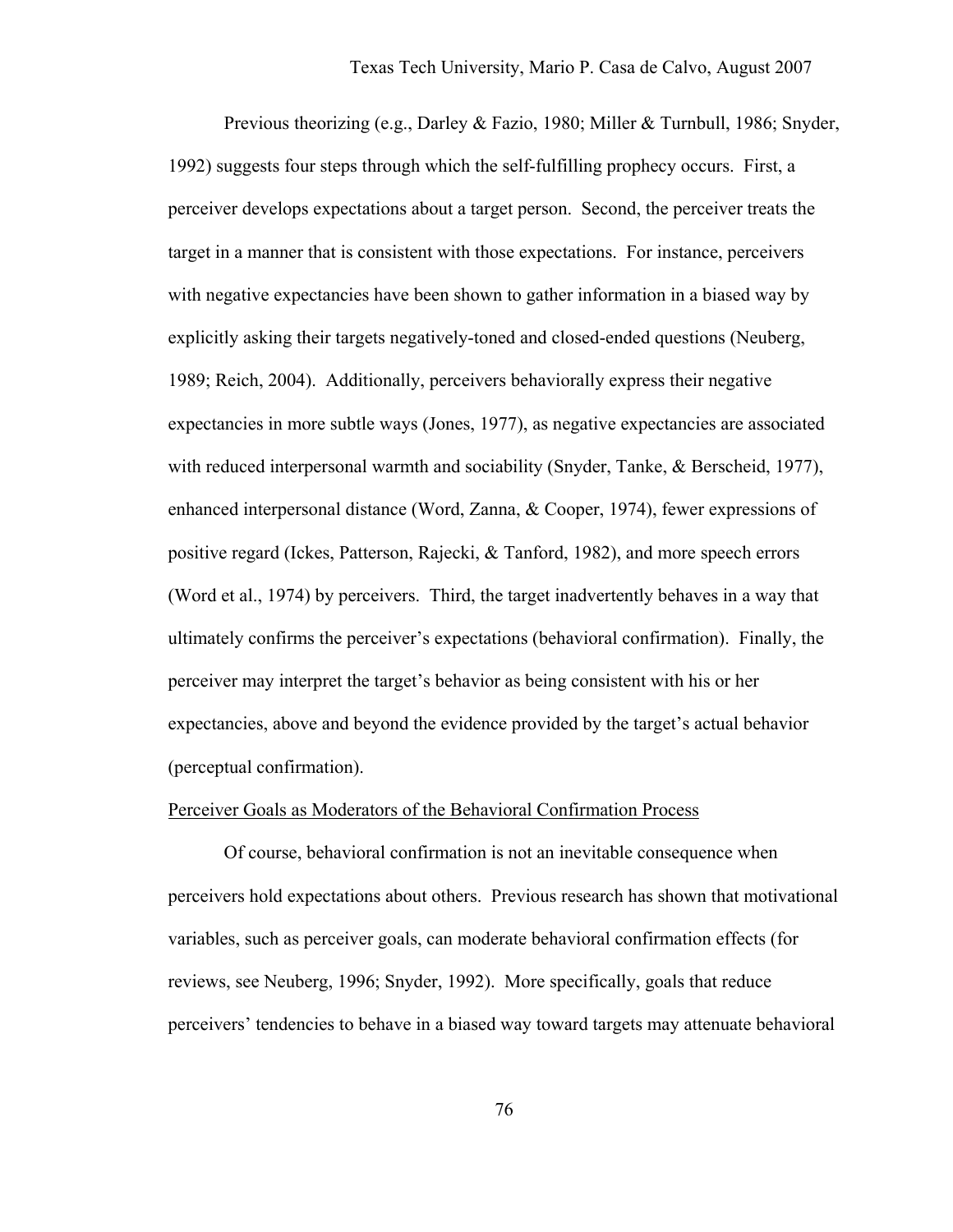confirmation or lead to behavioral disconfirmation, while goals that enhance such tendencies enhance behavioral confirmation (Snyder, 1992). This section will review the manner in which perceivers' accuracy, correction, affiliation, and knowledge goals can affect the behavioral confirmation process.

Accuracy goals. One perceiver goal that has been shown to reduce behavioral confirmation is an accuracy goal. For instance, using a simulated interview paradigm, Neuberg (1989) found that interviewers induced with negative expectancies gathered information from their applicants in a more negatively-biased fashion, elicited more negative behavior from their applicants, and perceived their applicants more negatively than did interviewers with neutral expectancies. However, when also induced with the motivation to form accurate impressions of their applicants, interviewers with negative expectancies utilized less biased information-gathering techniques. This "correction" for bias ultimately reduced both behavioral and perceptual confirmation by disrupting the process by which the self-fulfilling prophecy occurs.

Correction goals. Beside accuracy motivation, perceivers' motivation to correct for expectancies they perceive to be too extreme also can reduce behavioral confirmation. An examination of research in social cognition suggests that the extremity of accessible constructs may lead perceivers to engage in effortful correction processes in order to counteract their biases (Martin, Seta, & Crelia, 1990; Strack & Hannover, 1996; Thompson, Roman, Moskowitz, Chaiken, & Bargh, 1994). These correction processes often lead perceivers to form relatively unbiased or expectancy-inconsistent judgments (Herr, Sherman, & Fazio, 1983; Lombardi, Higgins, & Bargh, 1987; Moskowitz &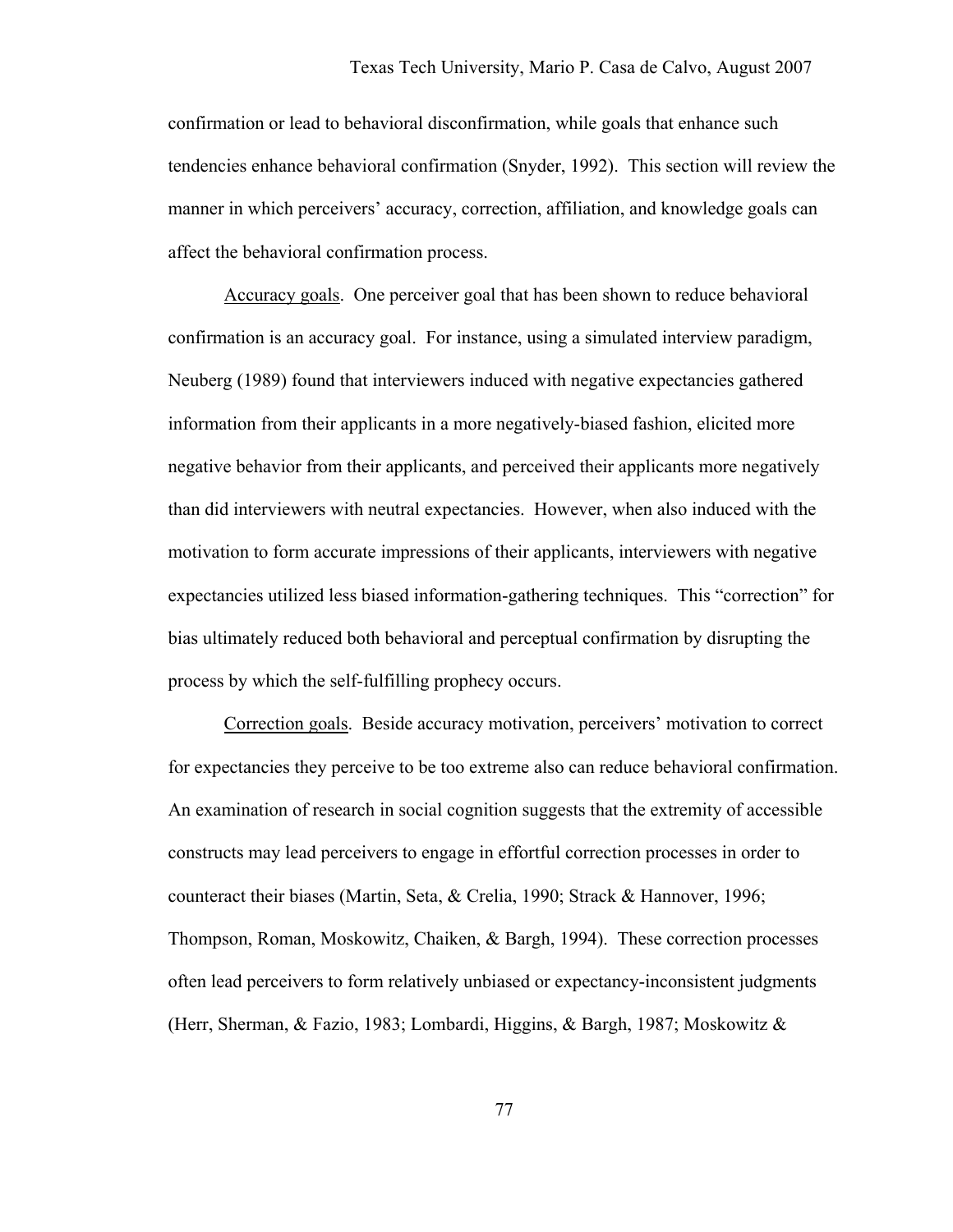Skurnik, 1999; Stapel, Martin, & Schwarz, 1998; Weary, Tobin, & Reich, 2001; Wegener & Petty, 1995). Research by Bargh (1992) suggests that the extremity of perceivers' accessible constructs can lead to correction processes by enhancing perceivers' awareness of their potential biases. This extremity-induced awareness may allow motivated perceivers to employ correction strategies in an attempt to arrive at more even-handed conclusions regarding their targets (Strack & Hannover, 1996; Thompson et al., 1994).

Recent research from the behavioral confirmation literature supports the notion that extreme expectancies may facilitate evenhanded perceiver judgments and behaviors regarding targets via enhanced perceiver awareness. Using a paradigm similar to that of Neuberg (1989), Reich (2004) investigated the moderating role of extremity by examining interviewers who varied in their chronic levels of generalized future-event expectancies (i.e., optimism/pessimism). Although interviewers with non-extreme expectancies engaged in expectancy-biased information-gathering strategies and elicited expectancy-confirming behavior from applicants, interviewers with extreme expectancies did not. Further analyses and a follow-up study supported the idea that as extremity increased, interviewers became more aware of the potential biasing influence of their chronic expectations and deliberately engaged in effortful correction processes.

Using a paradigm similar to that of Neuberg (1989) and Reich (2004), Casa de Calvo and Reich (2006) also found that perceivers with sufficient self-regulatory resources engaged in awareness-based correction induced by extreme target expectancies. Interviewers with sufficient cognitive resources and extreme expectancies exhibited both perceptual and behavioral correction, and did not elicit expectancy-consistent applicant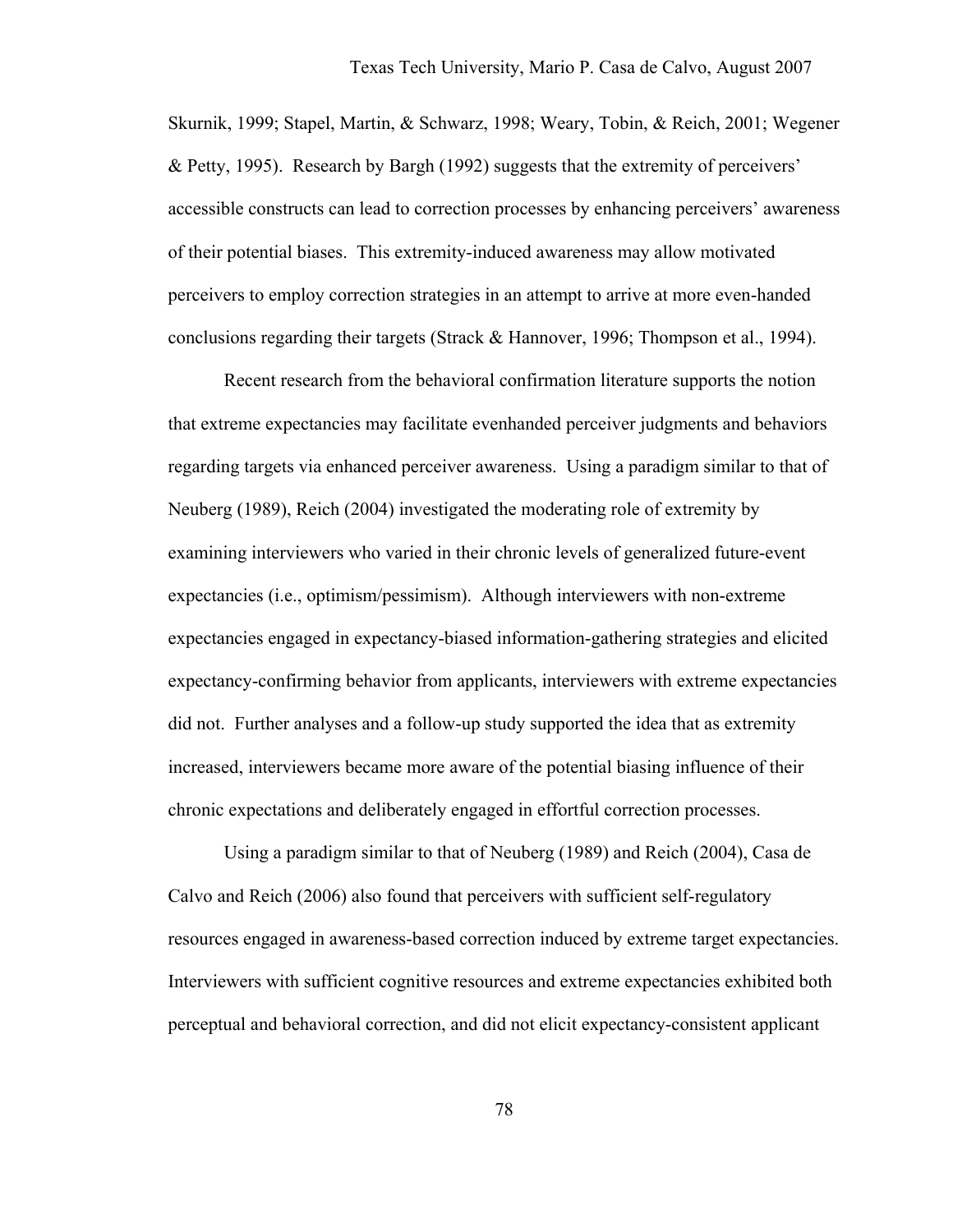behavior. However, interviewers lacking self-regulatory resources exhibited typical expectancy-consistent biases, and elicited behavioral confirmation from their applicants.

Affiliation goals. Behavioral confirmation is also less likely to occur if a perceiver with negative expectancies regarding a target desires to be liked or admired by that target (Neuberg, 1996). Using Neuberg's (1989) simulated interview paradigm, Neuberg, Judice, Virdin, and Carrillo (1993) manipulated interviewers' expectancies regarding an applicant (i.e., negative vs. neutral). Additionally, half of the interviewers were given motivational instructions to try to get the applicants to like them, while the other half were given no affiliation instructions. Results showed that the interviewers prompted with both affiliation motivation and negative expectancies regarding their applicants displayed warm behaviors toward and asked positively-toned questions of their applicants, thus facilitating positive interview performance. So, in this case, the perceivers' desire to be liked by the targets motivated expectancy-inconsistent behavior from the perceivers, thereby facilitating expectancy-inconsistent performance from the targets.

Knowledge goals. Behavioral confirmation is actually more likely to occur if perceivers possess knowledge goals (Snyder, 1992). For instance, if perceivers attempt to collect information from targets for the purpose of forming an impression of them, behavioral confirmation is likely to be enhanced. This is particularly likely if perceivers are unconcerned with forming an accurate impression of targets.

Copeland and Snyder (1995) examined how perceivers' knowledge and affiliation goals would affect the behavioral confirmation process. Participants were randomly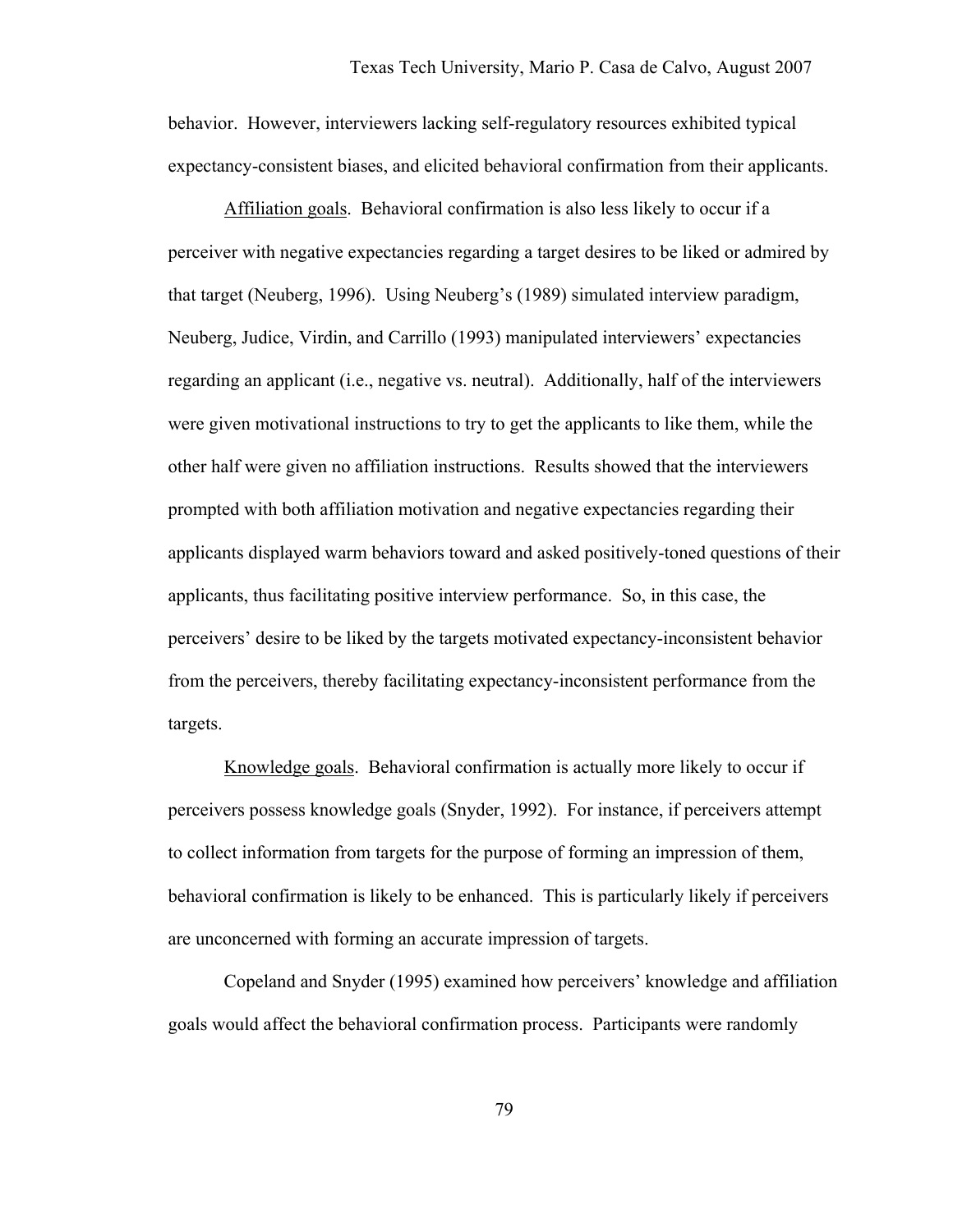assigned to the roles of either counselor (i.e., perceiver) or client (i.e., target), and engaged in a videotaped, face-to-face interaction. Prior to the interaction, perceivers were given the expectation that their targets were either extraverted or introverted. Perceivers were either instructed to form a diagnosis of the client (a knowledge goal), instructed to build affiliation and rapport with the client, or given no interaction goal. Only perceivers in the "diagnostic" condition elicited behavioral confirmation from their targets, suggesting that the behavioral confirmation process is enhanced when perceivers attempt to arrive at conclusions about targets without accuracy concerns.

Snyder and Haugen (1994) have provided further evidence that behavioral confirmation is enhanced when perceivers pursue knowledge goals. By using bogus photographs, male perceivers were led to believe that they would be having a phone conversation with a woman of normal weight or an obese woman. When perceivers and targets conversed in this situation without further instruction, behavioral confirmation did not occur. In other words, targets believed to be obese and those believed to be of normal weight did not act any differently during the conversation. However, when perceivers were instructed to try to arrive at a stable conclusion regarding the targets (a knowledge goal), behavioral confirmation occurred, such that targets believed to be obese responded in a more unenthusiastic and unfriendly manner than did targets believed to be of normal weight. Behavioral confirmation did not occur when perceivers were instructed to attempt to get along with their interaction partners (an affiliation goal).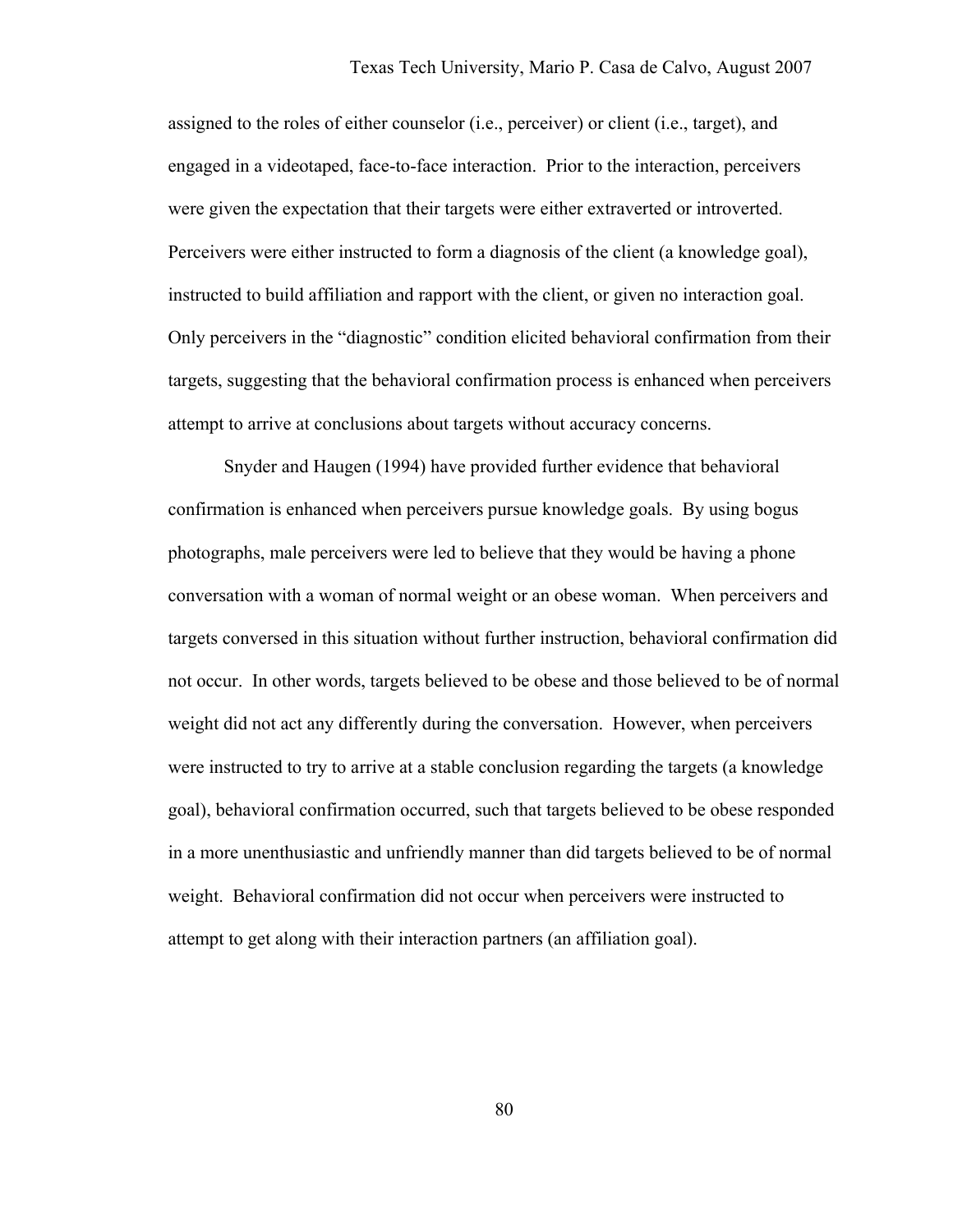## Target Goals as Moderators of the Behavioral Confirmation Process

 In addition to perceiver goals, target goals have been shown to moderate the behavioral confirmation process (Neuberg 1996). Specifically, goals that increase targets' tendencies to conform to perceivers' expectancies enhance behavioral confirmation, whereas goals that decrease targets' tendencies to conform to perceivers' expectancies attenuate behavioral confirmation. This section will review the manner in which targets' non-deference, knowledge, deference, and affiliation goals can affect the behavioral confirmation process.

Non-deference goals. Any target goal that facilitates resistance to perceivers' expectancies should attenuate behavioral confirmation (Snyder, 1992). For instance, Hilton and Darley (1985) have provided evidence that behavioral confirmation effects are less likely to occur when targets are aware of perceivers' erroneous expectancies, because targets resist going along with the expectancies. These researchers manipulated perceivers' expectancies by informing some perceivers that they would be interacting in the future with a "cold" individual and giving others no such information. Next, Hilton and Darley manipulated target awareness by informing targets in one condition that the perceivers were expecting them to be "cold"; in another condition, targets were given no indication of perceivers' expectancies. Of the four conditions, results showed that expectancy confirmation occurred only when perceivers were given a "cold" expectation of their targets and targets were unaware of perceivers' expectancies. When targets were aware of perceivers' "cold" expectancies, they were able to overcome them by engaging in expectancy-inconsistent behavior, particularly when perceivers actually possessed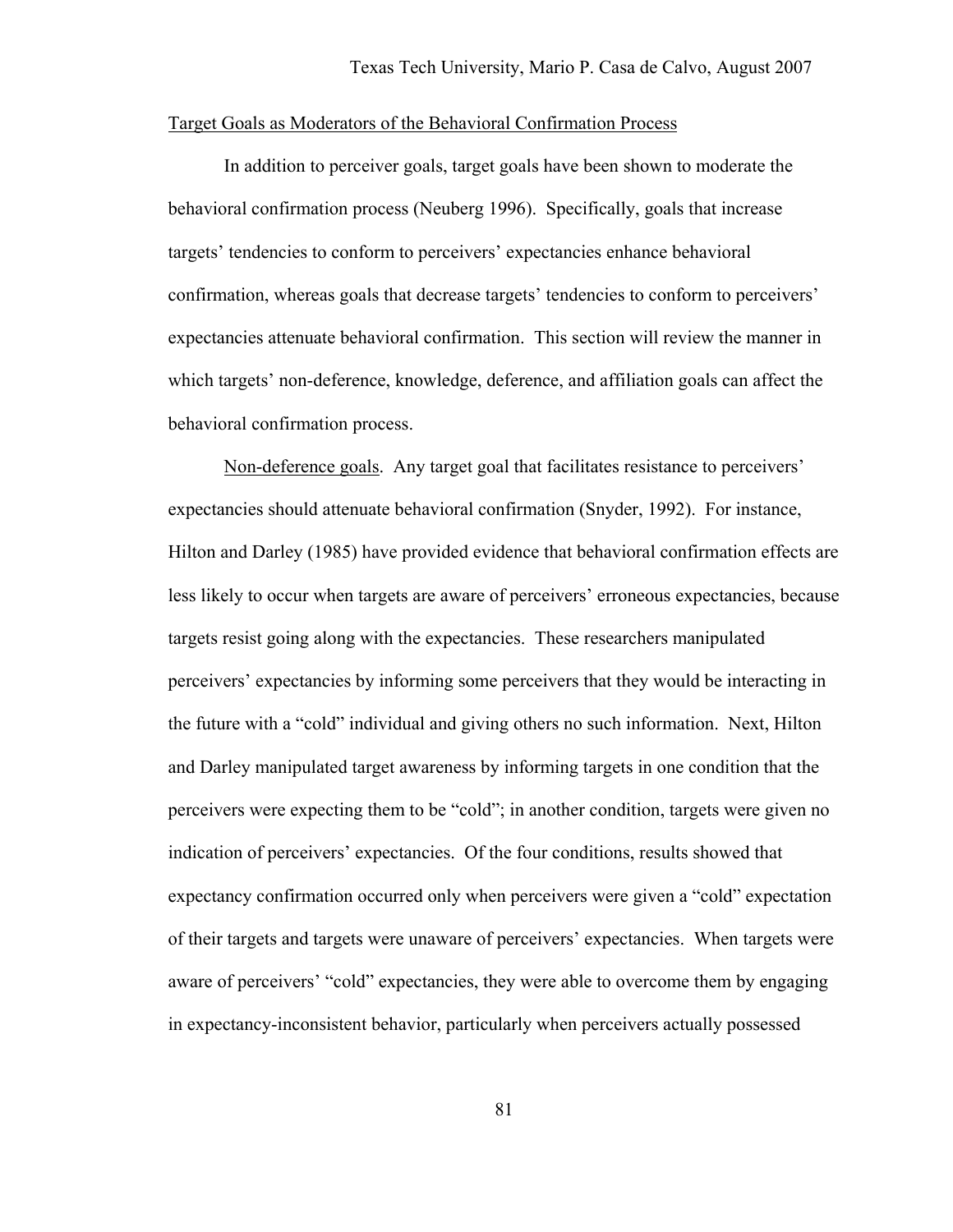"cold" expectancies regarding targets. The findings of this study are consistent with those of Stukas and Snyder (2002), who found that expectancy targets were more likely to engage in expectancy-disconfirming behavior when they were made aware of perceivers' dispositionally-attributed, negative expectancies.

Knowledge goals. Research has shown that behavioral confirmation is less likely to occur when targets try to get to know perceivers better (Snyder, 1992). For example, Snyder and Haugen (1995) enlisted male perceivers in a "getting acquainted" telephone conversation with female targets believed to be either obese or of normal weight. While the targets were unaware of the expectancies perceivers had of them, they were instructed with either knowledge, affiliation, or no goals for their interactions with the perceivers. Results showed that when targets possessed knowledge goals and therefore tried to gain information about the perceivers' personality characteristics, behavioral confirmation was attenuated; targets did not present themselves differently depending on whether perceivers thought that they were obese or of normal weight. On the other hand, targets tended to behave in a manner consistent with perceivers' erroneous beliefs when targets were in the affiliation or no goal conditions.

Deference goals. Any target goal that facilitates concession to perceivers' expectancies should enhance behavioral confirmation (Snyder, 1992). For example, research has found that behavioral confirmation is more likely to occur when targets are of lower status or have less power in comparison to the perceiver (Copeland, 1994). In such circumstances, targets may feel obliged to act in a manner consistent with perceiver expectancies, in order to remain in good favor with the high-power perceivers. Low-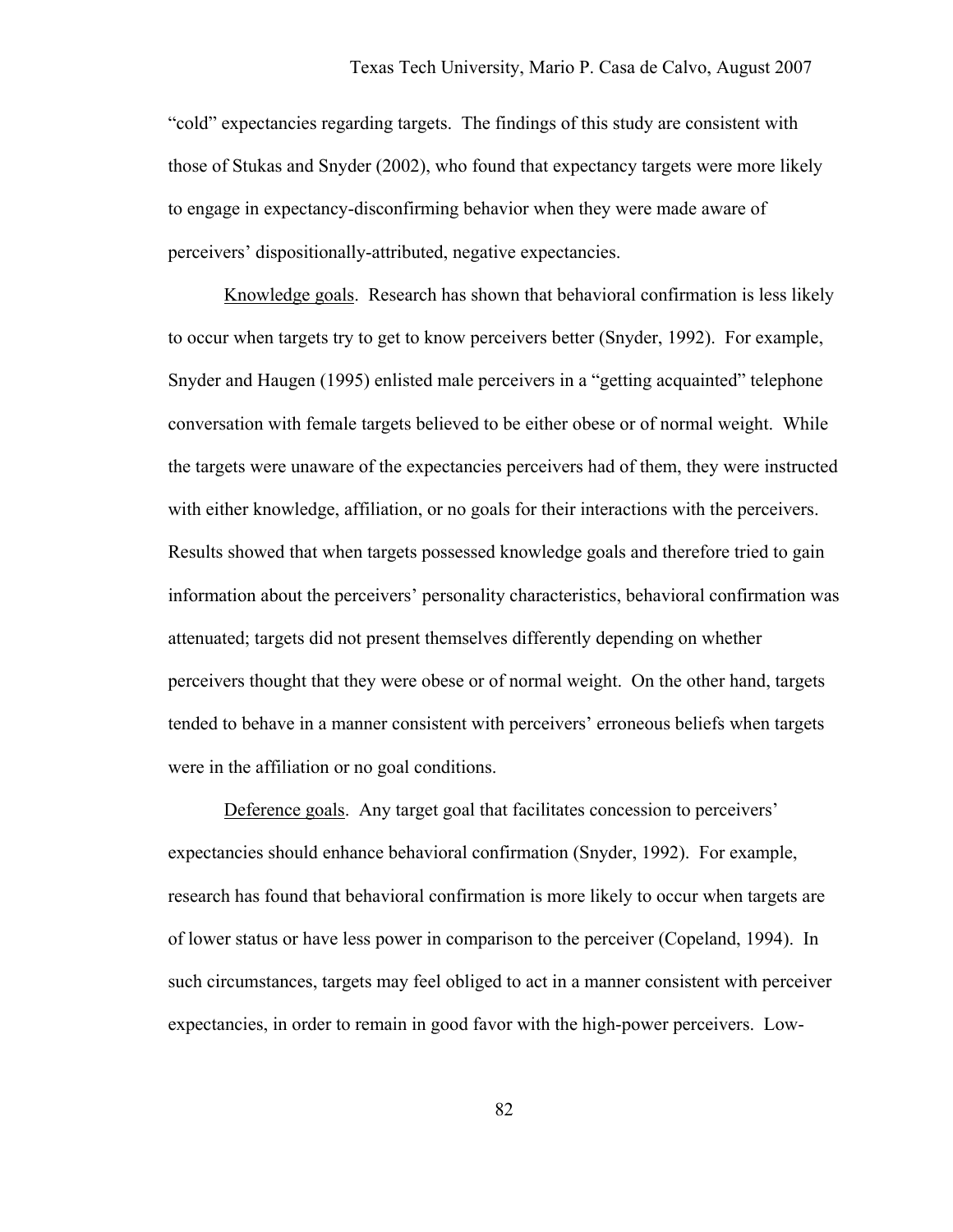power targets may be more likely to accept social rules of conversational discourse (Grice, 1975) and less likely to challenge the expectancies of the perceiver (Jones, 1986), as such challenges may cause them to lose favor with high-status perceivers (Neuberg, 1996).

Affiliation goals. Additionally, behavioral confirmation is more likely to occur when targets attempt to get perceivers to like them, or when targets are motivated to have smooth interactions with perceivers (Neuberg, 1996). As previously discussed, Snyder and Haugen (1995) enlisted male perceivers in a "getting acquainted" telephone conversation with female targets believed to be either obese or of normal weight. Targets were instructed to pursue either knowledge, affiliation, or no goals during their interactions with the perceivers. Results showed that when targets tried to get along well with their perceivers and have smooth interactions, behavioral confirmation was more likely to occur. More specifically, targets thought to be obese behaved in a relatively unresponsive and cold manner during their interactions, whereas targets thought to be of normal weight behaved in a more responsive and enthusiastic manner. These results imply that targets with affiliation goals concede to the interaction scripts of perceivers for the purpose of being liked or "getting along". In such circumstances, behavioral confirmation may be particularly likely, regardless of whether perceivers' expectancies are positive or negative.

# Identity Negotiation: When Perceiver Expectancies and Target Goals Clash

In addition to the interaction goals described above, another important goal that targets may pursue during social interactions is the goal of maintaining and verifying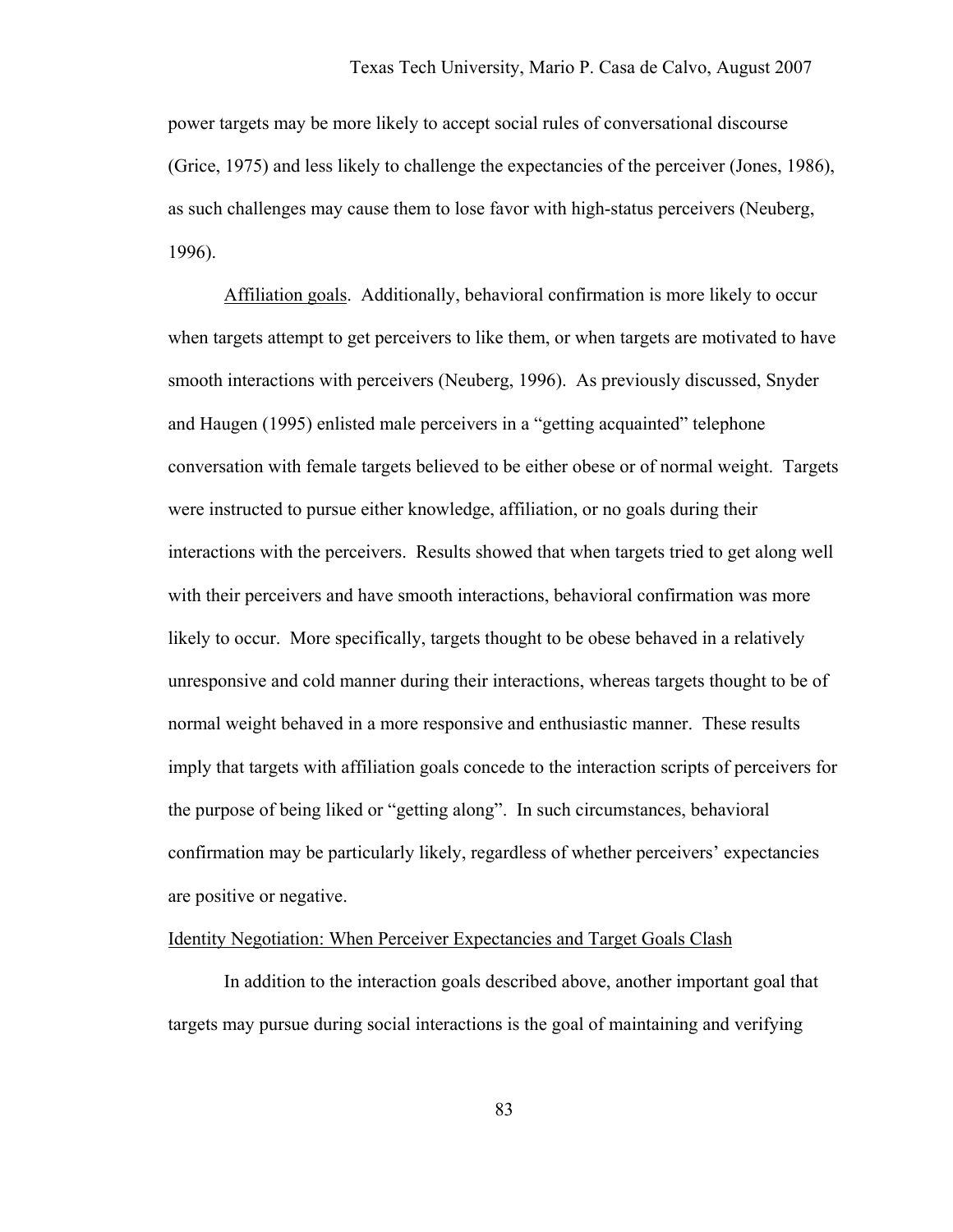their self-concepts. In fact, the process of expectancy confirmation is less likely when perceivers' expectancies contradict a crucial aspect of targets' self-concepts. According to identity negotiation theory (Swann, 1987; Swann & Ely, 1984), targets may be particularly motivated to establish their own identities if they detect perceiver expectancies that strongly contradict their own identities. In such circumstances, targets will work to establish perceiver impressions that are consistent with the manner in which they see themselves. For example, a job applicant who believes that she is highly qualified may be particularly motivated to demonstrate her qualifications when she interacts with an interviewer who exhibits negative expectations.

Identity negotiation theory is based on the notion that targets' self-concepts affect the way targets perceive information, and that targets are motivated to protect those selfviews. The self-concept is an organized set of beliefs about oneself that determines how individuals process self-relevant information and affects individuals' motives, emotions, self-evaluations, and abilities (Klein, Loftus, & Burton, 1989; Van Hook & Higgins, 1988). Furthermore, individuals work hard to protect their self-images from threatening information (Sedikides & Green, 2000; Swann, 1987), and attempt to maintain consistency with their self-concepts whenever possible (Tschanz & Rhodewalt, 2001).

Individuals actively seek out information that confirms their self-concepts (regardless of whether the information is positive or negative), and also exhibit better recall for information that is consistent with their self-concepts (Swann & Read, 1981b). Furthermore, individuals have a cognitively-based tendency to regard information that confirms their self-conceptions as more accurate and compelling than information that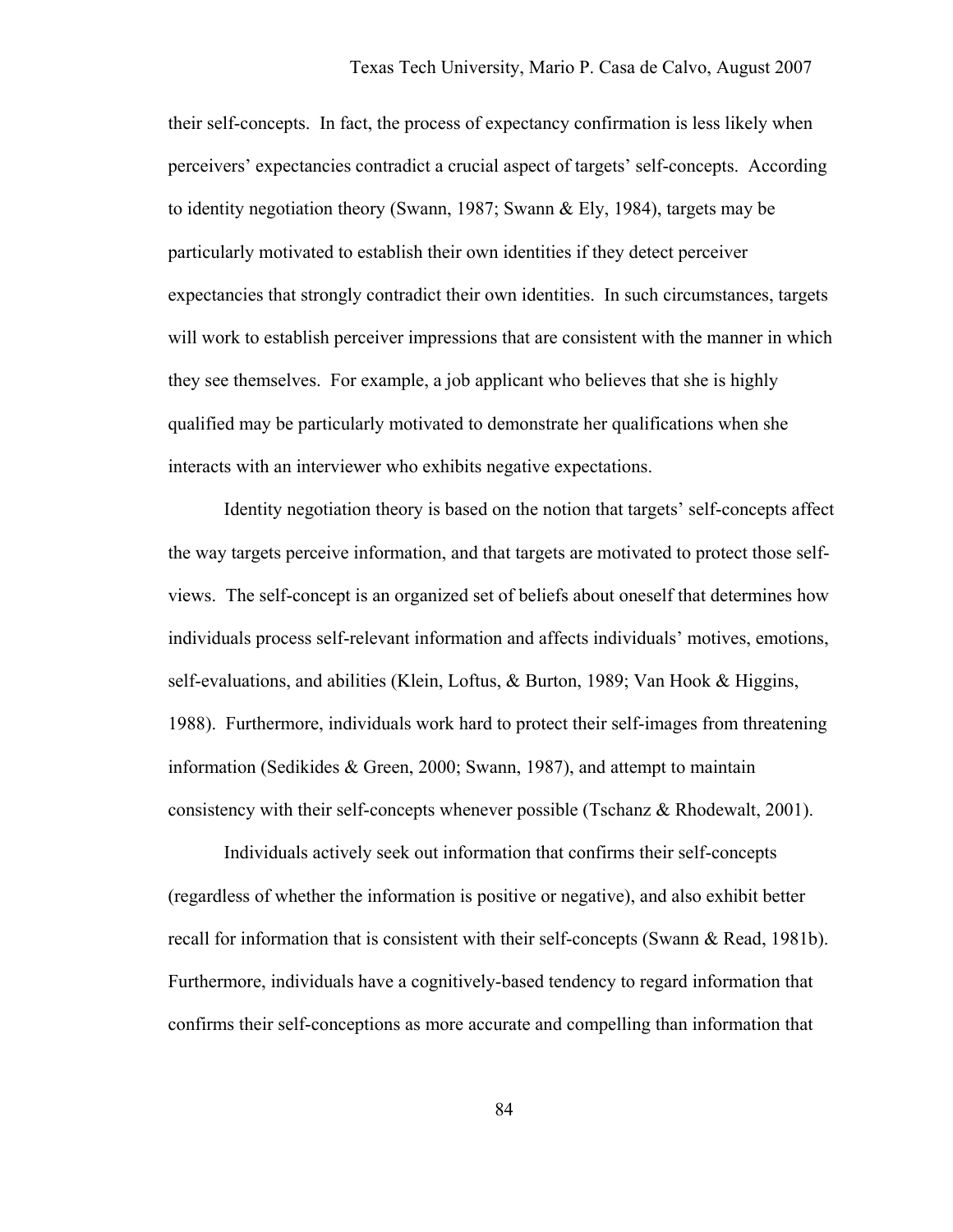contradicts their self-conceptions (Swann & Read, 1981a). Individuals may cling to their self-concepts, fight to protect them, and prefer information that is consistent with them because stable self-conceptions may provide individuals with a sense of security; stable self-concepts play an important role in organizing experience, predicting future events, and guiding behavior (Lecky, 1945; Secord & Backman, 1961), so individuals are likely to think and behave in ways that promote the survival of their self-conceptions for the purpose of maintaining their subjective social world (Swann, 1987).

 If targets receive information from perceivers that is not consistent with their selfconcepts, they may seek to elicit self-verifying feedback by utilizing appropriate interaction strategies (Swann, 1987; Swann & Ely, 1984). For instance, in Swann and Read's (1981b) Study 2, targets who perceived themselves as likeable or unlikable interacted with perceivers. Some targets were led to believe that their perceivers might not like them, other targets were led to believe that their perceivers might like them, and others were not informed at all of potential perceiver impressions. Overall, results showed that targets who perceived themselves as likeable elicited more favorable reactions from perceivers than did targets who perceived themselves as unlikable. Results also showed a distinct pattern of self-verification; targets who perceived themselves as likeable elicited the *most* favorable responses from perceivers when they were led to believe that the perceivers might not like them, whereas targets who perceived themselves as unlikable elicited the *least* favorable responses from perceivers when they were led to believe that the perceivers might *like* them. So, targets were particularly adept at eliciting feedback from perceivers that was consistent with their own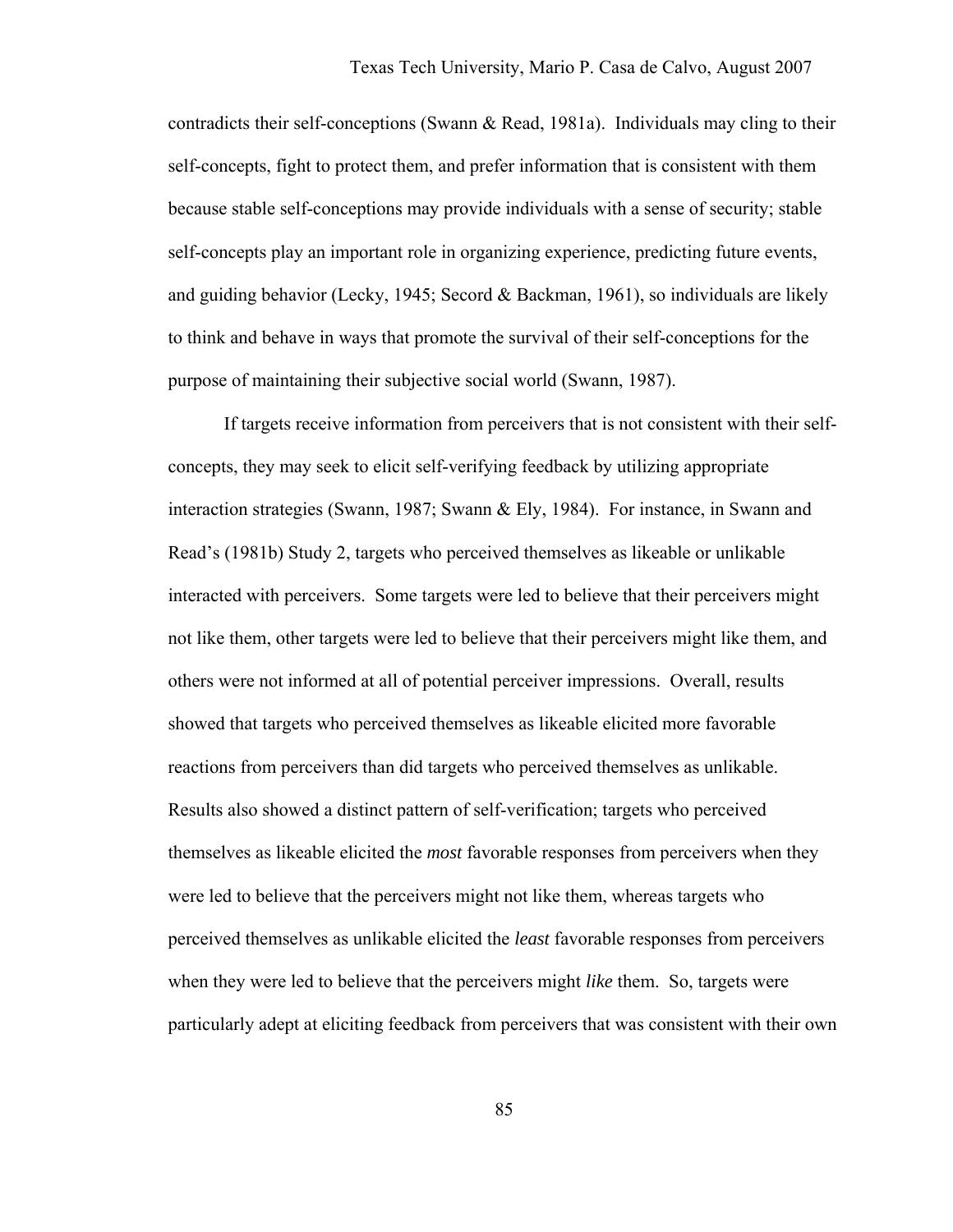self-concepts when they believed that perceivers' impressions were not consistent with those self-views.

 Swann and Hill (1982) obtained results that conceptually replicated the findings discussed above. These researchers measured targets' subjective ratings of dominance, and had them interact with a confederate in a game. Each person (i.e., confederate and target-participant) alternated between assuming a dominant (i.e., leader) role or a submissive (i.e., assistant) role. Next, the experimenter asked the target and confederate to decide who would like to be the leader for the next set of games. At that point, the confederate offered that the target seemed either dominant or submissive, and that the target should fulfill the corresponding role in future games. Results indicated identity negotiation processes at work. If the confederate's impressions of the targets fit the targets' self-conceptions, the targets accepted the roles assigned to them. However, if the confederate's impressions contradicted the targets' self-concepts, the targets made effortful attempts to behave in a manner not conducive to their assigned roles for the purpose of establishing identities more consistent with their own self-concepts.

 An important moderator of behavioral confirmation and identity negotiation processes is the confidence with which targets believe their self-concepts to be accurate. Specifically, the more certainty targets feel regarding particular aspects of their selfconcepts, the more diligently they will work to establish their identities when they believe that perceivers hold inaccurate perceptions about their characteristics (Swann  $\&$  Ely, 1984; Swann, 1987). For example, Swann and Ely (1984) had perceivers interview targets who were either certain or uncertain of their levels of extraversion. The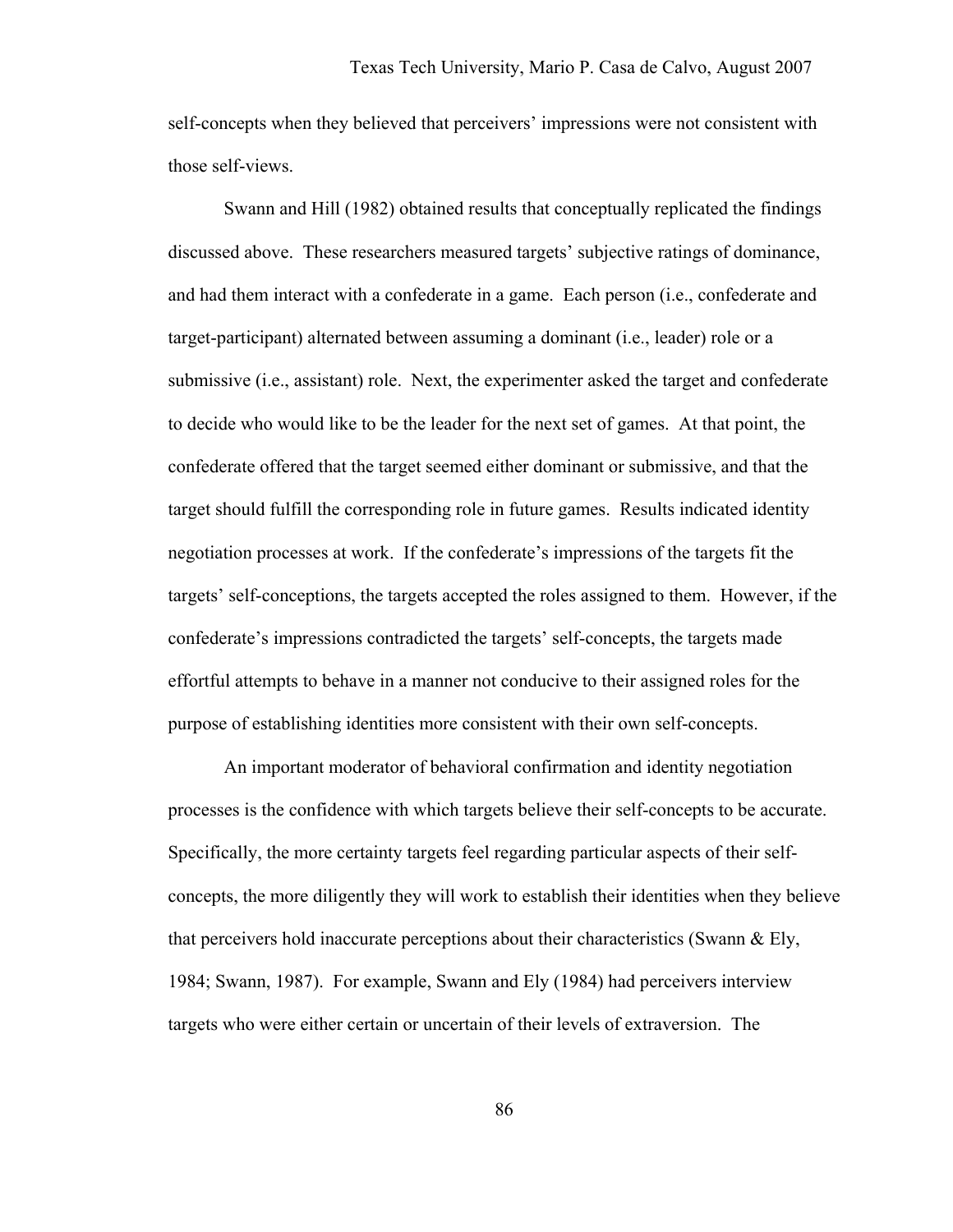perceivers themselves were always given expectancies about the targets that contradicted the targets' self-concepts; for example, a perceiver interviewing a target who was highly certain that he or she was extraverted was led to believe that the target was not very extraverted. Accordingly, perceivers asked targets expectancy-consistent questions. When targets were *not* very certain of their extraversion levels, they answered in ways that confirmed perceivers' expectations (i.e., behavioral confirmation), even though the perceivers' expectancies contradicted their own self-views. However, when targets *were* highly certain of their extraversion levels, they actively resisted going along with the perceivers' leading questions and attempted to shape the discussion in a manner consistent with their own self-views (i.e., identity negotiation).

The studies described above imply that whether identity negotiation or behavioral confirmation occurs depends on a) the extent to which a perceiver's (false) expectancies contradict some important aspect of a target's self-concept, and b) the certainty with which a target holds a particular aspect of his or her self-concept to be true. Behavioral confirmation is likely to occur when perceivers hold expectations about targets within domains that are irrelevant to the target, or when targets are uncertain of their domainspecific qualities. In contrast, identity negotiation is likely to occur when perceivers hold expectancies inconsistent with targets' self-identities, particularly when targets are highly self-certain of their domain-relevant characteristics.

# The "Chameleon Effect": Nonconscious Behavioral Mimicry

 The "chameleon effect" can be defined as nonconscious, unintentional mimicry of the mannerisms of an interaction partner (i.e., nonconscious behavioral mimicry;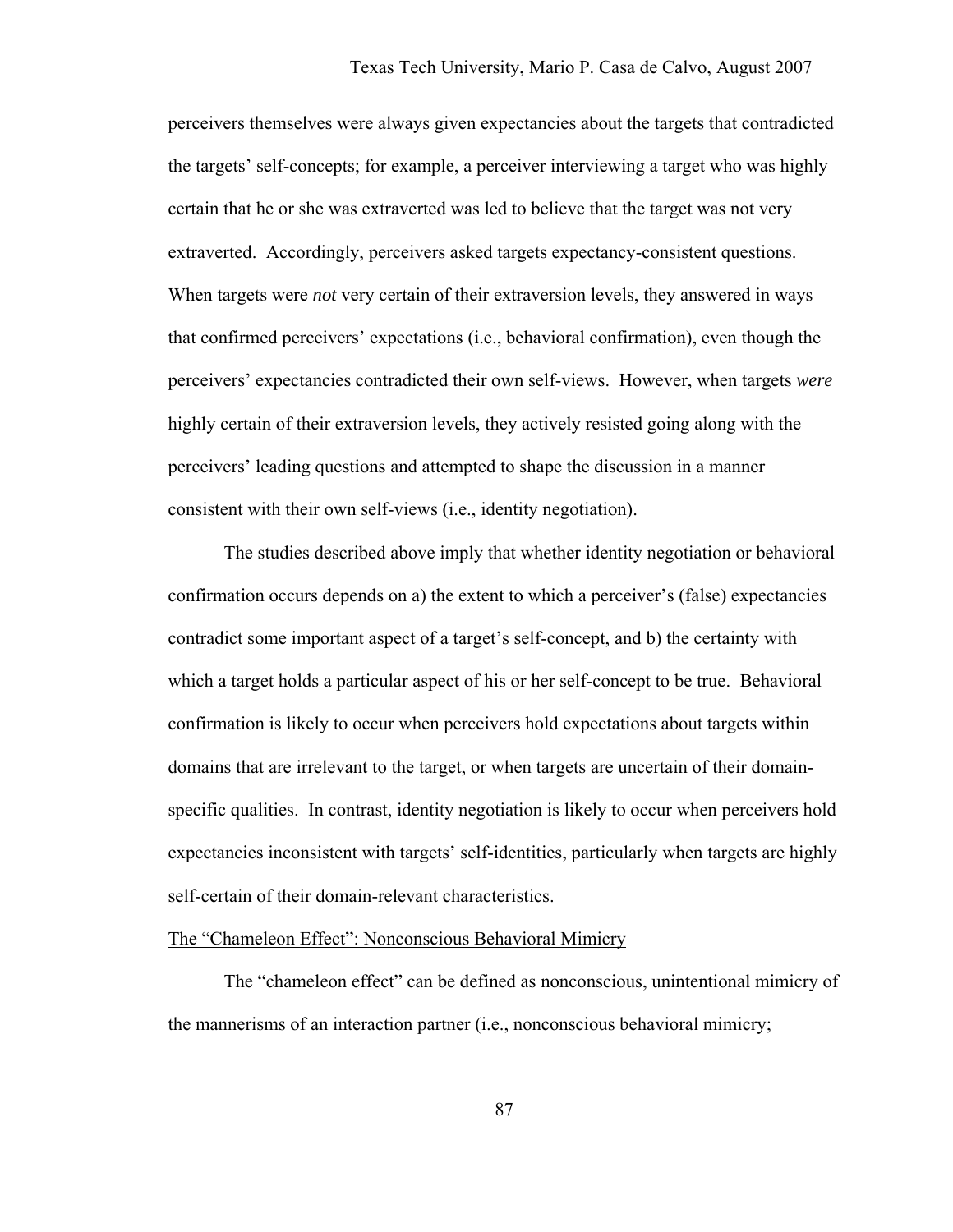Chartrand & Bargh, 1999). Such mimicry occurs for a variety of behaviors, including gestures, postures, idiosyncratic movements, facial expressions, and speech-related variables, such as accents and tone of voice (for reviews, see Chartrand & Bargh, 1999; Chartrand, Maddux, & Lakin, 2005; Lakin, Jefferis, Cheng, & Chartrand, 2003).

Of course, the "chameleon effect" is not the first psychological construct to address the impact that others have on our own behaviors. Indeed, the phenomenon of social contagion has a long history in psychology. Social contagion (also known as behavioral contagion) may be thought of as unintentional transmissions of emotions or behaviors from one person to another (Levy & Nail, 1993; Redl, 1949). As with the "chameleon effect", social contagion is thought to be relatively nonconscious and automatic, and is to be distinguished from direct, intentional attempts to influence or parrot others (Polansky, Lippitt, & Redl, 1950).

Social contagion effects have been identified for behaviors such as binge eating (Crandall, 1988), laughter (Freedman & Perlick, 1979), coughing (Pennebaker, 1980), applause (Freedman, Birsky,  $\&$  Cavoukian, 1980), and verbal aggression (deCharms  $\&$ Wilkins, 1963; Wheeler & Caggiula, 1966). Additionally, social contagion may include the transference of emotions, including emotional expressions (e.g., smiles, frowns; Hatfield, Cacioppo, & Rapson, 1992) and mood (Neumann & Strack, 2000). Furthermore, the likelihood of such contagions flourishing has been shown to be affected by the number of others engaging in the particular behavior, and how close in proximity individuals are to one another (e.g., coughing; Pennebaker, 1980), as well as the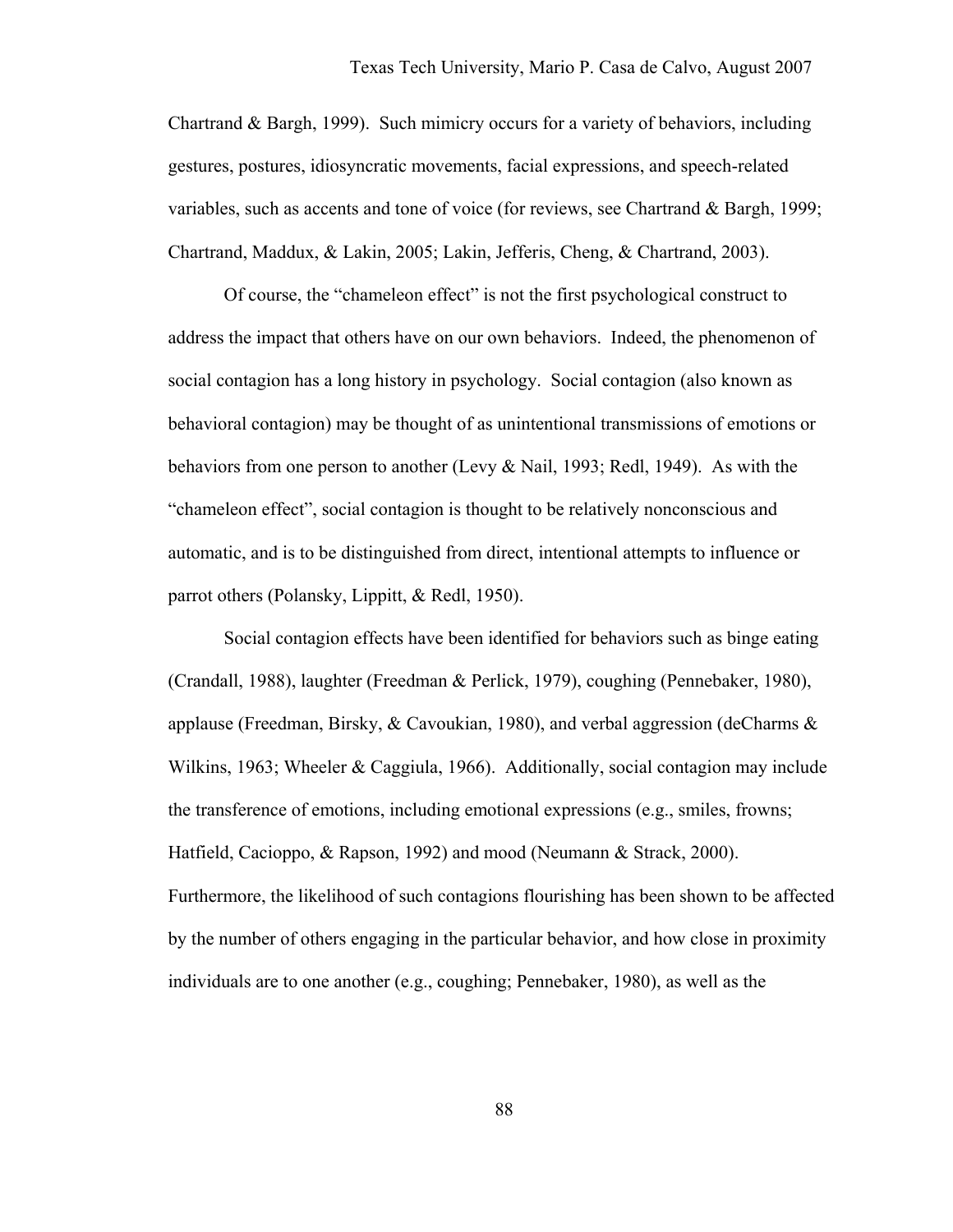preponderance of behavioral models (Bandura, 1978) and individual frustration level (e.g., with regard to aggressive behavior; Wheeler, 1966).

While the processes of social contagion and nonconscious mimicry superficially share similar characteristics (e.g., their automatic nature and their emphasis on shared behaviors), they are unique constructs. From a historical standpoint, social contagion usually refers to shared behaviors or emotions within group or crowd contexts (Levy  $\&$ Nail, 1993), whereas mimicry quite often focuses on dyadic interactions (e.g., Chartrand & Bargh, 1999). Additionally, social contagion includes the transference of emotion, whereas mimicry primarily focuses on imitated behavior. Finally, some consider mimicry to be a subset of social contagion, in that physical mimicry and imitative behavior might be the first step in the contagion process (Neumann & Strack, 2000).

While the exact nature of the difference between social contagion and nonconscious mimicry is worthy of further examination, the current research focuses on the process of nonconscious behavioral mimicry, and the circumstances in which it occurs. Before discussing the circumstances in which the "chameleon effect" occurs, however, it is important to discuss *why* it occurs.

### Why Does the "Chameleon Effect" Occur?

 One of the primary explanations for the occurrence of the "chameleon effect" is the perception-behavior link. The perception-behavior link can be thought of as the human tendency to act in the same way as we see others act (Dijksterhuis & Bargh, 2001). More specifically, the mere perception of a target's behavior, traits, or relevant characteristics activates corresponding mental representations of those constructs within a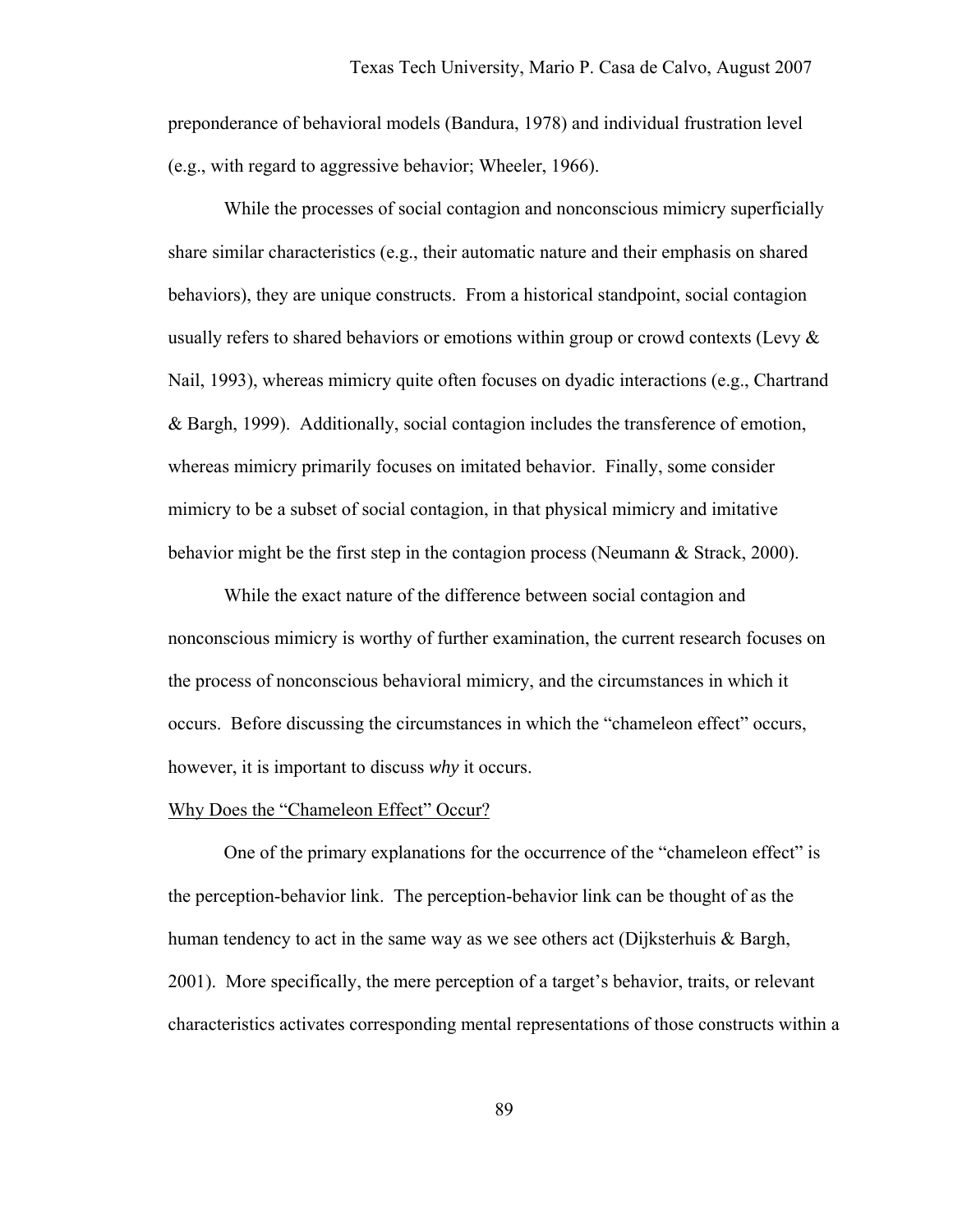perceiver, causing the perceiver to engage in behaviors associated with those constructs. For instance, Bargh, Chen, and Burrows (1996; Experiment 1) primed participants with traits such as "rude" or "polite" to see if trait primes would have subsequent effects on participants' behaviors. Results showed that participants primed with "rude" were more likely to later interrupt the experimenter's conversation with another participant (i.e., confederate), while participants primed with "polite" were less likely to interrupt the experimenter's conversation. In a similar vein, Bargh et al.'s (1996) Experiment 2 showed that mere perception of words can activate stereotypes of the groups with which those words are associated, and can lead perceivers to engage in behaviors associated with those stereotypes. More specifically, these researchers primed participants with stereotypes typically associated with the elderly (i.e., gray, Florida, bingo). Results showed that participants primed with these stereotypes walked significantly slower to the elevator than participants not exposed to the stereotypic primes. These studies show that mere perception of traits or stereotypes can activate one's cognitive representation of those entities, causing one to behave in a corresponding manner.

 One domain in which the perception-behavior link is relevant is in the mimicry of facial expressions. For example, Zajonc, Pietromonaco, and Bargh (1982) found that participants who tried to remember photographs that they were shown from a college yearbook spontaneously mimicked the facial expressions they viewed in each photograph. Similarly, Provine (1986) asked one group of participants to watch a five minute videotape of people yawning, and asked another group of participants to watch a five minute videotape of people smiling. Results showed that participants in the yawn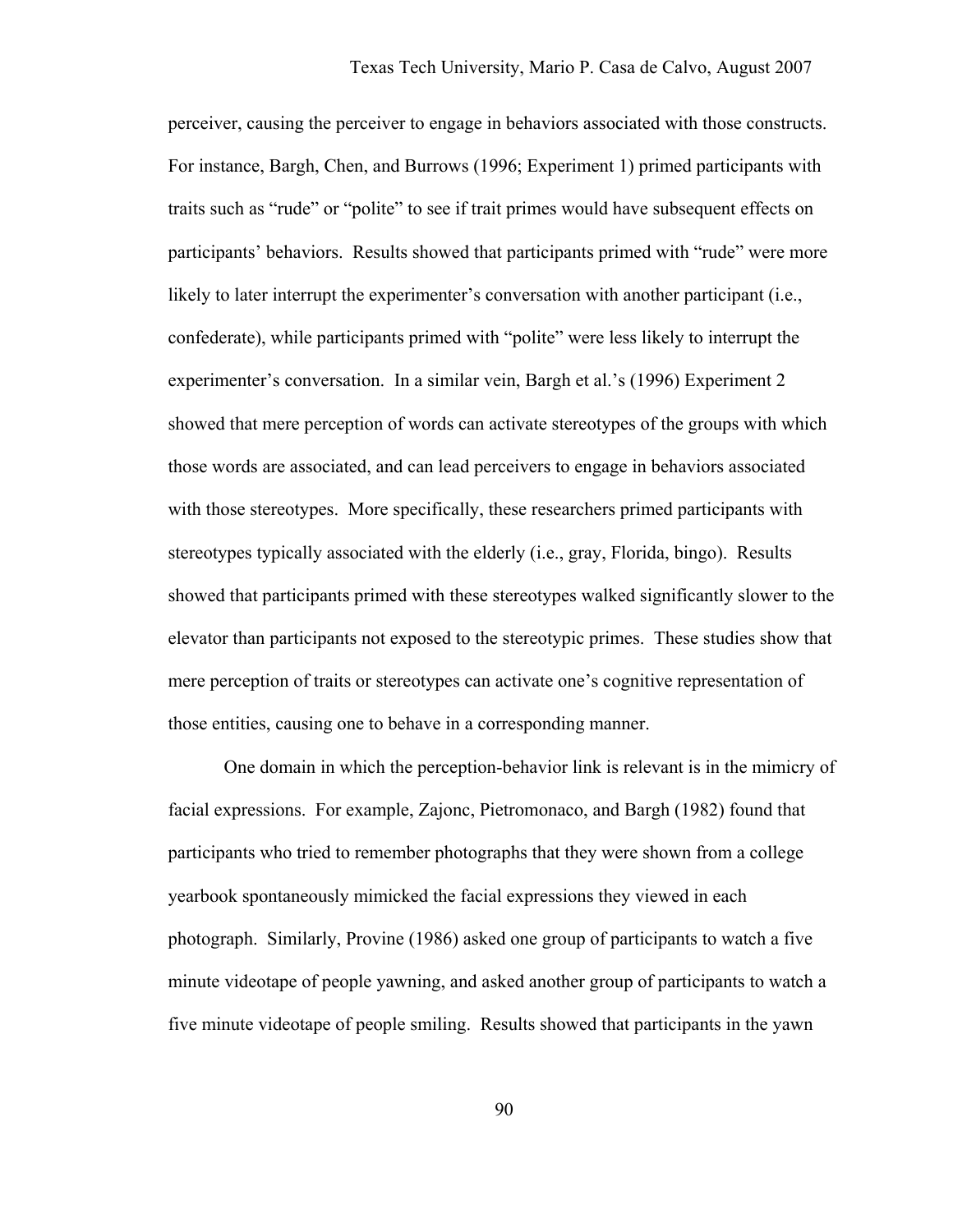video condition yawned significantly more than did the participants in the smiling condition. Finally, Zajonc, Adelmann, Murphy, and Niedenthal (1987) found that relationship partners tended to look more like each other the longer they were in the relationship. The results of this study imply that the frequent perception of one partner's facial expressions causes the other partner to exhibit those facial expressions as well, thereby facilitating enhanced facial similarity. In sum, these studies suggest that the mimicry of subtle facial expressions may occur via mere perception.

 The perception-behavior link has also been established in a series of studies that show evidence for behavior matching. In a hallmark study conducted by Chartrand and Bargh (1999; Experiment 1), participants interacted with a confederate during a picture description task. Results showed that participants were significantly more likely to engage in foot shaking or face touching behaviors when their interaction partner (i.e., the confederate) initiated those particular behaviors. Furthermore, a funneled debriefing suggested that participants were not aware that they were engaging in behavioral mimicry. In sum, this study suggests that the perception-behavior link can cause people to engage in subtle behavioral mimicry, and that this effect can occur outside of perceiver awareness.

 Another domain of research has shown that people are just as capable of mimicking speech-related behavior as they are of mimicking more subtle physical behavior. For example, Levelt and Kelter (1982) have found that perceivers engage in speech imitation of interaction partners for single words, phrases, and entire sentence formats. These speech imitation effects were found to be substantial when perceivers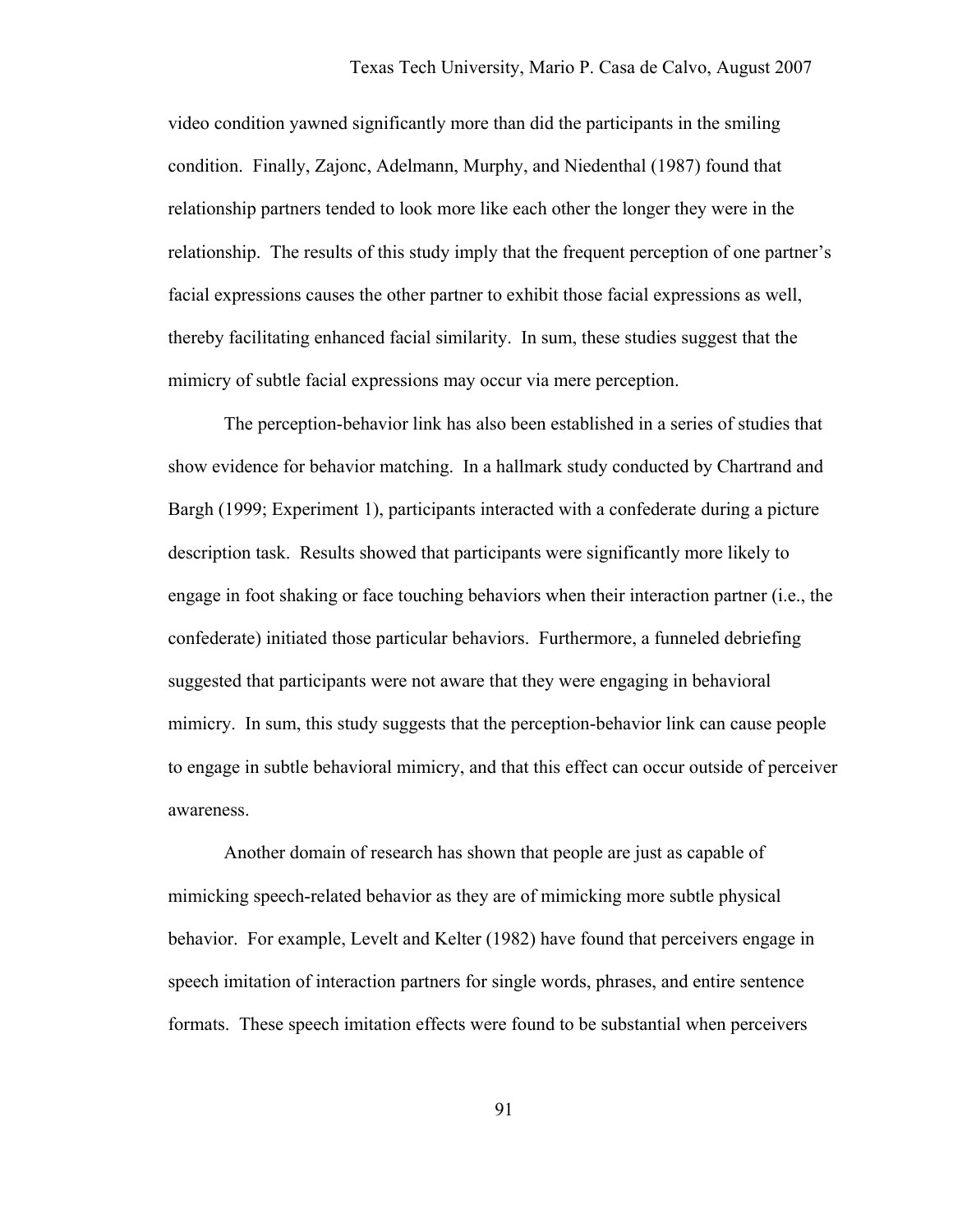were not under cognitive load, and cognitive load did not enhance perceivers' imitation behaviors. These results imply that the tendency to imitate speech is an automatic one that may be relatively unaffected by cognitive resources. Additionally, Neumann and Strack (2000) have found that perceivers are capable of imitating the tone of voice of their interaction partners. More specifically, participants were asked to listen to a speech given by an anonymous person, and they were asked to repeat parts of that person's speech out loud. Results showed that a speech prompt with a sad tone was likely to elicit a sad-toned response from the participants, whereas a happy-toned prompt was more likely to elicit a happy-toned response from the participants. In sum, these studies suggest that people perceive and mimic the speech patterns and tones of others (i.e., perception-behavior link), and may do so without awareness.

Of course, the "chameleon effect" may not occur due to the perception-behavior link alone. A second explanation for why we engage in nonconscious behavioral mimicry is that we are often interested in building affiliation or increasing rapport with our interaction partners. Recent reviews of the mimicry literature have concluded that nonconscious mimicry is an adaptive tendency that is associated with positive interpersonal outcomes (Chartrand, Cheng, & Jefferis, 2002; Lakin et al., 2003). It is thought to serve affiliative goals (Lakin  $&$  Chartrand, 2003) and to increase bonding between people.

For example, in Chartrand and Bargh's (1999) Experiment 2, confederate mimicry of participants' behaviors facilitated increased liking among both the participants and the confederates, and enhanced the smoothness of their interactions.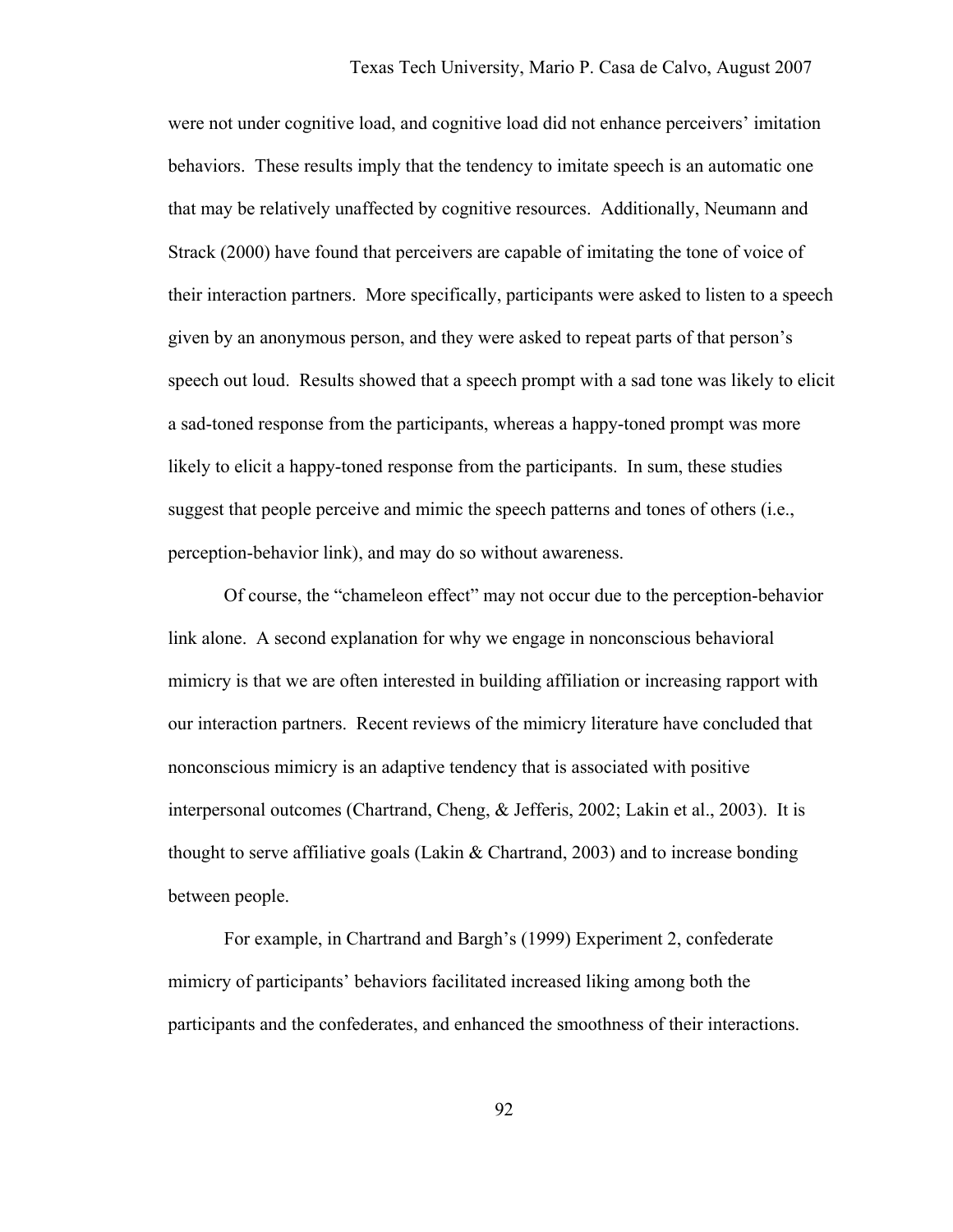Additionally, Lakin and Chartrand (2003) provided evidence that having an affiliation goal increases one's tendency to engage in nonconscious mimicry, and that people are more likely to engage in nonconscious mimicry after failing to attain previous affiliation goals. Lastly, Cheng and Chartrand (2003; Experiment 1) found evidence that high selfmonitors (who are chronically driven by affiliation motives) were particularly likely to mimic the mannerisms of in-group members (i.e., fellow Introductory Psychology students) rather than out-group members (i.e., graduate students), presumably because affiliation with peers may have more beneficial consequences in the future (e.g., due to the greater likelihood of future interaction). This research implies that mimicry may be a goal-driven behavior that is automatically engaged in when one's affiliation motive is strong.

 So, if perceivers engage in mimicry for the purpose of enhancing affiliation, this implies that perceivers care about building rapport with their interaction partners. However, the question remains: Why are perceivers concerned with enhancing affiliation? There are both proximal and distal types of explanations for our desire to affiliate with others. One proximal explanation posits that we attempt to affiliate in order to enhance the likelihood of reaching a favorable outcome, to the extent that the outcome depends on our interaction partners (Cheng & Chartrand, 2003). Another proximal explanation is that we attempt to affiliate to satisfy our need to belong (Baumeister  $\&$ Leary, 1995), which is our fundamental need to have quality relationships with others. Nonconscious mimicry therefore occurs because it increases the ability of perceivers to form or maintain lasting interpersonal bonds.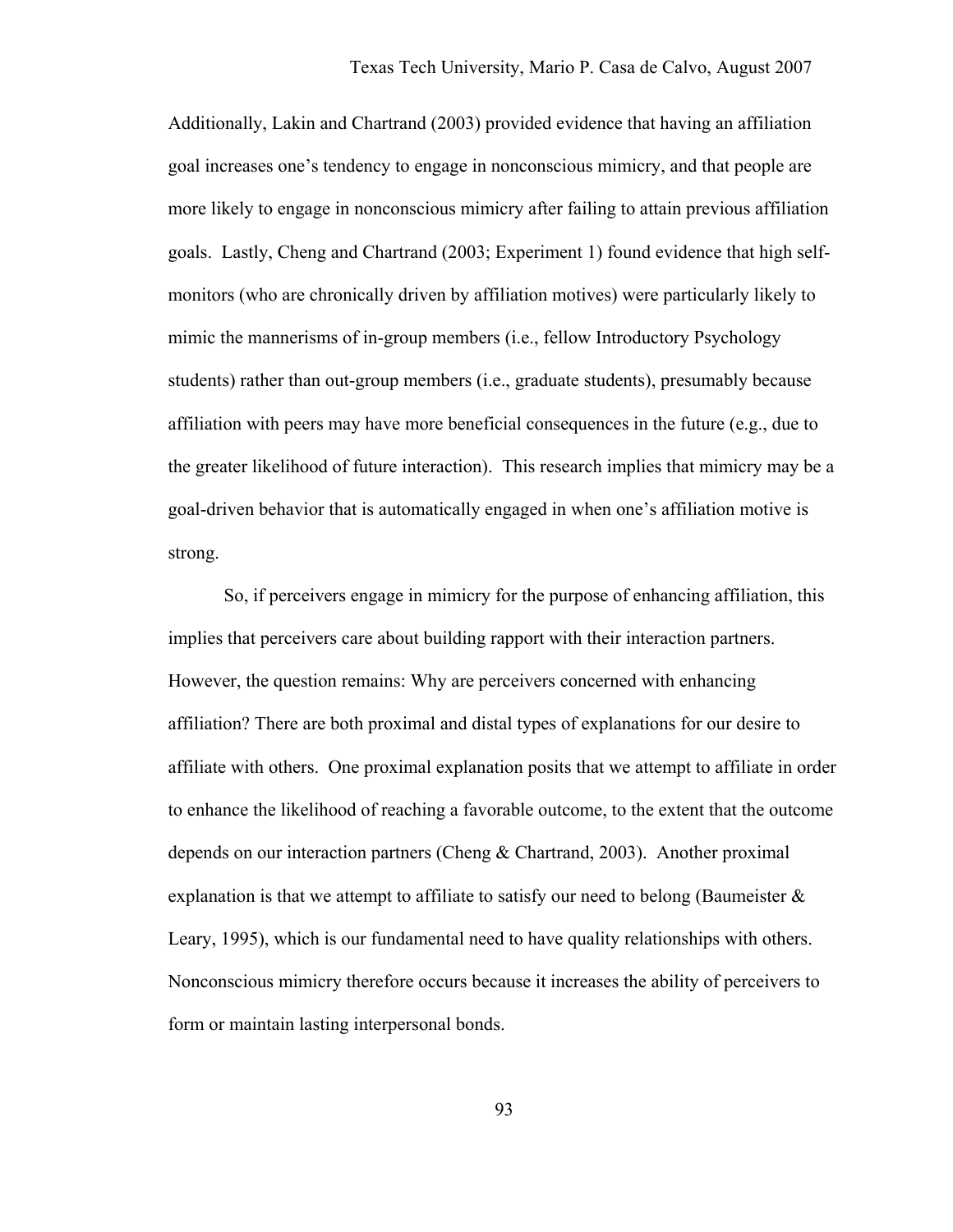Additionally, there are more distal explanations for the motivation to affiliate. For example, evolutionary theory suggests that affiliation with others may be a necessary prerequisite for survival (Lakin, et al., 2003). In short, interpersonal affiliation increases the likelihood of survival. Throughout the history of humankind, it should have been fundamentally easier to defend oneself from predators and to provide food for oneself when one was affiliated with a social group. Isolation makes the acquisition of these fundamental needs (i.e., safety, food) less likely, thereby endangering one's survival (Lakin et al., 2003). So, affiliation enhances survival, and nonconscious behavioral mimicry may be evolutionarily advantageous to the extent that it enhances affiliation. Support for the evolutionary view of affiliation (and hence mimicry) is provided indirectly through research on animal mimicry. For example, birds (e.g., Nelson  $\&$ Marler, 2005), dolphins (e.g., Rendell & Whitehead, 2001), and whales (e.g., Payne, 2000) have been observed to mimic songs within their respective social groups, elephants have been observed to imitate the vocal sounds of other elephants (e.g., Poole, Tyack, Stoeger-Horwath, & Watwood, 2005), and large groups of fish have been observed to swim in a unidirectional, synchronized fashion (e.g., Pitcher, 1979).

#### The "Dark Side" of Mimicry

Is it possible that nonconscious mimicry could lead to negative outcomes for those who mimic? Most recent studies have examined the nonconscious mimicry of neutral behaviors (e.g., foot shaking) and have done so within neutral contexts, such as situations in which interaction partners describe pictures to one another (e.g., Chartrand & Bargh 1999). However, we do not only experience positive or neutral interpersonal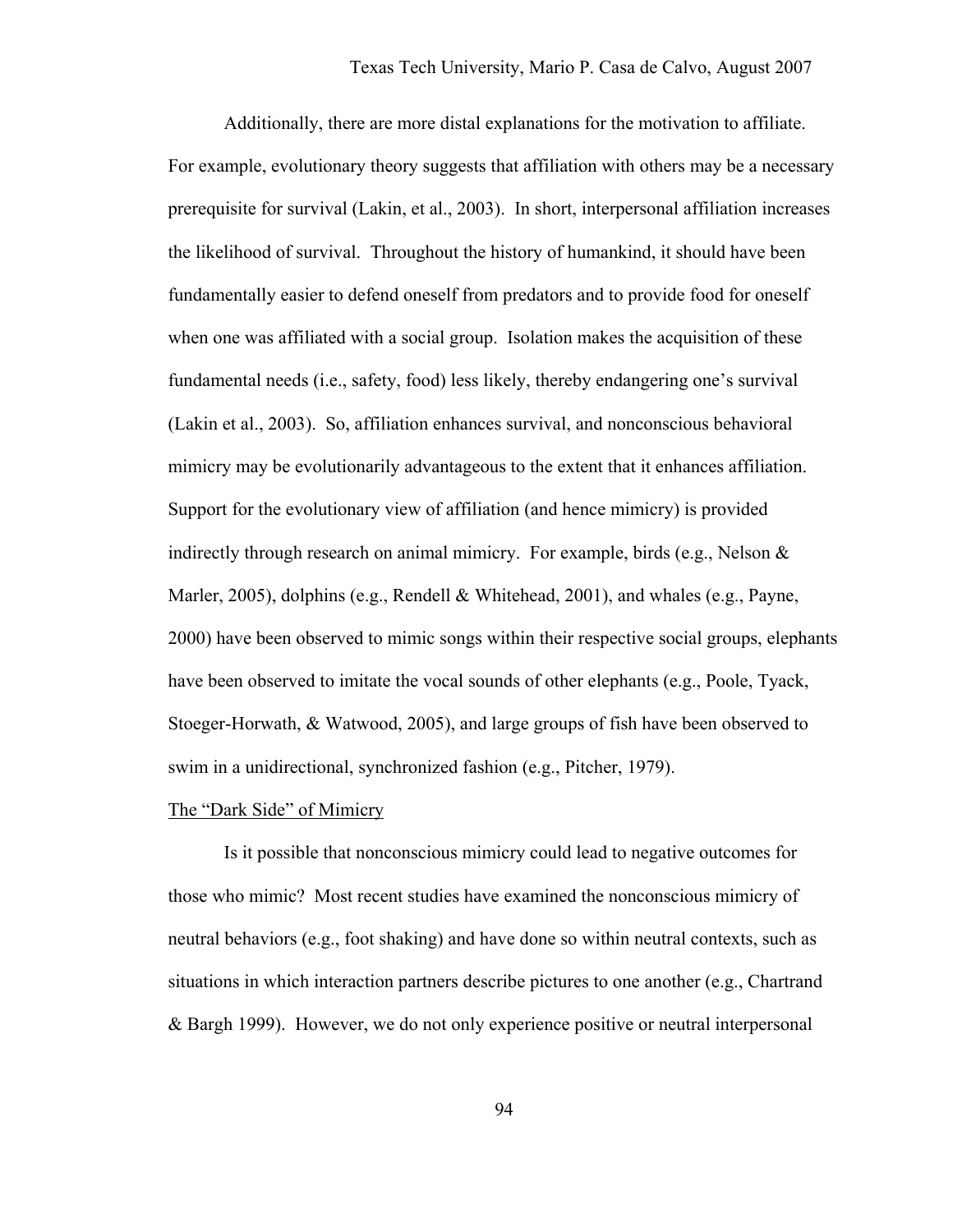behaviors from others; we may experience negative behaviors during social interactions as well, such as frowning facial expressions and unfriendly tones of voice. Furthermore, these negative behaviors may be exhibited by interaction partners with whom it is important to get along (e.g., supervisors), and may be encountered in consequential interactions (e.g., job interviews). Given the automatic, affiliative nature of behavioral mimicry, imitation might be particularly likely to occur whenever we are trying to create or maintain strong social ties with others – even when the behaviors in question are inherently negative in connotation. Unlike the imitation of neutral and positive behaviors, the mimicry of the negative behaviors of an interaction partner may have negative consequences.

Recent reviews imply that nonconscious mimicry would not occur under circumstances in which it would not be beneficial or adaptive for the mimicker (Chartrand et al., 2005; Lakin et al., 2003). Specifically, Dijksterhuis and Bargh (2001) have proposed and reviewed evidence for several theoretical conditions that make mimicry more likely to occur. Specifically, people should be less likely to mimic another person if they are self-focused, if they dislike their interaction partner, or if mimicry is costly in some tangible way. These conditions would seem to guard against the mimicry of obviously negative behaviors, which would be likely to engender dislike or to be linked with high costs.

However, there is other empirical evidence to suggest that the nonconscious process of mimicry could occur in the context of more negatively-toned interactions or behaviors. First of all, automatic processes in general may be applied to circumstances in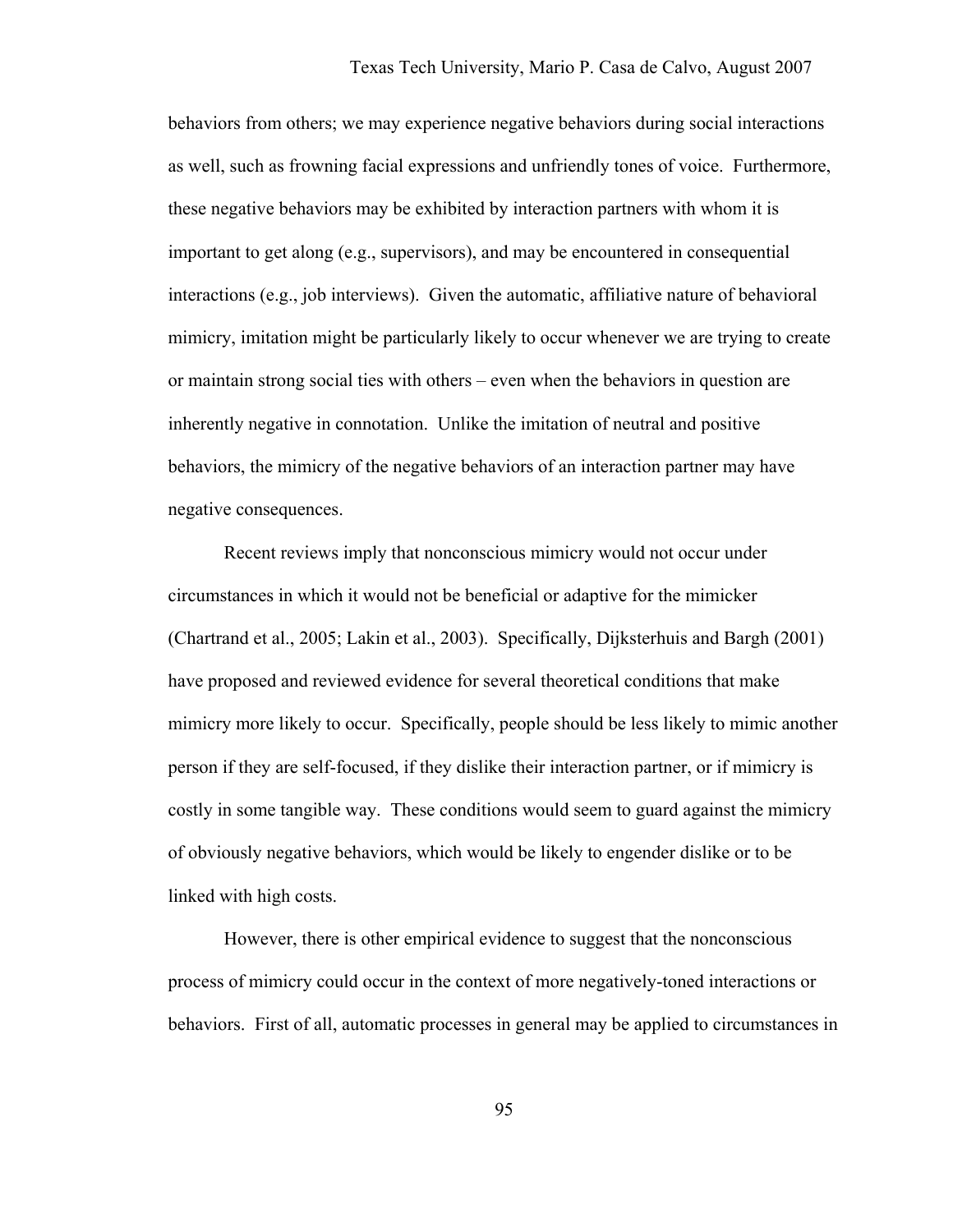which they are not entirely adaptive or beneficial (e.g., stereotype activation; for a review, see Bargh, 1999). Furthermore, the perception-behavior link, which is thought to be the basis for nonconscious behavioral mimicry, has been shown to lead to negative behaviors. For example, individuals have been shown to engage in more hostile behavior when primed with hostility (e.g., Bargh et al., 1996; Cheng & Bargh, 1997), to behave more rudely when primed with rudeness (Bargh et al., 1996), to perform more poorly on memory tasks when primed with negative terms related to the elderly (e.g., "senile"; Levy, 1996), and to engage in less-intelligent behavior when primed with soccer hooligans or supermodels (Dijksterhuis & van Knippenberg, 1998; Dijksterhuis et al., 1998). The implication of these studies is that once negative constructs are activated, whether through priming or through the perception of a behavior, those activated constructs can lead to correspondingly negative behavior.

In addition, research within the mimicry literature itself is consistent with the notion that mimicry could occur in the context of negatively-toned interactions or behaviors. Mimicry can occur under artificial, contrived conditions where no interpersonal liking, rapport, or affiliation exists (for a review, see Chartrand et al., 2005). Chartrand and Bargh (1999) found that participants engaged in mimicry of neutral behaviors when confronted with an unfriendly, unsmiling interaction partner, just as they did with a friendly, smiling interaction partner. There also is a small amount of direct evidence that mimicry occurs for subtle negative behaviors. Specifically, individuals have been shown to mimic the sad tone of voice of another person (Neumann & Strack, 2000), to smile less with unsmiling interaction partners than with smiling interaction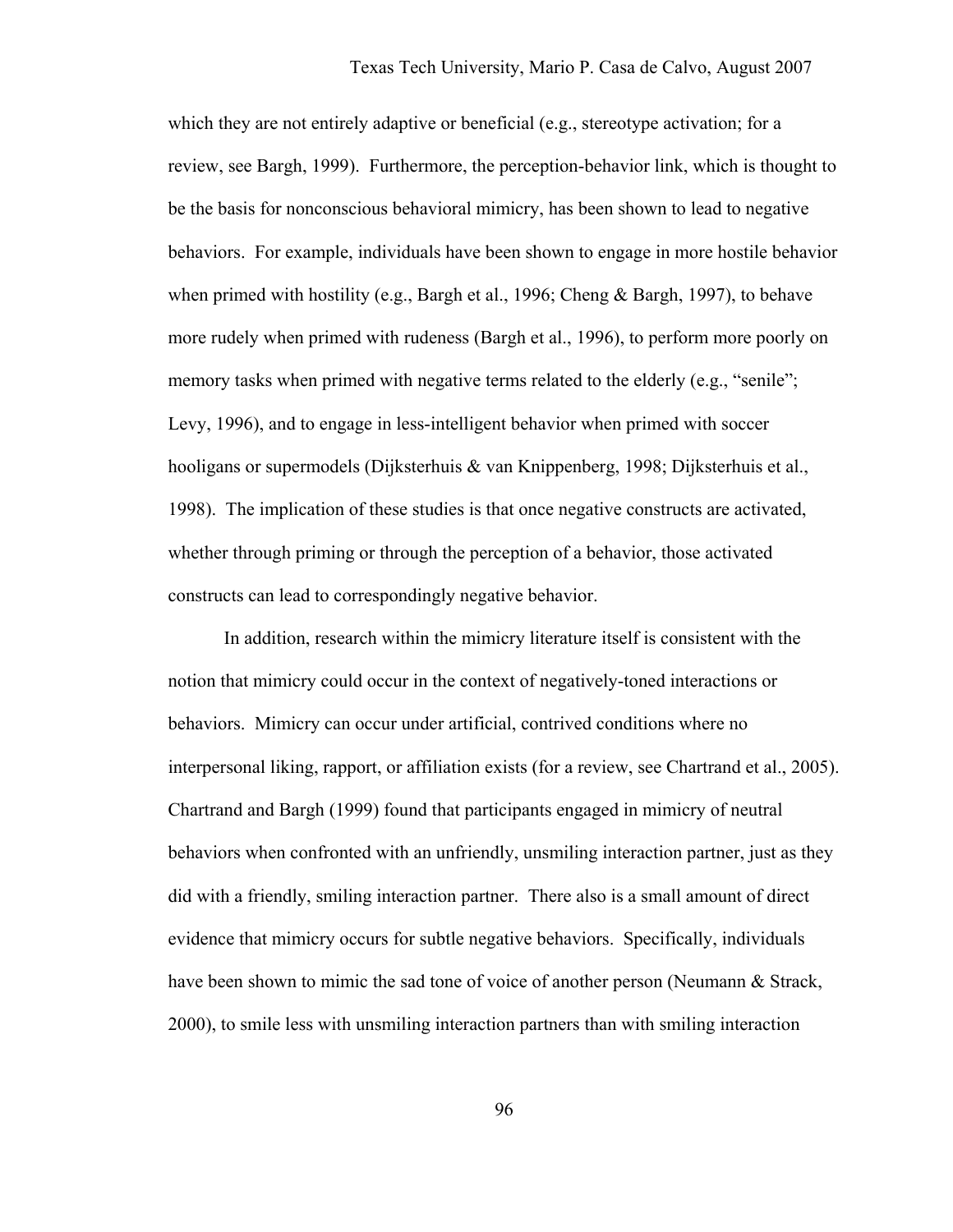partners (Chartrand & Bargh, 1999), and to mimic yawning (Provine, 1986), which may communicate boredom or disinterest.

## Proposed Research

Previous research has not explicitly examined the relationship between nonconscious behavioral mimicry and behavioral confirmation. However, these research areas share commonalities. First, research methodology in both areas involves dyadic interactions in controlled settings to examine how the behavior of one person affects the behavior of an interaction partner. Additionally, both literatures have examined the influence of targets' affiliation goals, which have been shown to enhance both behavioral confirmation (for a review, see Neuberg, 1996) and nonconscious behavioral mimicry (Lakin & Chartrand, 2003). Ultimately, affiliation goals may enhance targets' general tendency to "go along with" both perceivers' specific behaviors and their broader interaction scripts. This idea of concession to the interaction script of a conversation partner may be the most basic link between expectancy effects and mimicry. Furthermore, when examined closely, several studies appear to suggest that target mimicry can lead to behavioral confirmation. To demonstrate how previous studies indirectly suggest such a link, three commonly-cited studies on behavioral confirmation will be examined.

Snyder, Tanke, and Berscheid (1977) examined whether the stereotypes male perceivers have about attractiveness would lead them to elicit stereotype-consistent behavior from female targets during a phone conversation. The alleged attractiveness level of the female targets was manipulated by leading the male perceivers to believe (via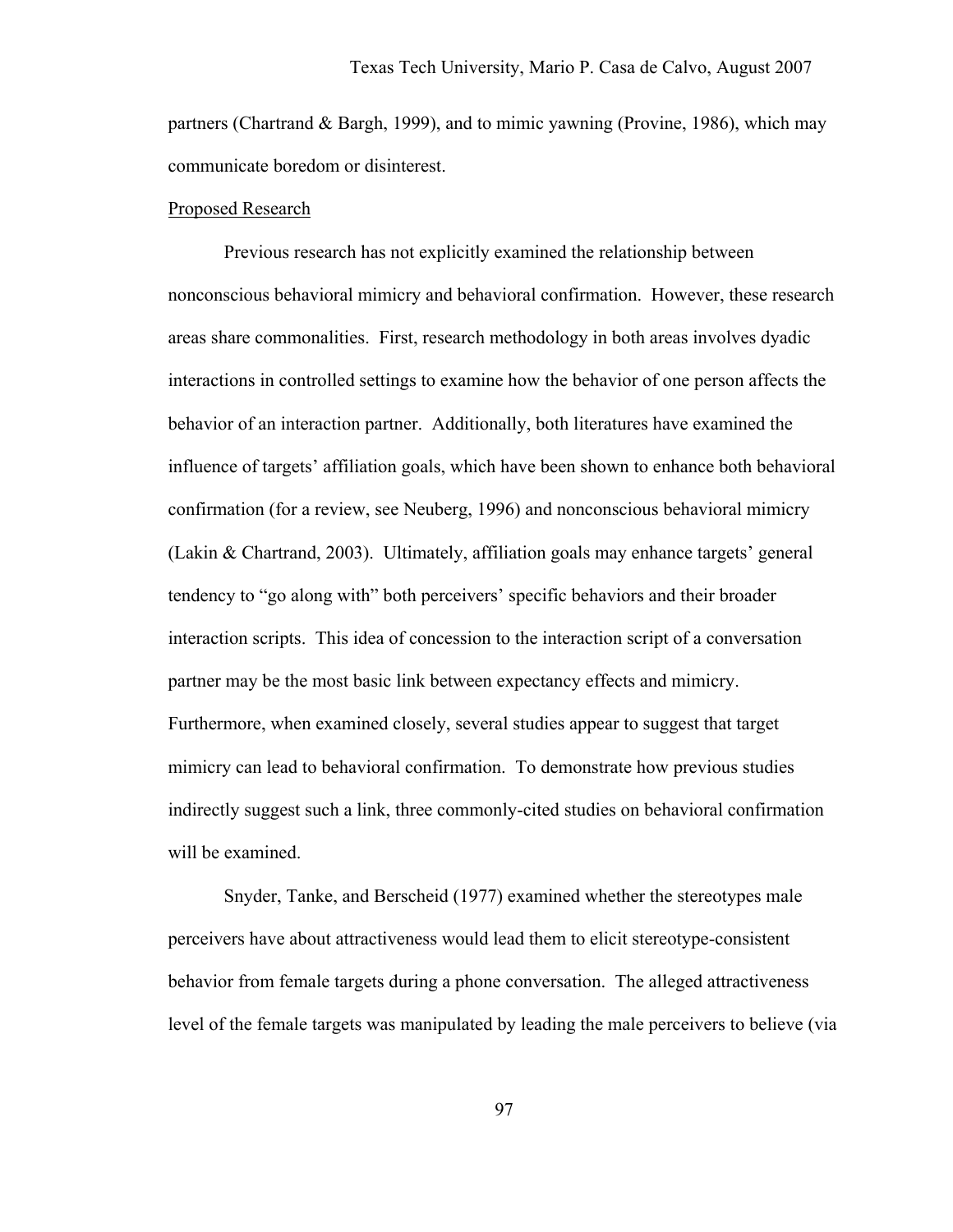contrived photographs) that they were interacting with either a physically attractive or physically unattractive female. The female targets were not aware that the male perceivers possessed expectations regarding their appearances. Results indicated that females who were perceived by the males as "physically attractive" behaved in a significantly more friendly, sociable, and likeable manner than females perceived to be "physically unattractive."

Ratings by objective observers indicated that when the males believed their female interaction partners to be "physically unattractive", they exhibited manifestations of that bias through a relatively unenthusiastic, unresponsive, and detached interaction style. As a consequence, the possibility exists that the "unattractive" females may have detected those manifestations of bias, and may have mimicked that behavior by engaging in a similarly "unfriendly" interaction style. In other words, mimicry may have been responsible for the negative behaviors engaged in by the females in the "physically unattractive" condition. Likewise, mimicry of the male's warm, responsive, and friendly interaction style (as rated by objective observers) may have been responsible for the positive behaviors engaged in by females in the "physically attractive" condition. However, the possibility that mimicry of the males' interaction styles accounted for the expectancy-consistent behavior exhibited by the females cannot be directly addressed in this research, for Snyder et al. (1977) did not examine mimicry as a potential mediator of behavioral confirmation.

Chen and Bargh (1997) examined whether the automatic activation of African American stereotypes would produce behavioral confirmation effects. In their research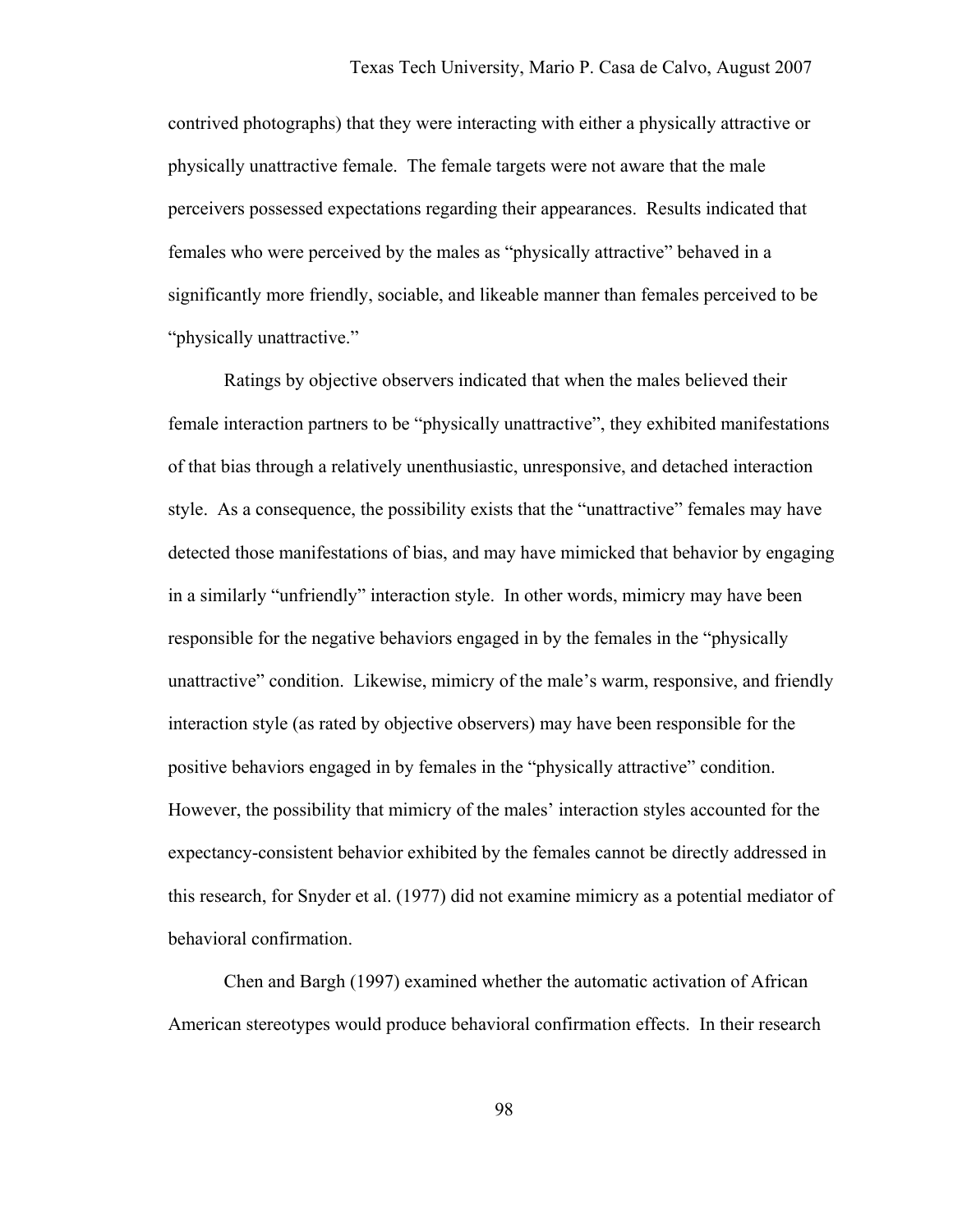paradigm, pairs of White undergraduates engaged in a computerized visual task. For the participant designated as the perceiver, a photograph of either a young White or young Black male was presented subliminally to activate corresponding group stereotypes. Later, perceiver and target pairs interacted by playing a verbal game, and gave their impressions of each other after the game was complete. Results showed that perceivers who were subliminally primed with the photograph of the Black male elicited significantly more hostile behavior from their interaction partners than did perceivers primed with the photograph of the White male (as rated by objective observers). Additionally, the perceivers subliminally primed with the photograph of the Black male rated their interaction partners as being significantly more hostile than did those primed with the photograph of the White male.

Ratings by objective observers indicated that perceivers who were subliminally primed with the photograph of the Black male manifested their activated stereotypebased expectancies through more hostile behaviors toward their interaction partners, in comparison to those primed with the photograph of the White male. In turn, their interaction partners apparently reciprocated their hostile behavior by exhibiting hostile mannerisms themselves. More specifically, this research demonstrated that perceiver hostility and target hostility were positively correlated. Indirectly, these findings suggest the possibility that mimicry may have contributed to the hostile behaviors targets were exhibiting during their interactions. However, because Chen and Bargh (1997) did not manipulate perceiver behavior, they did not show for certain that perceiver hostility preceded and facilitated target hostility in every case, nor did they show that targets were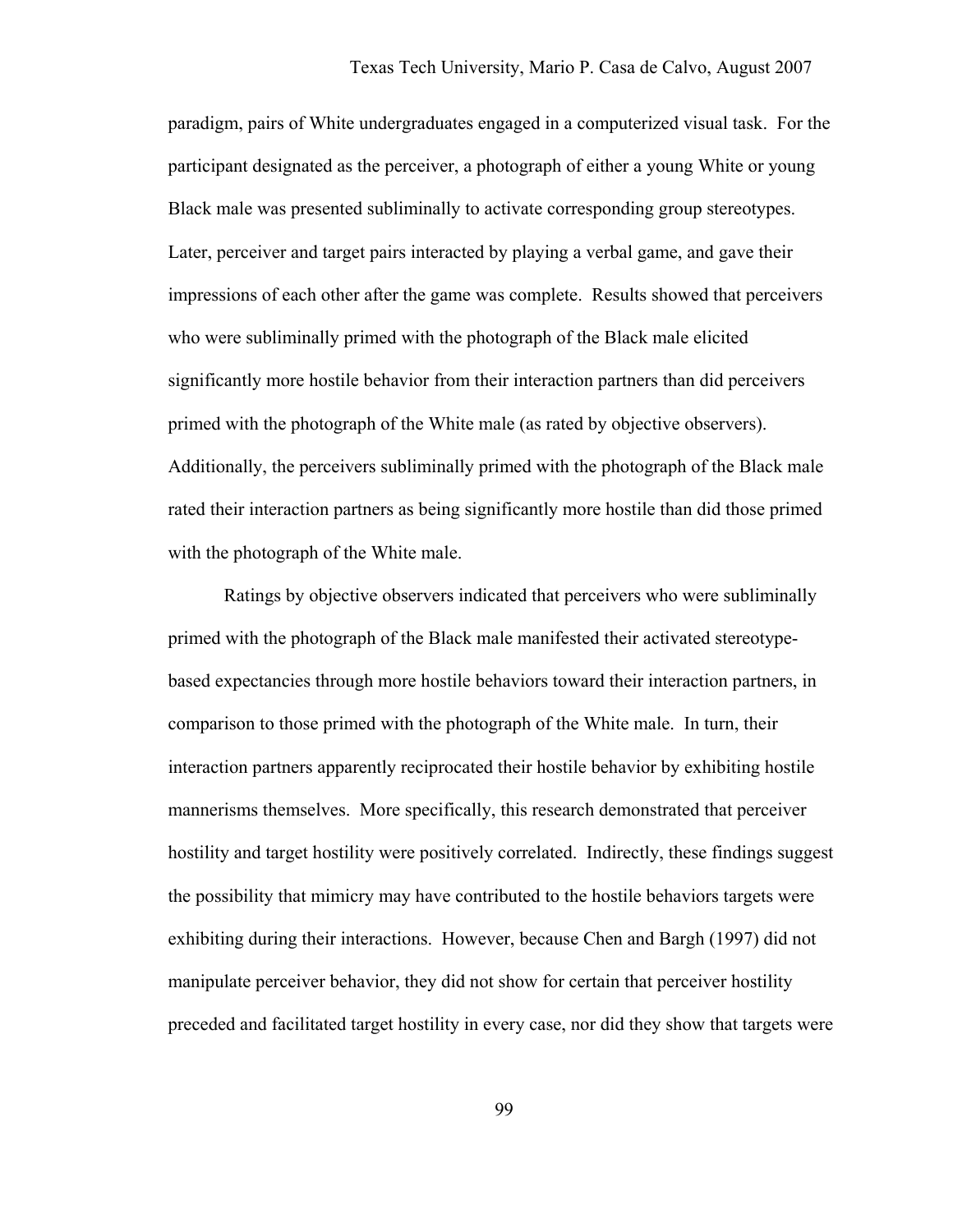mimicking the exact behaviors of perceivers (mimicry was not directly assessed). However, it certainly seems possible that targets' nonconscious behavioral mimicry of perceivers' hostile behaviors may have been responsible for behavioral confirmation in this circumstance, as targets' may have felt an obligation to concede to the perceivers' hostile scripts.

Word, Zanna, and Cooper's (1974) hallmark study examined the self-confirming nature of racial stereotypes. These researchers utilized a simulated interview paradigm. In Experiment 1, White interviewers interacted with both White and Black applicants. When interviewing Black applicants, the White interviewers sat further away from them, ended the interviewers sooner, and committed significantly more speech errors than they did when talking to the White applicants. In other words, the White interviewers engaged in significantly more negative manifestations of bias when talking with the Black applicants than with the White applicants. Not surprisingly, the Black applicants were rated as performing worse during the interview than the White applicants.

 In Experiment 2, White interviewers were trained to treat White applicants as if they were either White or Black. In the "treat-as-White" condition, interviewers were trained to treat the White applicants by sitting fairly close to them, speaking clearly, and extending the interview. However, in the "treat-as-Black" condition, interviewers were trained to sit farther away from the White applicants, to stammer and stutter frequently, and to cut the interview short. Results showed that the White applicants who were treated as the Black applicants were in Experiment 1 performed significantly worse in their interviews than the White applicants who were treated as the White applicants were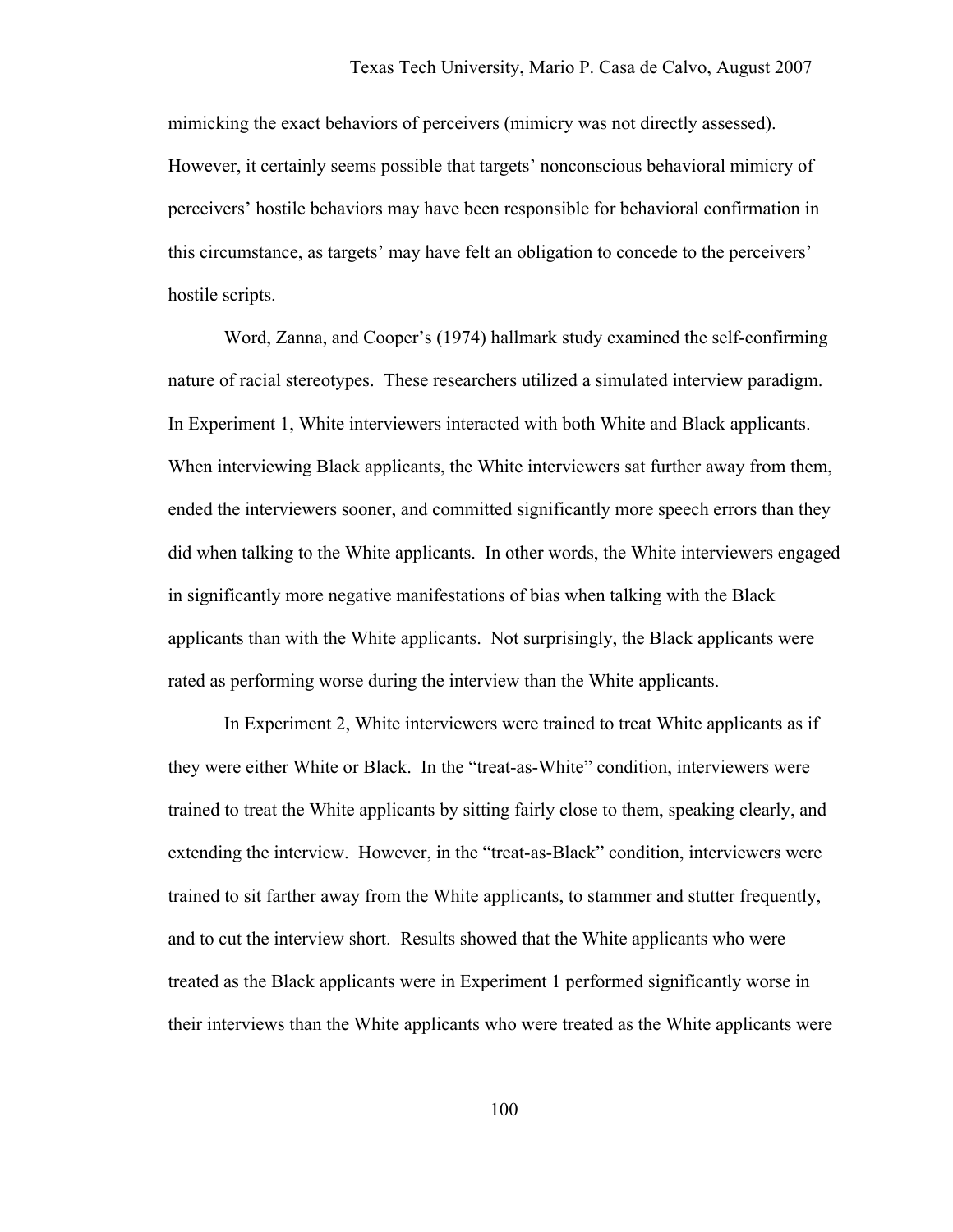in Experiment 1. These applicants may have performed poorly, in part, because they engaged in mimicry of their interviewers' behaviors. Indeed, Word et al. (1974) found that applicants in the "treat-as-Black" condition exhibited marginally more speech errors and placed their chairs farther away from their interviewers when asked to switch chairs midway through the interview.

 These studies (particularly Experiment 1) make it very clear that when perceivers have negative expectations, they may transmit those expectations to targets via behavioral mannerisms (e.g., stammering, increasing physical distance). Furthermore, these expressions of negative bias may somehow constrain targets to perform poorly. It is possible that applicants in the "treat-as-Black" condition (Experiment 2) performed poorly during the interviews because they engaged in behavioral mimicry of their interviewers, thereby stammering more than did the applicants in the "treat-as-White" condition. This is an intriguing possibility, given that applicants in the "treat-as-Black" condition should have been motivated to make a positive impression and get the interviewer to like them, and may have engaged in nonconscious mimicry for the implicit purpose of building rapport. However, it is important to point out that Word et al. (1974) did not measure applicant mimicry. So, there is no way to know from their study whether applicants' poor performances in the "Black" and "treat-as-Black" conditions were partially accounted for by direct behavioral mimicry of the interviewers' speech errors, or were solely accounted for by their actual failure to demonstrate qualifications for the job.

 For example, the possibility exists that applicant performance decreased along with enhanced stammering because stammering actually impaired and limited applicants'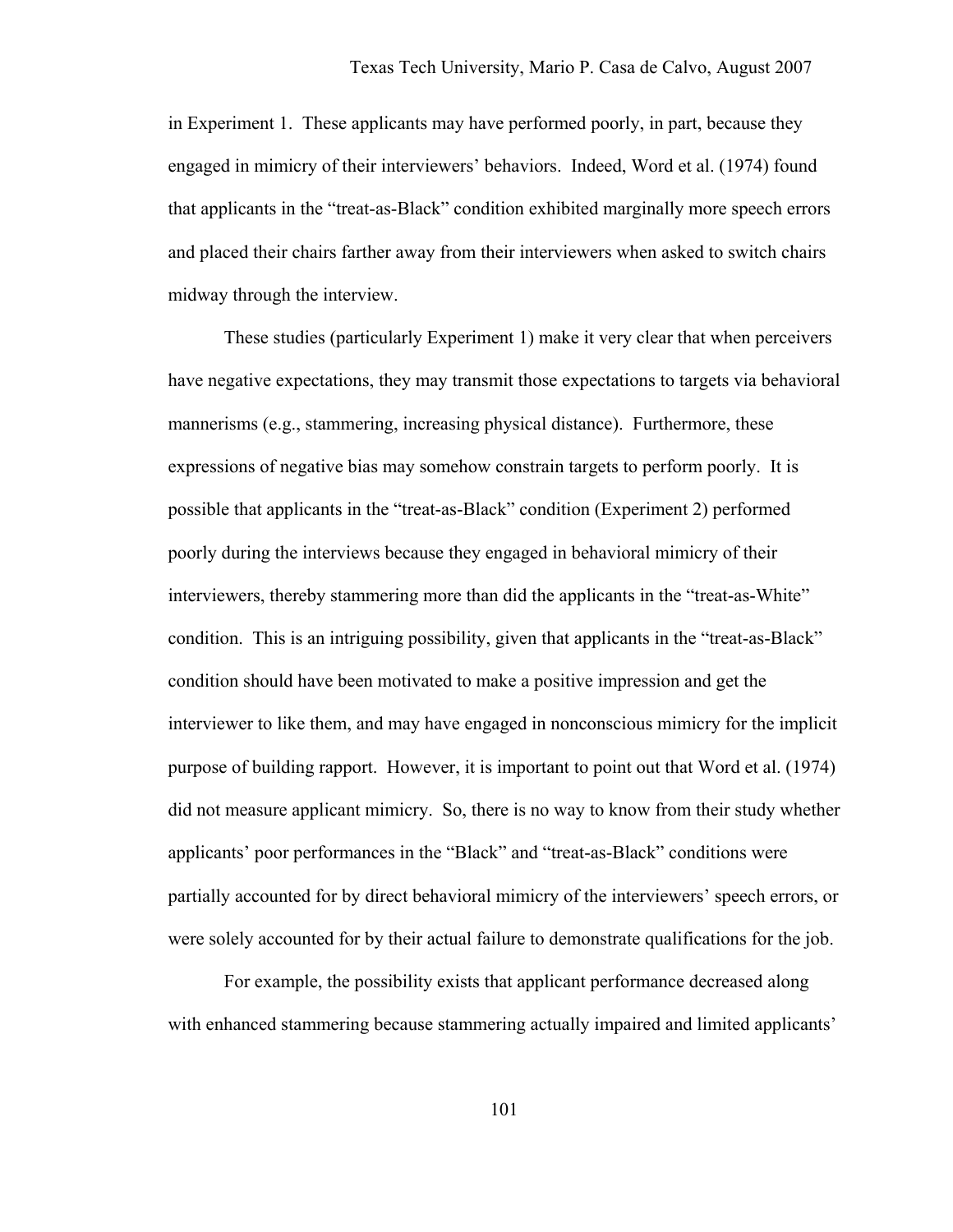ability to portray themselves well in their responses to the interviewers' questions. Also, the possibility exists that the treat-as-White and treat-as-Black participants in Experiment 2 were actually similar in terms of their objective display of their qualifications, but they were *perceived* differently by the judges due solely to their stammering (i.e., mimicry).

 It is crucial to note that mimicking another's behavior does not necessarily represent the same process as going along with another's interaction/expectancy script, and mimicry is not the only way to enhance liking and comfort between interaction partners. Rather, research suggests that mimicry might simply be one of myriad ways in which a person could go along with another's interaction/ expectancy script. For example, Tiedens and Fragale (2003) found evidence across two experiments for a process they termed "postural complimentarity", when an individual displayed either dominant or submissive behavior within the context of an interpersonal interaction. More specifically, these researchers paired participants together with a confederate during a picture-description task. These experimenters then manipulated the postural dominance/submissiveness of the confederates. In one condition, the confederates engaged in postural expansion (i.e., dominance; the confederates extended their limbs far away from their torsos). In another condition, confederates engaged in postural constriction (i.e., submissiveness; they moved their limbs as close to their torsos as possible). Across both experiments, participants interacting with confederates engaging in postural expansion tended to constrict their own postures, and participants interacting with confederates engaging in postural constriction tended to exhibit postural expansion (i.e., postural complimentarity). Additionally, postural complimentarity was associated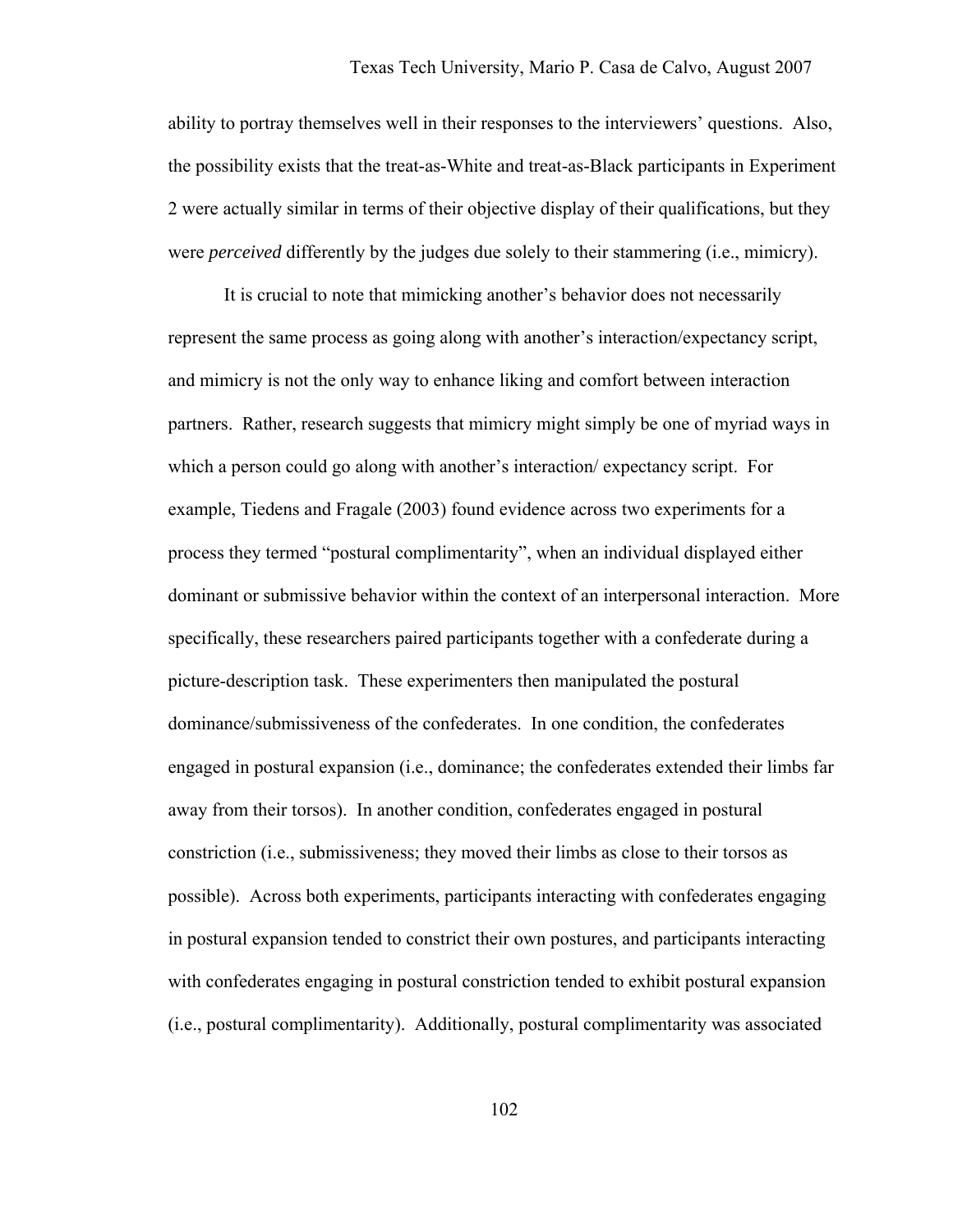with higher levels of interpersonal liking and comfort in both experiments, in comparison to behavior-matching (i.e., mimicry) between participants and confederates.

#### Research Questions

The primary aim of the current research was to examine the relationship between nonconscious mimicry and behavioral confirmation. Mimicry and expectancy effects are expected to co-occur within social interactions, particularly in contexts where an affilitive motive is likely to be strong, thus supporting the notion that both processes reflect a general target concession to perceivers' interaction scripts. The extent to which expectancy-targets mimic neutral behaviors is expected to moderate the effects of manifestations of perceivers' expectations (e.g., positive or negative questions) on targets' performance, with greater target mimicry being associated with greater expectancy-consistent effects on performance. It is imperative to point out that mimicked behavior need not directly affect interpersonal outcome in order for nonconscious behavioral mimicry and expectancy effects to be related or associated. For example, target imitation of perceiver foot shaking during an interaction may not directly impact the quality or content of the interaction at all. In such a circumstance, target mimicry of foot shaking may serve as a "bellwether" behavior by epitomizing the general process of a target going along with a perceiver's general (e.g., positive) interaction script, even though the foot shaking behavior should not directly impact the content of the interaction *per se*.

Furthermore, mimicry should directly affect performance when the behavior being mimicked is inherently positive or negative. For example, a perceiver with positive

103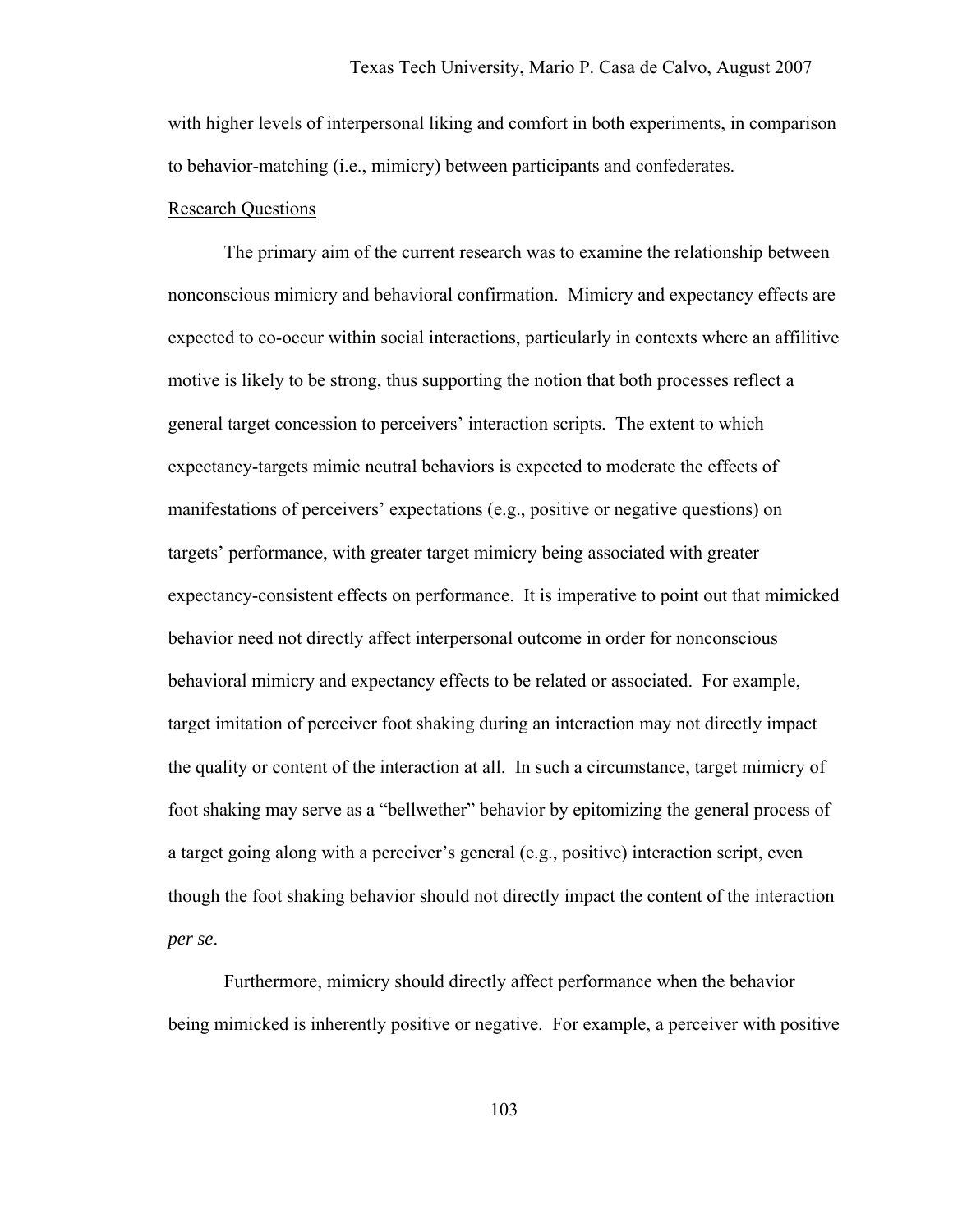expectancies may use a warm tone of voice, smile, or speak fluently (indicative of comfort), while a perceiver with negative expectancies may use a cold tone of voice, frown, or exhibit speech errors (indicative of discomfort). In their attempt to affiliate with perceivers, targets may nonconsciously mimic these subtle behaviors. If so, the mimicked behaviors may affect targets' overall performance, and facilitate the confirmation of perceiver's expectancies. Thus, nonconscious behavioral mimicry is expected to mediate the relationship between perceivers' expectancy-colored behaviors and targets' expectancy-consistent performance.

Thus, another aim of the current research was to determine whether inherently negative interpersonal behaviors (e.g., stammering) can be mimicked, and whether the process of nonconscious behavioral mimicry of negative behaviors is associated with negative interpersonal outcomes. Most research within the mimicry literature has shown that mimicry is associated with positive outcomes for interaction partners, including enhanced affiliation and liking (e.g., Chartrand & Bargh, 1999). However, research on behavioral confirmation has shown that perceivers with negative expectancies about their targets may exhibit subtle negative behaviors during their interactions (e.g., Word, Zanna, & Cooper, 1974), and that these subtle manifestations of negative bias may be extremely difficult for perceivers to control (Jones, 1977). There is no evidence that mimicry is limited to the imitation of positive social behaviors. Hypothetically, if a target wants to get along with a perceiver who is exhibiting negative behaviors due to negative expectations, their increased tendency to engage in mimicry of the perceivers' behavior could potentially have deleterious consequences.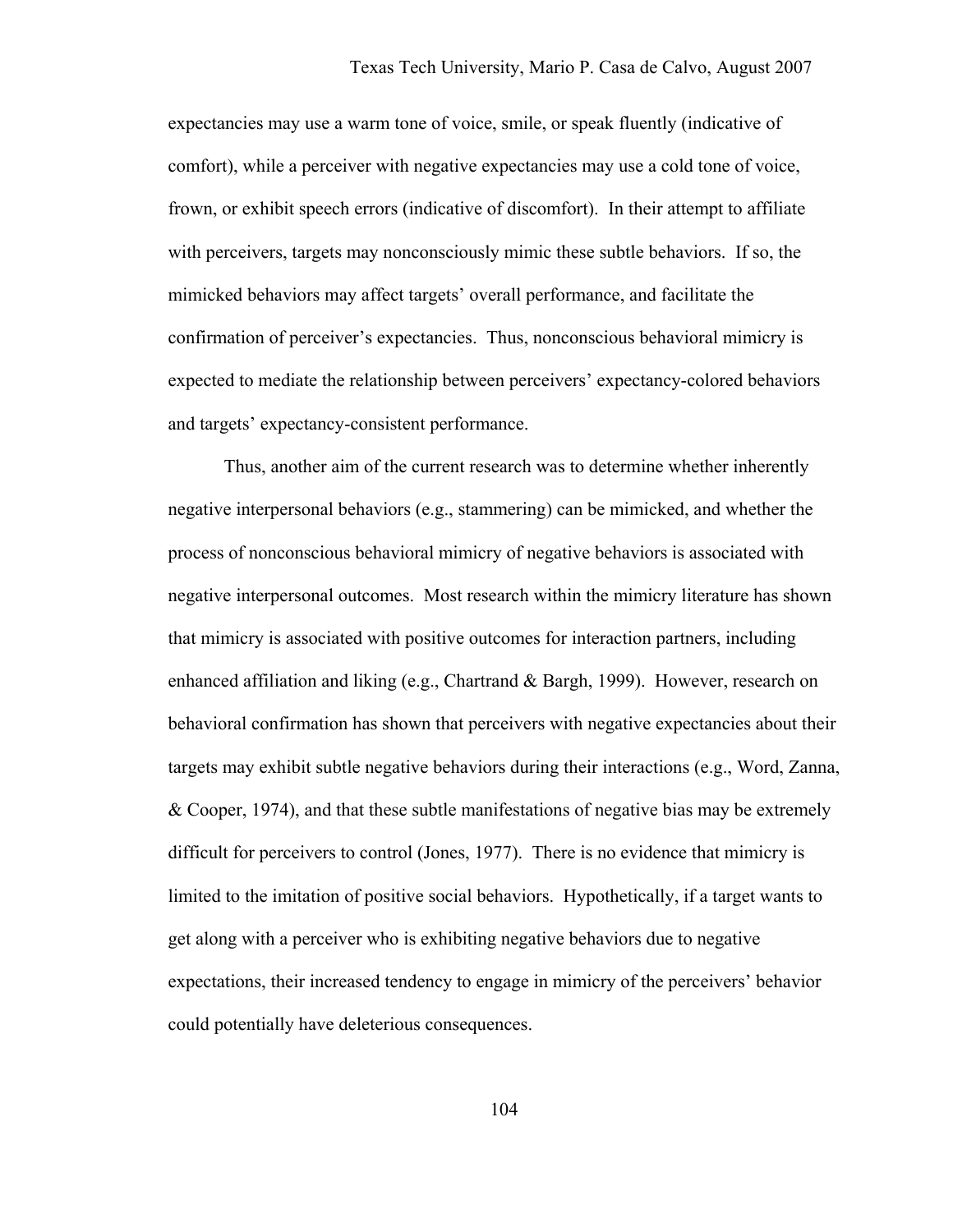Evidence for the nonconscious mimicry of negative behaviors within social interactions would mandate a reevaluation of existing theory regarding the adaptive and beneficial nature of nonconscious mimicry. Importantly, this evidence also could prompt the study of nonconscious mimicry as a process underlying not only harmonious interactions, but also detrimental interaction patterns. For example, nonconscious mimicry could help to explain conflict patterns within close relationships, as well as the escalation of aggressive behavior between individuals.

It is important to note that the aims of the current research focused on potential processes that may occur between steps two and three of the behavioral confirmation process. More specifically, the focus was on the manner in which the perceiver's expectancy-congruent behaviors actually translate into an expectancy-confirming overall outcome by the target. In the current research, confederate perceivers were trained to act as if they had negative or positive expectancies. So, step two, in which the perceiver treats the target in a manner that is consistent with the perceiver's expectations, was a given. The specific conceptual questions involved the process through which targets come to assimilate their behaviors to perceivers' expectancy cues (i.e., step three of behavioral confirmation process), the conditions under which this occurs, and whether mimicry is an important part of this process.

#### Brief Overview of Current Studies

Two studies were conducted to address the aforementioned theoretical aims. Both studies utilized a simulated interview paradigm similar to that employed in previous research (e.g., Neuberg, 1989; Reich, 2004). In each study, participants served as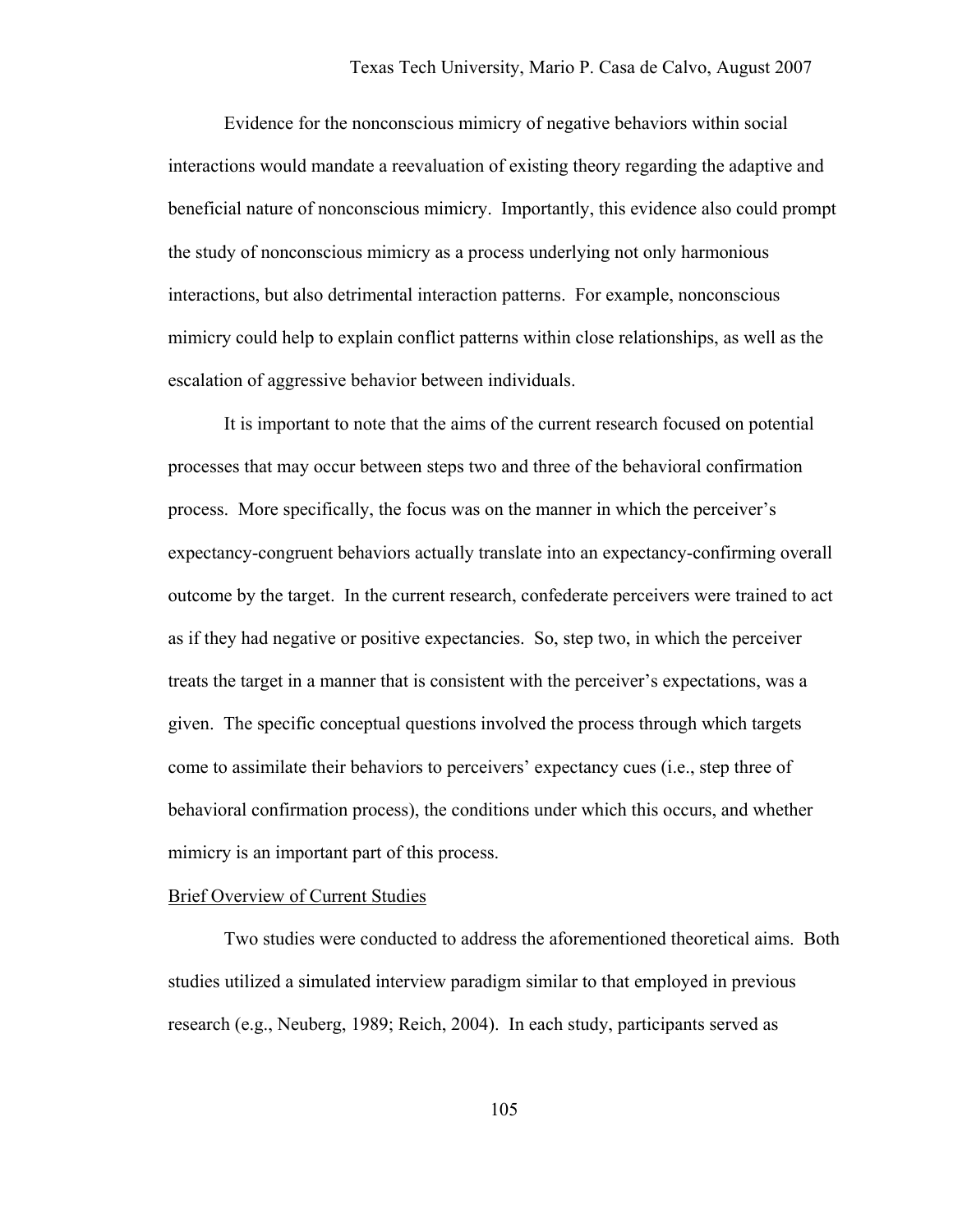applicants interviewing for a hypothetical job. In Study 1, expectancy valance was manipulated, as confederate-interviewers asked participant-applicants either positivelyor negatively-focused questions. In Study 2, interviewer speech was manipulated (stammering vs. non-stammering), such that interviewers either stammered (inherently negative behavior) or spoke clearly during their interview with applicants. Furthermore, in Study 2, interviewers asked negatively-focused questions in all interview sessions. In both Studies 1 and 2, the interviewers also engaged in the neutral physical behavior of foot shaking throughout their interview sessions. Because applicants engaged in the interview with the incentive of a possible monetary reward, it is assumed that all applicants were motivated to make a positive impression (i.e., strong affiliation context). In both studies, applicants were videotaped during the interview, and their levels of mimicry and the quality of their performance subsequently were objectively coded.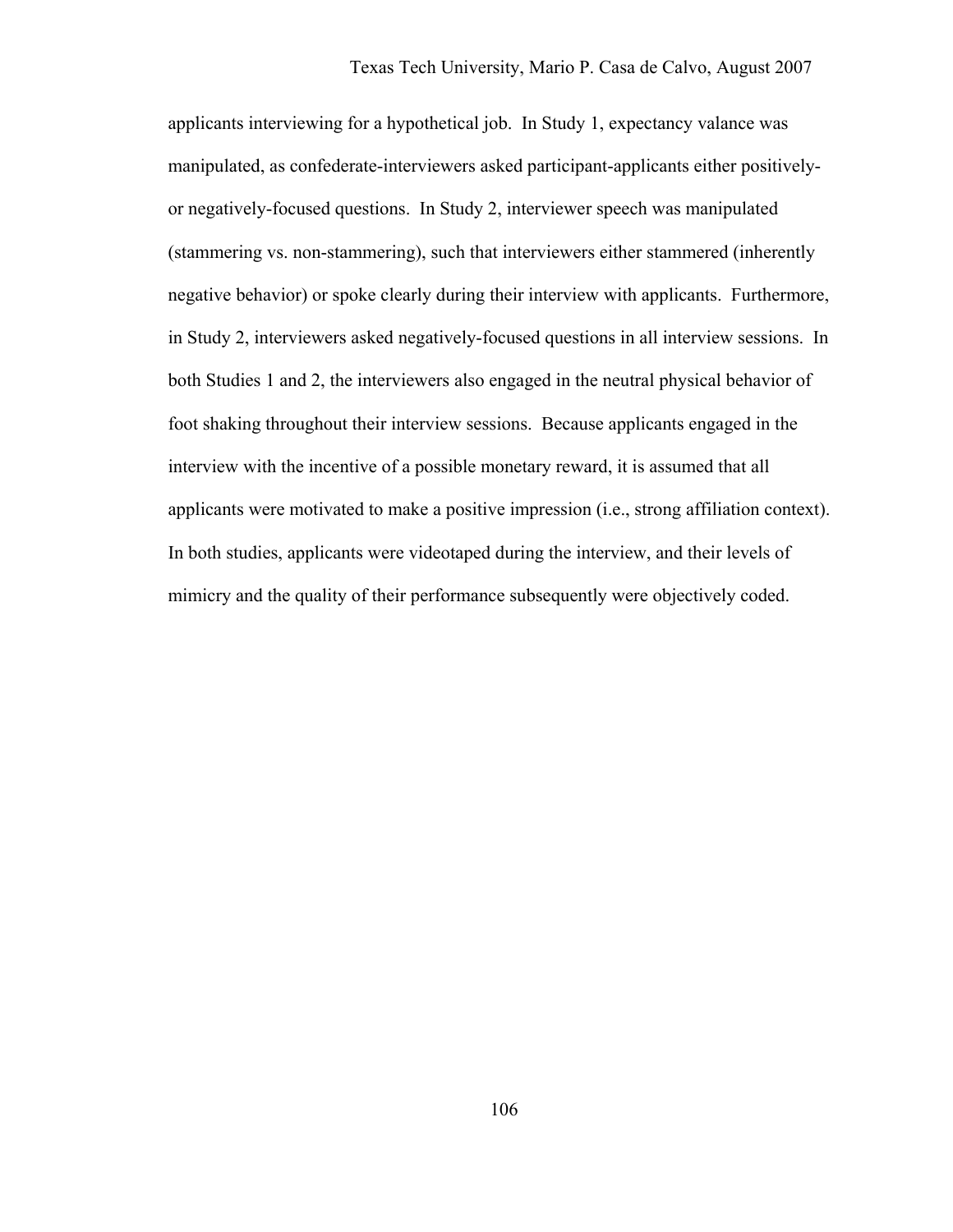## APPENDIX B

Experimenter Script for Study 1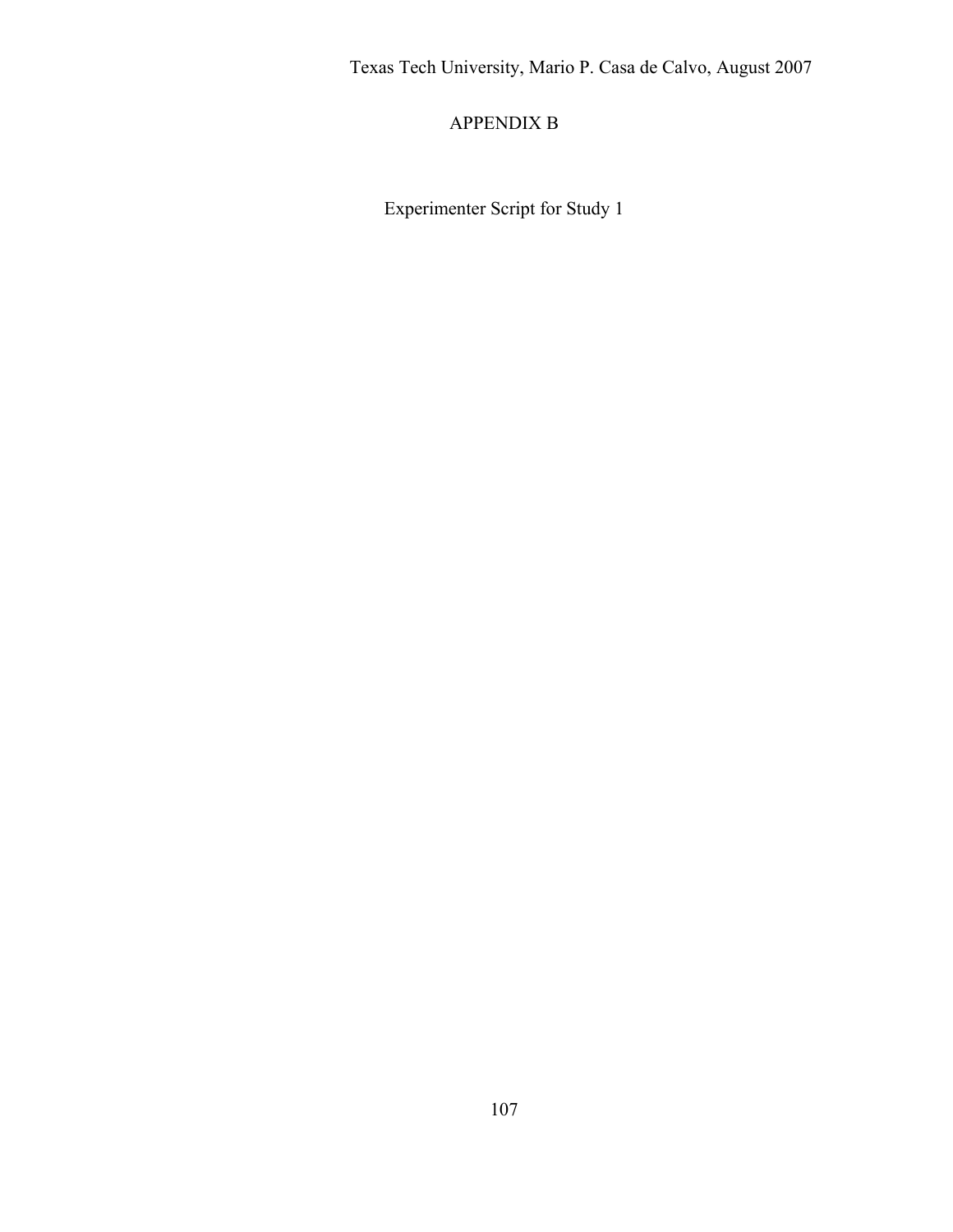#### **Experimenter Script – Simulated Interview, Study 1**

"Thank you for coming in today. I'm Mario, and I'll be running the first part of the experiment. The study you are participating in today is investigating different aspects of the interview process. More specifically, we're interested in the way that people act during face-to-face interviews. You have been assigned to be the applicant in this simulated interview situation. First, you'll complete a brief questionnaire. Then, you will have time to prepare. Next, you'll talk with a research assistant who will serve as the interviewer. Finally, you'll complete a brief questionnaire packet. The whole procedure should take about 45 minutes, and you will receive 1 experimental credit for your participation. Do you have any questions before we begin?"

"OK, if the procedure sounds alright to you, I'll need to get your consent or agreement to be in this experiment. This form basically says that:

- you give your consent to be in the study
- you understand that Dr. Reich is responsible for the study
- we have explained the purpose and procedures of the study to you and answered any questions you might have
- you know that the study takes about 1 hour
- all of your data will be kept strictly confidential
- if you have concerns about the study, there are people on campus you can contact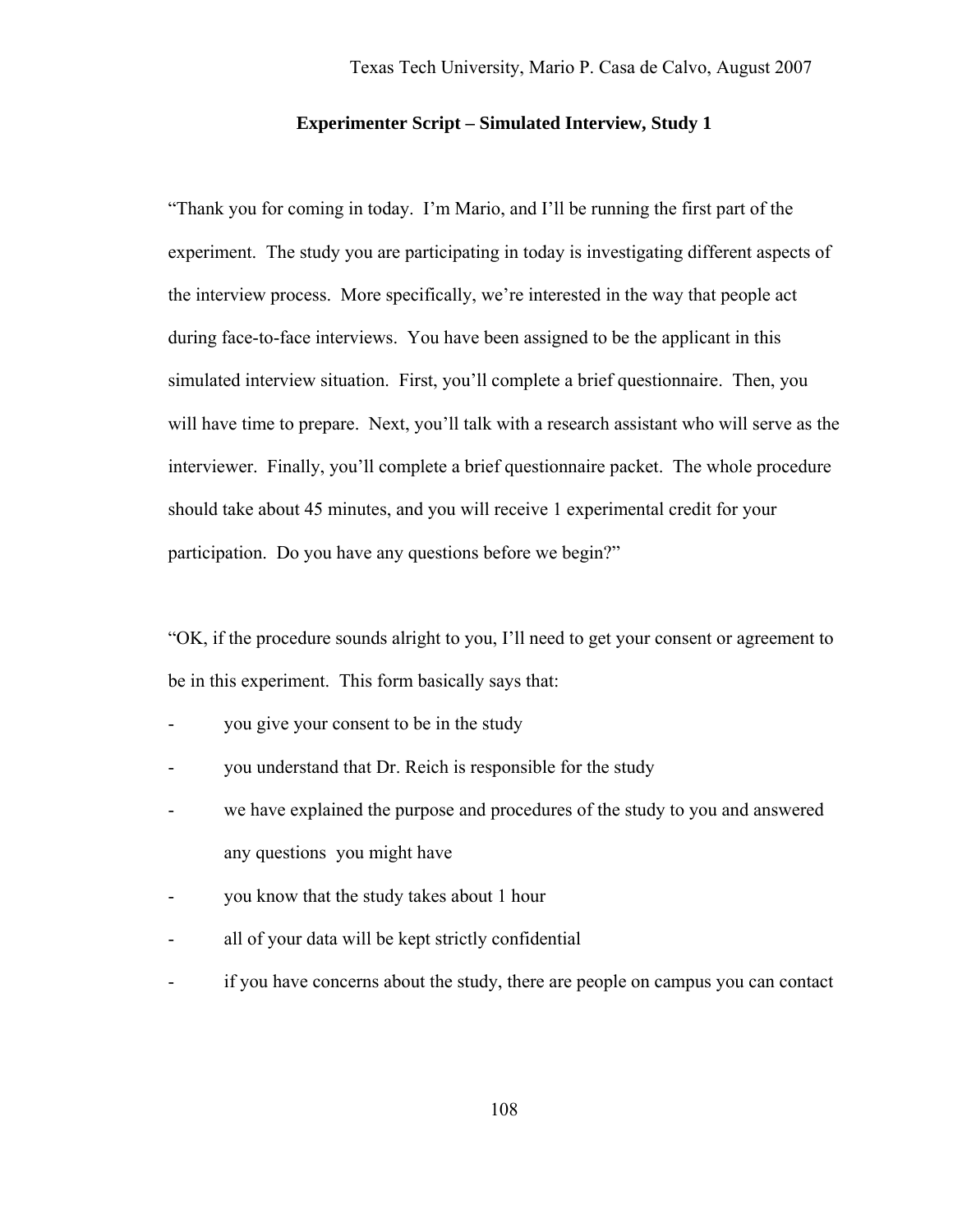- you can quit the study at any time
- Give participant consent form to sign. "Thank you."

"OK. The first thing I'd like to ask you to do is complete this brief questionnaire (give applicant "pre-interview questionnaire"). Please respond to the questionnaire by circling the number that corresponds with your answer. Please do not write your name on the survey. Please take a few minutes to answer these questions. You can go ahead and get started. If you have any questions, or if you've finished, go ahead and let me know."

WHEN APPLICANT IS FINISHED: "OK. I'll go ahead and take that, thank you. I'm going to give this survey to the interviewer. I'll be back very shortly."

STEP OUT OF THE ROOM FOR A MINUTE OR SO.

UPON RETURN TO ROOM: "OK, thank you very much. As I mentioned earlier, today we'll be asking you to be an applicant in a simulated interview situation. At this point, I'd like to tell you a little bit about the procedure."

"You and some of the other applicants in this study will be interviewed for a job as the Customer Service Coordinator for a student travel agency. In order to increase the realism and impact of this interview situation, the applicant who does the best in the interviews will receive \$50 as a substitute for getting the job. This should provide you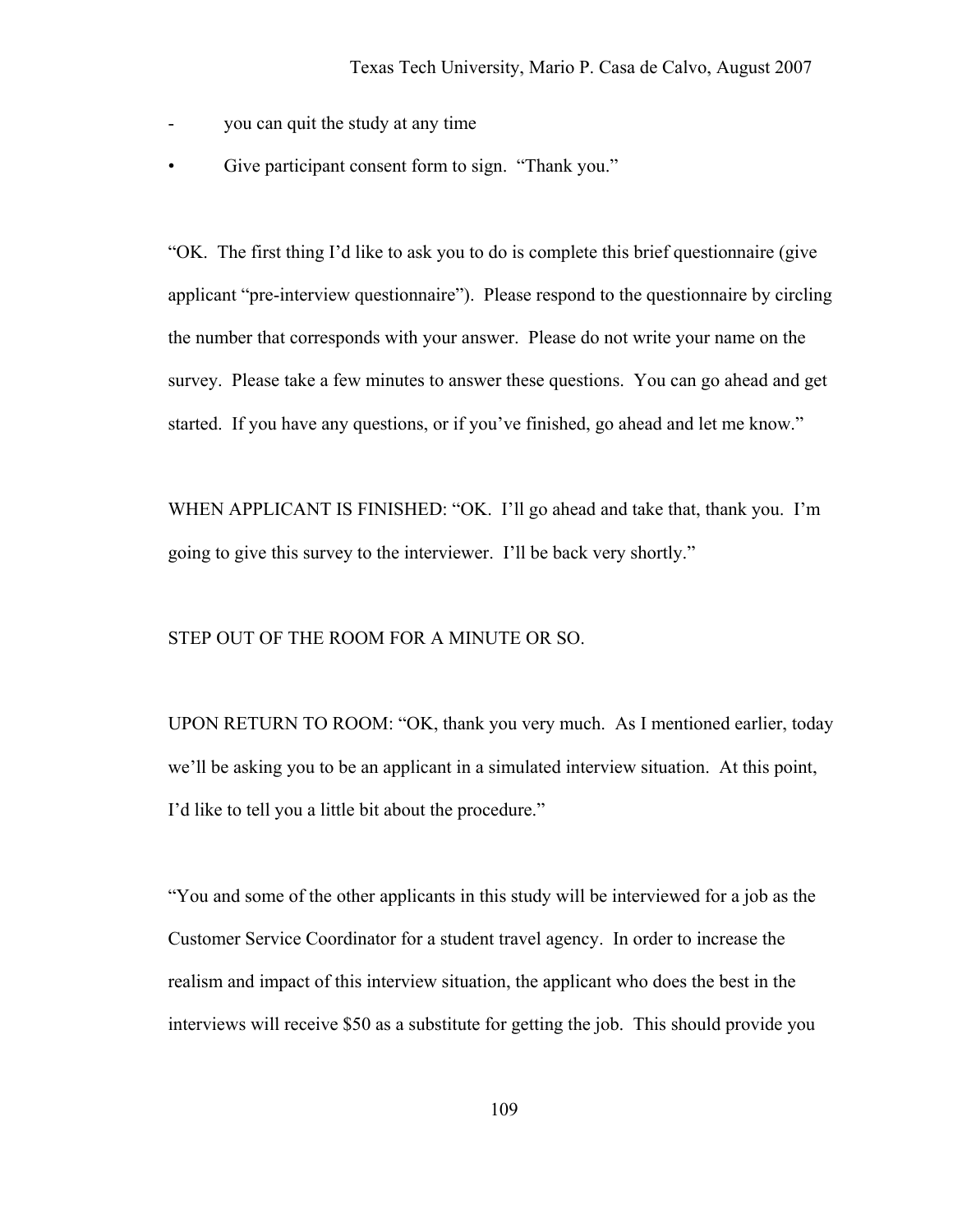with an extra incentive to perform well in the interview. Like most interview situations, your performance will be compared to the performances of other applicants who interviewed for this job to determine which of you receives the \$50 at the end of the semester."

"Here is a profile of the company and the job that you will be interviewing for. Please take some time now to prepare for the interview. Also keep in mind that during the interview, you certainly should feel free not to answer any question if you do not feel comfortable answering. Do you have any questions?"

Give applicant company profile.

"OK, please take 10 minutes to prepare for the interview, and then we'll proceed to the next stage of the experiment."

When 10 minutes is up...

"OK, at this point, I would like to give you some information about the interview procedure. Please read this carefully, and let me know when you have finished reading it."

#### GIVE APPLICANT INTERVIEW DESCRIPTION SHEET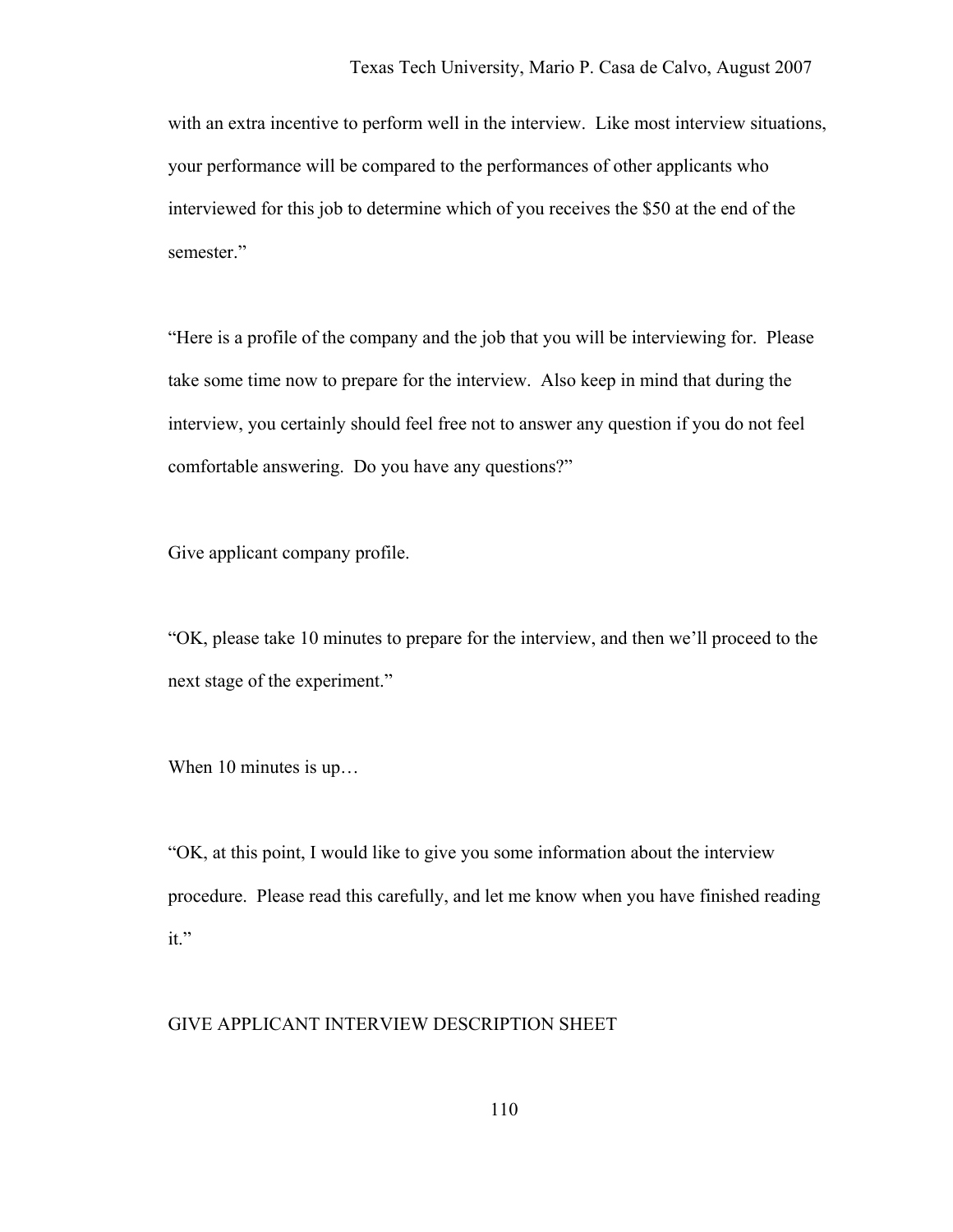#### WHEN APPLICANT IS FINISHED:

"Before I get the interviewer so that you can begin your interview, there are a few final items that I'd like to go over with you. As you can see, there is a video camera set up in this interview room. If possible, I was wondering if it would be ok if we taped your interview. Taping the interview provides more data for making the final "hiring" decision. The tape will be kept confidential and will not be seen by anyone other than Dr. Reich, myself and our research assistants. Is it ok if your interview session is taped?"

(If Yes) "Thank you." (If No) "OK. Thanks anyway for coming in. Since our main hypotheses must be tested from data on the videotape, we will not continue further. However, you will get credit for the time you've spent in the study (.5 credits). Thank you very much for coming in today. "

(If Yes) "OK, in just a few minutes you'll begin the interview, and the interviewer will ask you a series of questions that pertain to the Customer Service Coordinator position. The interviewer will ask you questions based on your responses to the survey that you completed when you first began the experiment. I just wanted to remind you that you should feel free not to answer any question if you do not feel comfortable doing so, and that you may quit this interview session at any time without penalty."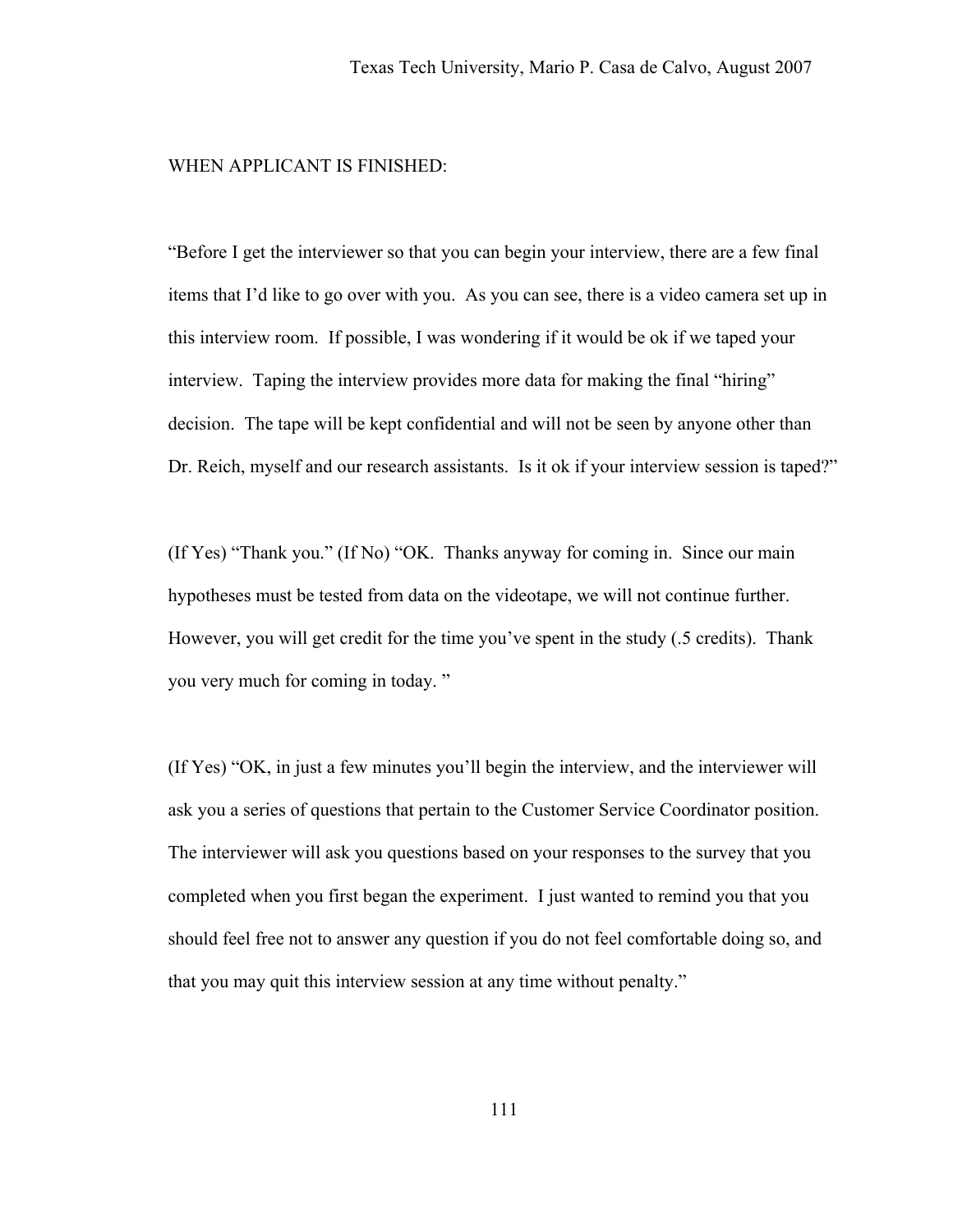"I also wanted to tell you that you'll be asked to complete a VERY brief questionnaire packet after the interview is complete. Do you have any questions at this point?"

"OK, I'll go get the interviewer so that you can begin your interview."

#### AFTER INTERVIEW:

"Hi. OK, at this point, I'd like to ask you to complete this brief questionnaire packet."

Give Questionnaire Packet to Applicant

"If you have any questions about the packet, please feel free to let me know. When you're finished with the packet, you can simply let me know that you're done and we'll move on to the last stage of the experiment."

WHEN PARTICIPANT IS FINISHED WITH PACKET, COLLECT IT AND MOVE ON TO DEBRIEFING SCRIPT."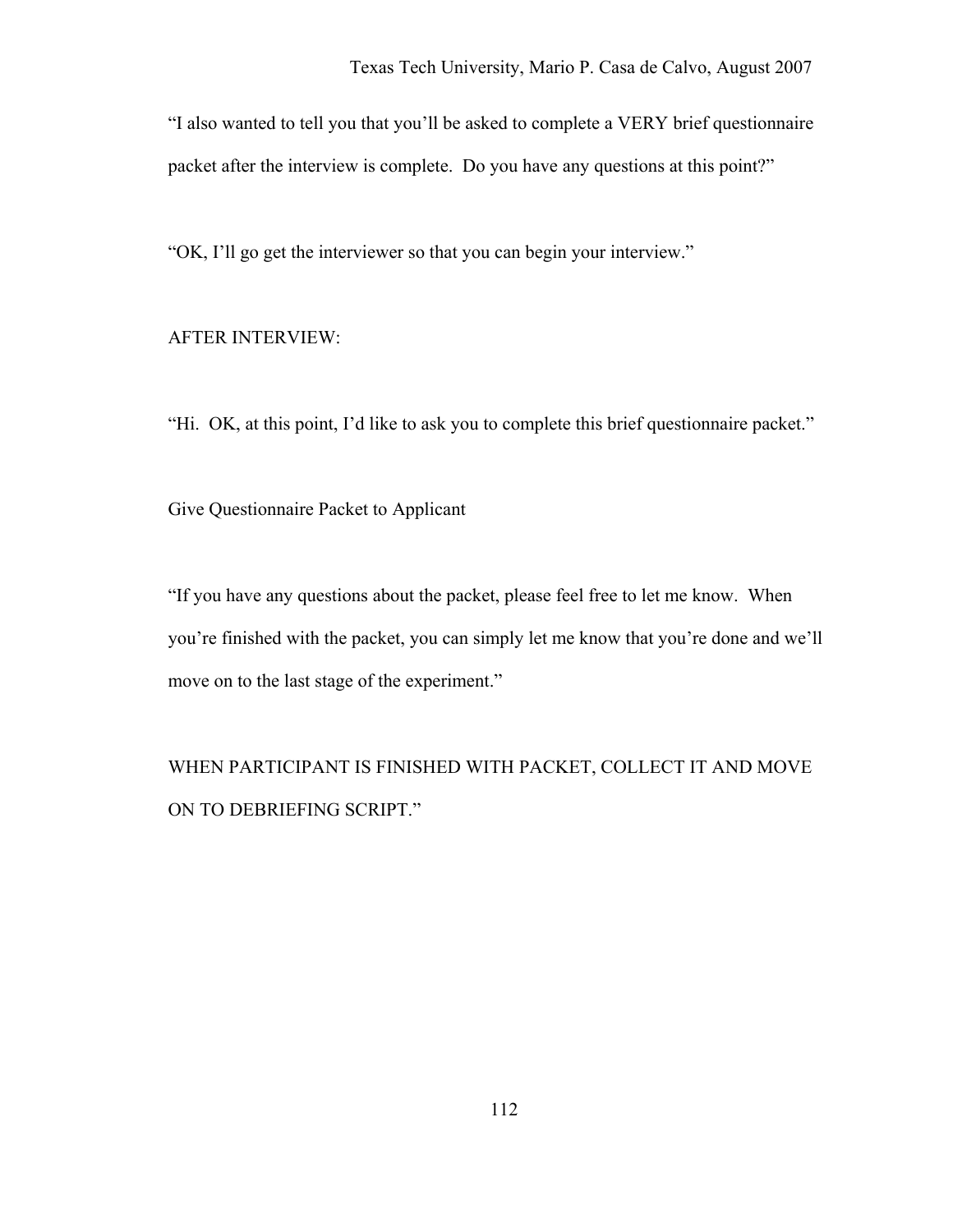APPENDIX C

Consent Form for Study 1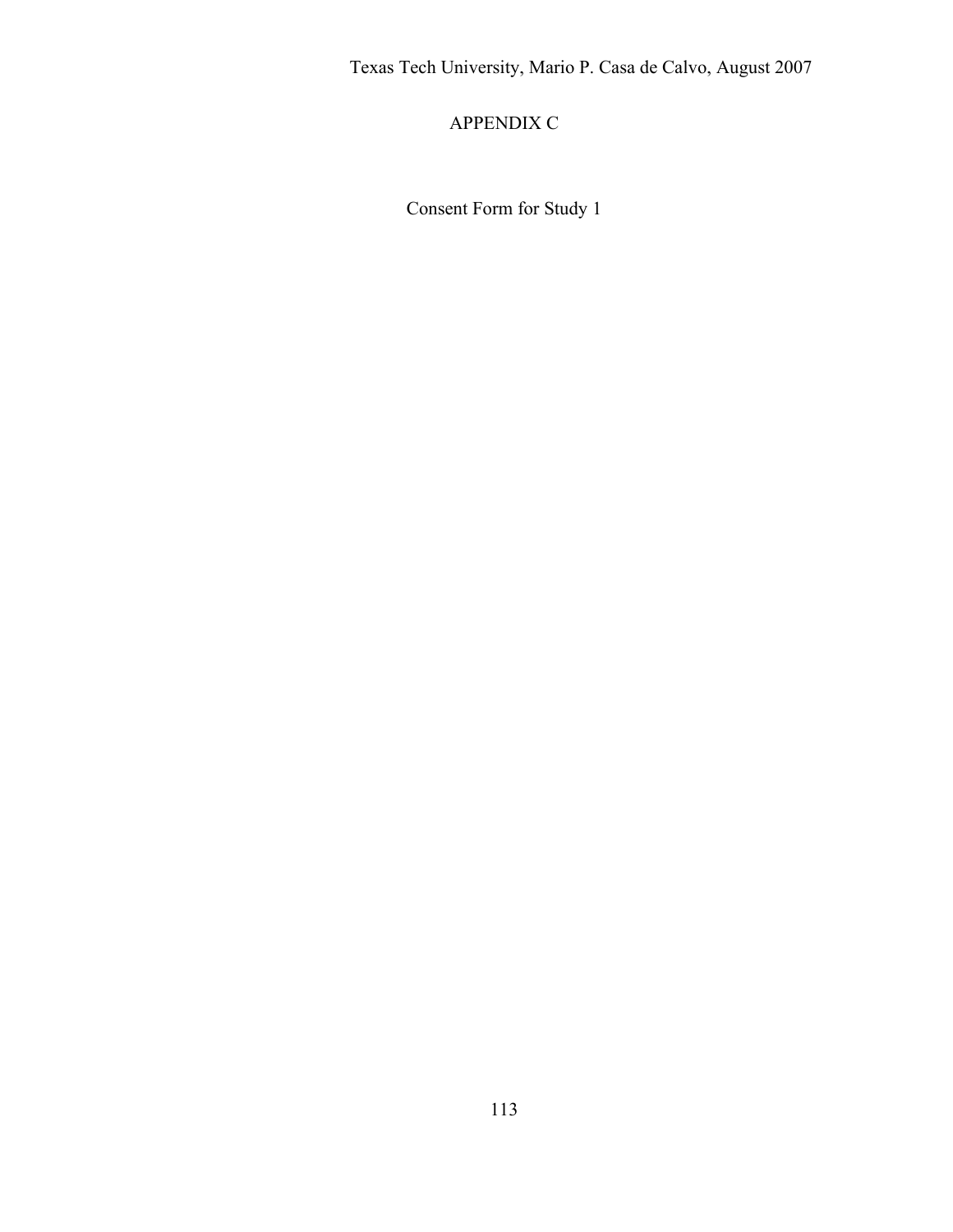### **Consent Form – Simulated Interview, Study 1 Consent to Participate**

We are asking you to participate in a study called **SIMULATED INTERVIEW.** 

Here is what you need to understand about the study:

1) The person in charge of this project is Dr. Darcy Reich (806-742-3711 x237). She works in the Department of Psychology at TTU. You can contact her if you have questions about the research.

2) You'll be asked to prepare for and engage in a face-to-face interview with a research assistant. You will also be asked to complete several brief questionnaires. The purpose of this study is to examine the way people interact during an interview.

3) Your participation is appreciated. You will get experiment credit for your Psychology course (PSY 1300). You should also learn about the research.

4) The study should take about 45 minutes to complete. You will get 1 experiment credit. No one but Dr. Reich and her assistants will see your data. They will be kept in a locked research lab at TTU. Your data will be recorded without your name. So, your names will not be associated with your data in any way.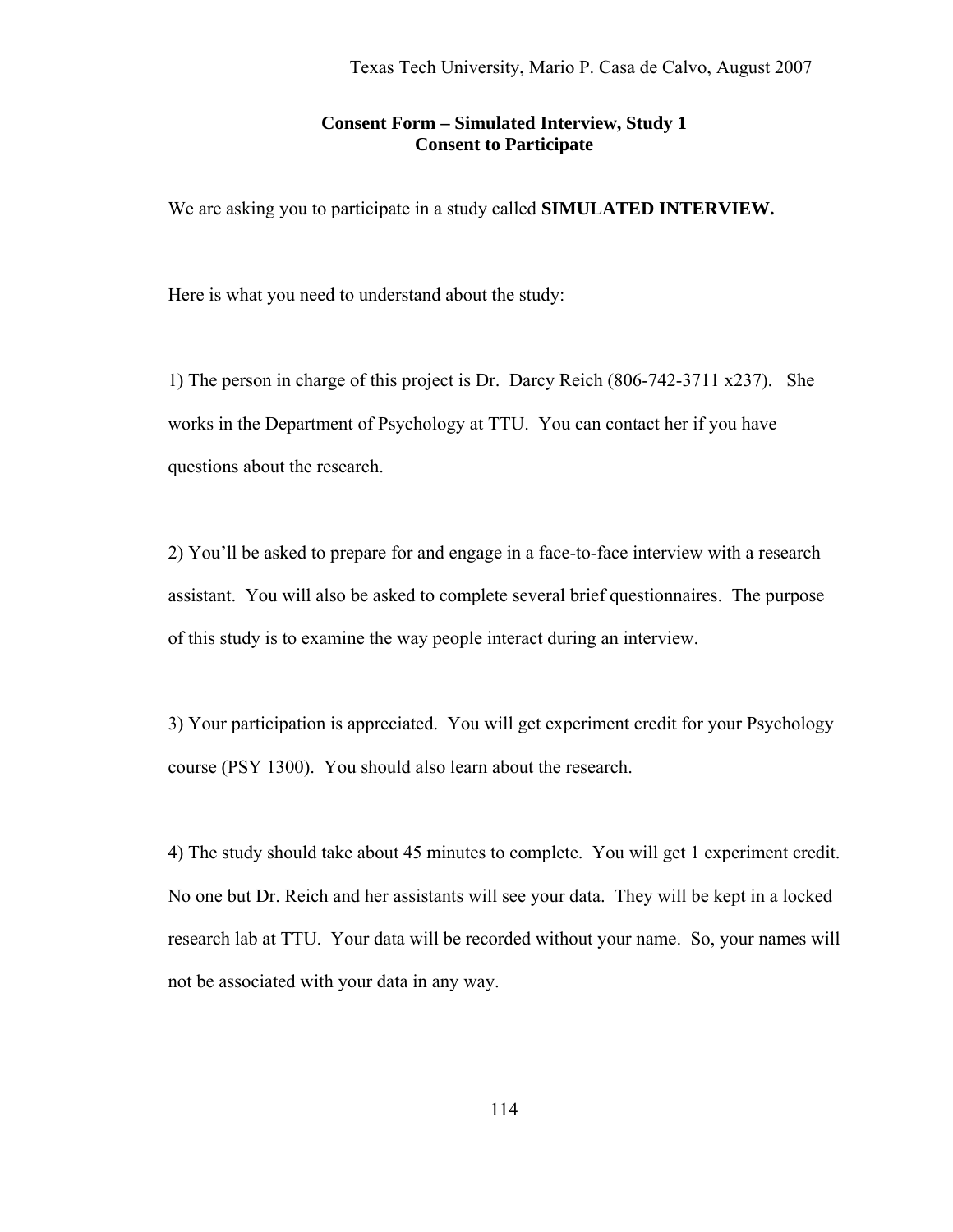5) Doing this study is completely up to you. You won't lose anything if you don't do it. You can quit anytime. You will still get experiment credit for the time you put in. You do not give up any legal rights by signing this form.

6) Dr. Reich or one of the experimenters will answer any questions you have about the study. For questions about your rights as a subject or about injuries caused by this research, contact the Texas Tech University Institutional Review Board for the Protection of Human Subjects, Office of Research Services, Texas Tech University, Lubbock, Texas 79409. Or you can call (806) 742-3884.

You certify that you are (please check one):

18 years of age or older \_\_\_\_\_\_\_\_ under age 18 and presented the appropriate Parental Consent form to the

experimenter.

\_\_\_\_\_\_\_\_\_ (initials of experimenter, verifying inspection of appropriate Parental Consent form).

**I agree to participate in this research. I have read this form. Any questions have been answered.** 

Signature of Subject Printed Name Date

\_\_\_\_\_\_\_\_\_\_\_\_\_\_\_\_\_ \_\_\_\_\_\_\_\_\_\_\_\_\_\_\_\_\_\_\_\_\_\_ \_\_\_\_\_\_\_\_\_\_\_\_\_\_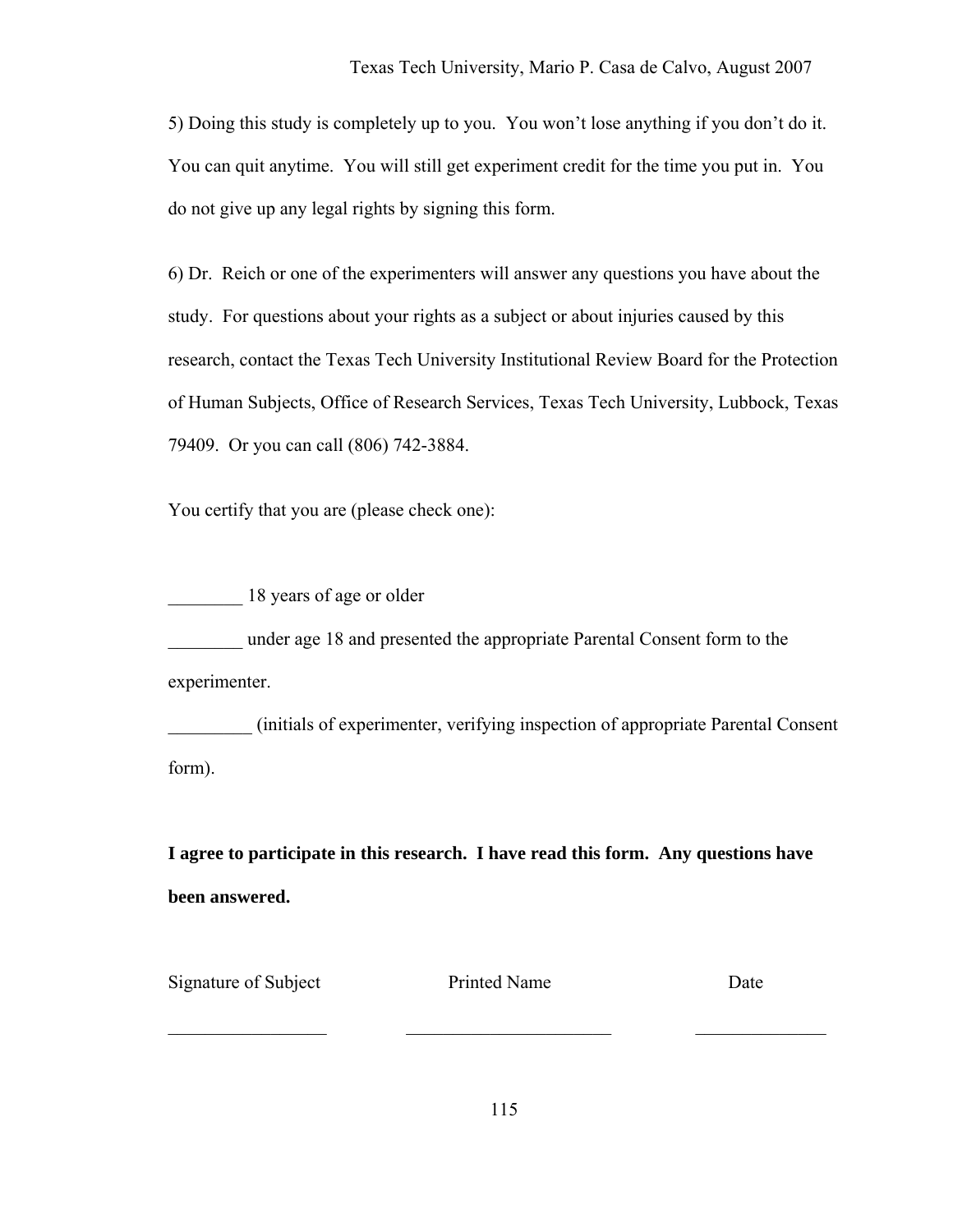## APPENDIX D

Pre-Interview Questionnaire for Study 1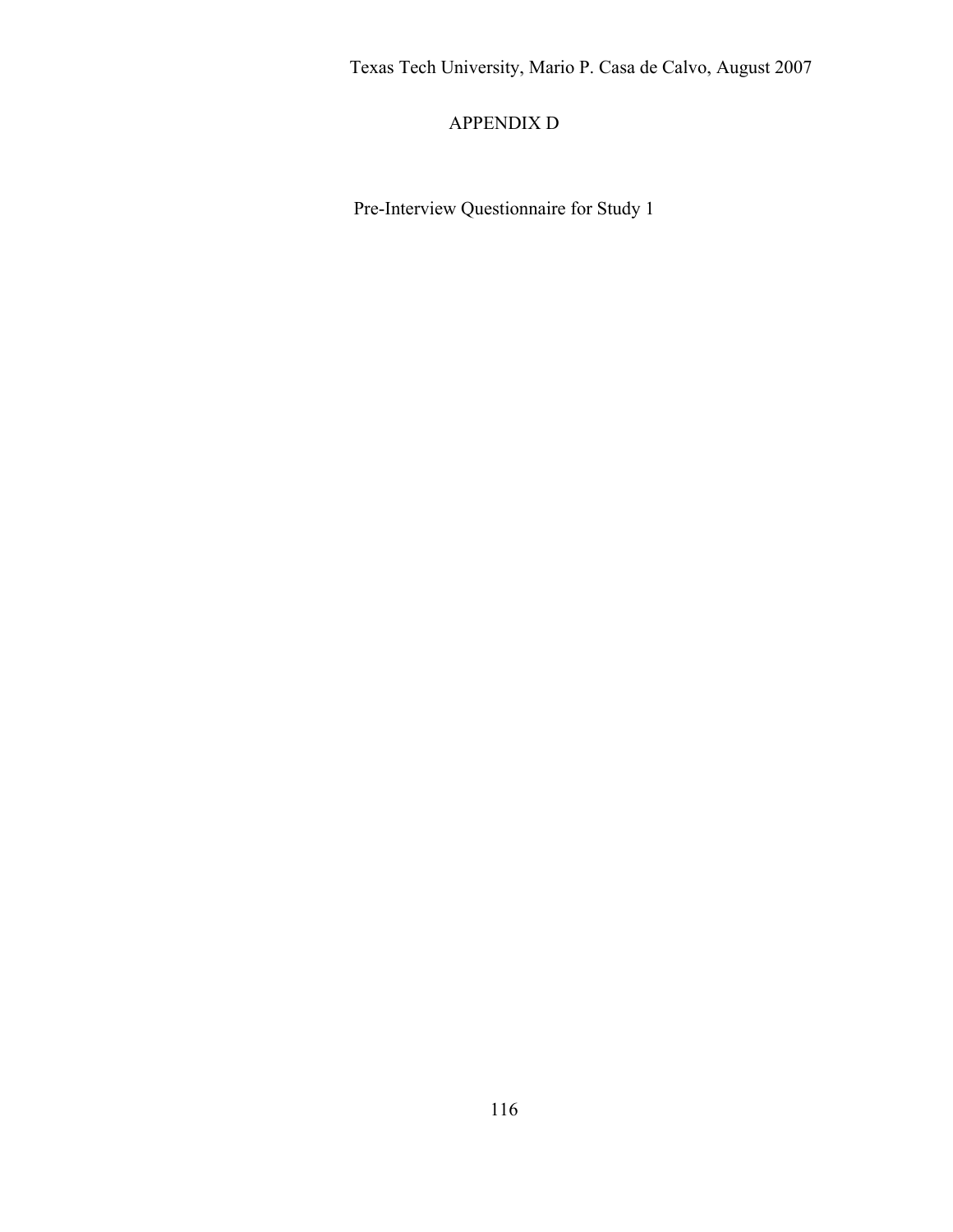### **Pre-Interview Questionnaire – Simulated Interview, Study 1**

Please answer the following questions by circling the appropriate number on the survey

below.

- 1.) How old are you?
- 0) 22 or younger

1) Older than 22

- 2.) What is your current class standing at TTU?
- 0) Freshman
- 1) Sophomore
- 2) Junior
- 3) Senior
- 4) Other

3.) Which type of class have you performed the best in during high school and college? Please select only one.

- 0) Liberal Arts (Examples History, English, Philosophy)
- 1) Fine Arts (Examples Painting, Theater, Design)
- 2) Behavioral Sciences (Examples Psychology, Sociology)
- 3) Natural Sciences (Examples Biology, Chemistry, Physiology)
- 4) Foreign Language (Examples French, Spanish, German)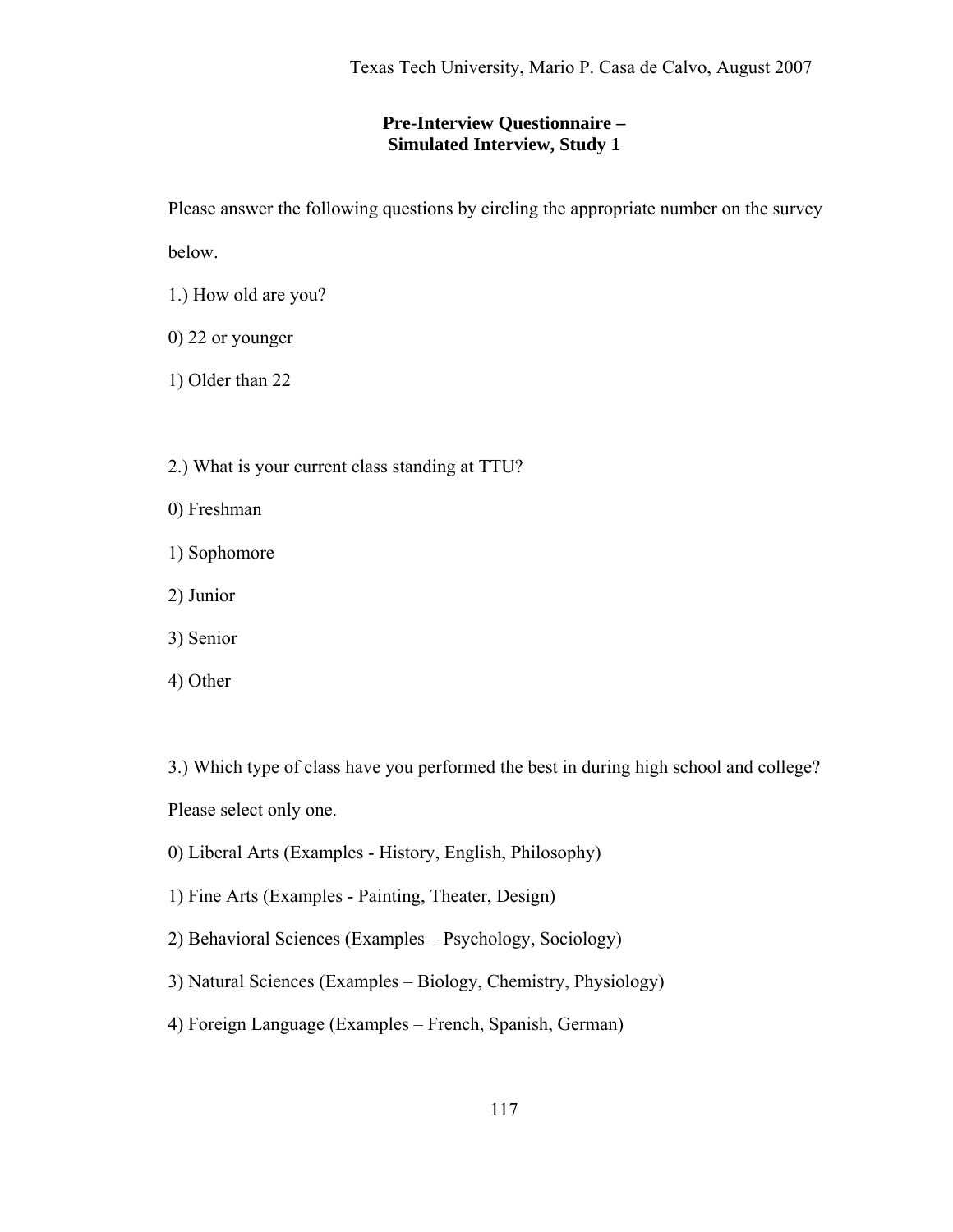5) Computer Sciences (Example – Computer Programming)

6) Mathematics (Examples – Statistics, Calculus, Trigonometry)

4.) Which type of class have you most enjoyed during high school and college? Please select only one.

0) Liberal Arts (Examples - History, English, Philosophy)

1) Fine Arts (Examples - Painting, Theater, Design)

2) Behavioral Sciences (Examples – Psychology, Sociology)

3) Natural Sciences (Examples – Biology, Chemistry, Physiology)

4) Foreign Language (Examples – French, Spanish, German)

5) Computer Sciences (Example – Computer Programming)

6) Mathematics (Examples – Statistics, Calculus, Trigonometry)

5.) Which type of class have you performed the worst in during high school and college? Please select only one.

- 0) Liberal Arts (Examples History, English, Philosophy)
- 1) Fine Arts (Examples Painting, Theater, Design)
- 2) Behavioral Sciences (Examples Psychology, Sociology)
- 3) Natural Sciences (Examples Biology, Chemistry, Physiology)
- 4) Foreign Language (Examples French, Spanish, German)
- 5) Computer Sciences (Example Computer Programming)
- 6) Mathematics (Examples Statistics, Calculus, Trigonometry)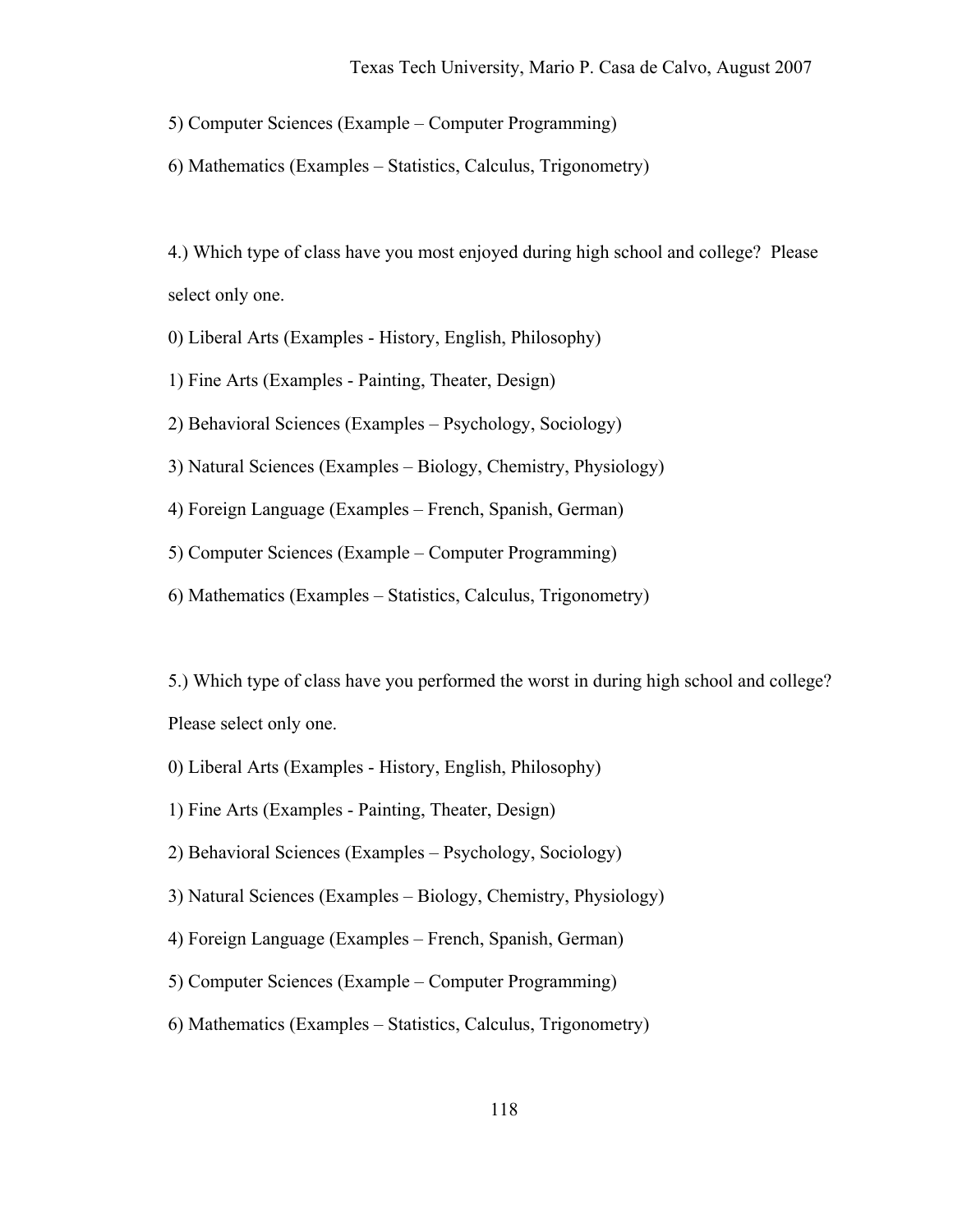6.) Which type of class have you least enjoyed during high school and college? Please select only one.

0) Liberal Arts (Examples - History, English, Philosophy)

1) Fine Arts (Examples - Painting, Theater, Design)

2) Behavioral Sciences (Examples – Psychology, Sociology)

3) Natural Sciences (Examples – Biology, Chemistry, Physiology)

4) Foreign Language (Examples – French, Spanish, German)

5) Computer Sciences (Example – Computer Programming)

6) Mathematics (Examples – Statistics, Calculus, Trigonometry)

7.) Which of the following do you consider to be your greatest strength? Please select only one.

0) Interpersonal skills / Communication skills

1) Motivation / Willingness to work hard

2) Intelligence / Common sense

3) Leadership skills

4) Sense of humor

8.) Which of the following do you most need to work on? Please select only one.

0) Interpersonal skills / Communication skills

1) Motivation / Willingness to work hard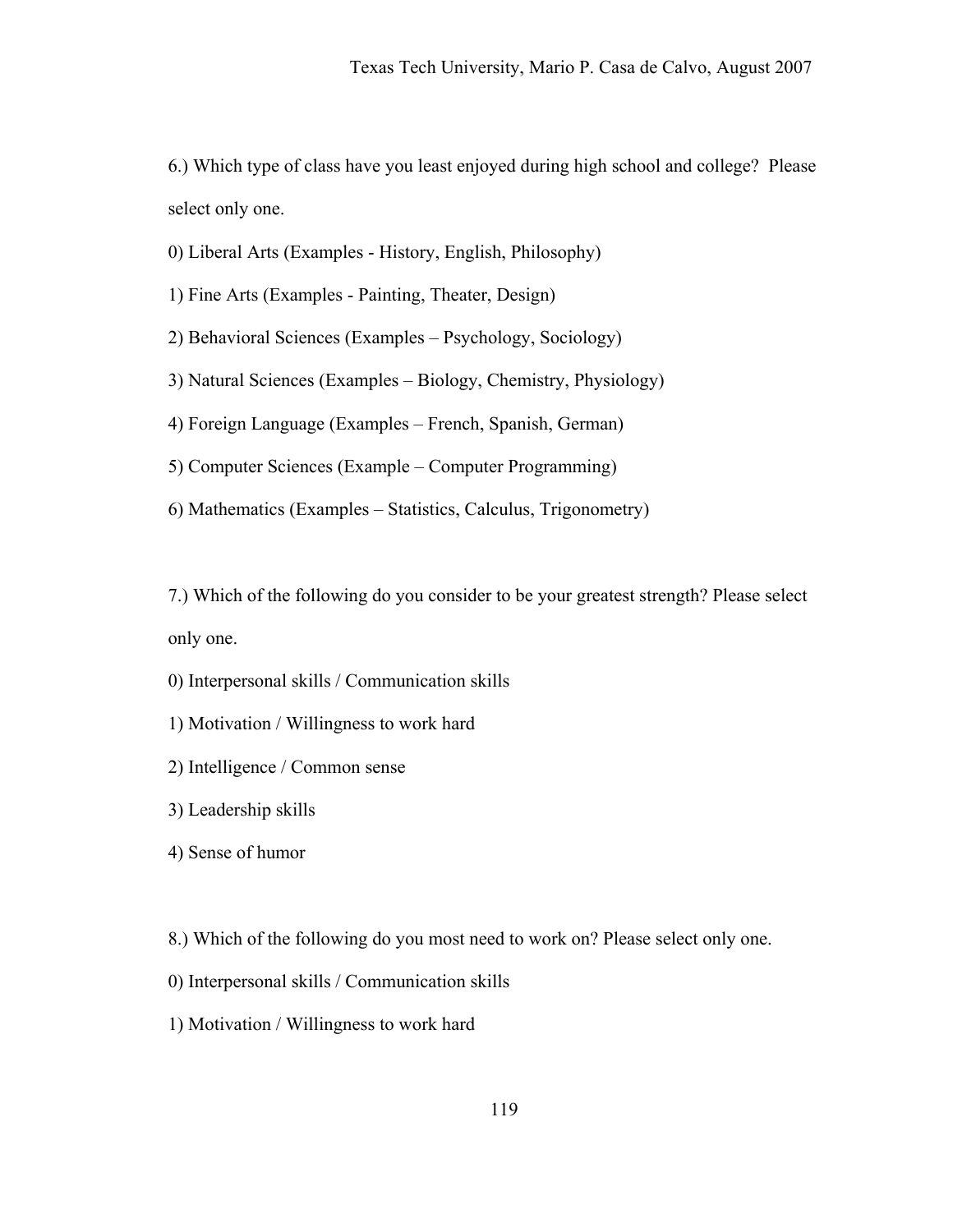- 2) Intelligence / Common sense
- 3) Leadership skills
- 4) Sense of humor
- 9.) Which personality type best describes you?
- 0) Outgoing, talkative
- 1) Quiet, reserved
- 10.) Which personality type best describes you?
- 0) Anxious, nervous
- 1) Calm, relaxed
- 11.) Which personality type best describes you?
- 0) Open to new experiences
- 1) Conservative, prefer consistency
- 12.) Which personality type best describes you?
- 0) Sociable, get along well with others
- 1) Reflective, like to do my own thing

13.) Which of the following personality characteristics would you most like to have or improve on?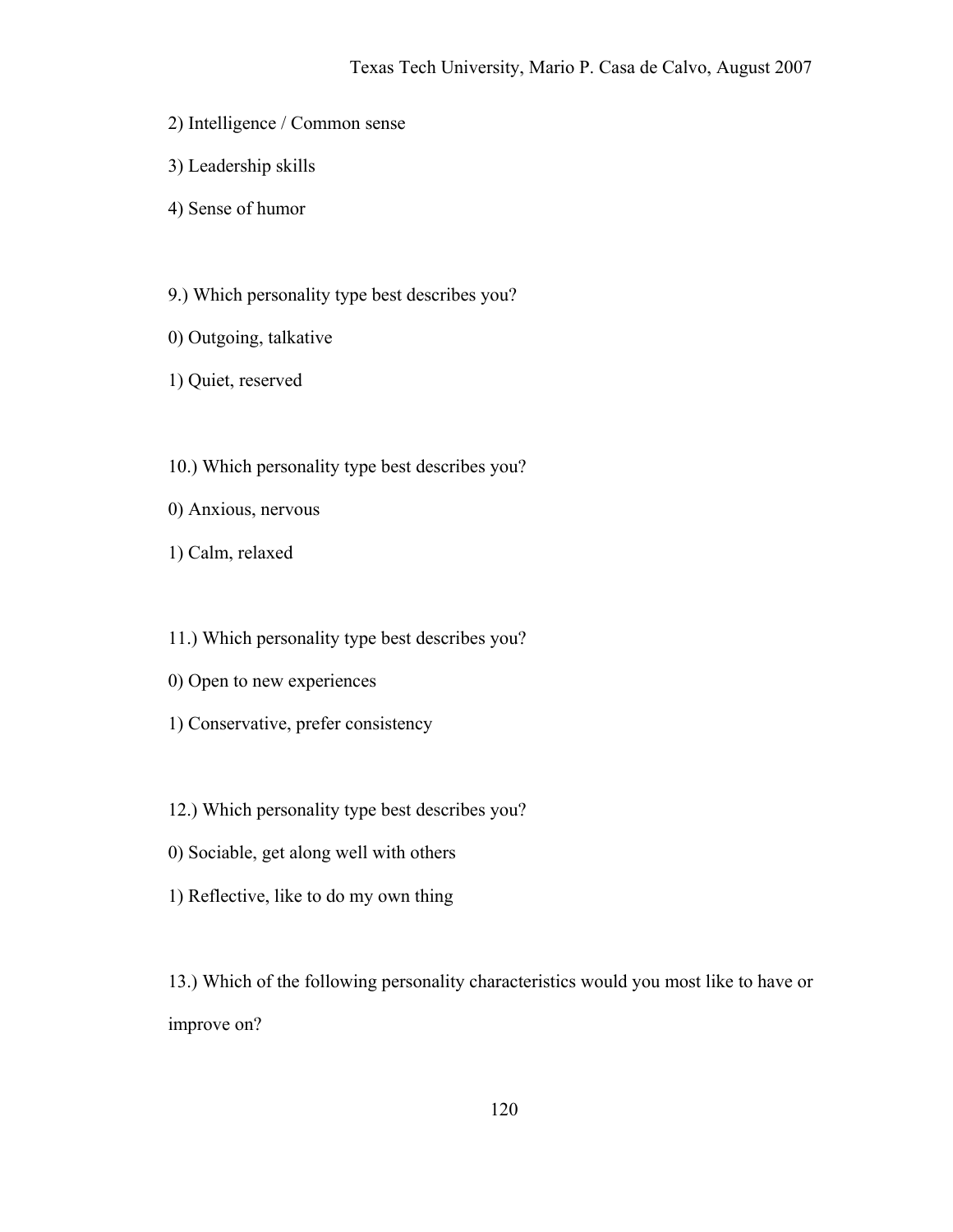- 0) Outgoing, talkative
- 1) Calm, relaxed
- 2) Open to new experiences
- 3) Sociable, get along well with others
- 4) Concerned about the welfare of others and/or your environment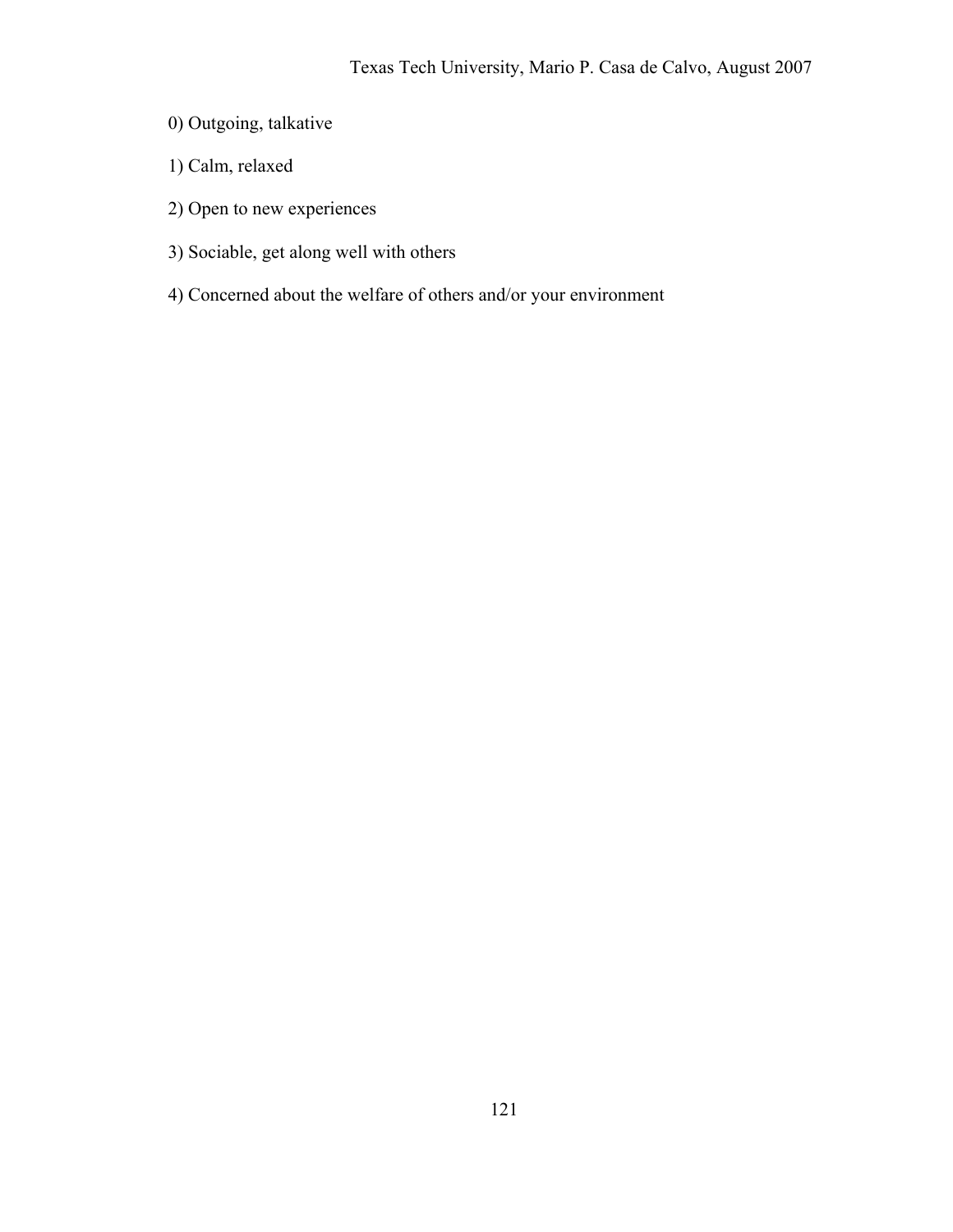# APPENDIX E

Description of Hypothetical Job for Study 1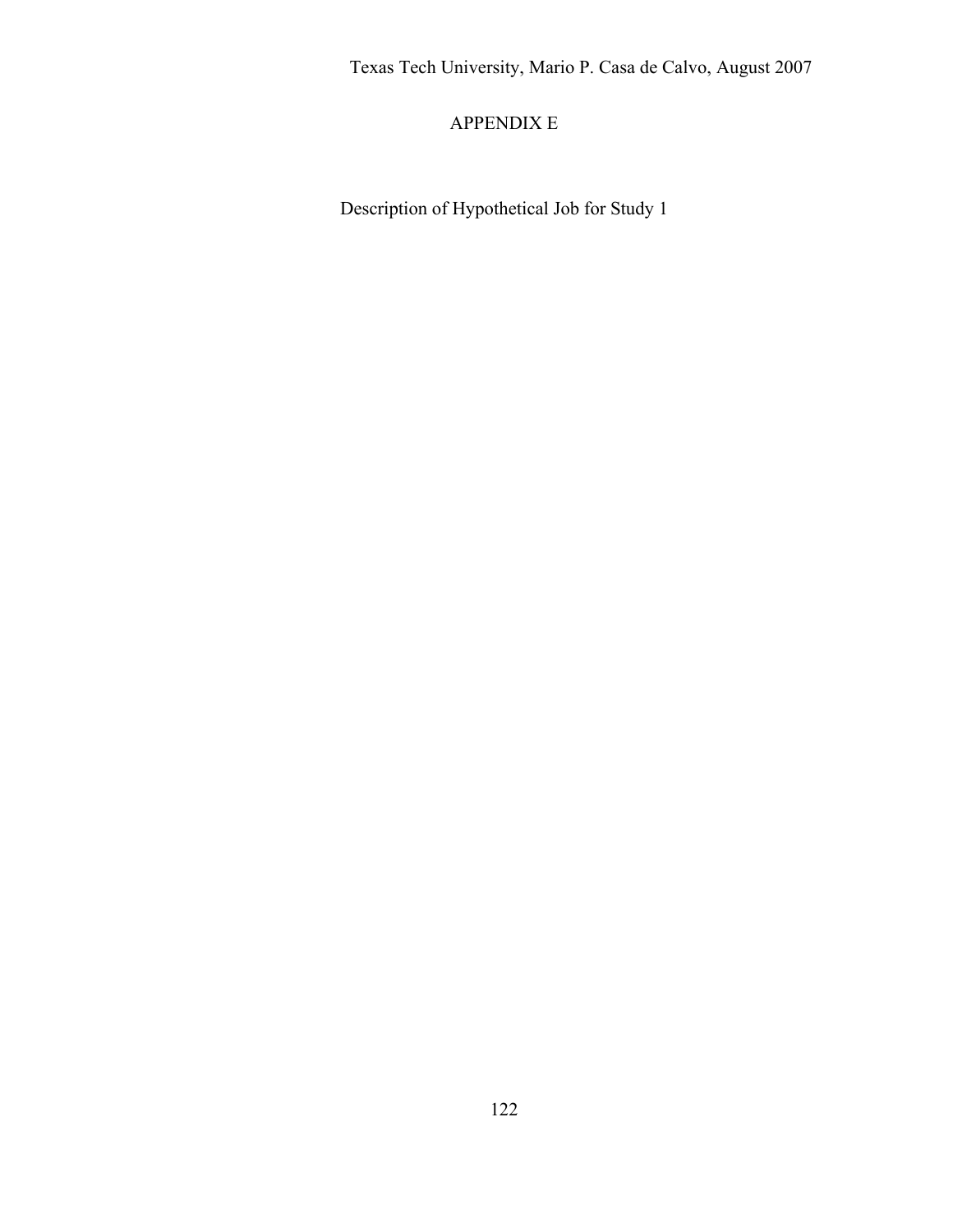### **Description of Hypothetical Job – Simulated Interview, Study 1**

#### *Student Travel, Inc.*

 Student Travel, Inc. is a national travel agency that specializes in providing students with travel packages over spring, fall, and winter breaks, as well as during the summer months. These packages typically consist of transportation and accommodations for periods ranging from 4-5 days to six-week trips during summer vacation. Student Travel offers vacations to the beaches of Florida, Mexico, and the Caribbean; ski trips to the mountains of Colorado, Utah, California, Switzerland, and Austria; and more extended travel opportunities to Western Europe, the Middle East, and the Orient. The prices of these trips are kept low by booking large numbers of students and by utilizing charter transportation services and relatively inexpensive housing accommodations, although more expensive trips are also offered. Most of Student Travel's income comes from the less expensive of its trips.

 Student Travel has its headquarters in Fort Lauderdale, Florida, as well as small "branch offices" at over 60 colleges and universities in the U. S. and Canada. The branch offices are run by students at the colleges under the supervision and guidance of managers from the main office. Each branch office is headed by a student manager who oversees a student staff that ranges in size from one other employee at small schools to 5 other employees at larger schools. Most of the vacation packages originate from the main office, in which case the role of the branch office is promotion, sales, and some logistics. Other packages, however, are created by the branch office specifically to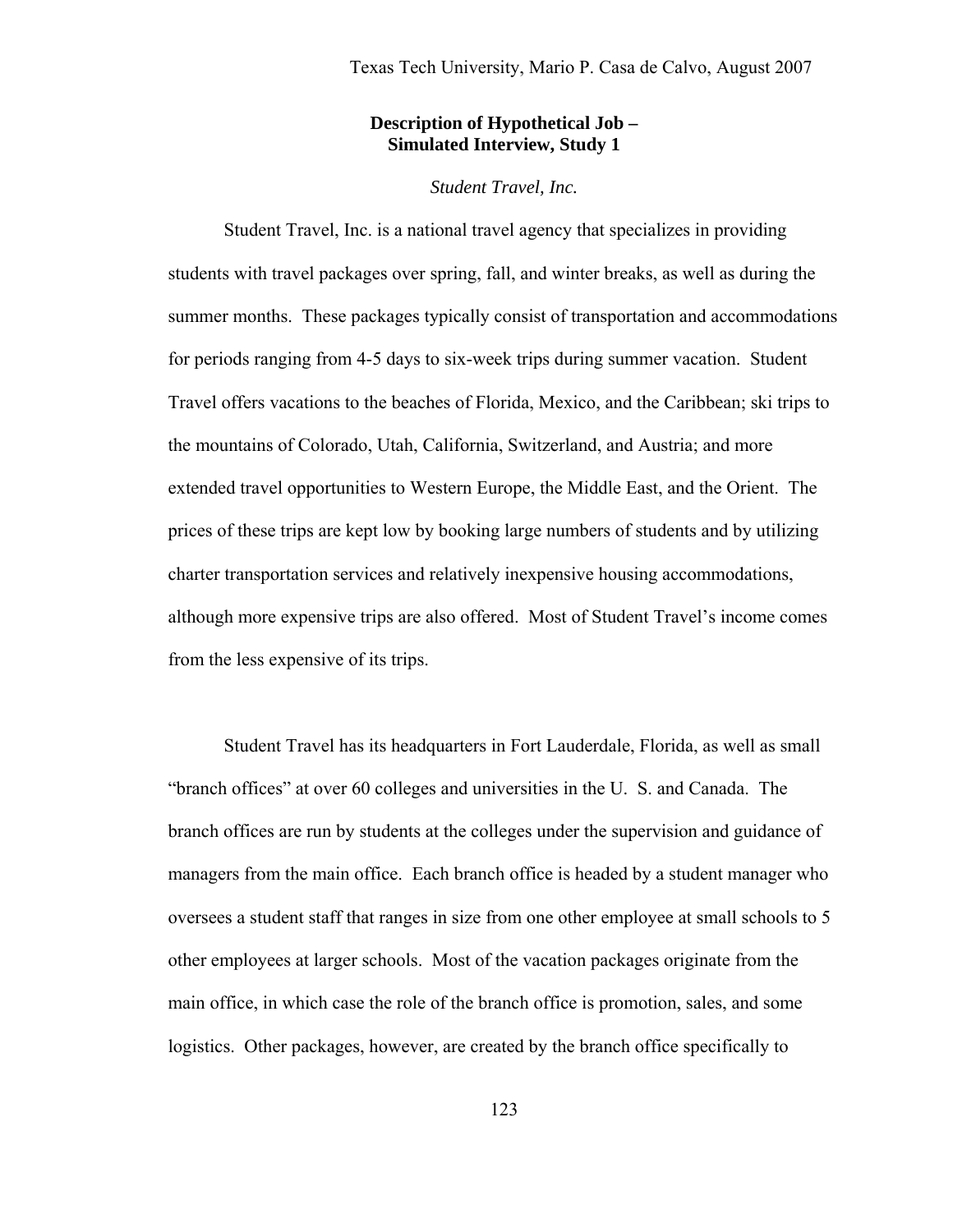accommodate the needs of its own students. In these cases, most of the work originates from the branch office with only minimal support from the main office. In recent years, these specialized trips have accounted for approximately 20% of the total business.

### JOB DESCRIPTION: **SERVICE COORDINATOR**

 Student Travel has decided to expand its operations to Texas Tech University, and thus, needs to hire a Service Coordinator. The new student coordinator will be responsible for selecting and supervising three assistants, handling customers in all aspects of service (complaints, etc.), and maintaining relations with the main office. Since the Service Coordinator will be starting largely from scratch, he or she will have to hire and supervise a group of student employees, and will also be largely responsible for promotion of travel packages and maintaining customer satisfaction. The job requires maintaining staff morale, and working very closely with superiors as the office becomes established.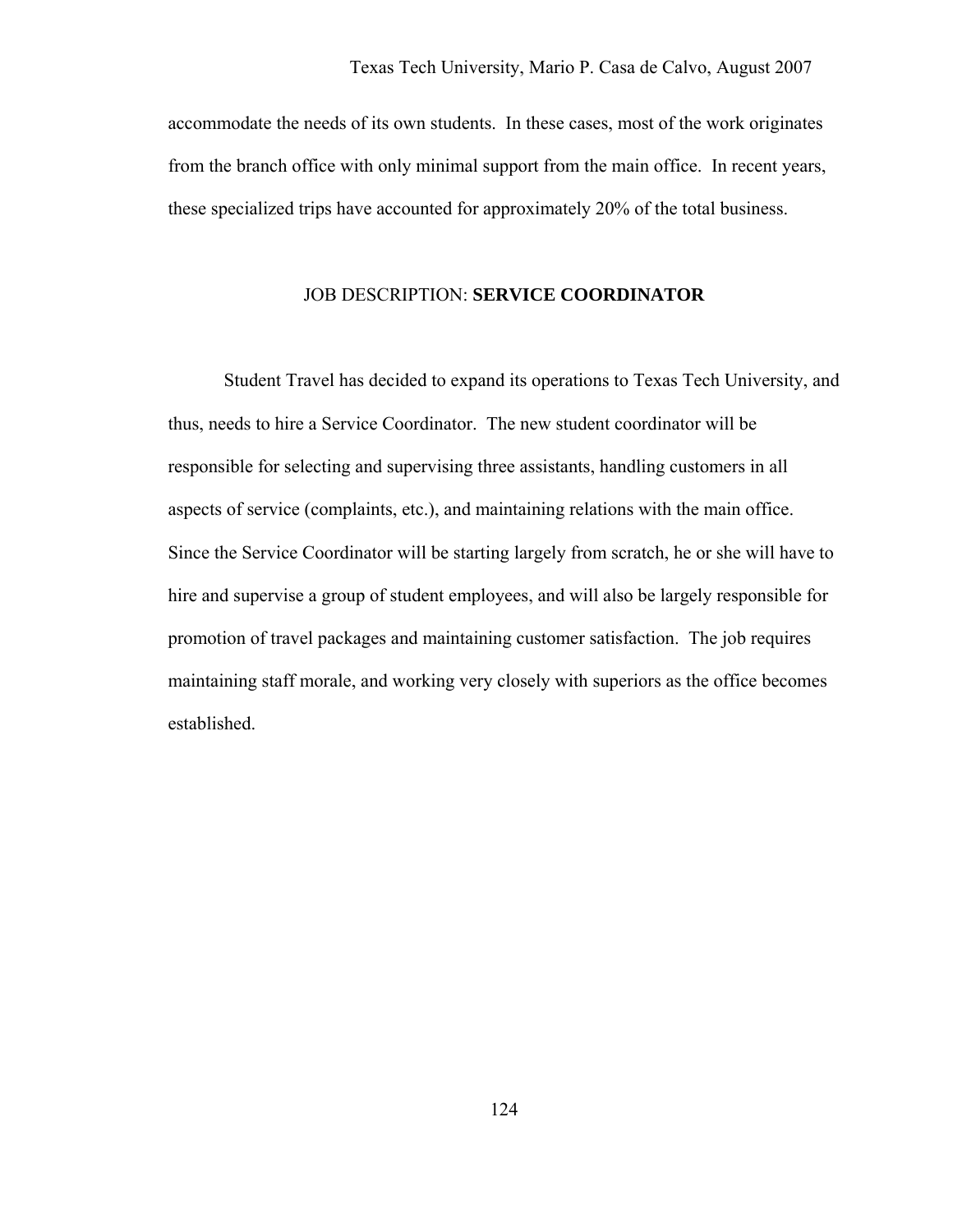## APPENDIX F

Supplemental Interview Description for Study 1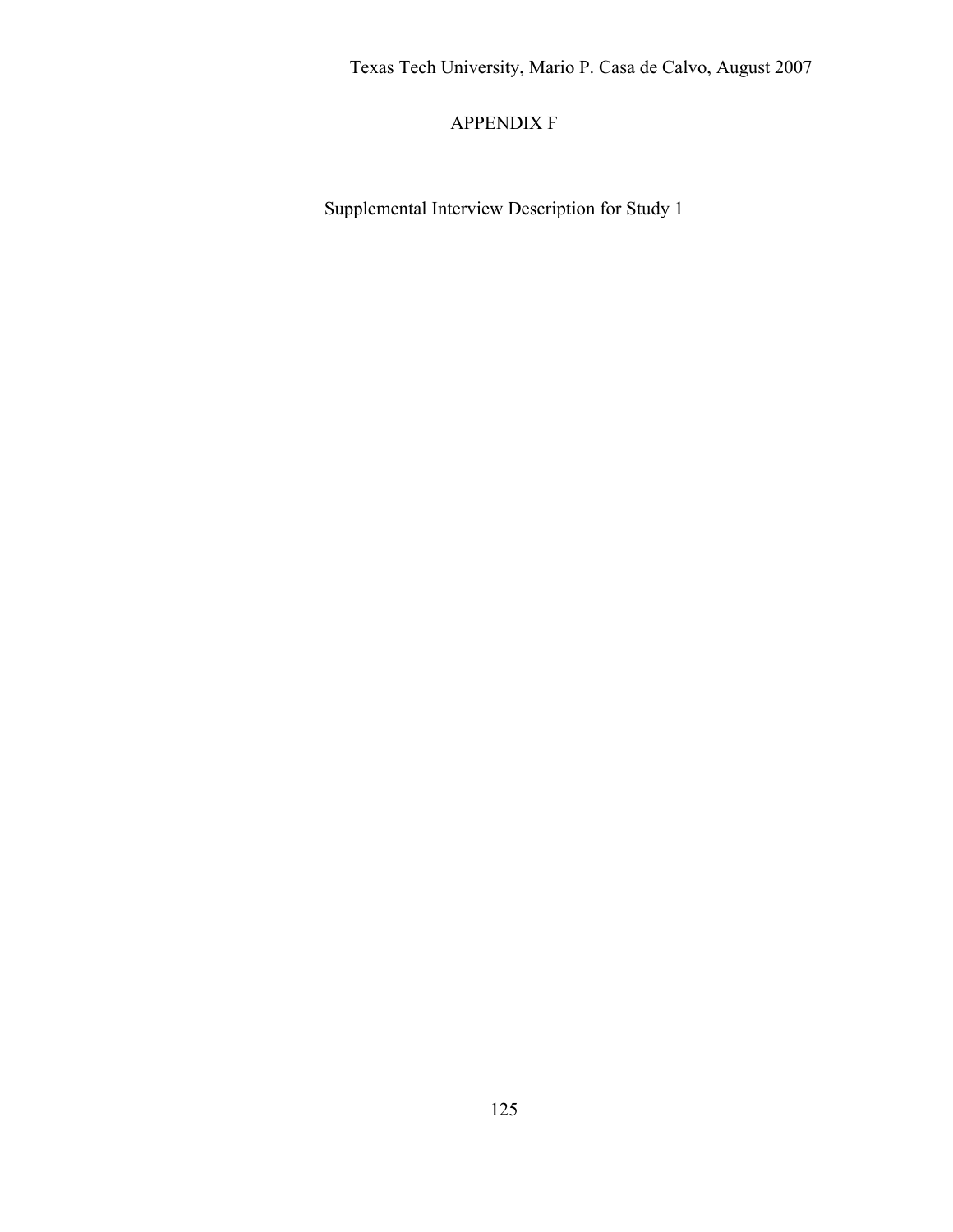### **Supplemental Interview Description – Simulated Interview, Study 1**

Hello, and welcome to the simulated interview study!

You and some of the other applicants in this study will be interviewed for a job as the Customer Service Coordinator for a student travel agency. In order to increase the realism and impact of this interview situation, the applicant who does the best in the interviews will receive \$50 as a substitute for getting the job. This should provide you with an extra incentive to perform well in the interview.

You will be talking with an interviewer who will have the sole power to decide which applicant has performed the best. So, this interviewer ultimately determines who will win the \$50 prize at the end of the semester.

Thank you for your participation, and good luck in the interview.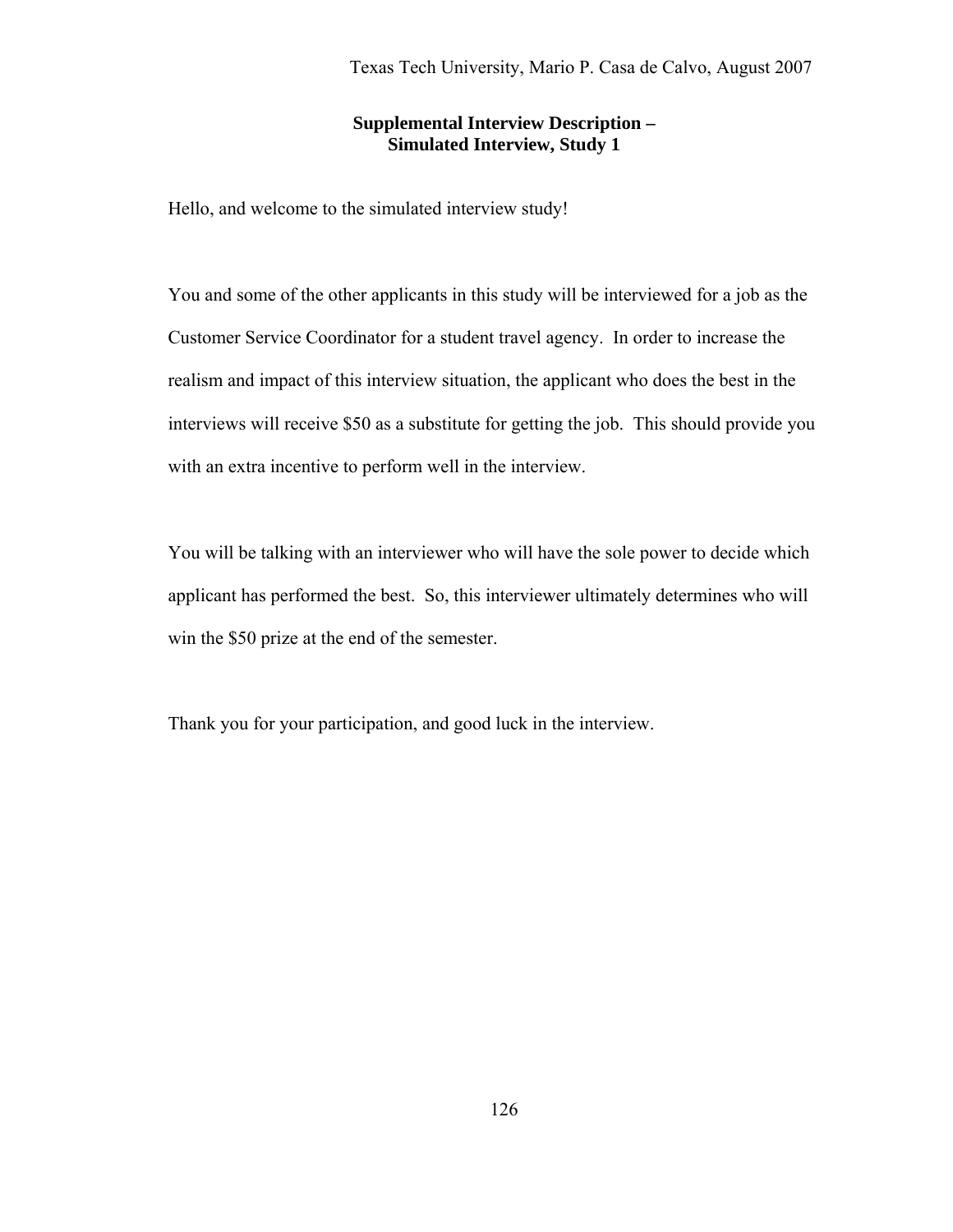## APPENDIX G

Interviewer Materials for Study 1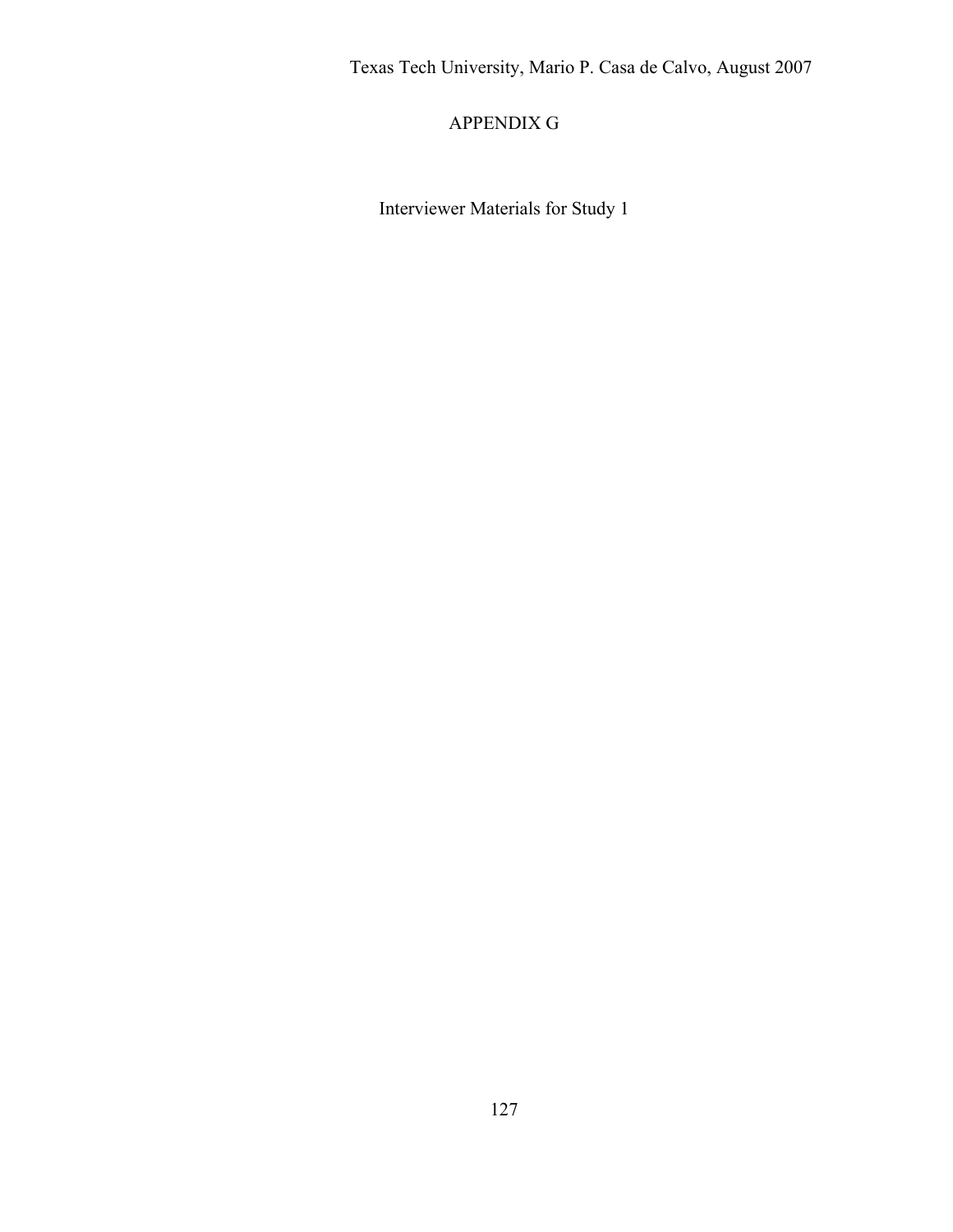## **Interviewer Script – Simulated Interview, Study 1**

"Hi, and thanks for coming in! My name is {name}, and I'll be interviewing you today. Please have a seat."

"Are you ready to begin? OK…. let me go turn on the video camera…and we'll get started."

IN "POSITIVE EXPECTANCY" CONDITION: TURN ON CAMERA, SAY INTO CAMERA: "THIS IS APPLICANT NUMBER: INSERT PARTICIPANT NUMBER HERE", FILL IN "TIME STARTED" ON RUN SHEET, RETURN TO SEAT, AND ASK QUESTIONS FROM "PE" SCRIPT. (SPEAK CLEARLY AND PRECISELY! REMEMBER TO SHAKE FOOT THROUGHOUT INTERVIEW!)

IN "NEGATIVE EXPECTANCY" CONDITION: TURN ON CAMERA, SAY INTO CAMERA: "THIS IS APPLICANT NUMBER: INSERT PARTICIPANT NUMBER HERE", FILL IN "TIME STARTED" ON RUN SHEET, RETURN TO SEAT, AND ASK QUESTIONS FROM "NE" SCRIPT. (SPEAK CLEARLY AND PRECISELY! REMEMBER TO SHAKE FOOT THROUGHOUT INTERVIEW!)

IN ALL CONDITIONS (When interview is over):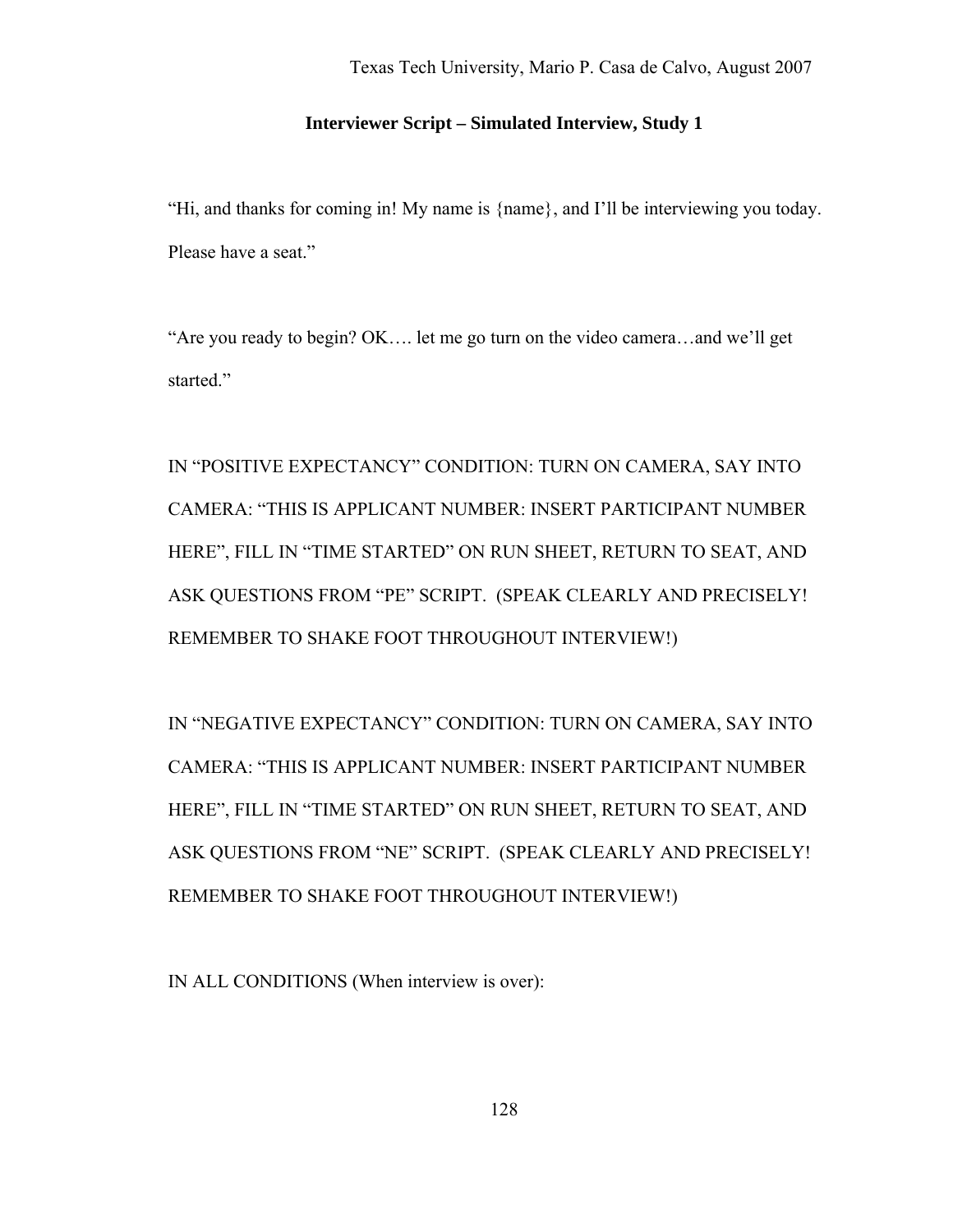STOP RECORDING, FILL OUT "TIME ENDED"/COMMENTS ON RUN SHEET, THEN SAY:

"Well, again thank you very much for coming in today and talking with me about the job.

I'll go get the experimenter so that you can move on to the next stage of the experiment."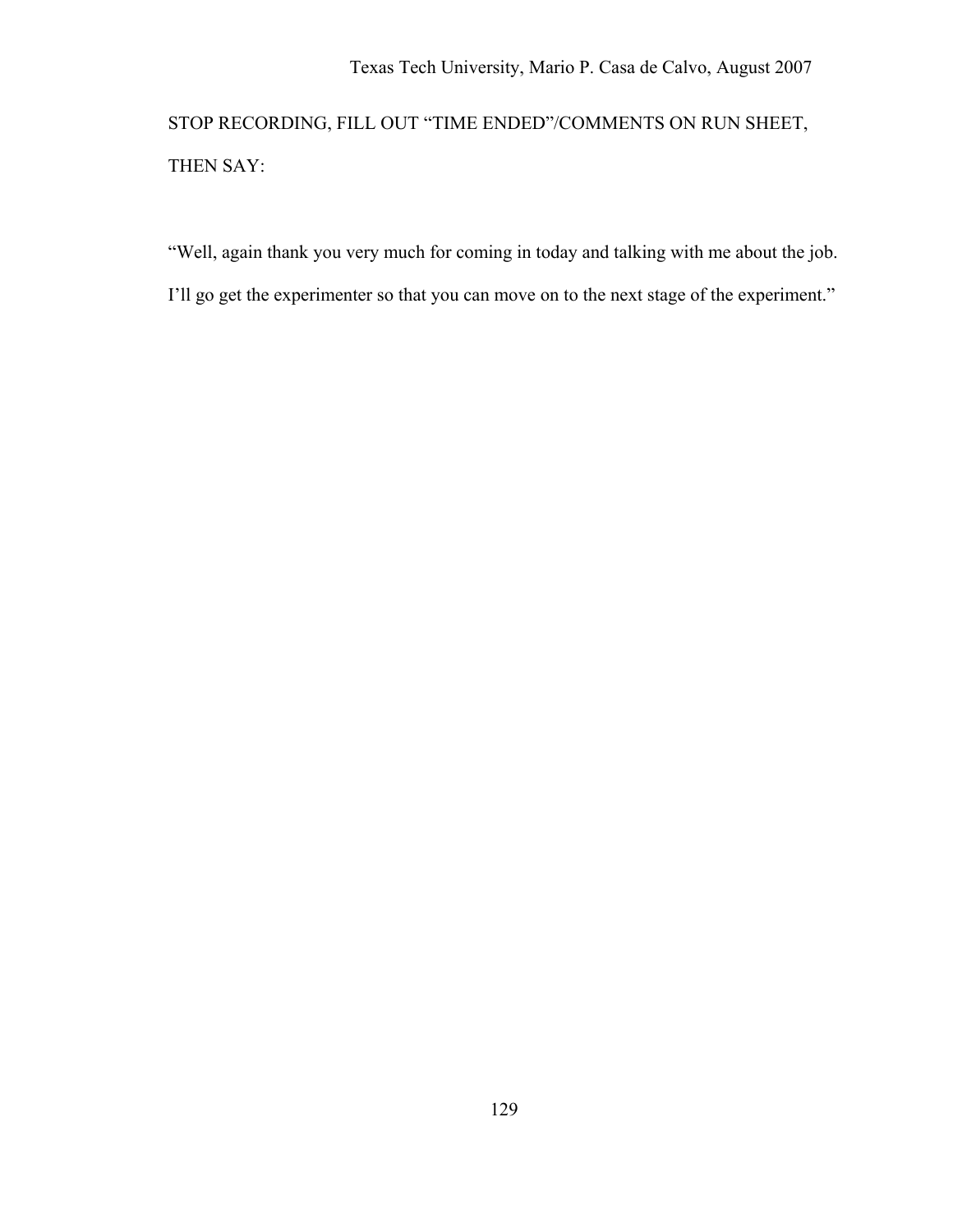### **Scripted Interviewer Questions - Negative Expectancy Condition – Simulated Interview, Study 1**

1) OK, so you're interviewing for the service coordinator position, right? (neutral, repeat)

2) Now, have you ever been fired from a job? (negative, closed)

3) Would you say that your ability to communicate with others is something that you need to work on? (negative, closed)

4) OK. Discuss an instance in which you had a job that you didn't really feel qualified for. Why didn't you feel qualified? (negative)

5) Discuss some experiences you've had where you haven't gotten along well with your co-workers. Why do you think you didn't get along? (negative)

6) What skills and characteristics do you think you have that would make you wellqualified for this job? (positive)

7) OK. Describe your most recent job and how you think it might require similar or different skills compared to the service coordinator position. (neutral)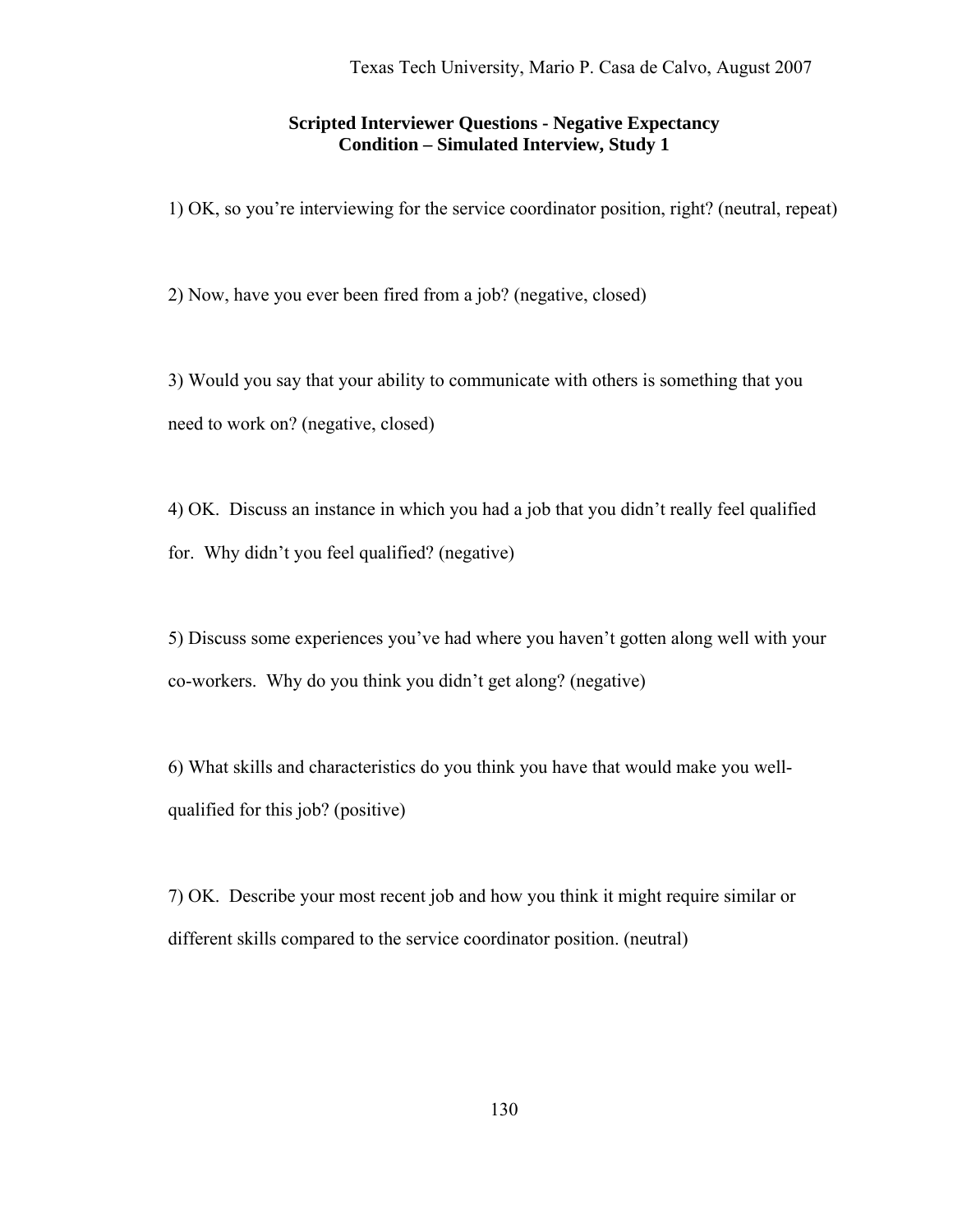8) Discuss the most recent course where you didn't do as well as you could have. Why did this happen? (negative)

9) OK. Now, discuss a course where you actually did well, and tell me why you think you succeeded? (positive)

10) Describe the ways that taking this job would cut into your other activities or interests. (negative)

11) How would you assess your ability to organize and prioritize job-related tasks? (neutral)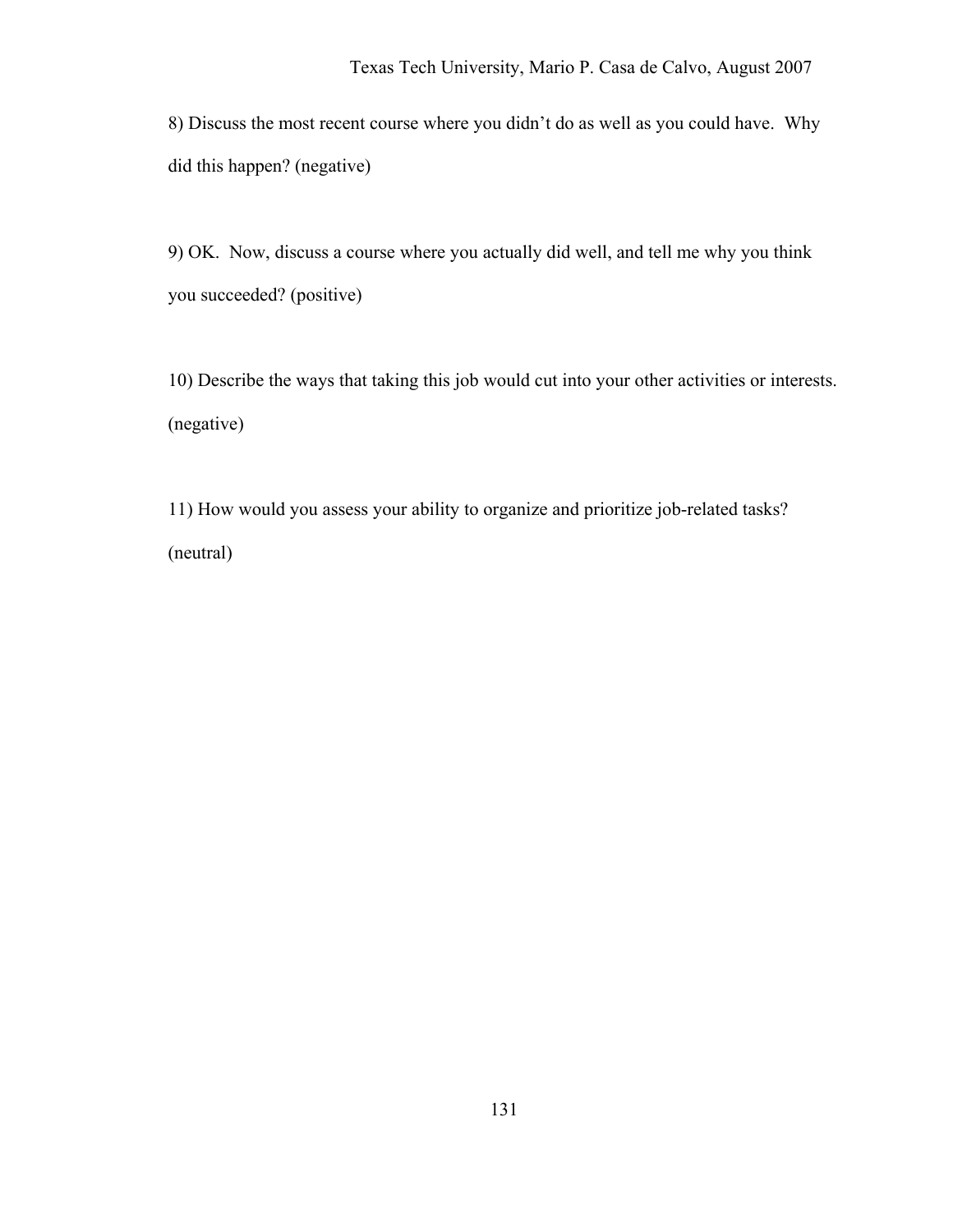### **Scripted Interviewer Questions - Positive Expectancy Condition - Simulated Interview, Study 1**

1) OK, so you're interviewing for the service coordinator position, right? (neutral, repeat)

2) Now, have you ever been promoted to the next level in a job? (positive, closed)

3) Would you say that your ability to communicate with others is one of your strengths? (positive, closed)

4) OK. Discuss an instance in which you had a job that you felt especially qualified for. Why did you feel qualified? (positive)

5) Discuss some experiences you've had where you've gotten along well with your coworkers. Why do you think you got along so well? (positive)

6) Are there any things in your life might make it difficult for you to perform this job at a high level? (negative, closed)

7) OK. Describe your most recent job and how you think it might require similar or different skills compared to the service coordinator position. (neutral)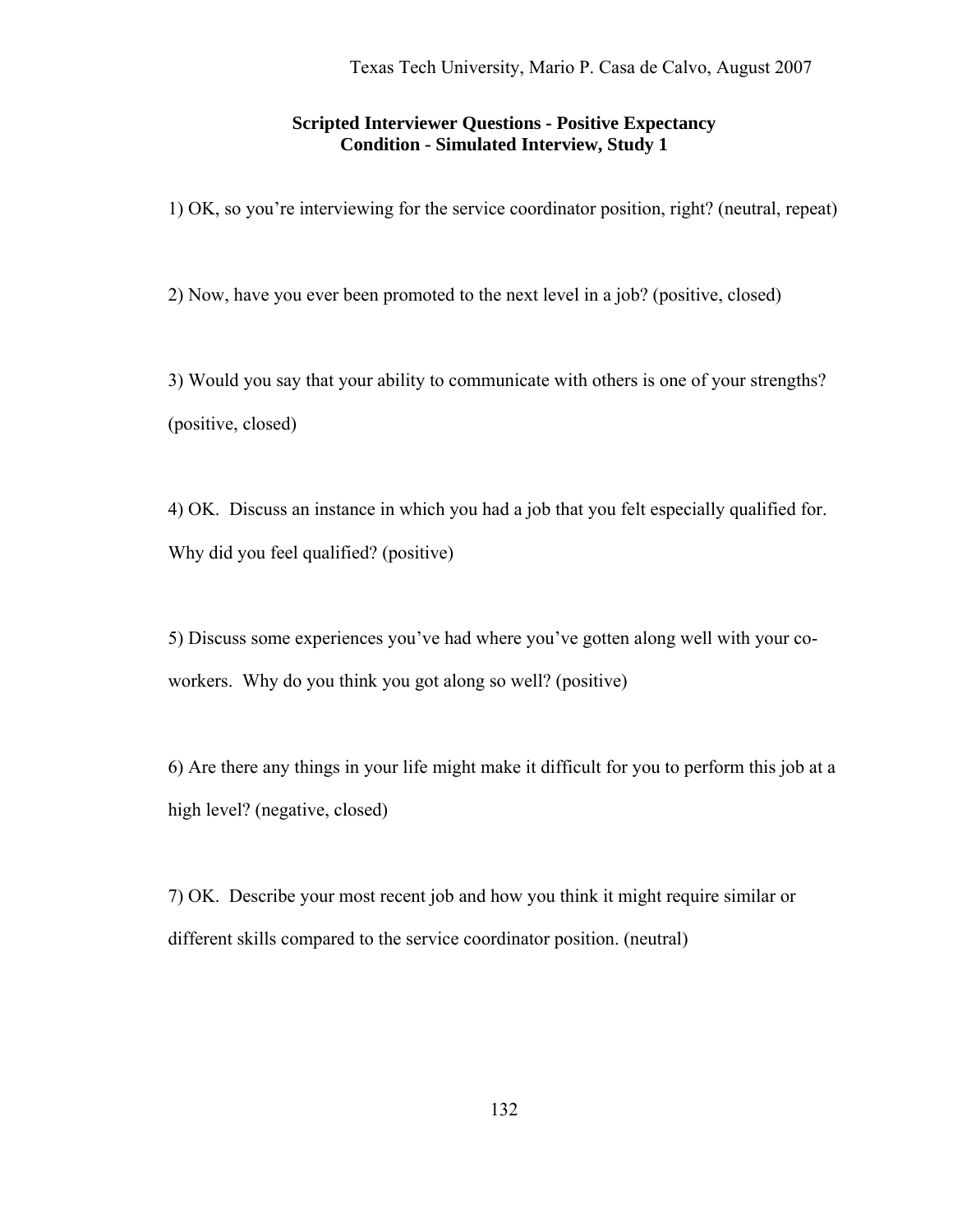8) Discuss the most recent course where you did as well as you possibly could have. Why did this happen? (positive)

9) OK. Now, discuss a course where you didn't do very well, and tell me why you think you underachieved? (negative)

10) Describe the ways that taking this job would enhance your college experience. (positive)

11) How would you assess your ability to organize and prioritize job-related tasks? (neutral)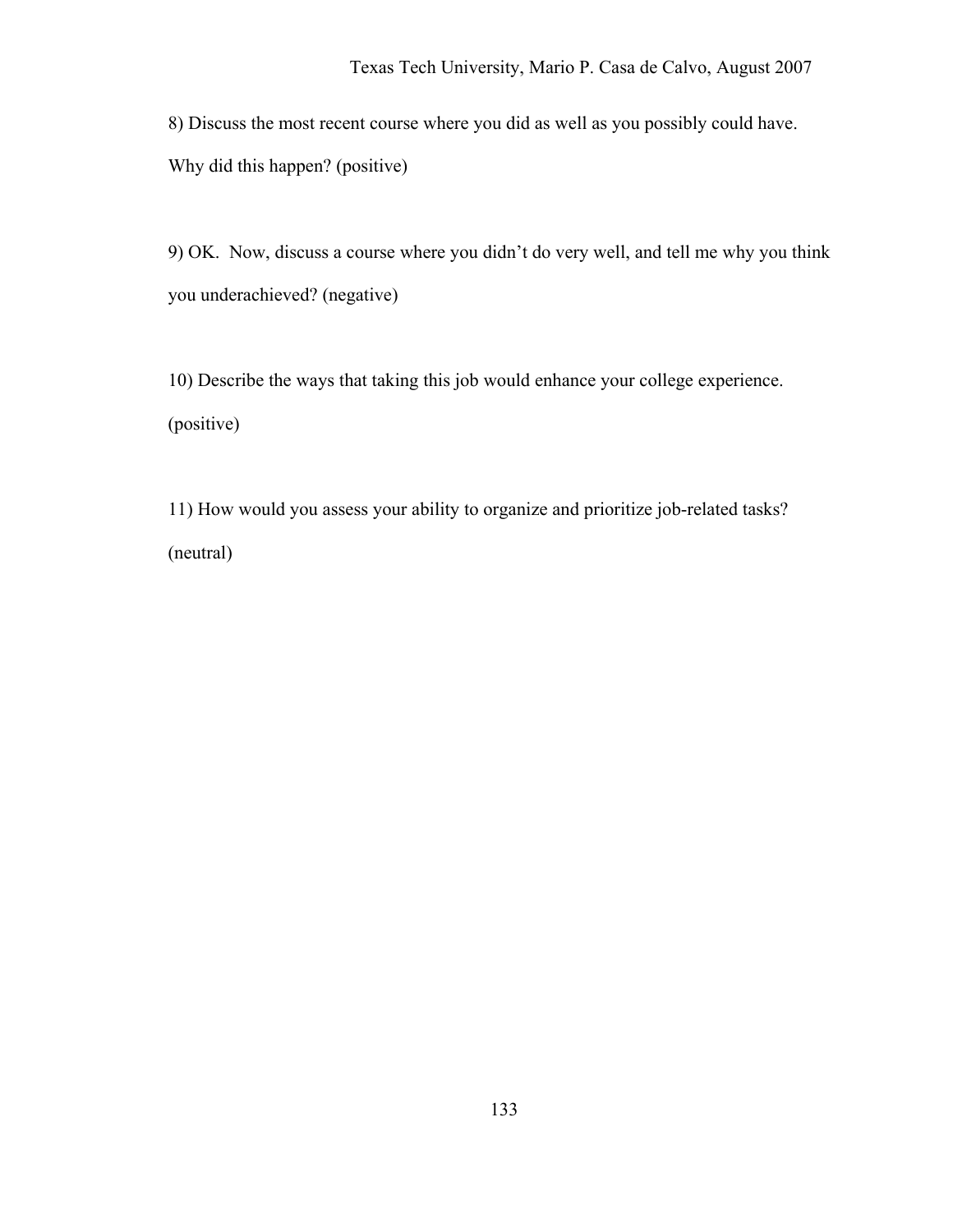## APPENDIX H

Applicant Questionnaires for Study 1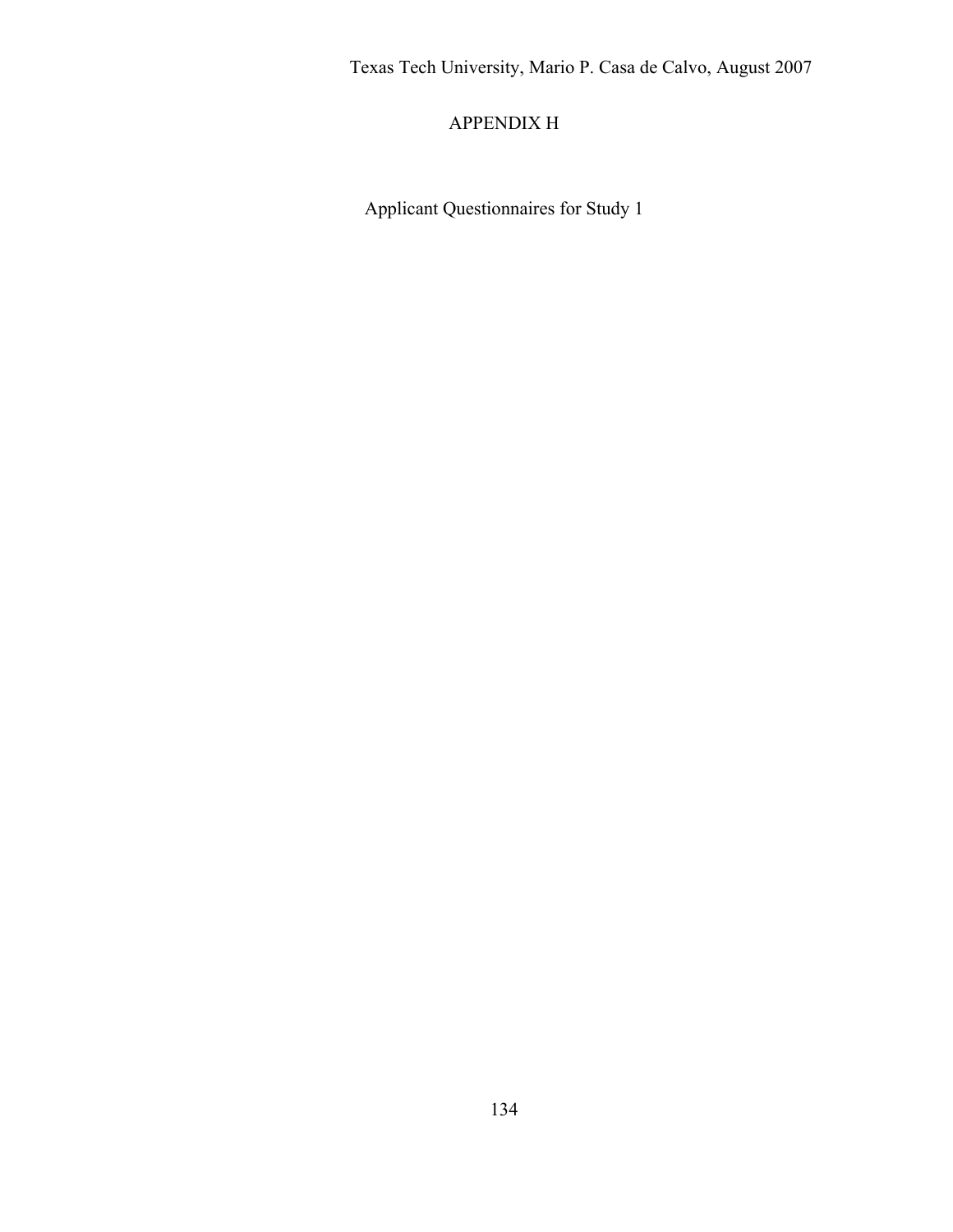## **Demographic Information – Simulated Interview, Study 1**

## **Brief Questionnaire Packet**

Thank you for participating in our study! We couldn't do this research without helpful people like you. Please begin by carefully filling out the information below.

Age: \_\_\_\_\_\_\_

Ethnicity:

African American

\_\_\_\_\_\_\_ American Indian, Alaskan Native

\_\_\_\_\_\_\_ Asian American

\_\_\_\_\_\_\_ Caucasian American, Non-Hispanic

\_\_\_\_\_\_\_ Hispanic American, Mexican American

Other

Relationship Status:

\_\_\_\_\_\_\_\_\_\_ Single

\_\_\_\_\_\_\_ Dating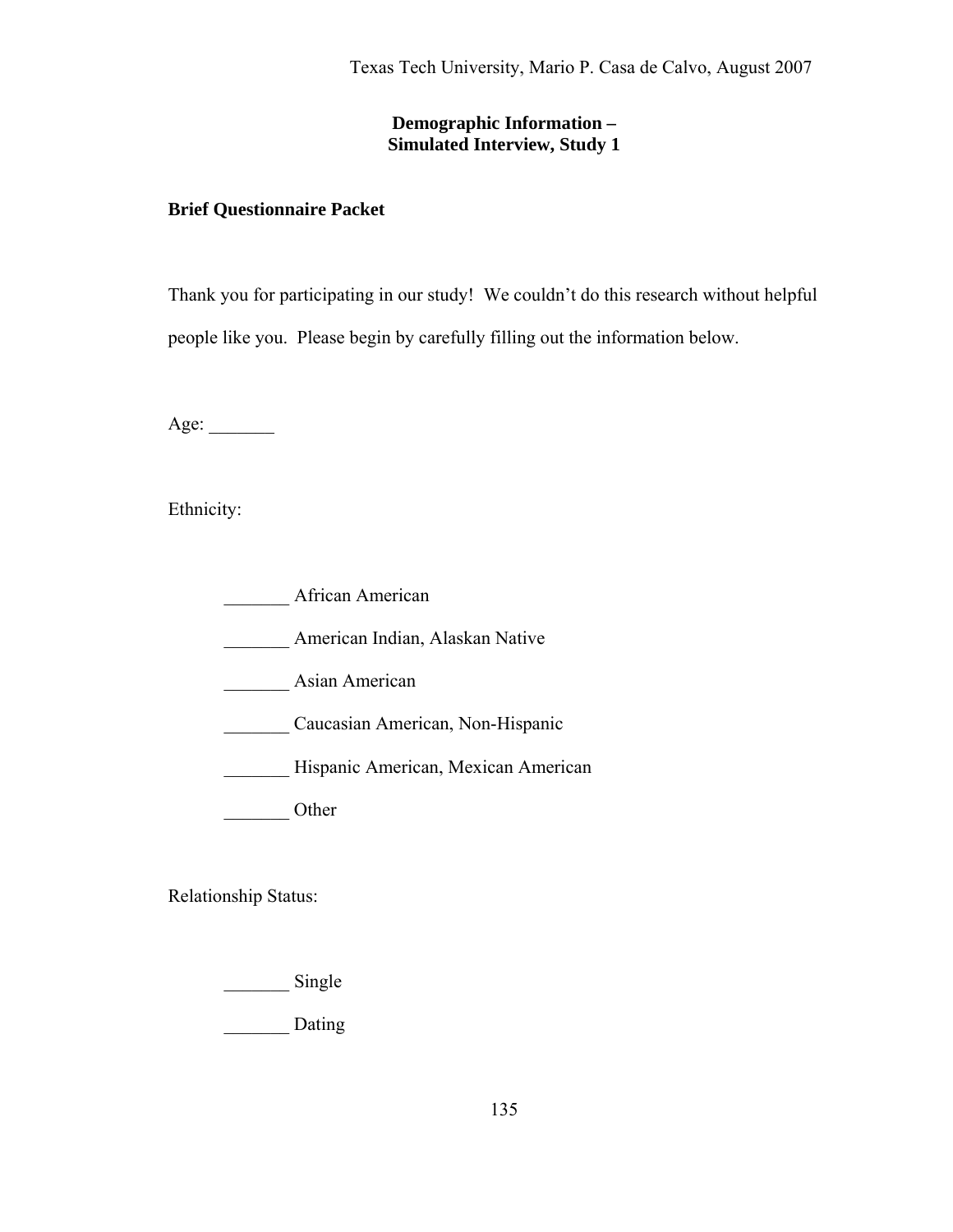\_\_\_\_\_\_\_ Cohabitating

\_\_\_\_\_\_\_ Married/Partnered

\_\_\_\_\_\_\_ Separated

Divorced

\_\_\_\_\_\_\_ Widowed

\_\_\_\_\_\_\_ Other

Year in College:

\_\_\_\_\_\_\_ Freshman

\_\_\_\_\_\_\_\_\_ Sophomore

\_\_\_\_\_\_\_ Junior

Senior

\_\_\_\_\_\_\_ Other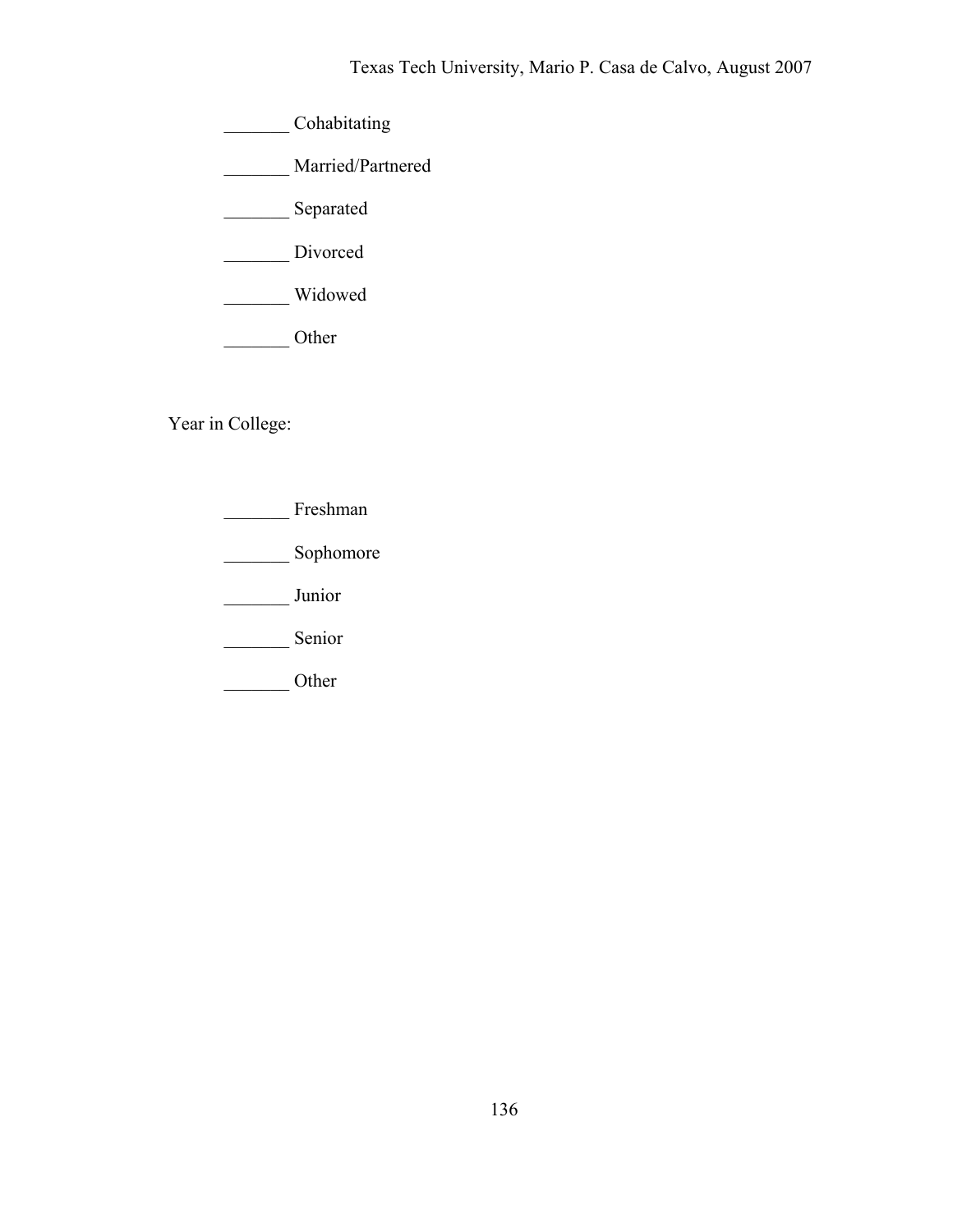## **Applicant Affiliation Index – Simulated Interview, Study 1**

| Please answer the following questions, as they relate to your interview experience. |              |                                                                        |                |                |           |  |  |  |
|-------------------------------------------------------------------------------------|--------------|------------------------------------------------------------------------|----------------|----------------|-----------|--|--|--|
|                                                                                     |              | 1.) To what extent were you trying to get along with the interviewer?  |                |                |           |  |  |  |
|                                                                                     |              |                                                                        |                |                |           |  |  |  |
|                                                                                     | $\mathbf{1}$ | $\overline{2}$                                                         | $\overline{3}$ | $\overline{4}$ | 5         |  |  |  |
|                                                                                     |              |                                                                        |                |                |           |  |  |  |
|                                                                                     | Not at all   |                                                                        |                |                | Very much |  |  |  |
|                                                                                     |              |                                                                        |                |                |           |  |  |  |
| 2.) To what extent were you attempting to have a smooth interaction with the        |              |                                                                        |                |                |           |  |  |  |
| interviewer?                                                                        |              |                                                                        |                |                |           |  |  |  |
|                                                                                     |              |                                                                        |                |                |           |  |  |  |
|                                                                                     | $\mathbf{1}$ | 2                                                                      | $\overline{3}$ | $\overline{4}$ | 5         |  |  |  |
|                                                                                     |              |                                                                        |                |                |           |  |  |  |
|                                                                                     | Not at all   |                                                                        |                | Very much      |           |  |  |  |
|                                                                                     |              |                                                                        |                |                |           |  |  |  |
|                                                                                     |              | 3.) To what extent were you trying to get the interviewer to like you? |                |                |           |  |  |  |
|                                                                                     |              |                                                                        |                |                |           |  |  |  |
|                                                                                     | $\mathbf{1}$ | $\overline{2}$                                                         | 3              | $\overline{4}$ | 5         |  |  |  |
|                                                                                     |              |                                                                        |                |                |           |  |  |  |
| Not at all                                                                          |              |                                                                        |                | Very much      |           |  |  |  |
|                                                                                     |              |                                                                        |                |                |           |  |  |  |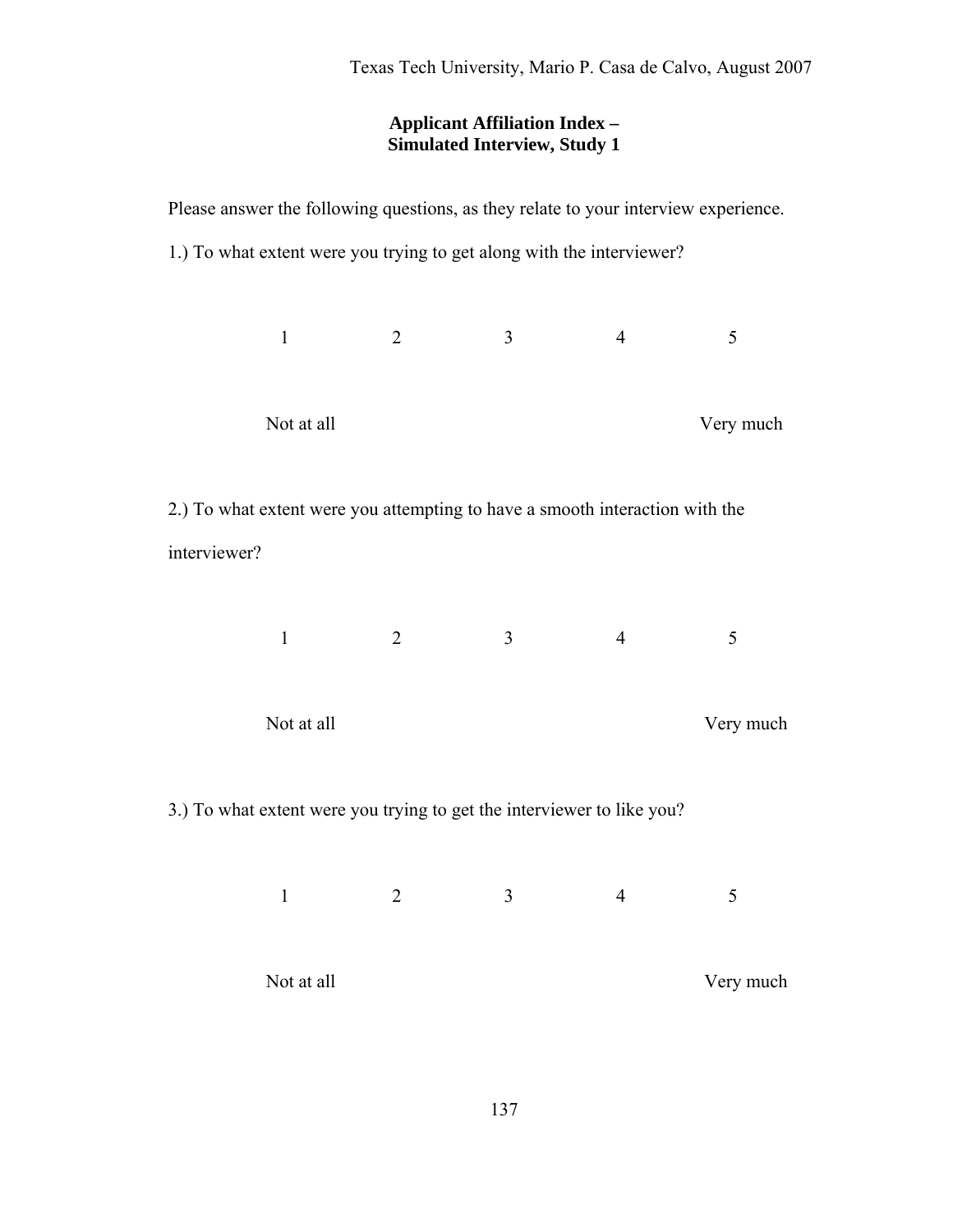## **Applicant Perceptions of Interviewer Expectancies – Simulated Interview, Study 1**

How well do you think the interviewer expected you to do in the interview?

|                                                                                          |             |  | $\overline{3}$          |                |  |                           |           |
|------------------------------------------------------------------------------------------|-------------|--|-------------------------|----------------|--|---------------------------|-----------|
|                                                                                          | Very Poorly |  |                         |                |  |                           | Very Well |
| What was the tone of most of the questions that you were being asked by the interviewer? |             |  |                         |                |  |                           |           |
|                                                                                          |             |  | $\overline{\mathbf{3}}$ | $\overline{4}$ |  | $6\overline{6}$           |           |
| <b>Extremely Negative</b>                                                                |             |  |                         |                |  | <b>Extremely Positive</b> |           |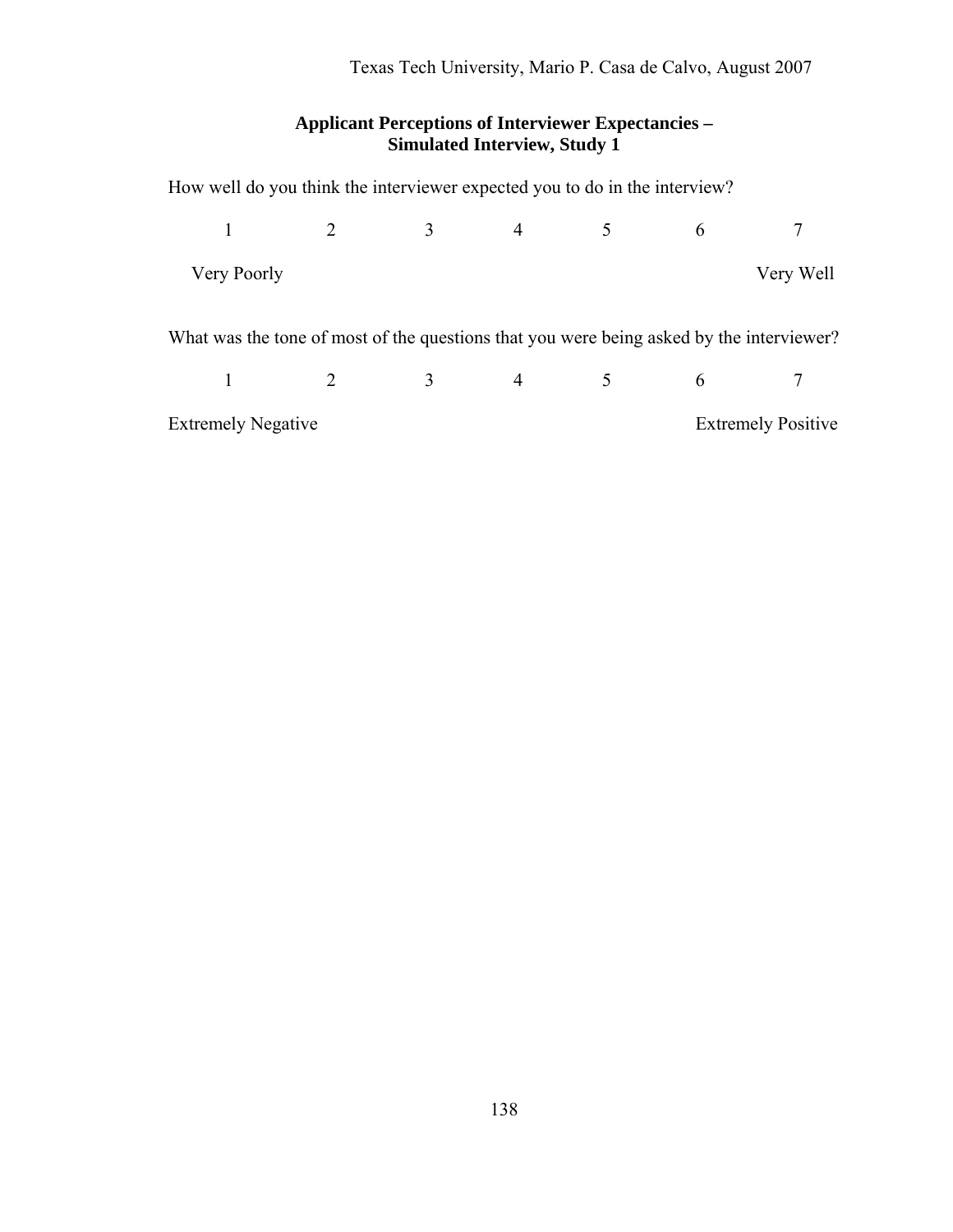APPENDIX I

Debriefing Materials for Study 1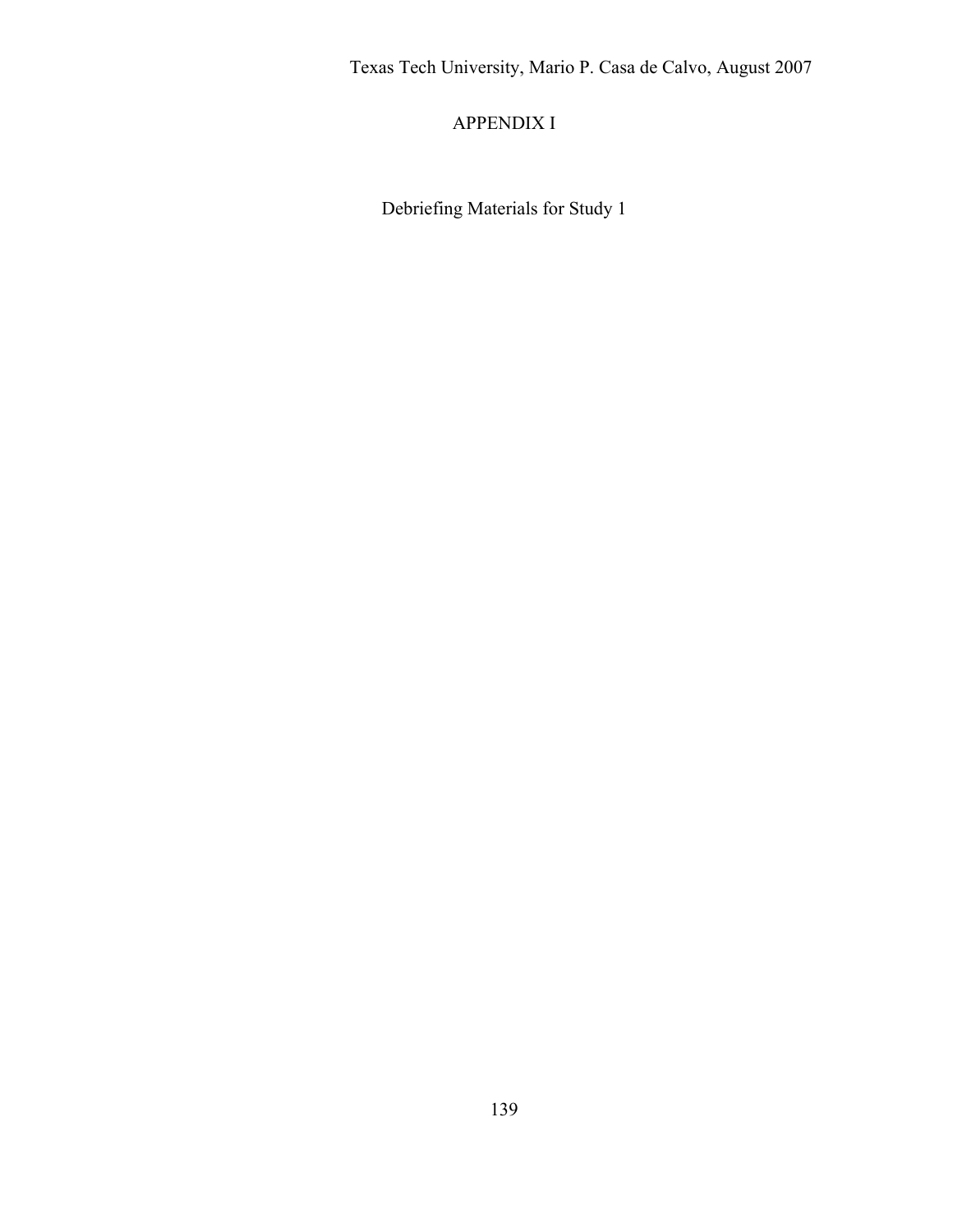### **Debriefing Script – Simulated Interview, Study 1**

1.) **Funnel Debriefing** - Begin with general questions: So, how did the interview go? Do you feel OK about it? (Make sure the participant is not upset by the interview). Once participant is ok, move on to more specific questions about the study, and note participant's response:

a) Are you wondering anything about this experiment, or do you have any questions about it?

b) What did you think this experiment was about?

c) Did any part of this experiment seem strange to you, or were you suspicious of anything?

d) Did anything about the interviewer's behavior seem strange to you?

e) If yes, how?

2.) Give the participants the debriefing sheet, and state the following: "First of all, thanks for participating! We really appreciate you taking the time to be in our study. Since we'll be running this experiment until the end of the semester, we would greatly appreciate it if you would not tell others about it. If people come into this experiment knowing what they will be doing and what we are looking for, it can affect how they respond, even if they don't mean for it to. Thanks for your help in keeping things confidential – we really appreciate it!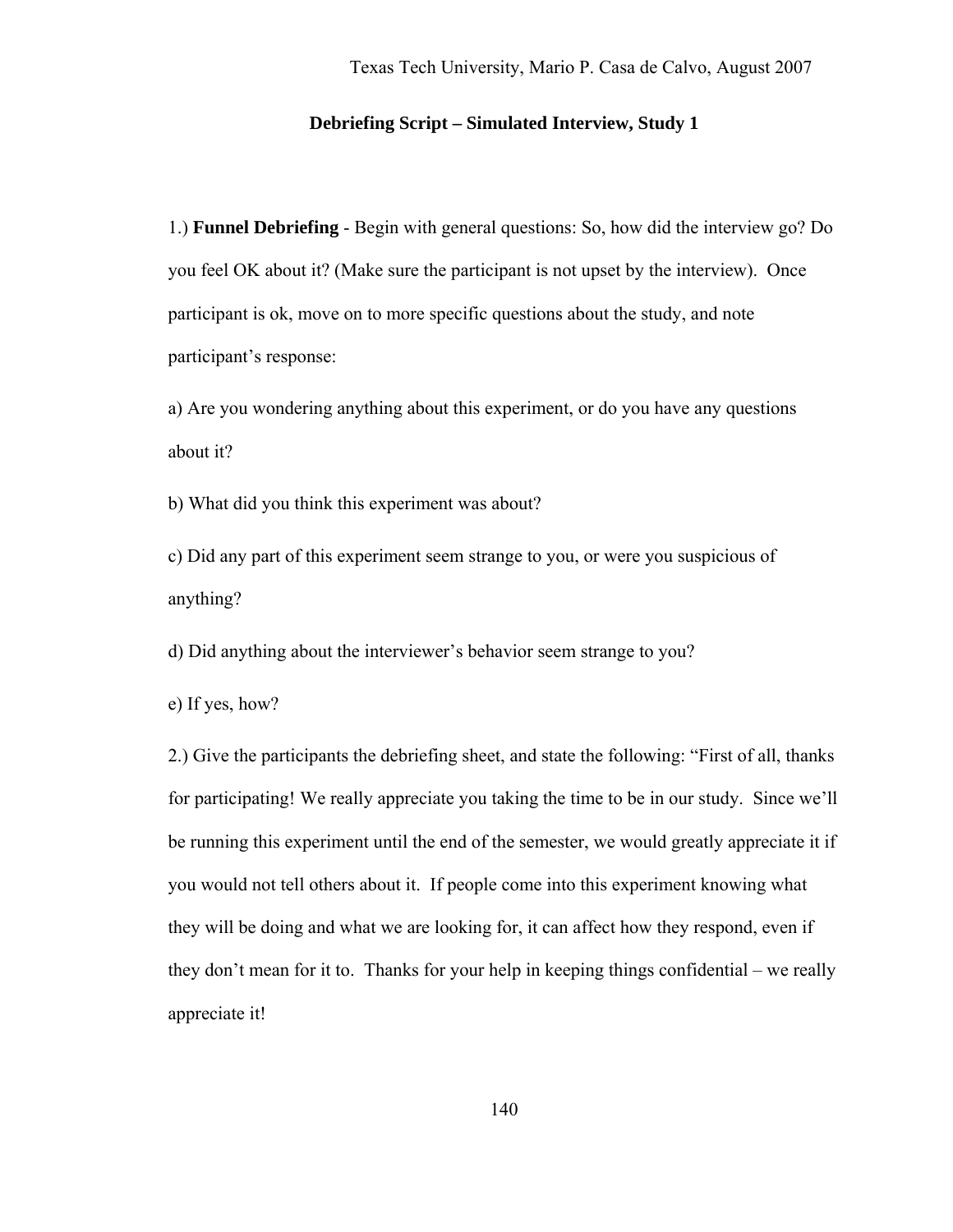We are studying the relationship between nonconscious behavioral mimicry (imitation) and the self-fulfilling prophecy. Previous research shows that people can sometimes imitate the physical behaviors or mannerisms of other people without even being aware that they're doing so. People have also been shown to be particularly likely to imitate the behaviors of others when they are trying to get others to like them (in other words, to build affiliation). Now, research on the self-fulfilling prophecy has shown that when we have expectations about other people, we may treat them in ways that actually cause them to behave consistently with our expectations. However, this doesn't always happen: Sometimes, people that we have expectations for go out of their way to act in ways that contradict our expectancies; particularly if they feel our expectancies are inaccurate.

So, we placed you in an interview situation, where presumably everyone would want to get along with an interviewer in order to win \$50. However, we trained our interviewer to treat you in either a positive negative way. More specifically, we trained her to ask you either positively – or negatively-focused questions, and trained her to engage in subtle physical behavior. We are interested in seeing whether or not you engaged in those subtle behaviors too, and how doing so (or not) impacted you performance in the interview.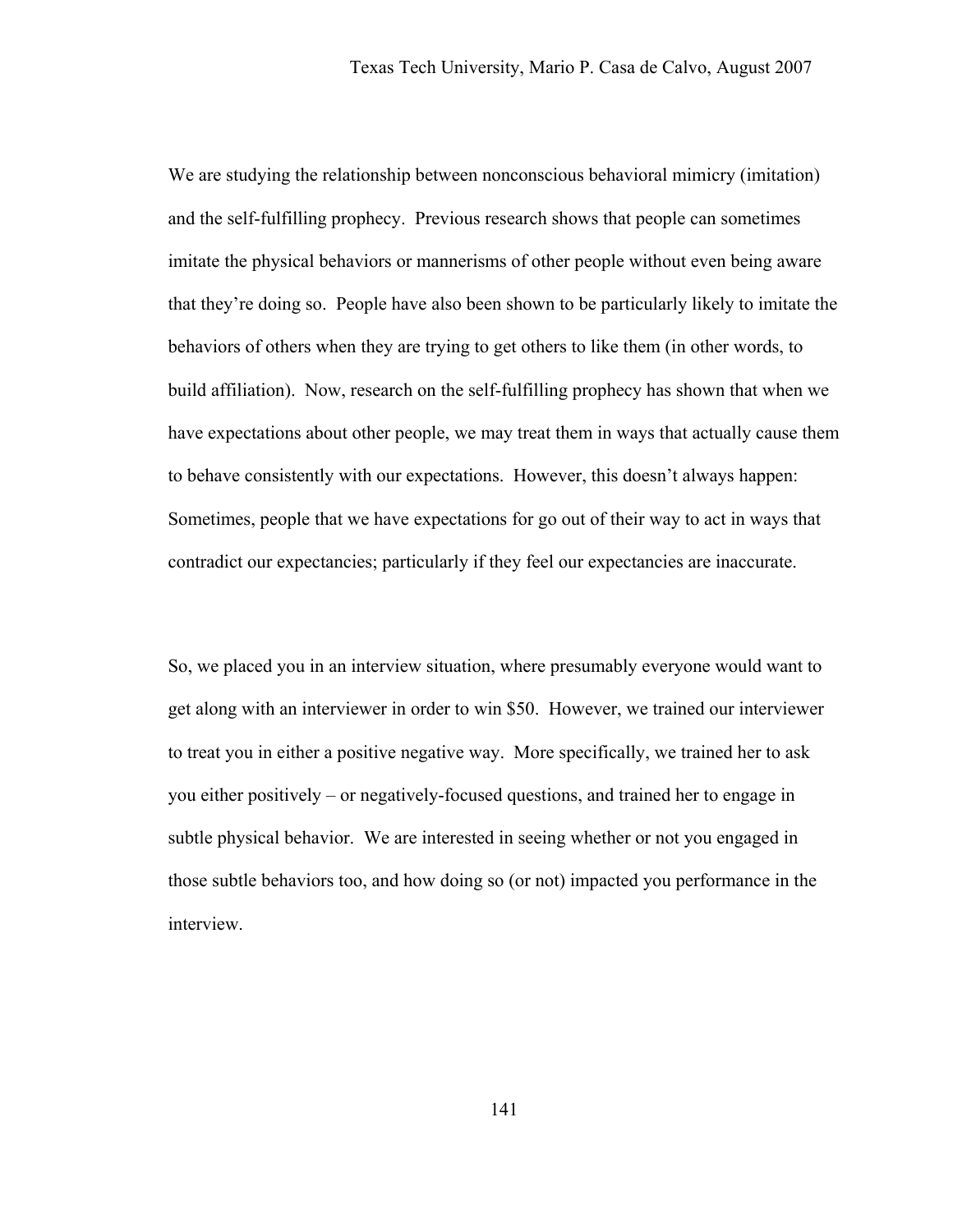As you know, we videotaped the interview. We do this because we are interested in measuring the number of times that you engaged in the same behavior that the interviewer was engaging in. Once we finish collecting data, we will use participants' expectancy condition to see if it causes differences in how much participants imitate the interviewer, and how well participants' do in the interviews overall. This research will provide us with evidence of a relationship between mimicry (imitation), and the selffulfilling prophecy, if such a relationship does indeed exist. Do you have any questions at all?"

3.) "Now, as you were informed of earlier in the study, one of the applicants will indeed get \$50 toward the end of the semester. But, the choice will actually be based on a lottery, instead of on any evaluations of your performance. It would be difficult to come up with specific criteria to compare the applicants, because different evaluators might use different standards for assessing applicants' performance. Therefore, we felt that a lottery procedure would be the most fair to all the applicants involved. We will hold the applicant lottery at the end of the semester, and the winner will be contacted, and will receive \$50."

4.) "There is one last thing I need to tell you about this experiment. Of course, the interview was videotaped. The reason that we do this is so that we can go back and code the interview for things like imitation behavior, how you responded to the interviewer's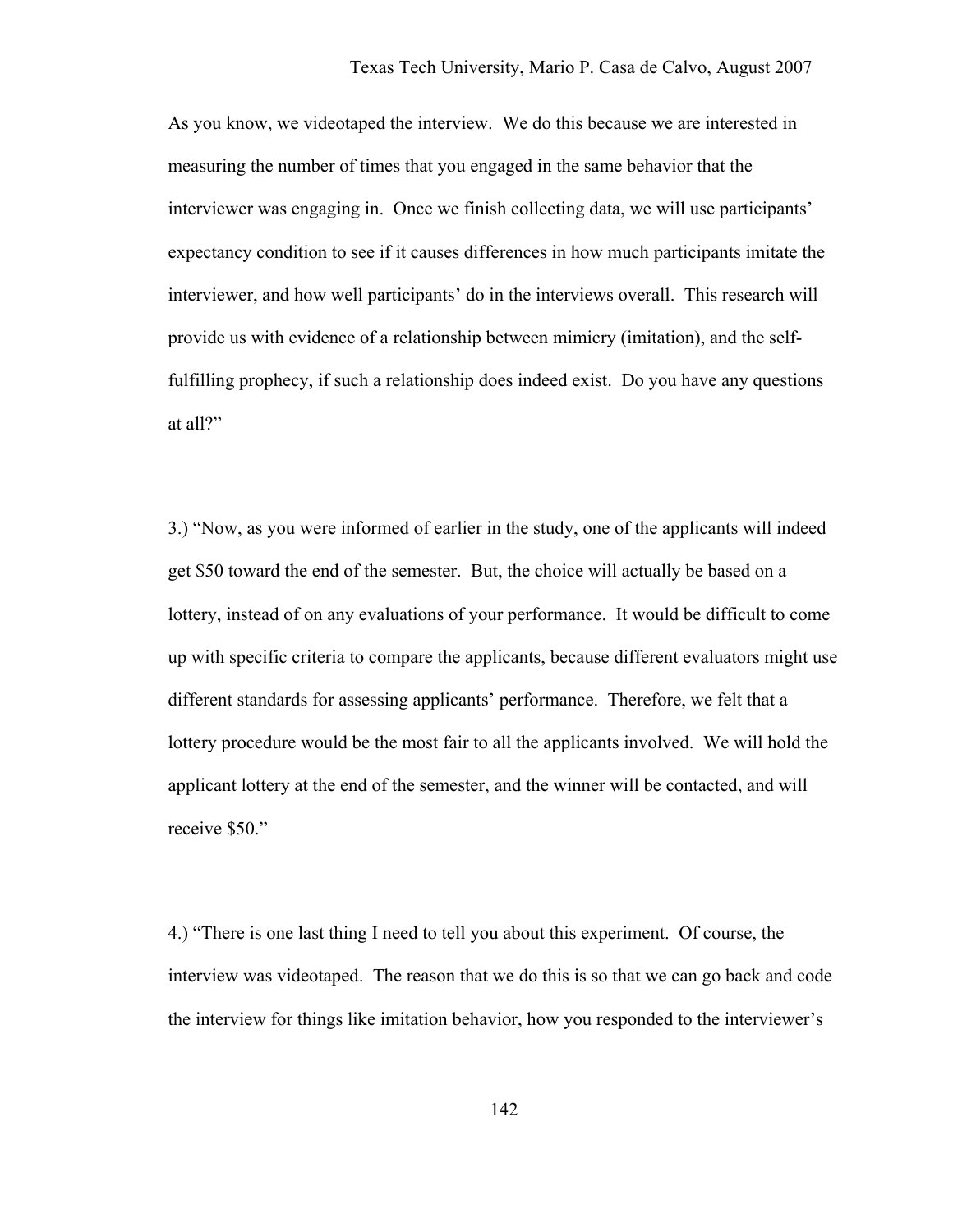questions, etc. I was wondering if you would be willing to give your consent for us to use your interview tape for research purposes. Giving your consent is completely voluntary, and we will erase the tape immediately if you do not want us to keep it. If you do agree to allow us to keep the videotape, there will be no identifying information written on the videotape, it will be kept confidential and in a secure place, and we will erase it 5 years after a report of the research is published, which is the required length of time that psychology researchers must keep data that are reported in psychology journals. The only people who will see the tape are people involved in this research project; that is, Dr. Darcy Reich, myself, and two or three research assistant coders. The research assistants who code the videotapes will be upper level psychology undergraduates who are taking an independent study research course in our lab; they will only LISTEN to the tapes. They will not actually see who is talking and will not have access to identifying information. Would you be willing to give your consent for us to keep the videotape?" (If "yes", have participants sign video tape consent form).

5.) Thank participant and collect debriefing form.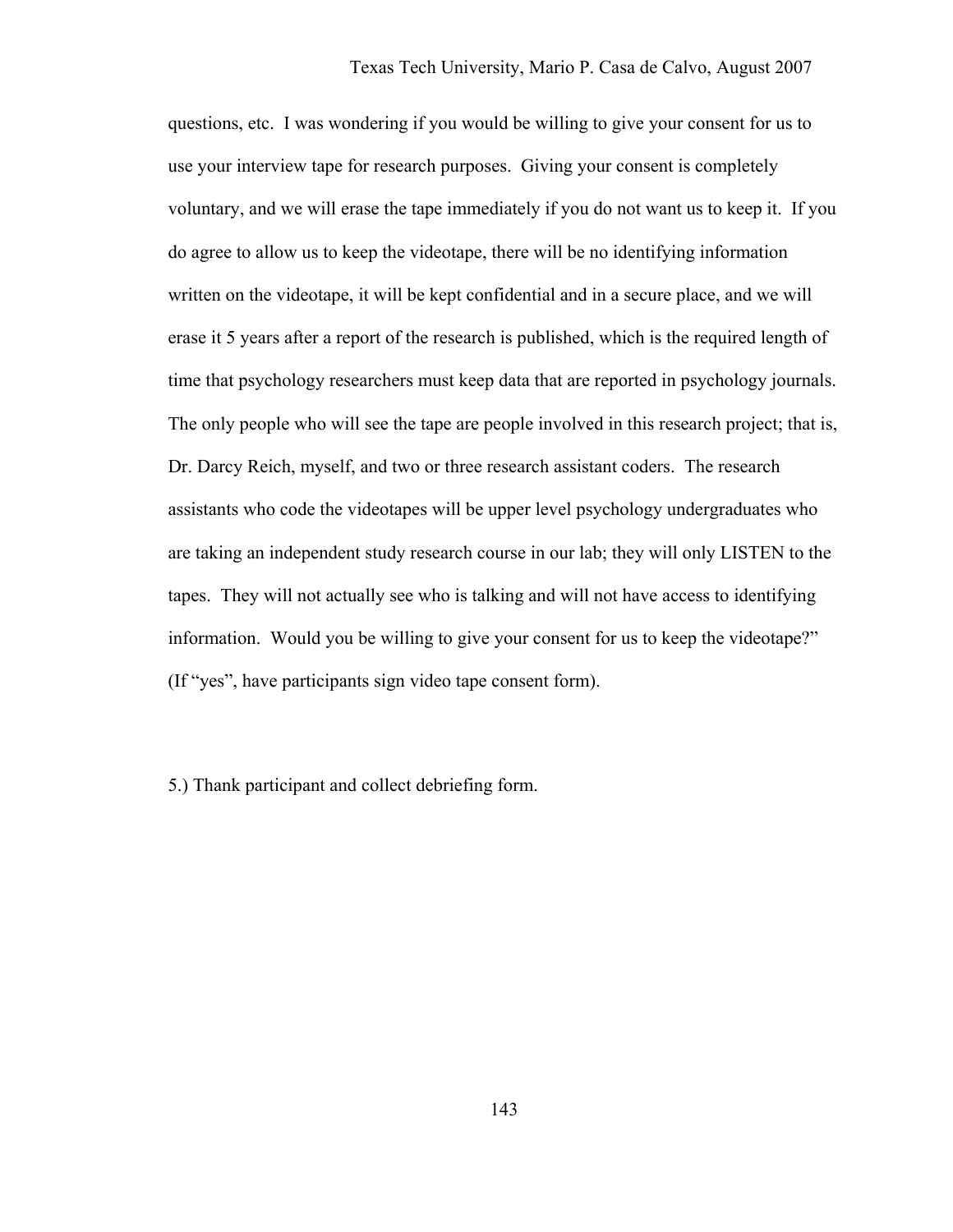#### **Debriefing – Simulated Interview, Study 1**

Thanks for participating! We really appreciate you taking the time to be in our study. Since we'll be running this experiment until the end of the semester, we would greatly appreciate it if you would not tell others about it. If people come into this experiment knowing what they will be doing and what we are looking for, it can affect how they respond, even if they don't mean for it to. Thanks for your help in keeping things confidential – we really appreciate it!

We are studying the relationship between nonconscious behavioral mimicry (imitation) and the self-fulfilling prophecy. Previous research shows that people can sometimes imitate the physical behaviors or mannerisms of other people without even being aware that they're doing so. People have also been shown to be particularly likely to imitate the behaviors of others when they are trying to get others to like them (in other words, to build affiliation). Now, research on the self-fulfilling prophecy has shown that when we have expectations about other people, we may treat them in ways that actually cause them to behave consistently with our expectations. However, this doesn't always happen: Sometimes, people that we have expectations for go out of their way to act in ways that contradict our expectancies; particularly if they feel our expectancies are inaccurate.

So, we placed you in an interview situation, where presumably everyone would want to get along with an interviewer in order to win \$50. However, we trained our interviewer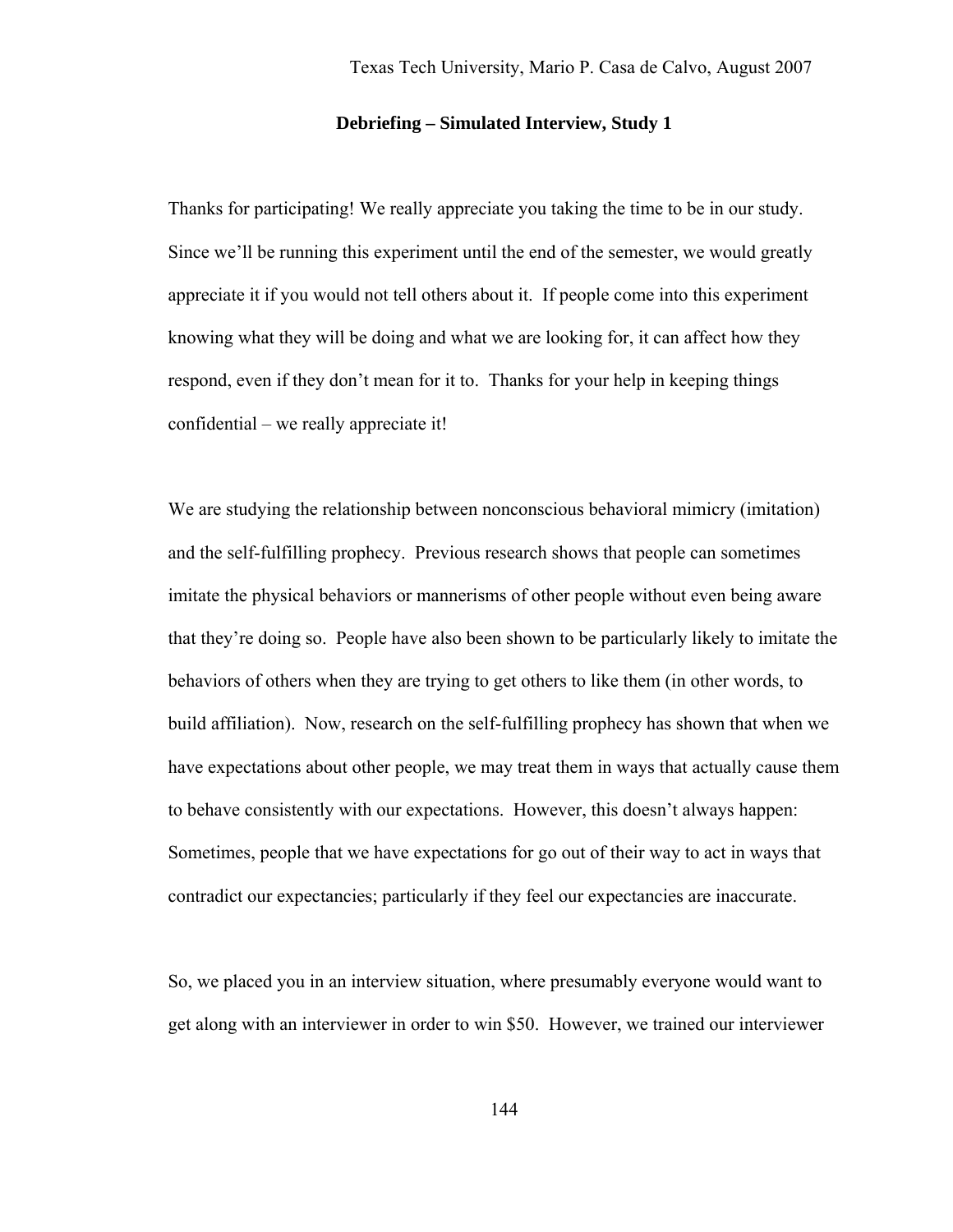to treat you in either a positive or negative way. More specifically, we trained her to ask you either positively or negatively-focused questions, and we trained her to engage in a subtle physical behavior. We are interested in seeing whether or not you engaged in that subtle behavior too, and how doing so (or not) impacted you performance in the interview.

As you know, we videotaped the interview. We do this because we are interested in measuring the number of times that you engaged in the same behavior that the interviewer was engaging in. Once we finish collecting data, we will use participants' expectancy condition (positive vs. negative) to see if it causes differences in how much participants imitate the interviewer, and how well participants' do in the interviews overall. This research will provide us with evidence of a relationship between mimicry (imitation) and the self-fulfilling prophecy, if such a relationship does indeed exist.

If you have any questions, please ask the experimenter before you leave. Again, thank you for your help!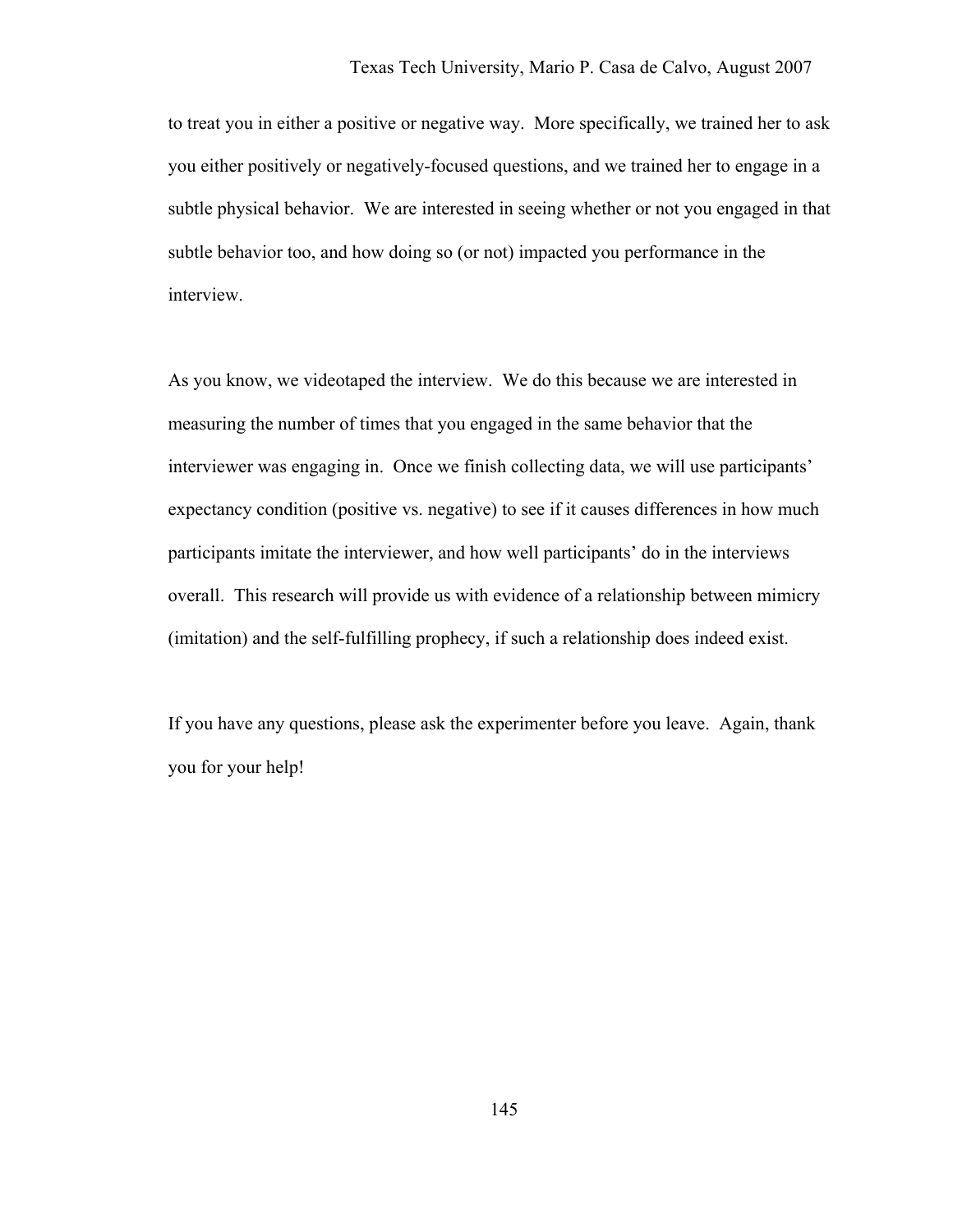# APPENDIX J

Videotape Consent Form for Study 1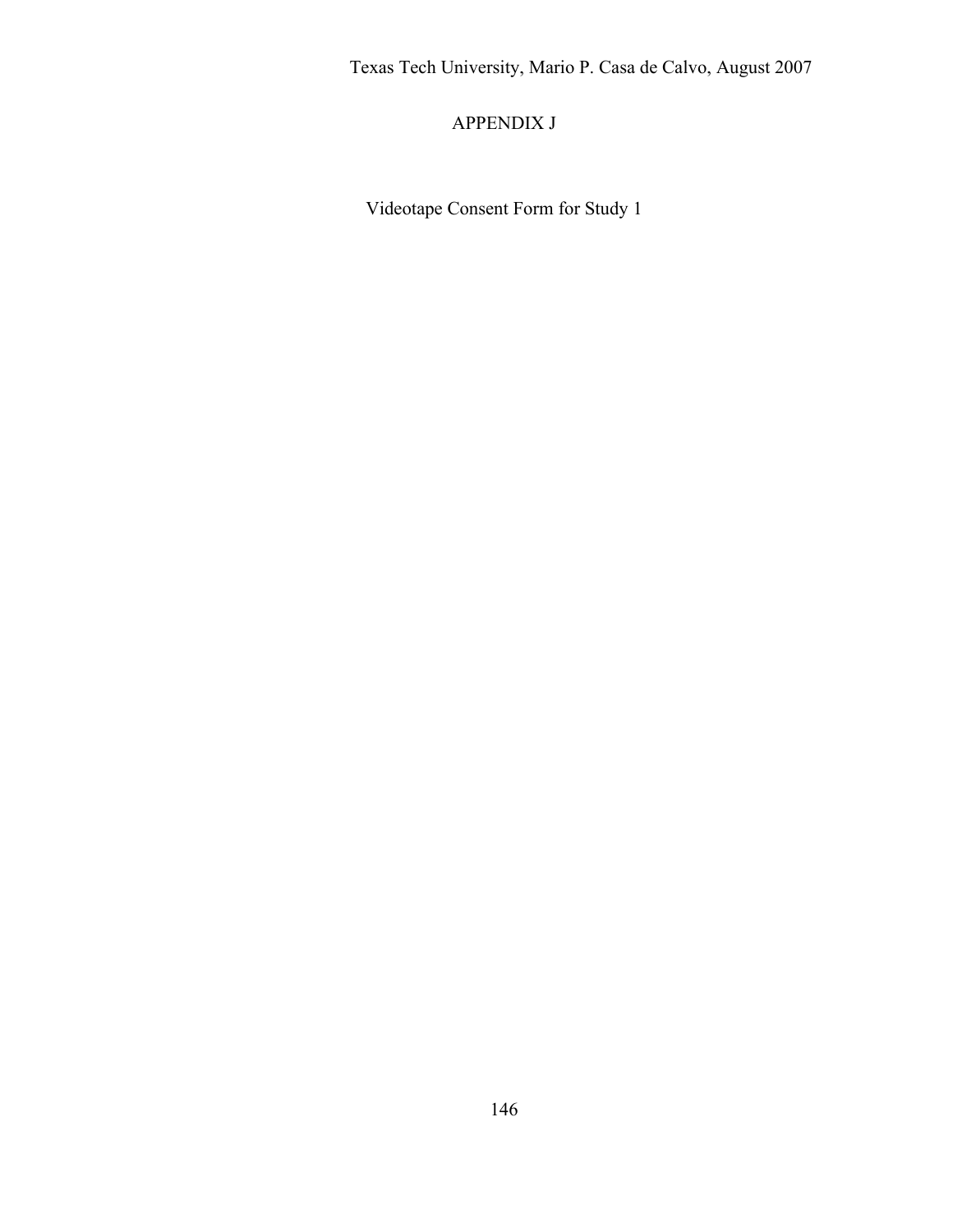## **Consent Form for Videotape – Simulated Interview, Study 1**

I agree to let the researchers, Dr. Darcy Reich and Mario Casa de Calvo, keep the videotape of my interview for research purposes. I understand that the recording will be kept confidential and in a secure place, my name and identifying information will not be linked to it, and it will be destroyed five years after the research report is published, which is the required length of time that psychology researchers must keep data that are reported in psychology journals. I understand that I will receive credit for participating in this study even if I do not give my consent to use of the videotape.

Signature of Participant

 $\mathcal{L}_\text{max}$  and  $\mathcal{L}_\text{max}$  and  $\mathcal{L}_\text{max}$  and  $\mathcal{L}_\text{max}$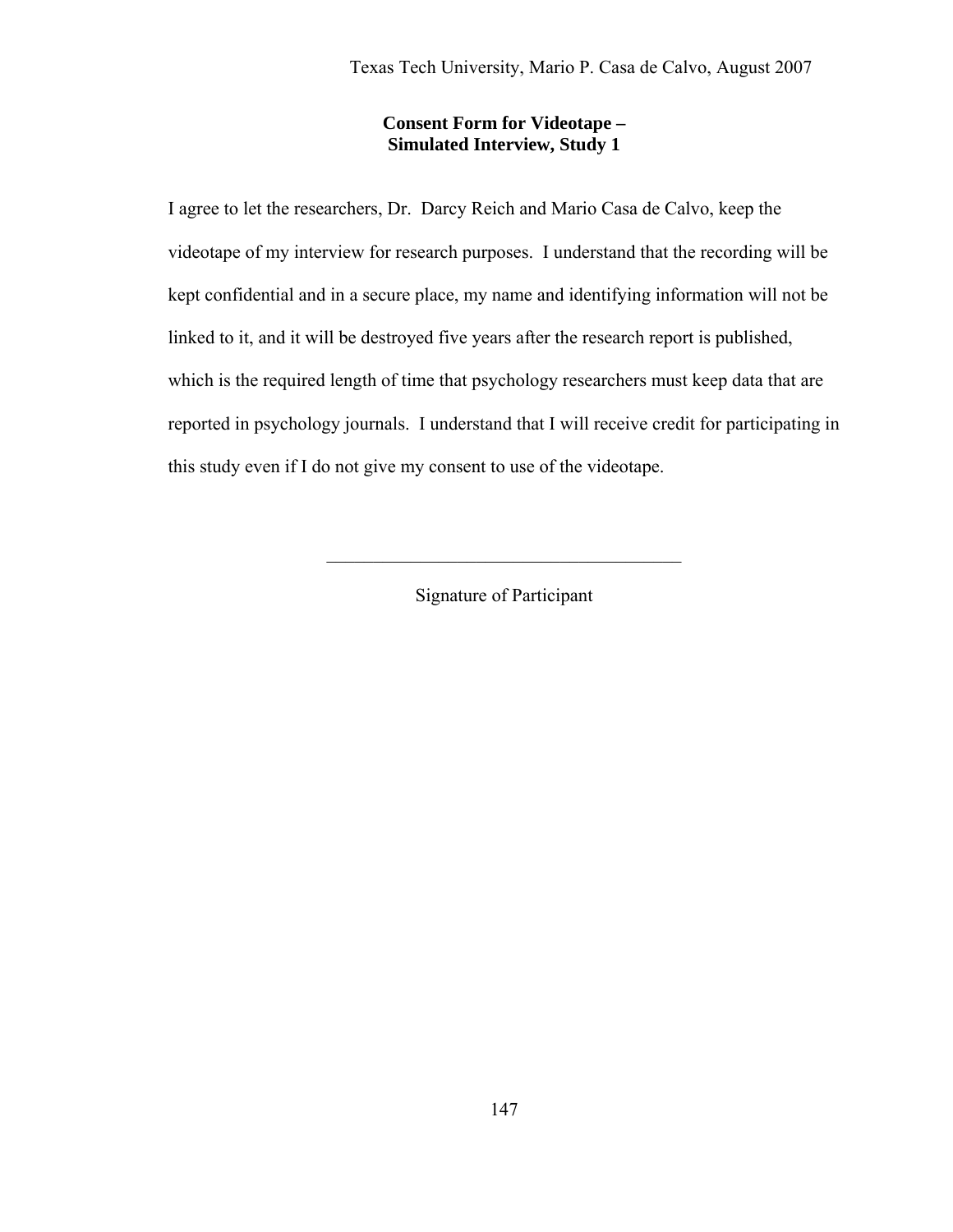## APPENDIX K

Applicant Evaluation Form for Study 1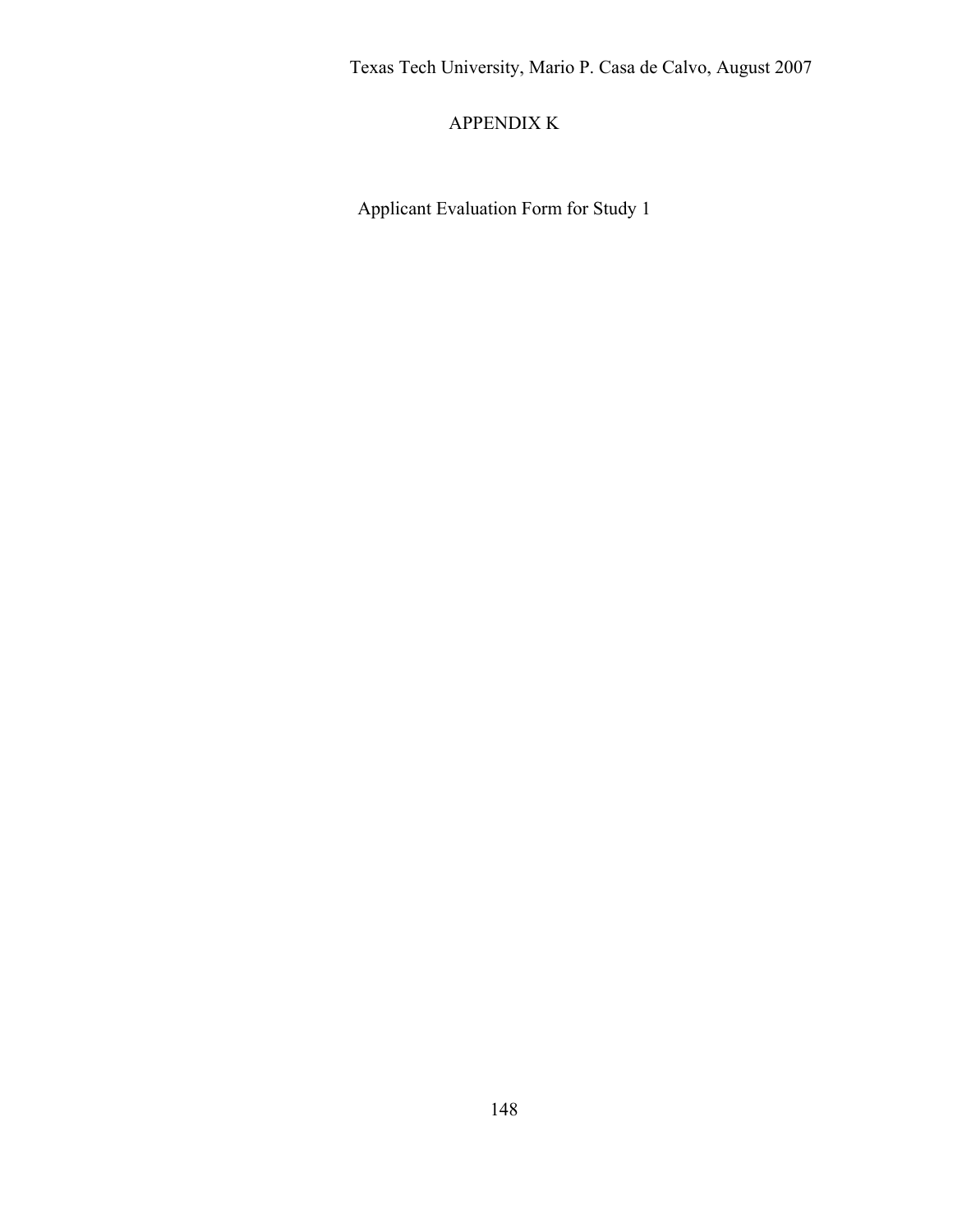## **Observers' Applicant Evaluation Form – Simulated Interview, Study 1**

Please rate the applicant on the following dimensions. Circle the number that best represents your evaluation of the applicant on each dimension.

1. Overall, how well did the applicant perform in the interview?

|                                                    | $\mathbf{1}$ | $\overline{2}$ |  | $3 \t 4 \t 5 \t 6$              |  |  | $\overline{7}$ | 8              | 9         |  |
|----------------------------------------------------|--------------|----------------|--|---------------------------------|--|--|----------------|----------------|-----------|--|
|                                                    | Very poorly  |                |  |                                 |  |  |                |                | Very well |  |
| 2. How qualified is this applicant for the job?    |              |                |  |                                 |  |  |                |                |           |  |
|                                                    |              |                |  | $1 \t2 \t3 \t4 \t5 \t6 \t7 \t8$ |  |  |                |                | 9         |  |
| Not at all qualified                               |              |                |  |                                 |  |  |                | Very qualified |           |  |
| 3. How likely would you be to hire this applicant? |              |                |  |                                 |  |  |                |                |           |  |
|                                                    | $\mathbf{1}$ |                |  |                                 |  |  |                | 2 3 4 5 6 7 8  | 9         |  |
| Not at all likely                                  |              |                |  |                                 |  |  | Very likely    |                |           |  |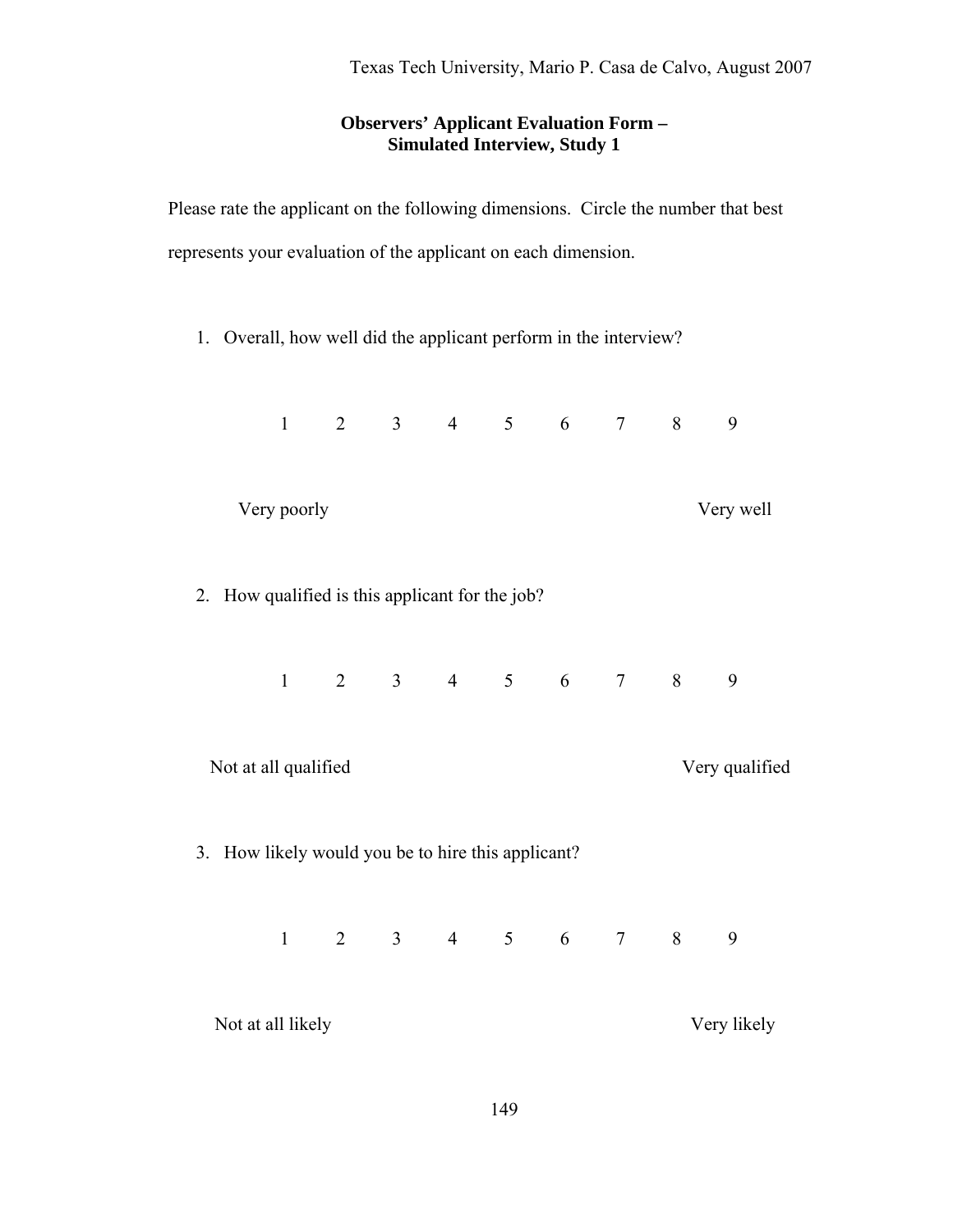4. What is your overall evaluation of this applicant as a candidate for the job at Student Travel, Inc.?

1 2 3 4 5 6 7 8 9

Very weak candidate Very strong candidate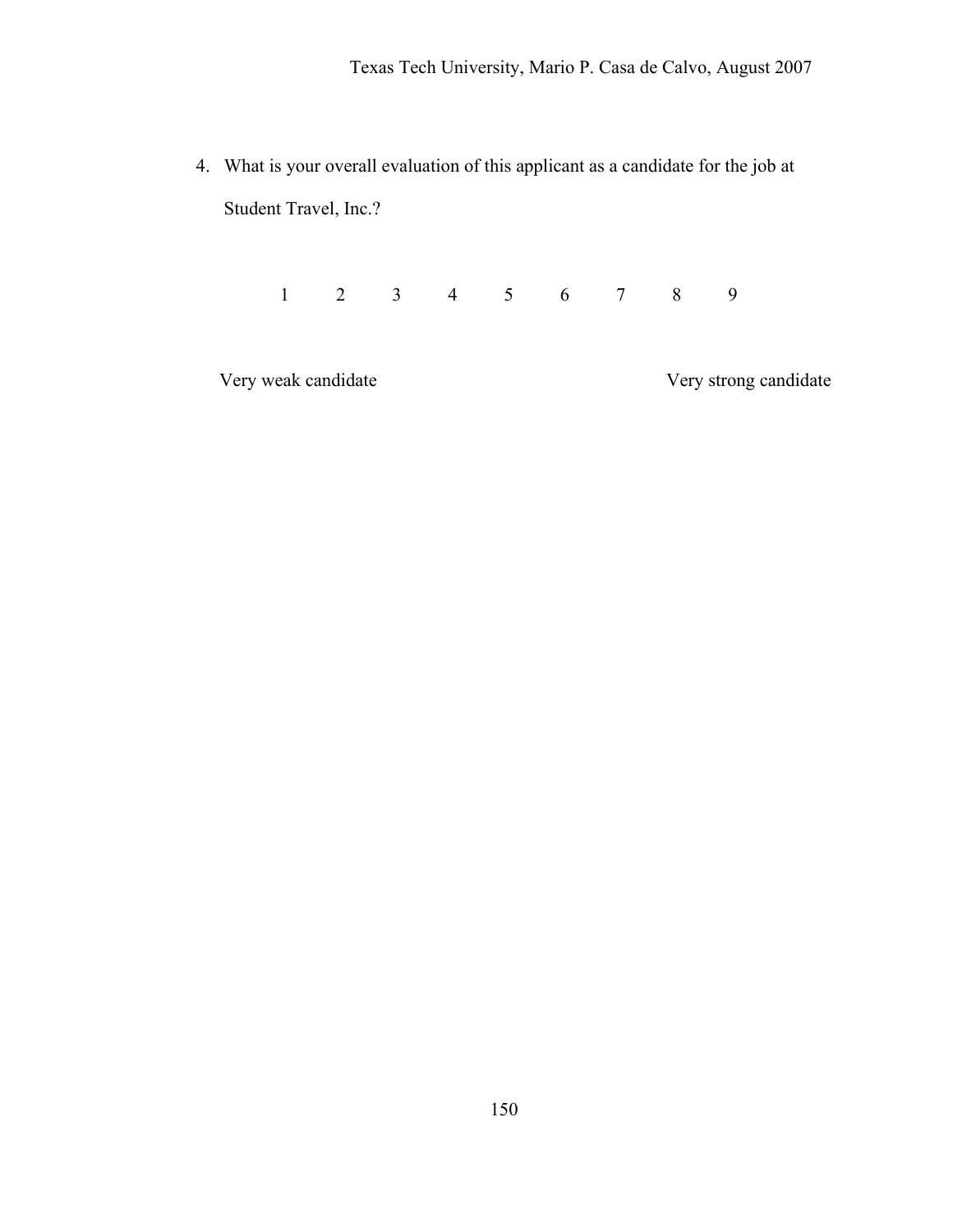APPENDIX L

Experimenter Script for Study 2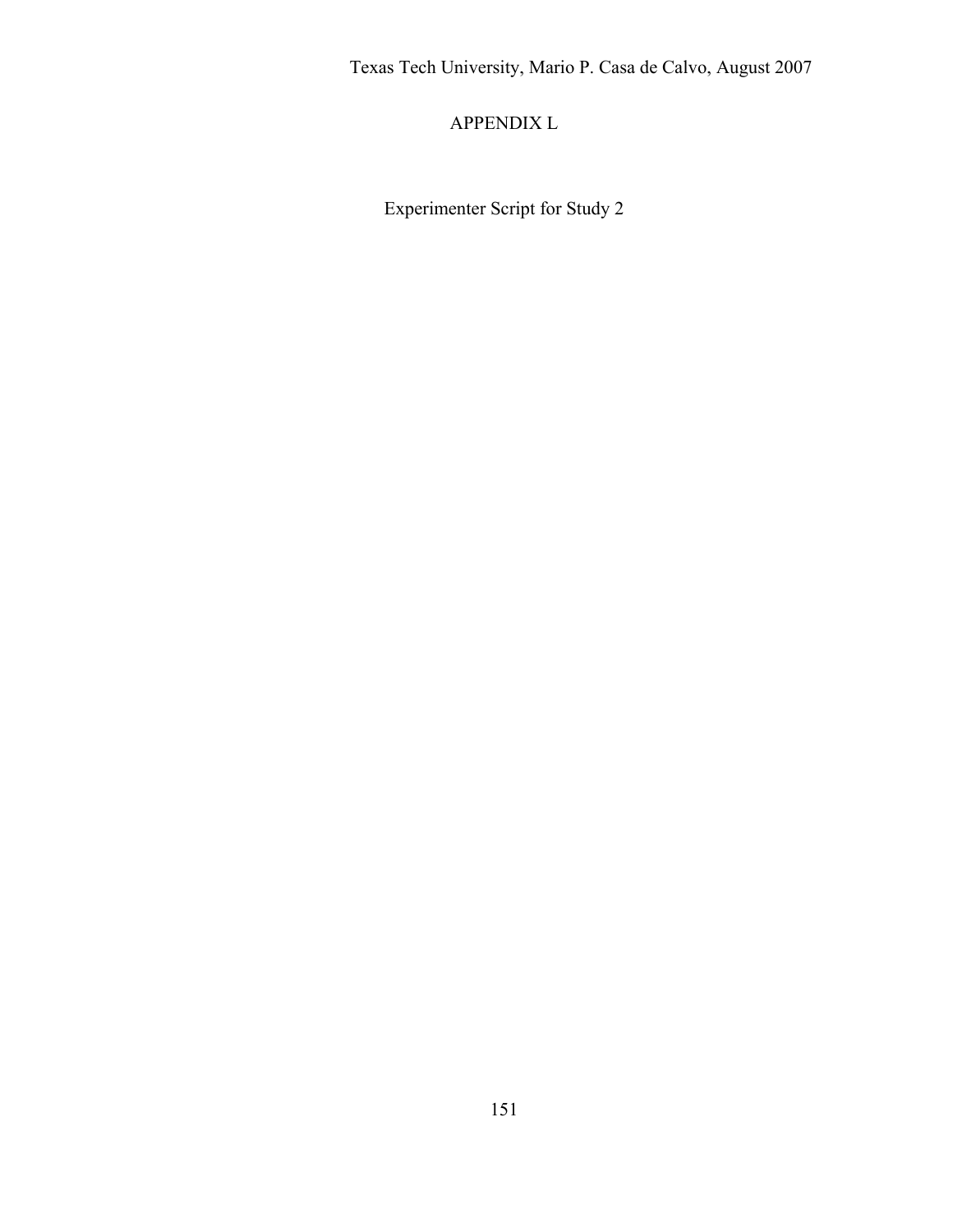#### **Experimenter Script – Simulated Interview, Study 2**

"Thank you for coming in today. I'm Mario, and I'll be running the first part of the experiment. The study you are participating in today is investigating different aspects of the interview process. More specifically, we're interested in the way that people act during face-to-face interviews. You have been assigned to be the applicant in this simulated interview situation. First, you'll complete a brief questionnaire. Then, you will have time to prepare. Next, you'll talk with a research assistant who will serve as the interviewer. Finally, you'll complete a brief questionnaire packet. The whole procedure should take about 45 minutes, and you will receive 1 experimental credit for your participation. Do you have any questions before we begin?"

"OK, if the procedure sounds alright to you, I'll need to get your consent or agreement to be in this experiment. This form basically says that:

- you give your consent to be in the study
- you understand that Dr. Reich is responsible for the study
- we have explained the purpose and procedures of the study to you and answered any questions you might have
- you know that the study takes about 1 hour
- all of your data will be kept strictly confidential
- if you have concerns about the study, there are people on campus you can contact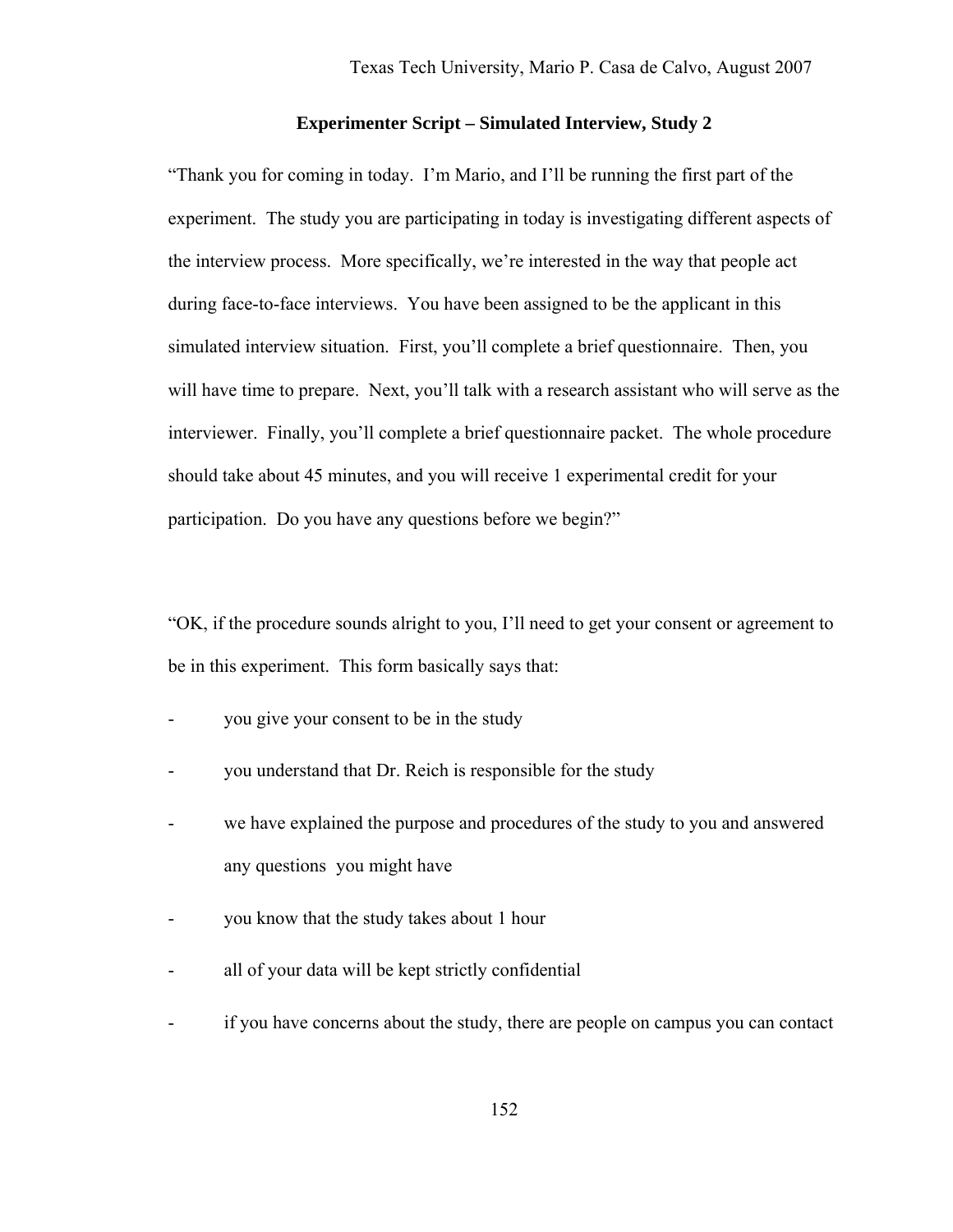- you can quit the study at any time
- Give participant consent form to sign. "Thank you."

"OK. The first thing I'd like to ask you to do is complete this brief questionnaire (give applicant "pre-interview questionnaire"). Please respond to the questionnaire by circling the number that corresponds with your answer. Please do not write your name on the survey. Please take a few minutes to answer these questions. You can go ahead and get started. If you have any questions, or if you've finished, go ahead and let me know."

WHEN APPLICANT IS FINISHED: "OK. I'll go ahead and take that, thank you. I'm going to give this survey to the interviewer. I'll be back very shortly."

#### STEP OUT OF THE ROOM FOR A MINUTE OR SO.

UPON RETURN TO ROOM: "OK, thank you very much. As I mentioned earlier, today we'll be asking you to be an applicant in a simulated interview situation. At this point, I'd like to tell you a little bit about the procedure."

"You and some of the other applicants in this study will be interviewed for a job as the Customer Service Coordinator for a student travel agency. In order to increase the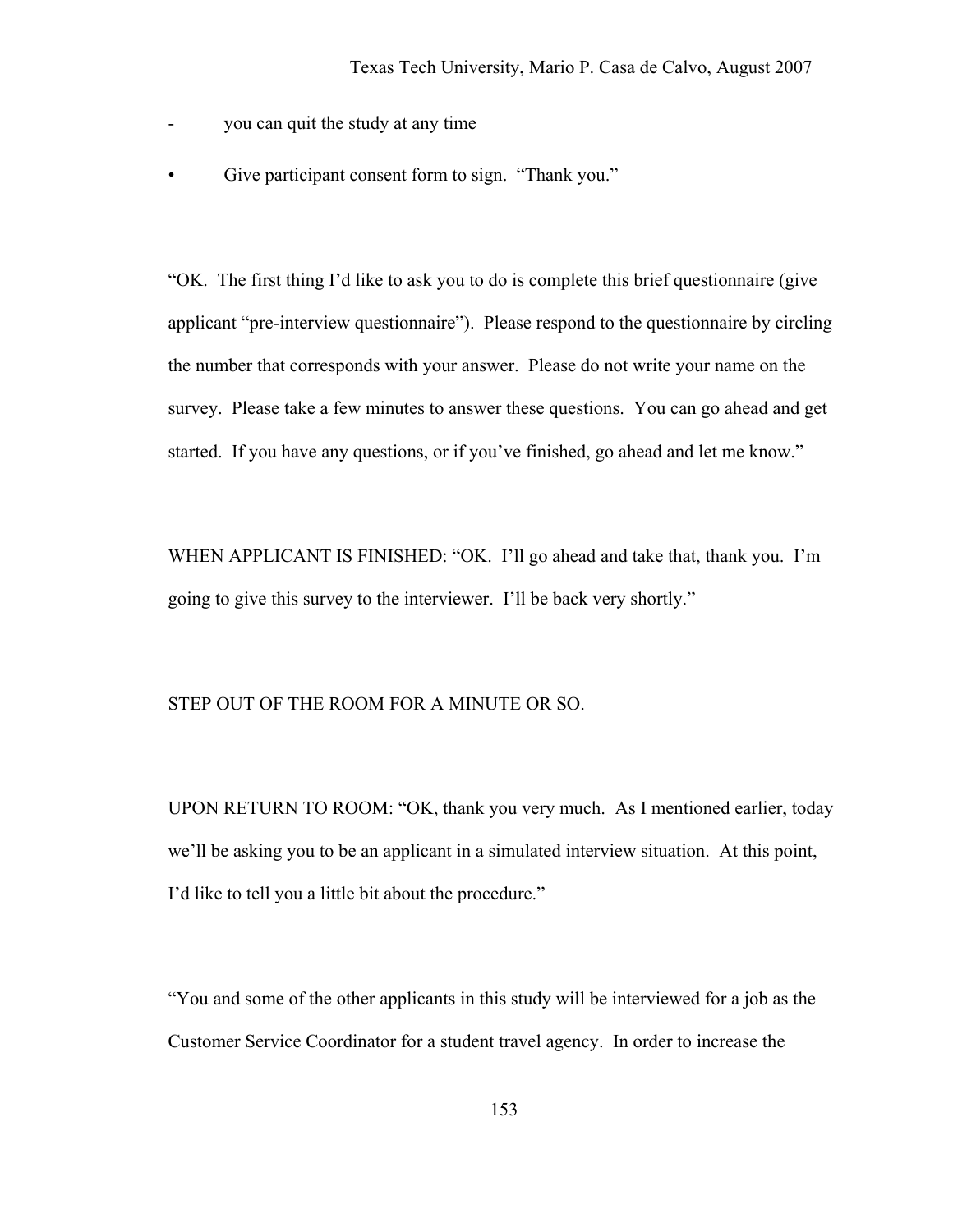realism and impact of this interview situation, the applicant who does the best in the interviews will receive \$50 as a substitute for getting the job. This should provide you with an extra incentive to perform well in the interview. Like most interview situations, your performance will be compared to the performances of other applicants who interviewed for this job to determine which of you receives the \$50 at the end of the semester."

"Here is a profile of the company and the job that you will be interviewing for. Please take some time now to prepare for the interview. Also keep in mind that during the interview, you certainly should feel free not to answer any question if you do not feel comfortable answering. Do you have any questions?"

Give applicant company profile.

"OK, please take 10 minutes to prepare for the interview, and then we'll proceed to the next stage of the experiment."

LEAVE ROOM

When 10 minutes is up, return...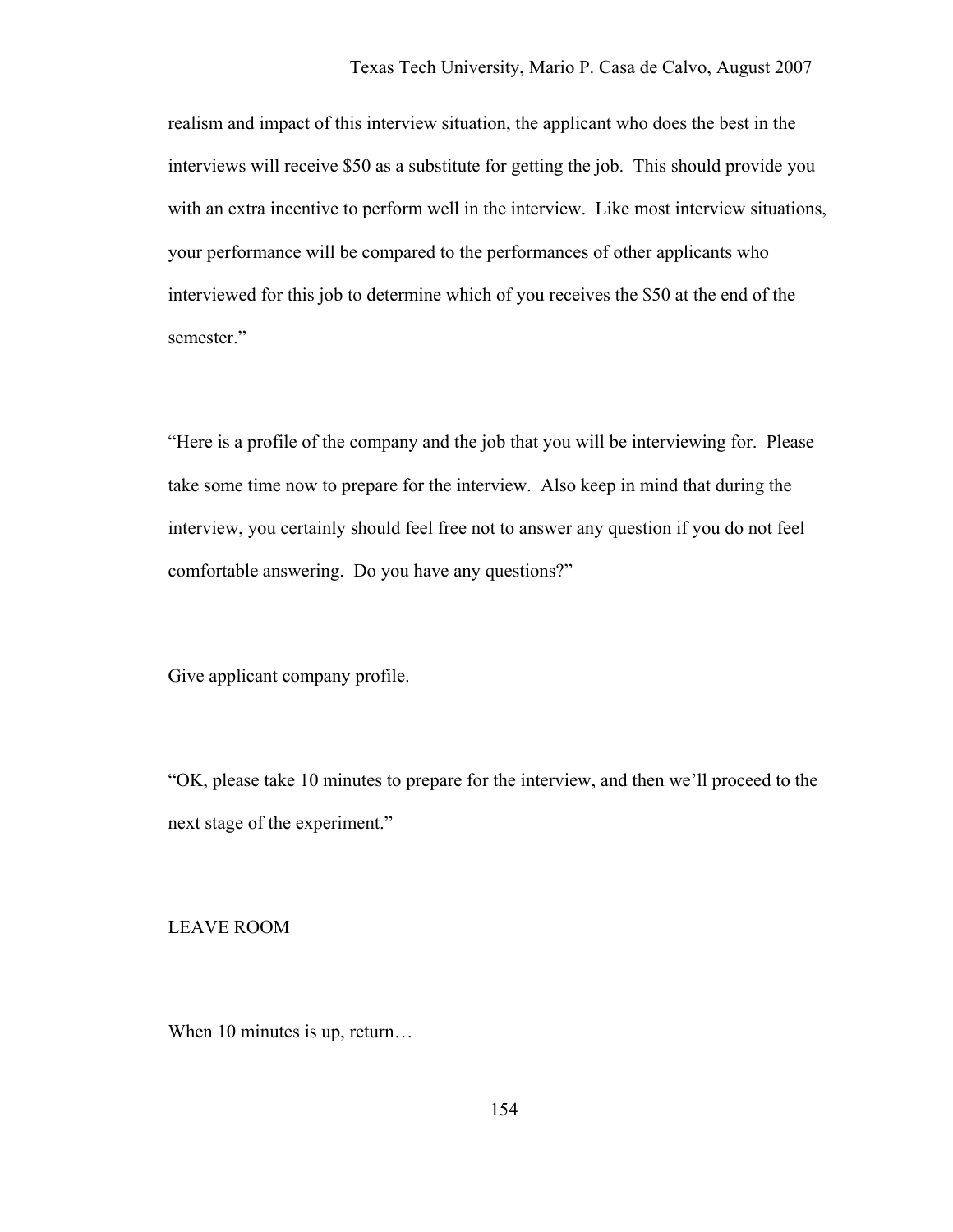"Before I get the interviewer so that you can begin your interview, there are a few final items that I'd like to go over with you. As you can see, there is a video camera set up in this interview room. If possible, I was wondering if it would be ok if we taped your interview. Taping the interview provides more data for making the final "hiring" decision. The tape will be kept confidential and will not be seen by anyone other than Dr. Reich, myself and our research assistants. Is it ok if your interview session is taped?"

(If Yes) "Thank you." (If No) "OK. Thanks anyway for coming in. Since our main hypotheses must be tested from data on the videotape, we will not continue further. However, you will get credit for the time you've spent in the study (.5 credits). Thank you very much for coming in today. "

(If Yes) "OK, in just a few minutes you'll begin the interview, and the interviewer will ask you a series of questions that pertain to the Customer Service Coordinator position. The interviewer will ask you questions based on your responses to the survey that you completed when you first began the experiment. I just wanted to remind you that you should feel free not to answer any question if you do not feel comfortable doing so, and that you may quit this interview session at any time without penalty."

"I also wanted to tell you that you'll be asked to complete a VERY brief questionnaire packet after the interview is complete. Do you have any questions at this point?"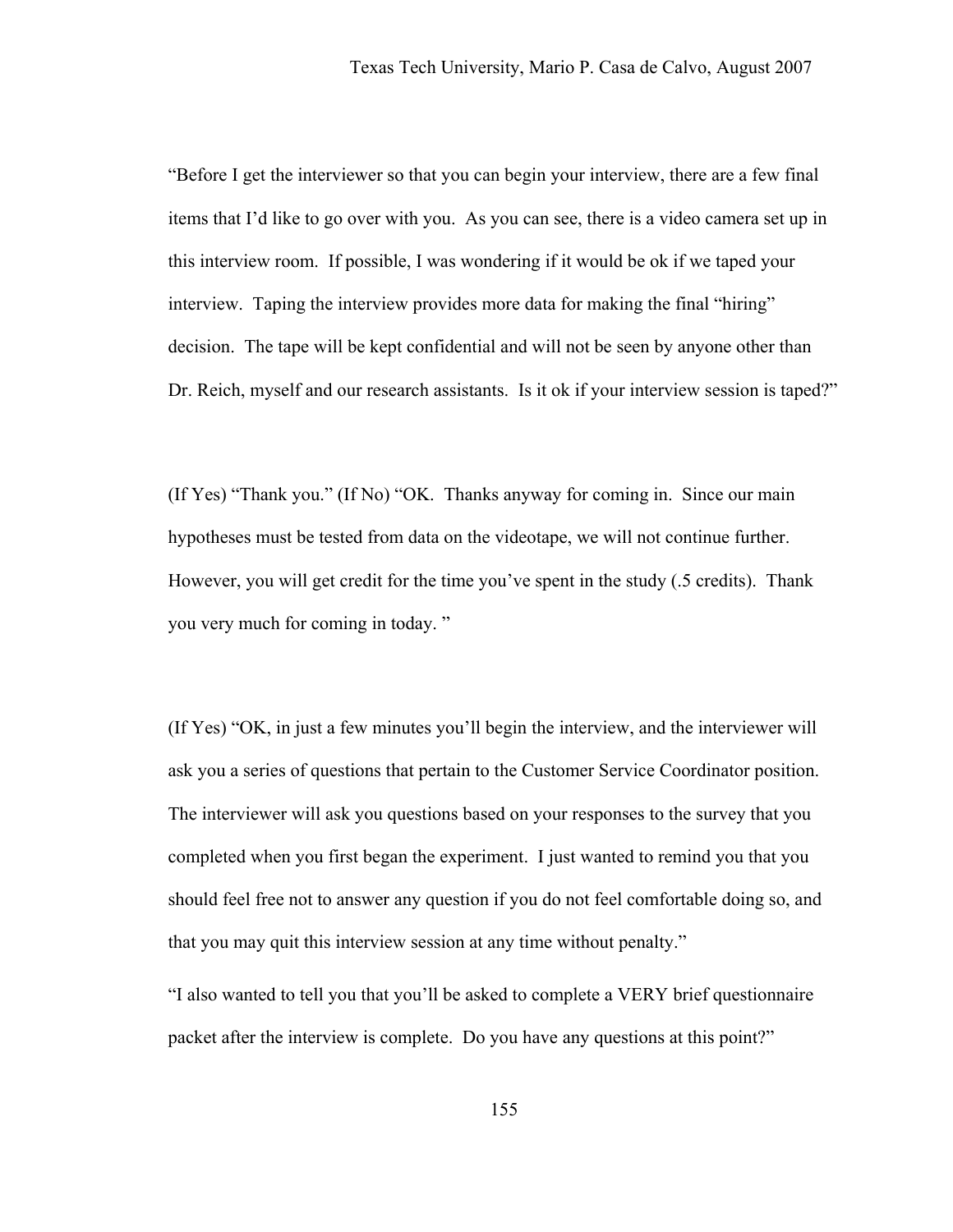"OK, I'll go get the interviewer so that you can begin your interview."

#### AFTER INTERVIEW:

"Hi. OK, at this point, I'd like to ask you to complete this brief questionnaire packet."

Give Questionnaire Packet to Applicant

"If you have any questions about the packet, please feel free to let me know. When you're finished with the packet, you can simply let me know that you're done and we'll move on to the last stage of the experiment."

WHEN PARTICIPANT IS FINISHED WITH PACKET, COLLECT IT AND MOVE ON TO DEBRIEFING SCRIPT."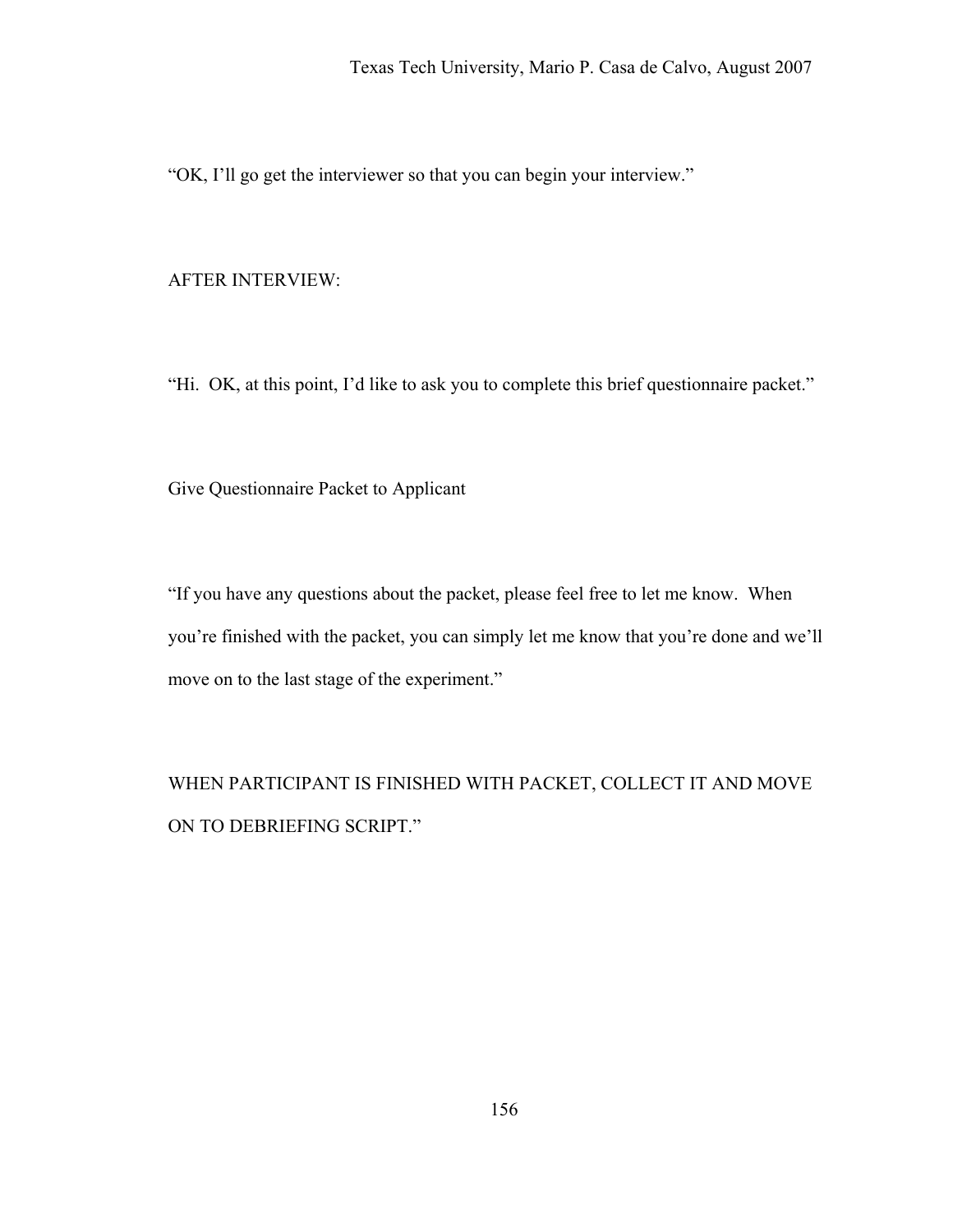# APPENDIX M

Consent Form for Study 2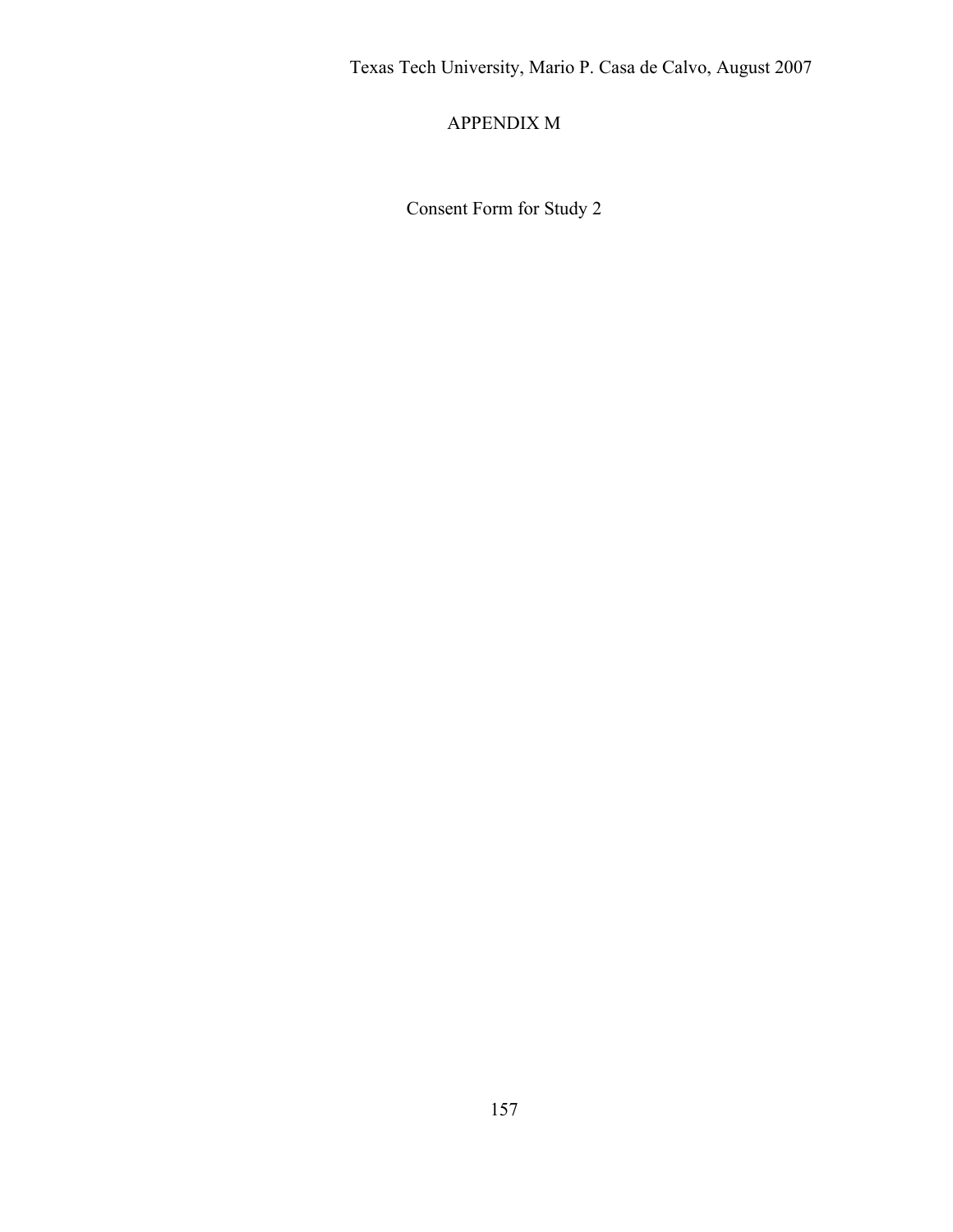#### **Consent to Participate – Simulated Interview, Study 2**

We are asking you to participate in a study called SIMULATED INTERVIEW. Here is what you need to understand about the study:

1) The person in charge of this project is Dr. Darcy Reich (806-742-3711 x237). She works in the Department of Psychology at TTU. You can contact her if you have questions about the research.

2) You'll be asked to prepare for and engage in a face-to-face interview with a research assistant. You will also be asked to complete several brief questionnaires. The purpose of this study is to examine the way people interact during an interview.

3) Your participation is appreciated. You will get experiment credit for your Psychology course (PSY 1300). You should also learn about the research.

4) The study should take about 45 minutes to complete. You will get 1 experiment credit. No one but Dr. Reich and her assistants will see your data. They will be kept in a locked research lab at TTU. Your data will be recorded without your name. So, your names will not be associated with your data in any way.

5) Doing this study is completely up to you. You won't lose anything if you don't do it. You can quit anytime. You will still get experiment credit for the time you put in. You do not give up any legal rights by signing this form.

6) Dr. Reich or one of the experimenters will answer any questions you have about the study. For questions about your rights as a subject or about injuries caused by this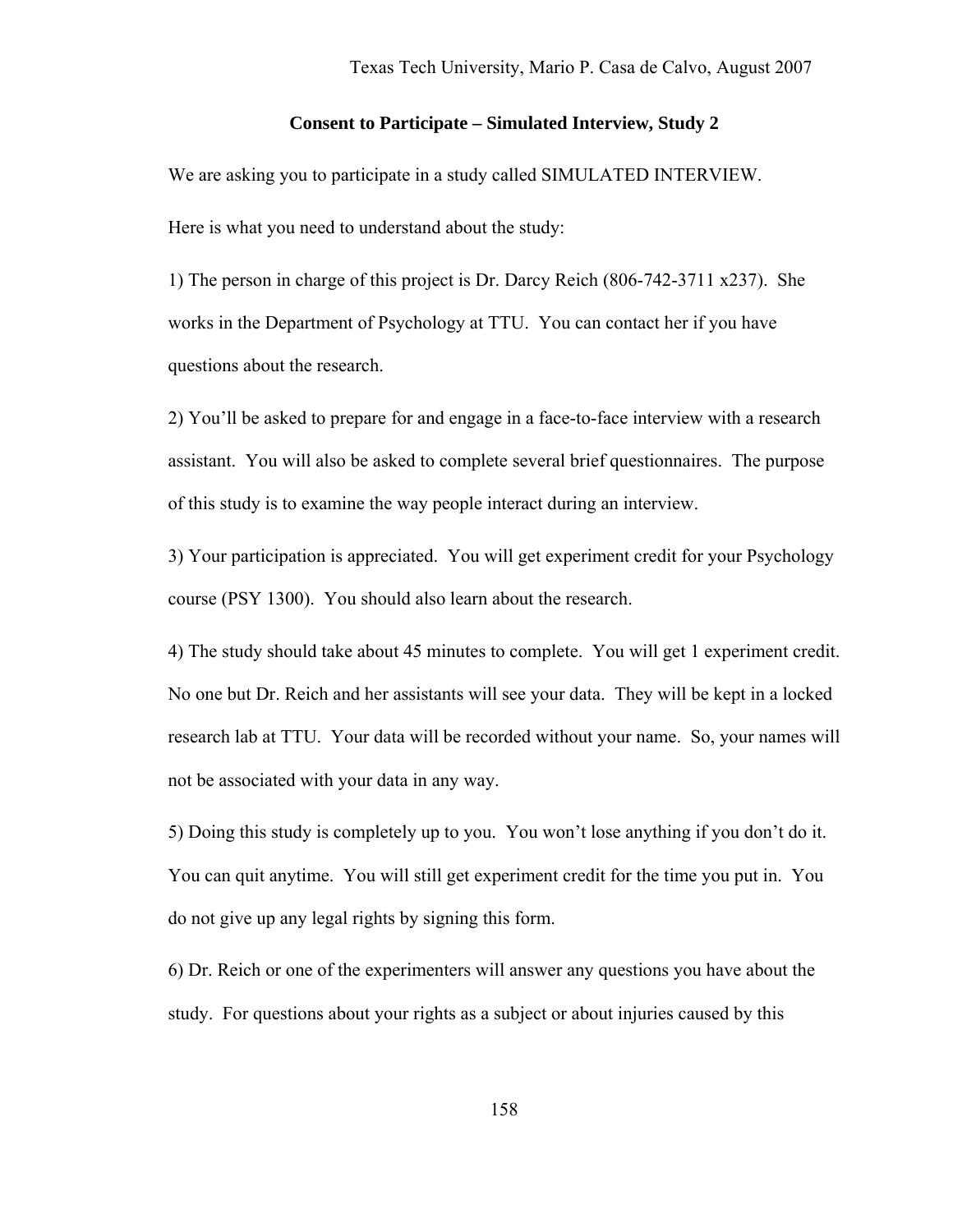research, contact the Texas Tech University Institutional Review Board for the Protection of Human Subjects, Office of Research Services, Texas Tech University, Lubbock, Texas 79409. Or you can call (806) 742-3884.

I agree to participate in this research. I have read this form. Any questions have been answered.

Signature of Subject Printed Name Date

 $\_$  , and the contribution of  $\_$  , and  $\_$  , and  $\_$  , and  $\_$  , and  $\_$  , and  $\_$  , and  $\_$  , and  $\_$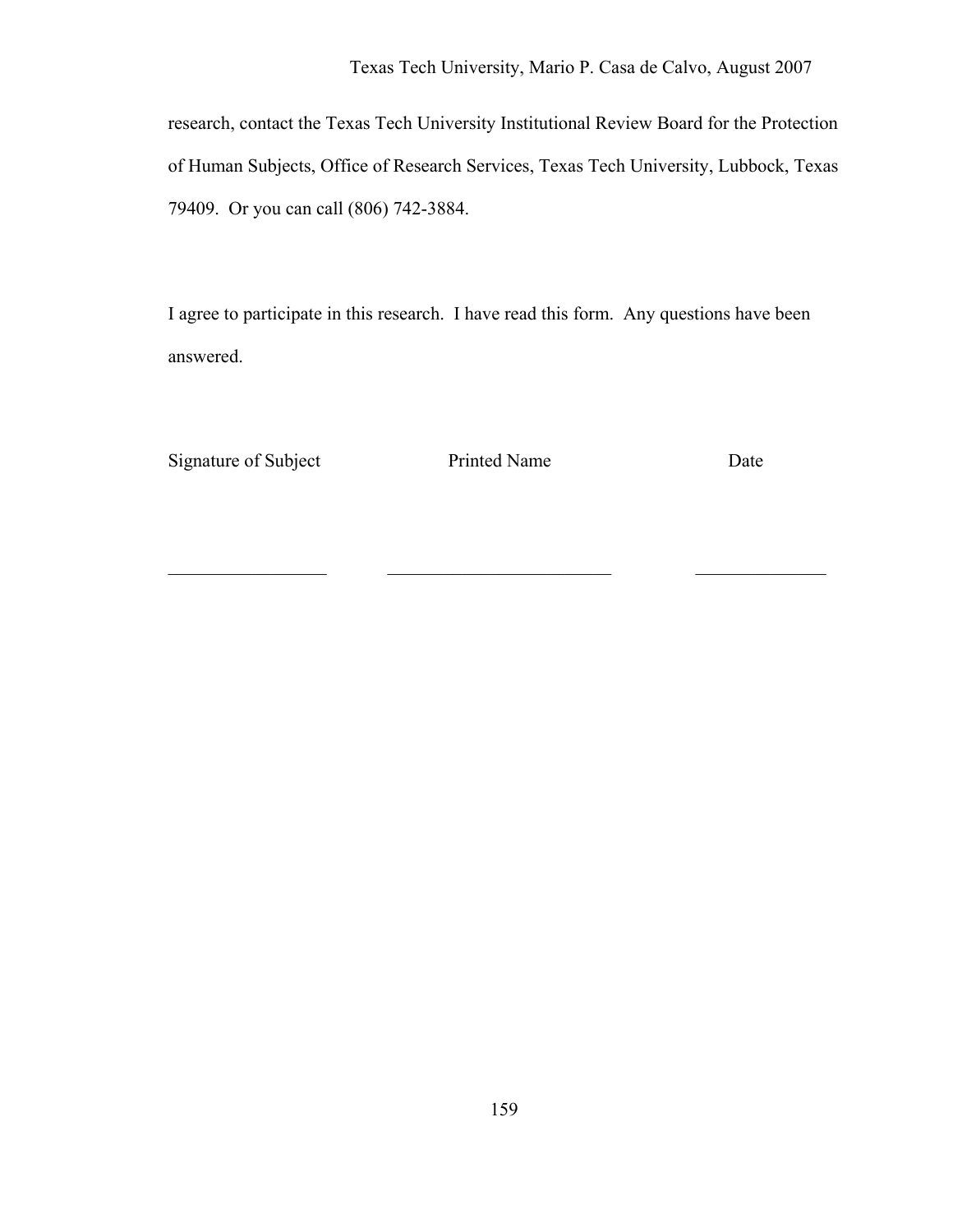## APPENDIX N

Pre-Interview Questionnaire for Study 2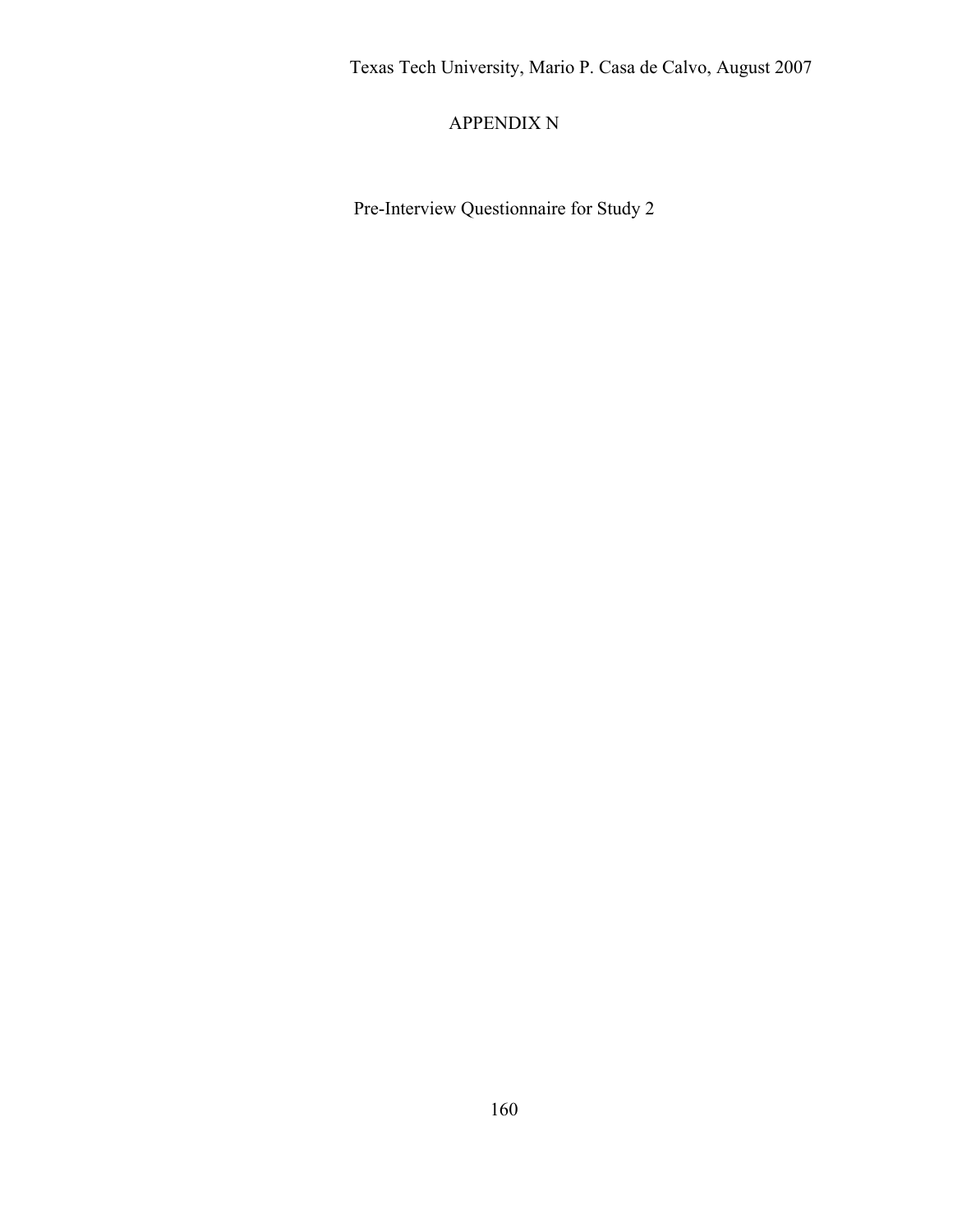### **Pre-Interview Questionnaire – Simulated Interview, Study 2**

Please answer the following questions by circling the appropriate number on the survey

below.

- 1.) How old are you?
- 0) 22 or younger

1) Older than 22

- 2.) What is your current class standing at TTU?
- 0) Freshman
- 1) Sophomore
- 2) Junior
- 3) Senior
- 4) Other

3.) Which type of class have you performed the best in during high school and college? Please select only one.

- 0) Liberal Arts (Examples History, English, Philosophy)
- 1) Fine Arts (Examples Painting, Theater, Design)
- 2) Behavioral Sciences (Examples Psychology, Sociology)
- 3) Natural Sciences (Examples Biology, Chemistry, Physiology)
- 4) Foreign Language (Examples French, Spanish, German)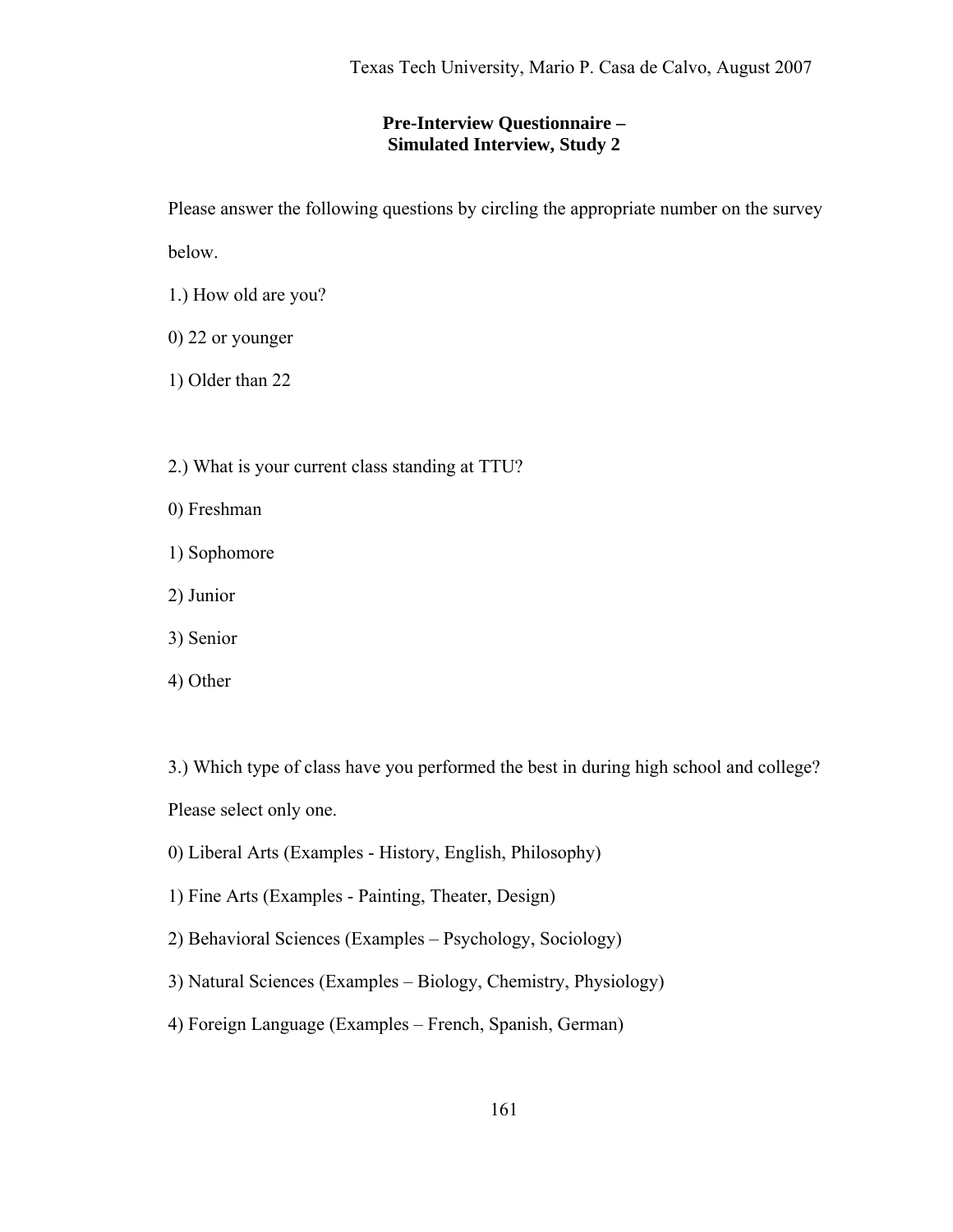5) Computer Sciences (Example – Computer Programming)

6) Mathematics (Examples – Statistics, Calculus, Trigonometry)

4.) Which type of class have you most enjoyed during high school and college? Please select only one.

0) Liberal Arts (Examples - History, English, Philosophy)

1) Fine Arts (Examples - Painting, Theater, Design)

2) Behavioral Sciences (Examples – Psychology, Sociology)

3) Natural Sciences (Examples – Biology, Chemistry, Physiology)

4) Foreign Language (Examples – French, Spanish, German)

5) Computer Sciences (Example – Computer Programming)

6) Mathematics (Examples – Statistics, Calculus, Trigonometry)

5.) Which type of class have you performed the worst in during high school and college? Please select only one.

- 0) Liberal Arts (Examples History, English, Philosophy)
- 1) Fine Arts (Examples Painting, Theater, Design)
- 2) Behavioral Sciences (Examples Psychology, Sociology)
- 3) Natural Sciences (Examples Biology, Chemistry, Physiology)
- 4) Foreign Language (Examples French, Spanish, German)
- 5) Computer Sciences (Example Computer Programming)
- 6) Mathematics (Examples Statistics, Calculus, Trigonometry)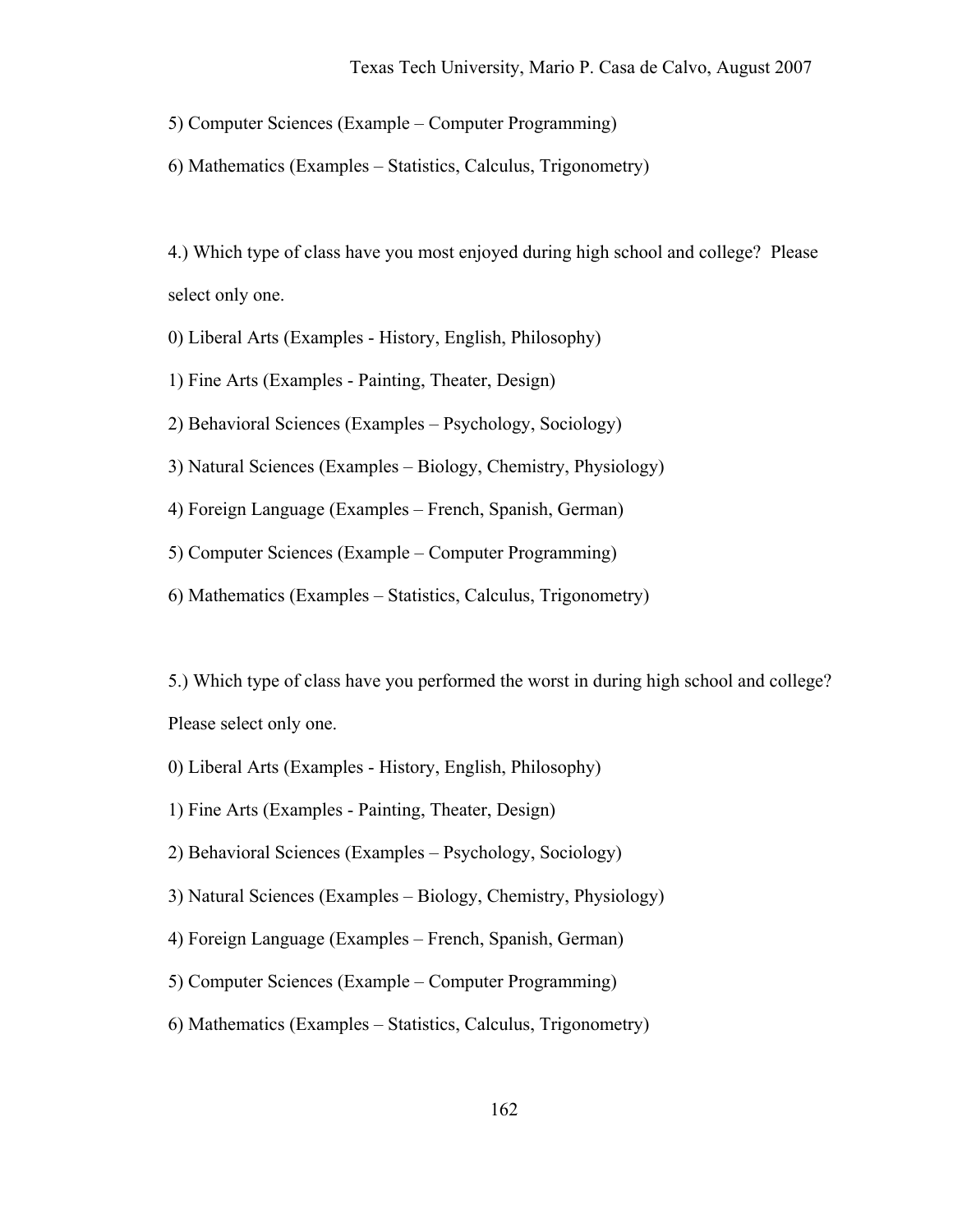6.) Which type of class have you least enjoyed during high school and college? Please select only one.

0) Liberal Arts (Examples - History, English, Philosophy)

1) Fine Arts (Examples - Painting, Theater, Design)

2) Behavioral Sciences (Examples – Psychology, Sociology)

3) Natural Sciences (Examples – Biology, Chemistry, Physiology)

4) Foreign Language (Examples – French, Spanish, German)

5) Computer Sciences (Example – Computer Programming)

6) Mathematics (Examples – Statistics, Calculus, Trigonometry)

7.) Which of the following do you consider to be your greatest strength? Please select only one.

0) Interpersonal skills / Communication skills

1) Motivation / Willingness to work hard

2) Intelligence / Common sense

3) Leadership skills

4) Sense of humor

8.) Which of the following do you most need to work on? Please select only one.

0) Interpersonal skills / Communication skills

1) Motivation / Willingness to work hard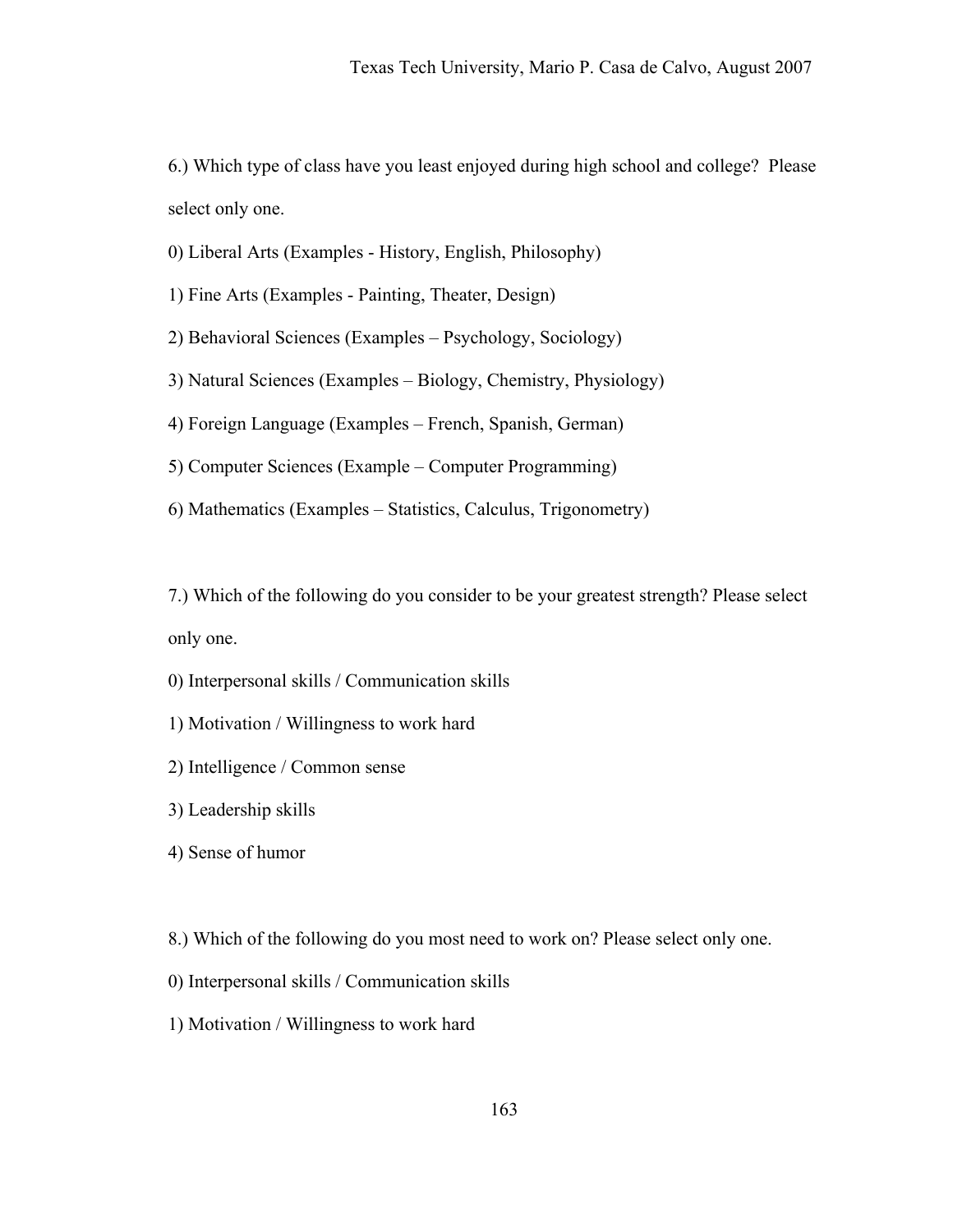- 2) Intelligence / Common sense
- 3) Leadership skills
- 4) Sense of humor
- 9.) Which personality type best describes you?
- 0) Outgoing, talkative
- 1) Quiet, reserved
- 10.) Which personality type best describes you?
- 0) Anxious, nervous
- 1) Calm, relaxed
- 11.) Which personality type best describes you?
- 0) Open to new experiences
- 1) Conservative, prefer consistency
- 12.) Which personality type best describes you?
- 0) Sociable, get along well with others
- 1) Reflective, like to do my own thing

13.) Which of the following personality characteristics would you most like to have or improve on?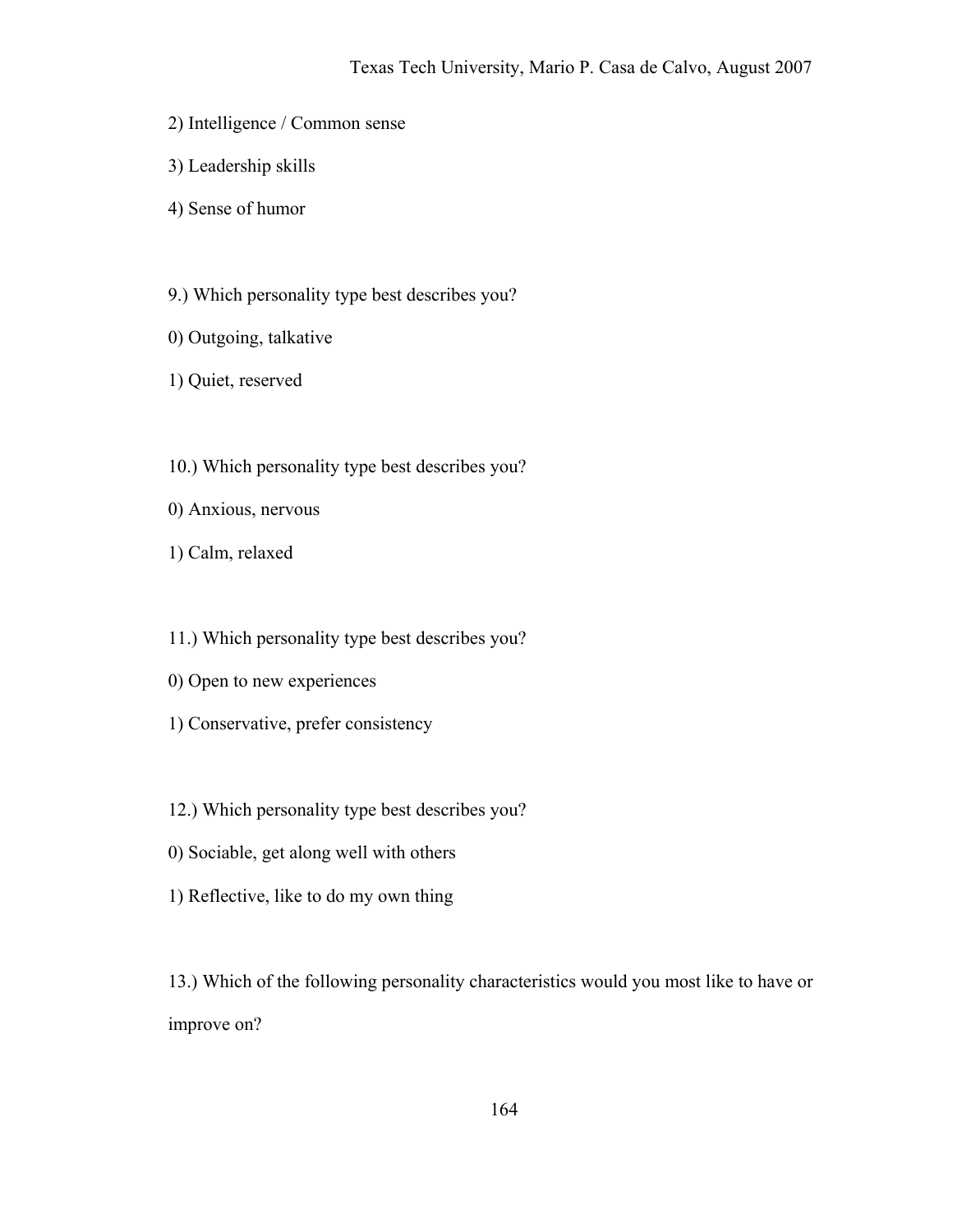- 0) Outgoing, talkative
- 1) Calm, relaxed
- 2) Open to new experiences
- 3) Sociable, get along well with others
- 4) Concerned about the welfare of others and/or your environment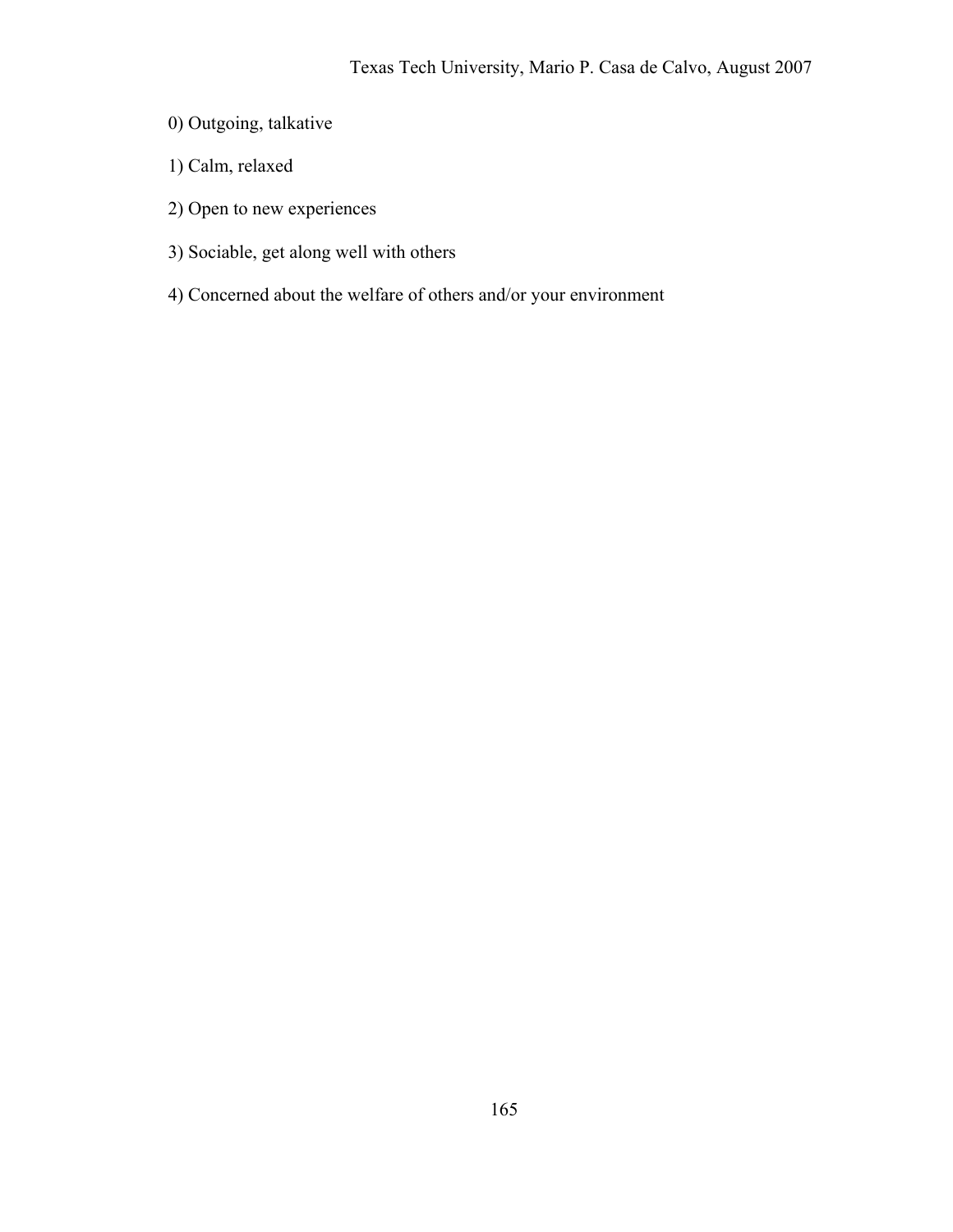## APPENDIX O

Description of Hypothetical Job for Study 2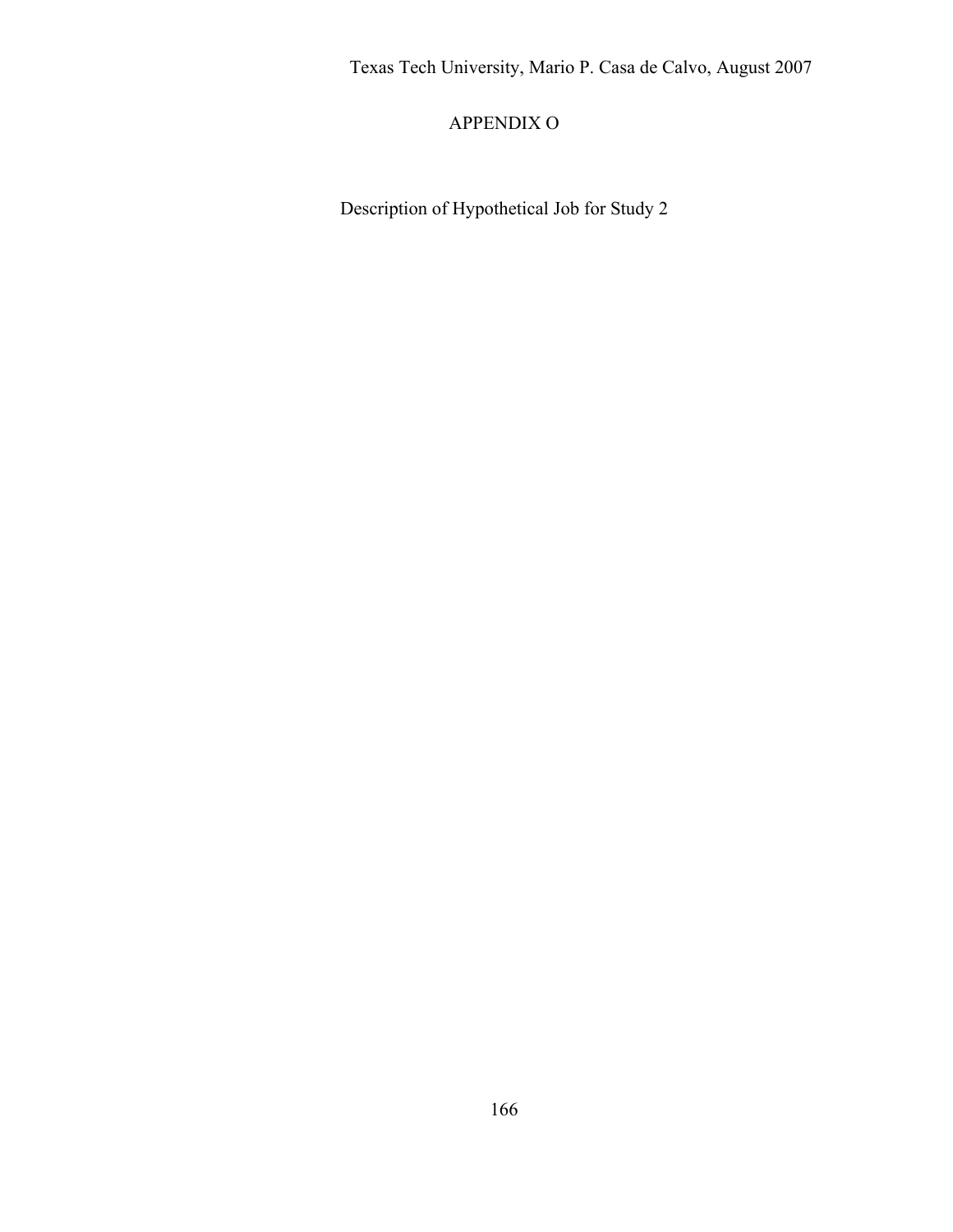### **Description of Hypothetical Job – Simulated Interview, Study 2**

### *Student Travel, Inc.*

 Student Travel, Inc. is a national travel agency that specializes in providing students with travel packages over spring, fall, and winter breaks, as well as during the summer months. These packages typically consist of transportation and accommodations for periods ranging from 4-5 days to six-week trips during summer vacation. Student Travel offers vacations to the beaches of Florida, Mexico, and the Caribbean; ski trips to the mountains of Colorado, Utah, California, Switzerland, and Austria; and more extended travel opportunities to Western Europe, the Middle East, and the Orient. The prices of these trips are kept low by booking large numbers of students and by utilizing charter transportation services and relatively inexpensive housing accommodations, although more expensive trips are also offered. Most of Student Travel's income comes from the less expensive of its trips.

 Student Travel has its headquarters in Fort Lauderdale, Florida, as well as small "branch offices" at over 60 colleges and universities in the U. S. and Canada. The branch offices are run by students at the colleges under the supervision and guidance of managers from the main office. Each branch office is headed by a student manager who oversees a student staff that ranges in size from one other employee at small schools to 5 other employees at larger schools. Most of the vacation packages originate from the main office, in which case the role of the branch office is promotion, sales, and some logistics. Other packages, however, are created by the branch office specifically to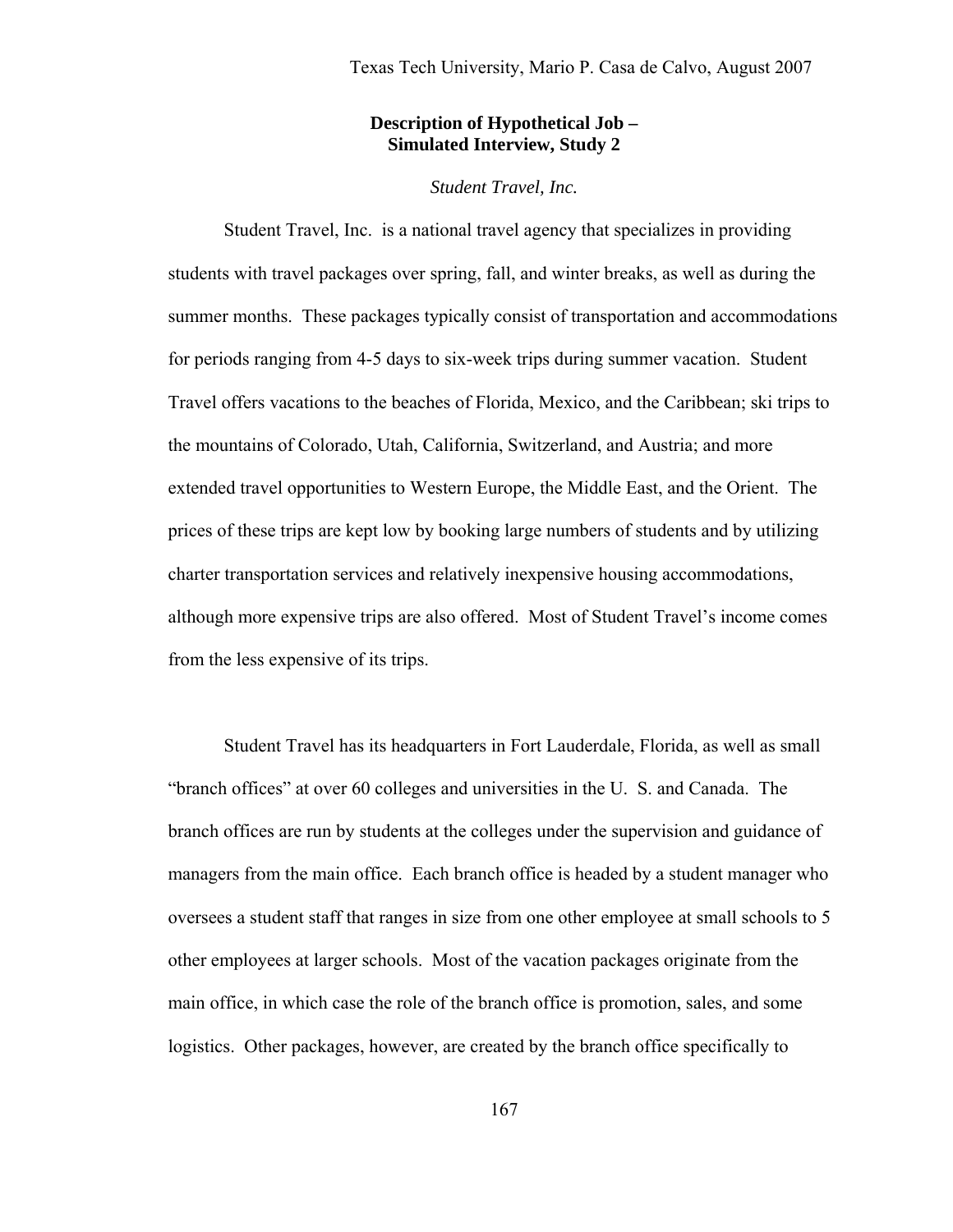accommodate the needs of its own students. In these cases, most of the work originates from the branch office with only minimal support from the main office. In recent years, these specialized trips have accounted for approximately 20% of the total business.

### JOB DESCRIPTION: **SERVICE COORDINATOR**

 Student Travel has decided to expand its operations to Texas Tech University, and thus, needs to hire a Service Coordinator. The new student coordinator will be responsible for selecting and supervising three assistants, handling customers in all aspects of service (complaints, etc.), and maintaining relations with the main office. Since the Service Coordinator will be starting largely from scratch, he or she will have to hire and supervise a group of student employees, and will also be largely responsible for promotion of travel packages and maintaining customer satisfaction. The job requires maintaining staff morale, and working very closely with superiors as the office becomes established.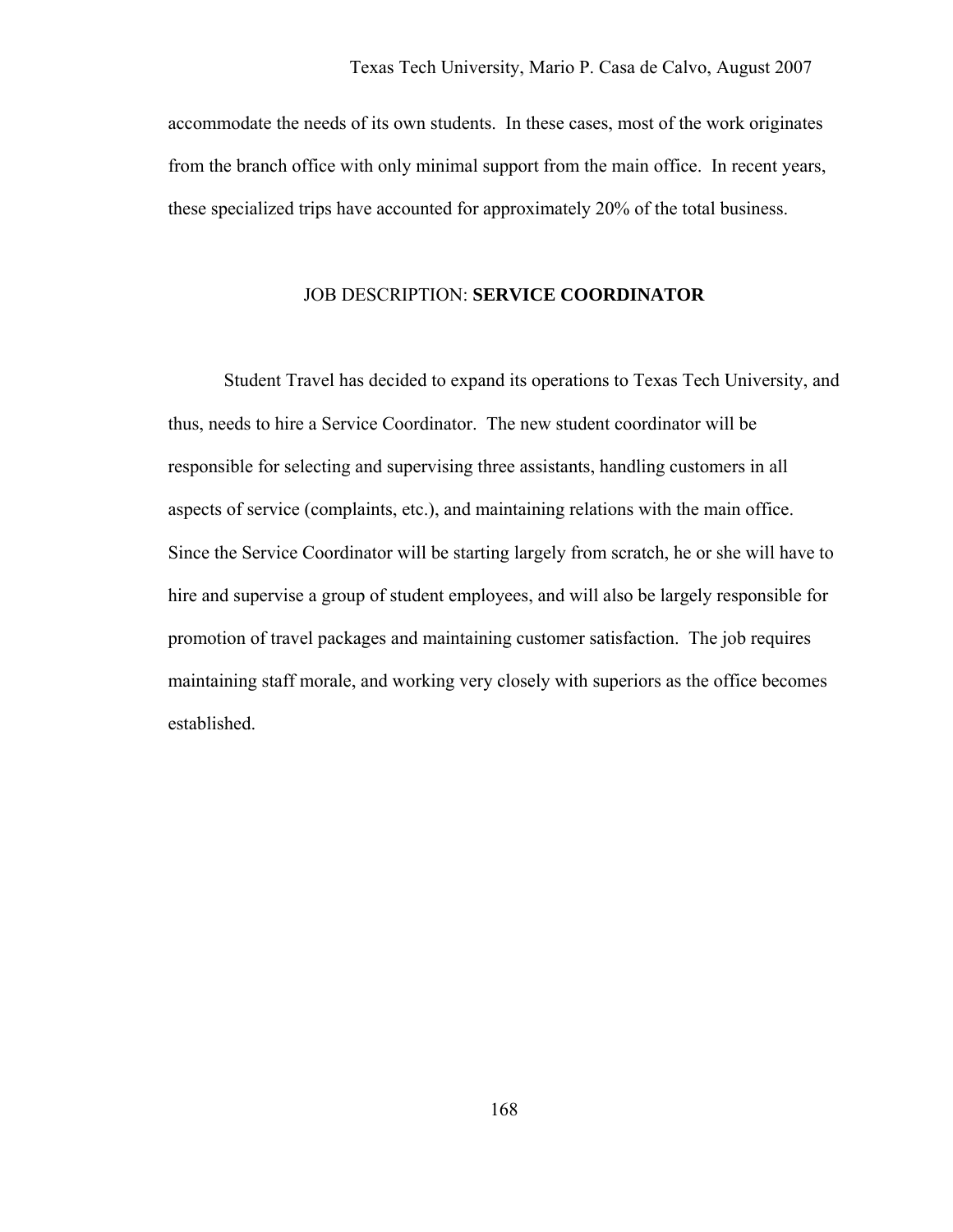## APPENDIX P

Interviewer Materials for Study 2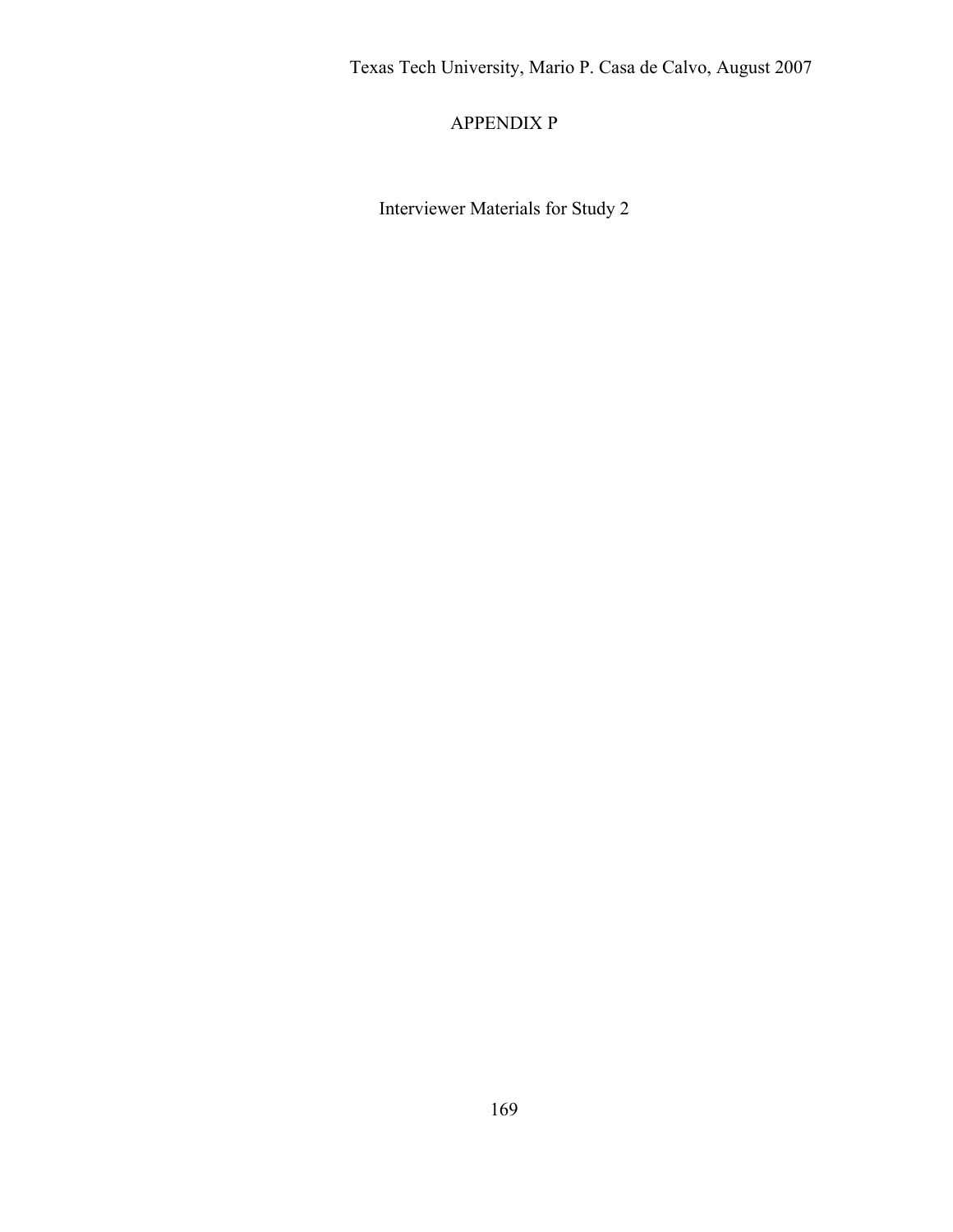### **Interviewer Script – Simulated Interview, Study 2**

"Hi, and thanks for coming in! My name is {name}, and I'll be interviewing you today. Please have a seat."

"Are you ready to begin? OK…. let me go turn on the video camera…and we'll get started."

IN STAMMERING CONDITION: TURN ON CAMERA, SAY INTO CAMERA: "THIS IS APPLICANT NUMBER: INSERT PARTICIPANT NUMBER HERE", FILL IN "TIME STARTED" ON RUN SHEET, RETURN TO SEAT, AND ASK QUESTIONS FROM SCRIPT (MAKE SURE TO CONSISTENTLY STUTTER IN DESIGNATED AREAS!!!!!!! REMEMBER TO SHAKE FOOT THROUGHOUT INTERVIEW!)

IN NON-STAMMERING CONDITION: TURN ON CAMERA, SAY INTO CAMERA: "THIS IS APPLICANT NUMBER: INSERT PARTICIPANT NUMBER HERE", FILL IN "TIME STARTED" ON RUN SHEET, RETURN TO SEAT, AND ASK QUESTIONS FROM SCRIPT. (SPEAK CLEARLY AND PRECISELY! REMEMBER TO SHAKE FOOT THROUGHOUT INTERVIEW!)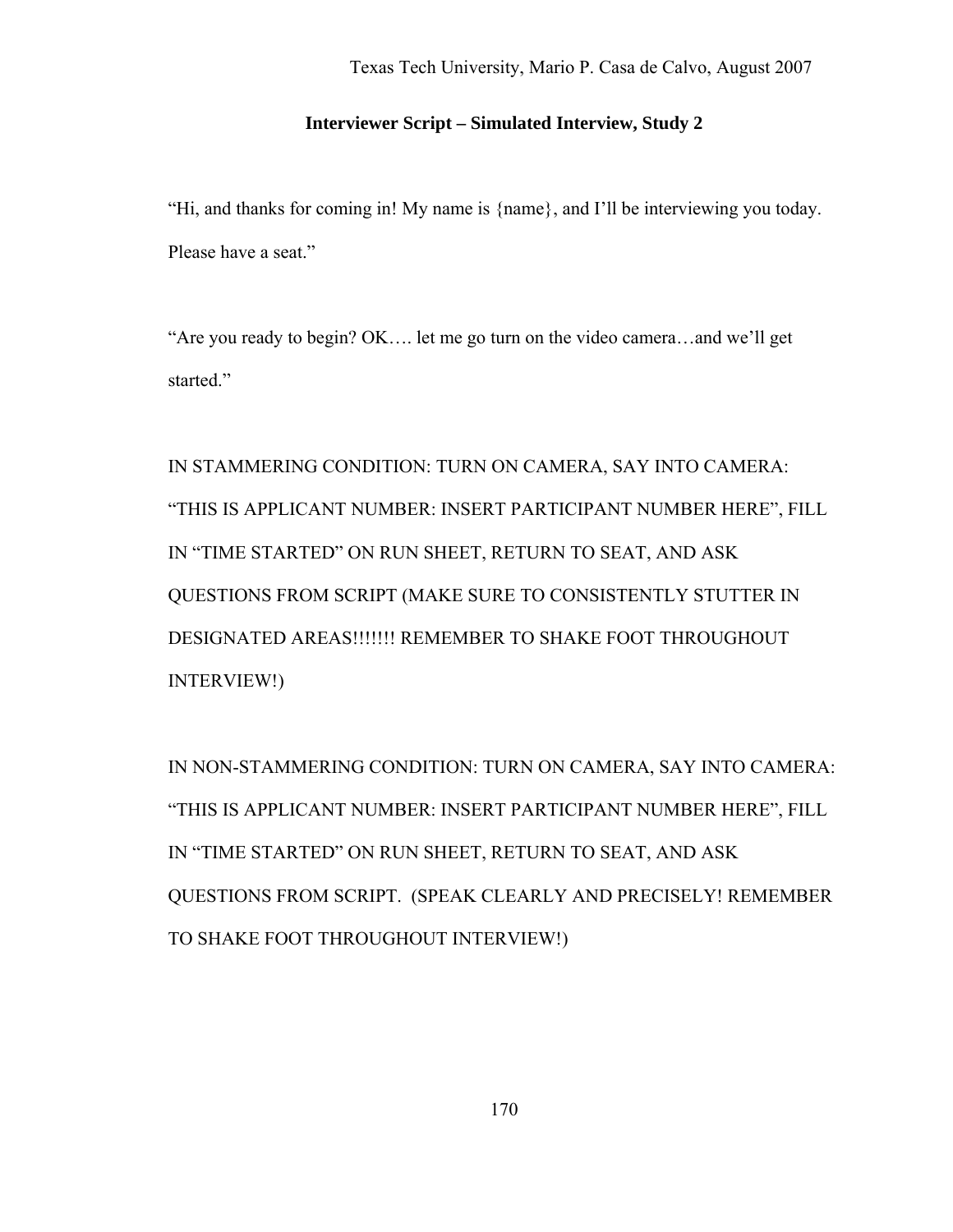IN ALL CONDITIONS (When interview is over):

STOP RECORDING, FILL OUT "TIME ENDED"/COMMENTS ON RUN SHEET, THEN SAY:

"Well, again thank you very much for coming in today and talking with me about the job. I'll go get the experimenter so that you can move on to the next stage of the experiment."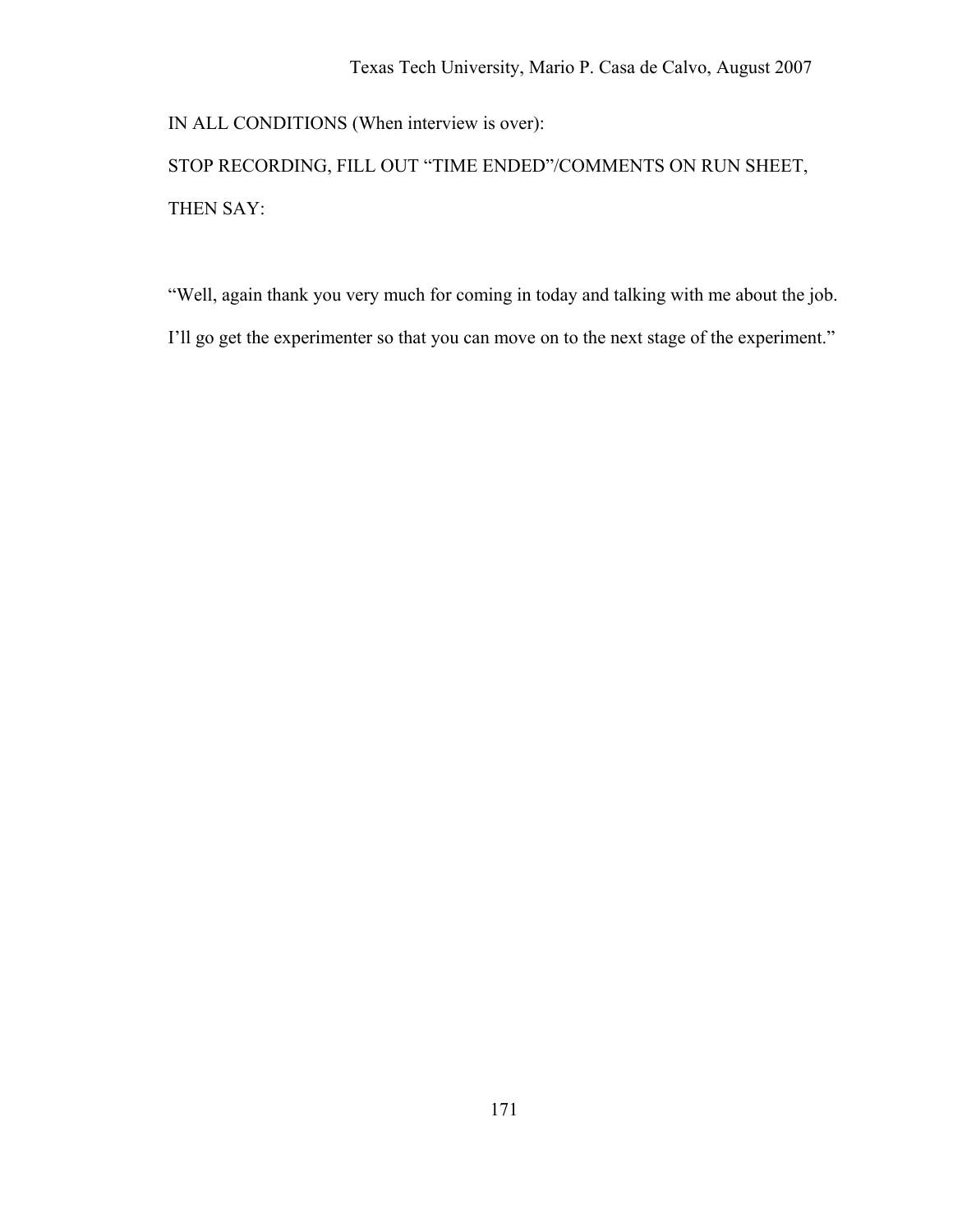### **Scripted Interviewer Questions/Stammering Condition – Simulated Interview, Study 2**

1) OK…so you're interviewing for the …umm…service…ahhh… coordinator position, right? (neutral, repeat)

2) Now… ahhh…have…have you ever been fired from a job? (negative, closed)

3) Hmm. Would you…ummm…say that your ability to commun…to communicate with others is something that you need to work on? (negative, closed)

4) OK. Discuss an instance in.. in which you had a job that you.. well… you didn't really feel qualified for. Why…why didn't you feel qualified? (negative)

5) Discuss some experiments...I mean …experiences you've had where you haven't gotten along well with your …your …co-workers. Why…why do you think you didn't get along? (negative)

6) What skills and characteristics…ummmm… do you think you have that would make you well-qua…qualified for this job? (positive)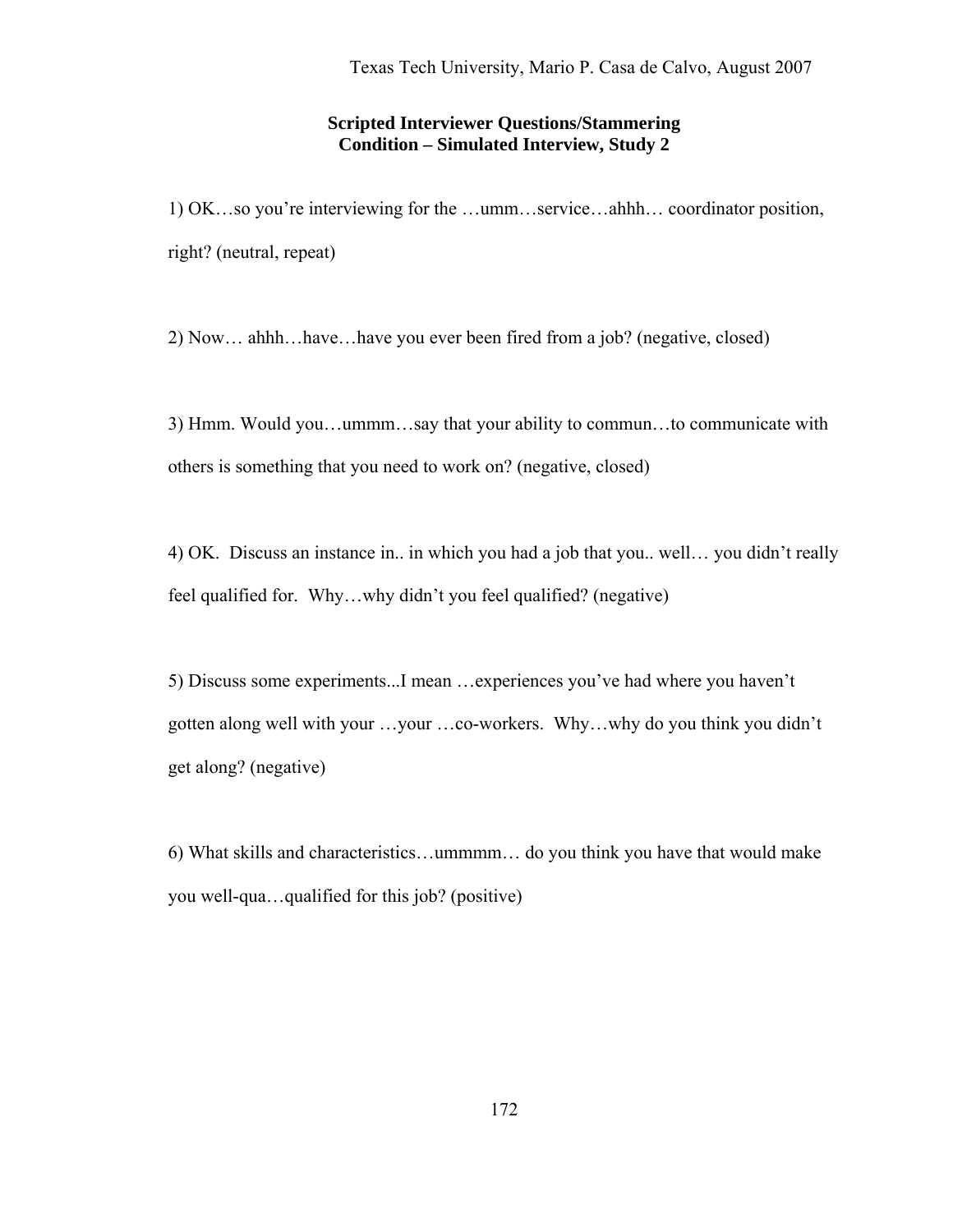7) OK. Describe your… your most recent job and how you think it might…ahh… require similar or different skills com…compared to the …ahh… service coordinator position. (neutral)

8) Discuss the most…ummmm…recent course where you didn't do as well as you should... I mean... could have. Why did this happen? (negative)

9) OK. Now, discuss a course…ummm…where you actually did well… and, uhhh…tell me why you think you succeeded? (positive)

10) Describe the ways that talking…umm…I mean…taking this job would cuhumm…cut into your other activities or interests. (negative)

11) How would you assess your ability to…ummm… organize and prioritize job rela…job related tasks? (neutral)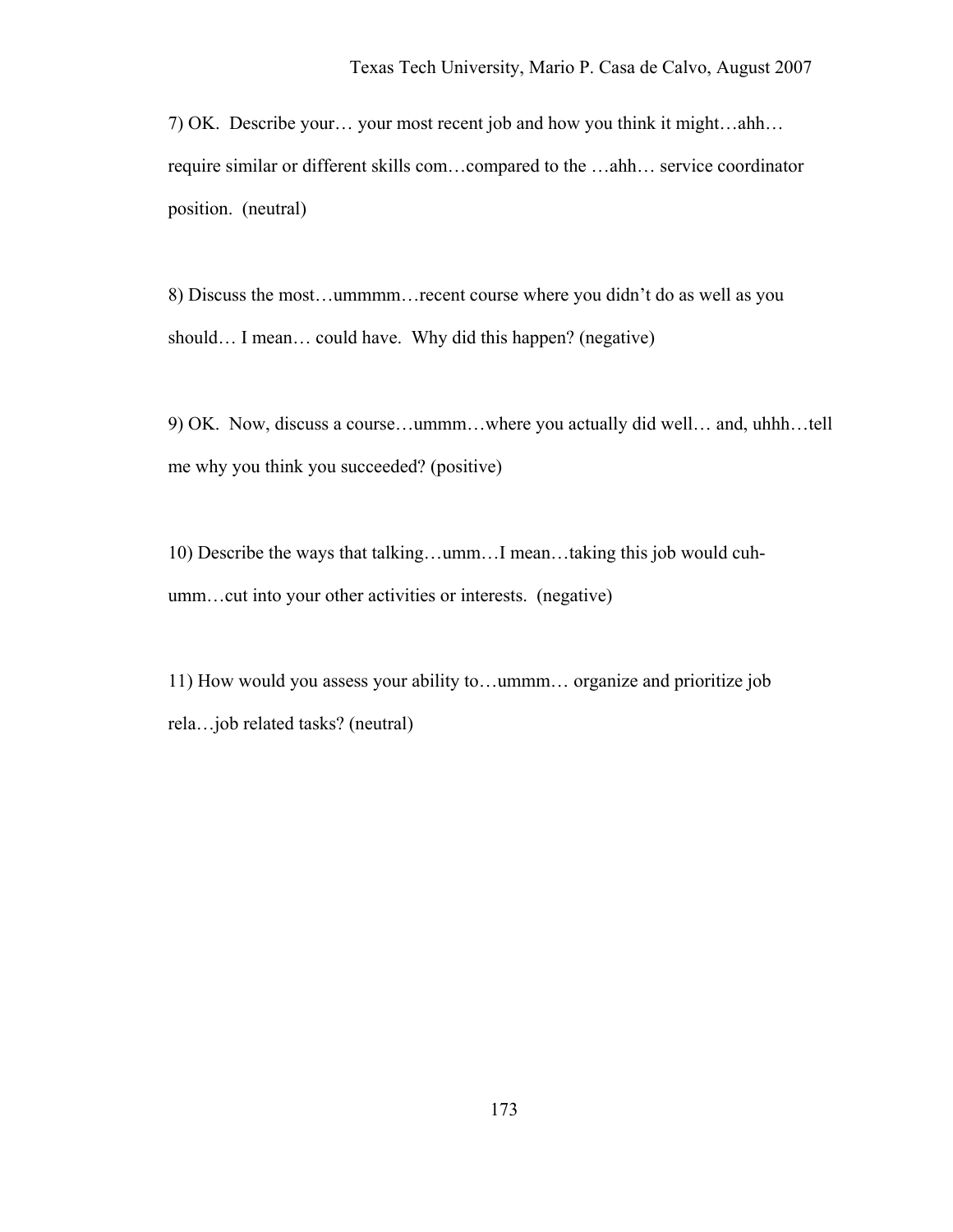#### **Scripted Interviewer Questions/Non-Stammering Condition – Simulated Interview, Study 2**

1) OK, so you're interviewing for the service coordinator position, right? (neutral, repeat)

2) Now, have you ever been fired from a job? (negative, closed)

3) Would you say that your ability to communicate with others is something that you need to work on? (negative, closed)

4) OK. Discuss an instance in which you had a job that you didn't really feel qualified for. Why didn't you feel qualified? (negative)

5) Discuss some experiences you've had where you haven't gotten along well with your co-workers. Why do you think you didn't get along? (negative)

6) What skills and characteristics do you think you have that would make you wellqualified for this job? (positive)

7) OK. Describe your most recent job and how you think it might require similar or different skills compared to the service coordinator position. (neutral)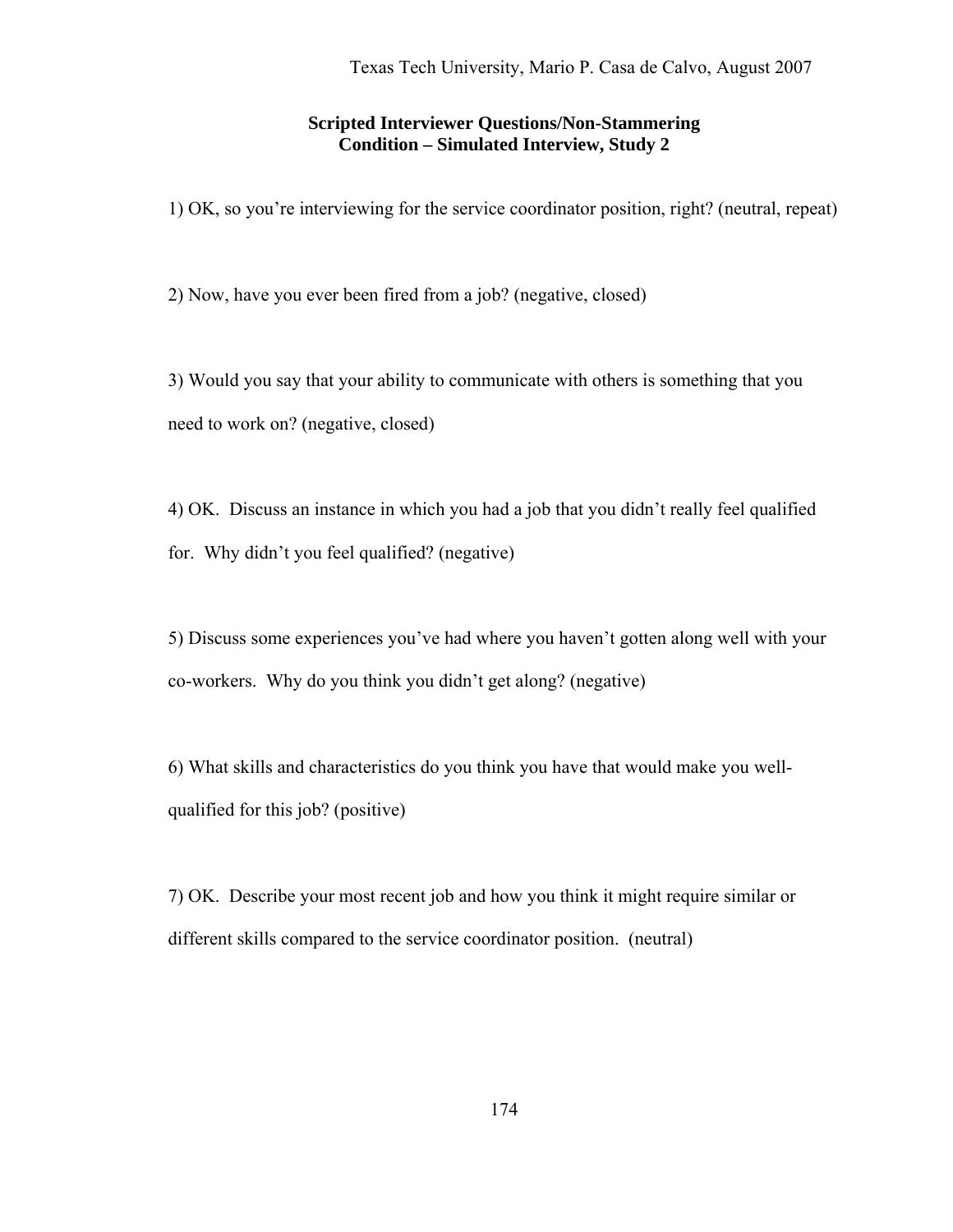8) Discuss the most recent course where you didn't do as well as you could have. Why did this happen? (negative)

9) OK. Now, discuss a course where you actually did well, and tell me why you think you succeeded? (positive)

10) Describe the ways that taking this job would cut into your other activities or interests. (negative)

11) How would you assess your ability to organize and prioritize job-related tasks? (neutral)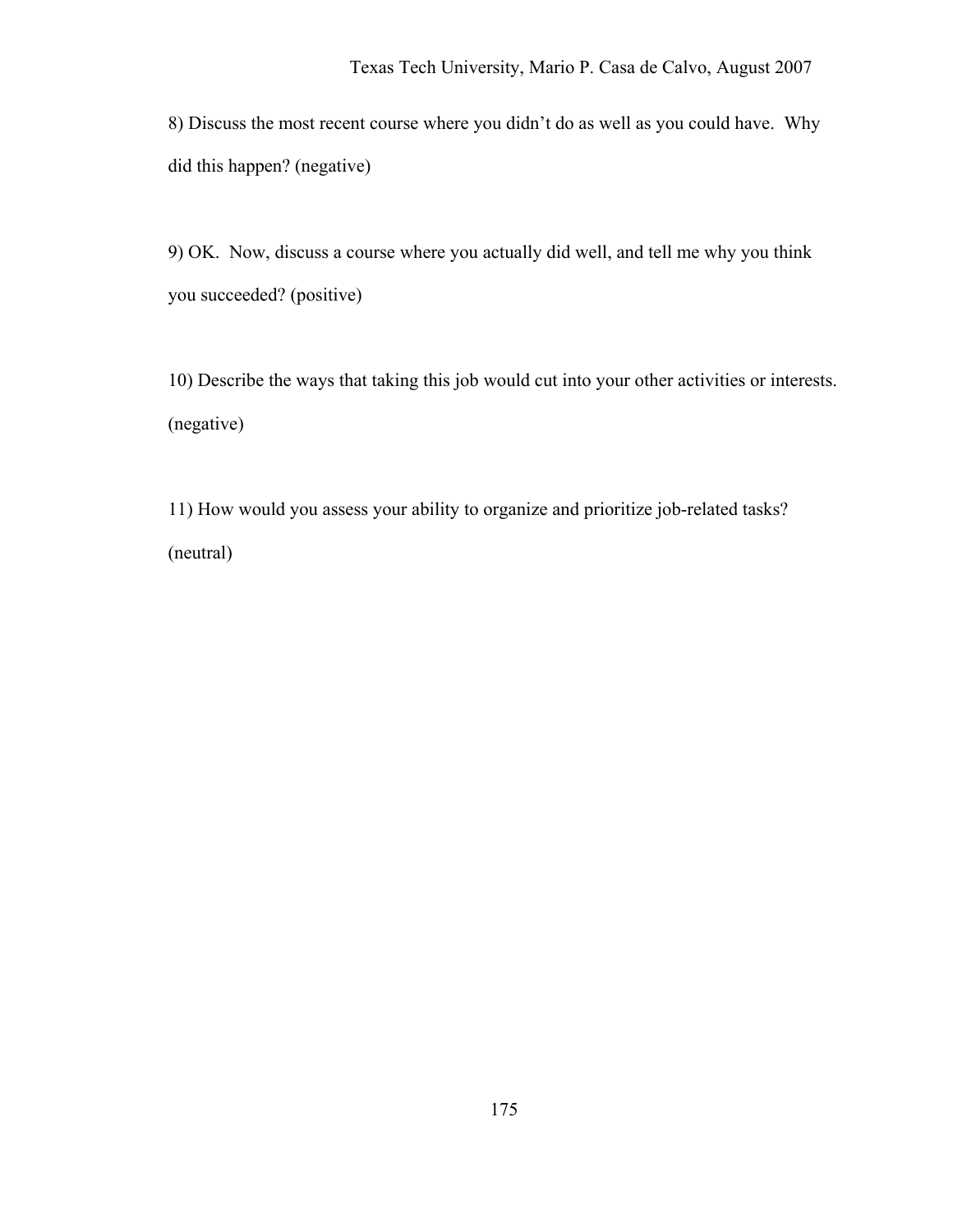# APPENDIX Q

Applicant Questionnaires for Study 2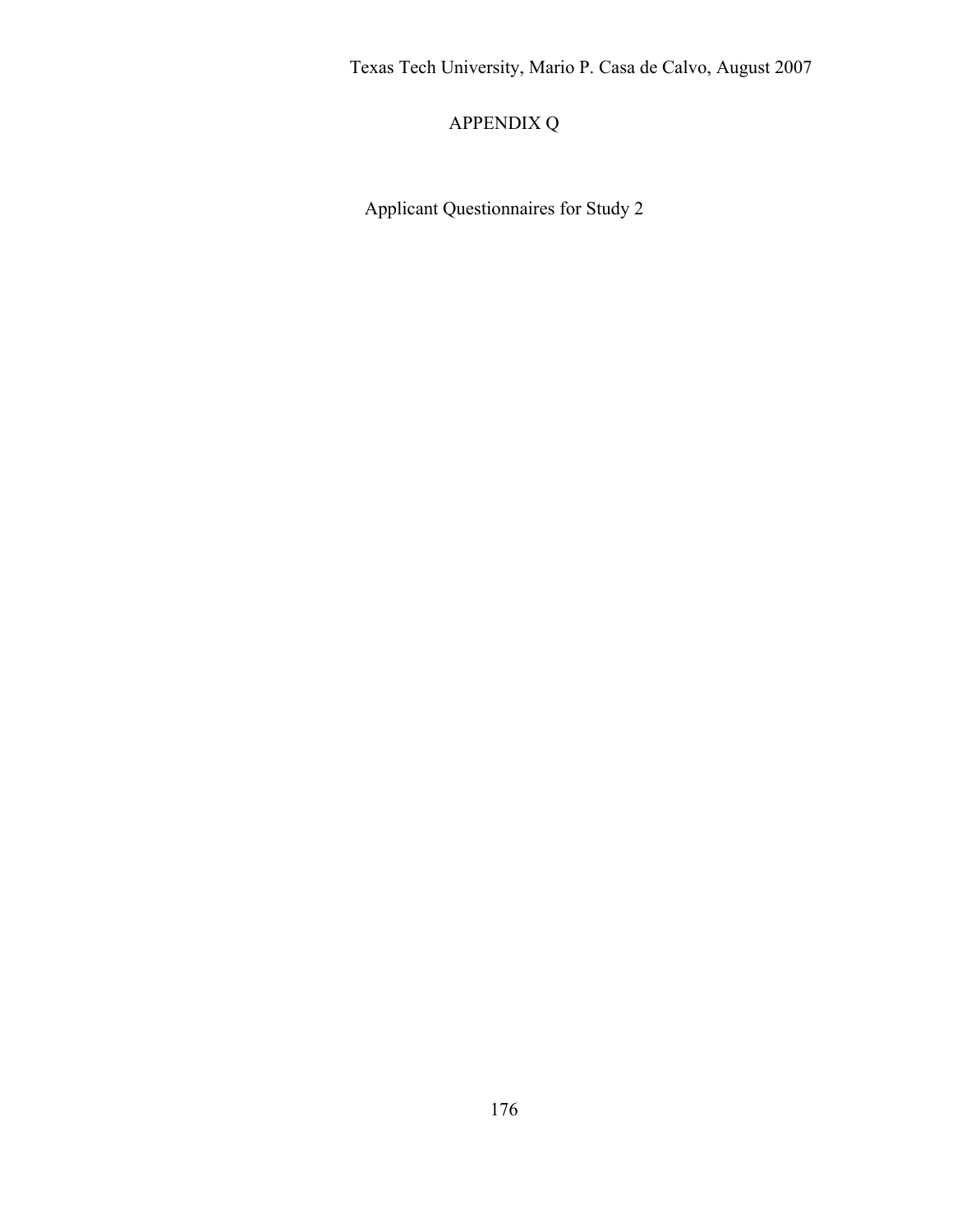## **Demographic Information – Simulated Interview, Study 2**

### **Brief Questionnaire Packet**

Thank you for participating in our study! We couldn't do this research without helpful people like you. Please begin by carefully filling out the information below.

Age: \_\_\_\_\_\_\_

Ethnicity:

African American

\_\_\_\_\_\_\_ American Indian, Alaskan Native

\_\_\_\_\_\_\_ Asian American

\_\_\_\_\_\_\_ Caucasian American, Non-Hispanic

\_\_\_\_\_\_\_ Hispanic American, Mexican American

Other

Relationship Status:

\_\_\_\_\_\_\_\_\_\_ Single

\_\_\_\_\_\_\_ Dating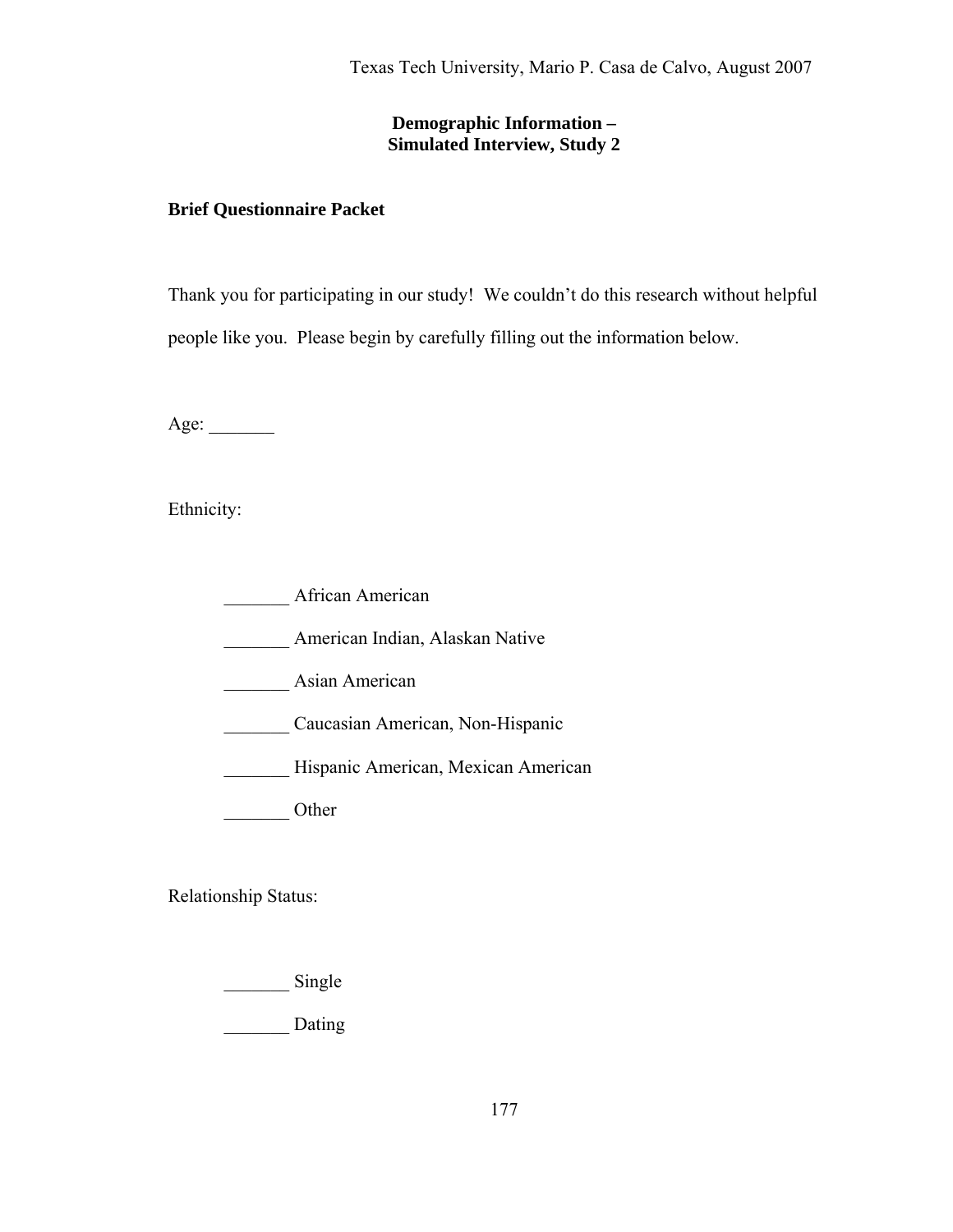\_\_\_\_\_\_\_ Cohabitating

\_\_\_\_\_\_\_ Married/Partnered

\_\_\_\_\_\_\_ Separated

Divorced

\_\_\_\_\_\_\_ Widowed

\_\_\_\_\_\_\_ Other

Year in College:

\_\_\_\_\_\_\_ Freshman

\_\_\_\_\_\_\_\_\_ Sophomore

\_\_\_\_\_\_\_ Junior

Senior

\_\_\_\_\_\_\_ Other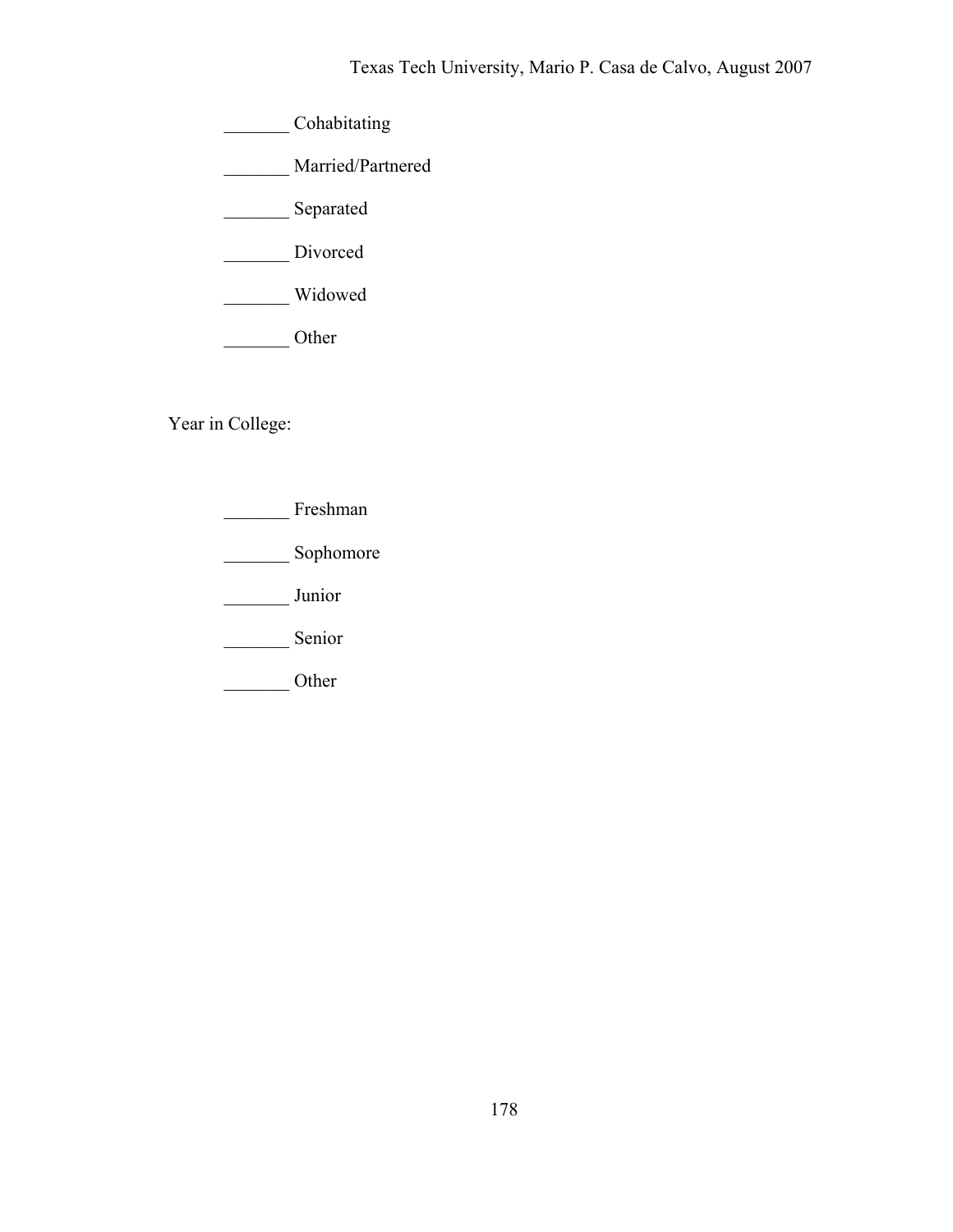## **Applicant Affiliation Index – Simulated Interview, Study 2**

| Please answer the following questions, as they relate to your interview experience. |              |                                                                        |   |                |           |  |  |  |
|-------------------------------------------------------------------------------------|--------------|------------------------------------------------------------------------|---|----------------|-----------|--|--|--|
|                                                                                     |              | 1.) To what extent were you trying to get along with the interviewer?  |   |                |           |  |  |  |
|                                                                                     |              |                                                                        |   |                |           |  |  |  |
|                                                                                     | $\mathbf{1}$ | 2                                                                      | 3 | $\overline{4}$ | 5         |  |  |  |
|                                                                                     |              |                                                                        |   |                |           |  |  |  |
|                                                                                     | Not at all   |                                                                        |   |                | Very much |  |  |  |
|                                                                                     |              |                                                                        |   |                |           |  |  |  |
| 2.) To what extent were you attempting to have a smooth interaction with the        |              |                                                                        |   |                |           |  |  |  |
| interviewer?                                                                        |              |                                                                        |   |                |           |  |  |  |
|                                                                                     |              |                                                                        |   |                |           |  |  |  |
|                                                                                     | $\mathbf{1}$ | $\overline{2}$                                                         | 3 | $\overline{4}$ | 5         |  |  |  |
|                                                                                     |              |                                                                        |   |                |           |  |  |  |
|                                                                                     | Very much    |                                                                        |   |                |           |  |  |  |
|                                                                                     | Not at all   |                                                                        |   |                |           |  |  |  |
|                                                                                     |              | 3.) To what extent were you trying to get the interviewer to like you? |   |                |           |  |  |  |
|                                                                                     |              |                                                                        |   |                |           |  |  |  |
|                                                                                     | $\mathbf{1}$ | $\overline{2}$                                                         | 3 | $\overline{4}$ | 5         |  |  |  |
|                                                                                     |              |                                                                        |   |                |           |  |  |  |
|                                                                                     | Not at all   |                                                                        |   |                | Very much |  |  |  |
|                                                                                     |              |                                                                        |   |                |           |  |  |  |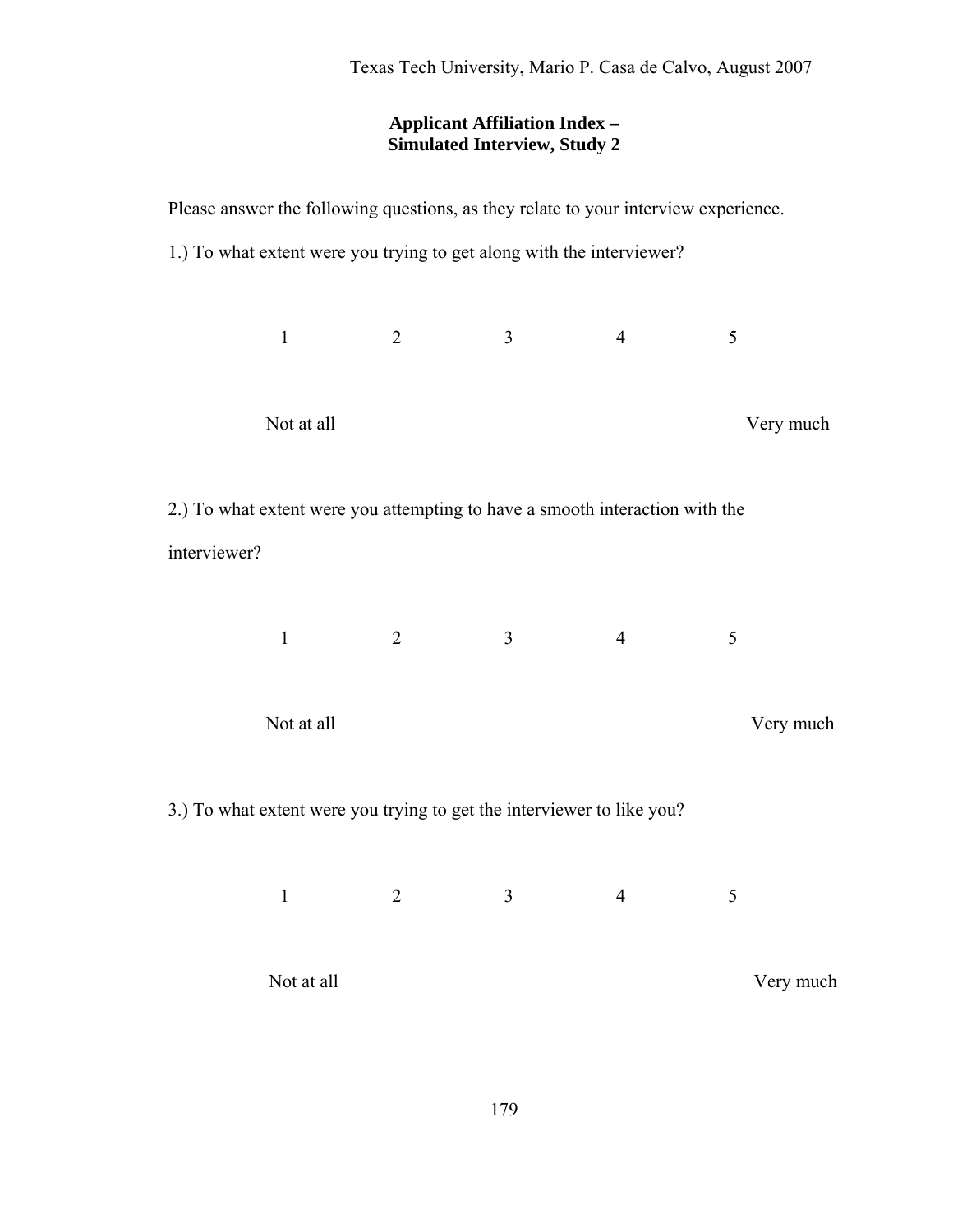### **Applicants' Perceptions of the Interviewers' Perceptions of Them – Simulated Interview, Study 2**

#### **Please answer these questions about the interviewer.**

1. How well do you think the interviewer expected you to do in the interview?

1 2 3 4 5 6 7

Very poorly Very well

2. What type of expectations do you think the interviewer had about your skills or qualifications?

1 2 3 4 5 6 7

Very negative Very positive

3. What was the tone of most of the questions that you were being asked by the interviewer?

1 2 3 4 5 6 7

Extremely negative Extremely positive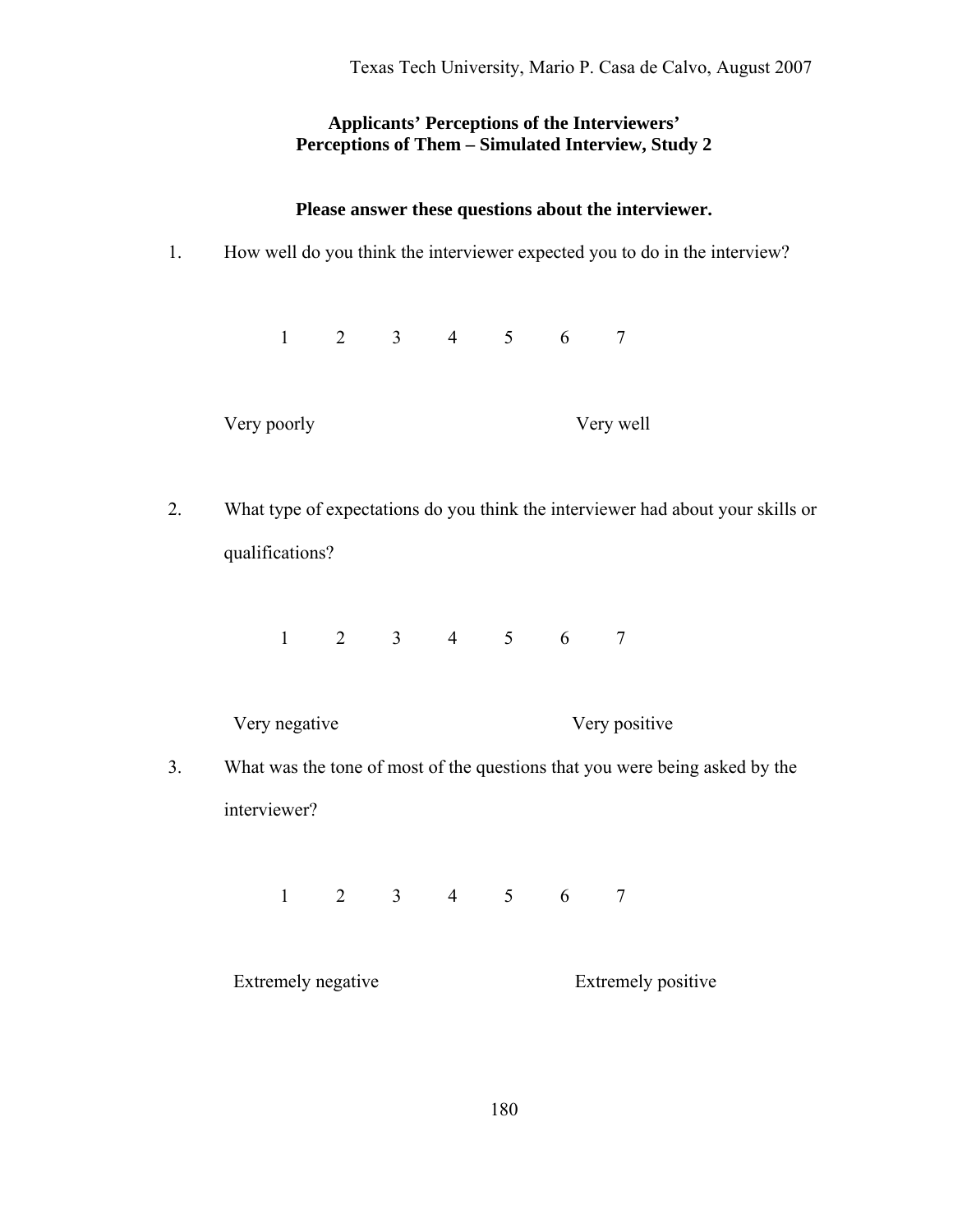# **Please rate the interviewer on the following traits or characteristics.**

|              | Poor         |                |                | Good           |   | Excellent |   |  |
|--------------|--------------|----------------|----------------|----------------|---|-----------|---|--|
| Competence   | $\mathbf{1}$ | $\overline{2}$ | $\overline{3}$ | $\overline{4}$ | 5 | 6         | 7 |  |
| Intelligence | $\mathbf{1}$ | $\overline{2}$ | $\mathfrak{Z}$ | $\overline{4}$ | 5 | 6         | 7 |  |
| Nervousness  | $\mathbf{1}$ | $\overline{2}$ | $\mathfrak{Z}$ | $\overline{4}$ | 5 | 6         | 7 |  |
| Warmth       | $\mathbf{1}$ | $\overline{2}$ | $\overline{3}$ | $\overline{4}$ | 5 | 6         | 7 |  |
| Friendliness | $\mathbf{1}$ | $\overline{2}$ | $\overline{3}$ | $\overline{4}$ | 5 | 6         | 7 |  |
| Confidence   | $\mathbf{1}$ | $\overline{2}$ | 3              | $\overline{4}$ | 5 | 6         | 7 |  |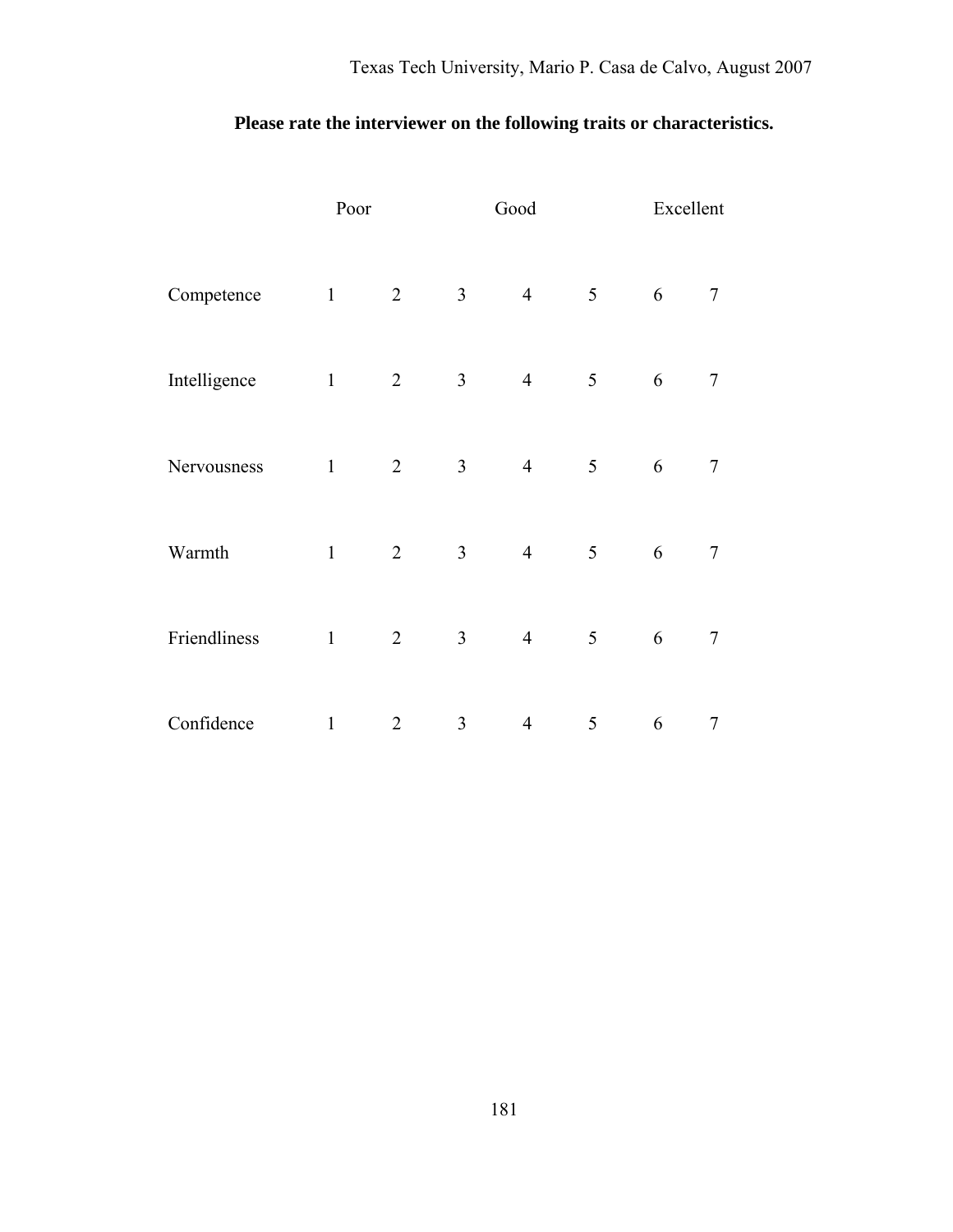## **Applicants' Expressions of Discomfort with Interviewer - Simulated Interview, Study 2**

## **Please answer the following question about the interviewer.**

1.) Were you uncomfortable or upset about the way the interviewer treated you?

1 2 3 4 5 6 7

Not at all Very much so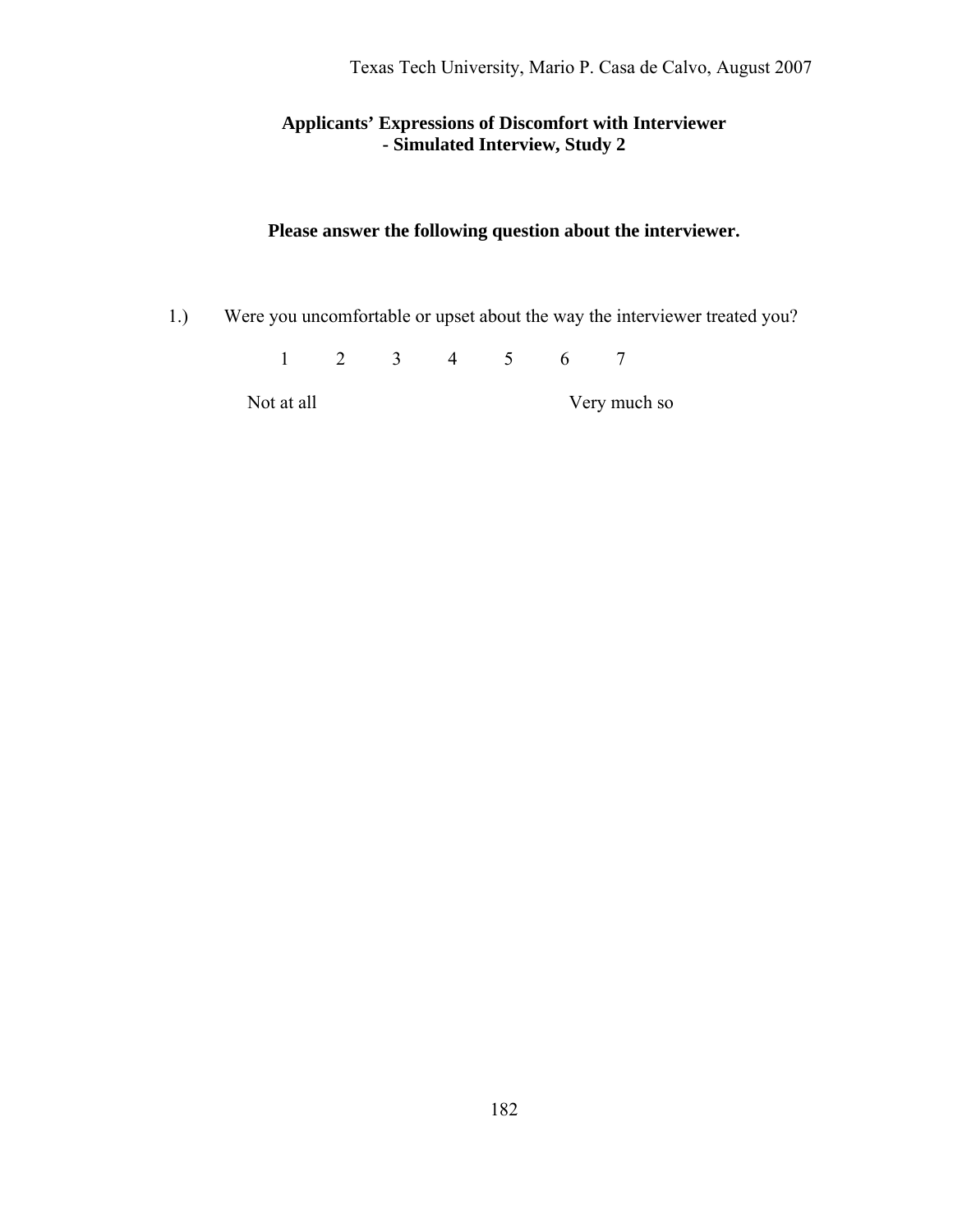# APPENDIX R

Debriefing Materials for Study 2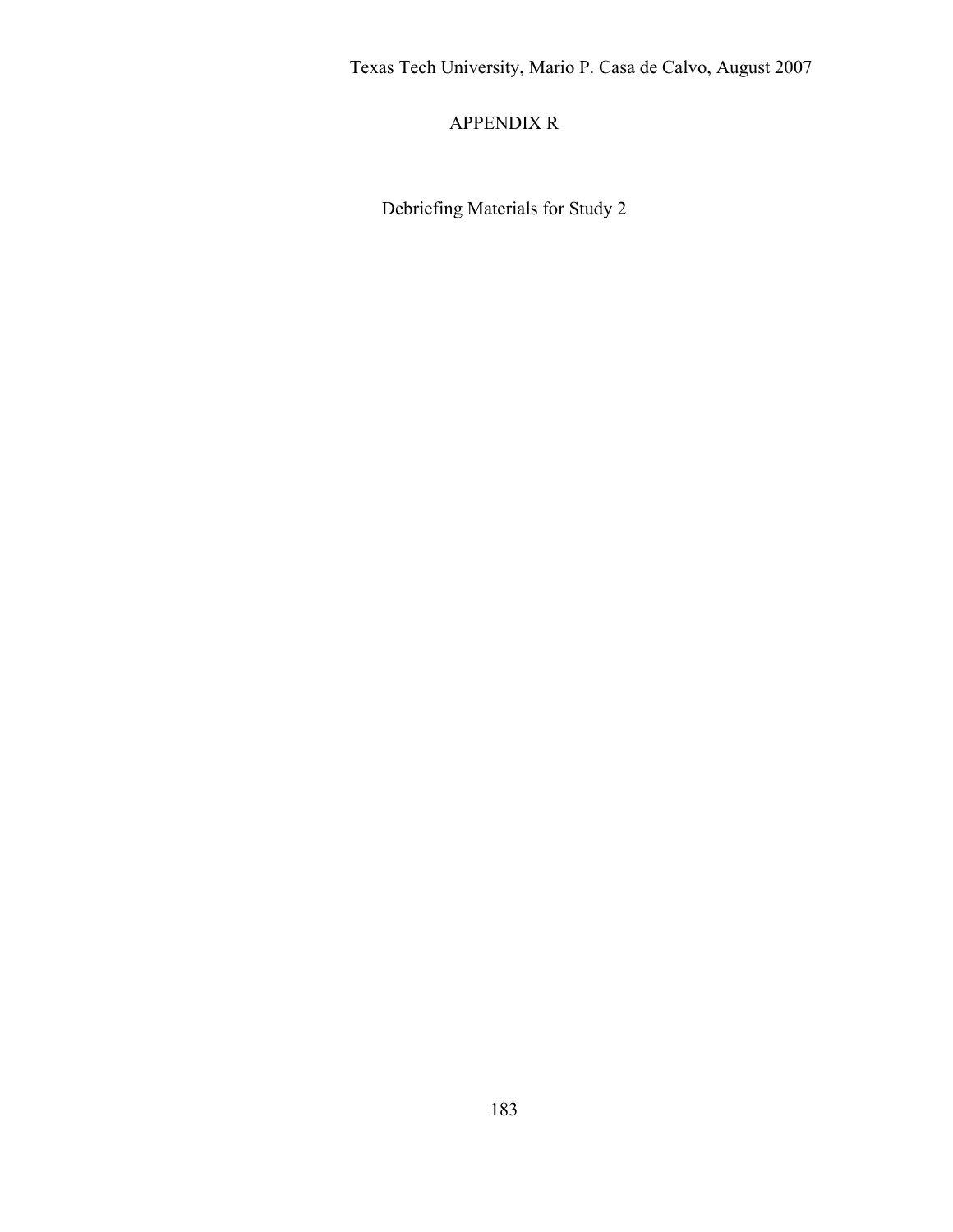#### **Debriefing Script – Simulated Interview, Study 2**

1.) **Funnel Debriefing** - Begin with general questions: So, how did the interview go? Do you feel OK about it? (Make sure the participant is not upset by the interview). Once participant is ok, move on to more specific questions about the study, and note participant's response:

a) Are you wondering anything about this experiment, or do you have any questions about it?

b) What did you think this experiment was about?

c) Did any part of this experiment seem strange to you, or were you suspicious of anything?

d) Did anything about the interviewer's behavior seem strange to you?

e) If yes, how?

2.) Give the participants the debriefing sheet, and state the following: "First of all, thanks for participating! We really appreciate you taking the time to be in our study. Since we'll be running this experiment until the end of the semester, we would greatly appreciate it if you would not tell others about it. If people come into this experiment knowing what they will be doing and what we are looking for, it can affect how they respond, even if they don't mean for it to. Thanks for your help in keeping things confidential – we really appreciate it!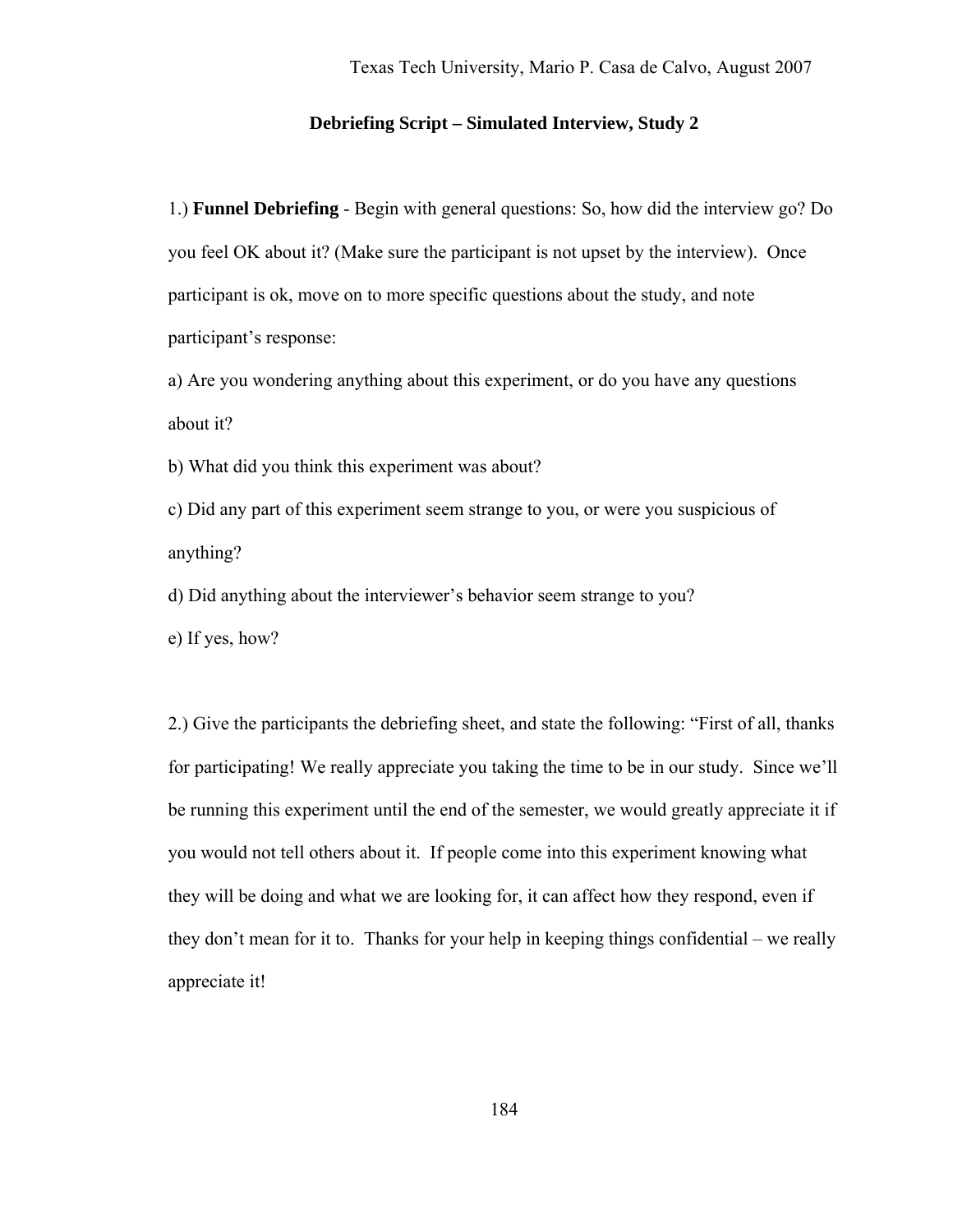We are studying the relationship between nonconscious behavioral mimicry (imitation) and the self-fulfilling prophecy. Previous research shows that people can sometimes imitate the physical behaviors or mannerisms of other people without even being aware that they're doing so. People have also been shown to be particularly likely to imitate the behaviors of others when they are trying to get others to like them (in other words, to build affiliation). Now, research on the self-fulfilling prophecy has shown that when we have expectations about other people, we may treat them in ways that actually cause them to behave consistently with our expectations. However, this doesn't always happen: Sometimes, people that we have expectations for go out of their way to act in ways that contradict our expectancies; particularly if they feel our expectancies are inaccurate.

So, we placed you in an interview situation, where presumably everyone would want to get along with an interviewer in order to win \$50. However, we trained our interviewer to treat you in a negative way. More specifically, we trained her to ask you negativelyfocused questions, and in some conditions we trained her to engage in more subtle behaviors that indicate negative bias. We are interested in seeing whether or not you engaged in those subtle behaviors too, and how doing so (or not) impacted you performance in the interview.

As you know, we videotaped the interview. We do this because we are interested in measuring the number of times that you engaged in the same behavior that the interviewer was engaging in. Once we finish collecting data, we will use participants'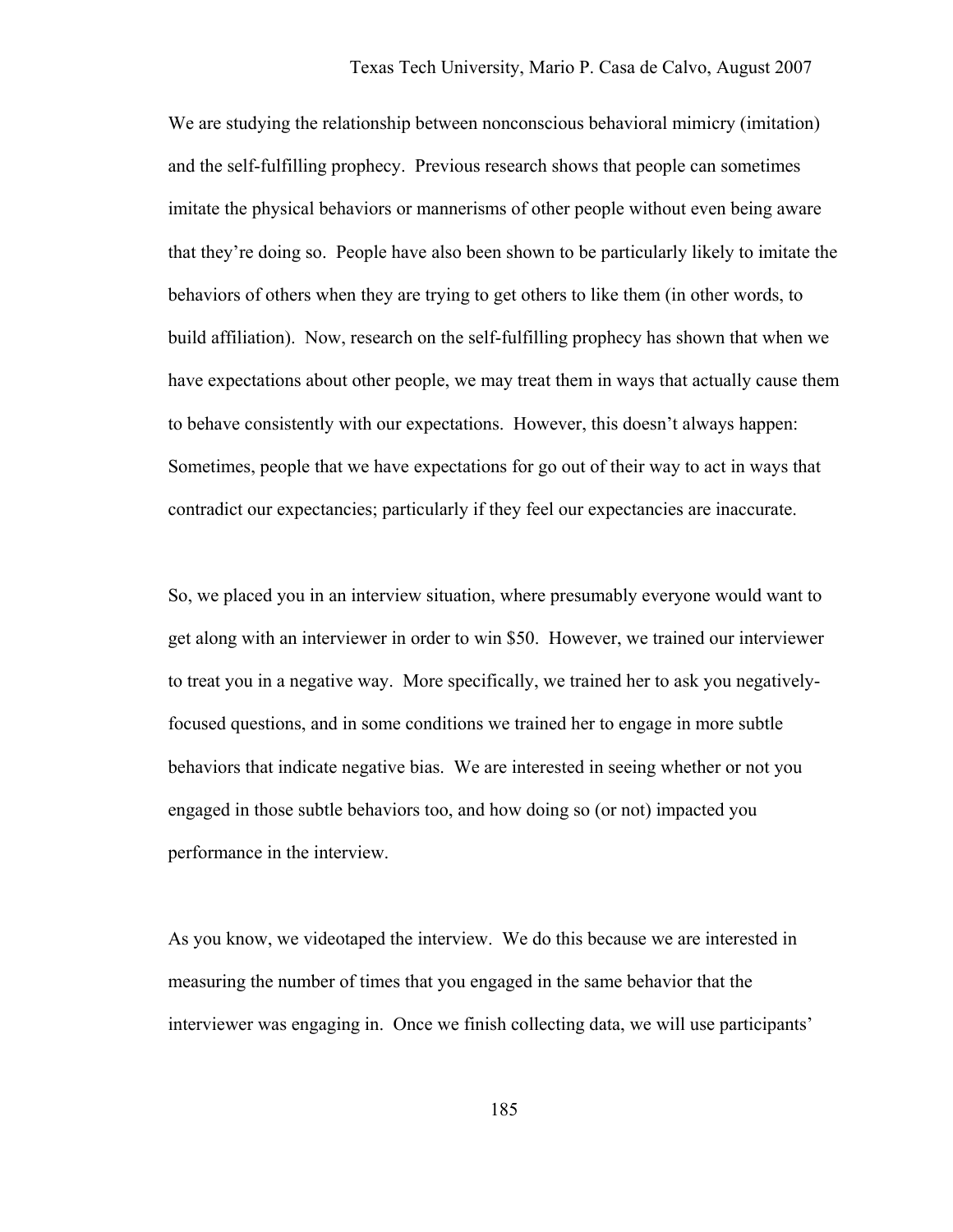imitation levels to see if they predict how well participants' do in the interviews overall. This research will provide us with evidence of a relationship between mimicry (imitation) and the self-fulfilling prophecy, if such a relationship does indeed exist. Do you have any questions at all?"

3.) "Now, as you were informed of earlier in the study, one of the applicants will indeed get \$50 toward the end of the semester. But, the choice will actually be based on a lottery, instead of on any evaluations of your performance. It would be difficult to come up with specific criteria to compare the applicants, because different evaluators might use different standards for assessing applicants' performance. Therefore, we felt that a lottery procedure would be the most fair to all the applicants involved. We will hold the applicant lottery at the end of the semester, and the winner will be contacted, and will receive \$50."

4.) "There is one last thing I need to tell you about this experiment. Of course, the interview was videotaped. The reason that we do this is so that we can go back and code the interview for things like imitation behavior, how you responded to the interviewer's questions, etc. I was wondering if you would be willing to give your consent for us to use your interview tape for research purposes. Giving your consent is completely voluntary, and we will erase the tape immediately if you do not want us to keep it. If you do agree to allow us to keep the videotape, there will be no identifying information written on the videotape, it will be kept confidential and in a secure place, and we will

186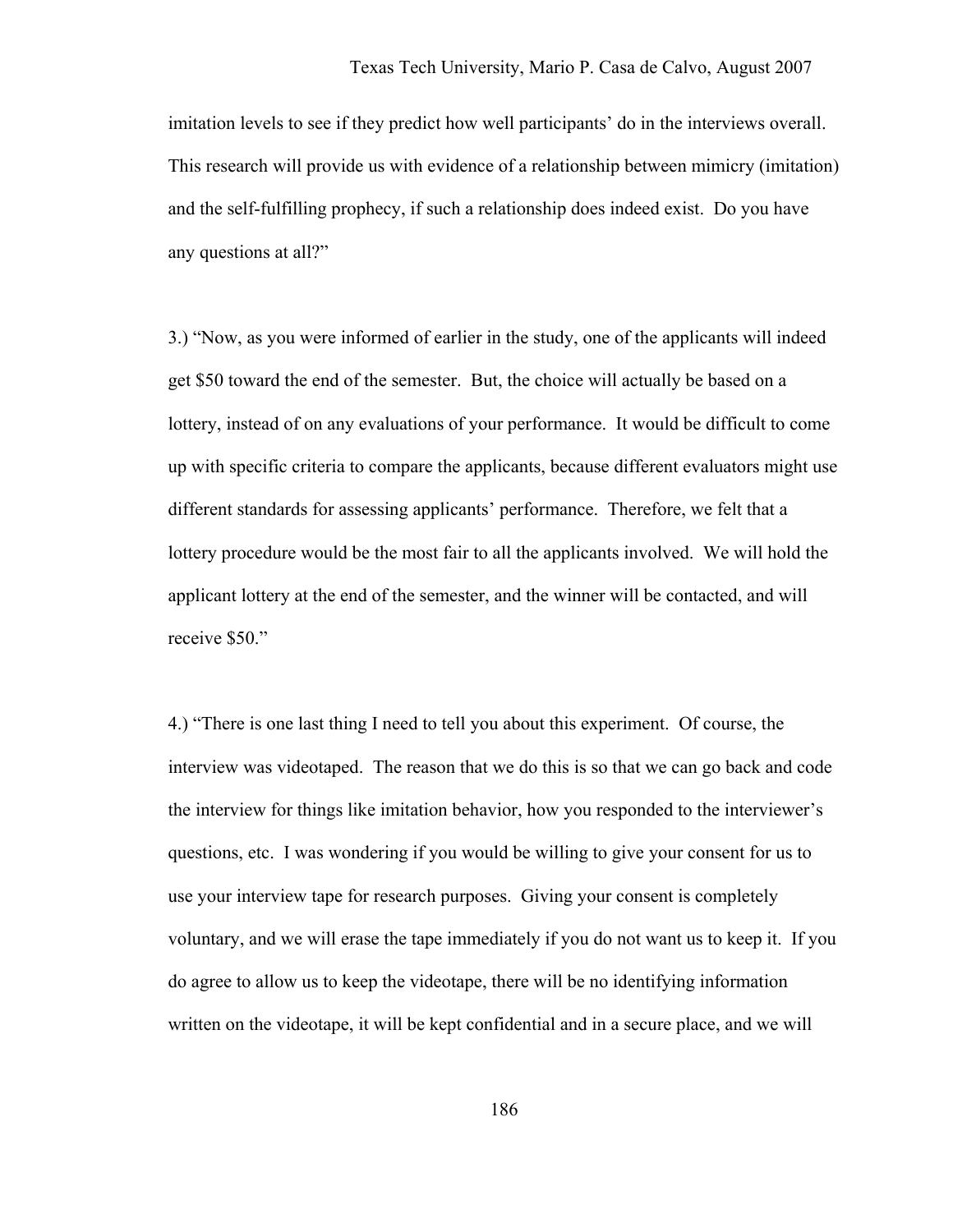erase it 5 years after a report of the research is published, which is the required length of time that psychology researchers must keep data that are reported in psychology journals. The only people who will see the tape are people involved in this research project; that is, Dr. Darcy Reich, myself, and three research assistant coders. The research assistants who code the videotapes will be upper level psychology undergraduates who are taking an independent study research course in our lab. They will not have access to identifying information. Would you be willing to give your consent for us to keep the videotape?" (If "yes", have participants sign video tape consent form).

5.) Thank participant and collect debriefing form.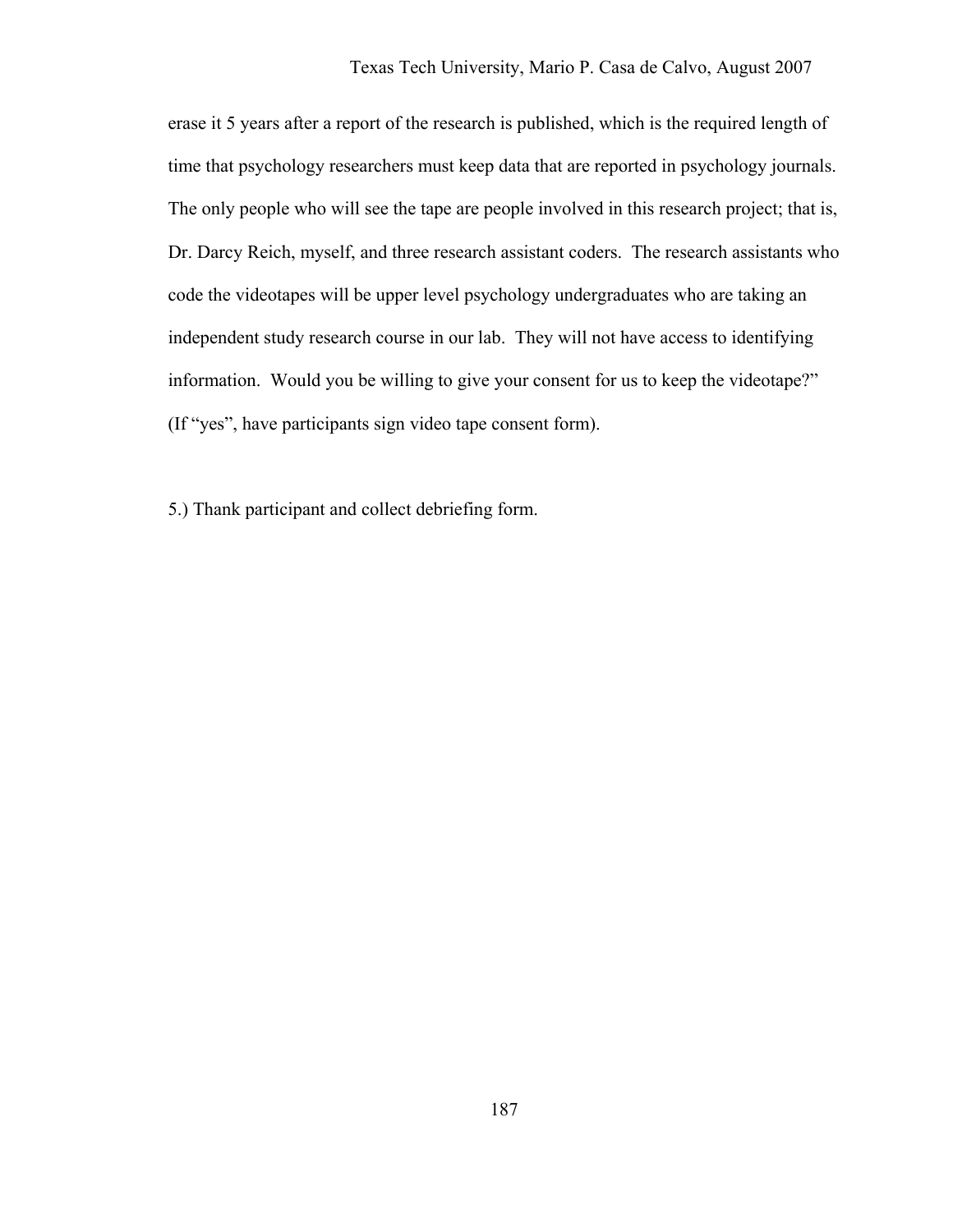#### **Debriefing – Simulated Interview, Study 2**

Thanks for participating! We really appreciate you taking the time to be in our study. Since we'll be running this experiment until the end of the semester, we would greatly appreciate it if you would not tell others about it. If people come into this experiment knowing what they will be doing and what we are looking for, it can affect how they respond, even if they don't mean for it to. Thanks for your help in keeping things confidential – we really appreciate it!

We are studying the relationship between nonconscious behavioral mimicry (imitation) and the self-fulfilling prophecy. Previous research shows that people can sometimes imitate the physical behaviors or mannerisms of other people without even being aware that they're doing so. People have also been shown to be particularly likely to imitate the behaviors of others when they are trying to get others to like them (in other words, to build affiliation). Now, research on the self-fulfilling prophecy has shown that when we have expectations about other people, we may treat them in ways that actually cause them to behave consistently with our expectations. However, this doesn't always happen: Sometimes, people that we have expectations for go out of their way to act in ways that contradict our expectancies; particularly if they feel our expectancies are inaccurate.

So, we placed you in an interview situation, where presumably everyone would want to get along with an interviewer in order to win \$50. However, we trained our interviewer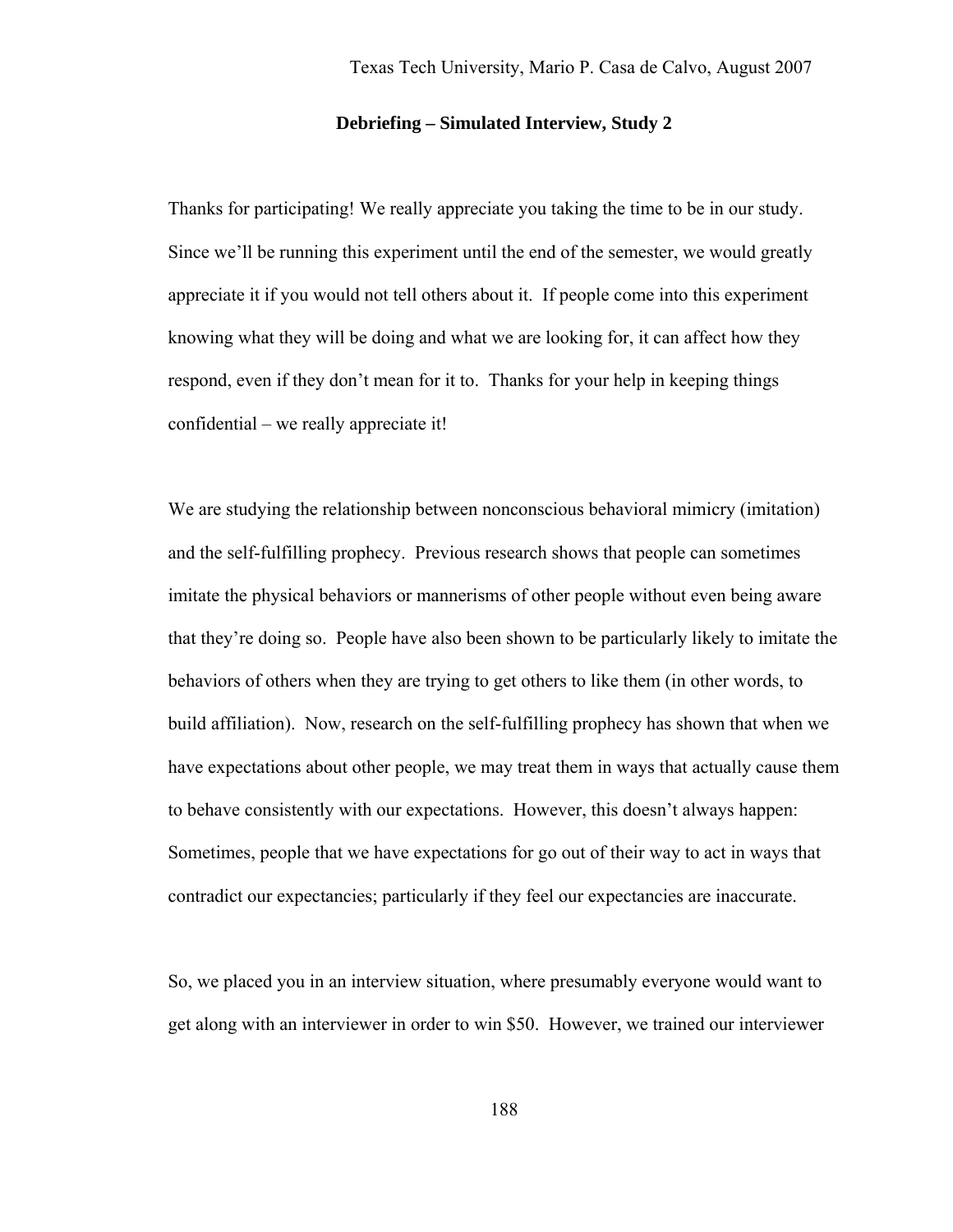to treat you in a negative way. More specifically, we trained her to ask you negativelyfocused questions, and in some conditions we trained her to engage in subtle behaviors that indicate negative bias. We are interested in seeing whether or not you engaged in those subtle behaviors too, and how doing so (or not) impacted you performance in the interview.

As you know, we videotaped the interview. We do this because we are interested in measuring the number of times that you engaged in the same behavior that the interviewer was engaging in. Once we finish collecting data, we will use participants' imitation levels to see if they predict how well participants' do in the interviews overall. This research will provide us with evidence of a relationship between mimicry (imitation) and the self-fulfilling prophecy, if such a relationship does indeed exist.

If you have any questions, please ask the experimenter before you leave. Again, thank you for your help!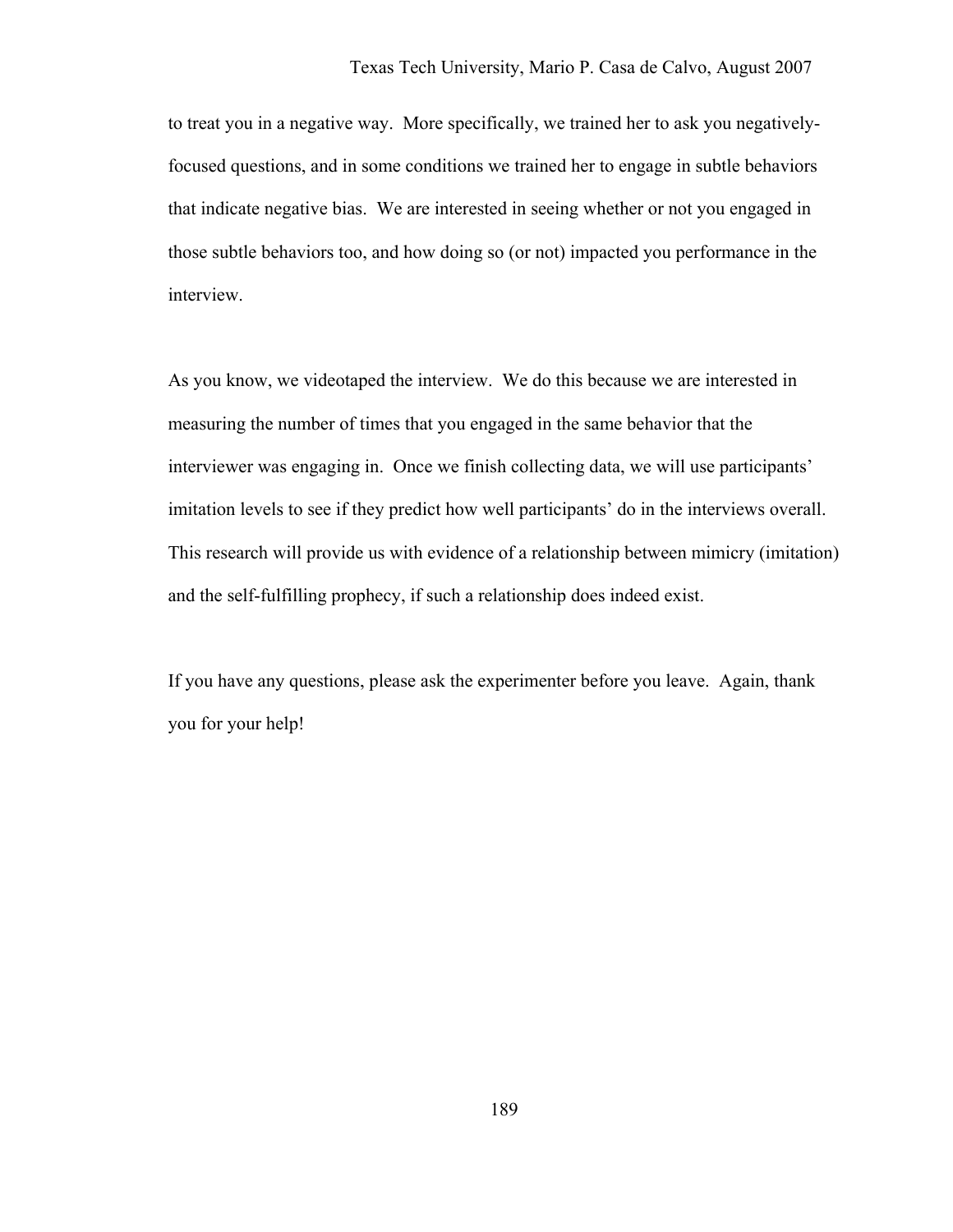# APPENDIX S

Videotape Consent Form for Study 2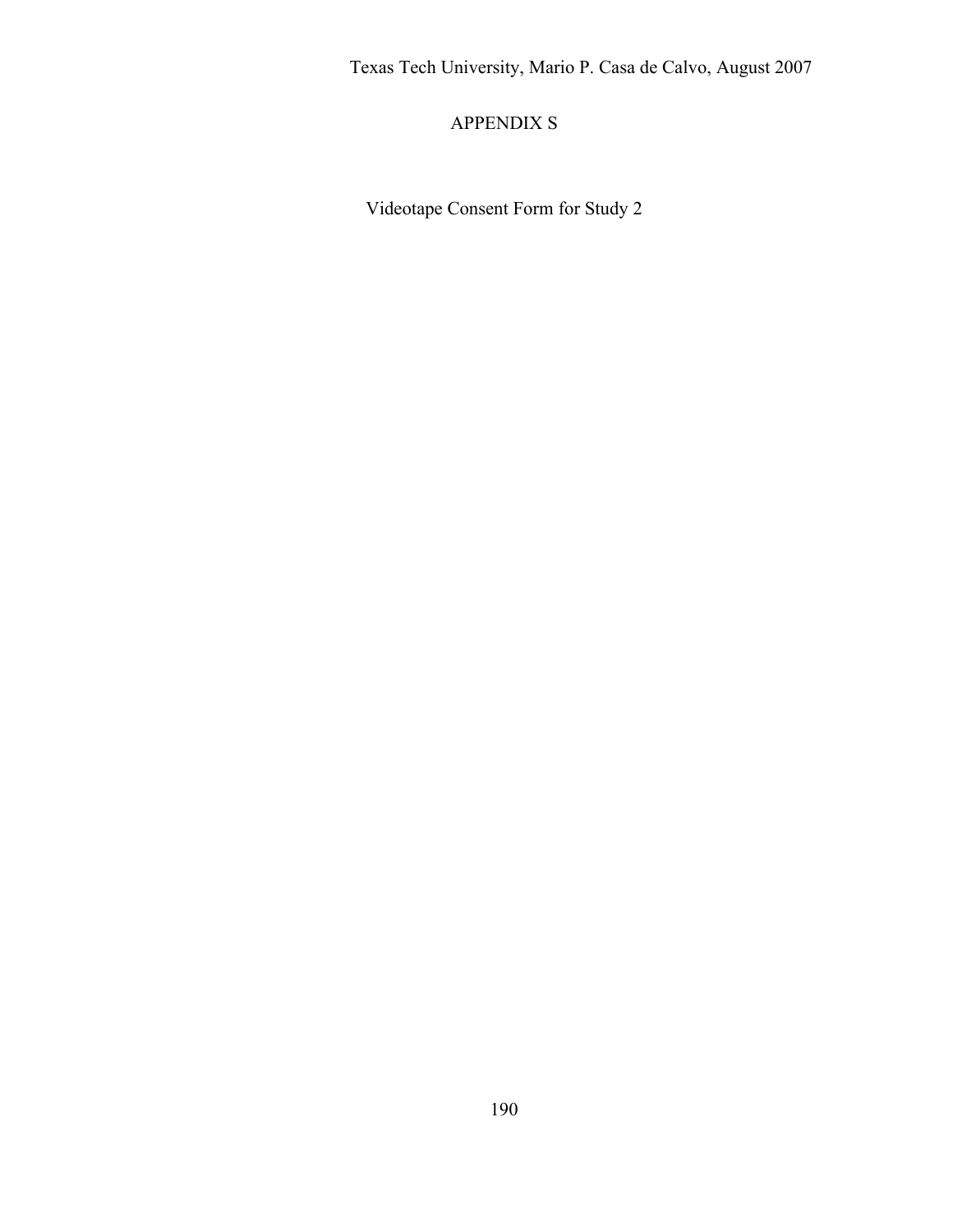### **Consent Form for Videotape – Simulated Interview, Study 2**

I agree to let the researchers, Dr. Darcy Reich and Mario Casa de Calvo, keep the videotape of my interview for research purposes. I understand that the recording will be kept confidential and in a secure place, my name and identifying information will not be linked to it, and it will be destroyed five years after the research report is published, which is the required length of time that psychology researchers must keep data that are reported in psychology journals. I understand that I will receive credit for participating in this study even if I do not give my consent to use of the videotape.

Signature of Participant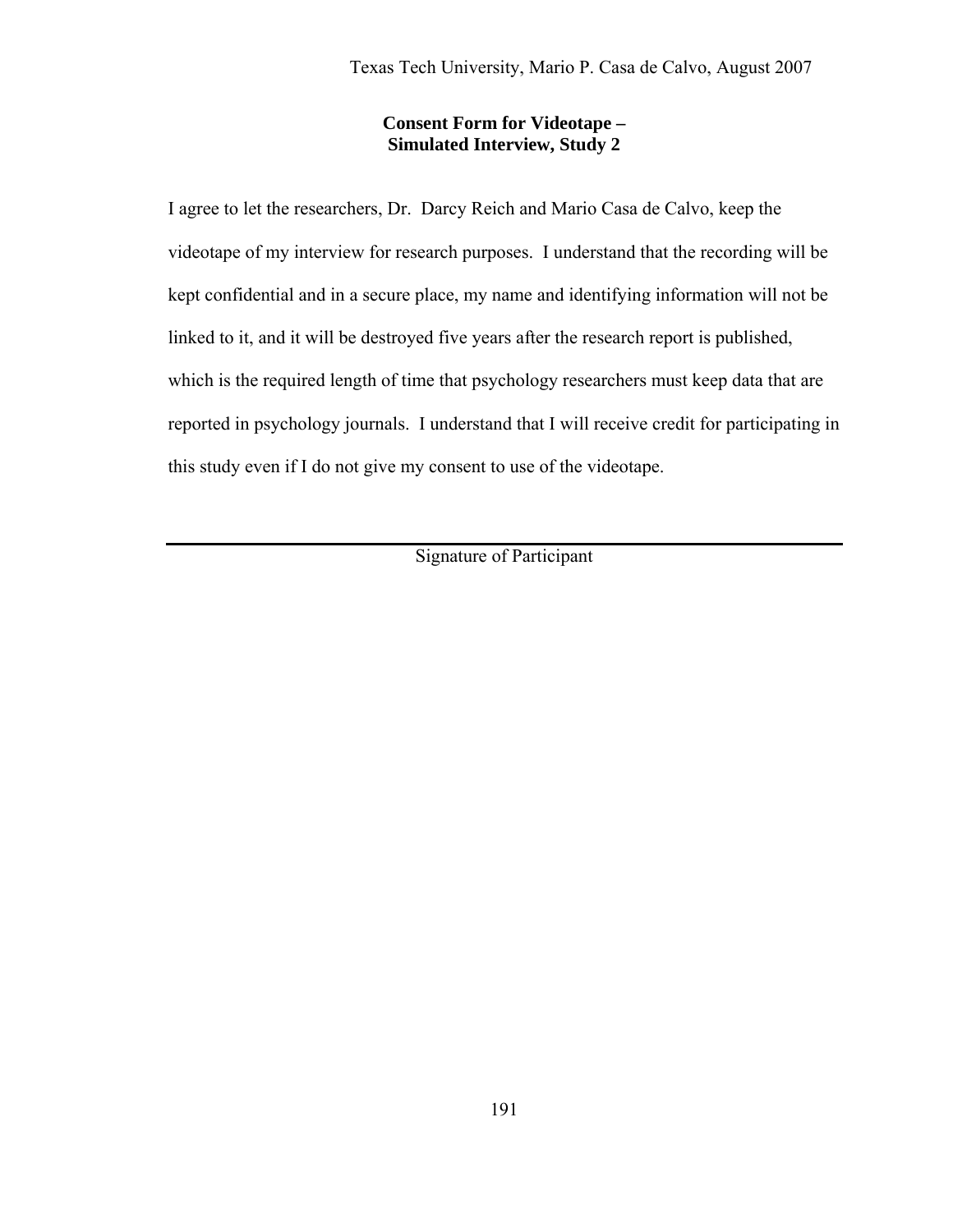# APPENDIX T

Applicant Evaluation Form for Study 2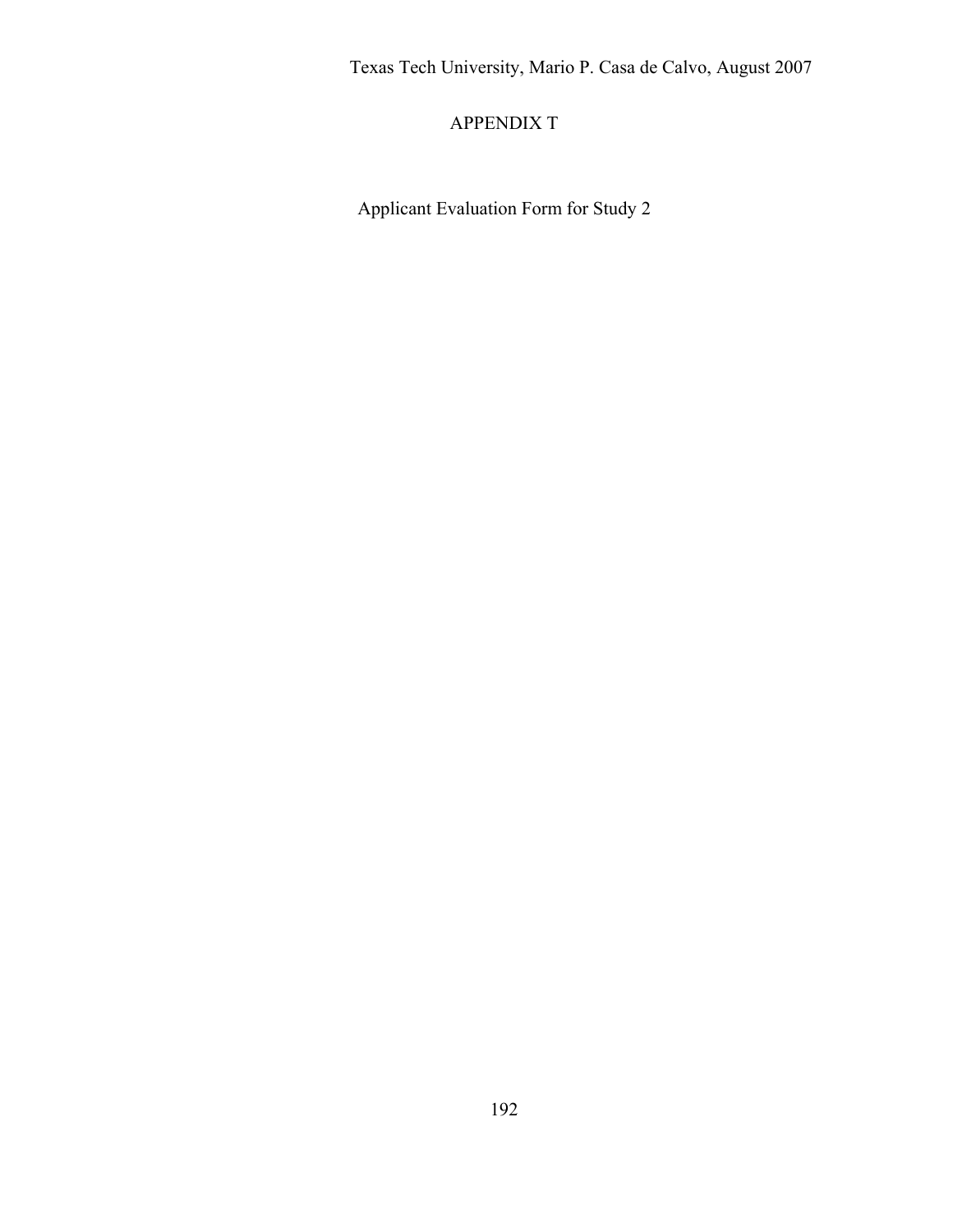## **Observers' Applicant Evaluation Form – Simulated Interview, Study 2**

Please rate the applicant on the following dimensions. Circle the number that best represents your evaluation of the applicant on each dimension.

1. Overall, how well did the applicant perform in the interview?

|                                                    | $\mathbf{1}$ | $\overline{2}$ |  | $3 \t 4 \t 5 \t 6$          |  |  | $\tau$         | 8                               | 9         |  |
|----------------------------------------------------|--------------|----------------|--|-----------------------------|--|--|----------------|---------------------------------|-----------|--|
|                                                    | Very poorly  |                |  |                             |  |  |                |                                 | Very well |  |
| 2. How qualified is this applicant for the job?    |              |                |  |                             |  |  |                |                                 |           |  |
|                                                    |              |                |  | $1 \t2 \t3 \t4 \t5 \t6 \t7$ |  |  |                | $\sim$ 8                        | 9         |  |
| Not at all qualified                               |              |                |  |                             |  |  | Very qualified |                                 |           |  |
| 3. How likely would you be to hire this applicant? |              |                |  |                             |  |  |                |                                 |           |  |
|                                                    |              |                |  |                             |  |  |                | $1 \t2 \t3 \t4 \t5 \t6 \t7 \t8$ | 9         |  |
| Not at all likely                                  |              |                |  |                             |  |  | Very likely    |                                 |           |  |